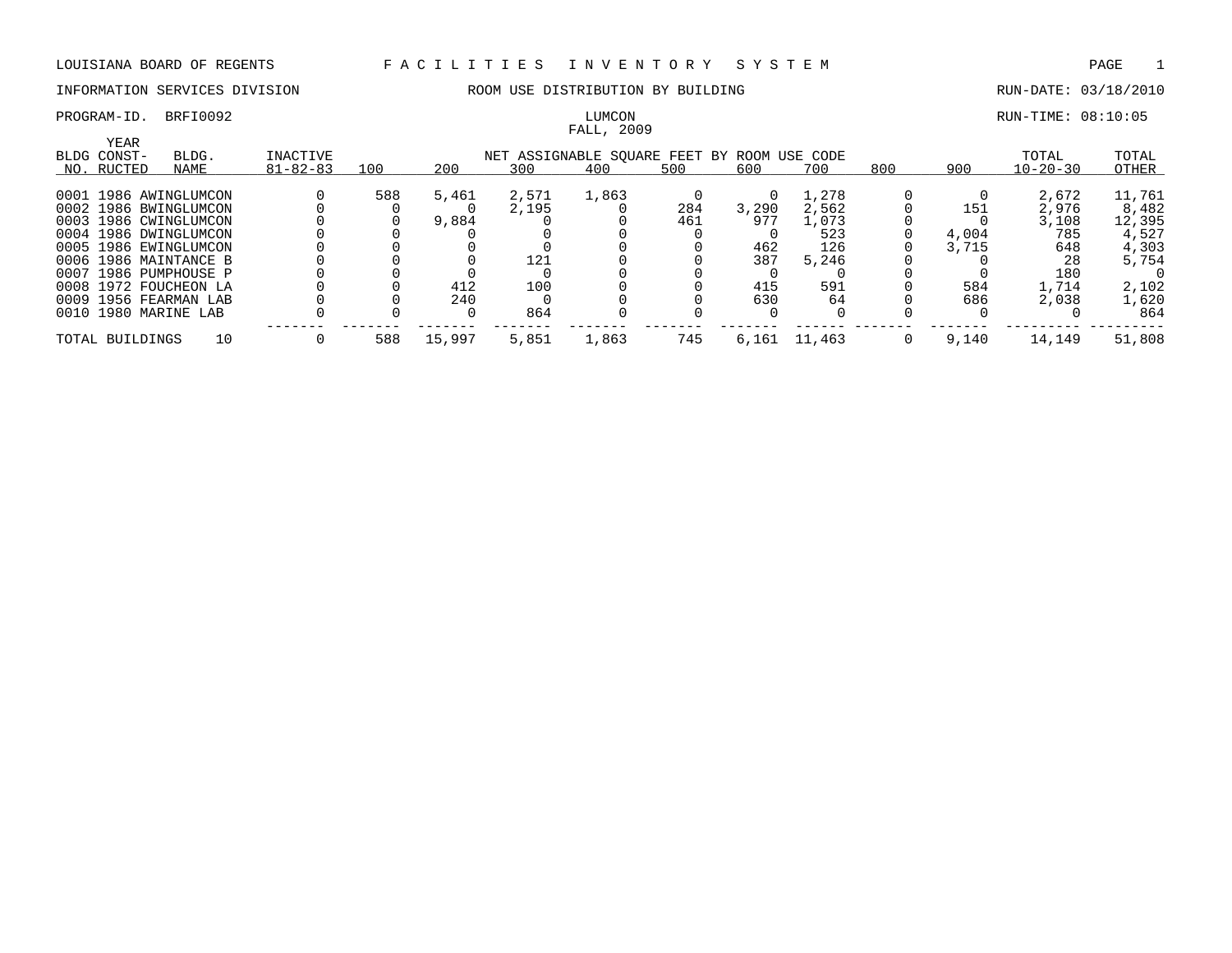# INFORMATION SERVICES DIVISION ROOM USE DISTRIBUTION BY BUILDING RUN-DATE: 03/18/2010

### PROGRAM-ID. BRFI0092 CRAMBLING STATE UNIVERSITY STATE UNIVERSITY RUN-TIME: 08:10:05 FALL, 2009

|      | YEAR        |                                                 |                |                         |               |                                             |          |          |                         |               |                         |                    |                   |                  |
|------|-------------|-------------------------------------------------|----------------|-------------------------|---------------|---------------------------------------------|----------|----------|-------------------------|---------------|-------------------------|--------------------|-------------------|------------------|
|      | BLDG CONST- | BLDG.                                           | INACTIVE       |                         |               | NET ASSIGNABLE SOUARE FEET BY ROOM USE CODE |          |          |                         |               |                         |                    | TOTAL             | TOTAL            |
|      | NO. RUCTED  | <b>NAME</b>                                     | $81 - 82 - 83$ | 100                     | 200           | 300                                         | 400      | 500      | 600                     | 700           | 800                     | 900                | $10 - 20 - 30$    | <b>OTHER</b>     |
|      |             |                                                 |                |                         |               |                                             |          |          |                         |               |                         |                    |                   |                  |
|      |             | 0001 1939 LONG-JONES HA                         | $\Omega$       | $\mathbf 0$<br>$\Omega$ | 0             | 20,132                                      |          | 0        | $\mathbf 0$<br>$\Omega$ | 0<br>$\Omega$ | $\mathbf 0$<br>$\Omega$ | 0                  | 6,954             | 20,132           |
|      |             | 0002 1943 WOMEN'S MEMOR<br>0003 1939 LEE HALL   |                | 0                       | 0<br>$\Omega$ | 1,716<br>7,409                              | 0<br>O   | 11,309   |                         | 0             | 0                       | 0<br>$\Omega$      | 251<br>1,275      | 13,025<br>7,409  |
|      |             | 0004 1944 DOUGLAS HALL                          |                | $\Omega$                | $\Omega$      | $\Omega$                                    |          | $\Omega$ |                         | $\Omega$      | 0                       |                    | $\Omega$          |                  |
|      |             | 0005 1954 ATTUCKS HALL                          |                | $\Omega$                | $\Omega$      | $\Omega$                                    |          |          |                         | $\Omega$      | $\Omega$                | 14,553             | $\Omega$          | 14,553           |
|      |             | 0006 1954 MEN 'S MEMORI                         | $\Omega$       | 1,169                   | 336           | 2,216                                       |          | 5,634    |                         | $\Omega$      | $\Omega$                | 10,168<br>$\Omega$ | 4,477             | 10,168<br>9,355  |
|      |             | 0007 1958 FOSTER- JOHNS                         |                | 0                       | $\Omega$      |                                             |          |          |                         | $\Omega$      |                         | $\Omega$           |                   | 5,523            |
|      |             | 0008 1954 ATHLETICS                             |                | $\Omega$                | $\Omega$      | 3,422<br>4,281                              |          | $\Omega$ | 357                     | $\Omega$      | 2,101<br>0              | $\Omega$           | 1,239<br>1,227    | 4,638            |
|      |             | 0010 1942 UNIVERSITY PO                         |                | $\Omega$                | $\Omega$      | 3,567                                       |          | $\Omega$ | $\Omega$                | 0             | 0                       | $\Omega$           | 1,369             | 3,567            |
| 0011 |             | 1990 ATHLETIC ANNE                              |                | $\mathbf{0}$            | $\Omega$      | 1,353                                       |          |          | 129                     | $\mathbf 0$   |                         | $\Omega$           | 350               | 1,482            |
|      |             | 0012 1939 DEVELOPMENT                           |                | $\Omega$                |               | 2,436                                       |          |          | O                       | $\Omega$      | 0                       |                    | <sup>n</sup>      | 2,436            |
|      |             | 0013 1944 CAMPUS MINIST                         | 807            | $\Omega$                |               | $\Omega$                                    |          |          |                         |               | U                       |                    |                   | 807              |
|      |             | 0014 1958 SGA BUILDING                          | 1,302          | $\Omega$                | $\Omega$      |                                             |          |          |                         |               | O                       | U                  |                   | 1,302            |
|      |             | 0022 1939 JEWETT HALL                           |                | $\Omega$                |               |                                             |          |          |                         | $\Omega$      | $\Omega$                | 7,534              |                   | 7,534            |
|      |             | 0024 1954 TRUTH HALL                            |                | $\Omega$                | $\Omega$      | $\Omega$                                    |          |          |                         | $\Omega$      | $\Omega$                | 14,261             | $\Omega$          | 14,261           |
|      |             | 0025 1953 TUBMAN HALL                           |                | $\Omega$                |               | $\Omega$                                    |          |          |                         |               | $\Omega$                | 13,811             | $\Omega$          | 13,811           |
|      |             | 0029 1961 A. C. LEWIS M                         | $\Omega$       | 341                     | $\Omega$      | 8,386                                       | 32,518   | 0        | 1,831                   |               |                         | 0                  | 6,559             | 43,076           |
|      |             | 0030 1965 GSU LAB HIGH                          | 2,046          | 3,463                   | 1,674         | 1,343                                       | 0        | 11,342   | 455                     |               | 0                       | 0                  | 5,390             | 20,323           |
|      |             | 0031 1955 GSU LAB GYM/B                         | $\Omega$       | $\Omega$                | $\Omega$      | 237                                         | $\Omega$ | 13,226   |                         | $\Omega$      | $\Omega$                |                    | 792               | 13,463           |
|      |             | 0032 1955 GSU LAB JUNIO                         |                | $\Omega$                | 0             | 321                                         |          | 8,064    |                         | 0             | $\Omega$                |                    | 3,423             | 8,385            |
|      |             | 0033 1955 CRIMINAL JUST                         | $\Omega$       | 2,024                   | 1,545         | 4,860                                       |          | $\Omega$ |                         | $\Omega$      |                         | $\Omega$           | 3,949             | 8,429            |
|      |             | 0034 1955 GSU LAB CAFET                         | $\Omega$       | $\Omega$                | $\Omega$      | 1,241                                       |          | 1,967    |                         | $\Omega$      |                         |                    | 113               | 3,208            |
|      |             | 0035 1959 LAUNDRY                               |                | $\Omega$                | $\Omega$      | $\Omega$                                    |          | $\Omega$ |                         | 5,388         |                         |                    | $\Omega$          | 5,388            |
|      |             | 0037 1956 ARMY ROTC                             |                | 333                     | $\Omega$      | 770                                         |          | $\Omega$ |                         | 5,448         | $\Omega$                | $\Omega$           | 82                | 6,551            |
|      |             | 0038 1956 AIR FORCE ROT                         |                | $\Omega$                | $\Omega$      | 2,591                                       |          |          | $\Omega$                | 3,745         | 0                       | $\Omega$           | 273               | 6,336            |
|      |             | 0040 1956 JAMES HALL                            |                | 4,000                   | 14,152        | 2,627                                       |          |          | 2,019                   | 0             | $\Omega$                | 0                  | 6,584             | 22,798           |
|      |             | 0041 1969 MARTHA ADAMS                          |                | $\Omega$                | $\Omega$      | $\Omega$                                    |          |          | $\Omega$                | 0             | $\mathbf 0$             | 58,312             | $\Omega$          | 58,312           |
|      |             | 0042 1969 CHARLES P.ADA                         |                | 19,403                  | 11,554        | 27,341                                      |          |          | 819                     | 0             | 0                       | $\Omega$           | 18,407            | 59,117           |
|      |             | 0043 1944 PRESIDENT HOU                         | $\Omega$       | $\Omega$                | $\Omega$      | 1,837                                       |          | $\Omega$ | 140                     | $\Omega$      | $\Omega$                | 132                | $\Omega$          | 2,109            |
|      |             | 0048 1960 GARAGE                                | 2,112          | $\Omega$                | $\Omega$      | $\Omega$                                    |          | $\Omega$ | $\Omega$                | $\Omega$      | $\Omega$                | 0                  | $\Omega$          | 2,112            |
|      |             | 0051 1956 BROWN HALL                            | $\Omega$       | 4,466                   | 2,993         | 3,871                                       |          | $\Omega$ | 1,003                   | 0             | 0                       | 0                  | 3,291             | 12,333           |
|      |             | 0052 1956 BOWEN HALL                            |                |                         | ∩             | $\Omega$                                    |          |          | <sup>0</sup>            | $\Omega$      | $\Omega$                | 19,753             | $\Omega$          | 19,753           |
|      |             | 0055 1956 DUNBAR HALL                           |                | 10,382                  | 11,805        | 5,897                                       |          | 1,335    | 3,699                   | $\Omega$      |                         | 0                  | 13,395            | 33,118           |
|      |             | 0056 1956 PROPERTY STOR                         |                | $\Omega$                | $\Omega$      | 344                                         |          | $\Omega$ | - 0                     | 4,530         |                         |                    | 240               | 4,874            |
|      |             | 0058 1969 CARVER HALL A                         |                | 10,364                  | 17,491        | 3,335                                       |          | U        | 545                     | 0             | $\Omega$                |                    | 6,170             | 31,735           |
|      |             | 0059 1958 MEMORIAL STAD                         |                | $\Omega$                | $\Omega$      | 160                                         | $\Omega$ | 12,699   | $\Omega$                | $\Omega$      | $\Omega$                | $\Omega$           | 8,535             | 12,859           |
|      |             | 0060 1960 MCCALL HALL                           |                | $\Omega$                | $\Omega$      | 396                                         |          | $\Omega$ | 11,408                  | $\Omega$      |                         | $\Omega$           | 2,324             | 11,804           |
|      |             | 0061 1958 CARVER HALL                           | $\Omega$       | 14,372                  | 27,778        | 11,811                                      | $\Omega$ | 1,674    | 1,086                   | $\mathbf 0$   |                         | $\Omega$           | 21,239            | 56,721           |
|      |             | 0062 1958 C. D. HENRY N                         |                | 2,209                   | $\Omega$      | 551                                         |          | 26,745   | $\Omega$                | $\Omega$      | $\Omega$                | $\Omega$           | 1,543             | 29,505           |
|      |             | 0063 1960 HARRIS HALL                           |                | 0                       | $\Omega$      | $\Omega$                                    |          | $\Omega$ | 24,254                  | $\mathbf 0$   |                         | $\Omega$           | $\Omega$          | 24,254           |
|      |             | 0064 1959 KNOTT HALL                            |                | $\Omega$                |               | $\Omega$                                    |          | $\Omega$ |                         | 0             | 0<br>∩                  | 15,059             | $\Omega$          | 15,059           |
|      |             | 0065 1959 HOLLAND HALL                          |                | $\Omega$<br>$\Omega$    | 0<br>$\Omega$ |                                             |          |          |                         | $\Omega$      |                         | 11,298             | $\Omega$          | 11,298           |
|      |             | 0067 1959 FAVROT STUDEN                         |                | $\Omega$                |               | 3,228                                       |          | 2,898    | 30,623                  | 0             |                         | $\Omega$           | 8,315<br>$\Omega$ | 36,749           |
|      |             | 0068 1960 BETHUNE HALL<br>0069 1960 JEANES HALL |                | $\Omega$                | $\Omega$      | $\Omega$                                    |          | $\Omega$ |                         |               | $\Omega$<br>$\Omega$    | 13,666<br>13,691   | $\Omega$          | 13,666<br>13,691 |
|      |             | 0070 1962 WASHINGTON CO                         |                | 1,474                   | 9,446         | 2,826                                       |          | 4,221    | 3,693                   |               | O                       | $\Omega$           | 3,253             | 21,660           |
|      |             | 0071 1967 PINCHBACK                             |                | O                       | $\Omega$      |                                             |          |          |                         |               |                         | 29,751             | $\Omega$          | 29,751           |
|      |             | 0072 1967 JONES HALL                            |                | 0                       | $\Omega$      | $\Omega$                                    |          | $\Omega$ |                         | $\Omega$      | $\Omega$                | 50,702             | $\Omega$          | 50,702           |
|      |             |                                                 |                |                         |               |                                             |          |          |                         |               |                         |                    |                   |                  |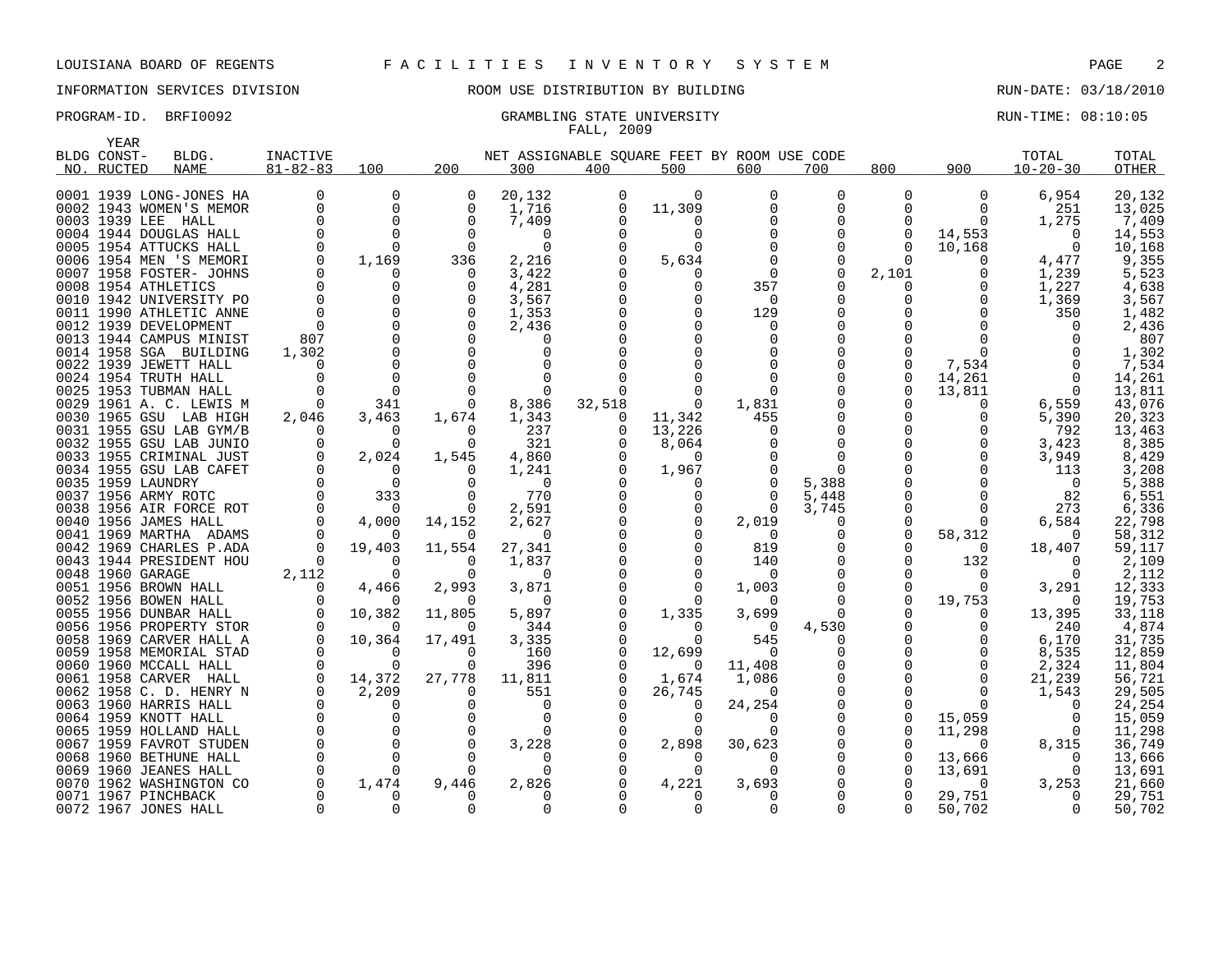# INFORMATION SERVICES DIVISION ROOM USE DISTRIBUTION BY BUILDING RUN-DATE: 03/18/2010

### PROGRAM-ID. BRFI0092 CRAMBLING STATE UNIVERSITY STATE UNIVERSITY RUN-TIME: 08:10:05 FALL, 2009

|      | <b>YEAR</b>    |                                                    |                      |               |                      |                                             |          |                      |                |                   |          |                   |                 |                  |
|------|----------------|----------------------------------------------------|----------------------|---------------|----------------------|---------------------------------------------|----------|----------------------|----------------|-------------------|----------|-------------------|-----------------|------------------|
|      | BLDG CONST-    | BLDG.                                              | <b>INACTIVE</b>      |               |                      | NET ASSIGNABLE SOUARE FEET BY ROOM USE CODE |          |                      |                |                   |          |                   | TOTAL           | TOTAL            |
|      | NO. RUCTED     | <b>NAME</b>                                        | $81 - 82 - 83$       | 100           | 200                  | 300                                         | 400      | 500                  | 600            | 700               | 800      | 900               | $10 - 20 - 30$  | <b>OTHER</b>     |
|      |                |                                                    |                      |               |                      |                                             |          |                      |                |                   |          |                   |                 |                  |
|      |                | 0073 1967 WHEATLEY HALL                            | 0                    | 0             | 0                    | $\Omega$                                    | 0        | 0                    | $\Omega$       | 0                 | 0        | 31,052            | 0               | 31,052           |
|      |                | 0074 1967 WOODSON HALL                             | $\Omega$             | 10,658        | 5,477                | 7,799                                       | O        | 1,155                | 6,505          | $\Omega$          | 0        | 0                 | 6,988           | 31,594           |
|      |                | 0076 1982 ALMA. J. BROW                            | $\Omega$             | 240           | $\Omega$             | 2,299                                       | $\Omega$ | 18,940               | 520            | $\Omega$          |          | 0                 | 6,319           | 21,999           |
|      |                | 0077 1982 ROBINSON STAD                            | <sup>0</sup>         | $\Omega$      | $\Omega$             | 160                                         | $\Omega$ | 8,530                | 736            | 328               |          | 0                 | $\Omega$        | 9,754            |
|      |                | 0078 1983 PUMP HOUSE                               |                      | $\Omega$      |                      | $\cap$                                      |          |                      |                |                   |          | 0                 | 1,052           | $\Omega$         |
| 0079 |                | 1984 PRESIDENT'S R                                 |                      | $\Omega$      | $\Omega$             | $\Omega$                                    |          |                      |                |                   |          | 5,133             | $\Omega$        | 5,133            |
|      |                | 0080 1984 TELEPHONE EXC                            |                      | ∩             | $\Omega$             | 934                                         |          |                      |                |                   |          | 0                 | 33              | 934              |
| 0081 |                | 1987 SCHOOL OF NUR                                 | $\Omega$             | 7,313         | 11,298               | 10,549                                      | 545      | $\Omega$             | 6,708          | $\Omega$          |          | 0                 | 13,640          | 36,413           |
|      |                | 0082 1992 JACOB T. STEW<br>0083 1991 INTRAMURAL CE |                      | 17,498<br>0   | 5,874<br>$\Omega$    | 12,208<br>1,237                             | 0<br>0   | $\Omega$<br>17,450   | 2,064<br>1,164 | 6,864<br>$\Omega$ |          | 0<br><sup>0</sup> | 20,480<br>7,904 | 44,508<br>19,851 |
|      |                | 0086 1985 UTILITY BUILD                            |                      | 0             | $\Omega$             | $\Omega$                                    | $\Omega$ | $\Omega$             | $\Omega$       | 175               | $\Omega$ | <sup>0</sup>      | $\Omega$        | 175              |
| 0087 |                | 1985 UTILITY BUILD                                 |                      | 0             | $\Omega$             | O                                           | O        | 0                    |                | 175               |          | <sup>0</sup>      | <sup>0</sup>    | 175              |
|      |                | 0088 1985 UTILITY BUILD                            | $\Omega$             | $\Omega$      | $\Omega$             |                                             | ∩        | O                    |                | 175               |          | <sup>0</sup>      |                 | 175              |
|      |                | 0089 1985 UTILITY BUILD                            |                      | $\Omega$      | $\Omega$             |                                             |          |                      |                | 175               |          |                   |                 | 175              |
| 0090 |                | 1985 UTILITY BUILD                                 | $\Omega$             | $\Omega$      | $\Omega$             |                                             |          |                      |                | 175               |          |                   |                 | 175              |
|      |                | 0091 1985 UTILITY BUILD                            |                      | 0             | $\Omega$             |                                             |          |                      |                | 175               | 0        |                   |                 | 175              |
|      |                | 0092 1985 UTILITY BUILD                            |                      | 0             | $\Omega$             |                                             |          |                      |                | 175               |          |                   | $\cap$          | 175              |
|      |                | 0093 1985 UTILITY BUILD                            |                      | 0             | $\Omega$             |                                             |          |                      |                | 175               | 0        | 0                 | $\Omega$        | 175              |
|      |                | 0094 1994 VIRGINIA HARR                            |                      | $\Omega$      | $\Omega$             |                                             |          |                      |                | n                 |          | 12,219            | $\Omega$        | 12,219           |
|      |                | 0095 1994 ELIZABETH RO                             |                      | 0             | $\Omega$             |                                             |          |                      |                |                   | 0        | 11,443            | 496             | 11,443           |
|      |                | 0096 1994 WILLIAM GARNE                            |                      | $\Omega$      | <sup>n</sup>         | U                                           |          |                      |                |                   | 0        | 11,661            | 462             | 11,661           |
| 0097 |                | 1994 LAFAYETTE RIC                                 | $\Omega$             | 0             | $\Omega$             |                                             |          | $\Omega$             |                |                   |          | 9,284             | 208             | 9,284            |
|      |                | 0100 1958 SEWAGE TREATM                            |                      | $\Omega$      | $\Omega$             |                                             |          | $\Omega$             |                |                   | 0        | 0                 | 744             | $\Omega$         |
| 0101 |                | 1963 FISH HATCHERY                                 |                      | 0             | $\Omega$             |                                             |          | 1,938                |                |                   | 0        | <sup>0</sup>      | $\mathbf 0$     | 1,938            |
|      |                | 0102 1980 PAVILLION                                |                      | $\Omega$      | $\Omega$             |                                             |          | 510                  |                |                   |          |                   | $\Omega$        | 510              |
|      | 0103 1966 SILO |                                                    |                      | $\Omega$      | $\Omega$             |                                             | O        | 0                    |                |                   |          |                   | 97              | $\Omega$         |
|      |                | 0104 1963 STORAGE                                  |                      | $\Omega$      | <sup>n</sup>         |                                             | $\Omega$ | $\Omega$             |                | 1,432             |          |                   | 0               | 1,432            |
|      |                | 0105 1967 GREENHOUSE                               |                      | $\Omega$      | <sup>n</sup>         |                                             |          | 1,318                |                |                   |          |                   | $\Omega$        | 1,318            |
|      |                | 0106 1990 LAKE SECURITY                            |                      | $\Omega$      | $\Omega$             |                                             |          | 335                  |                |                   |          |                   | $\Omega$        | 335              |
|      |                | 0107 1988 WATER TREATME                            |                      | 0             |                      |                                             |          | 0                    |                |                   | 0        |                   | 488             | $\Omega$         |
|      |                | 0108 1990 RADIO ANTENNA                            |                      | 0             | <sup>n</sup>         |                                             |          | 140                  |                |                   |          |                   | $\Omega$        | 140              |
|      |                | 0109 1957 FACILITIES AN                            |                      | 0             | <sup>n</sup>         | $\Omega$                                    |          | 5,784                |                |                   |          |                   | $\Omega$        | 5,784            |
|      |                | 0110 1963 STORAGE                                  |                      | $\Omega$      | $\Omega$             | $\cap$                                      |          | $\Omega$             |                | 360               |          | <sup>0</sup>      | $\Omega$        | 360              |
|      |                | 0111 1984 FACILITIES OP                            |                      | 0             | $\Omega$             | 383                                         |          | 0                    | 178            | 5,251             |          | 0                 | 51              | 5,812            |
|      |                | 0112 1987 FACILITIES WA                            | $\Omega$             | $\Omega$      | $\Omega$             | 122                                         |          | $\Omega$             | $\Omega$       | 2,197             |          | 0                 | 84              | 2,319            |
|      |                | 0113 1987 BUS COVER                                | $\Omega$<br>$\Omega$ | 0<br>$\Omega$ | 0                    | $\Omega$                                    |          | $\Omega$             | $\Omega$       | $\Omega$          |          | 0                 | 2,032           | $\Omega$         |
|      |                | 0114 1987 FACILITIES MA                            |                      | 0             | $\Omega$<br>$\Omega$ | 3,097                                       |          | $\Omega$             | 539            | 760               |          | 0                 | 1,239           | 4,396            |
| 0115 |                | 1981 OUTDOOR CLASS                                 |                      | 0             | <sup>n</sup>         | O<br>n                                      |          | 300                  | $\Omega$<br>O  | $\Omega$<br>220   |          |                   | O               | 300              |
| 0117 |                | 0116 1972 UTILITY BUILD<br>1977 UTILITY BUILD      | $\Omega$             | 0             |                      | O                                           |          | $\Omega$<br>$\Omega$ |                | 102               |          |                   |                 | 220<br>102       |
| 0118 |                | 1983 UTILITY BUILD                                 | $\Omega$             | $\Omega$      |                      | $\Omega$                                    |          | 0                    | $\Omega$       | 68                |          |                   | ∩               | 68               |
|      |                | 0121 1991 BOOKSTORE ANN                            |                      | $\Omega$      | $\Omega$             | 126                                         |          | 0                    | 1,400          |                   |          |                   | 0               | 1,526            |
| 0122 |                | 1995 TEMPORARY BOO                                 | $\Omega$             | $\Omega$      | $\Omega$             | 185                                         |          | $\Omega$             | 1,725          |                   |          |                   | $\Omega$        | 1,910            |
| 0130 |                | 1996 BOOK STORE/PO                                 | $\Omega$             | 0             | $\Omega$             | 1,149                                       |          | $\Omega$             | 20,180         | $\Omega$          |          | 0                 | 3,260           | 21,329           |
| 0131 |                | 1996 FAVROT STUDEN                                 |                      | 0             | 0                    | $\Omega$                                    | O        | $\Omega$             | 447            | $\Omega$          |          | 0                 | 1,106           | 447              |
| 0132 |                | 1998 STADIUM SUPPO                                 |                      | $\Omega$      | $\Omega$             | 4,358                                       |          | 14,679               | ()             |                   |          |                   | 5,061           | 19,037           |
|      |                | 0133 1999 HAZARDOUS WAS                            |                      | $\Omega$      | $\Omega$             | 139                                         |          | $\Omega$             | $\Omega$       | 1,801             |          |                   | $\Omega$        | 1,940            |
|      |                | 0134 2000 STADIUM SUPPO                            | $\Omega$             | $\Omega$      | $\Omega$             | 0                                           | $\Omega$ | 2,516                | $\Omega$       | $\Omega$          | 0        | 0                 | 46              | 2,516            |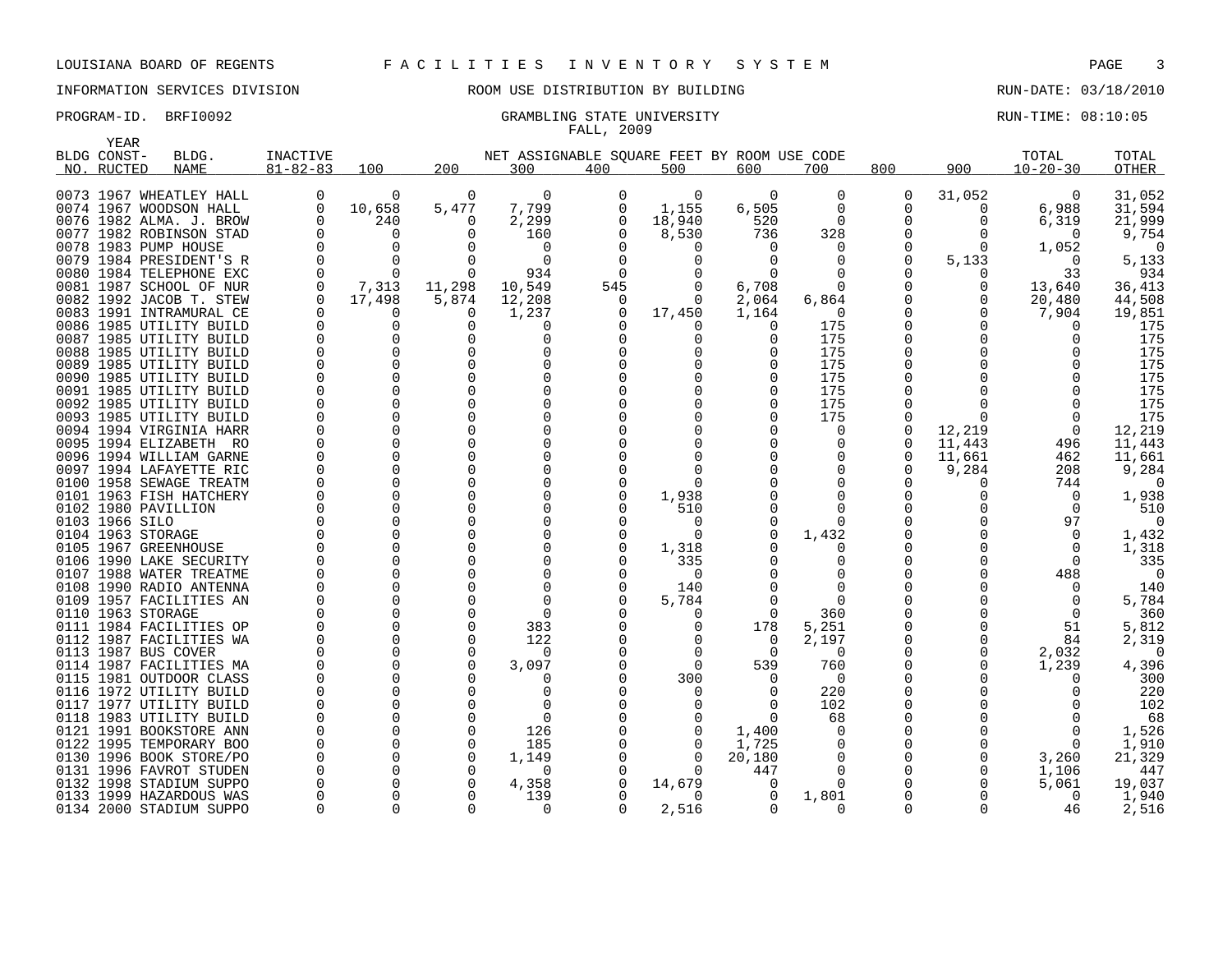### INFORMATION SERVICES DIVISION ROOM USE DISTRIBUTION BY BUILDING RUN-DATE: 03/18/2010

PROGRAM-ID. BRFI0092 CRAMBLING STATE UNIVERSITY CROSS CRAMBLING STATE UNIVERSITY

| <b>YEAR</b><br>BLDG CONST- | BLDG.                   | INACTIVE       |         |         | NET ASSIGNABLE SOUARE FEET BY ROOM USE CODE |        |         |         |        |       |         | TOTAL          | TOTAL             |
|----------------------------|-------------------------|----------------|---------|---------|---------------------------------------------|--------|---------|---------|--------|-------|---------|----------------|-------------------|
| NO. RUCTED                 | NAME                    | $81 - 82 - 83$ | 100     | 200     | 300                                         | 400    | 500     | 600     | 700    | 800   | 900     | $10 - 20 - 30$ | OTHER             |
|                            | 0135 2001 GRAMBLING HAL |                |         |         | 10,905                                      |        |         | 1,720   |        |       |         | 7.149          | 12,625            |
|                            | 029A 1986 LIBRARY ANNEX |                |         | 230     | 2,376                                       | 8,669  | 398     | 2,553   | 227    |       |         | 2,596          | 14,453            |
|                            | 040A 1992 JAMES HALL AN |                | L.775   | 13,619  | 745                                         |        |         | 2,021   |        |       |         | 2,017          | 18,160            |
|                            | 111A 1983 GATE HOUSE    |                |         |         |                                             |        | 145     |         |        |       |         |                | 145               |
|                            | 4860 2007 ASSEMBLY CENT |                | 4,085   | 3,011   |                                             | 240    |         | 1,534   | 162    |       |         |                | 9,032             |
| TOTAL BUILDINGS            | 101                     | 6.267          | 115,569 | 138,283 | 189,276                                     | 41,972 | 175,252 | 132,055 | 40,283 | 2,101 | 353,483 |                | 214,571 1,194,541 |

FALL, 2009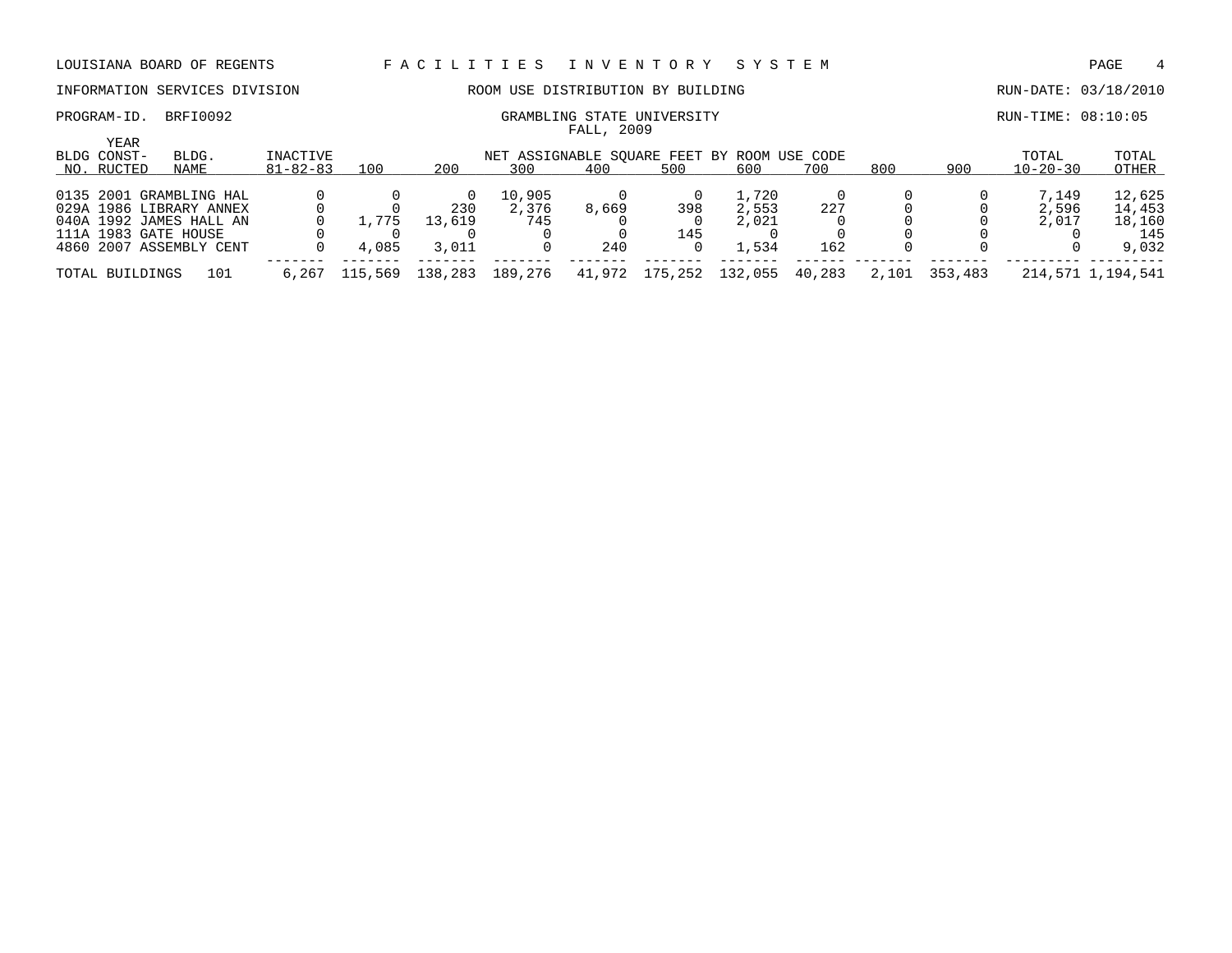## INFORMATION SERVICES DIVISION ROOM USE DISTRIBUTION BY BUILDING RUN-DATE: 03/18/2010

### PROGRAM-ID. BRFI0092 **EXAM-ID.** BRFI0092 **RUN-TIME: 08:10:05** LOUISIANA TECH UNIVERSITY FALL, 2009

| YEAR        |                         |                |                |             |                                             |              |                |             |             |          |             |                |          |
|-------------|-------------------------|----------------|----------------|-------------|---------------------------------------------|--------------|----------------|-------------|-------------|----------|-------------|----------------|----------|
| BLDG CONST- | BLDG.                   | INACTIVE       |                |             | NET ASSIGNABLE SOUARE FEET BY ROOM USE CODE |              |                |             |             |          |             | TOTAL          | TOTAL    |
| NO. RUCTED  | <b>NAME</b>             | $81 - 82 - 83$ | 100            | 200         | 300                                         | 400          | 500            | 600         | 700         | 800      | 900         | $10 - 20 - 30$ | OTHER    |
|             | 0001 2004 HALE HALL     | $\mathbf 0$    | 13,370         | 969         | 9,015                                       | 0            | 0              | 1,060       | 811         | 0        | 0           | 7,478          | 25,225   |
|             | 0002 1963 WAREHOUSE&APP | $\Omega$       | $\Omega$       | $\mathbf 0$ | 0                                           | $\Omega$     | $\Omega$       | $\Omega$    | 9,031       | 0        | $\Omega$    | $\Omega$       | 9,031    |
|             | 0003 1918 ROPP CENTER   | $\Omega$       | $\mathbf 0$    | $\Omega$    | $\mathbf 0$                                 |              | $\Omega$       | 2,564       | 1,715       | 0        | 1,177       | 1,681          | 5,456    |
|             | 0004 1978 PHYSICAL PLAN |                | $\Omega$       | $\Omega$    | $\Omega$                                    | $\Omega$     | $\Omega$       | $\Omega$    | 8,148       | U        | $\Omega$    |                | 8,148    |
|             | 0005 1972 WYLY TOWER    | 36,561         | 9,288          | 2,304       | 26,755                                      | 43,535       | 677            | 6,929       | 6,429       |          | $\Omega$    | 18,501         | 132,478  |
|             | 0008 1927 CAB ANNEX     | 18,232         | $\Omega$       | $\Omega$    | $\Omega$                                    | 0            | $\Omega$       | $\Omega$    | $\Omega$    | $\Omega$ | $\Omega$    | $\Omega$       | 18,232   |
|             | 0009 1978 ELEC. ENGINEE | $\Omega$       | $\Omega$       | 3,005       | $\Omega$                                    |              | $\Omega$       |             | $\Omega$    |          | $\Omega$    | $\Omega$       | 3,005    |
|             | 0010 1978 MEAT PROCESSI | $\Omega$       | $\overline{0}$ | 3,971       | 95                                          | 2,157        | $\overline{0}$ |             | 819         | $\Omega$ | 0           | 349            | 7,042    |
|             | 0011 1928 BIOMEDICAL EN | $\Omega$       | $\Omega$       | 6,853       | 4,409                                       | 8            | 446            | -6          | 2,386       | $\Omega$ | 274         | 6,385          | 14,382   |
|             | 0012 1936 KEENY HALL    | $\mathbf 0$    | $\mathbf 0$    | 0           | 34,827                                      | 1,249        | 201            | 154         | 2,375       | 0        | $\Omega$    | 13,049         | 38,806   |
|             | 0013 1939 ASWELL HALL   | $\Omega$       | $\Omega$       | $\Omega$    | 178                                         | 508          | 0              | 873         | $\Omega$    | 0        | 14,568      | 5,849          | 16,127   |
|             | 0015 1940 BOGARD HALL   | $\mathbf 0$    | 5,520          | 37,361      | 19,667                                      | $\Omega$     | $\Omega$       | 437         | 2,278       | $\Omega$ | $\Omega$    | 18,796         | 65,263   |
|             | 0016 1939 HOWARD PERFOR | $\Omega$       | 4,335          | 2,190       | 6,636                                       | 0            | $\mathbf 0$    | 15,568      | 5,313       | 0        | 0           | 21,886         | 34,042   |
|             | 0017 1940 TOLIVER DININ |                | $\Omega$       | $\Omega$    | 3,443                                       | $\Omega$     | 1,211          | 10,473      | 10,694      | $\Omega$ | $\Omega$    | 8,726          | 25,821   |
|             | 0018 1940 POWER PLANT   | $\Omega$       | $\Omega$       | $\Omega$    | $\Omega$                                    | 0            | $\Omega$       | $\Omega$    | $\Omega$    | $\Omega$ | $\Omega$    | 20,820         | $\Omega$ |
|             | 0019 1940 ROBINSON HALL | $\Omega$       | 1,343          | 1,133       | 4,516                                       | 210          | 1,564          |             | $\Omega$    | $\Omega$ | $\Omega$    | 3,748          | 8,767    |
|             | 0020 1940 REESE HALL    | $\Omega$       | 3,308          | 2,431       | 5,989                                       | 183          | $\Omega$       |             | $\mathbf 0$ | $\Omega$ | $\mathbf 0$ | 5,228          | 11,911   |
|             | 0022 1976 DAIRY PRODUCT |                | $\Omega$       | $\Omega$    | 208                                         | $\Omega$     | 2,554          |             | $\Omega$    | $\Omega$ | 183         | 1,237          | 2,945    |
|             | 0023 1946 ENGINEERING A |                | $\mathbf 0$    | 4,053       | 4,698                                       | $\Omega$     | 0              |             | $\Omega$    | $\Omega$ | $\Omega$    | 3,114          | 8,751    |
|             | 0024 1947 SOUTH HALL    | $\Omega$       | $\Omega$       | $\Omega$    | 7,114                                       | $\Omega$     | $\mathbf 0$    | $\Omega$    | 280         | 489      | $\Omega$    | 3,227          | 7,883    |
|             | 0025 1947 ADAMS HALL    | $\Omega$       | 6,176          | $\Omega$    | 135                                         | 1,035        | 0              | 3,524       | $\Omega$    | 0        | 14,373      | 14,743         | 25,243   |
|             | 0027 1949 COTTINGHAM HA | $\Omega$       | $\Omega$       | $\Omega$    | 0                                           | 172          | 0              | 428         | $\Omega$    | 0        | 13,182      | 2,205          | 13,782   |
|             | 0028 1949 RICHARDSON HA | 601            | $\Omega$       | 12,244      | $\Omega$                                    | $\Omega$     |                | $\Omega$    | $\Omega$    | $\Omega$ | 1,123       | 4,439          | 13,968   |
|             | 0029 1953 CUSTODIAL/GRO | $\Omega$       | $\Omega$       | $\Omega$    | $\mathbf 0$                                 | $\mathbf{0}$ | $\Omega$       | $\mathbf 0$ | 3,825       | $\Omega$ | $\Omega$    | $\Omega$       | 3,825    |
|             | 0030 1953 MEMORIAL GYM  | $\Omega$       | 6,022          | 1,636       | 5,071                                       | 598          | 37,765         | 280         | 658         | $\Omega$ | $\Omega$    | 20,944         | 52,030   |
|             | 0031 1954 T. H. HARRIS  | $\Omega$       | $\Omega$       | $\Omega$    | 4,699                                       | $\Omega$     | $\Omega$       | $\Omega$    | $\Omega$    | $\Omega$ | $\Omega$    | 1,852          | 4,699    |
|             | 0032 1956 DUDLEY HALL   |                | $\Omega$       | $\Omega$    | 118                                         | 268          | $\Omega$       | 1,077       | $\Omega$    | $\Omega$ | 17,248      | 1,602          | 18,711   |
|             | 0033 1956 DAIRY PROCESS |                | $\mathbf 0$    | 1,775       | 182                                         | 0            | 1,612          | $\Omega$    | 481         | $\Omega$ | $\Omega$    | 1,418          | 4,050    |
|             | 0034 1956 EARLY CHILDHO |                | $\Omega$       | $\Omega$    | 104                                         | 0            | 1,714          | $\Omega$    | 0           | $\Omega$ | $\Omega$    | 37             | 1,818    |
|             | 0035 1965 APPLIED TRADE |                | $\Omega$       |             | $\Omega$                                    | $\Omega$     | $\Omega$       | $\Omega$    | 9,894       | $\Omega$ |             | 566            | 9,894    |
|             | 0036 1957 CARSON TAYLOR | $\Omega$       | 9,838          | 32,092      | 18,086                                      | 121          | 429            | 1,261       | $\Omega$    | $\Omega$ | $\Omega$    | 14,248         | 61,827   |
|             | 0037 1958 MCFARLAND-JEN | 22,173         | 0              | $\Omega$    | $\Omega$                                    | $\Omega$     | $\Omega$       | $\Omega$    | 10,961      | $\Omega$ | $\Omega$    | $\Omega$       | 33,134   |
|             | 0038 2009 ENGINEERING T |                | 0              | 1,480       | 0                                           | $\Omega$     | 0              | $\Omega$    | 0           | $\Omega$ | $\Omega$    | $\Omega$       | 1,480    |
|             | 0039 1958 PEARCE HALL   |                | $\Omega$       | $\Omega$    | 138                                         | 283          | $\overline{0}$ | 1,232       | $\Omega$    | 0        | 19,114      | 3,482          | 20,767   |
|             | 0040 1959 STUDENT CENTE |                | 1,175          | $\mathbf 0$ | 6,012                                       | $\Omega$     | 751            | 72,385      | 1,764       | $\Omega$ | 0           | 20,357         | 82,087   |
|             | 0041 1961 PRESCOTT LIBR |                | 843            | 3,886       | 4,907                                       | 41,843       | $\Omega$       | 557         | 769         | 0        | 0           | 6,277          | 52,805   |
|             | 0042 1962 WOODARD HALL  |                | 12,610         | 5,949       | 16,292                                      | $\Omega$     | 3,803          | 140         | 237         | $\Omega$ | $\Omega$    | 4,438          | 39,031   |
|             | 0043 1962 GRAHAM HALL   |                | $\Omega$       | $\Omega$    | 144                                         | 0            | $\Omega$       | 1,325       | $\Omega$    | $\Omega$ | 25,319      | 10,701         | 26,788   |
|             | 0044 1962 MITCHELL HALL |                | 0              | $\Omega$    | 0                                           |              | 0              | 3,603       | 0           | $\Omega$ | 49,688      | 2,381          | 53,291   |
|             | 0045 1962 ADVANCED STUD |                | $\mathbf 0$    | 1,102       | $\mathbf 0$                                 |              |                | 0           | $\mathbf 0$ |          | ∩           | 183            | 1,102    |
|             | 0046 1962 ADVANCED STUD |                | $\Omega$       | 1,015       | 128                                         |              |                |             | $\Omega$    |          |             | 165            | 1,143    |
|             | 0047 1962 ADVANCED STUD |                | $\mathbf 0$    | 1,199       | $\mathbf 0$                                 |              |                |             | 0           |          |             | 163            | 1,199    |
|             | 0048 1962 ADVANCED STUD |                | $\Omega$       | 1,167       | $\overline{0}$                              |              | $\Omega$       |             | $\Omega$    | ∩        | 0           | 185            | 1,167    |
|             | 0049 1962 ADVANCED STUD | $\Omega$       | $\Omega$       | 749         | 564                                         |              | 0              | $\Omega$    | $\Omega$    |          | $\Omega$    | 141            | 1,313    |
|             | 0050 1964 HARPER HALL   |                | $\Omega$       | $\Omega$    | 356                                         |              | $\mathbf 0$    | 12,522      | $\Omega$    | 0        | 47,447      | 18,959         | 60,325   |
|             | 0051 1964 HUTCHESON HAL |                | $\Omega$       | $\Omega$    | 452                                         |              |                | 4,847       | $\Omega$    | $\Omega$ | 42,715      | 16,921         | 48,014   |
|             | 0052 1967 FORESTRY LAB  | $\Omega$       | 1,133          | 3,106       | 290                                         |              |                | $\Omega$    | $\Omega$    |          | $\Omega$    | 797            | 4,529    |
|             | 0053 1965 ADMINISTRATIO | $\Omega$       | 9,377          | 3,900       | 15,334                                      |              |                | 0           | $\Omega$    | $\Omega$ | $\Omega$    | 10,481         | 28,611   |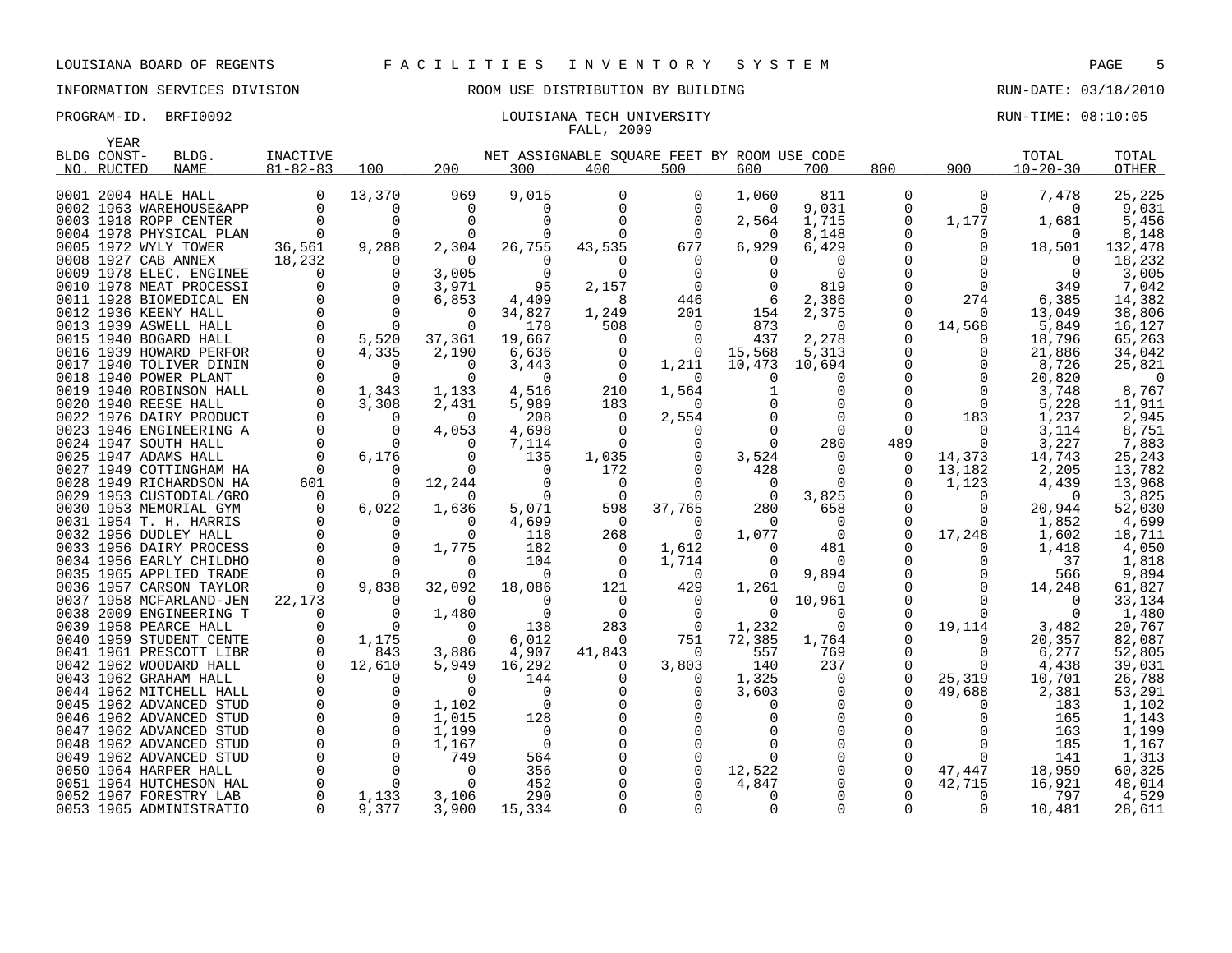YEAR

# INFORMATION SERVICES DIVISION ROOM USE DISTRIBUTION BY BUILDING RUN-DATE: 03/18/2010

### PROGRAM-ID. BRFI0092 COULSIANA TECH UNIVERSITY COULSIAN TECH UNIVERSITY RUN-TIME: 08:10:05 FALL, 2009

| سمسد<br>BLDG CONST- | BLDG.                   | <b>INACTIVE</b> |             |              | NET ASSIGNABLE SQUARE FEET BY ROOM USE CODE |          |             |          |              |                |          | TOTAL          | TOTAL  |
|---------------------|-------------------------|-----------------|-------------|--------------|---------------------------------------------|----------|-------------|----------|--------------|----------------|----------|----------------|--------|
| NO. RUCTED          | NAME                    | $81 - 82 - 83$  | 100         | 200          | 300                                         | 400      | 500         | 600      | 700          | 800            | 900      | $10 - 20 - 30$ | OTHER  |
|                     | 0054 1966 CARUTHERS HAL | 0               | 0           | 0            | 609                                         | 0        | 0           | 6,509    | 0            | 0              | 67,148   | 18,674         | 74,266 |
|                     | 0056 1966 VISUAL ARTS C | $\mathsf{O}$    | 6,665       | 13,263       | 3,177                                       |          | $\mathbf 0$ | 4,824    | $\Omega$     | 0              | 0        | 8,640          | 27,929 |
|                     | 0057 1967 GEORGE T. MAD | 1,628           | 29,602      | 10,698       | 24,131                                      |          | 2,165       | 0        | 1,888        | 0              | 0        | 32,755         | 70,112 |
|                     | 0058 1967 NETHKEN HALL  | $\Omega$        | 3,333       | 15,863       | 6,141                                       |          | $\Omega$    | $\Omega$ | 1,951        |                | 0        | 6,469          | 27,288 |
|                     | 0059 1967 MARRIED STUDE | 0               | 0           |              | 0                                           |          | 0           |          | $\Omega$     | 0              | 4,823    | $\Omega$       | 4,823  |
|                     | 0060 1967 MARRIED STUDE | 0               | 0           | $\Omega$     | 0                                           |          |             |          | $\Omega$     |                | 4,823    | 0              | 4,823  |
|                     | 0061 1967 MARRIED STUDE | $\Omega$        | $\Omega$    |              | $\Omega$                                    |          |             |          |              |                | 4,823    | $\Omega$       | 4,823  |
|                     | 0062 1967 MARRIED STUDE | $\Omega$        | $\Omega$    |              | $\Omega$                                    |          |             |          |              | $\Omega$       | 4,823    | $\Omega$       | 4,823  |
|                     | 0063 1967 MARRIED STUDE | $\Omega$        | $\Omega$    |              | $\Omega$                                    |          |             |          |              | $\Omega$       | 4,823    | $\Omega$       | 4,823  |
|                     | 0064 1967 MARRIED STUDE | $\Omega$        | $\Omega$    | $\Omega$     | $\Omega$                                    |          | $\Omega$    |          |              | $\Omega$       | 4,823    | $\Omega$       | 4,823  |
|                     | 0065 1968 NEILSON HALL  | $\Omega$        | $\Omega$    |              | 698                                         |          | $\Omega$    | 9,832    |              | 0              | 79,411   | 36,457         | 89,941 |
|                     | 0066 1968 NATATORIUM    | $\mathbf 0$     | $\mathbf 0$ | $\Omega$     | 353                                         |          | 27,892      | $\Omega$ | 0            | 0              | 0        | 2,576          | 28,245 |
|                     | 0068 1969 AILLET STADIU | $\mathbf 0$     | $\mathbf 0$ | $\Omega$     | $\Omega$                                    | 0        | 8,536       | 738      | 178          | $\mathbf 0$    | 0        | 5,593          | 9,452  |
|                     | 0069 1969 A E PHILLIPS  | $\mathbf 0$     | $\mathbf 0$ | $\Omega$     | 3,475                                       | 3,008    | 26,759      | 5,789    | 976          | 55             |          | 4,595          | 40,062 |
|                     | 0071 1969 BAND BUILDING | $\mathbf 0$     | $\mathbf 0$ | 7,133        | 3,719                                       | O        | 0           | 383      | 1,978        | $\overline{0}$ |          | 5,305          | 13,213 |
|                     | 0072 1969 MARBURY CENTE | 0               | 0           |              | 4,285                                       |          | 0           | 2,382    | 381          | 0              | 0        | 1,995          | 7,048  |
|                     | 0073 1971 AILLET FIELD  | $\mathbf 0$     | 0           |              | 8,508                                       |          | 9,561       | 1,311    | $\mathbf{0}$ | 1,894          | 0        | 6,170          | 21,274 |
|                     | 0074 1971 TRACK STORAGE | $\Omega$        | $\Omega$    |              | $\Omega$                                    |          | 469         | $\Omega$ | $\Omega$     | $\Omega$       | $\Omega$ | - 0            | 469    |
|                     | 0075 1971 J.C. LOVE BAS | $\mathbf 0$     | $\Omega$    | $\Omega$     | 237                                         |          | 4,019       | 98       | $\Omega$     | 321            | 0        | 3,170          | 4,675  |
|                     | 0076 1973 PHYSICAL PLAN | $\Omega$        | $\Omega$    | - ೧          | 2,800                                       |          | $\Omega$    | $\Omega$ | 8,852        | 0              | $\Omega$ | 643            | 11,652 |
|                     | 0077 1972 PRESIDENTS HO | 0               | $\Omega$    | 858          | $\Omega$                                    | $\Omega$ | $\Omega$    | $\Omega$ | $\Omega$     | 0              | 4,600    | $\Omega$       | 5,458  |
|                     | 0078 1996 INST FOR MICR | $\Omega$        | $\Omega$    | 11,267       | 11,604                                      | 535      | 1,168       | 2,731    | 1,081        | 0              | $\Omega$ | 11,470         | 28,386 |
|                     | 0090 2004 CARUTHERS HAL | $\mathbf 0$     | $\mathbf 0$ | <sup>0</sup> | 0                                           | $\Omega$ | 0           |          | 0            | 0              | 9,540    | 0              | 9,540  |
|                     | 0091 2004 CARUTHERS HAL | $\mathbf 0$     | $\mathbf 0$ | $\Omega$     | 0                                           |          | 0           |          | 0            | 0              | 12,347   | 0              | 12,347 |
|                     | 0092 2004 CARUTHERS HAL | 0               | $\Omega$    |              | $\Omega$                                    |          |             |          |              | 0              | 11,907   | 0              | 11,907 |
|                     | 0093 2004 THATCHER HALL | 0               | $\Omega$    |              |                                             |          |             |          |              | 0              | 16,113   | 0              | 16,113 |
|                     | 0094 2004 THATCHER HALL | $\mathbf 0$     | $\Omega$    |              |                                             |          |             |          |              |                | 8,844    | $\Omega$       | 8,844  |
| 0095 2004 KIDD B    |                         | $\Omega$        | 0           |              | $\Omega$                                    |          |             |          | $\Omega$     | 0              | 9,540    | 0              | 9,540  |
| 0096 2004 KIDD C    |                         | $\Omega$        | $\Omega$    |              |                                             |          |             |          |              | $\Omega$       | 9,540    | $\Omega$       | 9,540  |
| 0097 2005 KIDD A    |                         | $\Omega$        | $\Omega$    |              |                                             |          |             |          |              |                | 9,780    | $\Omega$       | 9,780  |
| 0098 2005 SUTTON C  |                         | $\Omega$        | $\Omega$    |              | $\Omega$                                    |          |             |          |              | $\Omega$       | 7,732    | $\Omega$       | 7,732  |
| 0099 2005 SUTTON A  |                         | $\Omega$        | $\Omega$    |              |                                             |          |             |          |              | $\Omega$       | 9,540    | $\Omega$       | 9,540  |
| 0100 2005 SUTTON B  |                         | $\Omega$        | $\Omega$    |              | $\Omega$                                    |          |             |          |              | $\Omega$       | 4,250    | $\Omega$       | 4,250  |
| 0101 2005 SUTTON E  |                         | $\Omega$        | $\Omega$    | $\Omega$     | $\Omega$                                    |          | O           |          |              | $\Omega$       | 9,540    | $\Omega$       | 9,540  |
| 0102 2005 SUTTON D  |                         | 0               | 0           | $\Omega$     | 0                                           |          | $\Omega$    |          | $\Omega$     | 0              | 16,089   | 0              | 16,089 |
|                     | 0103 1967 ENTERPRISE CE | 0               | $\Omega$    | 476          | 8,130                                       |          | $\Omega$    | 4,030    | 858          | $\Omega$       | 186      | 54             | 13,680 |
|                     | 0113 1939 HEADHOUSE AND | 0               | $\Omega$    | $\Omega$     | 0                                           |          | 8,896       |          | $\Omega$     | 0              | O        | $\Omega$       | 8,896  |
|                     | 0114 1955 GREENHOUSE #0 | 0               | 0           | 0            | 0                                           |          | 1,712       |          | $\Omega$     | 0              | O        | $\Omega$       | 1,712  |
| 0115 1954 SAWMILL   |                         | $\Omega$        | 0           | $\Omega$     | 0                                           |          | 3,484       |          | $\Omega$     | 0              |          | $\Omega$       | 3,484  |
|                     | 0117 1939 AGRICULTURAL  | $\Omega$        | $\Omega$    |              | 237                                         |          | 0           |          | 7,851        | 0              |          | $\Omega$       | 8,088  |
|                     | 0120 1939 AGRICULTURAL  | $\Omega$        | $\Omega$    | 2,879        | 0                                           |          | $\Omega$    |          | 1,116        |                |          | 0              | 3,995  |
|                     | 0121 1939 INDOOR ARENA  | $\Omega$        | $\Omega$    |              |                                             |          | 6,024       |          |              | $\Omega$       |          | $\Omega$       | 6,024  |
|                     | 0126 1966 RESEARCH PARK | $\Omega$        | $\Omega$    | 1,332        | 0                                           |          | 0           |          | $\Omega$     | $\Omega$       |          | $\Omega$       | 1,332  |
|                     | 0130 1967 FARM SALES FA | $\Omega$        | $\Omega$    |              | $\Omega$                                    |          | 603         | 2,501    |              | $\Omega$       |          | 62             | 3,104  |
|                     | 0138 1939 EQUIPMENT SHE | $\Omega$        | $\Omega$    |              | 0                                           |          | 4,097       |          | $\Omega$     |                |          | $\Omega$       | 4,097  |
|                     | 0140 1939 HORSE BARN #1 | 0               | 0           |              |                                             |          | 2,124       |          | 266          | 0              |          | 1,299          | 2,390  |
|                     | 0141 1956 SWINE BARN    | 0               | $\mathbf 0$ |              |                                             |          | 1,156       |          | $\Omega$     |                |          | 0              | 1,156  |
|                     | 0144 1954 FORESTRY STOR | $\Omega$        | $\Omega$    |              | $\Omega$                                    |          | $\Omega$    | $\Omega$ | 1,191        | $\Omega$       | $\Omega$ | $\Omega$       | 1,191  |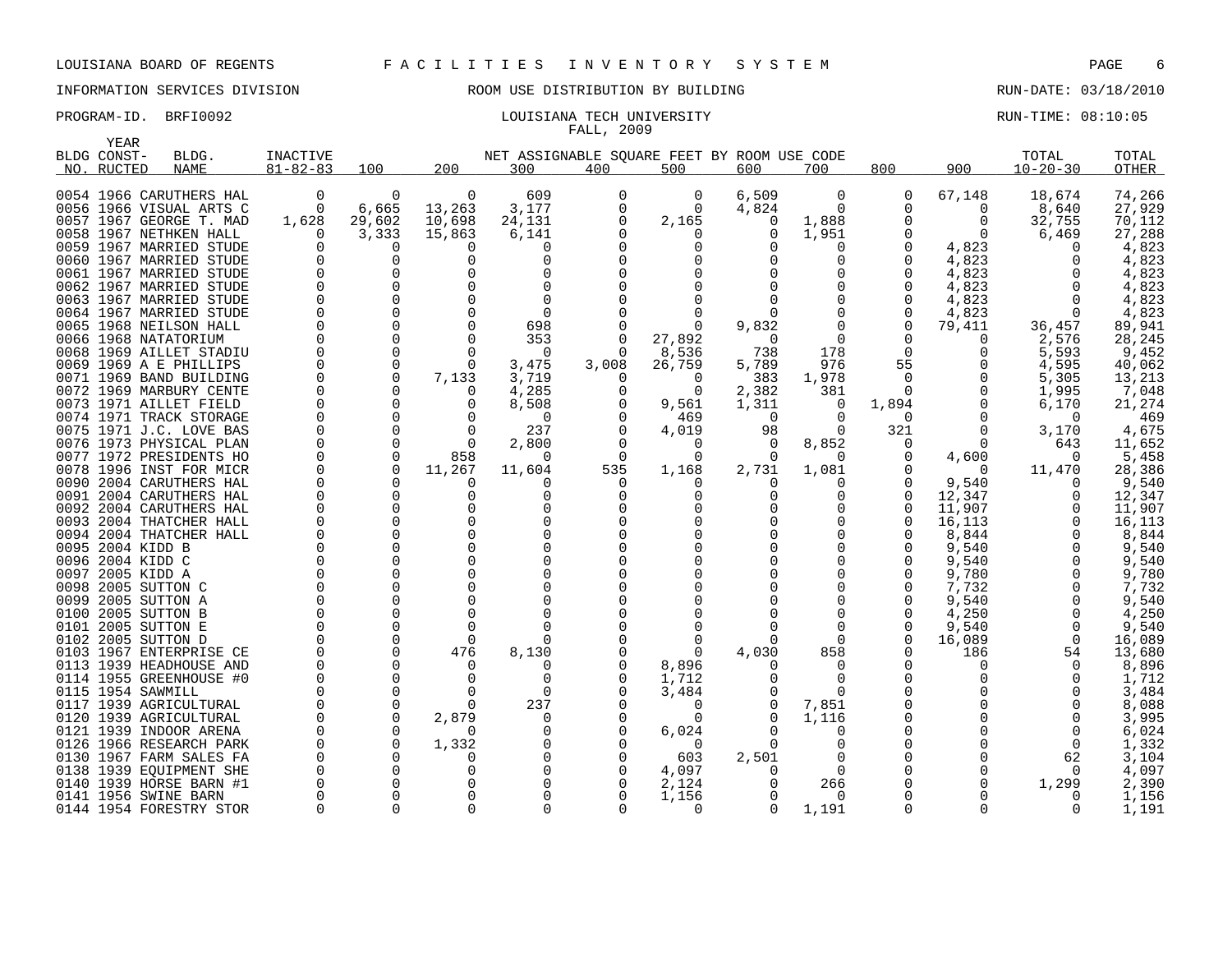YEAR

## INFORMATION SERVICES DIVISION ROOM USE DISTRIBUTION BY BUILDING RUN-DATE: 03/18/2010

### PROGRAM-ID. BRFI0092 **EXAM-ID.** BRFI0092 LOUISIANA TECH UNIVERSITY **EXAM-TIME: 08:10:05** FALL, 2009

|      | BLDG CONST- | BLDG.                                              | <b>INACTIVE</b> |                      |              | NET ASSIGNABLE SQUARE FEET BY ROOM USE CODE |          |            |          |          |                |              | TOTAL                | TOTAL      |
|------|-------------|----------------------------------------------------|-----------------|----------------------|--------------|---------------------------------------------|----------|------------|----------|----------|----------------|--------------|----------------------|------------|
|      | NO. RUCTED  | NAME                                               | $81 - 82 - 83$  | 100                  | 200          | 300                                         | 400      | 500        | 600      | 700      | 800            | 900          | $10 - 20 - 30$       | OTHER      |
|      |             | 0148 1984 LATH HOUSE                               | 1,683           | $\Omega$             | $\Omega$     | $\Omega$                                    | $\Omega$ | $\Omega$   | 0        | $\Omega$ | $\overline{0}$ | 0            | $\Omega$             | 1,683      |
|      |             | 0152 1939 HAY STORAGE/F                            | $\Omega$        | $\Omega$             | $\Omega$     | $\Omega$                                    | 0        | 4,503      | $\Omega$ | $\Omega$ | $\Omega$       |              | $\Omega$             | 4,503      |
|      |             | 0157 1982 THOMAS ASSEMB                            | $\Omega$        | $\Omega$             | 0            | 13,910                                      | 924      | 29,555     | 10,752   | 8,371    | 562            | 0            | 80,041               | 64,074     |
|      |             | 0158 1981 LAMBRIGHT INT                            | 0               | $\Omega$             | $\Omega$     | 1,612                                       | $\Omega$ | 63,873     | $\Omega$ | $\Omega$ | 0              | 0            | 12,929               | 65,485     |
|      |             | 0159 1984 LOMAX HALL                               | $\Omega$        | 1,169                | 14,860       | 3,123                                       | 0        | 4,994      | $\Omega$ | 496      |                | 0            | 5,716                | 24,642     |
|      |             | 0160 1984 LOMAX STORAGE                            | $\Omega$        | 0                    |              | O                                           | O        | 3,022      | $\Omega$ | 1,594    |                | $\Omega$     | 0                    | 4,616      |
|      |             | 0162 1981 GOLF CLUBHOUS                            |                 | 0                    |              |                                             |          | $\Omega$   | 462      |          |                | $\Omega$     | 147                  | 462        |
|      |             | 0163 1981 GOLF COURSE S                            |                 | 0                    |              |                                             | ∩        | $\Omega$   |          | 2,310    |                | 0            | $\Omega$             | 2,310      |
|      |             | 0165 1973 PRESIDENT'S G                            |                 | 0                    |              |                                             | $\Omega$ | 193        |          |          |                | 0            | $\Omega$             | 193        |
|      |             | 0166 1982 GIRLS SOFTBAL                            |                 | $\Omega$             |              |                                             |          | 0          |          |          |                | 0            | 218                  | $\Omega$   |
|      |             | 0167 1981 VEHICLE MAINT                            |                 | $\Omega$             | $\Omega$     |                                             |          | $\Omega$   |          | 4,894    |                | $\Omega$     | $\Omega$             | 4,894      |
|      |             | 0169 1980 MOBILE HOME-R                            |                 | $\Omega$             | $\cap$       |                                             |          |            |          |          |                | 707          | 102                  | 707        |
|      |             | 0171 1977 CHEMICAL STOR                            |                 | $\Omega$             | $\Omega$     | $\Omega$                                    |          | $\Omega$   |          | 552      |                | 0            | $\Omega$             | 552        |
|      |             | 0172 1982 EQUINE CENTER                            |                 | $\Omega$             | 181          | 191                                         |          | 987        |          | 1,134    |                | O            | $\Omega$             | 2,493      |
|      |             | 0173 1983 SHEEP/GOAT PA                            | $\Omega$        | $\Omega$             | $\Omega$     | $\Omega$                                    | $\Omega$ | 2,081      |          | ∩        |                |              | 104                  | 2,081      |
|      |             | 0174 1981 CALVING BARN                             |                 | $\Omega$             | $\Omega$     | O                                           | O        | 243        |          |          | 0              |              | $\Omega$             | 243        |
|      |             | 0177 1981 EQUINE AUCTIO                            |                 | $\mathbf 0$          | 858          |                                             | $\Omega$ | 0          |          |          |                |              | $\Omega$             | 858        |
|      |             | 0178 1955 GRIFFIN MEM G                            |                 | $\Omega$             | $\Omega$     |                                             | 0        | 1,501      |          |          |                |              | $\Omega$             | 1,501      |
|      |             | 0179 1981 HORSE SHELTER                            |                 | $\mathbf 0$          |              |                                             |          | 134        |          |          |                |              | $\Omega$             | 134        |
|      |             | 0180 1981 HORSE SHELTER                            |                 | $\Omega$             |              |                                             |          | 132        |          |          |                |              |                      | 132        |
|      |             | 0181 1981 HORSE SHELTER                            |                 | $\Omega$             |              |                                             |          | 138        |          |          |                |              | $\Omega$             | 138        |
|      |             | 0182 1981 HORSE SHELTER                            |                 | $\Omega$             | $\Omega$     |                                             |          | 136        |          |          |                |              | $\Omega$             | 136        |
|      |             | 0183 1981 HORSE SHELTER                            |                 | $\Omega$             | 0            |                                             |          | 125        |          |          |                |              | $\mathbf 0$          | 125        |
|      |             | 0185 1985 PRINTING SHOP                            |                 | 0                    | $\mathbf 0$  | 1,942                                       |          | 5,075      | 231      |          |                |              | 762                  | 7,248      |
|      |             | 0187 1986 INTRAMURAL RE                            |                 | $\Omega$             |              |                                             |          |            |          |          |                |              | 218                  | $\Omega$   |
|      |             | 0188 1985 BIOMED SHOP                              |                 | $\Omega$             |              |                                             |          | $\Omega$   |          | 221      |                |              | $\Omega$             | 221        |
|      |             | 0189 1982 BIOMED WAREHO                            |                 | $\Omega$             |              |                                             |          |            |          | 1,907    |                |              | $\Omega$             | 1,907      |
|      |             | 0191 1990 RESEARCH PARK                            |                 | $\Omega$             | $\Omega$     |                                             | $\Omega$ | 3,060      |          |          |                |              | $\Omega$             | 3,060      |
|      |             | 0192 1994 CENTENNIAL PL                            |                 | $\Omega$             |              |                                             |          | $\Omega$   |          |          |                |              | 905                  | $\Omega$   |
|      |             | 0193 1990 RESEARCH PARK<br>0194 1990 RESEARCH PARK |                 | $\Omega$<br>$\Omega$ |              |                                             |          | 525<br>298 |          |          | O              |              | $\Omega$<br>$\Omega$ | 525<br>298 |
|      |             |                                                    |                 | $\Omega$             | <sup>n</sup> | $\cap$                                      |          | 333        |          |          |                |              | $\Omega$             | 333        |
|      |             | 0195 1990 RESEARCH PARK<br>0197 1996 ART & ARCHITE |                 | 866                  | 6,670        | 147                                         |          | - 0        |          |          |                |              | 715                  | 7,683      |
|      |             | 0198 1995 BASEBALL UTIL                            |                 | $\Omega$             | n            | O                                           |          | 420        |          |          |                |              | $\Omega$             | 420        |
|      |             | 0210 1971 LIVESTOCK PRO                            |                 | $\Omega$             | 1,680        |                                             |          | $\Omega$   |          |          |                |              | $\Omega$             | 1,680      |
|      |             | 0212 1976 SAWDUST STORA                            |                 | $\Omega$             |              |                                             | ∩        | $\Omega$   |          | 618      |                |              | <sup>n</sup>         | 618        |
|      |             | 0215 1981 CATTLE SHED #                            |                 | $\Omega$             |              |                                             |          | 302        |          |          |                |              | ∩                    | 302        |
|      |             | 0218 1970 HAY STORAGE/F                            |                 | $\Omega$             |              |                                             |          | 250        |          |          |                |              | $\Omega$             | 250        |
|      |             | 0220 1970 EQUINE UTILIT                            |                 | $\Omega$             |              |                                             | $\Omega$ | 129        |          |          |                |              | $\Omega$             | 129        |
|      |             | 0221 1980 DAIRY HOLDING                            |                 | $\Omega$             |              |                                             |          | 38,811     |          |          |                |              | $\Omega$             | 38,811     |
|      |             | 0223 1981 SHEEP/GOAT UT                            |                 | $\Omega$             |              |                                             |          | 0          |          | 111      |                |              | ∩                    | 111        |
|      |             | 0226 1981 GIRLS SOFTBAL                            |                 | $\Omega$             |              |                                             |          | 182        |          |          |                |              |                      | 182        |
|      |             | 0227 1981 GIRLS SOFTBAL                            |                 | $\Omega$             |              |                                             |          | 182        |          |          |                |              | $\Omega$             | 182        |
|      |             | 1111 1997 FARM RESTROOM                            |                 | $\Omega$             |              |                                             |          | $\Omega$   |          |          |                | <sup>0</sup> | 137                  | $\Omega$   |
| 7777 |             | 1997 TECH.TRANSFER                                 |                 | $\Omega$             | 9,928        | 204                                         |          | $\Omega$   |          |          |                |              | 6,430                | 10,132     |
|      |             | 7888 1936 WATER TOWER                              |                 | $\Omega$             |              |                                             |          |            |          |          |                |              | 416                  |            |
|      |             | 8888 1970 WOMEN'S CENTE                            |                 | $\Omega$             |              | $\cap$                                      |          | $\Omega$   | 2,150    |          |                |              | 228                  | 2,150      |
|      |             | 8889 1998 PROFESSIONAL                             | $\Omega$        | $\Omega$             | $\Omega$     | 1,861                                       | 962      | 1,687      |          |          | $\Omega$       | $\Omega$     | 4,472                | 4,510      |

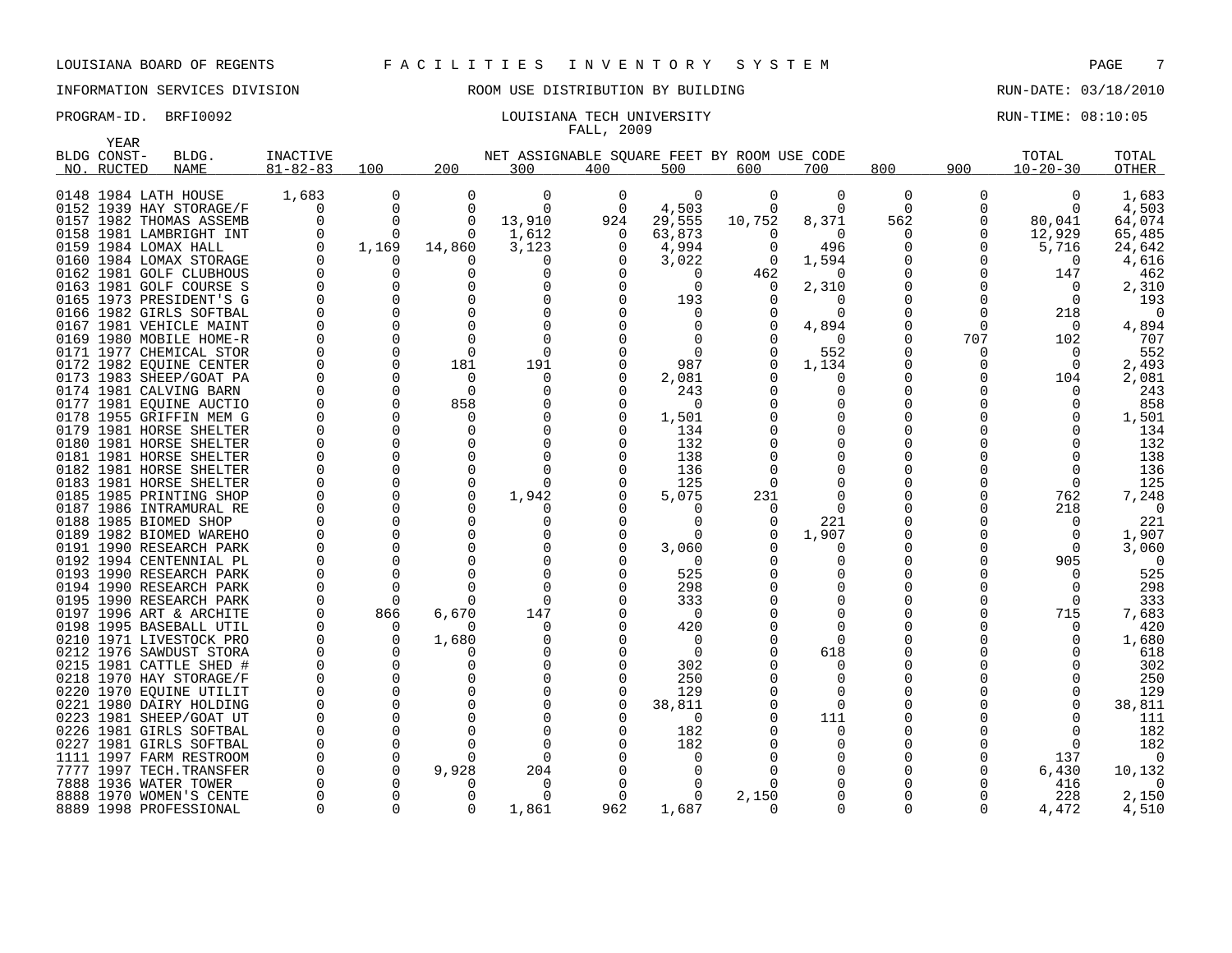# PROGRAM-ID. BRFI0092 LOUISIANA TECH UNIVERSITY RUN-TIME: 08:10:05

# INFORMATION SERVICES DIVISION **ROOM USE DISTRIBUTION BY BUILDING RUN-DATE: 03/18/2010**

| DONTSTANA IECH UNIVEKSII |            |  |
|--------------------------|------------|--|
|                          | FALL, 2009 |  |

| YEAR<br>BLDG CONST- | BLDG.                   | INACTIVE       |         |        | NET ASSIGNABLE SQUARE FEET BY ROOM USE CODE |        |         |                 |       |       |         | TOTAL          | TOTAL             |
|---------------------|-------------------------|----------------|---------|--------|---------------------------------------------|--------|---------|-----------------|-------|-------|---------|----------------|-------------------|
| NO. RUCTED          | NAME                    | $81 - 82 - 83$ | 100     | 200    | 300                                         | 400    | 500     | 600             | 700   | 800   | 900     | $10 - 20 - 30$ | OTHER             |
|                     |                         |                |         |        |                                             |        |         |                 |       |       |         |                |                   |
|                     | 8890 2007 BIOMEDICAL EN | 17,290         | 2,860   | 14,300 | 6,776                                       |        | 1,073   | 3,383           | 524   | 528   |         | 10,849         | 46,734            |
|                     | 8891 2007 TRENCHLESS TE |                |         | 3,546  | 879                                         |        |         |                 |       |       |         | 295            | 4,425             |
|                     | 9990 2003 ARCHITECTURE  |                |         | 3,200  |                                             |        |         |                 |       |       |         | 1,600          | 3,200             |
|                     | 9992 1999 TRACK LOCKER  |                |         |        |                                             |        | 1,138   |                 |       |       |         | 476            | 1,138             |
|                     | 9993 2000 J.C. LOVE BAT |                |         |        |                                             |        | 3,780   |                 |       |       |         |                | 3,780             |
|                     | 9994 1966 ENGINEERING R |                |         | 1,192  |                                             |        |         |                 |       |       |         |                | 1,192             |
|                     | 9995 1998 EOUIPMENT SHE |                |         |        |                                             |        |         |                 | 3,630 |       |         |                | 3,630             |
|                     | 9996 1998 ENVIRONMENTAL |                |         |        |                                             |        |         |                 | 4,135 |       |         | 65             | 4,135             |
|                     | 9997 1984 MYCOGEN HOUSE |                |         |        |                                             |        | 288     |                 |       |       |         |                | 288               |
|                     | 9998 1999 PROFESSIONAL  |                | 18,677  | 5,978  | 5,286                                       |        |         | 182             |       |       |         | 12,465         | 30,123            |
|                     | 9999 1998 ENVIRONMENTAL |                |         |        | 1,079                                       |        |         |                 | 181   |       |         | 586            | 1,260             |
| TOTAL BUILDINGS     | 155                     | 98,168         | 147,510 |        | 261,732 315,676                             | 97,599 | 330,542 | 199,534 138,113 |       | 3,849 | 562,163 |                | 583,562 2,154,886 |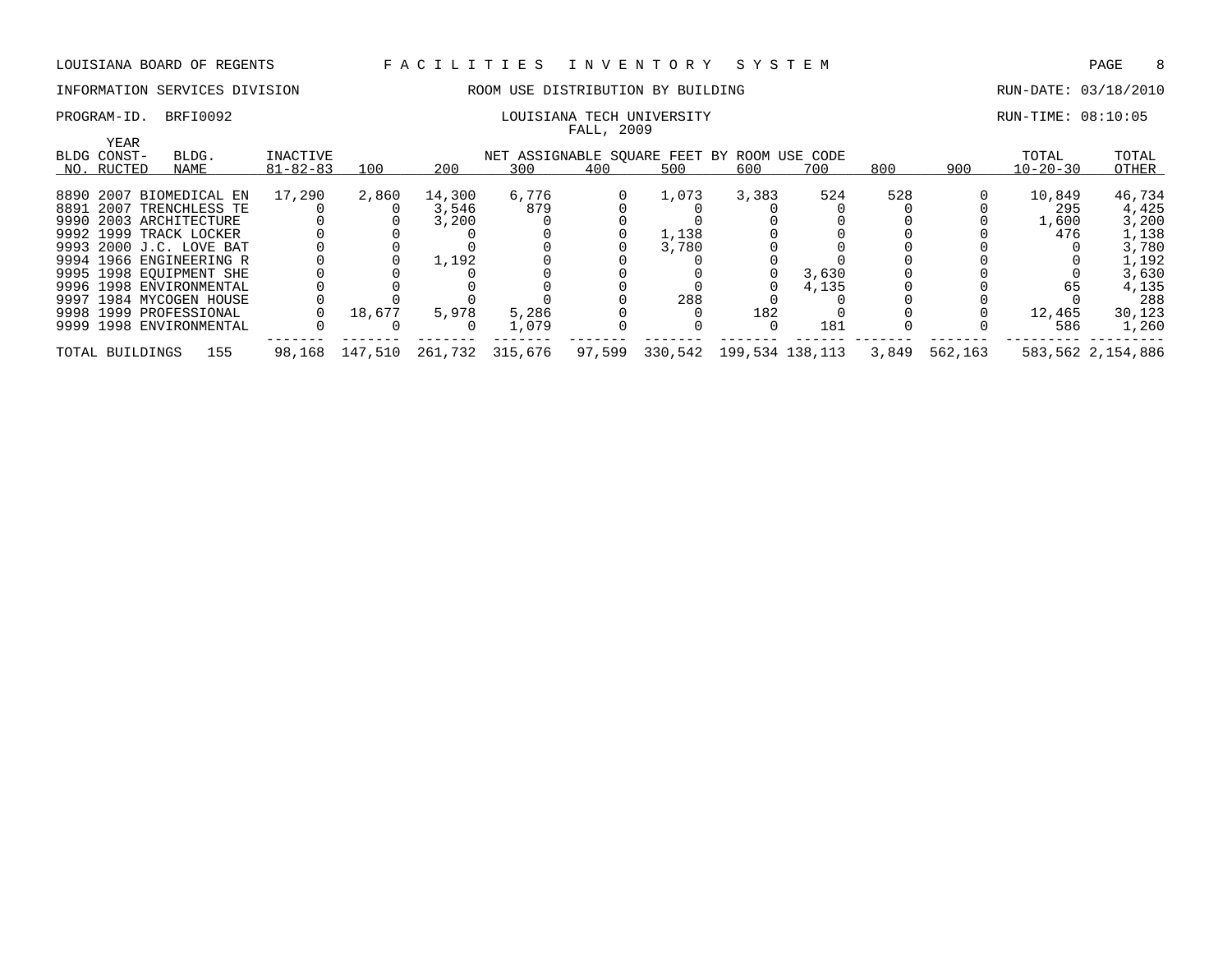YEAR

# INFORMATION SERVICES DIVISION ROOM USE DISTRIBUTION BY BUILDING RUN-DATE: 03/18/2010

# FALL, 2009

PROGRAM-ID. BRFI0092 **MONEESE STATE UNIVERSITY EXAMPLE STATE ON A SET AND A SET AND A SET AND A SET AND A SET A** 

| BLDG CONST-                                        | BLDG. | <b>INACTIVE</b> |                                                      |                | NET ASSIGNABLE SQUARE FEET BY ROOM USE CODE |                |                      |                |                |                |          | TOTAL          | TOTAL          |
|----------------------------------------------------|-------|-----------------|------------------------------------------------------|----------------|---------------------------------------------|----------------|----------------------|----------------|----------------|----------------|----------|----------------|----------------|
| NO. RUCTED                                         | NAME  | $81 - 82 - 83$  | 100                                                  | 200            | 300                                         | 400            | 500                  | 600            | 700            | 800            | 900      | $10 - 20 - 30$ | OTHER          |
|                                                    |       |                 |                                                      |                |                                             |                |                      |                |                |                |          |                |                |
| A405 1977 STUDENT UNION                            |       | 0               | $\Omega$                                             | 0              | 1,561                                       | 0              | 0                    | 15,662         | 0              | $\overline{0}$ | 0        | 10,340         | 17,223         |
| 0101 1949 SHERMAN FINE                             |       | $\mathbf 0$     | 3,803                                                | 14,086         | 5,920                                       | 1,018          | $\overline{0}$       | 11,237         | 0              | $\Omega$       | $\Omega$ | 15,421         | 36,064         |
| 0102 1982 BAND HALL                                |       | 0               | 1,056                                                | 6,404          | 991                                         | 432            | $\Omega$             | 289            | $\Omega$       | $\Omega$       | $\Omega$ | 2,247          | 9,172          |
| 0103 2001 JULIET HARDTN                            |       | $\Omega$        | 8,430                                                | 8,003          | 11,508                                      | 360            | 1,194                | 2,435          | $\Omega$       | 1,455          | $\Omega$ | 14,456         | 33,385         |
| 0201 1939 F. G. BULBER                             |       | $\Omega$        | $\overline{0}$                                       | $\Omega$       | 732                                         | $\overline{0}$ | 0                    | 23,216         | $\Omega$       | $\Omega$       |          | 10,700         | 23,948         |
| 0202 1943 RECREATION CO                            |       | $\overline{0}$  | 1,204                                                | 1,098          | 4,440                                       | $\overline{0}$ | 80,994               | 0              | 0              | 0              | 0        | 21,310         | 87,736         |
| 0203 1983 POOL TREATMEN                            |       | $\overline{0}$  | 0                                                    |                | $\overline{0}$                              | 0              | 0                    |                | $\Omega$       | 0              |          | 1,074          | $\overline{0}$ |
| 0204 1969 SMITH HALL                               |       | $\Omega$        | $\Omega$                                             | $\Omega$       | 11,836                                      | $\Omega$       | $\mathbf 0$          |                |                | $\Omega$       |          | 3,879          | 11,836         |
| 0205 1984 BURTON BUSINE                            |       | $\overline{0}$  | 10,441                                               | 7,665          | 20,651                                      | $\Omega$       | $\overline{0}$       | 4,966          |                | $\Omega$       |          | 13,814         | 43,723         |
| 0206 1956 FINANCIAL AID                            |       | $\overline{0}$  | $\overline{0}$                                       | $\overline{0}$ | 8,511                                       | $\Omega$       | $\Omega$             | $\Omega$       | $\Omega$       |                |          | 2,130          | 8,511          |
| 0301 1939 KAUFMAN HALL                             |       | 4,445           | 4,457                                                | 3,144          | 31,272                                      | 593            | $\overline{0}$       | 252            | 1,418          |                | $\Omega$ | 26,393         | 45,581         |
| 0302 1948 MEMORIAL GYM                             |       | $\overline{0}$  | $\Omega$                                             | $\bigcirc$     | 4,121                                       | $\overline{0}$ | 13,248               | $\Omega$       | 0              | 0              |          | 2,432          | 17,369         |
| 0303 1969 FARRAR HALL                              |       | $\overline{0}$  | 26,544                                               | 2,839          | 14,514                                      | 4,348          | 6,631                | $\Omega$       | $\Omega$       |                | $\Omega$ | 20,367         | 54,876         |
| 0401 1955 FRASCH HALL                              |       | 1,140           | 11,913                                               | 31,698         | 8,773                                       | 197            | 1,041                | 360            |                | $\mathbf 0$    |          | 20,809         | 55,122         |
| 0404 1953 BOOKSTORE                                |       | $\Omega$        | $\Omega$                                             | 0              | 1,177                                       | $\Omega$       | $\Omega$             | 10,771         | $\Omega$       |                |          | 1,324          | 11,948         |
| 0405 1956 HOLBROOK STUD                            |       | $\mathbf 0$     |                                                      | 3,809          | 8,642                                       | 0              | $\overline{0}$       | 27,343         | 0              | 0              |          | 9,903          | 39,794         |
| 0410 1987 STUDENT SERVI                            |       | $\overline{0}$  |                                                      | $\Omega$       | 2,716                                       | 0              | $\overline{0}$       | 1,566          | $\mathbf 0$    | $\overline{0}$ |          | 241            | 4,282          |
| 0411 1987 UNIVERSITY PO                            |       | $\overline{0}$  |                                                      | $\bigcirc$     | $\overline{0}$                              | $\overline{0}$ | $\mathsf{O}$         | 2,681          | $\mathbf 0$    | $\Omega$       |          | 47             | 2,681          |
| 0501 1962 FRAZAR MEMORI                            |       | $\Omega$        | $\begin{array}{c} 0 \\ 0 \\ 0 \\ 0 \\ 0 \end{array}$ | 2,232          | 3,269                                       | 52,361         | $\overline{0}$       | 6,090          | $\overline{0}$ | $\Omega$       | $\Omega$ | 14,003         | 63,952         |
| 0502 1966 WATKINS INFIR                            |       | $\Omega$        |                                                      | 0              | 332                                         | 865            | $\Omega$             | $\Omega$       | $\overline{0}$ | 2,181          |          | 1,383          | 3,378          |
| 0503 1969 KIRKMAN HALL                             |       | $\overline{0}$  | 10,716                                               | 24,292         | 7,964                                       | 1,585          | $\overline{0}$       | 374            | 782            | $\Omega$       | $\Omega$ | 16,006         | 45,713         |
| 0504 1978 ENGINEERING &                            |       | $\Omega$        | 422                                                  | 15,236         | 1,471                                       | $\Omega$       | $\Omega$             | $\Omega$       | $\Omega$       | $\Omega$       |          | 4,662          | 17,129         |
| 0505 1985 CENTRAL PLANT                            |       | $\Omega$        | $\Omega$                                             |                | $\Omega$                                    |                | $\Omega$             |                | $\Omega$       | 0              |          | 7,941          | $\circ$        |
| 0508 1959 AUTOMOTIVE SH                            |       | $\overline{0}$  | $\Omega$                                             |                | 157                                         |                | $\Omega$             | $\Omega$       | 1,370          | $\Omega$       |          | 50             | 1,527          |
| 0509 1970 H. C. DREW CE                            |       | $\overline{0}$  | $\overline{0}$                                       |                | 1,245                                       |                | $\Omega$             |                | $\Omega$       |                |          | 288            | 1,245          |
| 0510 1981 FACILITY PLAN                            |       | $\overline{0}$  | $\overline{0}$                                       |                | 2,507                                       | 0              | $\Omega$             | 0              | $\Omega$       |                |          | 596            | 2,507          |
| 0511 1981 MAINTENANCE W                            |       | $\overline{0}$  | $\overline{0}$                                       | $\Omega$       | $\Omega$                                    | $\overline{0}$ | $\mathbf 0$          | $\overline{0}$ | 9,443          | $\mathbf 0$    |          | 865            | 9,443          |
| 0512 1983 DREW TRUST HA                            |       | $\mathbf 0$     | 7,166                                                | 4,591          | 8,864                                       | 408            | $\Omega$             | 2,232          | $\Omega$       |                |          | 9,602          | 23,261         |
| 0513 1989 HAZARDOUS STO                            |       | 0               | 0                                                    | $\Omega$       | 0                                           | 0              | 0                    | 0              | 1,290          |                |          | 0              | 1,290          |
| 0605 1959 GAYLE HALL AN                            |       | $\Omega$        | $\Omega$                                             | 1,808          | $\Omega$                                    | $\Omega$       | 1,742                | $\Omega$       |                | $\Omega$       | $\Omega$ | 123            | 3,550          |
| 0610 1967 UNIVERSITY PO                            |       | $\Omega$        | $\Omega$                                             |                | 2,260                                       | $\Omega$       | $\Omega$             | 1,505          | $\Omega$       | $\Omega$       | $\Omega$ | 835            | 3,765          |
| 0611 1965 PRESIDENTS HO                            |       | $\Omega$        | $\Omega$                                             |                | $\Omega$                                    | $\Omega$       | $\Omega$             |                | $\Omega$       | $\Omega$       | 5,337    | $\Omega$       | 5,337          |
| 0612 1970 GAYLE HALL                               |       | $\overline{0}$  | 9,383                                                | 11,442         | 6,194                                       |                | 890                  | $\Omega$       | 1,715          | $\Omega$       | $\Omega$ | 10,317         | 29,624         |
| 0701 1956 ALPHA HALL                               |       | 17,519          | $\Omega$                                             |                | $\Omega$                                    |                | $\Omega$             |                | $\Omega$       | $\Omega$       | $\Omega$ | 6,760          | 17,519         |
| 0703 1966 COLLETTE HALL                            |       | 0               | $\mathbf 0$                                          | 0              | 0                                           |                | $\overline{0}$       | $\Omega$       | 0              | $\mathbf 0$    | 24,764   | 10,315         | 24,764         |
| 0704 1970 BURTON HALL                              |       | 89,157          | $\mathbf 0$                                          | $\mathbf 0$    | $\Omega$                                    |                | $\Omega$             | $\Omega$       |                |                |          | $\Omega$       | 89,157         |
| 0802 1977 STREAM ALUMNI                            |       | $\Omega$        | $\mathbf 0$                                          | $\mathbf 0$    | 1,453                                       | 0              | $\Omega$             | 2,914          |                | $\mathbf 0$    |          | 905            | 4,367          |
| 0805 1965 JACK V. DOLAN                            |       |                 | $\overline{0}$                                       |                | 3,248                                       |                | 10,247               |                | 0              | 0              |          | 2,582          | 13,495         |
| 0806 2000 SPORTS MEDICI                            |       |                 | $\overline{0}$                                       |                |                                             | 0<br>0         |                      |                | $\Omega$       |                | $\Omega$ |                |                |
|                                                    |       | $\mathbf 0$     | $\Omega$                                             |                | 506                                         |                | 3,561                |                | $\Omega$       | 0              |          | 1,206          | 4,067          |
| 0808 1998 NOLAN SKYRANC                            |       | $\Omega$        | $\Omega$                                             |                | 0<br>0                                      |                | 7,045                |                | $\Omega$       | $\Omega$       |          | 5,403<br>784   | 7,045          |
| 0809 1964 COWBOY STADIU                            |       | $\Omega$        | $\Omega$                                             |                |                                             |                | $\Omega$             | $\Omega$       |                |                |          |                |                |
| 0810 1964 COWBOY STADIU<br>0811 1964 COWBOY STADIU |       | $\Omega$        | $\Omega$                                             |                | $\mathbf 0$<br>$\Omega$                     |                | $\Omega$<br>$\Omega$ | 588            |                |                |          | 784            | - 0            |
|                                                    |       |                 | $\overline{0}$                                       |                |                                             |                |                      |                |                |                |          | $\Omega$       | 588            |
| 0812 1964 COWBOY STADIU                            |       | $\mathbf 0$     | $\Omega$                                             |                | $\mathbf 0$                                 |                | $\Omega$             | 588            | $\Omega$       |                |          | 0              | 588            |
| 0813 1964 COWBOY STADIU                            |       | $\mathbf 0$     | $\mathbf 0$                                          |                |                                             |                | $\Omega$             | 588            |                |                |          | 0<br>$\Omega$  | 588            |
| 0814 1964 COWBOY STADIU                            |       |                 |                                                      |                |                                             |                | $\Omega$             | 735            |                |                |          |                | 735            |
| 0815 1964 COWBOY STADIU                            |       | $\Omega$        | $\Omega$                                             |                |                                             |                | $\Omega$             |                |                |                |          | 782            |                |
| 0816 1964 COWBOY STADIU                            |       | $\Omega$        | $\Omega$                                             |                | $\Omega$                                    |                | $\Omega$             | $\Omega$       | $\Omega$       | $\Omega$       |          | 804            | $\overline{0}$ |

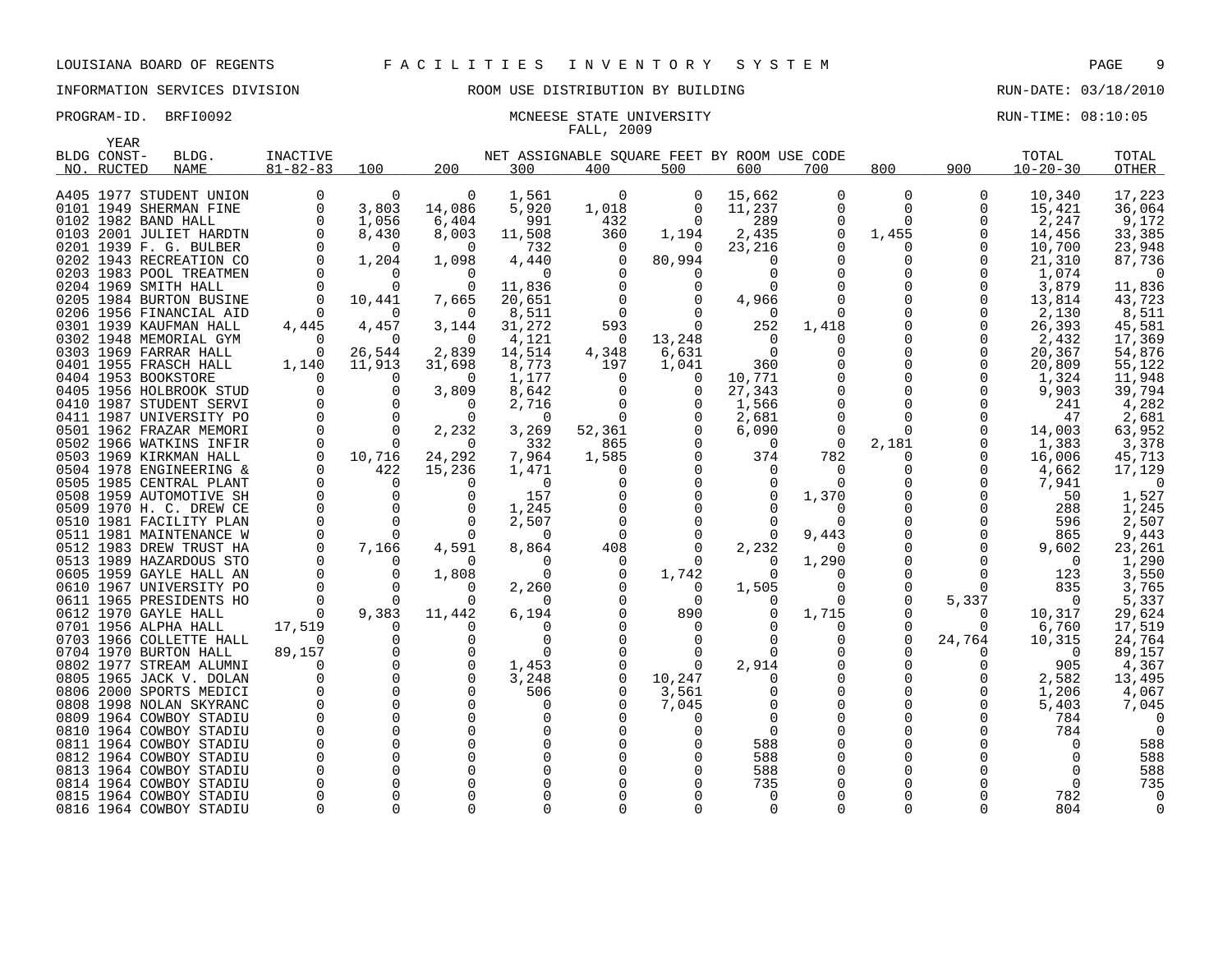# INFORMATION SERVICES DIVISION ROOM USE DISTRIBUTION BY BUILDING RUN-DATE: 03/18/2010

# FALL, 2009

PROGRAM-ID. BRFI0092 **MONEESE STATE UNIVERSITY EXAMPLE STATE ON A SET AND A SET AND A SET AND A SET AND A SET A** 

| YEAR               |                         |                |       |                |                                             |     |                |         |        |       |        |                |                   |
|--------------------|-------------------------|----------------|-------|----------------|---------------------------------------------|-----|----------------|---------|--------|-------|--------|----------------|-------------------|
| BLDG CONST-        | BLDG.                   | INACTIVE       |       |                | NET ASSIGNABLE SQUARE FEET BY ROOM USE CODE |     |                |         |        |       |        | TOTAL          | TOTAL             |
| NO. RUCTED         | NAME                    | $81 - 82 - 83$ | 100   | 200            | 300                                         | 400 | 500            | 600     | 700    | 800   | 900    | $10 - 20 - 30$ | OTHER             |
|                    |                         |                |       |                |                                             |     |                |         |        |       |        |                |                   |
|                    | 0819 1981 EARL MILLER C |                |       |                |                                             |     | 0              | 3,231   |        |       |        | 532            | 3,231             |
|                    | 0820 1981 GROUNDS SHOP  |                |       |                |                                             |     |                |         | 3,015  |       |        |                | 3,015             |
|                    | 0821 1983 FOOTBALL SERV |                |       |                | $\Omega$                                    |     | 256            |         |        |       |        |                | 256               |
|                    | 0824 1999 TRACK FIELDHO |                |       |                | 539                                         |     | 2,091          |         |        |       |        | 296            | 2,630             |
|                    | 0826 1975 BASEBALL DUGO |                |       |                |                                             |     | 284            |         |        |       |        |                | 284               |
|                    | 0827 1975 BASEBALL DUGO |                |       |                |                                             |     | 284            |         |        |       |        |                | 284               |
|                    | 0829 1970 BASEBALL FIEL |                |       |                | 963                                         |     | 2,210          | 1,320   |        |       |        | 1,271          | 4,493             |
|                    | 0831 1986 COWBOY DIAMON |                |       |                |                                             |     | 157            |         |        |       |        |                | 157               |
|                    | 0832 1975 COWBOY DIAMON |                |       |                |                                             |     |                | 397     |        |       |        | 282            | 397               |
|                    | 0841 1962 PINE HAVEN A  |                |       |                |                                             |     |                |         |        |       | 6,132  | 1,869          | 6,132             |
|                    | 0842 1962 PINE HAVEN B  |                |       |                |                                             |     |                |         |        |       | 6,132  | 1,869          | 6,132             |
|                    | 0843 1962 PINE HAVEN C  |                |       |                |                                             |     |                |         |        |       | 6,132  | 1,869          | 6,132             |
|                    | 0844 1962 PINE HAVEN D  |                |       |                |                                             |     |                |         |        |       | 6,132  | 1,869          | 6,132             |
|                    | 0845 1966 PINE HAVEN E  |                |       |                |                                             |     |                |         |        |       | 6,132  | 1,869          | 6,132             |
|                    | 0846 1966 PINE HAVEN F  |                |       |                |                                             |     |                |         |        |       | 6,132  | 1,869          | 6,132             |
|                    | 0847 1966 PINE HAVEN G  |                |       |                |                                             |     |                |         |        |       | 6,132  | 1,869          | 6,132             |
|                    | 0848 1966 PINE HAVEN H  |                |       |                |                                             |     |                |         |        |       | 6,132  | 1,869          | 6,132             |
|                    | 0849 1970 PINE HAVEN LA | 163            |       |                |                                             |     |                |         |        |       |        |                | 163               |
|                    | 0916 1956 CALF BARN     |                |       |                |                                             |     | 725            |         |        |       |        |                | 725               |
|                    | 0918 1970 STALLION BARN |                |       |                |                                             |     | 2,227          |         |        |       |        |                | 2,227             |
|                    | 0919 1970 BREEDING LAB  |                | 1,155 | 829            | 213                                         |     | 7,066          |         |        |       |        | 149            | 9,263             |
| 0920 1970 MEAT LAB |                         |                | 0     | 1,769          | 746                                         |     | $\Omega$       |         |        |       |        | 681            | 2,515             |
| 0922 1984 HAY BARN |                         |                |       | $\Omega$       | 0                                           |     | 2,250          |         |        |       |        | - 0            | 2,250             |
|                    | 0923 1984 EQUINE CENTER |                | 0     | 1,327          | $\Omega$                                    |     | 5,908          |         |        |       |        | 2,604          | 7,235             |
|                    | 0970 1956 LOUISIANA ENV |                |       | 630            | 1,150                                       |     |                |         |        |       |        | 214            | 1,780             |
|                    | 1104 1958 RESIDENCE AT  |                |       |                | $\Omega$                                    |     |                |         |        |       | 1,559  |                | 1,559             |
|                    | 1120 2008 HODGES STREET |                |       |                | 1,664                                       |     | 1,583          |         |        |       |        | 1,012          | 3,247             |
|                    | 1201 1976 BURTON COLISE |                |       |                | 1,216                                       |     | 4,767          | 106,069 |        |       |        | 61,678         | 112,052           |
|                    | 1202 1975 STOCK PAVILLI |                |       |                | 0                                           |     | $\mathbf{0}$   | 158,004 |        |       |        |                | 158,004           |
| TOTAL BUILDINGS    | 77                      | 112,424        |       | 96,690 142,902 | 183,326                                     |     | 62,167 156,401 | 385,413 | 19,033 | 3,636 | 80,716 |                | 357,554 1,242,708 |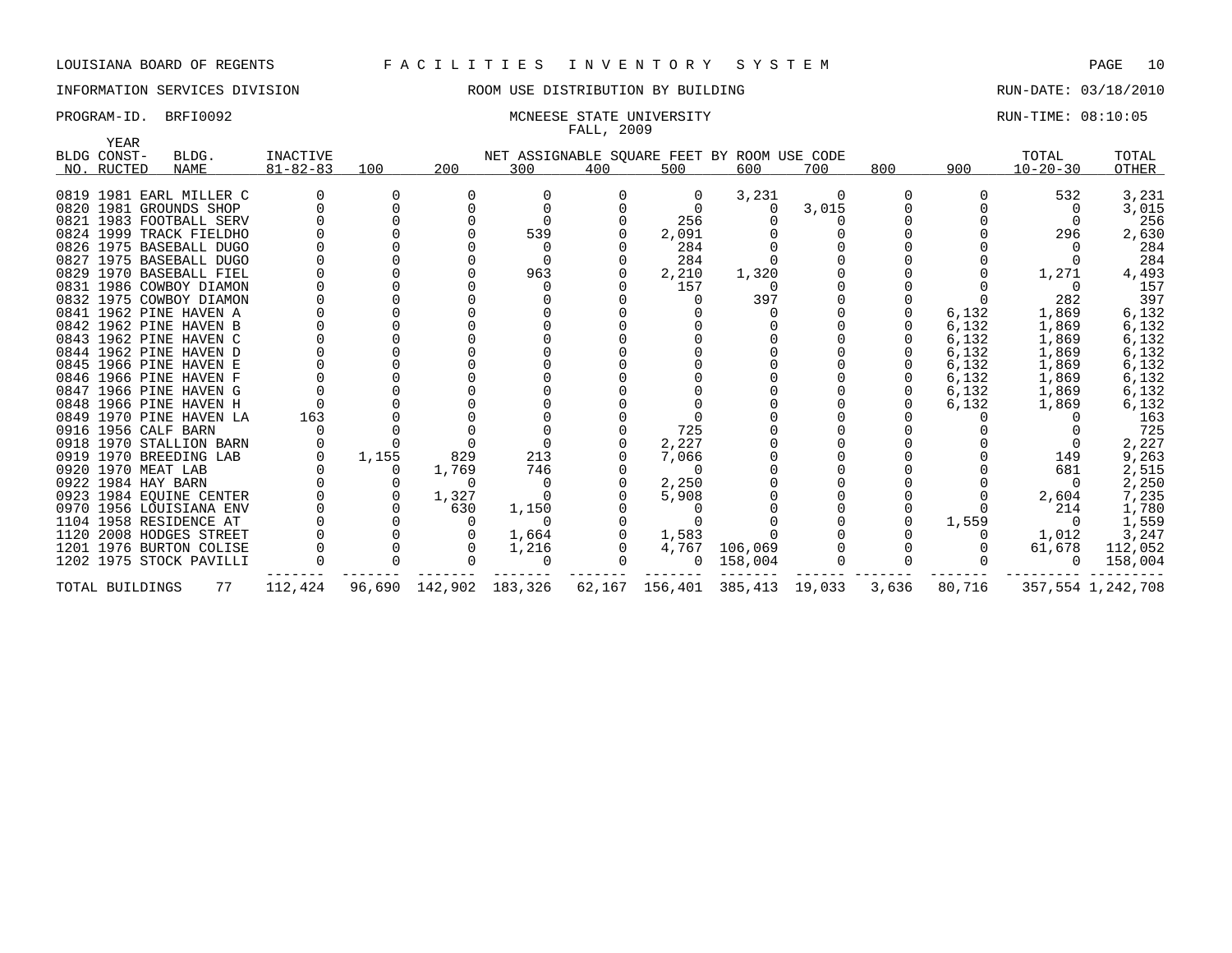### PROGRAM-ID. BRFI0092 NICHOLLS STATE UNIVERSITY NEXT RUN-TIME: 08:10:05 FALL, 2009

| YEAR           |                                                |                 |          |               |                      |                                             |                 |          |          |              |                 |                |                |
|----------------|------------------------------------------------|-----------------|----------|---------------|----------------------|---------------------------------------------|-----------------|----------|----------|--------------|-----------------|----------------|----------------|
| BLDG CONST-    | BLDG.                                          | <b>INACTIVE</b> |          |               |                      | NET ASSIGNABLE SOUARE FEET BY ROOM USE CODE |                 |          |          |              |                 | TOTAL          | TOTAL          |
| NO. RUCTED     | <b>NAME</b>                                    | $81 - 82 - 83$  | 100      | 200           | 300                  | 400                                         | 500             | 600      | 700      | 800          | 900             | $10 - 20 - 30$ | OTHER          |
|                | 0001 1948 C C ELKINS HA                        | 9,550           | 1,482    | 1,422         | 17,451               | 0                                           | 2,110           | 303      | 262      | 0            | 0               | 7,836          | 32,580         |
|                | 0002 1956 E D WHITE HAL                        | 0               | 3,941    | 3,821         | 2,753                | $\Omega$                                    | $\Omega$        | 0        | 0        | 0            | 0               | 4,664          | 10,515         |
|                | 0003 1957 R C SHAVER GY                        | $\Omega$        | 892      | 766           | 2,668                | 0                                           | 19,950          | $\Omega$ | 0        | $\Omega$     | 0               | 4,686          | 24,276         |
|                | 0004 1967 D R STOPHER G                        | 0               | 1,706    | - 0           | 1,318                | 0                                           | 33,926          | $\Omega$ | 180      | $\Omega$     | 0               | 3,468          | 37,130         |
|                | 0005 1960 P G T BEAUREG                        | $\overline{0}$  | 14,293   | 14,845        | 4,155                | 0                                           | 1,121           | 0        | 0        | $\Omega$     | 0               | 12,476         | 34,414         |
|                | 0006 1966 O E PELTIER H                        | $\mathbf 0$     | 22,200   | 21,692        | 15,202               | 0                                           | 0               | 10,848   | 3,597    | $\Omega$     | 0               | 25,121         | 73,539         |
|                | 0007 1963 LEONIDAS POLK                        | $\Omega$        | 7,468    | 3,293         | 8,603                | 3,403                                       | 4,276           | 489      | $\Omega$ | $\Omega$     | $\Omega$        | 12,032         | 27,532         |
|                | 0008 1964 V F GALLIANO                         | $\Omega$        | $\Omega$ | $\Omega$      | 1,973                | 0                                           | $\Omega$        | 22,957   | 0        | $\Omega$     | $\Omega$        | 2,662          | 24,930         |
|                | 0009 1967 BOLLINGER MEM                        | 0               | $\Omega$ | 0             | 4,532                | 565                                         | 0               | 37,005   | 790      | 1,479        | 0               | 14,649         | 44,371         |
|                | 0010 1970 RICHARD E TAL                        | $\Omega$        | 12,593   | 17,943        | 7,425                | 106                                         | 2,322           | 9,198    | 92       | 0            | $\Omega$        | 15,600         | 49,679         |
|                | 0011 1966 ALUMNI                               |                 | $\Omega$ | $\Omega$      | 0                    | 0                                           | 2,482           | $\Omega$ | 56       | 0            | 0               | 693            | 2,538          |
|                | 0012 1970 STUDENT PUBLI                        | $\Omega$        |          | $\Omega$      | 2,188                | 177                                         | 4,867           | $\Omega$ | $\Omega$ | U            | 0               | 1,933          | 7,232          |
|                | 0014 1971 JAMES LYNN PO                        | 0               | 14,740   | 3,540         | 5,216                | 0                                           | 0               | 2,884    | 918      | $\Omega$     | 0               | 9,022          | 27,298         |
|                | 0015 1975 FAMILY AND CO                        | $\Omega$        | 3,955    | 286           | 1,972                | $\Omega$                                    | $\Omega$        | 120      | $\Omega$ | <sup>n</sup> | $\Omega$        | 3,438          | 6,333          |
|                | 0016 1978 PICCIOLA HALL                        | $\Omega$        | $\Omega$ | - 0           | 7,372                | 0                                           | 0               | $\Omega$ | 0        | $\Omega$     | 0               | 891            | 7,372          |
|                | 0017 1980 ELLENDER MEMO                        | 0               | $\Omega$ | 5,492         | 10,449               | 89,489                                      | $\mathbf 0$     | 1,779    | 0        | 0            | 0               | 29,847         | 107,209        |
|                | 0018 1985 CANDIES HALL                         | $\mathbf 0$     | $\Omega$ | - 0           | 5,746                | 137                                         | 0               | 119      | 0        | 0            | 0               | 2,814          | 6,002          |
|                | 0019 1981 FRANCOIS T GO                        | $\Omega$        | 5,271    | 32,854        | 8,120                | 0                                           | 401             | 273      | $\Omega$ | $\Omega$     | 0               | 19,525         | 46,919         |
|                | 0020 1993 TIMOTHY R. LI                        | $\Omega$        | $\Omega$ | 6,199         | 528                  | 0                                           | $\Omega$        | 0        | $\Omega$ | $\Omega$     | 0               | 2,636          | 6,727          |
|                | 0021 2001 BETSY CHERAMI                        | 0               | 19,738   | 9,802         | 10,859               | 240                                         | 3,278           | 0        | 418      | 174          | 0               | 18,008         | 44,509         |
|                | 0022 2001 ALLIED HEALTH                        | $\Omega$        | 4,842    | 3,824         | 4,079                | 1,116                                       | 429             |          | 111      | 0            | O               | 4,410          | 14,401         |
|                | 0027 1950 TRACTOR BAR                          | $\Omega$        | $\Omega$ | $\Omega$      | O                    | $\Omega$                                    | 1,584           |          | $\Omega$ | $\Omega$     | ∩               |                | 1,584          |
|                | 0028 1950 FEED BARN                            |                 | O        | 0             | $\Omega$             | 0                                           | 180             |          | 0        | 0            | $\Omega$        |                | 180            |
|                | 0030 1956 PRESIDENTS HO                        |                 | $\Omega$ | 0             | $\Omega$             | $\Omega$                                    | $\Omega$        |          | 0        | $\Omega$     | 5,253           |                | 5,253          |
|                | 0032 1975 LABORATORY                           |                 |          | $\Omega$      | $\Omega$             |                                             | 1,643           |          | 0        | O            | $\Omega$        |                | 1,643          |
|                | 0033 1950 FARM HOUSE                           |                 |          | 0             | $\Omega$             |                                             |                 |          | $\Omega$ | $\Omega$     | 1,078           |                | 1,078          |
|                | 0034 1950 FARM HOUSE                           |                 |          | $\Omega$      | $\Omega$             |                                             |                 |          | O        | U            | 1,078           | $\Omega$       | 1,078          |
|                | 0035 1950 FARM HOUSE                           |                 |          | $\Omega$      | $\Omega$             |                                             |                 |          | O        | $\Omega$     | 1,131           |                | 1,131          |
|                | 0036 1950 FARM HOUSE                           |                 |          | $\Omega$      | $\Omega$             |                                             |                 |          | O        | U            | 851             |                | 851            |
|                | 0037 1950 FARM HOUSE                           |                 | $\Omega$ | $\Omega$      | $\Omega$             |                                             |                 |          | 0        | <sup>0</sup> | 851             |                | 851            |
|                | 0038 1950 FARM HOUSE                           |                 |          | $\Omega$      | $\Omega$             |                                             |                 |          | O        | 0            | 851             |                | 851            |
|                | 0039 1950 FARM HOUSE                           |                 | $\Omega$ | 0<br>$\Omega$ | $\Omega$<br>$\Omega$ | $\Omega$                                    | U               |          | 0<br>0   | 0<br>U       | 851<br>$\Omega$ |                | 851            |
|                | 0040 1963 GROUNDS MAI<br>0041 1950 STALLION BA |                 |          | 0             | $\Omega$             | 0                                           | 10,578<br>5,655 |          | 0        |              |                 | $\Omega$       | 10,578         |
|                | 0042 1950 FARM STABLE                          |                 |          | $\Omega$      | <sup>0</sup>         | $\Omega$                                    | 2,310           |          | O        | <sup>0</sup> |                 |                | 5,655<br>2,310 |
|                | 0043 1950 HORSE BARN                           |                 | $\Omega$ | 0             | $\Omega$             | $\Omega$                                    | 31,900          |          | 0        | $\Omega$     |                 |                | 31,900         |
|                | 0044 1950 MILK PARLOR                          |                 |          | $\Omega$      | $\Omega$             | ∩                                           | 877             |          | 0        | U            |                 |                | 877            |
|                | 0045 1960 GREENHOUSE                           |                 |          | 0             | $\Omega$             |                                             | 4,744           |          | 0        | U            |                 |                | 4,744          |
|                | 0046 1966 BASEBALL FI                          |                 | $\Omega$ | $\Omega$      | $\Omega$             |                                             | 283             |          | 0        | U            |                 |                | 283            |
|                | 0047 1966 BASEBALL FI                          |                 |          | 0             | $\Omega$             |                                             | 304             |          | 0        |              |                 |                | 304            |
|                | 0048 1967 GREENHOUSE                           |                 |          | $\Omega$      | $\Omega$             |                                             | 290             |          | O        |              |                 | $\Omega$       | 290            |
|                | 0049 1950 HAY BARN                             |                 |          | 0             | $\Omega$             |                                             | 6,433           |          | 0        | U            |                 |                | 6,433          |
|                | 0053 1970 PAINT SHED                           |                 |          | $\Omega$      | <sup>0</sup>         |                                             | $\Omega$        |          | O        | <sup>0</sup> |                 | 868            |                |
|                | 0055 1950 ARENA                                |                 |          | $\Omega$      |                      |                                             | 21,816          |          | $\Omega$ | $\Omega$     |                 |                | 21,816         |
|                | 0062 1935 RESIDENCE                            |                 |          | $\Omega$      | <sup>0</sup>         |                                             | $\Omega$        |          | 0        | <sup>0</sup> | 1,408           |                | 1,408          |
| 0063 1935 BARN |                                                |                 |          | O             | <sup>0</sup>         |                                             | 6,325           |          | O        | Ω            |                 |                | 6,325          |
|                | 0068 1971 GREENHOUSE                           |                 |          | $\Omega$      | <sup>0</sup>         |                                             | 1,500           |          | O        | U            | O               | <sup>0</sup>   | 1,500          |
|                | 0070 1972 FRANK L BAR                          | $\Omega$        | $\Omega$ | $\Omega$      | 4,534                | $\Omega$                                    | 8,902           | 438      | 0        | $\Omega$     | 0               | 4,169          | 13,874         |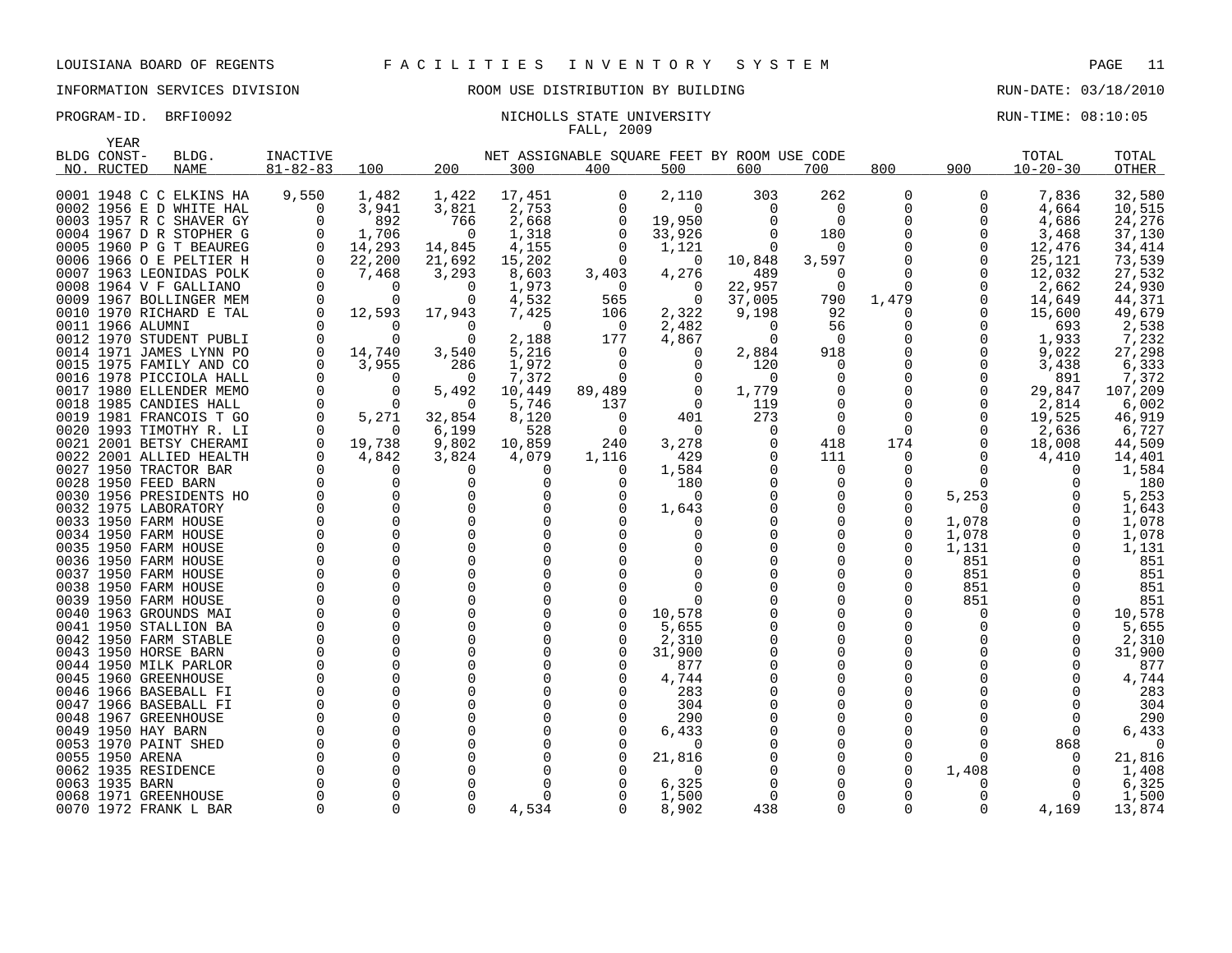# INFORMATION SERVICES DIVISION ROOM USE DISTRIBUTION BY BUILDING RUN-DATE: 03/18/2010

### PROGRAM-ID. BRFI0092 NICHOLLS STATE UNIVERSITY NEXT RUN-TIME: 08:10:05 FALL, 2009

| YEAR            |                         |                 |             |                               |          |     |                                             |          |       |              |          |                |                   |
|-----------------|-------------------------|-----------------|-------------|-------------------------------|----------|-----|---------------------------------------------|----------|-------|--------------|----------|----------------|-------------------|
| BLDG CONST-     | BLDG.                   | <b>INACTIVE</b> |             |                               |          |     | NET ASSIGNABLE SQUARE FEET BY ROOM USE CODE |          |       |              |          | TOTAL          | TOTAL             |
| NO. RUCTED      | NAME                    | $81 - 82 - 83$  | 100         | 200                           | 300      | 400 | 500                                         | 600      | 700   | 800          | 900      | $10 - 20 - 30$ | OTHER             |
|                 |                         |                 |             |                               |          |     |                                             |          |       |              |          |                |                   |
|                 | 0071 1986 BARKER HALL A | <sup>0</sup>    | 0           | $\Omega$                      | 120      | 0   | 3,482                                       | 0        | 0     | 0            | 0        | 330            | 3,602             |
|                 | 0073 1976 AYO SWIMMIN   | $\Omega$        | $\mathbf 0$ |                               | 402      |     | 535                                         | $\Omega$ | 0     |              | $\Omega$ | 284            | 937               |
|                 | 0077 1935 FARM MANAGE   | <sup>0</sup>    | 0           |                               | 0        |     | $\Omega$                                    |          | O     | $\Omega$     | 4,400    |                | 4,400             |
|                 | 0078 1979 DIDIER BASE   | $\Omega$        | $\Omega$    |                               |          |     | 1,045                                       |          |       |              |          |                | 1,045             |
|                 | 0085 1972 CALECAS HALL  |                 | $\Omega$    |                               |          |     | $\Omega$                                    |          |       | $\Omega$     | 20,898   |                | 20,898            |
|                 | 0086 1972 JOHN L GUIDRY |                 | $\Omega$    |                               |          |     | 4,608                                       | 2,431    |       |              |          | 5,027          | 7,039             |
|                 | 0088 1982 LST GREENHO   |                 | $\Omega$    |                               |          |     | 960                                         | $\Omega$ |       |              |          | $\Omega$       | 960               |
|                 | 009A 1988 STUDENT UNI   |                 | $\Omega$    |                               |          |     | 2,010                                       | 2,315    |       |              |          | 3,116          | 4,325             |
|                 | 0090 1965 SOUTH BABINGT |                 | $\Omega$    |                               |          |     | $\Omega$                                    |          |       | $\Omega$     | 13,230   |                | 13,230            |
|                 | 0091 1964 NORTH BABINGT |                 | $\Omega$    |                               |          |     | <sup>0</sup>                                |          |       |              | 7,056    |                | 7,056             |
|                 | 0093 1967 H D ELLENDER  |                 |             |                               |          |     |                                             |          |       | $\Omega$     | 23,400   |                | 23,400            |
|                 | 0094 1978 FAMILY HOUSIN |                 | $\Omega$    |                               | $\Omega$ |     | $\Omega$                                    |          |       |              | 11,620   |                | 11,620            |
|                 | 0095 1983 FAMILY RES CT | O               |             |                               | 10       |     | 172                                         |          |       |              | ∩        | 349            | 182               |
|                 | 0096 1971 UNIV POLICE   |                 | U           |                               | 628      |     | $\Omega$                                    |          |       |              |          | 372            | 628               |
|                 | 0097 2008 SCHOLARS HALL |                 | $\Omega$    |                               | $\Omega$ |     |                                             |          |       |              | 43,258   |                | 43,258            |
|                 | 0098 2008 ZERINGUE HALL |                 |             |                               | O        |     |                                             |          |       |              | 39,514   |                | 39,514            |
|                 | 0099 2008 MILLET HALL   | U               | $\Omega$    |                               |          |     |                                             |          |       | $\Omega$     | 39,514   |                | 39,514            |
|                 | 0101 2003 LA MAISON DU  |                 | $\Omega$    |                               |          |     |                                             |          |       | $\Omega$     | 7,761    |                | 7,761             |
|                 | 0102 2003 LA MAISON DU  |                 |             |                               |          |     |                                             |          |       | $\Omega$     | 25,821   |                | 25,821            |
|                 | 0103 2003 LA MAISON DU  | <sup>0</sup>    | $\Omega$    |                               |          |     |                                             |          |       | <sup>0</sup> | 25,821   |                | 25,821            |
|                 | 0104 2003 LA MAISON DU  | $\Omega$        | $\Omega$    |                               |          |     |                                             |          |       | $\Omega$     | 12,558   |                | 12,558            |
|                 | 0105 2003 LA MAISON DU  |                 |             |                               |          |     |                                             |          |       |              | 25,821   |                | 25,821            |
|                 | 0106 2003 LA MAISON DU  | $\Omega$        | $\Omega$    |                               |          |     |                                             |          |       | 0            | 12,558   |                | 12,558            |
|                 | 0107 2003 LA MAISON DU  |                 | $\Omega$    |                               |          |     |                                             |          |       | $\Omega$     | 25,821   |                | 25,821            |
|                 | 0108 2003 LA MAISON DU  |                 | $\Omega$    |                               |          |     |                                             |          |       | <sup>n</sup> | 25,821   |                | 25,821            |
|                 | 018A 1985 ELKINS MECH   |                 | $\Omega$    |                               |          |     |                                             |          |       |              |          | 1,877          |                   |
|                 | 019A 1981 GOUAUX HALL   | $\Omega$        | $\Omega$    |                               |          |     |                                             |          |       |              |          | 1,726          |                   |
|                 | 050A 1965 MAINTENANCE   |                 | $\Omega$    |                               |          |     |                                             |          |       |              |          | 712            |                   |
|                 | 050B 1959 MAINTENANCE   | <sup>0</sup>    | $\Omega$    |                               |          |     |                                             |          |       |              |          | 7,280          |                   |
|                 | 050C 1968 MAINTENANCE   | $\Omega$        | $\Omega$    |                               |          |     |                                             |          |       |              |          | 288            |                   |
|                 | 050D 1968 MAINTENANCE   |                 | $\Omega$    |                               |          |     |                                             |          |       |              |          | 2,020          |                   |
|                 | 070A 1959 MAINTENANCE   |                 | $\Omega$    |                               |          |     | ∩                                           |          |       |              |          | 7,068          |                   |
|                 | 070B 1957 ATHLETICS B   |                 | $\Omega$    |                               |          |     | 2,076                                       |          |       |              |          | $\Omega$       | 2,076             |
|                 | 073A 1976 AYO SWIMMIN   |                 | $\Omega$    |                               |          |     |                                             |          |       |              |          | 797            |                   |
|                 | 081A 1964 MECHANICAL    |                 | $\Omega$    |                               |          |     |                                             |          |       |              |          | 821            |                   |
|                 | 083A 1967 MECHANICAL    |                 |             |                               |          |     |                                             |          |       |              |          | 695            |                   |
|                 | 091A 1964 MECHANICAL    |                 |             |                               |          |     |                                             |          |       |              |          | 821            |                   |
|                 | 093A 1969 MECHANICAL    |                 | $\Omega$    |                               | $\Omega$ |     |                                             |          | O     |              |          | 574            |                   |
|                 | 096A 1985 TELEPHONE E   | $\Omega$        | $\Omega$    |                               | 251      |     |                                             | 0        | 124   | $\mathbf 0$  |          | 1,069          | 375               |
|                 |                         |                 |             |                               |          |     |                                             |          |       |              |          |                |                   |
| TOTAL BUILDINGS | 87                      |                 |             | 9,550 113,121 125,779 128,554 |          |     | 95,233 195,374                              | 91,159   | 6,548 | 1,653        | 378,224  |                | 236,674 1,145,195 |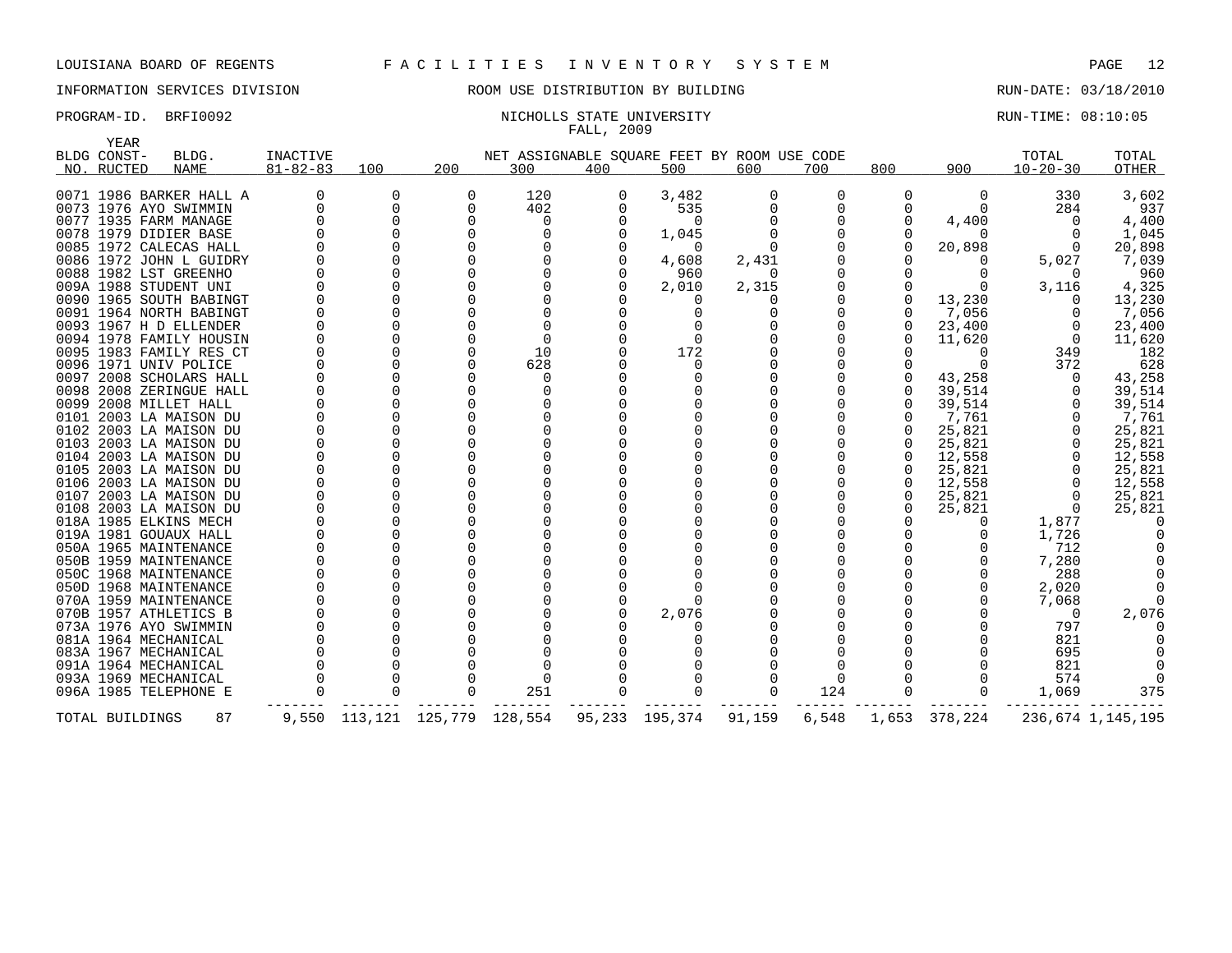### PROGRAM-ID. BRFI0092 CONSERVATION: UNIVERSITY OF LA IN MONROE CONSERVATION: 08:10:05 FALL, 2009

| YEAR        |                                                |                    |                         |                     |                 |                                 |                                             |                |                |             |               |                  |                  |
|-------------|------------------------------------------------|--------------------|-------------------------|---------------------|-----------------|---------------------------------|---------------------------------------------|----------------|----------------|-------------|---------------|------------------|------------------|
| BLDG CONST- | BLDG.                                          | <b>INACTIVE</b>    |                         |                     |                 |                                 | NET ASSIGNABLE SOUARE FEET BY ROOM USE CODE |                |                |             |               | TOTAL            | TOTAL            |
| NO. RUCTED  | <b>NAME</b>                                    | $81 - 82 - 83$     | 100                     | 200                 | 300             | 400                             | 500                                         | 600            | 700            | 800         | 900           | $10 - 20 - 30$   | OTHER            |
|             |                                                |                    |                         |                     |                 |                                 |                                             |                |                |             |               |                  |                  |
|             | 0001 UNKN TESTING CENTE                        | $\overline{0}$     | $\mathbf 0$             | 0                   | 1,385           | $\mathbf 0$                     | 0                                           | $\mathbf 0$    | $\mathbf 0$    | 0           | 0             | 67               | 1,385            |
|             | 0002 1940 UNIVERSITY HO                        | 23                 | $\Omega$                | $\Omega$            | 138             | $\mathbf 0$                     | 0                                           | 1,710          | $\Omega$       | 0           | 843           | 576              | 2,714            |
|             | 0003 2002 AIRWAY SCIENC                        | $\Omega$           | 13,499                  | 4,758               | 5,741           | 348                             | $\Omega$                                    | 2,412          | 1,052          | $\Omega$    | $\Omega$      | 17,077           | 27,810           |
|             | 0004 2006 BAYOU COMMONS                        |                    | $\Omega$                | $\Omega$            | $\Omega$        | $\Omega$                        |                                             | $\Omega$       | 0              | 0           | 42,429        | 9,652            | 42,429           |
|             | 0005 2006 BAYOU COMMONS                        |                    | $\Omega$                | $\Omega$            | 4,439           |                                 | $\Omega$                                    | 2,883          | $\Omega$       | $\Omega$    | 45,970        | 14,622           | 53,292           |
|             | 0006 2006 BAYOU VILLAGE                        | $\mathbf 0$        | $\Omega$                | 0                   | 0               |                                 |                                             | $\Omega$       | 0              | 0           | 36,392        | 9,652            | 36,392           |
|             | 0007 UNKN CLAIBORNE BUI                        | $\Omega$           | 749                     | 278                 | 2,656           |                                 | $\Omega$                                    | 305            | $\Omega$       | $\Omega$    | 85            | 1,138            | 4,073            |
|             | 0008 UNKN INTRAMURAL ST                        | $\mathbf 0$        | $\overline{0}$          | $\Omega$            | 0               |                                 | 180                                         | 0              | 0              | $\Omega$    | 0             | 0                | 180              |
|             | 0013 UNKN AG MECH SHOP                         | $\Omega$           | 725                     | $\Omega$            | 291             |                                 | $\Omega$                                    |                | 8,920          | $\Omega$    | $\Omega$      | 566              | 9,936            |
|             | 0015 2005 BUILDING 5                           | $\Omega$           | $\Omega$                | $\Omega$            | $\Omega$        |                                 |                                             |                | $\Omega$       | $\Omega$    | 40,041        | 8,067            | 40,041           |
|             | 0016 2005 BUILDING 6                           | $\Omega$           | $\Omega$                | $\Omega$            | $\Omega$        |                                 |                                             |                | 0              | 0           | 39,631        | 8,477            | 39,631           |
|             | 0017 2005 BUILDING 7                           |                    |                         |                     | $\Omega$        |                                 |                                             |                | $\Omega$       | $\Omega$    | 43,923        | 8,367            | 43,923           |
|             | 0018 2000 BIENVILLE BUI                        | 8,166              | 19,244                  | 29,424              | 30,707          | 2,499                           | $\mathbf 0$                                 | 2,119          | 2,196          | 0           | 0             | 29,060           | 94,355           |
|             | 0019 2005 STUDENT HEALT                        | $\Omega$           |                         | $\Omega$            | 2,150           | $\Omega$                        | $\Omega$                                    | $\Omega$       | $\Omega$       | 2,082       | $\Omega$      | 1,885            | 4,232            |
|             | 0020 2005 SOFTBALL REST                        | $\Omega$           | $\Omega$                | $\Omega$            | 0               | $\Omega$                        | 395                                         | $\Omega$       | $\Omega$       | 0           | O             | 144              | 395              |
|             | 0021 2005 SOFTBALL CONC                        |                    |                         |                     | $\Omega$        |                                 | 985                                         | 194            | $\Omega$       | 0           | $\Omega$      | 105              | 1,179            |
|             | 0022 UNKN 4709 BON AIRE                        | $\Omega$           | $\Omega$                | $\Omega$            | 1,400           | $\Omega$                        | $\Omega$                                    | $\Omega$       | 213            | 0           | $\Omega$      | 13               | 1,613            |
|             | 0023 UNKN ULM CHILD DEV                        | $\mathbf 0$        | $\Omega$                | $\Omega$            | 160             | 0                               | 3,301                                       | $\Omega$       | $\overline{0}$ | 0           | 0             | 225              | 3,461            |
|             | 0101 1957 FILHIOL HALL                         | $\Omega$           | 1,687                   | 5,694               | 1,809           | $\Omega$                        |                                             |                | 477            | 0           | $\Omega$      | 4,489            | 9,667            |
|             | 0102 1939 BIEDENHARN HA                        | $\overline{0}$     | 2,665                   | 8,187               | 6,974           | 237                             | $\mathbf 0$                                 | 6,358          | 452            | 0           | 0             | 14,937           | 24,873           |
|             | 0103 1931 BROWN HALL                           | 2,536              | 6,260                   | 1,788               | 6,044           | 0                               |                                             |                | 96             | 0           | $\Omega$      | 4,382            | 16,724           |
|             | 0104 1931 BROWN AUDITOR                        | $\overline{0}$     | $\Omega$                | 6,104               | 403             | 0                               | 0                                           | 17,388         | 110            | 0           | 0             | 3,936            | 24,005           |
|             | 0105 1932 BROWN GYM                            | 381                | $\Omega$                | 2,327               | 835             | 0                               | 13,997                                      | $\Omega$       | $\overline{0}$ | $\mathbf 0$ | $\Omega$      | 2,648            | 17,540           |
|             | 0106 1939 BRY HALL                             | $\Omega$           | $\overline{0}$          | 8,315               | 2,910           | 0                               | $\Omega$                                    | 1,036          | 73             | $\Omega$    | $\Omega$      | 2,359            | 12,334           |
|             | 0107 1956 STUBBS HALL                          | 5,668              | 9,025                   | 5,973               | 15,967          | 695                             | 2,679                                       | 0              | 555            | 0           | 0             | 19,040           | 40,562           |
|             | 0108 1949 CALDWELL HALL                        | $\overline{0}$     | 1,297                   | 7,911               | 3,287           | 315                             | $\Omega$                                    |                | 763            | 367         | 50            | 5,005            | 13,990           |
|             | 0109 1966 HANNA HALL                           | 738                | 14,322                  | 8,393               | 9,944           | 0                               | $\mathbf 0$                                 | $\Omega$       | 6,574          | 0           | 301           | 13,811           | 40,272           |
|             | 0110 1962 GARRETT HALL                         | $\overline{0}$     | 3,516                   | 9,958               | 3,411           | $\mathbf 0$                     | $\overline{0}$                              | 173            | 370            | 0           | $\mathbf{0}$  | 7,572            | 17,428           |
|             | 0111 1963 SANDEL HALL                          | $\overline{0}$     | $\Omega$                | 25,448              | 12,400          | $\Omega$                        | 272                                         | 31,723         | $\Omega$       | 0           | 218           | 7,272            | 70,061           |
|             | 0112 1969 ADMINISTRATIO                        | $\overline{0}$     | 25,313                  | 10,300              | 44,210          | 1,003                           | 96                                          | 967            | 3,051          | $\mathbf 0$ | 51            | 32,076           | 84,991           |
|             | 0113 1971 FANT-EWING CO                        | $\Omega$           | 6,782                   | $\Omega$            | 6,865           | 0                               | 65,036                                      | 948            | 2,790          | $\Omega$    | $\Omega$      | 31,918           | 82,421           |
|             | 0114 1967 BROWN STADIUM                        | $\overline{0}$     | 1,114<br>$\overline{0}$ | 0<br>$\overline{0}$ | 4,937           | 197                             | 17,203                                      | $\Omega$       | 6,221          | $\mathbf 0$ | 0             | 2,443            | 29,672           |
|             | 0115 1939 STUDENT UNION                        | $\overline{0}$     |                         |                     | 7,439           | 2,138                           | 0                                           | 33,162         | 0              | 0           | 0             | 18,313           | 42,739           |
|             | 0117 1971 SUGAR HALL<br>0118 1973 STRAUSS HALL | 17,568<br>$\Omega$ | 12,648<br>12,702        | 7,512<br>8,393      | 9,302<br>15,448 | $\overline{\phantom{0}}$<br>567 | 3,329<br>1,210                              | 1,205<br>1,221 | 4,981<br>1,422 | 0<br>215    | 0<br>$\Omega$ | 17,145<br>15,582 | 56,545<br>41,178 |
|             | 0119 1973 BAND BUILDING                        |                    | $\Omega$                | 9,114               | 1,692           | 0                               | $\Omega$                                    | 537            | 124            | 0           | 0             | 3,645            | 11,467           |
|             | 0120 1976 HEARD STADIUM                        |                    | $\Omega$                | $\Omega$            |                 | $\Omega$                        |                                             | $\Omega$       | 0              | 0           | $\Omega$      |                  | 4,537            |
|             | 0121 1979 OXFORD NATATO                        | $\overline{0}$     | $\overline{0}$          | $\Omega$            | 420<br>993      | $\Omega$                        | 4,117<br>28,736                             | $\Omega$       | $\overline{0}$ | 0           | $\Omega$      | 437<br>4,643     | 29,729           |
|             | 0122 1978 MALONE STADIU                        | $\overline{0}$     | 1,686                   | $\bigcirc$          | 7,174           |                                 | 108,397                                     | 4,717          | 20             | 0           | 0             | 17,569           | 121,994          |
|             | 0123 1981 CONSTRUCTION                         | $\overline{0}$     | 8,683                   | 1,596               | 1,740           | $\Omega$                        | $\Omega$                                    | $\Omega$       |                | $\Omega$    | $\Omega$      | 4,555            | 13,217           |
|             | 0124 1981 NURSING BUILD                        | 57,571             | $\Omega$                | 414                 | 0               | 0                               | $\Omega$                                    | $\Omega$       | 1,198<br>0     | 0           | 0             | $\Omega$         | 57,985           |
|             | 0125 1982 BASEBALL STAD                        | $\Omega$           | $\Omega$                | $\overline{0}$      | 2,138           | $\mathbf 0$                     | 17,659                                      | 484            | 764            | $\mathbf 0$ | 0             | 3,974            | 21,045           |
|             | 0126 1984 CHEMISTRY NAT                        | $\Omega$           | 10,023                  | 33,262              | 7,684           | 540                             | 1,161                                       | $\Omega$       | 3,913          | 0           | 120           | 27,187           | 56,703           |
|             | 0128 1999 UNIVERSITY LI                        | 2,618              | 5,975                   | 10,000              | 31,705          | 94,977                          | 0                                           | 10,109         | 101            | 0           | 216           | 93,823           | 155,701          |
|             | 0205 1961 MADISON HALL                         | $\Omega$           |                         | $\Omega$            | 734             | 0                               | 0                                           | 1,893          | 0              | 0           | 29,413        | 2,423            | 32,040           |
|             | 0207 1962 OUACHITA HALL                        | $\Omega$           |                         | $\Omega$            | 115             | $\Omega$                        |                                             | 1,832          | 0              | $\Omega$    | 17,151        | 6,840            | 19,098           |
|             | 0210 1966 MASUR HALL                           | 4,850              |                         | $\Omega$            | 1,215           | 968                             |                                             |                | $\Omega$       | $\Omega$    | 44,336        | 19,877           | 51,369           |
|             | 0228 1956 905 FILHIOL                          | $\Omega$           |                         | $\Omega$            | 1,358           | $\Omega$                        |                                             |                | $\cap$         | U           | $\Omega$      | 167              | 1,358            |
|             |                                                |                    |                         |                     |                 |                                 |                                             |                |                |             |               |                  |                  |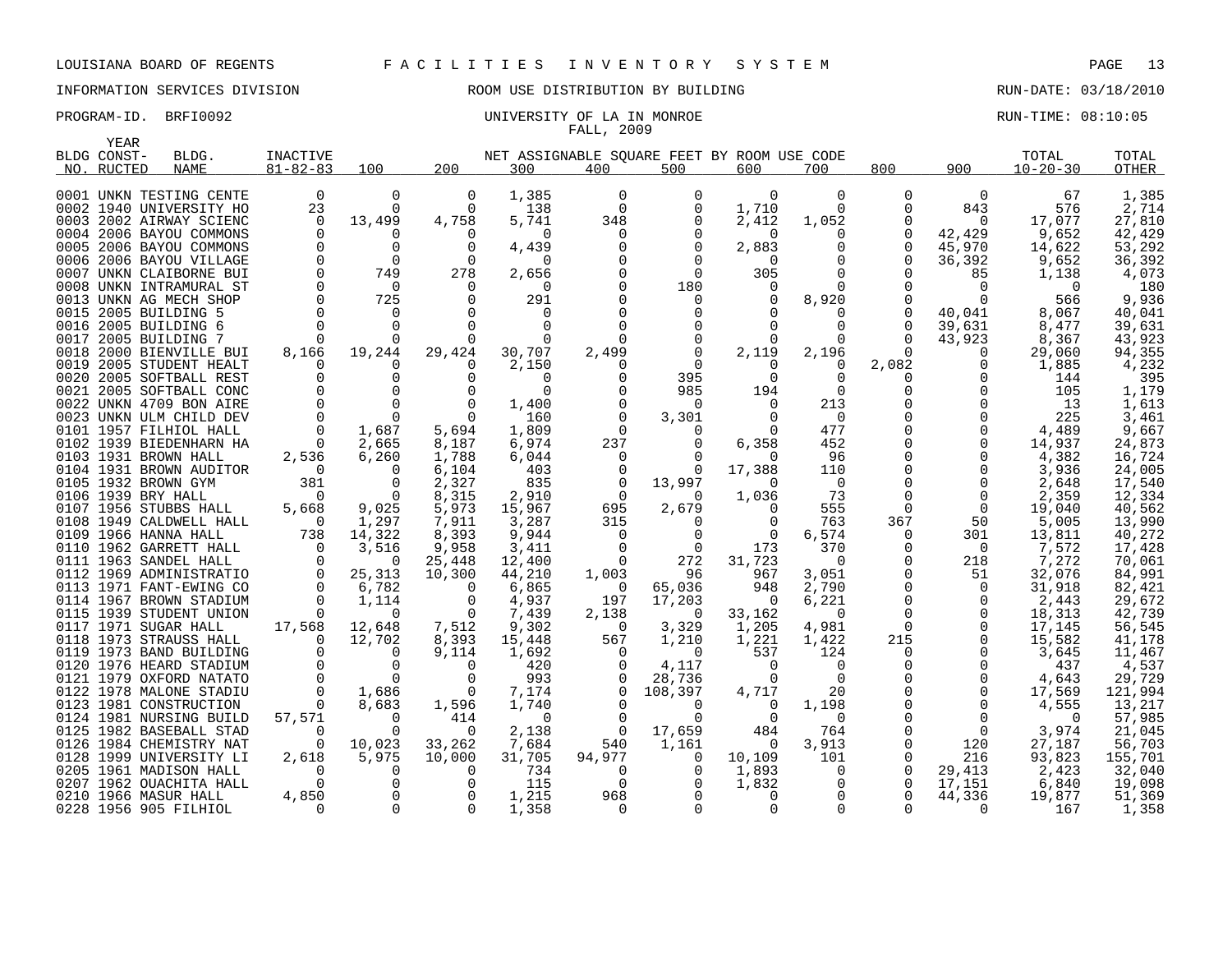# INFORMATION SERVICES DIVISION ROOM USE DISTRIBUTION BY BUILDING RUN-DATE: 03/18/2010

### PROGRAM-ID. BRFI0092 CONSERVATION: UNIVERSITY OF LA IN MONROE CONSERVATION: 08:10:05 FALL, 2009

|      | <b>YEAR</b> |                                               |                      |               |          |                      |              |              |                                             |               |              |              |                |                |
|------|-------------|-----------------------------------------------|----------------------|---------------|----------|----------------------|--------------|--------------|---------------------------------------------|---------------|--------------|--------------|----------------|----------------|
|      | BLDG CONST- | BLDG.                                         | INACTIVE             |               |          |                      |              |              | NET ASSIGNABLE SOUARE FEET BY ROOM USE CODE |               |              |              | TOTAL          | TOTAL          |
|      | NO. RUCTED  | <b>NAME</b>                                   | $81 - 82 - 83$       | 100           | 200      | 300                  | 400          | 500          | 600                                         | 700           | 800          | 900          | $10 - 20 - 30$ | <b>OTHER</b>   |
|      |             |                                               |                      |               |          |                      |              |              |                                             |               |              |              |                |                |
|      |             | 0300 2008 UNIVERSITY RE                       | 0                    | 0             | 0        | 0                    | 0            | 0            | 0                                           | 0             | 0            | 8,897        | 0              | 8,897          |
|      |             | 0301 1960 STUDENT SUCCE                       | 0                    | 0             | 2,849    | 4,164                | 3,014        | 419          | 253                                         | 1,566         | 0            | 0            | 6,106          | 12,265         |
|      |             | 0302 1965 SCHULZE DININ                       | 0                    | $\Omega$      | $\Omega$ | 210                  | $\Omega$     | 0            | 16,976                                      | $\Omega$      | 0            | 0            | 1,385          | 17,186         |
|      |             | 0303 1966 COENEN HALL                         | 0                    | 3,687         | 120      | 5,826                | 938          | $\Omega$     | $\Omega$                                    | 159           | 0            | 0            | 4,002          | 10,730         |
|      |             | 0405 1974 ANNA GRAY NOE                       | $\Omega$             | O             | O        | 2,881                | $\Omega$     | $\Omega$     | 3,149                                       | $\Omega$      | 0            | 0            | 19             | 6,030          |
|      |             | 0406 1993 STUDENT ACTIV                       | $\Omega$             | $\Omega$      | ∩        | 3,498                | $\Omega$     | 69,644       | 2,181                                       | $\Omega$      | 0            | 0            | 13,297         | 75,323         |
|      |             | 0407 UNKN 3601 DESIARD                        | $\Omega$             | $\Omega$      | O        | 6,123                |              | $\Omega$     | 0                                           | $\Omega$      | 0            | $\Omega$     | 436            | 6,123          |
| 0501 |             | 1967 MAINTENANCE S                            | $\Omega$             | $\Omega$      | $\Omega$ | 2,571                |              | $\Omega$     | 0                                           | 7,260         | 0            | 0            | 129            | 9,831          |
|      |             | 0502 1967 GROUNDS BUILD                       | $\Omega$             | $\Omega$      | O        | 624                  |              | $\Omega$     | 0                                           | 3,660         | 0            | $\Omega$     | $\Omega$       | 4,284          |
| 0503 |             | 1984 AUTO SERVICES                            | $\mathbf 0$          | $\mathbf 0$   | $\Omega$ | 484                  |              | <sup>0</sup> |                                             | 3,700         | 0            | $\Omega$     | 24             | 4,184          |
|      |             | 0504 1967 WAREHOUSE/PHY                       | $\Omega$             | 0             | $\Omega$ | 5,376                |              | <sup>0</sup> |                                             | 6,616         | 0            | 0            | 491            | 11,992         |
|      |             | 0505 1984 PROPERTY CONT                       | $\Omega$             | $\Omega$      | $\Omega$ | 0                    |              | $\Omega$     |                                             | 4,040         | 0            |              | $\Omega$       | 4,040          |
|      |             | 0506 1985 MAINTENANCE B                       | $\Omega$             | $\Omega$      | ∩        | $\Omega$             |              | 0            |                                             | 1,244         | 0            |              | 0              | 1,244          |
|      |             | 0507 1985 GROUNDS HOTHO                       | $\Omega$             | $\Omega$      | ∩<br>∩   | $\Omega$             |              | 282          | 0                                           | O             | 0            |              |                | 282            |
|      |             | 0508 1985 AG GREENHOUSE                       | $\Omega$<br>$\Omega$ | 0             | $\Omega$ | $\Omega$<br>$\Omega$ | <sup>0</sup> | 282          | 0                                           | $\Omega$<br>0 | 0            |              | ∩              | 282            |
|      |             | 0509 1985 AG GREENHOUSE                       |                      | 0<br>$\Omega$ | O        |                      |              | 282          | 0                                           | $\Omega$      | 0            |              | 0              | 282            |
|      |             | 0510 UNKN GREENHOUSE LA<br>1990 CUSTODIAL SER | $\Omega$<br>1,484    | 0             | $\Omega$ | $\Omega$             |              | 2,444        |                                             | 0             | 0<br>0       |              | 0<br>$\Omega$  | 2,444<br>1,484 |
| 0511 |             | 0601 1992 EAST STADIUM                        | $\cap$               | $\Omega$      | $\Omega$ |                      |              | 0<br>42      | $\Omega$                                    | $\Omega$      | 0            | <sup>0</sup> |                | 42             |
|      |             | 0602 1992 EAST STADIUM                        | O                    | 0             | O        | $\Omega$             |              | 0            | 523                                         | $\Omega$      | 0            |              | 3,483          | 523            |
|      |             | 0607 1980 SOFTB DUGOUT                        |                      | $\Omega$      | ∩        | $\Omega$             |              | 208          |                                             | $\Omega$      | O            |              |                | 208            |
|      |             | 0608 1980 SOFTB DUGOUT                        | $\Omega$             | $\Omega$      | $\Omega$ | $\Omega$             |              | 208          |                                             | $\Omega$      | 0            |              |                | 208            |
|      |             | 0613 1960 3815 BON AIRE                       | $\Omega$             | $\Omega$      | $\Omega$ | 2,396                |              | <sup>0</sup> |                                             | $\Omega$      | O            |              | $\Omega$       | 2,396          |
|      |             | 0614 1966 606 MCGUIRE                         | $\Omega$             | $\Omega$      | O        | $\Omega$             |              | $\Omega$     | $\Omega$                                    | 2,112         | O            | <sup>0</sup> | 136            | 2,112          |
|      |             | 0615 1946 600 COLE-JTPA                       | $\Omega$             | $\Omega$      | O        | 1,826                |              | <sup>0</sup> | 0                                           | 400           | 0            | <sup>0</sup> | 62             | 2,226          |
|      |             | 0616 1941 INST OF GERON                       | 3,489                | $\Omega$      | $\Omega$ | $\Omega$             |              | ∩            | U                                           | $\Omega$      | <sup>0</sup> |              | $\Omega$       | 3,489          |
|      |             | 0617 UNKN ATHLETIC GROU                       | $\Omega$             | 0             | $\Omega$ | 349                  |              | 1,652        |                                             | $\Omega$      | 0            |              | 90             | 2,001          |
|      |             | 0619 1960 4401 PEYTON                         |                      | $\Omega$      | $\Omega$ | 1,867                |              | $\left($ )   | 0                                           | $\Omega$      | O            |              | 13             | 1,867          |
|      |             | 0621 1950 604 MCGUIRE                         | $\Omega$             | $\Omega$      | $\Omega$ | $\Omega$             |              | 0            | $\Omega$                                    | 1,689         | 0            | <sup>0</sup> | 52             | 1,689          |
|      |             | 0623 UNKN MARRIAGE&FAMI                       | $\Omega$             | 661           | 135      | 2,446                |              | ∩            | <sup>0</sup>                                | 68            | O            | <sup>0</sup> | 625            | 3,310          |
|      |             | 0624 1958 ULM BOOSTER H                       | 0                    | 0             | 0        | 1,375                |              | 184          |                                             | 0             | 0            | 0            | 20             | 1,559          |
|      |             | 0625 1943 605 MCGUIRE                         | $\Omega$             | 0             | O        | 2,350                |              | $\Omega$     |                                             | 228           | 0            | <sup>0</sup> | 177            | 2,578          |
|      |             | 0627 UNKN MARG & FAMILY                       | 0                    | 0             | $\Omega$ | 110                  | O            | 1,299        |                                             | $\Omega$      | 0            | <sup>0</sup> | 362            | 1,409          |
|      |             | 0638 1982 MECHANICAL BL                       | $\Omega$             | $\Omega$      | ∩        | $\Omega$             |              | $\Omega$     |                                             | $\Omega$      | 0            |              | 676            | $\Omega$       |
|      |             | 0639 1964 GARRETT HALL                        | $\Omega$             | $\Omega$      | $\Omega$ | $\Omega$             |              | 1,243        |                                             | $\Omega$      | 0            |              | $\Omega$       | 1,243          |
|      |             | 0640 1982 STORAGE BUILD                       | $\Omega$             | $\Omega$      | ∩        | 0                    |              | 221          |                                             | $\Omega$      | 0            |              |                | 221            |
|      |             | 0642 1976 NORTH TICK MA                       | $\Omega$             | $\Omega$      | ∩        | $\Omega$             |              | 80           |                                             | $\Omega$      | 0            |              |                | 80             |
|      |             | 0643 1976 SOUTH TICK MA                       | $\Omega$             | 0             | $\Omega$ | 0                    |              | 80           |                                             | $\Omega$      | <sup>0</sup> |              |                | 80             |
|      |             | 0644 UNKN AG GREENHOUSE                       | $\Omega$             | 0             | ∩        | $\Omega$             |              | 85           |                                             | $\Omega$      | <sup>0</sup> |              |                | 85             |
| 0645 |             | 1962 4001 BON AIRE                            | 0                    | $\Omega$      | $\Omega$ | $\Omega$             |              | 0            |                                             | 539           | 0            |              |                | 539            |
|      |             | 0646 1982 MAINT SHED/BB                       | $\Omega$             | 0             | ∩        | <sup>0</sup>         |              | 400          |                                             | $\Omega$      | 0            |              |                | 400            |
|      |             | 0647 UNKN GREENHOUSE ST                       | $\Omega$             | $\Omega$      | ∩        | $\Omega$             |              | 108          |                                             | O             | 0            |              |                | 108            |
|      |             | 0648 UNKN GREENHOUSE ST                       | $\Omega$             | $\Omega$      | ∩        | $\Omega$             |              | 200          |                                             | O             | 0            |              |                | 200            |
|      |             | 0649 UNKN PLANT POTTING                       |                      | $\Omega$      | ∩        | $\Omega$             |              | 720          |                                             | $\Omega$      | O            |              |                | 720            |
|      |             | 0652 UNKN KEDM PUBLIC R                       | $\Omega$             | $\Omega$      | ∩        | $\Omega$             |              | $\Omega$     |                                             | $\Omega$      | O            |              | 870            | $\Omega$       |
|      |             | 0653 UNKN SOFTBALL STOR                       |                      | $\Omega$      |          | <sup>0</sup>         |              | 160          |                                             | $\Omega$      | 0            |              |                | 160            |
|      |             | 0655 1985 GROUNDS STORA                       | $\Omega$             | $\Omega$      |          | $\Omega$             |              | $\Omega$     |                                             | 200           | O            |              | ∩              | 200            |
|      |             | 0666 UNKN UPD STORAGE                         | $\Omega$             | 0             | ∩        | $\Omega$             | 0            | $\Omega$     | <sup>0</sup>                                | 160           | <sup>0</sup> | $\Omega$     | $\Omega$       | 160            |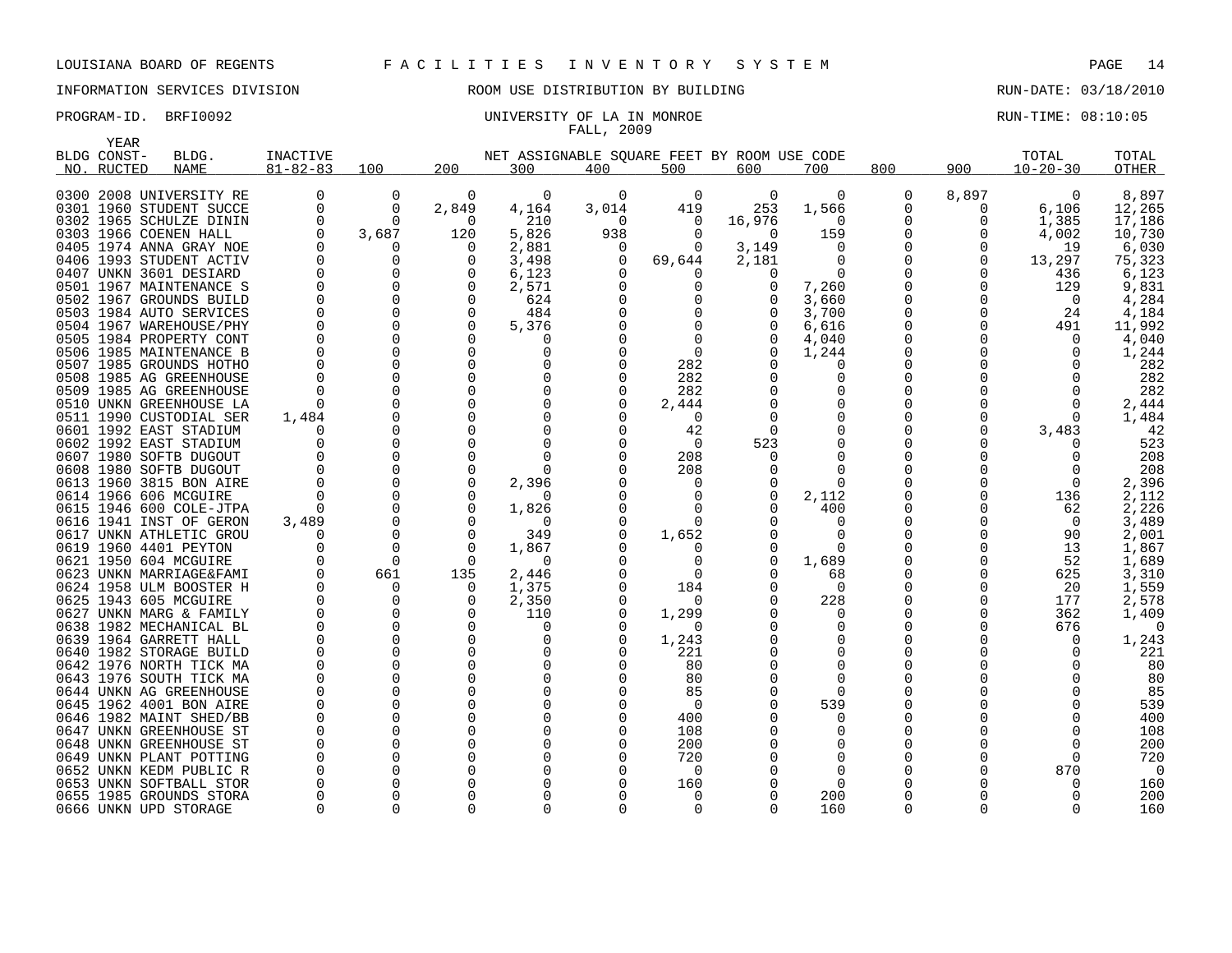# INFORMATION SERVICES DIVISION ROOM USE DISTRIBUTION BY BUILDING RUN-DATE: 03/18/2010

### PROGRAM-ID. BRFI0092 CONSERVATION: UNIVERSITY OF LA IN MONROE CONSERVATION: 08:10:05 FALL, 2009

|      | YEAR            |                         |                 |                 |              |     |     |                                             |     |     |     |               |                |                   |
|------|-----------------|-------------------------|-----------------|-----------------|--------------|-----|-----|---------------------------------------------|-----|-----|-----|---------------|----------------|-------------------|
|      | BLDG CONST-     | BLDG.                   | <b>INACTIVE</b> |                 |              |     |     | NET ASSIGNABLE SQUARE FEET BY ROOM USE CODE |     |     |     |               | TOTAL          | TOTAL             |
|      | NO. RUCTED      | NAME                    | $81 - 82 - 83$  | 100             | 200          | 300 | 400 | 500                                         | 600 | 700 | 800 | 900           | $10 - 20 - 30$ | OTHER             |
|      |                 | 0686 UNKN BB TICKET     |                 | 0               | <sup>0</sup> | 0   | 0   | 0                                           | 100 |     | 0   |               |                | 100               |
|      |                 | 0700 1960 LAYTON FARM O |                 |                 | $\Omega$     | 364 |     | $\Omega$                                    |     |     |     |               |                | 364               |
|      |                 | 0701 1986 LAYTON FARM H |                 |                 |              |     |     | 2,796                                       |     |     |     |               |                | 2,796             |
|      |                 | 0702 1979 LAYTON FARM H |                 |                 |              |     |     | 3,648                                       |     |     |     |               |                | 3,648             |
|      |                 | 0703 1980 LAYTON FARM R |                 |                 |              |     |     |                                             |     |     |     | 1,359         |                | 1,359             |
|      |                 | 0704 1980 LAYTON FARM P |                 |                 |              |     |     |                                             | 160 |     |     |               |                | 160               |
|      |                 | 0705 1985 LAYTON FARM 1 |                 |                 |              |     |     | 1,800                                       |     |     |     |               |                | 1,800             |
|      |                 | 0706 1960 LAYTON FARM O |                 |                 |              |     |     | 1,632                                       |     |     |     |               |                | 1,632             |
|      |                 | 0707 1980 LAYTON FARM A |                 |                 |              |     |     | 149                                         |     |     |     |               |                | 149               |
|      |                 | 0708 1985 LAYTON FARM H |                 |                 |              |     |     | 464                                         |     |     |     |               |                | 464               |
|      |                 | 0709 1985 LAYTON FARM H |                 |                 |              |     |     | 288                                         |     |     |     |               |                | 288               |
|      |                 | 0711 1980 LAYTON FARM I |                 |                 |              |     |     | 64                                          |     |     |     |               |                | 64                |
|      |                 | 0712 1980 JOHNSON FARM  |                 |                 |              |     |     |                                             |     |     |     | 1,960         |                | 1,960             |
|      |                 | 0713 1960 JOHNSON FARM  |                 |                 |              |     |     |                                             |     |     |     | 1,400         |                | 1,400             |
|      |                 | 0714 1960 JOHNSON FARM  |                 |                 |              |     |     |                                             |     |     |     | 960           |                | 960               |
|      |                 | 0715 1960 JOHNSON FARM  |                 |                 |              |     |     | 11,236                                      |     |     |     |               |                | 11,236            |
| 0716 |                 | 1955 JOHNSON FARM       |                 |                 |              |     |     | 3,740                                       |     |     |     |               |                | 3,740             |
| 0717 |                 | 1960 JOHNSON FARM       |                 |                 |              |     |     | 1,507                                       |     |     |     |               |                | 1,507             |
|      |                 | 0718 1960 JOHNSON FARM  |                 |                 |              |     |     | 644                                         |     |     |     |               |                | 644               |
|      |                 | 0719 1960 JOHNSON FARM  |                 |                 |              |     |     | 255                                         |     |     |     |               |                | 255               |
|      |                 | 0720 1960 JOHNSON FARM  |                 |                 |              |     |     | 3,150                                       |     |     |     |               |                | 3,150             |
|      |                 | 0721 1960 JOHNSON FARM  |                 |                 |              |     |     | 3,150                                       |     |     |     |               |                | 3,150             |
|      |                 | 0722 1960 JOHNSON FARM  |                 |                 |              |     |     | 3,150                                       |     |     |     |               |                | 3,150             |
|      |                 | 0725 1960 JOHNSON FARM  |                 |                 |              |     |     | 2,496                                       |     |     |     |               |                | 2,496             |
|      |                 | 0726 1960 JOHNSON FARM  |                 |                 |              |     |     | 2,640                                       |     |     |     |               |                | 2,640             |
|      |                 | 0728 UNKN LAYTON SHIPP  |                 |                 |              |     |     | 18,000                                      |     |     |     |               | $\Omega$       | 18,000            |
| 0729 |                 | UNKN LAYTON FARM A      |                 |                 |              |     |     |                                             |     |     |     |               | 160            | $\Omega$          |
|      |                 | 0730 UNKN LAYTON FARM M |                 |                 |              |     |     |                                             |     |     |     | 720           |                | 720               |
|      |                 | 0740 1996 JOHNSON FARM  |                 |                 |              |     |     | 492                                         |     |     |     |               |                | 492               |
|      |                 | 0741 UNKN JOHNSON FARM  |                 |                 |              |     |     | 3,750                                       |     |     |     |               |                | 3,750             |
|      |                 | 0746 UNKN JOHNSON FARM  |                 |                 |              |     |     | 452                                         |     |     |     |               |                | 452               |
| 0747 |                 | UNKN JOHNSON FARM       |                 |                 |              |     |     | 7,398                                       |     |     |     |               |                | 7,398             |
|      |                 | 0748 UNKN JOHNSON FARM  |                 |                 |              |     |     | 8,456                                       |     |     |     |               |                | 8,456             |
|      |                 | 0751 UNKN JOHNSON FARM  |                 |                 |              |     |     | 452                                         |     |     |     |               |                | 452               |
|      | TOTAL BUILDINGS | 130                     |                 | 105,092 162,263 | 208,253      |     |     | 303,060 108,436 430,805 146,718 80,077      |     |     |     | 2,664 356,466 |                | 530,376 1,903,834 |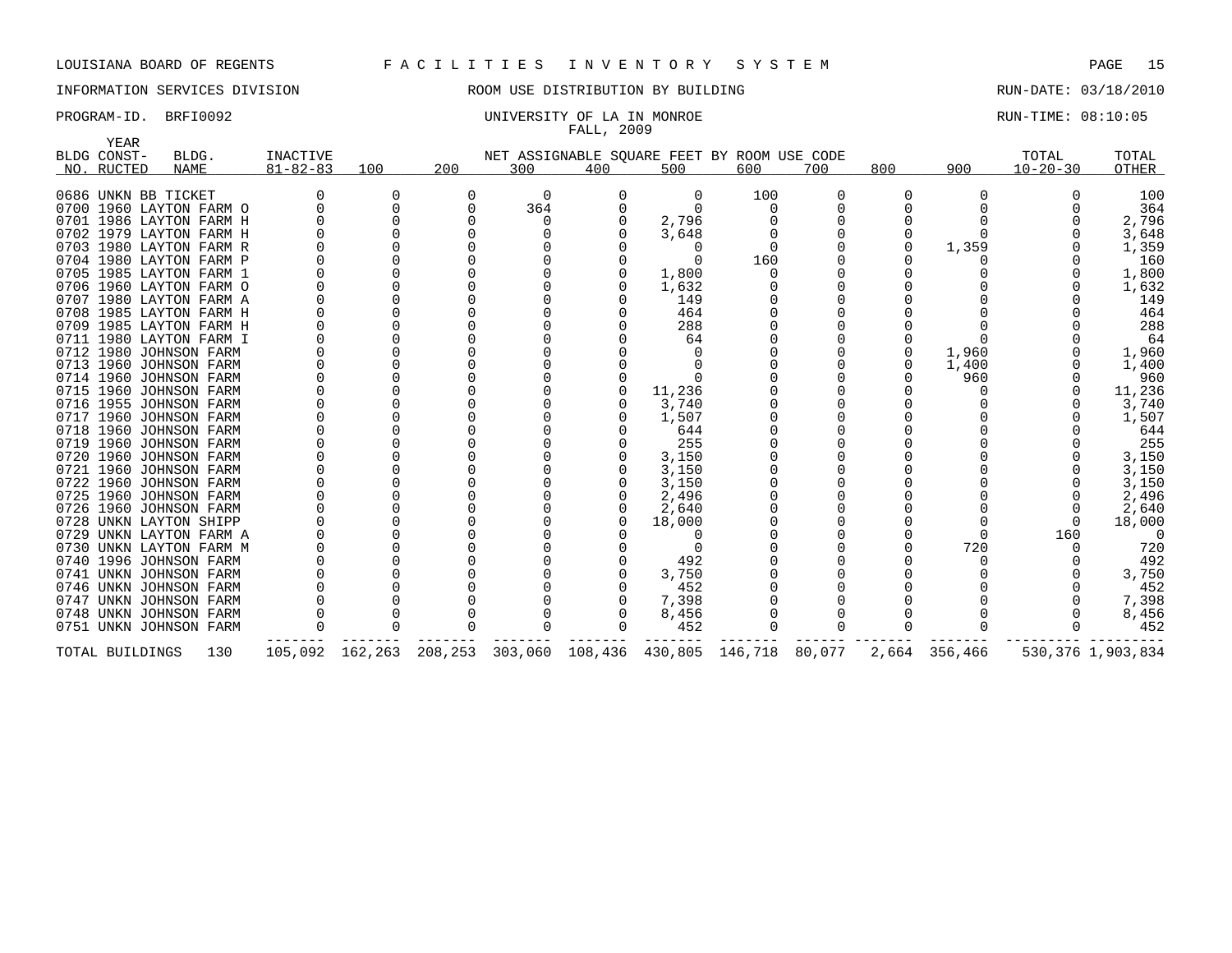YEAR

## INFORMATION SERVICES DIVISION ROOM USE DISTRIBUTION BY BUILDING RUN-DATE: 03/18/2010

### PROGRAM-ID. BRFI0092 **NORTHWESTERN STATE UNIVERSITY** NORTHWESTERN STATE ON LOST RUN-TIME: 08:10:05 FALL, 2009

| سمدد<br>BLDG CONST- | BLDG.                                              | <b>INACTIVE</b>      |                   |          | NET ASSIGNABLE SQUARE FEET BY ROOM USE CODE |          |                      |               |                      |             |                   | TOTAL          | TOTAL           |
|---------------------|----------------------------------------------------|----------------------|-------------------|----------|---------------------------------------------|----------|----------------------|---------------|----------------------|-------------|-------------------|----------------|-----------------|
| NO. RUCTED          | NAME                                               | $81 - 82 - 83$       | 100               | 200      | 300                                         | 400      | 500                  | 600           | 700                  | 800         | 900               | $10 - 20 - 30$ | OTHER           |
|                     | 0001 1906 NICHOLS SCHOO                            | 0                    | 0                 | 0        | 0                                           |          | 0                    | 500           | 0                    | 0           | 0                 | 0              | 500             |
| 0005 1920 INFIRMARY |                                                    | $\mathbf 0$          | $\mathbf 0$       | $\Omega$ | 2,869                                       | $\Omega$ | $\mathbf 0$          | 120           | 33                   | 1,488       | 0                 | 815            | 4,510           |
|                     | 0008 1923 LEE A NELSON                             | $\Omega$             | $\Omega$          | 4,500    | 1,594                                       |          | $\Omega$             | 0             | 1,534                | 0           | 0                 | $\overline{0}$ | 7,628           |
|                     | 0010 1928 WARREN EASTON                            | 1,976                | 16,483            | 0        | 10,944                                      | 3,488    | 21,281               | 3,562         | 3,460                |             | 0                 | 4,874          | 61,194          |
|                     | 0011 1929 ALUMNI CENTER                            | O                    | 0                 |          | 1,783                                       | O        | 1,784                | $\Omega$      | 49                   |             | 0                 | 787            | 3,616           |
|                     | 0012 1929 ALUMNI CENTER                            | $\Omega$             | $\Omega$          | $\Omega$ | 0                                           |          | 0                    | $\Omega$      | 360                  | 0           | $\Omega$          | $\Omega$       | 360             |
|                     | 0015 1936 RUSSELL HALL                             |                      | 10,130            | 4,692    | 11,960                                      |          | 388                  | 1,901         | 585                  | $\Omega$    | $\Omega$          | 11,300         | 29,656          |
|                     | 0018 1939 HARRY "RAGS"                             | $\Omega$             | $\Omega$          | $\Omega$ | 527                                         | $\Omega$ | 35,948               | 1,685         | 841                  | $\Omega$    | 0                 | 71,730         | 39,001          |
|                     | 0019 1939 TRISLER POWER                            | $\Omega$             | $\Omega$          | $\Omega$ | 860                                         |          | $\Omega$             | $\cap$        | 535                  | $\Omega$    | 0                 | 5,639          | 1,395           |
|                     | 0020 1939 VARNADO HALL                             | $\Omega$             | $\Omega$          | 260      | 189                                         | 1,683    | 231                  | 38,520        | $\Omega$             | $\Omega$    |                   | $\Omega$       | 40,883          |
|                     | 0025 1939 A.A.FREDERICK                            | 0                    | 13,972            | 12,620   | 5,188                                       | $\Omega$ | 2,445                | 28,760        | 5,043                |             | 0                 | 18,112         | 68,028          |
|                     | 0026 1940 WELLNESS RECR                            | $\overline{0}$       | 1,009             | $\Omega$ | 4,212                                       | 0        | 31,455               | 12,681        | 2,948                |             | 0                 | 12,067         | 52,305          |
|                     | 0028 1940 NESOM NATATOR                            | 0                    | 620               | $\Omega$ | 291                                         | $\Omega$ | 7,885                | $\Omega$      | 28                   |             | 0                 | 1,439          | 8,824           |
|                     | 0030 1944 SOUTH HALL                               | $\mathbf 0$          | 1,830             | 1,200    | 5,375                                       |          | $\Omega$             |               | $\overline{0}$       | $\mathbf 0$ |                   | 1,472          | 8,405           |
|                     | 0031 1945 JAMES A. NOE                             | 0                    | 4,994             | 606      | 2,171                                       | 0        | 561                  |               | 972                  |             | 0                 | 98             | 9,304           |
|                     | 0042 1950 MORRISON HALL                            | $\Omega$             | 7,207             | 1,563    | 3,654                                       | 124      | 0                    | 174           | 21                   |             | 0                 | 5,024          | 12,743          |
|                     | 0043 1950 FOURNET HALL                             | 0                    | 5,615             | 14,459   | 3,616                                       | 0        | 0                    | 1,610         | 1,606                |             | 0<br>0            | 7,361          | 26,906          |
| 0046 1950 WAREHOUSE | 0044 1950 FAMILY AND CO                            | $\Omega$<br>$\Omega$ | 3,419<br>$\Omega$ | 2,694    | 3,023                                       |          | 0                    | 1,949         | 97                   | $\Omega$    |                   | 4,405          | 11,182          |
|                     | 005A 1990 GAS STATION                              | $\Omega$             | $\Omega$          |          | 390<br>74                                   |          |                      | $\Omega$<br>0 | 12,215<br>364        | $\Omega$    |                   | 45<br>$\Omega$ | 12,605<br>438   |
|                     | 005B 2007 VISITOR CENTE                            | $\Omega$             | $\Omega$          | $\Omega$ | 77                                          |          |                      |               | $\Omega$             | $\Omega$    |                   | $\Omega$       | 77              |
|                     | 0050 1955 INDUSTRIAL ED                            | $\Omega$             | 2,970             | 3,579    | 210                                         | $\Omega$ | $\Omega$             | $\Omega$      | 3,222                |             |                   | $\Omega$       | 9,981           |
| 0052 1958 DODD HALL |                                                    | $\mathbf 0$          | 6,107             | 5,385    | 4,278                                       | 118      | 112                  | 271           | 0                    |             | 0                 | 9,179          | 16,271          |
|                     | 0053 1958 ST. DENIS HAL                            | 0                    | 0                 | $\Omega$ | 5,697                                       | 0        | 0                    | 734           | 2,203                | 0           | 0                 | 3,058          | 8,634           |
|                     | 0054 1958 WILLIAMSON HA                            | $\mathbf 0$          | 4,841             | 10,845   | 3,011                                       |          |                      | 241           | 1,006                |             | $\Omega$          | 2,882          | 19,944          |
|                     | 0057 1960 CARPENTER SHO                            | $\Omega$             | $\Omega$          |          | 340                                         |          |                      | $\Omega$      | 5,173                | 0           | $\Omega$          | 210            | 5,513           |
|                     | 0059 1961 AUDITOR'S BUI                            | $\Omega$             | $\Omega$          |          | 678                                         |          |                      | 138           | $\Omega$             | $\Omega$    | $\Omega$          | 123            | 816             |
|                     | 0064 1962 MARRIED STUDE                            | $\Omega$             | $\mathbf 0$       |          | 0                                           |          |                      | $\Omega$      | $\Omega$             | 0           | 2,350             | $\Omega$       | 2,350           |
|                     | 0065 1962 MARRIED STUDE                            | $\Omega$             | $\Omega$          |          | $\Omega$                                    |          |                      |               |                      |             | 2,350             | 0              | 2,350           |
|                     | 0067 1963 PRATHER COLIS                            | $\Omega$             | $\Omega$          | $\Omega$ | 6,412                                       |          | 52,205               | 3,710         | 1,666                |             | $\Omega$          | 25,906         | 63,993          |
|                     | 0070 1963 MARRIED STUDE                            | $\Omega$             | $\Omega$          |          |                                             |          |                      | 0             | $\Omega$             |             | 2,600             |                | 2,600           |
| 0071 1964 ROY HALL  |                                                    | $\Omega$             | 256               | $\Omega$ | 17,907                                      |          | 0                    | 217           | 234                  | $\Omega$    | $\Omega$          | 3,416          | 18,614          |
|                     | 0072 1964 MARRIED STUDE                            | $\Omega$             | $\Omega$          |          | $\Omega$                                    |          | ∩                    | $\Omega$      | $\Omega$             | $\Omega$    | 4,550             | $\Omega$       | 4,550           |
|                     | 0073 1965 MARRIED STUDE                            | $\Omega$             | $\Omega$          |          | $\Omega$                                    |          | $\Omega$             | $\Omega$      | $\Omega$             | 0           | 4,565             | $\Omega$       | 4,565           |
|                     | 0074 1966 IBERVILLE DIN                            | 0                    | $\Omega$          | $\Omega$ | 303                                         |          | 0                    | 22,634        | $\Omega$             |             | 0                 | 1,656          | 22,937          |
|                     | 0077 1966 STUDENT UNION                            | 0                    | 2,063             | 1,367    | 8,879                                       |          | $\Omega$<br>$\Omega$ | 43,679        | 909                  | 0           | $\Omega$          | 10,029         | 56,897          |
|                     | 0078 1966 MARRIED STUDE<br>0079 1967 CULINARY ARTS | $\Omega$             | $\Omega$          |          | $\Omega$<br>332                             |          |                      | $\Omega$<br>∩ | $\Omega$<br>$\Omega$ | 0           | 4,547<br>$\Omega$ | $\Omega$<br>33 | 4,547           |
|                     | 0081 1968 JOHN S.KYSER                             | 0                    | 30,984            | 26,104   | 27,402                                      |          | 2,460<br>1,160       | 3,257         | 486                  | 0           | $\Omega$          | 21,441         | 2,792<br>89,393 |
|                     | 0082 1968 LUMBER SHED/A                            | $\Omega$             |                   |          | $\Omega$                                    |          | 0                    |               | 2,717                | 0           | $\Omega$          | $\Omega$       | 2,717           |
|                     | 0084 1969 MARRIED STUDE                            | $\Omega$             | $\Omega$          |          | 0                                           |          |                      |               | $\Omega$             | $\Omega$    | 3,241             | 0              | 3,241           |
|                     | 0085 1970 GROUNDS AUTO                             | $\Omega$             | $\Omega$          |          | $\Omega$                                    |          | 0                    |               | 5,760                | $\Omega$    | $\left( \right)$  |                | 5,760           |
|                     | 0086 1969 POST OFFICE                              | $\Omega$             | $\Omega$          |          | 32                                          |          | $\Omega$             | 1,534         | $\Omega$             | $\Omega$    | $\Omega$          | 1,261          | 1,566           |
|                     | 0087 1970 TEACHER ED CE                            | $\Omega$             | $\Omega$          |          | $\Omega$                                    |          |                      |               | 1,000                |             |                   | $\Omega$       | 1,000           |
|                     | 0088 1970 TEACHER ED CE                            | $\Omega$             | $\Omega$          | $\Omega$ | $\Omega$                                    |          | $\Omega$             | $\Omega$      | 198                  |             |                   | $\Omega$       | 198             |
|                     | 0089 1970 HEALTH & PE M                            | 0                    | 10,565            | 8,645    | 3,712                                       | $\Omega$ | 17,641               | 1,251         | 102                  |             | 0                 | 8,847          | 41,916          |
|                     | 0090 1970 BIENVENU HALL                            | $\Omega$             | 3,985             | 27,601   | 4,541                                       | 480      | 1,718                | 344           | 2,334                |             | 0                 | 11,291         | 41,003          |
|                     | 0091 1970 PRESIDENT'S R                            | $\Omega$             | $\Omega$          | $\Omega$ | $\Omega$                                    | $\cap$   | $\Omega$             | $\Omega$      | $\Omega$             | $\Omega$    | 8,674             | $\Omega$       | 8,674           |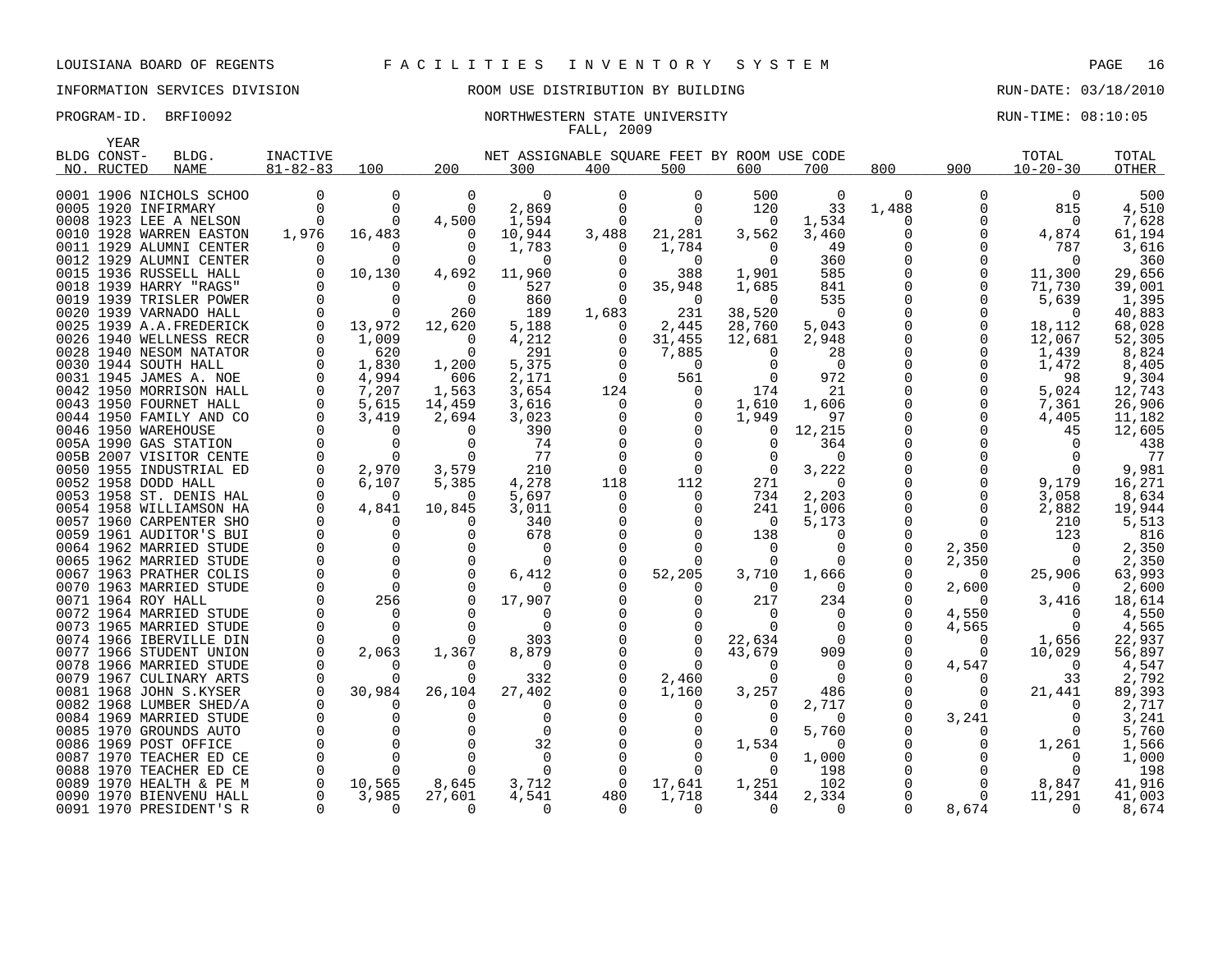## INFORMATION SERVICES DIVISION ROOM USE DISTRIBUTION BY BUILDING RUN-DATE: 03/18/2010

### PROGRAM-ID. BRFI0092 **NORTHWESTERN STATE UNIVERSITY** NORTHWESTERN STATE ON LOST RUN-TIME: 08:10:05 FALL, 2009

|      | YEAR        |                          |                |          |              |          |          |          |                                             |              |          |     |                |          |
|------|-------------|--------------------------|----------------|----------|--------------|----------|----------|----------|---------------------------------------------|--------------|----------|-----|----------------|----------|
|      | BLDG CONST- | BLDG.                    | INACTIVE       |          |              |          |          |          | NET ASSIGNABLE SOUARE FEET BY ROOM USE CODE |              |          |     | TOTAL          | TOTAL    |
|      | NO. RUCTED  | <b>NAME</b>              | $81 - 82 - 83$ | 100      | 200          | 300      | 400      | 500      | 600                                         | 700          | 800      | 900 | $10 - 20 - 30$ | OTHER    |
|      |             | 0092 1972 E.P.WATSON ME  | 0              | 306      | 1,627        | 7,152    | 66,481   | 0        | 4,493                                       | 1,186        | 0        | 0   | 9,328          | 81,245   |
|      |             | 0093 1970 SUB STATION #  | $\Omega$       | 0        | 0            | $\Omega$ | $\Omega$ | $\Omega$ | $\Omega$                                    | 1,764        | 0        | 0   | $\Omega$       | 1,764    |
|      |             | 0094 1970 SUB STATION #  |                | 0        | 0            | $\Omega$ | $\Omega$ | $\Omega$ | $\Omega$                                    | 1,764        | 0        | 0   | $\Omega$       | 1,764    |
|      |             | 010A 1987 WE ACTIVITIES  |                | $\Omega$ | O            | 79       | 4,289    | 189      |                                             | 383          | 0        |     | 65             | 4,940    |
|      |             | 010B 1987 WE MECHANICAL  |                | $\Omega$ | $\Omega$     | $\Omega$ |          | $\Omega$ |                                             | 1,188        | O        |     | $\Omega$       | 1,188    |
|      |             | 010C 1987 NURSERY OUTBU  |                | $\Omega$ | $\Omega$     | $\Omega$ |          | $\Omega$ | $\Omega$                                    | 177          | O        |     | $\Omega$       | 177      |
|      |             | 0106 1977 RECREATION CO  |                | $\Omega$ | $\Omega$     | 93       |          | $\Omega$ | 4,923                                       | $\Omega$     | $\Omega$ | U   | 1,207          | 5,016    |
|      |             | 0108 1977 TRACK BUILDIN  |                | $\Omega$ | $\Omega$     | $\Omega$ |          | $\Omega$ | 123                                         | 903          | O        |     | 588            | 1,026    |
|      |             | 0109 1977 TRACK TOWER    |                | $\Omega$ | O            | $\Omega$ |          | 250      |                                             | $\Omega$     | 0        |     |                | 250      |
| 0110 |             | 1976 TRAFFIC SAFET       |                | 0        |              |          |          | 67       |                                             | 660          |          |     |                | 727      |
|      |             | 0111 1978 TENNIS COMPLE  |                | $\Omega$ |              |          |          | 514      |                                             | $\Omega$     | N        |     |                | 514      |
|      |             | 0112 1980 PRO SHOP COMP  |                | $\Omega$ |              |          |          | 0        | 2,300                                       | $\Omega$     | O        |     |                | 2,300    |
|      |             | 0113 1980 REC COMPLEX M  |                | $\Omega$ | $\Omega$     |          | $\Omega$ | $\Omega$ | O                                           | 2,950        | 0        | Ω   | $\Omega$       | 2,950    |
|      |             | 0114 1979 ATHLETIC FIEL  |                | $\Omega$ | 2,209        | 5,210    | $\Omega$ | 17,562   |                                             | 178          | 45       | 558 | 6,686          | 25,762   |
|      |             | 0115 1980 BASEBALL FACI  |                | $\Omega$ | $\Omega$     |          |          | 288      |                                             | $\Omega$     | $\Omega$ | U   | 126            | 288      |
|      |             | 0116 1980 DUGOUT 1ST BA  |                | $\Omega$ | O            | $\Omega$ | n        | 266      |                                             | $\Omega$     | 0        |     | n              | 266      |
|      |             | 0117 1980 DUGOUT 3RD BA  |                | $\Omega$ | 0            | n        |          | 266      | $\Omega$                                    | $\Omega$     | N        |     | $\Omega$       | 266      |
|      |             | 0119 2006 FAC SVCS COMP  |                | $\Omega$ | 0            | 3,999    |          | $\Omega$ | 336                                         | 6,000        | 0        | O   | 1,067          | 10,335   |
|      |             | 0121 1987 SAT BOILER ST  |                | $\Omega$ | U            |          |          | $\Omega$ | <sup>0</sup>                                |              | U        |     | 191            |          |
|      |             | 0122 1987 SAT BOILER-KY  |                | $\Omega$ |              |          |          | $\Omega$ |                                             | 0            | O        |     | 239            |          |
|      |             | 0123 1992 WOMENS DUGOUT  |                | $\Omega$ | $\cap$       |          |          | 70       |                                             |              |          |     | ∩              | 70       |
|      |             | 0124 1992 WOMENS DUGOUT  |                | $\Omega$ | $\Omega$     |          |          | 270      |                                             | ∩            |          |     | $\Omega$       | 270      |
|      |             | 0125 1992 WOMENS SOFTBA  |                | $\Omega$ | $\Omega$     | $\Omega$ |          | 1,006    |                                             | <sup>0</sup> | O        |     | 185            | 1,006    |
| 0126 |             | 2006 NSU ROWING TE       |                | $\Omega$ | $\Omega$     | $\Omega$ |          | $\Omega$ |                                             | 2,700        | O        |     | $\Omega$       | 2,700    |
|      |             | 0129 2008 FACILITIES SH  |                | $\Omega$ | $\Omega$     | $\Omega$ |          | $\Omega$ |                                             | 3,000        | 0        |     | $\Omega$       | 3,000    |
|      |             | 0130 2004 EOUINE CENTER  |                | $\Omega$ | $\Omega$     | 325      |          | 1,694    |                                             | $\Omega$     | N        |     | 75             | 2,019    |
|      |             | 0140 2004 SOFTBALL COMP  |                | $\Omega$ | $\Omega$     | $\Omega$ |          | 1,380    |                                             | $\Omega$     | O        |     | $\Omega$       | 1,380    |
|      |             | 0141 2006 SOFTBALL COMP  |                | $\Omega$ | ∩            |          |          | 300      |                                             | O            | U        |     |                | 300      |
|      |             | 0142 2006 SOFTBALL COMP  |                | $\Omega$ | $\Omega$     |          | $\Omega$ | 450      |                                             | $\Omega$     | O        |     |                | 450      |
|      |             | 0143 2007 SOFTBALL BATT  |                | $\Omega$ |              | $\Omega$ | $\cap$   | 1,800    |                                             | $\Omega$     | U        |     |                | 1,800    |
|      |             | 0145 2006 SOCCER/CONCES  |                | 0        | $\Omega$     | $\Omega$ | n        | 630      |                                             | $\Omega$     |          |     | O              | 630      |
|      |             | 0146 2006 SOFTBALL AND   |                | ∩        |              | ∩        | $\Omega$ | $\Omega$ |                                             | 320          | N        |     |                | 320      |
|      |             | 025A 1982 FINE ARTS NEW  |                | 12,050   | 28,515       | 8,278    | 746      | 342      | 10,063                                      | 4,628        | 0        | O   | 13,693         | 64,622   |
|      |             | 0300 1966 NURSING, S'POR |                | 5,365    | 2,992        | 6,420    | $\Omega$ | $\Omega$ | 4,947                                       | $\Omega$     | 0        |     | 1,957          | 19,724   |
|      |             | 0400 1987 AQUACULTURE R  |                | $\Omega$ | 1,267        | 1,741    | 0        | $\Omega$ | 182                                         | 481          | 0        | O   | 160            | 3,671    |
|      |             | 0401 1987 AQUACULTURE R  |                | $\Omega$ | $\Omega$     | $\Omega$ |          | 2,600    | $\Omega$                                    | $\Omega$     | O        |     | 200            | 2,600    |
|      |             | 0402 2005 EQUIP & REPAI  |                | $\Omega$ | <sup>0</sup> |          |          |          | $\Omega$                                    | 2,430        | Ω        |     | $\Omega$       | 2,430    |
|      |             | 0550 1976 W C OWEN ADM   |                | 2,385    | 4,159        | 3,241    |          | $\Omega$ | 567                                         | $\Omega$     | O        |     | 800            | 10,352   |
|      |             | 0551 1986 ED CTR FT POL  |                | 8,111    | 1,503        | $\Omega$ | ∩        |          | $\Omega$                                    | <sup>0</sup> | 0        |     | 810            | 9,614    |
|      |             | 0552 1986 ED CTR FT POL  |                | 744      | 2,003        | 520      | 4,774    | $\Omega$ | 2,061                                       | $\Omega$     | 0        |     | 812            | 10,102   |
|      |             | 0701 UNKN AIRPORT HANGE  |                | $\Omega$ | 1,048        | 933      | 0        | $\Omega$ | $\Omega$                                    | 7,548        | 0        | O   | 330            | 9,529    |
|      |             | 088A 1970 TEACHER ED CE  |                | 9,526    | 0            | 1,308    | 0        | 13,600   | 5,599                                       | 1,239        | 0        | O   | 6,215          | 31,272   |
|      |             | 088B 1970 TEACHER ED CE  |                | $\Omega$ | $\Omega$     | 5,123    | 0        | $\Omega$ | 342                                         | 0            | 0        | 0   | 173            | 5,465    |
|      |             | 088C 1970 TEACHER ED CE  |                | 1,638    | 4,166        | 7,039    | 819      | $\Omega$ | 3,702                                       | 176          | $\Omega$ | O   | 3,708          | 17,540   |
|      |             | 088D 1970 TEACHER ED CE  |                | 3,741    | $\Omega$     | 2,721    |          | 1,595    | 140                                         | 71           | N        | U   | 100            | 8,268    |
|      |             | 092A 1972 LIBRARY MECH   |                | O        |              | ∩        |          |          |                                             | 0            |          |     | 946            | $\Omega$ |
|      |             | 113A 1999 REC COMPLEX    |                | $\Omega$ | U            | $\Omega$ |          |          | $\Omega$                                    | 1,000        |          |     | $\Omega$       | 1,000    |
|      |             | 115A 2007 BASEBALL STOR  |                | $\Omega$ | $\Omega$     | $\Omega$ |          | U        | <sup>0</sup>                                | 600          | $\Omega$ | U   | $\Omega$       | 600      |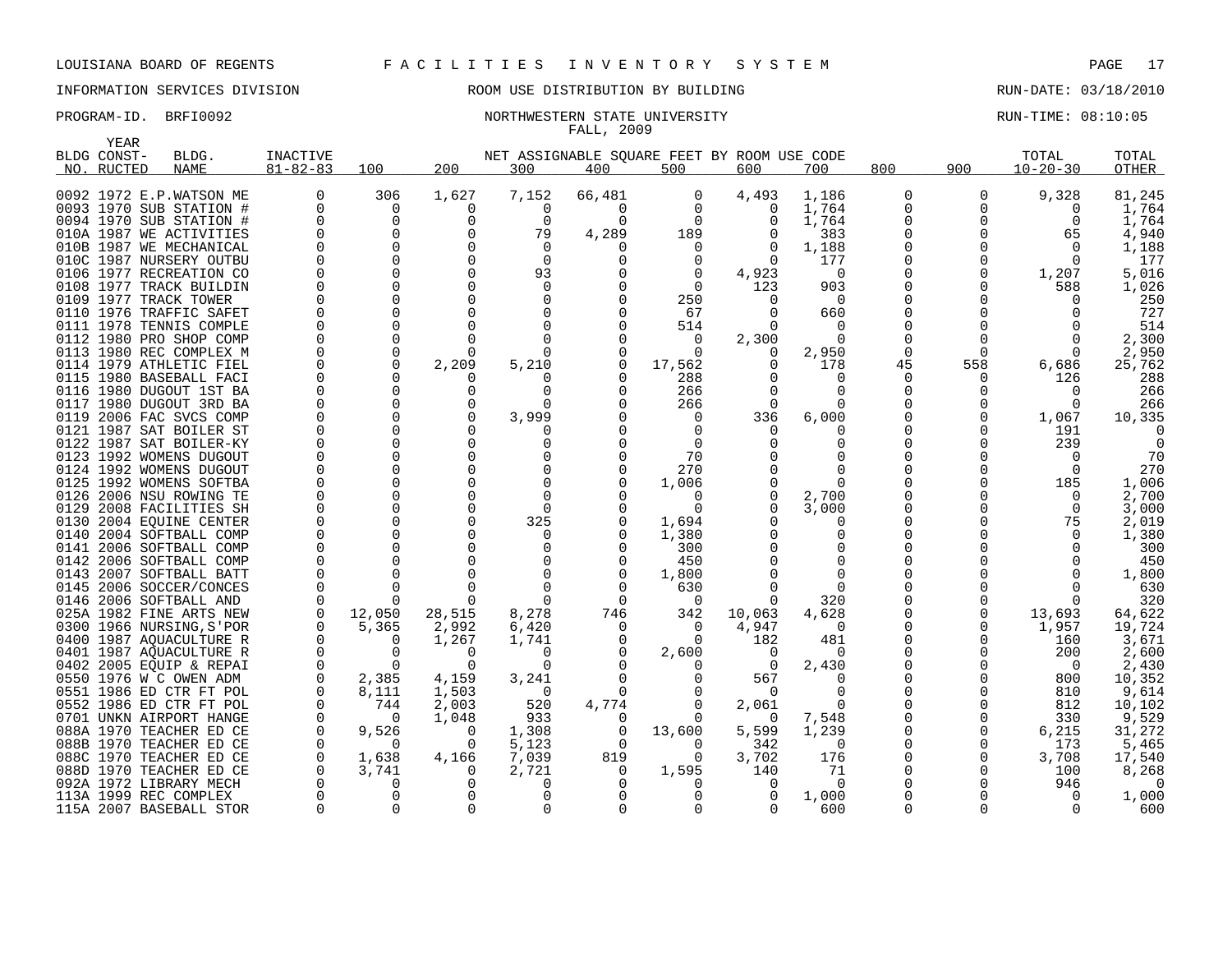# INFORMATION SERVICES DIVISION ROOM USE DISTRIBUTION BY BUILDING RUN-DATE: 03/18/2010

PROGRAM-ID. BRFI0092 **NORTHWESTERN STATE UNIVERSITY** NORTHWESTERN STATE ON LOST RUN-TIME: 08:10:05

| YEAR                    |       |                |         |         |                                             |        |         |         |        |       |        |                |                   |
|-------------------------|-------|----------------|---------|---------|---------------------------------------------|--------|---------|---------|--------|-------|--------|----------------|-------------------|
| BLDG CONST-             | BLDG. | INACTIVE       |         |         | NET ASSIGNABLE SOUARE FEET BY ROOM USE CODE |        |         |         |        |       |        | TOTAL          | TOTAL             |
| NO. RUCTED              | NAME  | $81 - 82 - 83$ | 100     | 200     | 300                                         | 400    | 500     | 600     | 700    | 800   | 900    | $10 - 20 - 30$ | OTHER             |
|                         |       |                |         |         |                                             |        |         |         |        |       |        |                |                   |
| 306A 1906 NURSES ED CTR |       |                | 6,116   | 1,472   | 336                                         |        |         |         |        |       |        | 5,888          | 7,924             |
| 306B 1985 NURSES ED CTR |       |                | 9,468   | 5,232   | .,093                                       | 8,881  | 2,074   | 545     | 483    |       |        | 13,971         | 27,776            |
| 306C 1985 NURSES ED CTR |       |                | .599    |         | 14.606                                      |        |         |         |        |       |        | 8,439          | 16,205            |
|                         |       |                |         |         |                                             |        |         |         |        |       |        |                |                   |
| TOTAL BUILDINGS         | 99    | .976           | 188,099 | 182,313 | 212,748                                     | 91,883 | 224,487 | 209,795 | 99,530 | 1,533 | 33,435 |                | 322,459 1,245,799 |

FALL, 2009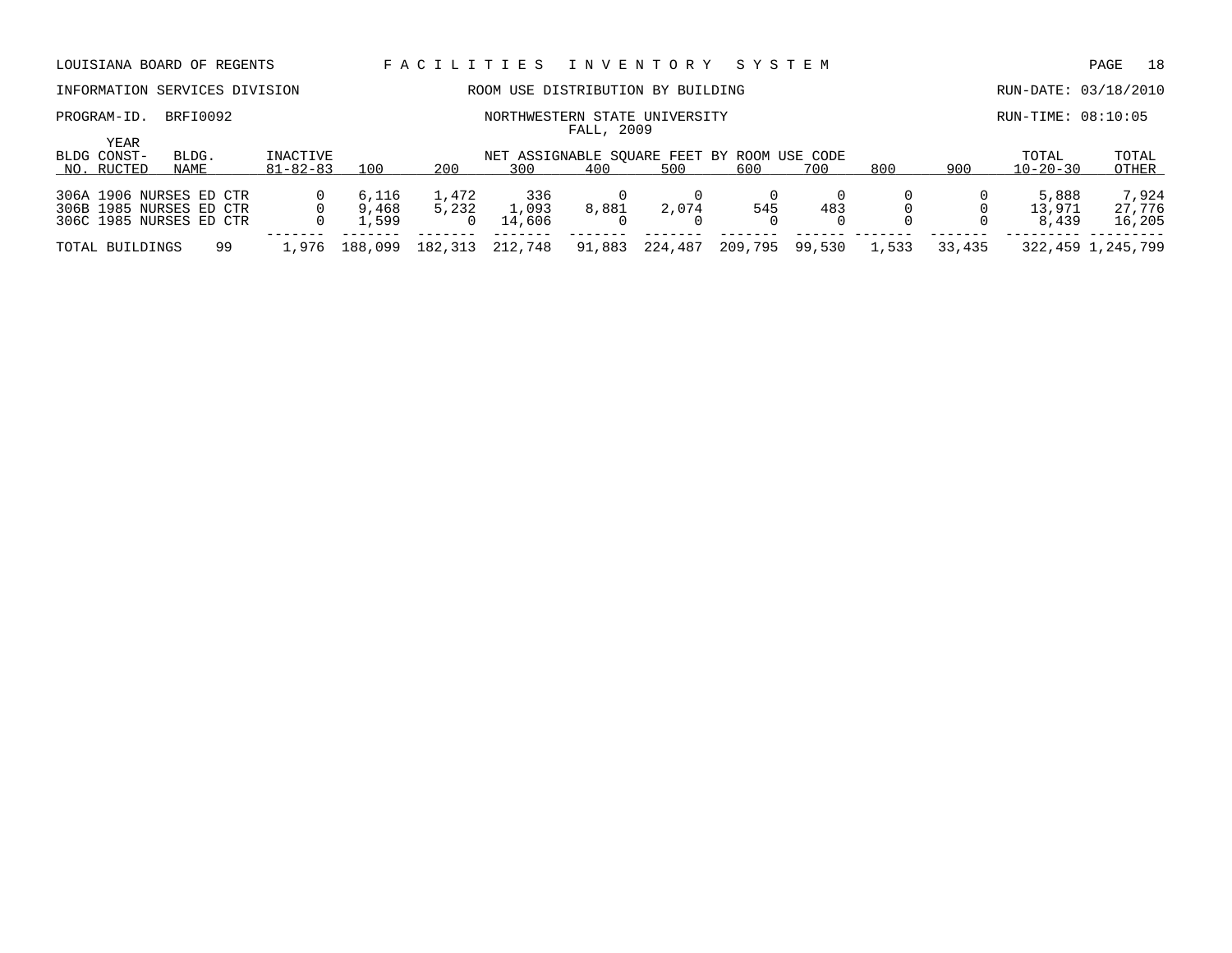### PROGRAM-ID. BRFI0092 SOUTHEASTERN LA. UNIVERSITY SALL ASSESS RUN-TIME: 08:10:05

YEAR

# INFORMATION SERVICES DIVISION ROOM USE DISTRIBUTION BY BUILDING RUN-DATE: 03/18/2010

# FALL, 2009

|      | BLDG CONST- | BLDG.                                         | <b>INACTIVE</b> |                      |              | NET ASSIGNABLE SQUARE FEET BY ROOM USE CODE |          |              |          |               |             |                | TOTAL          | TOTAL          |
|------|-------------|-----------------------------------------------|-----------------|----------------------|--------------|---------------------------------------------|----------|--------------|----------|---------------|-------------|----------------|----------------|----------------|
|      | NO. RUCTED  | <b>NAME</b>                                   | $81 - 82 - 83$  | 100                  | 200          | 300                                         | 400      | 500          | 600      | 700           | 800         | 900            | $10 - 20 - 30$ | <b>OTHER</b>   |
|      |             | ALFD 2000 Alumni Field                        | 0               | $\Omega$             | <sup>0</sup> | $\Omega$                                    | 0        | 381          | $\Omega$ | 0             | $\Omega$    | $\Omega$       | $\Omega$       | 381            |
| AZA0 |             | 2009 Azalea Buildi                            | 0               | $\Omega$             | $\Omega$     | 547                                         | $\Omega$ | $\mathbf 0$  | $\Omega$ | $\Omega$      | $\Omega$    | ∩              | 67             | 547            |
|      |             | CLMB UNKN Columbia Thea                       | $\Omega$        | $\Omega$             | $\Omega$     | 1,449                                       |          | 0            | 15,503   | $\Omega$      | $\Omega$    | $\Omega$       | 17,414         | 16,952         |
| FAY0 |             | 2001 Fayard Hall                              | $\Omega$        | 24,913               | 9,237        | 22,706                                      |          | $\Omega$     | 1,323    | 77            | $\Omega$    | $\Omega$       | 29,757         | 58,256         |
|      |             | INMO 2009 Intermodel Fa                       | 3,945           |                      |              | $\Omega$                                    |          | 0            |          | 858 155,308   | 0           | $\Omega$       | 3,382          | 160,111        |
| LAH0 |             | 2005 Louisiana Hal                            | O               | 0                    | ∩            | 332                                         |          | ∩            | 629      | 0             | O           | 21,856         | 1,522          | 22,817         |
|      |             | LIVH 2005 Livingston Ha                       | 0               | 0                    |              | $\Omega$                                    |          | $\Omega$     | $\Omega$ | U             | O           | 32,569         | 175            | 32,569         |
| LLTC |             | 2005 Literacy and                             | O               | 5,650                | 3,400        | 300                                         |          | 200          | 100      | U             |             |                | 700            | 9,650          |
|      |             | MEDE 1970 Medical East                        | $\Omega$        |                      | <sup>0</sup> | 941                                         |          | $\Omega$     | 233      | 0             | $\Omega$    |                | 262            | 1,174          |
|      |             | PRDH 2005 Pride Hall                          | 0               | O                    | $\Omega$     | 6,774                                       |          |              | 830      | U             | $\Omega$    | 27,815         | 5,781          | 35,419         |
|      |             | SACO 2001 Claude B. Pen                       | $\Omega$        | $\Omega$             | $\Omega$     | 3,832                                       |          | $\Omega$     | 46,007   | $\Omega$      | 328         |                | 19,771         | 50,167         |
|      |             | SCF0 2009 Naquin Streng                       | $\Omega$        | $\Omega$             |              | 200                                         |          | 5,300        | $\Omega$ | U             | $\Omega$    |                | 400            | 5,500          |
|      |             | SHAA 2005 Washington Ha                       | $\Omega$        | $\Omega$             |              | $\Omega$                                    |          |              | 83       | 0             | $\Omega$    | 31,579         | 1,325          | 31,662         |
|      |             | SHAB 2005 St. Tammany H                       | $\Omega$        | $\Omega$             |              | U                                           |          | ∩            | 385      | 0             | O           | 31,299         | 1,688          | 31,684         |
| SHAC |             | 2004 Tangipahoa Ha                            | $\Omega$        | $\Omega$             | $\Omega$     | $\Omega$                                    |          |              | 385      | $\Omega$      | $\mathbf 0$ | 20,086         | 1,053          | 20,471         |
|      |             | SHAD 2004 Hammond Hall                        | 0               | $\Omega$             | $\Omega$     | $\Omega$                                    |          | 0            | 373      | $\Omega$      | $\Omega$    | 28,512         | 1,226          | 28,885         |
|      |             | SLBC 1995 Southeast Lou                       | $\Omega$        | $\Omega$             | $\Omega$     | 7,251                                       |          | $\Omega$     | 1,634    | 149           | U           | $\cap$         | 5,731          | 9,034          |
|      |             | SO01 2001 Southeastern                        | 0               | $\Omega$             |              |                                             |          |              | 0        | 0             | $\Omega$    | 11,568         |                | 11,568         |
|      |             | SO02 2001 Southeastern                        | $\Omega$        | $\Omega$             |              |                                             |          |              | U        |               | U           | 11,552         |                | 11,552         |
|      |             | SO03 2001 Southeastern                        |                 | $\Omega$             |              | n                                           |          |              |          | U             | O           | 7,848          |                | 7,848          |
|      |             | SO04 2001 Southeastern                        |                 | U                    |              |                                             |          |              |          | U             | U           | 11,557         |                | 11,557         |
|      |             | SO05 2001 Southeastern                        | U               | U                    |              | $\Omega$                                    |          |              |          |               | O           | 11,579         |                | 11,579         |
|      |             | SO06 2001 Southeastern                        |                 |                      |              |                                             |          |              | 0        |               | U           | 22,839         |                | 22,839         |
|      |             | STAM 1998 St. Tammany C                       | $\Omega$        | 10,936               | 2,650        | 1,360                                       |          |              | 519      | U             | O           | $\Omega$       | 5,458          | 15,465         |
|      |             | TAYH 2005 Taylor Hall                         |                 |                      |              | $\Omega$                                    |          | ∩            | 598      |               |             | 28,728         | 1,959          | 29,326         |
|      |             | TCGC 2006 Turtle Cove C                       | $\Omega$        | 0                    |              | 173                                         |          |              | 377      | 1,392         |             |                | 61             | 1,942          |
|      |             | TECM 1973 Cate TEC Mech                       | U               | U                    |              | 108                                         |          |              | $\Omega$ |               |             |                |                | 108            |
|      |             | URES 2005 University Re                       | $\Omega$        | 0<br>U               |              | $\Omega$                                    |          |              | $\Omega$ | U             | O           | 6,458          |                | 6,458          |
|      |             | VILA 2001 Greek Village                       |                 |                      |              | U                                           |          |              |          | U             | $\Omega$    | 3,468          |                | 3,468          |
|      |             | VILB 2001 Greek Village                       | $\Omega$<br>0   | $\Omega$<br>$\Omega$ |              | U                                           |          |              |          | 0<br>$\Omega$ | O           | 5,080          | $\Omega$       | 5,080          |
| VILE |             | VILD 2001 Greek Village<br>2001 Greek Village | 0               | $\Omega$             |              |                                             |          |              |          | $\Omega$      |             | 8,872<br>3,442 |                | 8,872<br>3,442 |
|      |             | VILF 2001 Greek Village                       | 0               | $\Omega$             |              | $\Omega$                                    |          |              |          | $\Omega$      | $\Omega$    | 10,300         |                | 10,300         |
|      |             | 0A23 1984 Horticulture                        | $\Omega$        | 725                  |              | 134                                         |          | 8,080        | $\Omega$ | 185           |             |                | 1,252          | 9,124          |
|      |             | 00L1 1982 Baton Rouge C                       | $\Omega$        | 9,015                | 2,925        | 9,552                                       | 8,663    |              | 8,105    | 588           |             |                | 23,045         | 38,848         |
|      |             | 00M1 1979 Physical Plan                       | $\Omega$        | 0                    |              | 3,352                                       |          | ∩            | 509      | 5,282         |             |                | 444            | 9,143          |
|      |             | 00M2 1980 Office of Phy                       | $\Omega$        | $\Omega$             |              | 2,649                                       |          | ∩            | 122      | 0             | O           |                | 1,635          | 2.771          |
|      |             | 00M3 1980 Physical Plan                       | $\Omega$        | 0                    |              | 978                                         |          |              | 0        | 8,215         |             |                | 362            | 9,193          |
|      |             | 00M4 1980 Purchasing &                        | $\Omega$        | $\Omega$             |              | 2,181                                       |          |              | 0        | 24,245        |             |                | 929            | 26,426         |
|      |             | 00M5 1980 Physical Plan                       | 0               | 0                    |              |                                             |          |              | 0        | 0             |             |                | 670            |                |
|      |             | 00M6 1980 Physical Plan                       | $\Omega$        | 0                    |              | $\Omega$                                    |          |              | 0        | 6,400         |             |                |                | 6,400          |
|      |             | 00M9 1945 Main HV Switc                       | $\Omega$        |                      |              |                                             |          |              | $\Omega$ | 1,299         |             |                |                | 1,299          |
|      |             | 0001 1934 Lucius McGehe                       | $\Omega$        | 5,831                | ∩            | 6,586                                       |          |              | $\Omega$ | 485           |             |                | 3,070          | 12,902         |
|      |             | 0002 1939 J. Leon Clark                       |                 | $\Omega$             | 7,046        | 2,219                                       |          | ∩            | 133      | $\Omega$      |             |                | 3,766          | 9,398          |
|      |             | 0003 1939 Eleanore H. M                       | $\Omega$        | 5,913                |              | 2,845                                       |          |              | 211      | 192           |             |                | 4,123          | 9,161          |
|      |             | 0004 1955 Science Build                       |                 | 12,311               |              | 701                                         |          |              | 84       |               |             |                | 5,086          | 13,103         |
|      |             | 0006 1939 Ralph R. Pott                       | 0               | 2,481                | 452          | 4,183                                       |          |              | 6,341    | $\Omega$      |             |                | 3,080          | 13,457         |
|      |             | 0007 1939 Jay W. McClim                       | $\Omega$        | 6,650                | 621          | 8,821                                       |          | <sup>n</sup> | $\Omega$ | 1,536         | $\Omega$    |                | 4,157          | 17,628         |

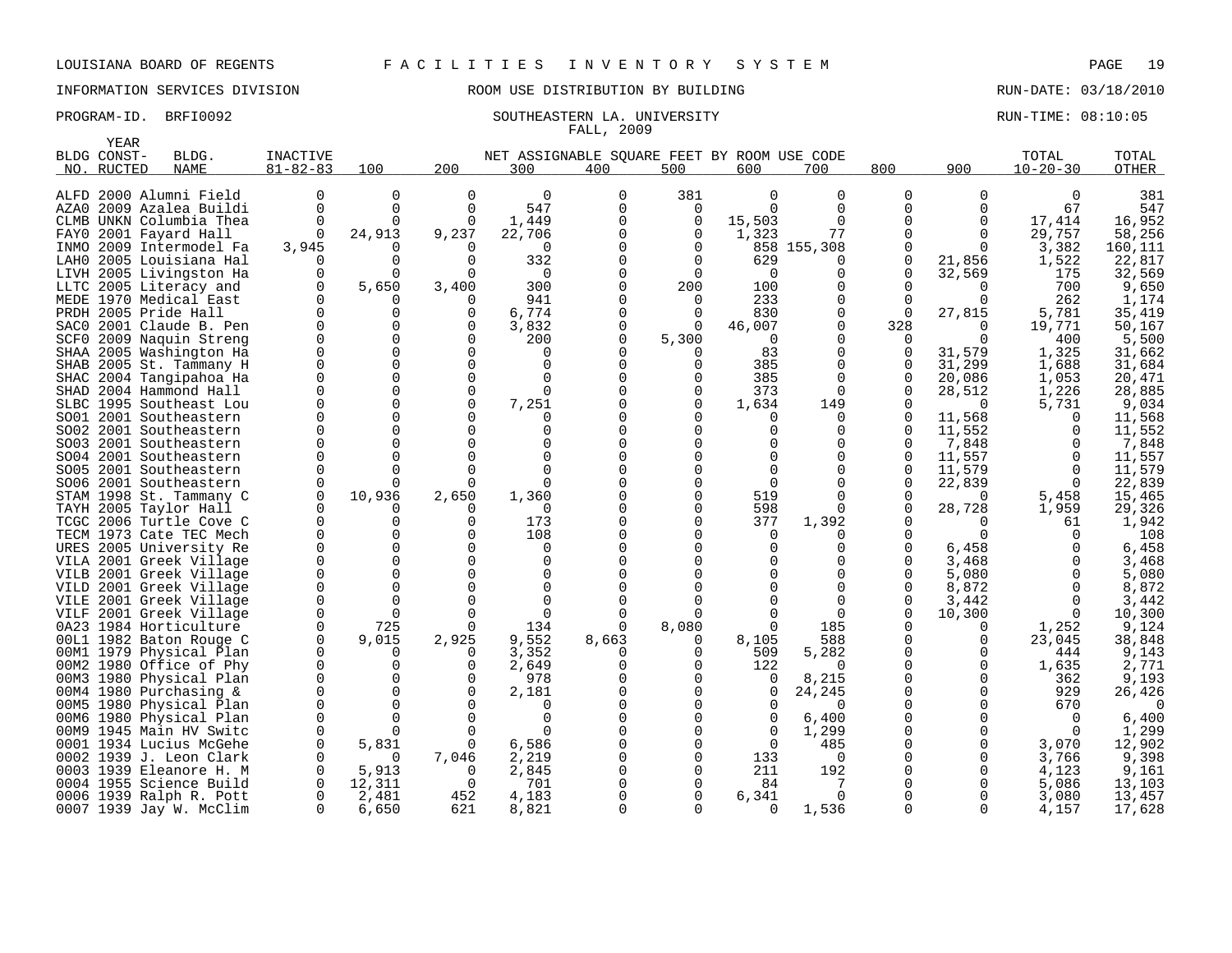# INFORMATION SERVICES DIVISION ROOM USE DISTRIBUTION BY BUILDING RUN-DATE: 03/18/2010

### PROGRAM-ID. BRFI0092 SOUTHEASTERN LA. UNIVERSITY SALL RUN-TIME: 08:10:05 FALL, 2009

|      | YEAR        |                                                    |                |             |                |                                             |              |                   |              |                   |            |          |                 |                  |
|------|-------------|----------------------------------------------------|----------------|-------------|----------------|---------------------------------------------|--------------|-------------------|--------------|-------------------|------------|----------|-----------------|------------------|
|      | BLDG CONST- | BLDG.                                              | INACTIVE       |             |                | NET ASSIGNABLE SQUARE FEET BY ROOM USE CODE |              |                   |              |                   |            |          | TOTAL           | TOTAL            |
|      | NO. RUCTED  | <b>NAME</b>                                        | $81 - 82 - 83$ | 100         | 200            | 300                                         | 400          | 500               | 600          | 700               | 800        | 900      | $10 - 20 - 30$  | OTHER            |
|      |             |                                                    | 0              | 0           | 0              | 6,353                                       | 0            | 8,607             | 33           | 16                | 3,431      | 0        |                 |                  |
|      |             | 0008 1972 Dugas Center<br>0010 1964 Biology Build  | $\Omega$       | $\Omega$    | 38,283         | 9,301                                       | $\Omega$     | 2,699             | 228          | $\Omega$          | $\Omega$   | 0        | 7,449<br>24,892 | 18,440<br>50,511 |
|      |             | 0011 1967 R.T. Pursley                             | $\Omega$       | 2,187       | 19,990         | 4,719                                       |              | $\Omega$          | 524          |                   | $\Omega$   | $\Omega$ | 6,238           | 32,190           |
|      |             |                                                    | $\Omega$       | $\Omega$    |                |                                             | $\Omega$     |                   | $\Omega$     | 4,770<br>$\Omega$ | $\Omega$   | 0        |                 |                  |
|      |             | 0012 1961 Community Cou                            | ∩              | 1,572       | 954<br>25,403  | 719                                         |              | 929<br>$\Omega$   | 501          | $\Omega$          | ∩          | $\Omega$ | 1,150           | 2,602<br>30,094  |
|      |             | 0013 1964 Charles Anzal                            |                | $\mathbf 0$ | 269            | 2,618                                       |              | $\Omega$          | 29,849       |                   | $\Omega$   | 0        | 1,985<br>10,420 | 43,902           |
|      |             | 0014 1965 War Memorial                             |                |             | $\Omega$       | 12,049                                      |              |                   |              | 1,735             |            |          |                 |                  |
|      |             | 0015 1966 Vera W. Thoma                            |                | 0<br>25,584 |                | 922                                         | 7,427        |                   | 10,777       | 0<br>0            | 4,535<br>0 | 0<br>0   | 1,482           | 5,457            |
|      |             | 0016 1973 Charles E. Ca<br>002A 1974 Clark Hall An |                | $\Omega$    | 7,033<br>4,814 | 21,492<br>$\Omega$                          |              | 4,545<br>$\Omega$ | $\Omega$     | $\Omega$          | U          | $\Omega$ | 21,672<br>199   | 76,858<br>4,814  |
|      |             | 002B 1980 Art Foundry                              |                | $\Omega$    | 864            | $\Omega$                                    |              | $\Omega$          | $\Omega$     | $\Omega$          |            | $\Omega$ | $\Omega$        | 864              |
|      |             | 0022 1971 D. Vickers Ha                            |                | 18,489      | 5,157          | 12,252                                      |              | 854               | 9,396        | 240               | 0          | 0        | 24,068          | 46,388           |
|      |             | 0023 1969 Kinesiology &                            |                | 2,682       | 7,434          | 4,194                                       | 0            | 28,570            | 300          | $\Omega$          | $\Omega$   | $\Omega$ | 14,201          | 43,180           |
|      |             | 0025 1939 Recreation Ce                            |                | $\Omega$    | $\Omega$       | 584                                         | $\Omega$     | 13,189            | $\Omega$     | $\Omega$          | 0          | $\Omega$ | 2,202           | 13,773           |
|      |             | 0026 1961 Luther H. Dys                            |                | $\Omega$    |                | 11,983                                      |              |                   |              | $\Omega$          |            | ∩        | 3,565           | 11,983           |
|      |             | 0027 1960 Wilson Hall                              |                | 134         | 5,197          | 1,101                                       |              | 0                 | 0            | 71                |            | $\Omega$ | 1,601           | 6,503            |
|      |             | 0028 1960 White Hall                               |                | 10,480      | 2,954          | 5,848                                       |              | 119               | $\Omega$     | $\Omega$          |            | 0        | 9,464           | 19,401           |
|      |             | 0029 1962 R. Norval Gar                            |                | 14,346      | 4,769          | 16,551                                      |              | $\Omega$          | 530          | $\Omega$          |            | $\Omega$ | 12,121          | 36,196           |
|      |             | 005A 1955 G. Jack Tinsl                            |                | 6,384       | 1,658          | 3,200                                       |              | 0                 | $\Omega$     | 0                 | O          | $\Omega$ | 3,877           | 11,242           |
|      |             | 005B 1955 Tinsley Hall                             |                | 0           | $\Omega$       | 1,370                                       |              | $\Omega$          | $\Omega$     | $\Omega$          |            |          | 653             | 1,370            |
|      |             | 0050 1940 The Inn at So                            |                | $\Omega$    | $\Omega$       | 0                                           |              | 0                 | 449          | $\Omega$          | 0          | 2,783    | 425             | 3,232            |
|      |             | 0054 1901 Hill House                               |                | U           | 132            | 1,084                                       |              | $\Omega$          | 279          | $\Omega$          |            |          | 184             | 1,495            |
|      |             | 006A 1981 Music Annex                              |                | 1,732       | 10,514         | 6,294                                       |              | $\overline{0}$    | 2,083        | 0                 |            | $\Omega$ | 7,800           | 20,623           |
|      |             | 0061 1967 Physical Plan                            | 3,258          | $\Omega$    | $\Omega$       | $\Omega$                                    |              |                   | 0            | 8,335             |            | ∩        | $\Omega$        | 11,593           |
|      |             | 0072 1939 McClimans Hal                            |                | $\Omega$    | $\Omega$       | $\Omega$                                    |              |                   |              | $\Omega$          |            |          | 180             | $\Omega$         |
|      |             | 0073 1983 Horticulture                             |                | 0           | 764            | $\mathbf 0$                                 |              |                   |              | 0                 |            |          |                 | 764              |
|      |             | 0074 1977 Herbarium Tra                            |                | $\Omega$    | $\Omega$       | 607                                         |              |                   | <sup>n</sup> | U                 |            |          | $\Omega$        | 607              |
|      |             | 0076 1915 Region II Ser                            |                | 0           | $\Omega$       | 681                                         |              |                   | 377          | $\Omega$          |            | O        | 53              | 1,058            |
|      |             | 0077 1912 Region II Ser                            |                | $\Omega$    | $\Omega$       | 1,441                                       |              |                   | $\Omega$     | $\Omega$          |            |          | 51              | 1,441            |
|      |             | 0078 1920 Dameron House                            |                | $\mathbf 0$ | $\Omega$       | $\Omega$                                    |              | 0                 | $\Omega$     | 2,100             | O          | $\Omega$ | $\Omega$        | 2,100            |
|      |             | 0079 1982 University Ce                            | $\Omega$       | $\Omega$    | 386            | 14,131                                      | 0            | 37,001            | 10,953       | 257               | $\Omega$   | $\Omega$ | 55,862          | 62,728           |
|      |             | 0080 1940 Turtle Cove G                            |                | $\Omega$    | $\Omega$       | $\Omega$                                    |              |                   | $\Omega$     | $\Omega$          | U          | 5,820    | $\Omega$        | 5,820            |
|      |             | 0081 1985 Linus A. Sims                            |                | 822         | 643            | 9,051                                       | 88,934       | 0                 | 3,201        | $\mathbf 0$       | O          | $\Omega$ | 29,606          | 102,651          |
|      |             | 0085 1994 Alumni Center                            |                | 0           | 290            | 3,287                                       | $\Omega$     | $\Omega$          | 2,986        | 40                | U          | $\Omega$ | 2,342           | 6,603            |
|      |             | 014A 1983 Student Union                            |                | $\mathbf 0$ | $\Omega$       | 3,154                                       | 1,924        | 0                 | 16,139       | 0                 | O          | 0        | 5,073           | 21,217           |
|      |             | 023A 1968 Kinesiology &                            |                | $\Omega$    |                | $\Omega$                                    |              |                   | $\Omega$     | $\Omega$          | U          | ∩        | 480             |                  |
|      |             | 023B 1968 Kinesiology &                            |                | $\mathbf 0$ | $\Omega$       | $\Omega$                                    |              | $\mathbf 0$       | $\Omega$     | $\Omega$          |            | O        | 375             |                  |
|      |             | 024B 1971 University Po                            |                | $\Omega$    |                | 3,858                                       |              | 73                | 135          | 1,625             |            | $\Omega$ | 1,190           | 5,691            |
|      |             | 040A 1937 East Strawber                            | 6,162          | $\mathbf 0$ | 6,681          | 8,538                                       | <sup>0</sup> | 650               | 8,352        | 27                |            | $\Omega$ | 8,680           | 30,410           |
|      |             | 040Z 1981 East Stadium                             |                | 0           |                | $\Omega$                                    | 0            | 8                 | $\Omega$     | 0                 | 0          | $\Omega$ |                 |                  |
|      |             | 041A 1937 West Strawber                            |                | $\Omega$    | 1,703          | 6,000                                       | 331          | 9,469             | 2,263        | 0                 |            | $\Omega$ | 10,776          | 19,766           |
|      |             | 042A 1956 Cafeteria                                |                | $\Omega$    | $\Omega$       | 1,759                                       | 0            | 0                 | 56,953       | $\mathbf 0$       |            | 0        | 4,906           | 58,712           |
|      |             | 046Z 1957 Cable TV Head                            |                | $\Omega$    | $\Omega$       | $\Omega$                                    |              | $\Omega$          | $\Omega$     | $\Omega$          |            | $\Omega$ | 55              | 0                |
|      |             | 047A 1940 Charles W. Ca                            | $\Omega$       | 887         | 1,651          | 3,494                                       |              | 0                 | 179          | 20                | 0          | 0        | 3,132           | 6,231            |
|      |             | 047B 1948 Gertie Lee Mi                            | ∩              | $\Omega$    | 5,060          | 8,314                                       | $\Omega$     | $\Omega$          | 116          | 83                | $\Omega$   | ∩        | 10,216          | 13,573           |
| 047C |             | 1948 Southeastern                                  |                | $\Omega$    | $\Omega$       | 11,904                                      | 1,453        |                   | $\Omega$     | $\Omega$          | $\Omega$   | 393      | 11,008          | 13,750           |
|      |             | 047F 1966 Zachary Taylo                            |                | $\Omega$    |                | $\Omega$                                    |              |                   | O            | 0                 | $\Omega$   | 64,857   |                 | 64,857           |
|      |             | 047G 1964 Cardinal Newm                            | 745            | $\Omega$    | <sup>n</sup>   | 11,627                                      |              |                   |              | 60                |            |          | 7,078           | 12,432           |
|      |             | 080A 1940 Turtle Cove C                            | 1,250          | $\Omega$    | $\Omega$       | $\Omega$                                    | $\Omega$     | $\Omega$          |              | $\Omega$          | ∩          | ∩        |                 | 1,250            |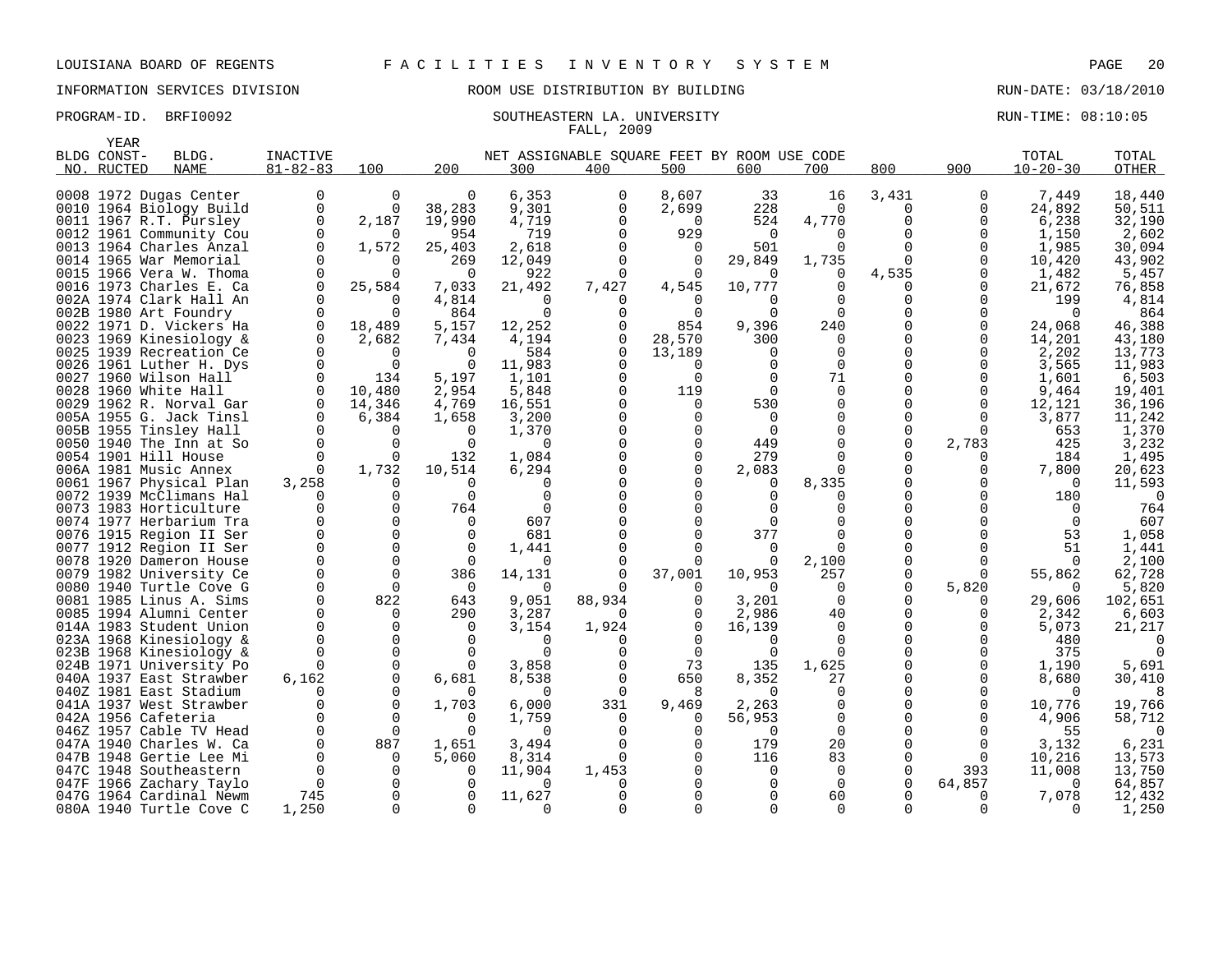### INFORMATION SERVICES DIVISION ROOM USE DISTRIBUTION BY BUILDING RUN-DATE: 03/18/2010

### PROGRAM-ID. BRFI0092 SOUTHEASTERN LA. UNIVERSITY SALL ASSESS RUN-TIME: 08:10:05 FALL, 2009

| YEAR<br>BLDG CONST-<br>NO. RUCTED | BLDG.<br>NAME           | INACTIVE<br>$81 - 82 - 83$ | 100     | 200     | 300     | NET ASSIGNABLE SQUARE FEET BY ROOM USE CODE<br>400 | 500     | 600   | 700             | 800   | 900     | TOTAL<br>$10 - 20 - 30$ | TOTAL<br>OTHER    |
|-----------------------------------|-------------------------|----------------------------|---------|---------|---------|----------------------------------------------------|---------|-------|-----------------|-------|---------|-------------------------|-------------------|
|                                   |                         |                            |         |         |         |                                                    |         |       |                 |       |         |                         |                   |
|                                   | 080B 1983 Turtle Cove B | 990                        |         |         |         |                                                    |         |       |                 |       |         |                         | 990               |
|                                   | 1816 1961 North Campus  |                            |         |         | 15,658  |                                                    |         | 207   |                 |       |         | 3,906                   | 15,865            |
|                                   | 1817 1961 North Campus- |                            | 9,273   | 5,295   | 24,657  | 1,151                                              |         | 1,131 | 252             |       |         | 17,291                  | 41,759            |
|                                   | 1818 1961 North Campus  |                            |         |         | 1,871   |                                                    |         |       |                 |       |         |                         | 1,871             |
|                                   | 1819 1968 North Campus  |                            |         |         | 3,615   |                                                    |         |       |                 |       |         | 812                     | 3,615             |
| 1820 1961                         | Campus Athle            | 1,952                      |         |         | 901     |                                                    | 11,008  |       |                 |       |         | 1,037                   | 13,861            |
|                                   | 1821 1961 North Campus  |                            |         |         | 162     | 492                                                |         | 6,248 |                 |       |         | 180                     | 6,902             |
|                                   | 1822 1961 North Campus  | 5,245                      |         |         |         |                                                    |         |       | 413             |       |         |                         | 5,658             |
| TOTAL BUILDINGS                   | 104                     | 23,547                     | 178,997 | 184,229 | 347,518 | 110,375                                            | 131,682 |       | 249,531 225,404 | 8,294 | 410,860 |                         | 479,288 1,870,437 |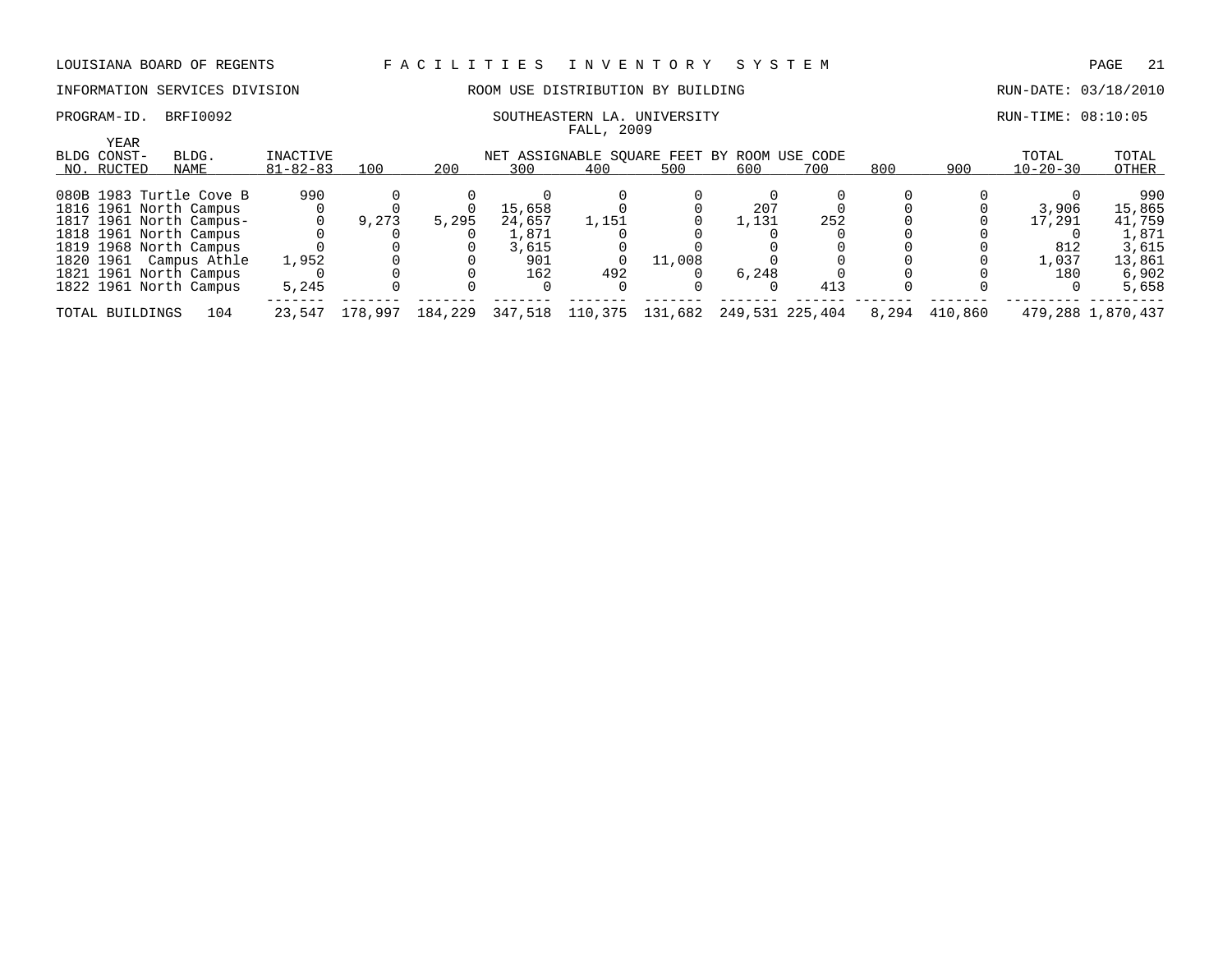INFORMATION SERVICES DIVISION ROOM USE DISTRIBUTION BY BUILDING RUN-DATE: 03/18/2010

|      | YEAR               |                                               |                |                      |               |                                             |              |              |                      |                      |                 |              |                |                 |
|------|--------------------|-----------------------------------------------|----------------|----------------------|---------------|---------------------------------------------|--------------|--------------|----------------------|----------------------|-----------------|--------------|----------------|-----------------|
|      | BLDG CONST-        | BLDG.                                         | INACTIVE       |                      |               | NET ASSIGNABLE SOUARE FEET BY ROOM USE CODE |              |              |                      |                      |                 |              | TOTAL          | TOTAL           |
|      | NO. RUCTED         | <b>NAME</b>                                   | $81 - 82 - 83$ | 100                  | 200           | 300                                         | 400          | 500          | 600                  | 700                  | 800             | 900          | $10 - 20 - 30$ | <b>OTHER</b>    |
|      |                    |                                               |                |                      |               |                                             |              |              |                      |                      |                 |              |                |                 |
|      |                    | ACBR 1996 Alumni Center                       | 0              | 0                    | $\Omega$      | 1,487                                       | 0            | 0            | 0                    | $\mathbf 0$          | 0               | 0            | 156            | 1,487           |
|      |                    | ACTR 2007 Advnd. Comp.                        | 0              | 3,965                | 11,838        | 11,494                                      | 260          | 1,542        | 5,780                | 868                  | 0               | 0            | 20,765         | 35,747          |
| AIT0 |                    | 2007 Advanced Inst                            | 0              | 1,531                | 11,125        | 10,722                                      | 260          | 1,542        | 7,069                | 981                  | 0               | 0            | 13,523         | 33,230          |
|      |                    | ALTA 1996 Police Traini                       | $\Omega$       | 2,100                | O             | 840                                         | 0            | $\Omega$     | 200                  | 11                   | 0               | $\Omega$     | 1,049          | 3,151           |
|      |                    | BK10 1998 Micr and Smal                       | $\Omega$       | 0                    | $\Omega$      | 1,345                                       |              | $\Omega$     | 186                  | $\Omega$             | <sup>0</sup>    | 0            | 914            | 1,531           |
|      |                    | BOHS 2005 Bourgeois Hou                       | $\Omega$       | $\Omega$             | ∩             | $\Omega$                                    |              | $\Omega$     | $\Omega$             | $\Omega$             | $\Omega$        | 1,989        | 63             | 1,989           |
|      |                    | CAFF 2003 LP_Caffery Ha                       | O<br>$\Omega$  | $\Omega$<br>$\Omega$ | ∩<br>$\Omega$ | $\Omega$<br>$\mathbf 0$                     |              | $\Omega$     | $\Omega$<br>$\Omega$ | $\Omega$<br>$\Omega$ | 0<br>$\Omega$   | 12,109       | 3,435          | 12,109          |
|      |                    | CALL 2003 LP-Callais                          | 0              | $\Omega$             | $\Omega$      | 290                                         |              | 9,440        | 264                  | $\Omega$             | 258             | 18,086<br>0  | 5,892<br>7,093 | 18,086          |
| CRSB |                    | CHFA 2006 Chimpanzee Ho<br>2003 Chimp Researc | 0              | 0                    | $\Omega$      | 356                                         |              | 2,205        | $\mathbf 0$          | 0                    | 0               | $\Omega$     | 196            | 10,252<br>2,561 |
| CYPS |                    | 2003 CypressLP Hal                            | U              | 0                    | ∩             | $\Omega$                                    |              | $\Omega$     | U                    | $\Omega$             | 0               | 13,505       | O.             | 13,505          |
| DPF2 |                    | 2006 Dome Pod Faci                            | $\Omega$       | $\Omega$             | $\Omega$      | 0                                           |              | 1,038        |                      | $\Omega$             | <sup>0</sup>    | <sup>0</sup> | $\Omega$       | 1,038           |
| DPF3 |                    | 2006 Dome Pod Faci                            | U              | $\Omega$             | ∩             | 0                                           |              | 2,076        |                      | ∩                    | <sup>0</sup>    |              | 0              | 2,076           |
| DPF4 |                    | 2006 Dome Pod Faci                            | U              | $\Omega$             | $\Omega$      | $\Omega$                                    |              | 1,038        |                      | ∩                    | U               |              |                | 1,038           |
| DPF5 |                    | 2006 Dome Pod Faci                            | $\Omega$       | 0                    | ∩             | $\Omega$                                    |              | 2,076        |                      | 0                    | <sup>0</sup>    |              | 0              | 2,076           |
|      |                    | DPF6 2006 Dome Pod Faci                       | 0              | 0                    | $\Omega$      | $\Omega$                                    |              | 2,076        | 0                    | 0                    | 0               | <sup>0</sup> | 0              | 2,076           |
| ECOL |                    | 1992 Group Of Priv                            | $\Omega$       | 1,262                | $\Omega$      | 7,254                                       |              | O            | 135                  | 13,769               | $\Omega$        | 0            | 5,341          | 22,420          |
|      |                    | EMDH 2003 LP_E.A.Martin                       | $\Omega$       | 0                    | O             | 323                                         |              | $\Omega$     | $\Omega$             | O                    | 0               | 20,424       | 5,789          | 20,747          |
| LCTB |                    | 1998 Lady Cajun Ti                            | $\Omega$       | 0                    | ∩             | $\Omega$                                    |              |              | 180                  | ∩                    | <sup>0</sup>    | 0            | $\Omega$       | 180             |
| MCCU |                    | 2003 LP_ McCulloug                            | $\Omega$       | 0                    | ∩             | $\mathbf 0$                                 |              | 0            | 0                    | 0                    | 0               | 18,090       | 5,754          | 18,090          |
| MNTS |                    | 2004 Maintanence S                            |                | U                    |               | 214                                         |              | $\Omega$     | 259                  | 9,314                | $\Omega$        | 0            | 246            | 9,787           |
| MX00 |                    | 2003 Moody Annex                              | $\Omega$       | 12,086               | 4,201         | 16,884                                      |              | 0            | 1,022                | 1,364                | 0               | 0            | 20,205         | 35,557          |
|      |                    | NIWH 1978 New Maintenan                       | $\Omega$       |                      |               | 214                                         | $\Omega$     | $\Omega$     | 259                  | 9,408                | 0               | 0            | 239            | 9,881           |
| OLVR |                    | 2007 Advnd. Comp.                             | $\Omega$       | 3,965                | 11,830        | 13,791                                      | 260          | 1,542        | 3,714                | 742                  | 0               | $\Omega$     | 19,367         | 35,844          |
|      |                    | PC46 2007 Primate Colon                       | O              | O                    |               | 184                                         | 0            | 2,560        | 48                   | $\Omega$             | 0               | <sup>0</sup> | 744            | 2,792           |
| PDF1 |                    | 2006 Dome Pod Faci                            | $\Omega$       | 0                    | ∩             | $\Omega$                                    | <sup>0</sup> | 2,076        | $\Omega$             | $\Omega$             | U               | ∩            | $\Omega$       | 2,076           |
| PDF2 |                    | 2006 Dome Pod Faci                            | $\Omega$       | $\Omega$             | ∩             | $\mathbf 0$                                 |              | 2,122        |                      | $\Omega$             | 0               |              | 0              | 2,122           |
| PDF3 |                    | 2006 Dome Pod Faci                            | U              | 0                    |               | $\Omega$                                    |              | 5,212        |                      | $\Omega$             | U               |              |                | 5,212           |
| PDF4 |                    | 2006 Dome Pod Faci                            | $\Omega$       | $\Omega$             | $\Omega$      | $\Omega$                                    |              | 2,122        |                      | $\Omega$             | $\Omega$        |              | $\Omega$       | 2,122           |
|      |                    | PDF5 2006 Dome Pod Faci                       | U<br>0         | 0<br>0               | ∩<br>$\Omega$ | $\Omega$<br>$\Omega$                        | <sup>0</sup> | 2,122        | <sup>0</sup>         | 0                    | $\Omega$        |              | $\Omega$       | 2,122           |
| PDF6 |                    | 2006 Dome Pod Faci                            | O              | $\Omega$             | $\Omega$      |                                             |              | 1,590<br>∩   | 0<br>222             | 0                    | 0               | U            | 0              | 1,590           |
| RHFA |                    | RBRT 1955 Roberts House<br>2006 Rhesus Facili | 0              | 0                    | $\Omega$      | 1,287<br>105                                |              | 5,455        | 115                  | 0<br>0               | $\Omega$<br>536 | $\Omega$     | 127<br>3,365   | 1,509<br>6,211  |
| ROY0 |                    | 2003 LP_Roy Hall                              | $\Omega$       | $\Omega$             |               | $\Omega$                                    |              | ∩            | $\Omega$             | $\Omega$             | 0               | 10,794       | 3,435          | 10,794          |
| THIB |                    | 2003 LP-Thibodeaux                            | U              | $\Omega$             |               | $\Omega$                                    |              | <sup>0</sup> | O                    | $\Omega$             | 0               | 20,078       | 5,892          | 20,078          |
|      |                    | VERM 2003 LP_Vermillion                       | $\Omega$       | $\Omega$             |               | $\Omega$                                    |              | $\Omega$     |                      | $\Omega$             | 0               | 20,744       | 5,754          | 20,744          |
|      |                    | VOOR 2003 LP Voorhies H                       |                | $\Omega$             |               | $\Omega$                                    |              |              |                      | $\Omega$             | $\Omega$        | 17,336       | 5,754          | 17,336          |
| WLCN |                    | 2004 Welcome Cente                            | $\Omega$       | 0                    | ∩             | 541                                         |              | $\Omega$     |                      | 64                   | 0               | $\Omega$     | 1,055          | 605             |
|      |                    | 0001 1940 President's R                       | $\Omega$       | 0                    |               | <sup>n</sup>                                |              | $\Omega$     | <sup>n</sup>         | $\Omega$             | 0               | 6,553        | $\Omega$       | 6,553           |
| 0002 |                    | 1922 Girard Hall                              | $\Omega$       | 4,239                | 1,372         | 8,057                                       |              | 275          | 1,138                | 0                    | <sup>0</sup>    | 0            | 8,169          | 15,081          |
|      |                    | 0004 1901 Foster Hall                         | 1,958          | 0                    | $\Omega$      | 8,465                                       |              | $\Omega$     | $\Omega$             | 101                  | 0               | <sup>0</sup> | 5,401          | 10,524          |
|      |                    | 0005 1938 Mouton Hall                         | $\Omega$       | 5,341                | 1,545         | 5,361                                       |              | $\Omega$     | 403                  | 267                  | 0               | 0            | 5,721          | 12,917          |
|      |                    | 0006 1940 Stephens Hall                       | 1,515          | 0                    | ∩             | 8,041                                       | 0            | 180          | 182                  | 9,341                | 0               | 0            | 5,754          | 19,259          |
|      |                    | 0007 1940 Broussard Hal                       | O              | 3,868                | 3,893         | 3,169                                       | 114          | $\Omega$     | 55                   | 949                  | $\Omega$        | $\Omega$     | 5,502          | 12,048          |
|      | 0008 1925 Lee Hall |                                               | $\Omega$       | 504                  | 4,308         | 5,788                                       | 0            | <sup>0</sup> | 210                  | 55                   | 0               | $\Omega$     | 5,969          | 10,865          |
|      |                    | 0009 1937 Griffin House                       | O              | 0                    |               | <sup>0</sup>                                |              | <sup>0</sup> | 0                    | 0                    | 0               | 3,600        | $\Omega$       | 3,600           |
|      |                    | 0011 1920 Roy House                           | O              | 0                    | ∩             | $\Omega$                                    |              |              | $\Omega$             | $\Omega$             | <sup>0</sup>    | 4,304        | $\Omega$       | 4,304           |
|      |                    | 0012 1939 Bittle Hall                         | $\Omega$       | $\Omega$             | ∩             | 1,332                                       | $\Omega$     | $\Omega$     | 1,429                | 645                  | U               | $\Omega$     | 1,396          | 3,406           |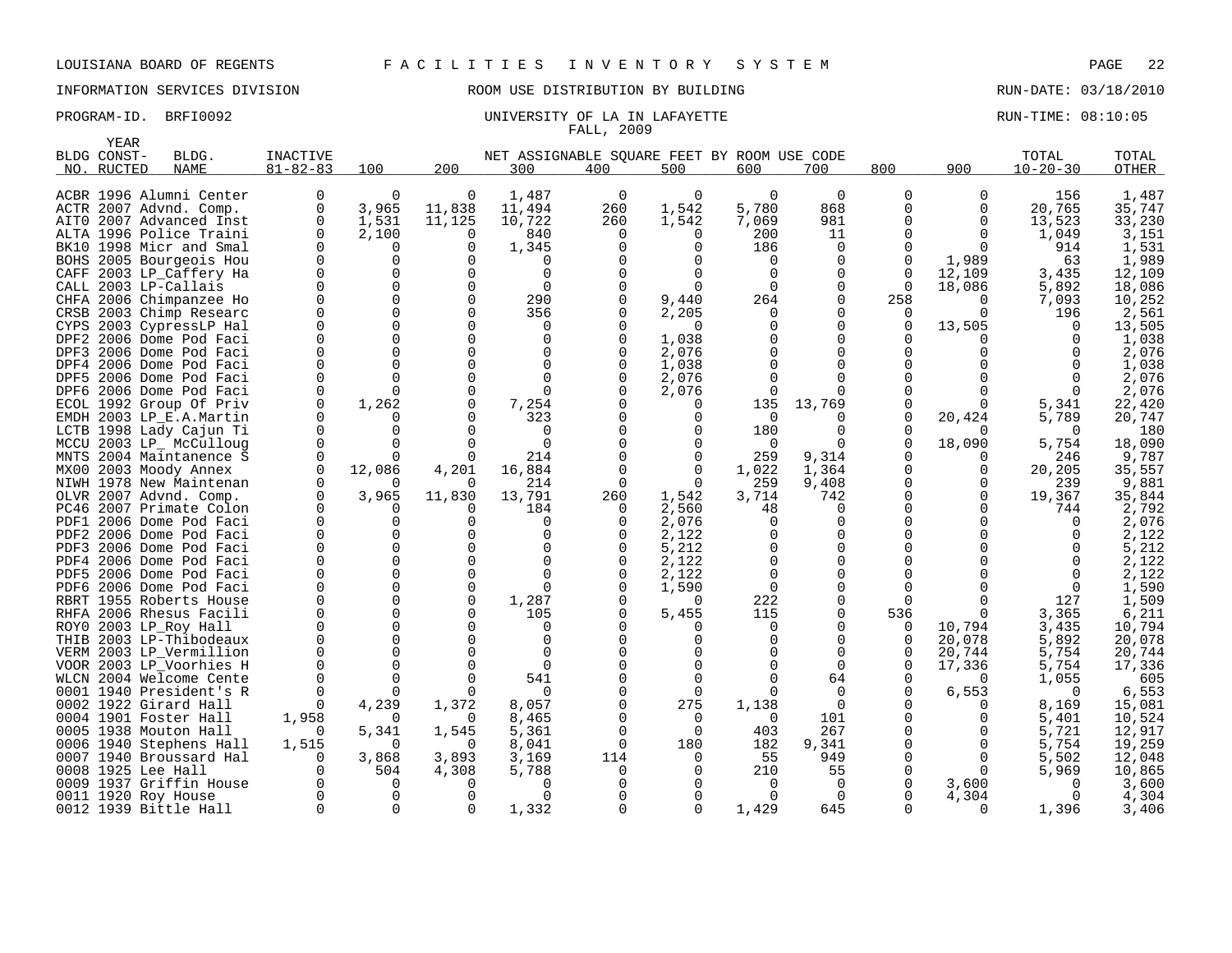| YEAR        |                                                    |                |              |          |                                             |                   |               |                 |                  |                      |          |                |                  |
|-------------|----------------------------------------------------|----------------|--------------|----------|---------------------------------------------|-------------------|---------------|-----------------|------------------|----------------------|----------|----------------|------------------|
| BLDG CONST- | BLDG.                                              | INACTIVE       |              |          | NET ASSIGNABLE SQUARE FEET BY ROOM USE CODE |                   |               |                 |                  |                      |          | TOTAL          | TOTAL            |
| NO. RUCTED  | <b>NAME</b>                                        | $81 - 82 - 83$ | 100          | 200      | 300                                         | 400               | 500           | 600             | 700              | 800                  | 900      | $10 - 20 - 30$ | OTHER            |
|             |                                                    |                |              |          |                                             |                   |               |                 |                  |                      |          |                |                  |
|             | 0013 1903 Declouet Hall                            | 123            | 27           | 0        | 7,264                                       | 1,024             | 0             | 429             | 319              | 0                    | $\Omega$ | 4,140          | 9,186            |
|             | 0014 1927 Buchanan Hall                            | $\Omega$       | $\Omega$     | 0        | 133                                         | $\Omega$          | $\Omega$      | 133             | 857              | 0                    | 6,159    | 3,310          | 7,282            |
|             | 0015 1939 Evangeline Ha                            | $\Omega$       |              | $\Omega$ | 236                                         | $\cap$            | $\Omega$      | 420             | 96               | $\Omega$             | 11,228   | 3,243          | 11,980           |
|             | 0016 1968 Wharton Hall                             | 0              | 16,069       | 38,949   | 20,531                                      | $\Omega$          | 800           | 584             | 4,564            | 0                    | 0        | 42,583         | 81,497           |
|             | 0017 1966 Maxim Doucet                             | $\Omega$       | 15,560       | 4,008    | 14,960                                      | 2,520             | 695           | 575             | 711              | $\Omega$             | U        | 17,701         | 39,029           |
|             | 0018 1935 O. K. Allen H                            | 489            | 2,940        | 720      | 6,650                                       | $\Omega$          | 0             | 1,715           | 6,671            | 0                    | $\Omega$ | 4,952          | 19,185           |
|             | 0019 1940 Burke Hall                               | $\Omega$       | 5,644        | 3,734    | 16,565                                      | 440               | 4,547         | 7,997           | 3,697            | 1,409                | $\Omega$ | 21,268         | 44,033           |
|             | 0020 1950 Alumni Hall (                            | $\Omega$       | n            | $\Omega$ | 1,045                                       | $\Omega$          | 45            | $\Omega$        | 269              | $\Omega$             | O        | 84             | 1,359            |
|             | 0021 1955 Olivier Hall                             | 3,320          |              | 241      | 3,283                                       | $\Omega$          | 206           | 1,398           | 120              | O                    |          | 1,230          | 8,568            |
|             | 0022 1957 Coronna Hall                             |                | $\Omega$     | 0        | 5,430                                       | $\Omega$          | $\Omega$      | 196             | $\Omega$         | U                    | U        | 4,628          | 5,626            |
|             | 0023 1957 Guillory Hall                            |                |              | 0        | 0                                           | 1,040             | 0             | 7,219           | 622              | 0                    | $\Omega$ | 2,868          | 8,881            |
|             | 0024 1950 Randolph Hall                            | $\Omega$       | 584          | $\Omega$ | 123<br>929                                  | $\Omega$<br>1,497 | 0<br>0        | 196             | 614<br>$\Omega$  | $\Omega$<br>$\Omega$ | 6,819    | 3,313<br>1,261 | 7,752            |
|             | 0025 1927 Judice-Rickel                            | $\Omega$       |              |          |                                             |                   | $\Omega$      | 1,097           | $\Omega$         |                      |          |                | 4,107            |
|             | 0026 1939 Saucier Clini<br>0027 1940 McLaurin Hall | $\Omega$       |              | 8,072    | 1,377<br>1,638                              | ∩                 | $\Omega$      | 355<br>$\Omega$ | 1,831            | 1,532<br>$\Omega$    | U        | 1,944<br>2,882 | 3,264<br>12,581  |
|             | 0028 1937 Harris Hall                              | 29             | 1,040        | 0        | 231                                         |                   |               | 90              | 239              | 0                    | 18,668   | 7,724          | 19,257           |
|             | 0029 1940 Hamilton Hall                            | $\Omega$       | 7,024        | 13,318   | 5,369                                       |                   | $\Omega$      | 730             | 751              | O                    | $\Omega$ | 12,445         | 27,192           |
|             | 003A 1963 Martin Hall                              |                | <sup>n</sup> | $\Omega$ | 28,432                                      |                   | $\Omega$      | 768             | 1,015            | $\Omega$             | O        | 16,378         | 30,215           |
|             | 003B 1963 F. G. Mouton                             |                | 13,910       | 4,967    | 3,501                                       |                   | $\Omega$      | 2,004           | 190              | U                    | O        | 7,569          | 24,572           |
|             | 003C 1994 Martin Hall I                            |                |              | 0        | ∩                                           |                   | 36            | $\Omega$        | $\Omega$         | U                    |          |                | 36               |
|             | 003D 1963 Martin Coolin                            |                |              |          |                                             |                   | 1             |                 | 0                |                      | $\Omega$ | 749            |                  |
|             | 0031 1971 Student Union                            |                |              |          | 11,010                                      | 417               | 30            | 69,576          | 1,587            | O                    | 91       | 35,758         | 82,711           |
|             | 0032 1954 Farm Store                               |                |              |          |                                             | $\Omega$          |               | $\Omega$        | $\Omega$         | $\Omega$             | 1,897    |                | 1,897            |
|             | 0033 1938 E. K. Long Gy                            |                |              | 1,585    | 2,619                                       | 0                 | 16,852        | 422             | 1,011            | 0                    | $\Omega$ | 4,722          | 22,489           |
|             | 0037 1977 Fletcher Hall                            |                | 6,561        | 36,920   | 8,246                                       | 268               | 427           | 781             | 2,328            | 0                    | U        | 13,703         | 55,531           |
|             | 0038 1983 Continuing Ed                            | $\Omega$       | 5,183        | $\Omega$ | 4,754                                       | $\Omega$          | 0             | 205             | 16               | O                    |          | 1,966          | 10,158           |
|             | 0039 1957 Burke Hawthor                            | $\Omega$       | 378          | $\Omega$ | ∩                                           |                   | $\Omega$      | $\Omega$        | $\Omega$         | O                    |          | 258            | 378              |
|             | 0041 1958 Billeaud Hall                            | 0              | 4,973        | 26,919   | 7,175                                       |                   | 92            | 285             | 2,956            | O                    | $\Omega$ | 14,306         | 42,400           |
|             | 0042 1951 Montgomery Ha                            | $\Omega$       | 5,202        | 21,113   | 4,081                                       |                   | $\mathbf 0$   | 396             | 1,098            | 0                    | $\Omega$ | 10,930         | 31,890           |
|             | 0043 1954 French House                             | 0              |              | $\Omega$ | 2,369                                       | $\Omega$          | $\Omega$      | 326             | 123              | $\Omega$             | 51       | 1,218          | 2,869            |
|             | 0044 1957 Madison Hall                             | $\Omega$       | 7,514        | 44,329   | 19,893                                      | 1,577             | 114           | 2,853           | 1,962            | 0                    | $\Omega$ | 20,611         | 78,242           |
|             | 0045 1990 Snack Hut                                |                |              |          | ∩                                           | $\Omega$          | $\Omega$      | 583             | $\Omega$         | O                    | O        | 28             | 583              |
|             | 0046 1972 Griffin Hall                             | $\Omega$       | 32,783       | 6,755    | 23,304                                      | 282               | 0             | 6,630           | 675              | O                    | $\Omega$ | 41,401         | 70,429           |
|             | 0047 1940 Arbolada Hous                            | ∩              |              | $\Omega$ | ∩                                           | $\Omega$          | $\Omega$      | $\Omega$        | $\Omega$         | 0                    | 1,400    |                | 1,400            |
|             | 0048 1965 Conference Ce                            |                | 8,921        | 4,345    | 16,935                                      | 496               | 7,781         | 7,527           | 42,667           | O                    | 69,243   | 39,917         | 157,915          |
|             | 0049 1970 Bookstore War                            | O              |              | $\Omega$ | ∩                                           | $\Omega$          | 0             | $\Omega$        | 1,709            | 0                    | O        | $\Omega$       | 1,709            |
|             | 0052 1988 Rougeou Hall                             |                | 7,765        | 34,339   | 16,196                                      |                   | 204           | 5,580           | 404              | U                    | U        | 22,535         | 64,488           |
|             | 0059 1955 Maint. Receiv                            |                | $\Omega$     | 0        | 403                                         |                   | 0             | O               | 4,936            | O                    | $\Omega$ | 37             | 5,339            |
|             | 006A 1976 Stephens Equi                            |                |              | ∩<br>∩   | $\Omega$<br>793                             |                   | $\Omega$      |                 |                  | O<br>O               |          | 1,610          |                  |
|             | 0060 1952 Maintenance W                            |                |              | 0        | 4,313                                       | $\cap$            | $\Omega$<br>0 | 388<br>1,209    | 12,392<br>13,670 | 0                    | $\Omega$ | 59             | 13,573<br>19,192 |
|             | 0061 1938 Maint. Office<br>0066 1933 Visual Arts A |                | 1,213        | 7,588    | 450                                         | $\cap$            |               | $\Omega$        | 789              | $\Omega$             | ∩        | 2,702<br>2,116 | 10,040           |
|             | 0067 1968 Bancroft Hall                            |                |              | $\Omega$ | 247                                         | 176               | 0             | 3,389           | 327              | 0                    | 41,235   | 17,693         | 45,374           |
|             | 0068 1940 Parker Hall                              |                |              | 680      | 7,747                                       | 352               | $\Omega$      | 1,356           | 5,431            | O                    |          | 6,255          | 15,566           |
|             | 0072 2003 Day Care Cent                            |                |              | $\Omega$ | 1,329                                       | $\Omega$          |               | 6,346           | $\Omega$         | $\Omega$             | $\Omega$ | 1,447          | 7,675            |
|             | 0076 1968 Denbo Hall                               | 58,801         |              |          | O                                           | 176               |               | $\Omega$        | 125              | O                    | 745      | 4,393          | 59,847           |
|             | 0077 1971 Kajun Washete                            | 0              |              | 0        | $\Omega$                                    | $\Omega$          | $\Omega$      | 986             | 332              | O                    | $\Omega$ | 283            | 1,318            |
|             | 0078 1920 Whittington H                            | 645            |              | $\Omega$ | 1,387                                       | $\Omega$          | 243           | 694             | 499              |                      | O        | 465            | 3,468            |
|             |                                                    |                |              |          |                                             |                   |               |                 |                  |                      |          |                |                  |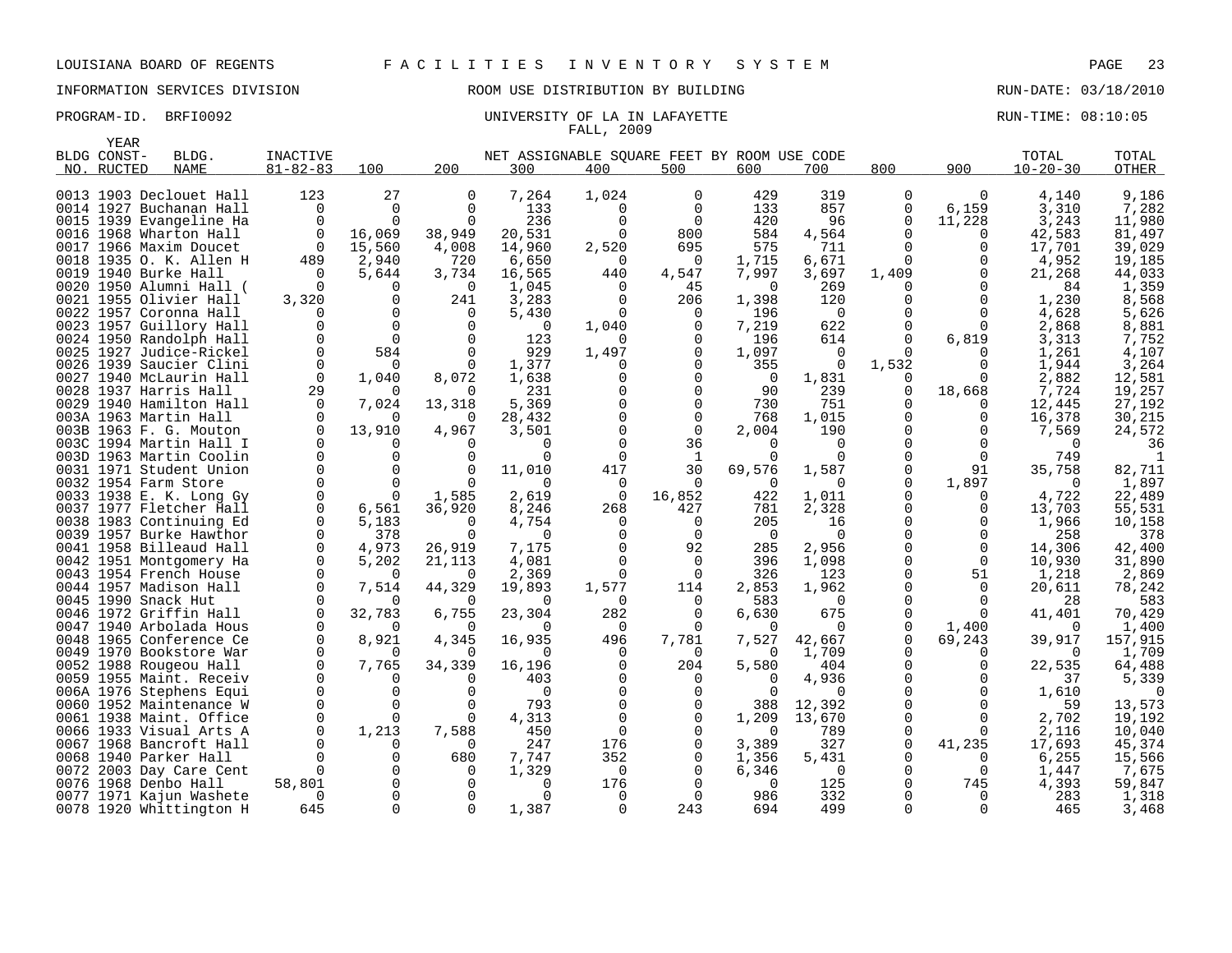INFORMATION SERVICES DIVISION ROOM USE DISTRIBUTION BY BUILDING RUN-DATE: 03/18/2010

|      | YEAR        |                                                    |                      |                      |                          |              |                                             |                      |                |                      |               |                    |                      |                 |
|------|-------------|----------------------------------------------------|----------------------|----------------------|--------------------------|--------------|---------------------------------------------|----------------------|----------------|----------------------|---------------|--------------------|----------------------|-----------------|
|      | BLDG CONST- | BLDG.                                              | <b>INACTIVE</b>      |                      |                          |              | NET ASSIGNABLE SOUARE FEET BY ROOM USE CODE |                      |                |                      |               |                    | TOTAL                | TOTAL           |
|      | NO. RUCTED  | <b>NAME</b>                                        | $81 - 82 - 83$       | 100                  | 200                      | 300          | 400                                         | 500                  | 600            | 700                  | 800           | 900                | $10 - 20 - 30$       | <b>OTHER</b>    |
|      |             |                                                    |                      |                      |                          |              |                                             |                      |                |                      |               |                    |                      |                 |
|      |             | 0079 1957 Home Manageme                            | 1,763                | 0                    | 451                      | $\mathbf 0$  | $\mathbf 0$                                 | 21                   | $\Omega$       | $\Omega$             | 0             | $\Omega$           | 0                    | 2,235           |
|      |             | 0084 1962 Bonin Hall                               | 0                    | 0                    | $\Omega$                 | 921          | 369                                         | 0                    | 1,847          | 649                  | 0             | 39,536             | 17,373               | 43,322          |
|      |             | 0087 1968 Angelle Hall                             | $\mathbf 0$          | 4,070                | 11,947                   | 6,942        | 717                                         | $\mathbf 0$          | 14,246         | 2,365                | 0             | $\Omega$           | 13,783               | 40,287          |
|      |             | 0089 1935 Reese House                              | $\Omega$             | 0                    |                          | $\Omega$     | $\Omega$                                    | $\Omega$             | $\Omega$       | $\Omega$             | 0             | 1,702              | $\Omega$             | 1,702           |
|      |             | 0090 1994 Softball Lock                            | $\Omega$             | 0                    | $\Omega$                 | $\Omega$     | $\Omega$                                    | 580                  | $\Omega$       | 119                  | $\Omega$      | 0                  | 448                  | 699             |
|      |             | 0092 1953 Wagner House                             | $\Omega$             | $\Omega$             | $\Omega$                 | $\Omega$     | $\Omega$                                    | $\Omega$             |                | $\Omega$             | $\Omega$      | 2,387              | $\Omega$             | 2,387           |
|      |             | 0093 1986 Bourgeois Hal                            | $\Omega$             | 2,904                | 2,995                    | 7,407        | 785                                         | 68,991               | 6,049          |                      |               | $\Omega$           | 31,555               | 89,131          |
|      |             | 0095 1980 Baseball Stad                            | $\Omega$             | <sup>0</sup>         | $\Omega$                 | 274          | $\Omega$                                    | 230                  | 615            | $\Omega$             | $\Omega$      | 0                  | 785                  | 1,119           |
|      |             | 0096 1980 Tennis Stadiu                            | $\Omega$<br>$\Omega$ | 0                    | <sup>0</sup><br>$\Omega$ | $\Omega$     | $\Omega$                                    | 396                  | $\Omega$       | $\Omega$             | $\Omega$      | <sup>0</sup>       | <sup>0</sup>         | 396             |
| 0097 |             | 1971 Football Stad                                 | $\Omega$             | 0<br>$\Omega$        | $\Omega$                 | 178          | $\Omega$                                    | 8,026                | 3,838          | $\Omega$<br>224      |               |                    | 14,031               | 12,042          |
|      |             | 0098 1971 Athletic Offi<br>0099 1971 Athletic Mech | $\Omega$             | $\Omega$             | $\Omega$                 | 7,868<br>108 | $\Omega$<br>$\Omega$                        | 15,846               | 83<br>$\Omega$ |                      | 1,640         | 0                  | 7,751                | 25,661          |
|      |             | 010A 1950 Baker Hall                               | $\Omega$             | $\Omega$             | $\Omega$                 | 123          | ∩                                           | $\Omega$<br>$\Omega$ | 230            | 1,249<br>11          | $\Omega$<br>0 | $\Omega$           | 2,536<br>4,110       | 1,357<br>11,802 |
|      |             | 010B 1950 Huger Hall                               | $\Omega$             | $\Omega$             | $\Omega$                 | 123          |                                             |                      |                | 169                  |               | 11,438             | 3,747                | 11,219          |
| 0100 |             |                                                    | $\Omega$             | $\Omega$             | $\Omega$                 | $\Omega$     |                                             | 5,983                | $\Omega$       | $\Omega$             | 0<br>0        | 10,927<br>$\Omega$ | $\Omega$             | 5,983           |
|      |             | 1967 E. K. Long Gy<br>011A 1956 Hawkins House      | $\Omega$             | $\Omega$             | $\Omega$                 | $\Omega$     |                                             |                      | $\Omega$       | $\Omega$             | 0             | 377                | $\Omega$             | 377             |
| 011B |             | 1910 Soulier House                                 | $\Omega$             | 0                    | $\Omega$                 | 1,255        |                                             | $\Omega$             | 199            | 394                  | $\Omega$      | 0                  | 474                  | 1,848           |
|      |             | 011C 1988 Hawkins House                            | $\Omega$             | 0                    | $\Omega$                 |              |                                             |                      | $\Omega$       | $\Omega$             | 0             | 411                | n                    | 411             |
|      |             | 011D 1986 Hawkins Hse S                            | $\Omega$             | $\Omega$             | $\Omega$                 | U            |                                             | $\Omega$             |                |                      | $\Omega$      | 138                | $\Omega$             | 138             |
|      |             | 0152 2000 Central Recei                            | $\Omega$             | 0                    | $\mathbf 0$              |              |                                             | 0                    | $\Omega$       | 3,746                |               | 0                  | 38                   | 3,746           |
|      |             | 0157 1961 Dupre Library                            |                      | $\Omega$             | 845                      | 15,837       | 158,468                                     |                      | 2,932          |                      |               | 0                  | 27,469               | 178,082         |
|      |             | 0160 1958 Chemical Eng.                            | 330                  | $\Omega$             | $\Omega$                 |              |                                             |                      |                | $\Omega$             | $\Omega$      | 0                  | $\Omega$             | 330             |
|      |             | 017A 1966 Doucet Equipm                            | ∩                    | $\Omega$             |                          |              | ∩                                           | $\Omega$             |                | 223                  | $\Omega$      | 0                  | 1,248                | 223             |
| 0170 |             | 1996 Transformer V                                 | $\Omega$             | $\Omega$             | $\Omega$                 | $\cap$       | ∩                                           | $\Omega$             |                | $\Omega$             | $\Omega$      | 0                  | 510                  | $\Omega$        |
|      |             | 0200 1960 Brook Street                             | 5,969                | $\mathbf 0$          | $\Omega$                 | 3,232        | 299                                         | $\Omega$             | 1,058          | 246                  | 0             | 1,997              | 6,425                | 12,801          |
|      |             | 0201 1965 Brook Street                             | n                    | 714                  | 760                      | 2,280        | 164                                         | 1,323                | 333            | 481                  | $\Omega$      | 0                  | 3,641                | 6,055           |
|      |             | 0203 1986 Bus Workshop                             | $\Omega$             | 0                    | $\Omega$                 | 109          | $\Omega$                                    | $\Omega$             | $\Omega$       | 946                  | 0             | 0                  | 67                   | 1,055           |
|      |             | 0204 1993 Flora Levy Ho                            | $\Omega$             | $\Omega$             | U                        | $\Omega$     | ∩                                           | $\Omega$             |                |                      | $\Omega$      | 2,000              | $\Omega$             | 2,000           |
|      |             | 0205 1983 SATELITTE DIS                            | $\Omega$             | $\mathbf 0$          | $\Omega$                 | $\Omega$     | ∩                                           | 100                  |                | ∩                    |               |                    |                      | 100             |
|      |             | 0206 1995 Zone 13 Parki                            | $\Omega$             | $\Omega$             | $\Omega$                 | 30           |                                             |                      |                |                      | ∩             |                    |                      | 30              |
| 0207 |             | 1995 Zone 14 Parki                                 | $\Omega$             | $\mathbf 0$          | $\Omega$                 | 30           |                                             | $\Omega$             |                |                      |               |                    |                      | 30              |
|      |             | 0208 1995 Zone 15 Parki                            | $\Omega$             | $\Omega$             | $\Omega$                 | 30           |                                             |                      |                |                      | O             |                    |                      | 30              |
| 0209 |             | 1937 Quadrangle Co                                 | $\Omega$             | 0                    | $\Omega$                 | $\Omega$     |                                             |                      |                |                      | $\Omega$      | 0                  | 20,019               |                 |
| 0301 |             | 1939 Tenant Dwelli                                 | $\Omega$             | $\mathbf 0$          | $\Omega$                 | $\Omega$     |                                             | $\Omega$             |                |                      | $\Omega$      | 1,401              | $\Omega$             | 1,401           |
|      |             | 0304 1982 Pump House (C                            | $\Omega$             | 0                    |                          |              |                                             | 41                   |                |                      |               |                    | $\Omega$             | 41              |
|      |             | 0306 1982 Beef Cattle R                            | $\Omega$             | $\mathbf 0$          | 681                      | $\Omega$     | ∩                                           | $\Omega$             |                |                      |               | U                  | 53                   | 681             |
|      |             | 0309 1982 Work Chute &                             | $\Omega$             | $\Omega$             |                          | $\Omega$     | O                                           | 7,031                |                | $\Omega$             | ∩             |                    | $\Omega$             | 7,031           |
| 0310 |             | 1986 Equipment She                                 | $\Omega$             | $\mathbf 0$          | $\Omega$                 | $\cap$       |                                             | $\Omega$             |                | 500                  |               |                    | $\Omega$             | 500             |
|      |             | 0313 1982 Dairy Buildin                            | $\Omega$             | $\Omega$             | 2,733                    | ∩            | $\Omega$                                    | $\Omega$             |                | 565                  | $\Omega$      |                    | 805                  | 3,298           |
| 0314 |             | 1982 Freestall Fee                                 | $\mathbf 0$          | 0                    |                          |              | $\mathbf 0$                                 | 12,973               |                | $\Omega$             |               |                    | $\Omega$             | 12,973          |
|      |             | 0317 1982 Maternity Bar                            | $\Omega$             | $\Omega$             | U                        | ∩            | ∩                                           | 2,712                |                |                      |               |                    | $\Omega$             | 2,712           |
|      |             | 0318 1982 Hay Storage B                            | $\Omega$             | 0                    |                          | U            |                                             | 2,184                |                |                      | $\Omega$      | <sup>0</sup>       | $\Omega$             | 2,184           |
| 0319 |             | 1982 Tractor Shed                                  | $\Omega$             | $\Omega$             | $\Omega$                 | $\Omega$     |                                             | $\Omega$             |                | 6,210                | 0             | 0                  | $\Omega$             | 6,210           |
|      |             | 0326 1965 Tenant Dwelli                            | $\Omega$             | $\Omega$             |                          |              |                                             |                      |                |                      | ∩             | 1,105              | $\Omega$             | 1,105           |
| 0329 |             | 1940 Dairy Supt. H                                 | $\Omega$             | $\Omega$             | 434                      | 448          |                                             |                      |                | 265                  |               | 0                  | 59                   | 1,147           |
|      |             | 033A 1933 Brick Storage                            | $\Omega$             | 0                    |                          | n<br>n       |                                             |                      |                | 81                   | 0             |                    |                      | 81              |
|      |             | 0330 1939 Tenant Dwelli                            | $\Omega$             | $\Omega$<br>$\Omega$ | $\Omega$                 | $\Omega$     |                                             |                      |                | $\Omega$<br>$\Omega$ |               | 1,139              | $\Omega$<br>$\Omega$ | 1,139           |
|      |             | 0332 1980 Cade Solar Ho                            |                      |                      |                          |              |                                             |                      |                |                      | $\Omega$      | 1,383              |                      | 1,383           |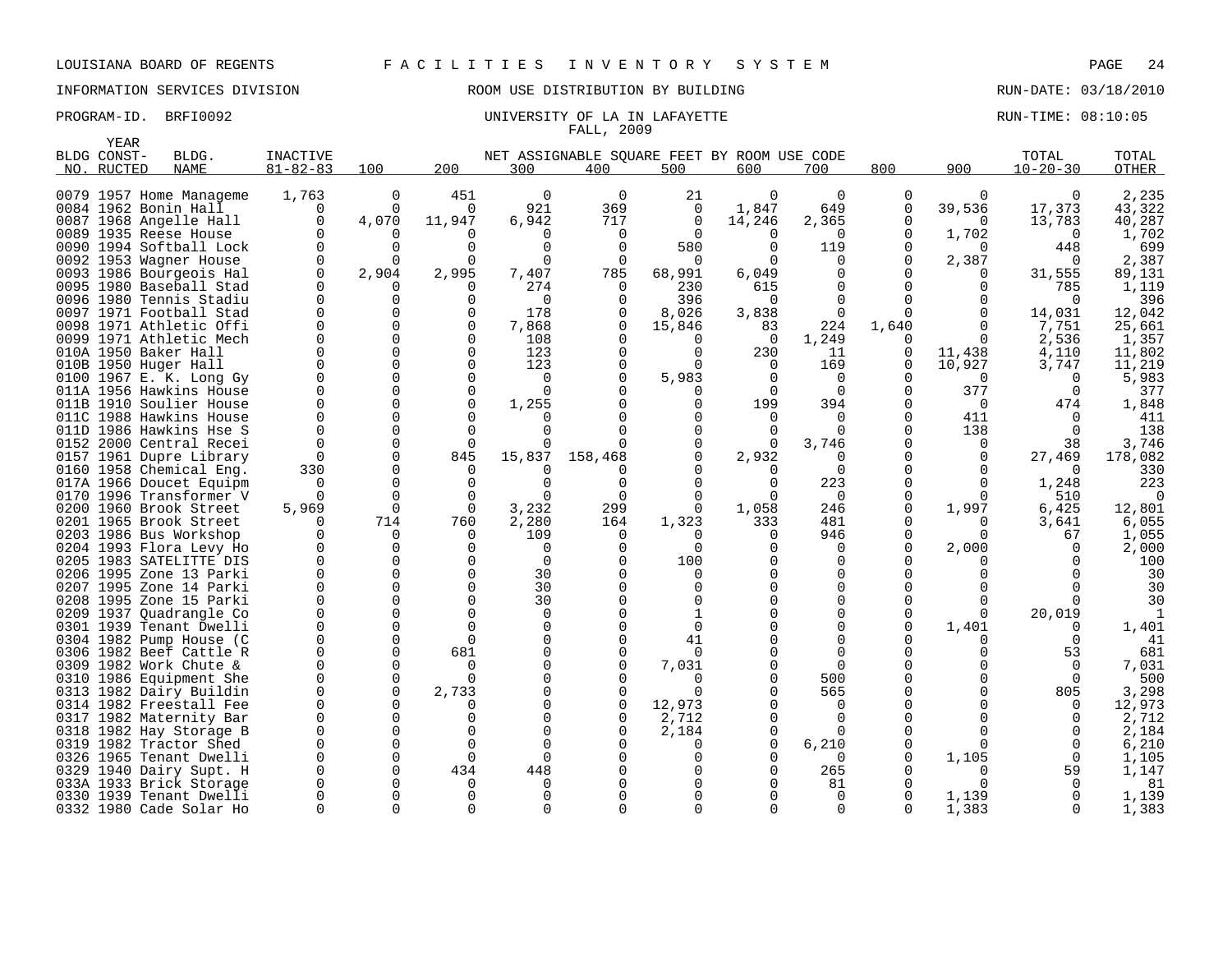YEAR

## INFORMATION SERVICES DIVISION ROOM USE DISTRIBUTION BY BUILDING RUN-DATE: 03/18/2010

| NET ASSIGNABLE SQUARE FEET BY ROOM USE CODE<br>800<br>$81 - 82 - 83$<br>100<br>200<br>300<br>400<br>500<br>600<br>700<br>NO. RUCTED<br><b>NAME</b><br>388<br>0333 1982 Tool Shed (Ca<br>0<br>0<br>0<br>0<br>0<br>0<br>0<br>0<br>$\Omega$<br>$\Omega$<br>$\mathbf 0$<br>0355 1955 Acadiana Cons<br>0<br>$\Omega$<br>0<br>$\Omega$<br>0<br>$\Omega$<br>$\Omega$<br>0360 1993 Sheep Feed Ba<br>0<br>$\Omega$<br>$\Omega$<br>1,643<br>$\Omega$<br>$\Omega$<br>0<br>0361 1993 Sheep Shed (C<br>$\Omega$<br>0<br>1,128<br>$\Omega$<br><sup>0</sup><br>037A 1977 Fletcher Equi<br>0<br>0<br>$\Omega$<br>535<br><sup>0</sup><br>$\Omega$<br>0<br>100<br>0370 1990 Pump House (C<br>∩<br>$\Omega$<br>0371 1994 Swine Facilit<br>$\Omega$<br>$\Omega$<br>2,000<br>$\Omega$<br>288<br>0372 1984 Crawfish Stor<br>0<br>U<br>$\Omega$<br>950<br>0401 1950 Creamery<br>1,885<br>268<br>$\Omega$<br>U<br>$\Omega$<br>2,238<br>O<br>0404 1976 Coliseum Equi<br>754<br>U<br>$\Omega$<br>102<br>0405 1948 Blackham Coli<br>872<br>11,528<br>13,705<br>U<br>0<br>$\Omega$<br><sup>0</sup><br>0406 1952 Exhibit Barn<br>14,170<br>O<br>$\Omega$<br><sup>0</sup><br>∩ | $10 - 20 - 30$<br>900<br>$\Omega$<br>1,708 | <b>OTHER</b><br>388<br>1,708<br>$\Omega$<br>1,643<br>$\Omega$<br>1,128<br>$\Omega$<br>535<br>428<br>100<br>0<br>2,000 |
|--------------------------------------------------------------------------------------------------------------------------------------------------------------------------------------------------------------------------------------------------------------------------------------------------------------------------------------------------------------------------------------------------------------------------------------------------------------------------------------------------------------------------------------------------------------------------------------------------------------------------------------------------------------------------------------------------------------------------------------------------------------------------------------------------------------------------------------------------------------------------------------------------------------------------------------------------------------------------------------------------------------------------------------------------------------------------------------------------------------------------------------------------|--------------------------------------------|-----------------------------------------------------------------------------------------------------------------------|
|                                                                                                                                                                                                                                                                                                                                                                                                                                                                                                                                                                                                                                                                                                                                                                                                                                                                                                                                                                                                                                                                                                                                                  |                                            |                                                                                                                       |
|                                                                                                                                                                                                                                                                                                                                                                                                                                                                                                                                                                                                                                                                                                                                                                                                                                                                                                                                                                                                                                                                                                                                                  |                                            |                                                                                                                       |
|                                                                                                                                                                                                                                                                                                                                                                                                                                                                                                                                                                                                                                                                                                                                                                                                                                                                                                                                                                                                                                                                                                                                                  |                                            |                                                                                                                       |
|                                                                                                                                                                                                                                                                                                                                                                                                                                                                                                                                                                                                                                                                                                                                                                                                                                                                                                                                                                                                                                                                                                                                                  |                                            |                                                                                                                       |
|                                                                                                                                                                                                                                                                                                                                                                                                                                                                                                                                                                                                                                                                                                                                                                                                                                                                                                                                                                                                                                                                                                                                                  |                                            |                                                                                                                       |
|                                                                                                                                                                                                                                                                                                                                                                                                                                                                                                                                                                                                                                                                                                                                                                                                                                                                                                                                                                                                                                                                                                                                                  |                                            |                                                                                                                       |
|                                                                                                                                                                                                                                                                                                                                                                                                                                                                                                                                                                                                                                                                                                                                                                                                                                                                                                                                                                                                                                                                                                                                                  |                                            |                                                                                                                       |
|                                                                                                                                                                                                                                                                                                                                                                                                                                                                                                                                                                                                                                                                                                                                                                                                                                                                                                                                                                                                                                                                                                                                                  |                                            |                                                                                                                       |
|                                                                                                                                                                                                                                                                                                                                                                                                                                                                                                                                                                                                                                                                                                                                                                                                                                                                                                                                                                                                                                                                                                                                                  |                                            | 288                                                                                                                   |
|                                                                                                                                                                                                                                                                                                                                                                                                                                                                                                                                                                                                                                                                                                                                                                                                                                                                                                                                                                                                                                                                                                                                                  |                                            | 626<br>5,341                                                                                                          |
|                                                                                                                                                                                                                                                                                                                                                                                                                                                                                                                                                                                                                                                                                                                                                                                                                                                                                                                                                                                                                                                                                                                                                  | U<br>1,541                                 | 754                                                                                                                   |
|                                                                                                                                                                                                                                                                                                                                                                                                                                                                                                                                                                                                                                                                                                                                                                                                                                                                                                                                                                                                                                                                                                                                                  | 11,435<br><sup>0</sup>                     | 26,207                                                                                                                |
|                                                                                                                                                                                                                                                                                                                                                                                                                                                                                                                                                                                                                                                                                                                                                                                                                                                                                                                                                                                                                                                                                                                                                  |                                            | 14,170<br>$\Omega$                                                                                                    |
| 0<br>$\Omega$<br>0407 1966 Exhibit Barn<br>$\Omega$<br>0<br>30,432<br>$\Omega$                                                                                                                                                                                                                                                                                                                                                                                                                                                                                                                                                                                                                                                                                                                                                                                                                                                                                                                                                                                                                                                                   | $\Omega$                                   | 417<br>30,432                                                                                                         |
| 0408 1952 Exhibit Barn<br>$\Omega$<br>$\Omega$<br>$\Omega$<br>22,709<br><sup>n</sup><br><sup>0</sup>                                                                                                                                                                                                                                                                                                                                                                                                                                                                                                                                                                                                                                                                                                                                                                                                                                                                                                                                                                                                                                             | U                                          | 22,709<br>19                                                                                                          |
| 1955 Exhibit Barn<br>$\Omega$<br>$\Omega$<br>3,896<br>0409<br>0                                                                                                                                                                                                                                                                                                                                                                                                                                                                                                                                                                                                                                                                                                                                                                                                                                                                                                                                                                                                                                                                                  | U                                          | 3,896<br>$\Omega$                                                                                                     |
| 041A 1958 Billeaud Mech<br>$\Omega$<br>$\Omega$<br>∩<br><sup>0</sup>                                                                                                                                                                                                                                                                                                                                                                                                                                                                                                                                                                                                                                                                                                                                                                                                                                                                                                                                                                                                                                                                             |                                            | 458                                                                                                                   |
| 041B 1958 Billeaud Gree<br>$\Omega$<br>1,106<br>U                                                                                                                                                                                                                                                                                                                                                                                                                                                                                                                                                                                                                                                                                                                                                                                                                                                                                                                                                                                                                                                                                                |                                            | 1,106                                                                                                                 |
| 041C 1994 Billeaud Hall<br>1,419<br>U<br>$\Omega$<br>U<br><sup>0</sup>                                                                                                                                                                                                                                                                                                                                                                                                                                                                                                                                                                                                                                                                                                                                                                                                                                                                                                                                                                                                                                                                           |                                            | 1,419                                                                                                                 |
| 0410 1955 Exhibit Barn<br>3,995<br>0<br>$\Omega$<br>U<br>$\Omega$                                                                                                                                                                                                                                                                                                                                                                                                                                                                                                                                                                                                                                                                                                                                                                                                                                                                                                                                                                                                                                                                                |                                            | 3,995                                                                                                                 |
| 0411 1976 Exhibit Barn<br>0<br>$\Omega$<br>$\Omega$<br>2,268<br>0<br>$\Omega$                                                                                                                                                                                                                                                                                                                                                                                                                                                                                                                                                                                                                                                                                                                                                                                                                                                                                                                                                                                                                                                                    | ∩                                          | 2,268                                                                                                                 |
| 0412 1990 Tenant Dwelli<br>U<br>U                                                                                                                                                                                                                                                                                                                                                                                                                                                                                                                                                                                                                                                                                                                                                                                                                                                                                                                                                                                                                                                                                                                | 5,625                                      | 5,625<br>$\Omega$                                                                                                     |
| 0413 1961 Horticulture<br>U<br>$\Omega$<br>9,145<br>∩<br><sup>0</sup>                                                                                                                                                                                                                                                                                                                                                                                                                                                                                                                                                                                                                                                                                                                                                                                                                                                                                                                                                                                                                                                                            |                                            | 9,145<br>81                                                                                                           |
| 0414 1940 Horticulture<br>36<br>∩<br>∩<br><sup>n</sup><br>U                                                                                                                                                                                                                                                                                                                                                                                                                                                                                                                                                                                                                                                                                                                                                                                                                                                                                                                                                                                                                                                                                      |                                            | 36                                                                                                                    |
| 0415 1990 Blackham LAGC<br>U<br>662<br>$\Omega$<br>$\Omega$<br>O                                                                                                                                                                                                                                                                                                                                                                                                                                                                                                                                                                                                                                                                                                                                                                                                                                                                                                                                                                                                                                                                                 |                                            | 662                                                                                                                   |
| 0416 1951 Horticulture<br>O<br>$\Omega$<br>2,769<br>U<br>∩                                                                                                                                                                                                                                                                                                                                                                                                                                                                                                                                                                                                                                                                                                                                                                                                                                                                                                                                                                                                                                                                                       |                                            | 2,769                                                                                                                 |
| 0417<br>1951 Horticulture<br>O<br>$\Omega$<br>2,900<br>∩                                                                                                                                                                                                                                                                                                                                                                                                                                                                                                                                                                                                                                                                                                                                                                                                                                                                                                                                                                                                                                                                                         |                                            | 2,900                                                                                                                 |
| 0418 1960 Horticulture<br>0<br>$\Omega$<br>1,791<br>∩                                                                                                                                                                                                                                                                                                                                                                                                                                                                                                                                                                                                                                                                                                                                                                                                                                                                                                                                                                                                                                                                                            |                                            | 1,791                                                                                                                 |
| 0420<br>1961 Ira Nelson Ce<br>O<br>895<br>2,040<br>269<br>$\Omega$<br>1,559<br>84                                                                                                                                                                                                                                                                                                                                                                                                                                                                                                                                                                                                                                                                                                                                                                                                                                                                                                                                                                                                                                                                | 1,058                                      | 4,847                                                                                                                 |
| 0422 1958 Greenhouse &<br>0<br>1,153<br><sup>0</sup><br>0<br>O                                                                                                                                                                                                                                                                                                                                                                                                                                                                                                                                                                                                                                                                                                                                                                                                                                                                                                                                                                                                                                                                                   |                                            | 1,153                                                                                                                 |
| 0423 1961 Greenhouse Re<br>O<br>441<br>842<br>0<br>∩<br>O                                                                                                                                                                                                                                                                                                                                                                                                                                                                                                                                                                                                                                                                                                                                                                                                                                                                                                                                                                                                                                                                                        |                                            | 1,283                                                                                                                 |
| 2,033<br>0424 1961 Greenhouse Re<br>0<br>U<br><sup>0</sup><br>$\Omega$                                                                                                                                                                                                                                                                                                                                                                                                                                                                                                                                                                                                                                                                                                                                                                                                                                                                                                                                                                                                                                                                           |                                            | 2,033                                                                                                                 |
| 0425 1963 Center For Gr<br>2,880<br>U<br>$\Omega$<br>∩<br>U<br>$\Omega$                                                                                                                                                                                                                                                                                                                                                                                                                                                                                                                                                                                                                                                                                                                                                                                                                                                                                                                                                                                                                                                                          |                                            | 2,880<br>$\Omega$                                                                                                     |
| 0428 1940 Tractor Shed<br>0<br>2,704<br><sup>0</sup><br>O<br>∩<br>$\Omega$<br><sup>0</sup>                                                                                                                                                                                                                                                                                                                                                                                                                                                                                                                                                                                                                                                                                                                                                                                                                                                                                                                                                                                                                                                       |                                            | 2,704<br>27                                                                                                           |
| 0429 1941 Storage Shed<br>807<br>0<br>604<br>U<br>$\Omega$<br>0<br>$\Omega$                                                                                                                                                                                                                                                                                                                                                                                                                                                                                                                                                                                                                                                                                                                                                                                                                                                                                                                                                                                                                                                                      | U                                          | 807<br>604                                                                                                            |
| 044A 1982 Petroleum Eng<br>0451 1938 Tenant Dwelli<br>∩<br><sup>0</sup><br>∩                                                                                                                                                                                                                                                                                                                                                                                                                                                                                                                                                                                                                                                                                                                                                                                                                                                                                                                                                                                                                                                                     | 1,200                                      | 1,200                                                                                                                 |
| 0452 1940 Mule Barn<br>U<br>2,108<br>O                                                                                                                                                                                                                                                                                                                                                                                                                                                                                                                                                                                                                                                                                                                                                                                                                                                                                                                                                                                                                                                                                                           |                                            | 2,108                                                                                                                 |
| 0453 1938 Potato Barn<br>1,290<br>U<br>$\Omega$<br>U<br>0                                                                                                                                                                                                                                                                                                                                                                                                                                                                                                                                                                                                                                                                                                                                                                                                                                                                                                                                                                                                                                                                                        |                                            | 1,290                                                                                                                 |
| 0454 1940 Tenant Dwelli<br>0<br>$\Omega$<br><sup>0</sup><br>n                                                                                                                                                                                                                                                                                                                                                                                                                                                                                                                                                                                                                                                                                                                                                                                                                                                                                                                                                                                                                                                                                    | 1,739                                      | 1,739                                                                                                                 |
| 0455 1950 Greenhouse (C<br>0<br>$\Omega$<br>1,160                                                                                                                                                                                                                                                                                                                                                                                                                                                                                                                                                                                                                                                                                                                                                                                                                                                                                                                                                                                                                                                                                                |                                            | 1,160                                                                                                                 |
| 0<br>046A 1972 Griffin Mecha<br>$\Omega$<br>$\Omega$<br>O<br>O                                                                                                                                                                                                                                                                                                                                                                                                                                                                                                                                                                                                                                                                                                                                                                                                                                                                                                                                                                                                                                                                                   | 0<br>2,481                                 | 0                                                                                                                     |
| 3,276<br>704<br>5,858<br>0465 1981 La Accelerato<br>0<br>302<br><sup>0</sup><br>0                                                                                                                                                                                                                                                                                                                                                                                                                                                                                                                                                                                                                                                                                                                                                                                                                                                                                                                                                                                                                                                                |                                            | 513<br>10,140                                                                                                         |
| 1940 Tenant Dwelli<br>0470<br>0<br>0<br><sup>0</sup><br>$\Omega$                                                                                                                                                                                                                                                                                                                                                                                                                                                                                                                                                                                                                                                                                                                                                                                                                                                                                                                                                                                                                                                                                 | 1,293                                      | 1,293<br>$\Omega$                                                                                                     |
| 0479 1970 Print Shop St<br>803<br>0<br>$\Omega$<br>$\Omega$<br>$\Omega$                                                                                                                                                                                                                                                                                                                                                                                                                                                                                                                                                                                                                                                                                                                                                                                                                                                                                                                                                                                                                                                                          |                                            | 13<br>803                                                                                                             |
| 357<br>293<br>0480 1976 Print Shop &<br>0<br>1,336<br>300<br>9,009<br><sup>0</sup>                                                                                                                                                                                                                                                                                                                                                                                                                                                                                                                                                                                                                                                                                                                                                                                                                                                                                                                                                                                                                                                               |                                            | 11,295<br>402                                                                                                         |
| 1996 Main Campus L<br>0481<br>U<br><sup>0</sup><br>O<br><sup>0</sup><br>0<br>U                                                                                                                                                                                                                                                                                                                                                                                                                                                                                                                                                                                                                                                                                                                                                                                                                                                                                                                                                                                                                                                                   |                                            | $\Omega$                                                                                                              |
| 0482 1979 Cajun Field B<br>$\Omega$<br>0                                                                                                                                                                                                                                                                                                                                                                                                                                                                                                                                                                                                                                                                                                                                                                                                                                                                                                                                                                                                                                                                                                         |                                            | 200                                                                                                                   |
| 0483 1979 Cajun Field B<br>0<br>$\Omega$<br>$\Omega$<br>$\Omega$<br>∩<br>$\Omega$<br>0                                                                                                                                                                                                                                                                                                                                                                                                                                                                                                                                                                                                                                                                                                                                                                                                                                                                                                                                                                                                                                                           | $\Omega$                                   | 200                                                                                                                   |

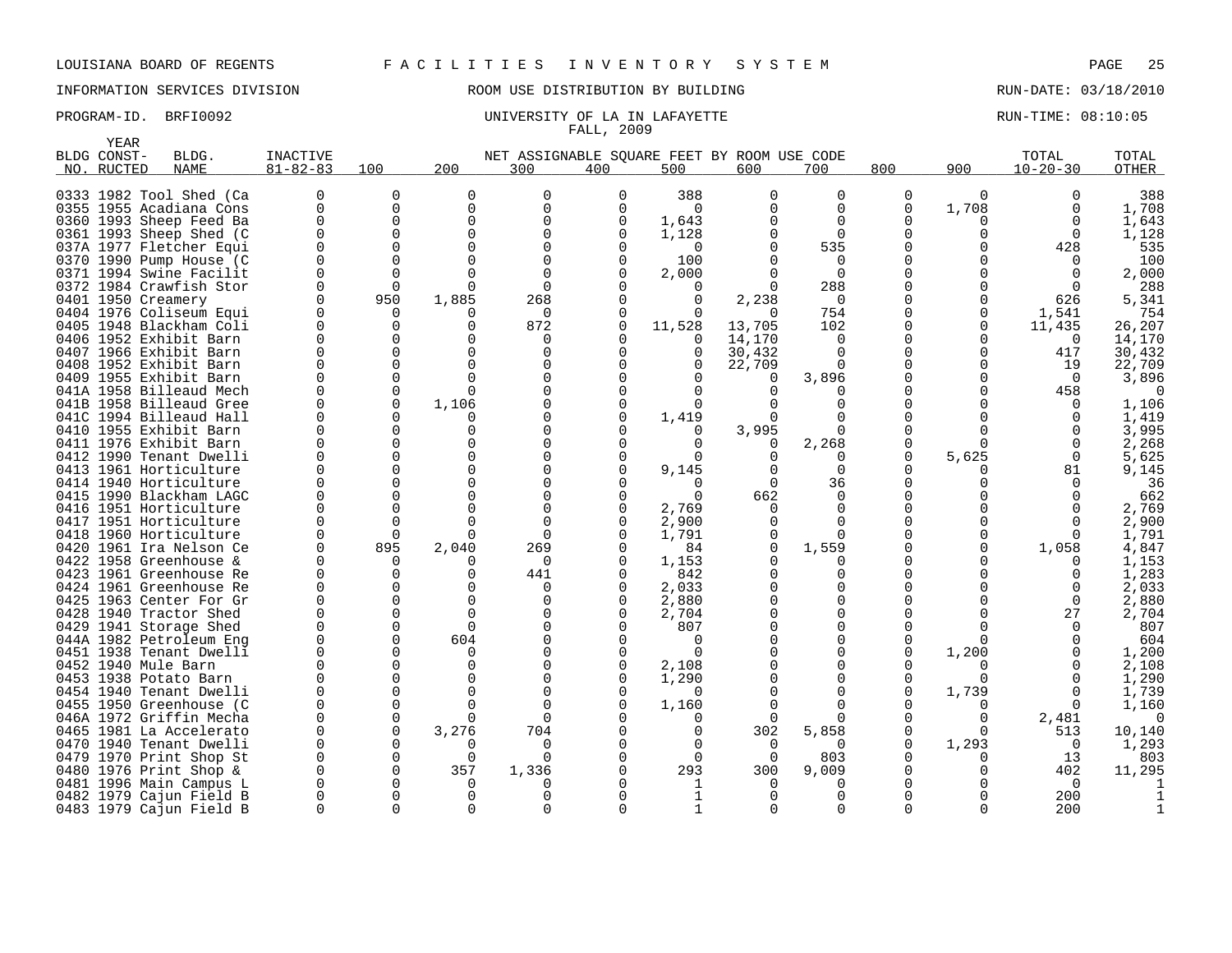INFORMATION SERVICES DIVISION ROOM USE DISTRIBUTION BY BUILDING RUN-DATE: 03/18/2010

|      | YEAR        |                                                    |                |               |                      |                                             |               |                   |              |               |               |                   |                      |                  |
|------|-------------|----------------------------------------------------|----------------|---------------|----------------------|---------------------------------------------|---------------|-------------------|--------------|---------------|---------------|-------------------|----------------------|------------------|
|      | BLDG CONST- | BLDG.                                              | INACTIVE       |               |                      | NET ASSIGNABLE SOUARE FEET BY ROOM USE CODE |               |                   |              |               |               |                   | TOTAL                | TOTAL            |
|      | NO. RUCTED  | <b>NAME</b>                                        | $81 - 82 - 83$ | 100           | 200                  | 300                                         | 400           | 500               | 600          | 700           | 800           | 900               | $10 - 20 - 30$       | OTHER            |
|      |             |                                                    |                |               |                      |                                             |               |                   |              |               |               |                   |                      |                  |
|      |             | 0484 1971 Cajun Field T                            | 0              | 0             | $\Omega$             | $\mathbf 0$                                 | 0             | 0                 | 171          | $\mathbf 0$   | 0             | $\mathbf 0$       | $\Omega$             | 171              |
|      |             | 0485 1971 Cajun Field T                            | 0              | 0             | 0                    | $\mathbf 0$                                 | $\Omega$      | 0                 | 66           | $\Omega$      | 0             | $\Omega$          | 0                    | 66               |
|      |             | 0486 1971 Cajun Field T                            | 0              | $\Omega$      | $\mathbf 0$          | $\mathbf 0$                                 | U             | 0                 | 66           | $\Omega$      | 0             | $\Omega$          | $\Omega$             | 66               |
|      |             | 0500 1962 Equine Center                            | $\Omega$       | 529           | $\Omega$             | 88                                          |               | $\Omega$          | 0            | 1,642         | 0             | U                 |                      | 2,259            |
|      |             | 0501 1946 Equine Center                            | $\Omega$       | 0             | 319                  | $\mathbf 0$                                 |               | 0                 | 0            | 2,078         | 0             | $\Omega$          |                      | 2,397            |
| 0502 |             | 1940 Tenant Dwelli                                 | $\Omega$       | $\Omega$      | ∩                    | $\Omega$                                    |               | $\Omega$          | $\Omega$     | O             | 0             | 1,510             | $\Omega$             | 1,510            |
|      |             | 0507 1940 Tenent Dwelli                            | 2,607          | 0             | $\Omega$             | $\Omega$                                    |               | $\Omega$          | 0            | $\Omega$      | O             |                   | 0                    | 2,607            |
|      |             | 052A 1988 Rougeou Stora                            | O              | 0             | $\Omega$             | $\Omega$                                    |               | $\Omega$          | $\Omega$     | 128           | 0             | $\Omega$          | ∩                    | 128              |
|      |             | 0560 1947 Tenant Dwelli                            | 0              | $\Omega$      | $\Omega$             | $\Omega$                                    |               | $\Omega$          | 0            | $\Omega$      | 0             | 1,375             |                      | 1,375            |
| 0561 |             | 1947 Garage #1 (De                                 | 0              | 0             | $\Omega$             | $\Omega$                                    |               | 295               |              | 0             | 0             |                   |                      | 295              |
|      |             | 0563 1948 Brooder House                            | 0              | 0             | $\Omega$             | 0                                           | ∩             | 571               |              | $\Omega$      | $\Omega$      | U                 |                      | 571              |
|      |             | 0564 1948 Storage House                            | 0              | 0             | $\Omega$             | $\Omega$                                    |               | 564               | $\Omega$     | $\Omega$      | <sup>0</sup>  |                   |                      | 564              |
|      |             | 0599 1982 KRVS Radio To                            | 0              | 0             | 100                  | $\mathbf 0$                                 |               | 0                 | 0            | $\Omega$      | <sup>0</sup>  | <sup>0</sup>      | 0                    | 100              |
|      |             | 061A 1962 Maintenance L                            | $\Omega$       | $\Omega$      | ∩                    | $\Omega$                                    |               | $\Omega$          | $\Omega$     | 1,075         | 0             | ∩                 | O                    | 1,075            |
|      |             | 062A 1968 Stokes Hall                              | O<br>$\Omega$  | $\Omega$      | $\Omega$<br>$\Omega$ | $\mathbf 0$                                 |               | $\Omega$          | <sup>0</sup> | 44            | 0             | 20,629            | 2,204                | 20,673           |
|      |             | 062B 1996 Stokes Hall                              |                | 0             | $\Omega$             | $\mathbf 0$                                 |               | $\Omega$          | 0            | 44            | 0             | 19,860            | 2,981                | 19,904           |
|      |             | 062D 1968 Stokes Mechan                            | 0<br>$\Omega$  | 0             | $\Omega$             | $\Omega$                                    | <sup>0</sup>  | ∩                 |              | 0             | <sup>0</sup>  | 0                 | 1,680                | $\Omega$         |
|      |             | 0627 1961 Primate Resea                            | $\Omega$       | 0<br>$\Omega$ | $\Omega$             | 0<br>$\Omega$                               | 0<br>$\Omega$ | 20,179            |              | 0<br>$\Omega$ | 0<br>$\Omega$ | <sup>0</sup><br>U | 0                    | 20,179           |
|      |             | 0628 1961 Primate Clini                            | 0              | 0             | $\Omega$             |                                             |               | 19,044            |              |               | 0             | <sup>0</sup>      | $\Omega$             | 19,044           |
|      |             | 0629 1961 Colony & Lab                             | $\Omega$       | $\Omega$      | $\Omega$             | 0<br>$\Omega$                               | 0<br>$\Omega$ | 24,455            |              | 0<br>$\Omega$ | $\Omega$      |                   | $\Omega$<br>$\Omega$ | 24,455<br>24,616 |
|      |             | 0630 1961 Chem. & Aqua                             | $\Omega$       | 0             | $\Omega$             |                                             | $\Omega$      | 24,616            |              | 255           |               |                   |                      | 255              |
|      |             | 0631 1961 Stor. Bldg./W<br>0632 1980 Primate Iso T | $\Omega$       | $\Omega$      | $\Omega$             | $\mathbf 0$<br>$\Omega$                     | $\Omega$      | $\Omega$<br>1,470 |              | $\Omega$      | 0<br>0        |                   | 74<br>$\Omega$       | 1,470            |
|      |             | 0633 1978 Primate Nurse                            | 0              | $\Omega$      | $\Omega$             | $\mathbf 0$                                 | $\Omega$      | 1,200             | $\Omega$     | $\Omega$      | <sup>0</sup>  | <sup>0</sup>      | $\Omega$             | 1,200            |
|      |             | 0636 1978 Large Animal                             | $\Omega$       | 0             | $\Omega$             | $\mathbf 0$                                 | $\Omega$      | 2,677             | 0            | $\Omega$      | 0             | <sup>0</sup>      | $\Omega$             | 2,677            |
|      |             | 0637 1968 Maintenance S                            | O              | 0             | $\Omega$             | $\Omega$                                    |               | $\Omega$          | 0            | 2,830         | <sup>0</sup>  | <sup>0</sup>      | 42                   | 2,830            |
|      |             | 0638 1978 Boat Shed & S                            | 0              | 0             | $\Omega$             | $\mathbf 0$                                 | 0             | $\Omega$          | 0            | 2,356         | 0             | 0                 | $\Omega$             | 2,356            |
|      |             | 0641 1989 Primate Colon                            | U              | $\Omega$      | $\Omega$             | 98                                          | <sup>0</sup>  | 3,923             | 0            | 215           | <sup>0</sup>  | $\Omega$          | 1,304                | 4,236            |
|      |             | 0642 1991 Primate Colon                            | $\Omega$       | 0             | $\Omega$             | $\mathbf 0$                                 | $\Omega$      | 798               | 0            | $\Omega$      | 0             | 0                 | 72                   | 798              |
|      |             | 0643 1991 Primate Colon                            | U              | $\Omega$      | ∩                    | $\Omega$                                    | $\Omega$      | 879               | 0            | $\Omega$      | <sup>0</sup>  | $\Omega$          | $\Omega$             | 879              |
|      |             | 0644 1991 Primate Colon                            | 0              | 0             | $\Omega$             | $\mathbf 0$                                 | 0             | 3,848             | 0            | 0             | 0             | 0                 | 1,419                | 3,848            |
|      |             | 0645 1991 Primate Colon                            | O              | $\Omega$      | $\Omega$             | 0                                           | 0             | 2,674             | 0            | 111           | 0             | 0                 | 1,205                | 2,785            |
|      |             | 0646 1990 Cage Wash Bui                            | 0              | 0             | $\Omega$             | $\mathbf 0$                                 | $\Omega$      | 1,065             | $\Omega$     | 55            | 0             | $\Omega$          | 149                  | 1,120            |
|      |             | 0647 1994 Primate Colon                            | $\Omega$       | $\Omega$      | $\Omega$             | $\Omega$                                    | $\Omega$      | $\Omega$          | 0            | 0             | 5,568         | <sup>0</sup>      | 0                    | 5,568            |
|      |             | 0648 1993 Primate Colon                            | 0              | $\Omega$      | $\Omega$             | $\Omega$                                    | $\Omega$      | 1,758             | O            | 0             | 0             | 0                 | 0                    | 1,758            |
|      |             | 0649 1993 Primate Colon                            | $\Omega$       | $\Omega$      | $\Omega$             | $\mathbf 0$                                 | $\Omega$      | 1,472             |              | $\Omega$      | 0             | $\Omega$          | $\Omega$             | 1,472            |
|      |             | 065A 1981 Cajun Village                            | $\Omega$       | $\Omega$      | $\Omega$             | $\Omega$                                    |               | 0                 |              | $\Omega$      | 0             | 6,520             |                      | 6,520            |
|      |             | 065B 1981 Cajun Village                            | 0              | 0             | $\Omega$             | $\Omega$                                    |               | $\Omega$          |              | 0             | 0             | 6,520             | $\Omega$             | 6,520            |
|      |             | 065C 1981 Cajun Village                            | 0              | $\Omega$      | $\Omega$             | $\Omega$                                    |               | $\Omega$          |              | $\Omega$      | 0             | 6,520             | 0                    | 6,520            |
|      |             | 065D 1981 Cajun Village                            | 0              | 0             | $\Omega$             | $\Omega$                                    |               | $\Omega$          |              | 0             | 0             | 6,520             |                      | 6,520            |
|      |             | 065E 1981 Cajun Village                            | 0              | $\Omega$      | $\Omega$             | $\Omega$                                    |               | $\Omega$          |              | $\Omega$      | 0             | 6,520             |                      | 6,520            |
|      |             | 065F 1981 Cajun Village                            | 0              | 0             | $\Omega$             | $\Omega$                                    |               | $\Omega$          |              | 0             | 0             | 3,260             | $\Omega$             | 3,260            |
|      |             | 065G 1981 Cajun Village                            | 0              | 0             | $\Omega$             | 0                                           |               | <sup>0</sup>      |              | $\Omega$      | 0             | 6,520             | 0                    | 6,520            |
|      |             | 065H 1981 Cajun Village                            | $\Omega$       | 0             | $\Omega$             | $\Omega$                                    |               |                   |              | $\Omega$      | $\Omega$      | 6,520             |                      | 6,520            |
| 065I |             | 1981 Cajun Village                                 | $\Omega$       | 0             | ∩                    | $\Omega$                                    |               |                   |              | $\Omega$      | 0             | 6,520             | 0                    | 6,520            |
|      |             | 065J 1981 Cajun Village                            | 0              | 0             | $\Omega$             | $\Omega$                                    |               | <sup>0</sup>      |              | O             | 0             | 6,520             | 0                    | 6,520            |
|      |             | 065K 1981 Cajun Village                            | 0              | 0             | ∩                    | $\Omega$                                    |               |                   |              | $\Omega$      | <sup>0</sup>  | 6,520             | $\Omega$             | 6,520            |
|      |             | 065L 1981 Cajun Village                            | $\Omega$       | $\Omega$      | $\Omega$             | $\Omega$                                    | 0             | $\Omega$          | $\Omega$     | 0             | 0             | 6,520             | $\Omega$             | 6,520            |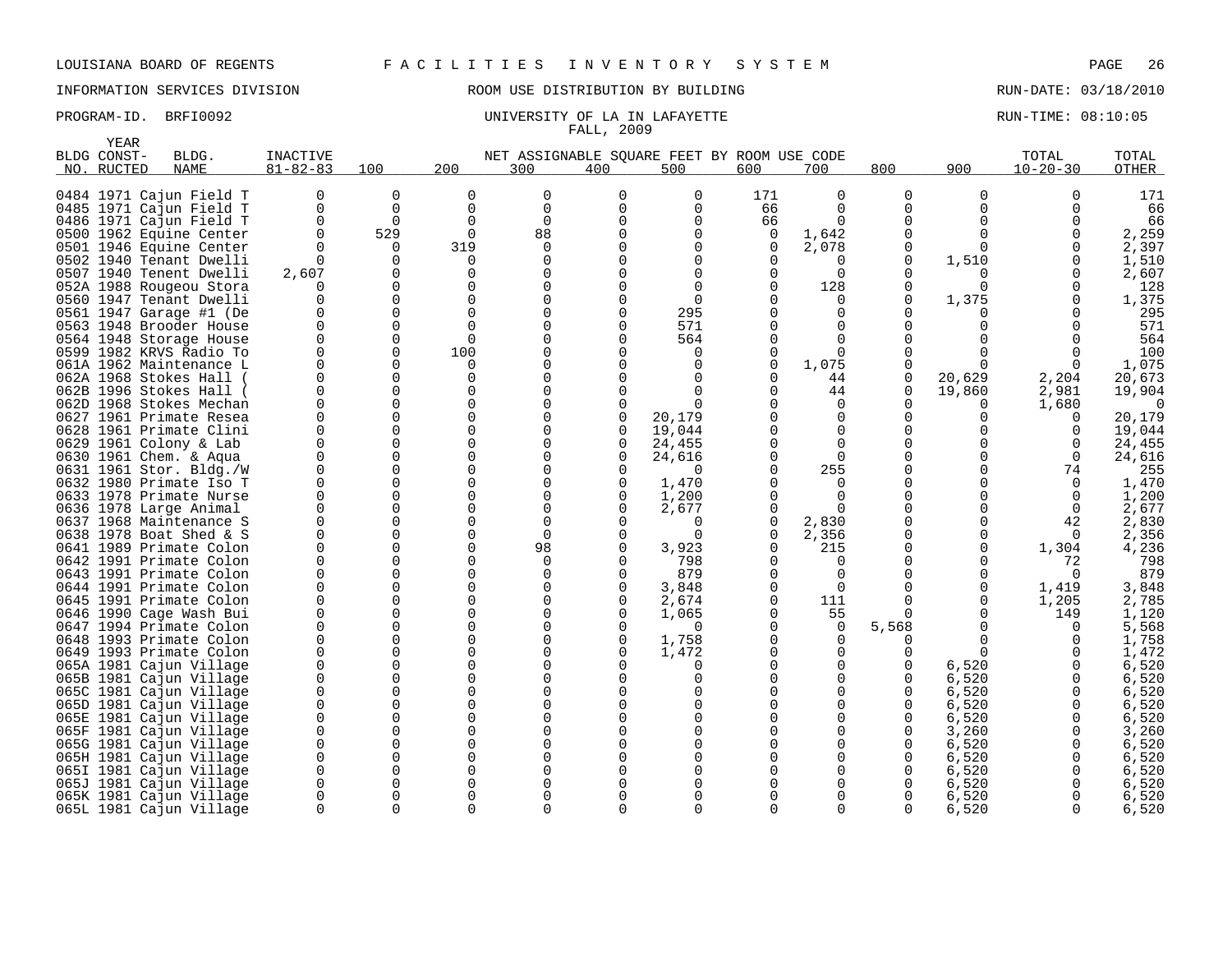# INFORMATION SERVICES DIVISION ROOM USE DISTRIBUTION BY BUILDING RUN-DATE: 03/18/2010

| YEAR            |                         |                 |          |          |          |                                             |                                        |          |              |              |         |                |                   |
|-----------------|-------------------------|-----------------|----------|----------|----------|---------------------------------------------|----------------------------------------|----------|--------------|--------------|---------|----------------|-------------------|
| BLDG CONST-     | BLDG.                   | <b>INACTIVE</b> |          |          |          | NET ASSIGNABLE SOUARE FEET BY ROOM USE CODE |                                        |          |              |              |         | TOTAL          | TOTAL             |
| NO. RUCTED      | <b>NAME</b>             | $81 - 82 - 83$  | 100      | 200      | 300      | 400                                         | 500                                    | 600      | 700          | 800          | 900     | $10 - 20 - 30$ | OTHER             |
|                 | 065M 1981 Cajun Village |                 | 0        | $\Omega$ | 0        | $\Omega$                                    | 0                                      | $\Omega$ | $\Omega$     | 0            | 6,520   |                | 6,520             |
|                 | 0650 1993 Break Room    |                 | $\Omega$ | $\Omega$ |          |                                             | $\Omega$                               | 615      | $\Omega$     | $\Omega$     |         |                | 615               |
|                 | 0651 1995 NIRC Life Sci |                 | 1,508    | 7,520    | 2,967    |                                             | 4,304                                  | 3,192    | 187          | 171          |         | 6,116          | 19,849            |
|                 | 0652 1995 NIRC Life Sci |                 |          |          |          |                                             |                                        |          | $\Omega$     |              |         | 3,701          |                   |
|                 | 066A 1933 ROTC Garage   |                 | 0        |          |          |                                             |                                        |          | 336          |              |         | $\cap$         | 336               |
|                 | 067A 1968 Denbo/Bancrof |                 | $\Omega$ |          |          |                                             |                                        |          | $\Omega$     |              |         | 1,870          | $\cap$            |
|                 | 0700 1994 Biology Lab & |                 | $\Omega$ | 7,568    | 1,074    |                                             |                                        | 1,246    | 4,130        |              |         | 461            | 14,018            |
|                 | 0701 1994 Equipment She |                 | 0        |          |          |                                             | 2,098                                  |          | 852          |              |         | $\Omega$       | 2,950             |
|                 | 0702 1994 Water Pump Sh |                 | $\Omega$ |          |          |                                             |                                        |          | $\Omega$     |              |         | 90             | $\Omega$          |
|                 | 0703 1994 Greenhouses   |                 |          |          |          |                                             | 83,160                                 |          |              |              |         |                | 83,160            |
|                 | 0704 1995 Security Resi |                 |          |          |          |                                             |                                        |          |              |              | 784     |                | 784               |
|                 | 074A 1960 Vet Village A |                 | $\cap$   |          |          |                                             |                                        |          |              |              | 2,524   |                | 2,524             |
|                 | 074B 1960 Vet Village A |                 | $\Omega$ |          |          |                                             |                                        |          | $\Omega$     | <sup>0</sup> | 2,448   |                | 2,448             |
|                 | 074C 1960 Vet Village A |                 | $\Omega$ |          |          |                                             | $\Omega$                               |          | $\Omega$     |              | 4,960   |                | 4,960             |
|                 | 0920 2000 Abdalla Hall  |                 | $\Omega$ | 19,953   | 9,938    | 392                                         | 701                                    | 3,505    | 651          |              | 0       | 10,691         | 35,140            |
|                 | 094A 1980 Track Concess |                 |          |          | 548      | $\Omega$                                    | 0                                      | 189      | <sup>n</sup> |              |         | 328            | 737               |
|                 | 094B 1980 Track Stadium |                 |          |          | $\Omega$ |                                             | 120                                    |          |              |              |         | $\Omega$       | 120               |
|                 | 094C 1980 Track Dressin |                 |          |          | $\Omega$ |                                             | 1,390                                  |          |              |              |         | 140            | 1,390             |
|                 | 095A 1990 Baseball Dres |                 |          |          | 365      |                                             | 2,160                                  |          |              |              |         | 410            | 2,525             |
|                 | 096A 2000 Culatta Tenni |                 | $\Omega$ |          | 756      |                                             | 540                                    |          |              |              |         | 379            | 1,296             |
|                 | 097A 1986 Bourgeois Hal |                 | $\Omega$ |          | $\Omega$ |                                             |                                        |          | 1,600        |              |         | $\Omega$       | 1,600             |
|                 | 159A 1960 Married Stude |                 |          |          |          |                                             |                                        |          |              | $\Omega$     | 14,528  |                | 14,528            |
|                 | 159B 1960 Married Stude |                 | $\Omega$ |          |          |                                             |                                        |          |              |              | 2,628   |                | 2,628             |
|                 | 406A 1965 Cattle Shelte |                 | $\Omega$ |          | $\Omega$ |                                             | 8,241                                  |          |              |              |         | $\Omega$       | 8,241             |
|                 | 465A 1981 Acadiana Res. |                 | $\Omega$ | 586      | 355      |                                             |                                        | 302      | 3,678        |              |         | 180            | 4,921             |
|                 | 4650 1971 La Accelerato |                 | $\cap$   | 3,239    | 556      | $\Omega$                                    | $\Omega$                               | $\cap$   | 1,299        |              |         | $\Omega$       | 5,094             |
|                 | 62C0 2003 Fleur Des Lis |                 | 0        |          | 96       | 177                                         | $\Omega$                               | 6,578    | $\Omega$     |              |         | 563            | 6,851             |
|                 | 90A0 1997 Lady Cajun Pr |                 | $\Omega$ |          | $\Omega$ |                                             | 304                                    | 302      | 0            |              |         | 34             | 606               |
|                 | 999A 1990 MSTC Bulkhead |                 | $\Omega$ |          | $\Omega$ |                                             | 100                                    |          |              |              |         | $\Omega$       | 100               |
|                 | 999B 1990 MSTC Platform |                 | $\Omega$ | 2,511    |          |                                             | $\Omega$                               |          |              |              |         |                | 2,511             |
|                 | 999C 1990 MSTC Floating |                 | 492      |          |          |                                             |                                        |          |              |              |         |                | 492               |
|                 | 999D 1990 MSTC Maint. B |                 | 0        |          |          |                                             |                                        |          | 1,200        |              |         |                | 1,200             |
|                 | 999E 1990 MSTC Instruct |                 |          |          | 980      |                                             |                                        |          |              |              |         |                | 980               |
|                 | 999F 1999 MSTC Swimming |                 | 3,640    |          | $\Omega$ |                                             |                                        |          | $\cap$       |              |         |                | 3,640             |
| TOTAL BUILDINGS | 274                     | 77,549          | 197,854  | 380,604  | 427,398  |                                             | 172,530 471,574 294,483 233,799 11,114 |          |              |              | 565,400 |                | 791,669 2,832,305 |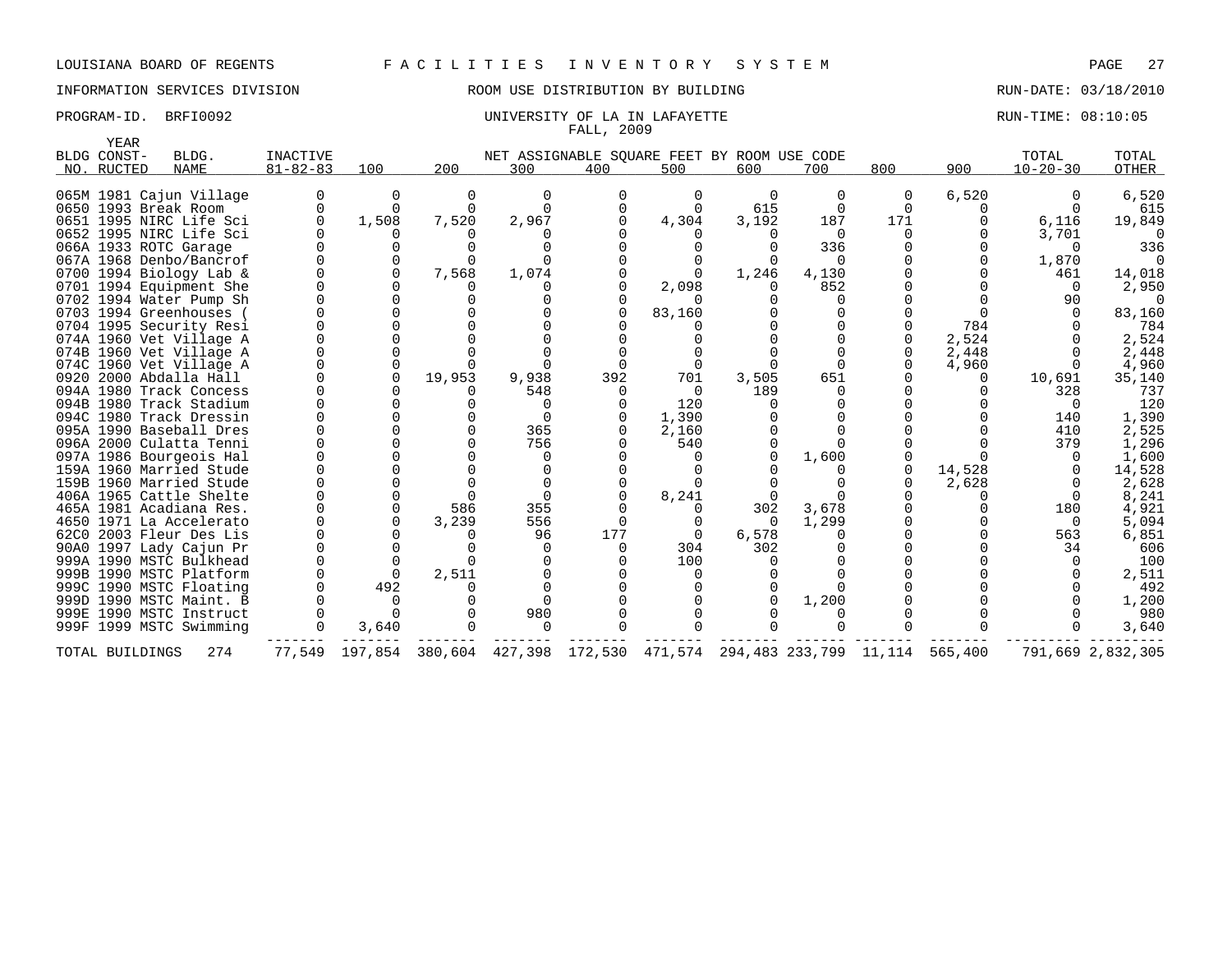| LOUISIANA BOARD OF REGENTS                                |                            |     | FACILITIES |                                                    | I N V E N T O R Y                        |        | SYSTEM |                    |       |       |                         | -28<br>PAGE       |
|-----------------------------------------------------------|----------------------------|-----|------------|----------------------------------------------------|------------------------------------------|--------|--------|--------------------|-------|-------|-------------------------|-------------------|
| INFORMATION SERVICES DIVISION                             |                            |     |            | ROOM USE DISTRIBUTION BY BUILDING                  |                                          |        |        |                    |       |       | RUN-DATE: 03/18/2010    |                   |
| BRFI0092<br>PROGRAM-ID.                                   |                            |     |            |                                                    | PENNINGTON BIOMEDICAL CTR.<br>FALL, 2009 |        |        |                    |       |       | RUN-TIME: 08:10:05      |                   |
| <b>YEAR</b><br>BLDG CONST-<br>BLDG.<br>NO. RUCTED<br>NAME | INACTIVE<br>$81 - 82 - 83$ | 100 | 200        | NET ASSIGNABLE SQUARE FEET BY ROOM USE CODE<br>300 | 400                                      | 500    | 600    | 700                | 800   | 900   | TOTAL<br>$10 - 20 - 30$ | TOTAL<br>OTHER    |
| 0427 1984 SERV BLDG<br>0772 1986 PENNINGTON CT            |                            |     | 100,748    | 1,006<br>75,870                                    | 2,610                                    | 24,204 | 23,189 | 0 13,614<br>24,875 | 2,838 | 8,566 | 100<br>262,755          | 14,620<br>262,900 |
| TOTAL BUILDINGS                                           |                            |     | 100,748    | 76,876                                             | 2,610                                    | 24,204 | 23,189 | 38,489             | 2,838 | 8,566 | 262,855                 | 277,520           |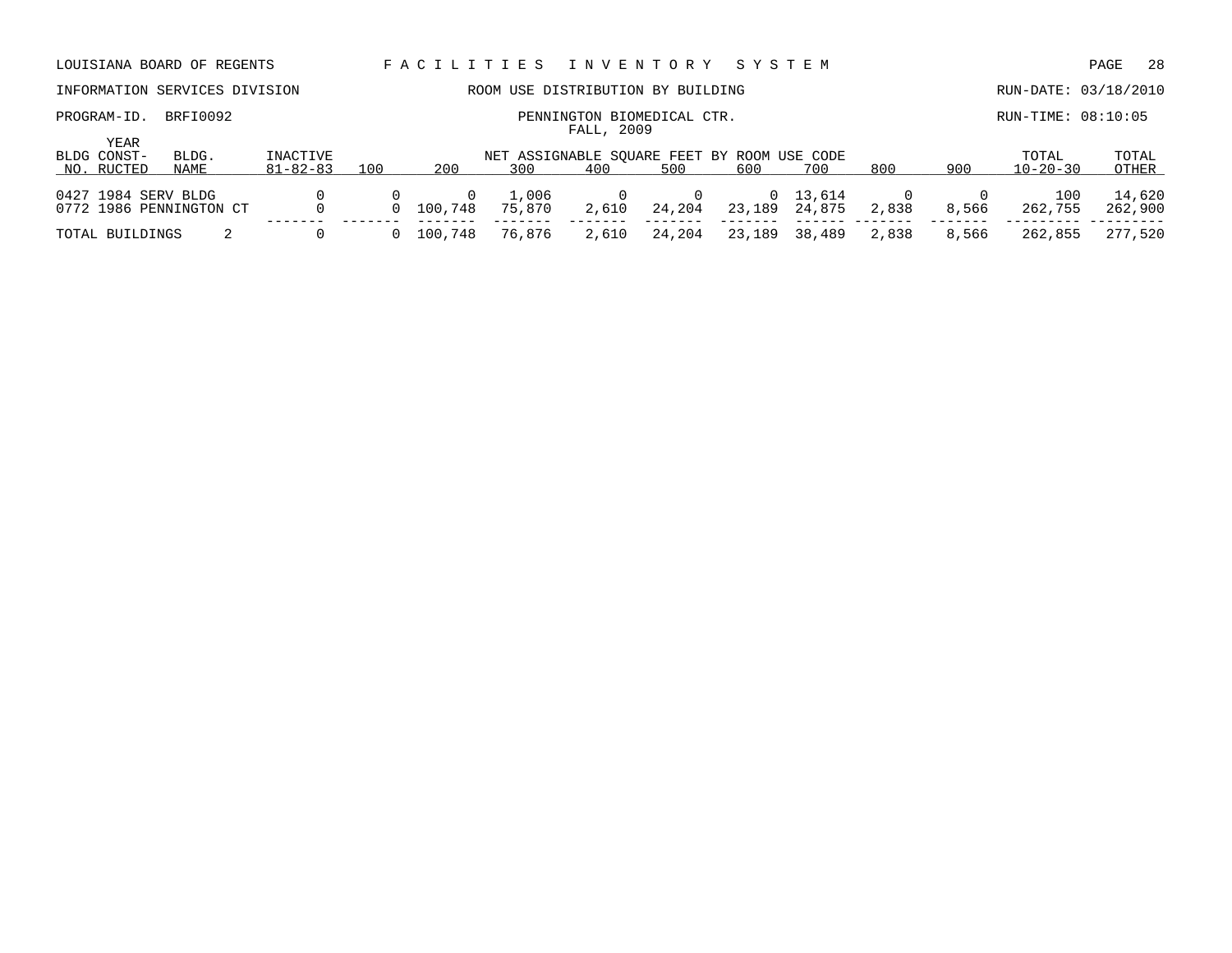| LOUISIANA BOARD OF REGENTS        |               |                            |          |                                                                                                     |        | FACILITIES INVENTORY SYSTEM          |                |       |     |          |              |                      | 29<br>PAGE     |
|-----------------------------------|---------------|----------------------------|----------|-----------------------------------------------------------------------------------------------------|--------|--------------------------------------|----------------|-------|-----|----------|--------------|----------------------|----------------|
| INFORMATION SERVICES DIVISION     |               |                            |          |                                                                                                     |        | ROOM USE DISTRIBUTION BY BUILDING    |                |       |     |          |              | RUN-DATE: 03/18/2010 |                |
| PROGRAM-ID.                       | BRFI0092      |                            |          |                                                                                                     |        | L.S.U. - SYSTEM OFFICE<br>FALL, 2009 |                |       |     |          |              | RUN-TIME: 08:10:05   |                |
| YEAR<br>BLDG CONST-<br>NO. RUCTED | BLDG.<br>NAME | INACTIVE<br>$81 - 82 - 83$ | 100      | NET ASSIGNABLE SQUARE FEET BY ROOM USE CODE<br>200<br>500<br>800<br>400<br>600<br>900<br>300<br>700 |        |                                      |                |       |     |          |              |                      | TOTAL<br>OTHER |
| 0521 1978 SYSTEM BLDG             |               | 0                          | $\Omega$ |                                                                                                     | 12,146 | 0                                    | $\overline{0}$ | 4,042 | 367 | $\Omega$ | 0            | 5,752                | 16,555         |
| TOTAL BUILDINGS                   |               | 0                          | 0        |                                                                                                     | 12,146 | 0                                    | 0              | 4,042 | 367 | $\Omega$ | $\mathbf{0}$ | 5,752                | 16,555         |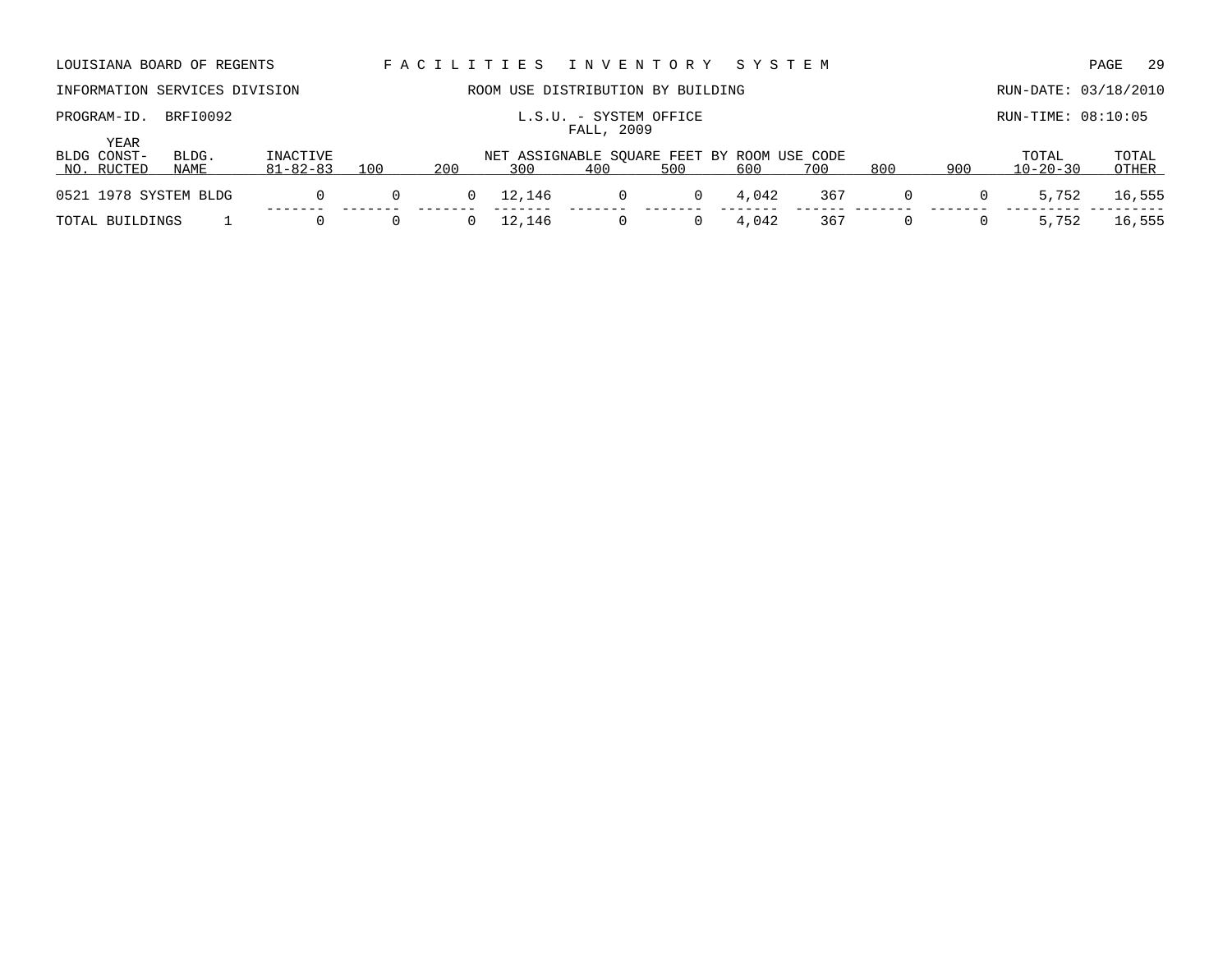# FALL, 2009

PROGRAM-ID. BRFI0092 CONSERVATION: L.S.U. AT ALEXANDRIA CONSERVATION: 08:10:05

| YEAR              |                         |                |                |          |                                             |        |                |          |               |             |          |                |          |
|-------------------|-------------------------|----------------|----------------|----------|---------------------------------------------|--------|----------------|----------|---------------|-------------|----------|----------------|----------|
| BLDG CONST-       | BLDG.                   | INACTIVE       |                |          | NET ASSIGNABLE SQUARE FEET BY ROOM USE CODE |        |                |          |               |             |          | TOTAL          | TOTAL    |
| NO. RUCTED        | <b>NAME</b>             | $81 - 82 - 83$ | 100            | 200      | 300                                         | 400    | 500            | 600      | 700           | 800         | 900      | $10 - 20 - 30$ | OTHER    |
|                   |                         |                |                |          |                                             |        |                |          |               |             |          |                |          |
| 0056 1942 ABRAMS  |                         |                | $\Omega$       | $\Omega$ | 6,621                                       |        |                |          | 35            |             |          | 3,498          | 6,656    |
|                   | 0057 1955 CHAMBERS HALL |                | 3,454          | 2,597    | 5,241                                       |        |                |          | 640           |             |          | 5,193          | 11,932   |
|                   | 0058 1961 OAKLAND HALL  |                | 6,815          | 980      | 2,625                                       |        |                |          |               |             |          | 9,575          | 10,420   |
|                   | 0059 1963 SCIENCE BLDG  | 9,317          | 7,038          | 12,097   | 4,001                                       |        |                |          |               |             |          | 8,814          | 32,453   |
|                   | 0060 1963 BOLTON LIBRAR |                | 409            | $\Omega$ | 4,202                                       | 25,827 | 182            |          | 195           |             |          | 4,617          | 30,815   |
|                   | 0061 1983 STUDENT CNTR  |                | $\overline{0}$ | 910      | 2,899                                       | 1,605  | $\overline{0}$ | 21,279   | 1,194         |             |          | 9,247          | 27,887   |
|                   | 0062 1961 CONFERENCE CE | $\Omega$       | 4,337          | 328      | 822                                         |        |                | 1,292    | $\Omega$      |             |          | 58             | 6,779    |
|                   | 0063 1967 HEALTH & P E  |                | 1,306          | 3,422    | 1,675                                       |        | 24,866         |          | 48            |             |          | 6,749          | 31,317   |
|                   | 0064 1961 UTILITIES PLA |                | $\overline{0}$ | $\Omega$ | 276                                         |        |                |          | 389           |             |          | 5,024          | 665      |
| 0065 1979 NURSING |                         |                | 6,144          | 5,891    | 9,240                                       | 543    |                | 856      | 253           |             |          | 9,785          | 22,927   |
|                   | 0066 1978 GOLF STORAGE  |                | 0              |          |                                             |        |                | 1,015    | $\Omega$      |             |          |                | 1,015    |
|                   | 0067 1945 WATERWELL     |                |                |          |                                             |        |                | $\Omega$ | $\Omega$      |             |          | 283            | $\Omega$ |
|                   | 0068 1941 AVOYELLES     | $\cap$         | 2,197          | 2,432    | 1,042                                       |        |                | 587      | 84            |             |          | 1,952          | 6,342    |
|                   | 0069 1962 TOOL SHED     | 792            |                |          |                                             |        |                |          |               |             |          |                | 792      |
|                   | 0070 1945 VCBA'S RESIDE |                |                |          |                                             |        |                |          |               |             | 2,245    |                | 2,245    |
|                   | 0071 1945 HUMAN RESOURC |                |                |          | 1,126                                       |        |                |          |               |             | $\Omega$ | 105            | 1,126    |
|                   | 0072 1945 DIRECTOR'S RE |                |                |          |                                             |        |                |          |               |             | 1,742    |                | 1,742    |
|                   | 0073 1945 MANAGER'S RES |                |                |          |                                             |        |                |          |               |             | 1,742    |                | 1,742    |
|                   | 0074 1971 STORAGE BLDG  |                |                |          |                                             |        |                |          | 834           |             |          |                | 834      |
|                   | 0075 1972 HAZARDOUS LIQ |                |                | 100      |                                             |        |                |          |               |             |          |                | 100      |
| 0076 1976 KILN    |                         |                |                | 285      |                                             |        |                |          |               |             |          |                | 285      |
|                   | 0077 1984 OPERATIONS &  |                |                |          | 599                                         |        |                |          | 14,825        |             |          | 169            | 15,424   |
|                   | 0078 1967 TENNIS SHED   |                |                |          | - 0                                         |        | 92             |          |               |             |          |                | 92       |
|                   | 0093 1961 FINE ARTS     |                | 1,093          | 5,149    | 251                                         |        |                |          |               |             |          | 395            | 6,493    |
|                   | 0100 1999 CHILDREN'S CE |                | $\overline{0}$ | $\Omega$ | 198                                         |        |                | 3,031    |               |             |          | 820            | 3,229    |
| 0102 2003 ERC     |                         |                | 490            | 1,746    | 1,359                                       |        | 69             |          | 86            |             |          | 825            | 3,750    |
|                   | 0109 2004 BO NIPPER BUI |                | 2,490          | 0        | 2,856                                       |        |                |          | 107           |             |          | 1,941          | 5,453    |
|                   | 0111 2003 MUSEUM OF ART |                | 1,774          |          | 1,395                                       |        |                | 3,281    | $\Omega$      |             |          | 2,817          | 6,450    |
| TOTAL BUILDINGS   | 28                      | 10,109         | 37,547         | 35,937   | 46,428                                      | 27,975 | 25,209         |          | 31,341 18,690 | $\mathbf 0$ | 5,729    | 71,867         | 238,965  |
|                   |                         |                |                |          |                                             |        |                |          |               |             |          |                |          |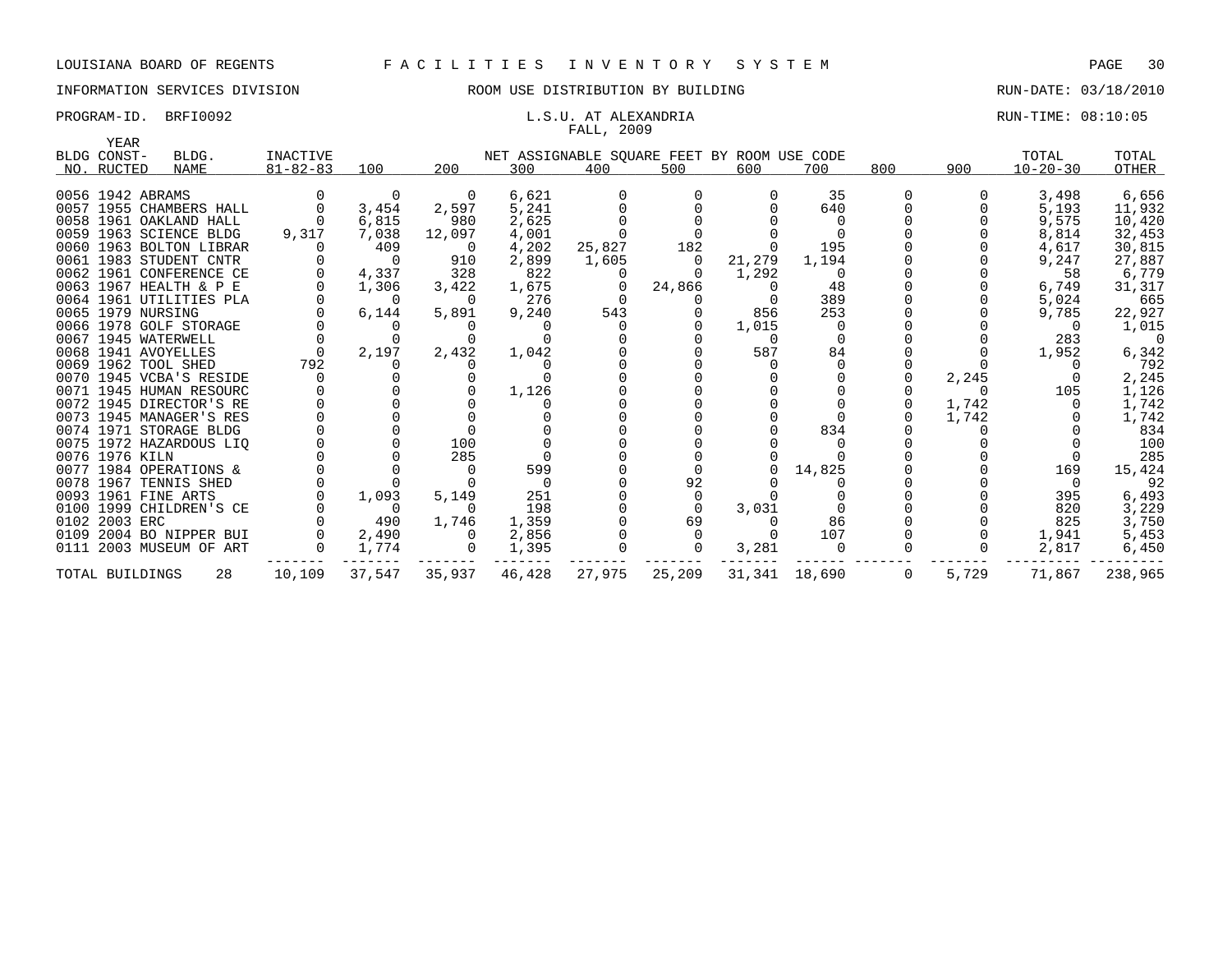YEAR

# INFORMATION SERVICES DIVISION ROOM USE DISTRIBUTION BY BUILDING RUN-DATE: 03/18/2010

# FALL, 2009

PROGRAM-ID. BRFI0092 **EXAM-ID.** BRFI0092 **RUN-TIME: 08:10:05** L.S.U. IN BATON ROUGE

| BLDG CONST-             | BLDG. | INACTIVE                                                                                                      |                                                |                | NET ASSIGNABLE SQUARE FEET BY ROOM USE CODE |             |                |                |                |                |                | TOTAL          | TOTAL                    |
|-------------------------|-------|---------------------------------------------------------------------------------------------------------------|------------------------------------------------|----------------|---------------------------------------------|-------------|----------------|----------------|----------------|----------------|----------------|----------------|--------------------------|
| NO. RUCTED              | NAME  | $81 - 82 - 83$                                                                                                | 100                                            | 200            | 300                                         | 400         | 500            | 600            | 700            | 800            | 900            | $10 - 20 - 30$ | OTHER                    |
|                         |       |                                                                                                               |                                                |                |                                             |             |                |                |                |                |                |                |                          |
| 0001 1974 POWER HOUSE   |       | $\mathbf 0$                                                                                                   | $\Omega$                                       | $\mathbf 0$    | 95                                          | $\mathbf 0$ | 0              | $\Omega$       | $\mathbf 0$    | $\mathbf 0$    | $\overline{0}$ | 18,657         | 95                       |
| 0002 1923 FOSTER        |       | $\Omega$                                                                                                      | 828                                            | 24,522         | 5,678                                       | $\Omega$    | $\mathbf 0$    | 8,710          | 2,727          | $\Omega$       | $\Omega$       | 7,496          | 42,465                   |
| 0003 1923 BEAUREGARD HO |       | $\mathbf 0$                                                                                                   | 0                                              | 0              | $\Omega$                                    |             | 0              | 1,297          | 95             | 0              | 12,585         | 1,635          | 13,977                   |
| 0004 1923 JACKSON HOUSE |       | $\overline{0}$                                                                                                | $\overline{0}$                                 | $\Omega$       | $\Omega$                                    |             |                | $\Omega$       | 1              | $\Omega$       | 12,585         | 1,635          | 12,586                   |
| 0005 1923 LEJEUNE HOUSE |       | $\overline{0}$                                                                                                | $\overline{0}$                                 |                | $\Omega$                                    |             | 0              | 195            | $\overline{0}$ | 0              | 12,585         | 1,535          | 12,780                   |
| 0006 1923 TAYLOR HOUSE  |       | $\Omega$                                                                                                      | $\overline{0}$                                 |                | $\Omega$                                    |             | $\Omega$       | $\Omega$       | 95             | $\Omega$       | 12,585         | 1,540          | 12,680                   |
| 0008 1923 JUDGING PAVIL |       | $\Omega$                                                                                                      | $\overline{0}$                                 |                | 803                                         |             | $\mathbf 0$    | 13,865         | $\Omega$       | $\Omega$       | 516            | 567            | 15,184                   |
| 0009 1923 OLD PRESIDENT |       | $\Omega$                                                                                                      | $\overline{0}$                                 | $\Omega$       | 2,891                                       |             | $\Omega$       | 742            | $\Omega$       | $\Omega$       | $\Omega$       | 1,199          | 3,633                    |
| 0010 1924 MEMORIAL TOWE |       | 1,441                                                                                                         | $\overline{0}$                                 | $\Omega$       | 718                                         |             | $\Omega$       | 1,458          | $\Omega$       | $\Omega$       | 0              | 1,062          | 3,617                    |
| 0011 1959 THOMAS BOYD   |       | $\overline{\phantom{a}}$                                                                                      | $\overline{0}$                                 | $\overline{0}$ | 36,796                                      | $\Omega$    | $\Omega$       | $\overline{0}$ | 1,209          | $\Omega$       | 0              | 12,643         | 38,005                   |
| 0012 1924 HILL MEMORIAL |       | $\overline{0}$                                                                                                | 2,820                                          | $\overline{0}$ | 2,514                                       | 42,182      | $\Omega$       | 2,674          | 0              | 0              | $\mathbf 0$    | 2,825          | 50,190                   |
| 0013 1924 PRESCOTT      |       | $\overline{0}$                                                                                                | 6,741                                          | 772            | 7,214                                       | $\Omega$    |                | 0              | $\Omega$       | $\mathbf 0$    | 0              | 5,782          | 14,727                   |
| 0014 1924 STUBBS        |       | 129                                                                                                           | 2,094                                          | 1,449          | 17,207                                      | 350         | $\mathbf 0$    | $\Omega$       | 173            |                | $\mathbf 0$    | 9,093          | 21,402                   |
| 0015 1924 DODSON        |       |                                                                                                               | 2,573                                          | $\Omega$       | $\Omega$                                    | $\Omega$    | $\mathbf 0$    | $\Omega$       | $\overline{0}$ |                | $\mathbf 0$    | 1,886          | 2,573                    |
| 0016 1924 AUDUBON       |       | $\begin{matrix}0\\0\\0\end{matrix}$                                                                           | 4,014                                          | 9,078          | 6,752                                       |             |                | $\Omega$       | 109            |                | $\Omega$       | 10,874         | 19,953                   |
| 0017 1924 ATKINSON      |       |                                                                                                               | 948                                            | 18,399         | 8,440                                       |             | 0              | $\Omega$       | $\Omega$       | $\Omega$       | $\mathbf 0$    | 10,929         | 27,787                   |
| 0018 1924 ART BUILDING  |       | $\sim$ 0                                                                                                      | 4,988                                          | 7,215          | 4,473                                       |             | $\mathbf 0$    | $\Omega$       | 3,500          |                | $\mathbf 0$    | 6,157          | 20,176                   |
| 0019 1924 NUCLEAR SCIEN |       | 168                                                                                                           | 0                                              | 0              | 265                                         |             | $\mathbf 0$    | $\Omega$       | 0              |                | 0              | $\overline{0}$ | 433                      |
| 0020 1924 ENGR SHOPS    |       |                                                                                                               |                                                | 14,019         | 229                                         |             | $\mathbf 0$    |                | $\Omega$       |                | 0              | 4,021          | 14,248                   |
| 0021 1924 SCULPTURE/MET |       |                                                                                                               |                                                | 5,434          | 881                                         |             |                |                | $\Omega$       |                | $\mathbf 0$    | 2,198          | 6,315                    |
| 0022 1924 ENGR SHOP STR |       |                                                                                                               |                                                | 1,350          | $\overline{0}$                              |             |                |                | $\Omega$       | $\Omega$       | $\Omega$       | $\Omega$       | 1,350                    |
| 0023 1924 CERAMICS      |       |                                                                                                               |                                                | 6,962          | 524                                         |             |                |                | $\Omega$       |                | $\mathbf 0$    | 2,142          | 7,486                    |
| 0024 1924 CERAMIC STUDI |       |                                                                                                               |                                                | 4,489          | $\overline{0}$                              |             | $\Omega$       |                | $\Omega$       | 0              | $\Omega$       | 617            | 4,489                    |
| 0025 1924 OLD HOTEL     |       |                                                                                                               | $\overline{\phantom{0}}$                       | 6,340          | $\overline{0}$                              |             | $\Omega$       | $\Omega$       | 296            | 0              | 7,500          | 878            | 14,136                   |
| 0026 1950 COATES        |       | 11,239                                                                                                        | 29,206                                         | 9,442          | 28,219                                      | 1,350       | 549            | 575            | 31,398         | 0              | 393            | 15,380         | 112,371                  |
| 0027 1924 DAVID BOYD    |       | $\overline{0}$                                                                                                | $\overline{0}$                                 | 0              | 7,996                                       | $\Omega$    | $\Omega$       | 0              | 2,548          | 0              | 0              | 3,243          | 10,544                   |
| 0028 1925 NUCLEAR SCIEN |       | $\begin{array}{c} 0 \\ 82 \end{array}$                                                                        | 1,550                                          | 4,193          | 2,801                                       | $\Omega$    | $\Omega$       | $\Omega$       | 632            | 0              | 0              | 3,998          | 9,176                    |
| 0029 1925 GYM AUDITORIU |       |                                                                                                               | 11,934                                         | 20,691         | 5,208                                       | 2,925       | 45             | $\Omega$       | 94             | $\overline{0}$ | 0              | 15,458         | 40,979                   |
| 0030 1925 NORTH STADIUM |       | 43,994                                                                                                        | 0                                              | $\Omega$       | 1,855                                       | 0           | 52,809         | 6,508          | $\overline{0}$ | 592            | 0              | 203,305        | 105,758                  |
| 0031 1925 POWER PLANT/C |       | $\overline{0}$                                                                                                | $\mathbf 0$                                    | $\Omega$       | $\Omega$                                    |             | $\Omega$       | 0              | $\Omega$       | 0              | $\Omega$       | 22,466         | $\overline{\phantom{0}}$ |
| 0032 1925 VET SCI ANNEX |       | $\Omega$                                                                                                      | $\overline{0}$                                 | 1,292          | $\Omega$                                    | 0           | $\Omega$       |                | $\Omega$       | 0              | $\Omega$       | 414            | 1,292                    |
| 0033 1925 BLDG 437 - FR |       | $\overline{0}$                                                                                                | $\bigcap$                                      | $\bigcap$      | $\Omega$                                    | $\Omega$    | 4,030          |                | $\Omega$       | $\Omega$       | $\Omega$       | $\Omega$       | 4,030                    |
| 0034 1926 PEABODY       |       | 132                                                                                                           | 1,611                                          | 4,336          | 24,210                                      | 325         | $\Omega$       |                | $\Omega$       | $\Omega$       | $\mathbf 0$    | 13,032         | 30,614                   |
| 0035 1926 DEAN FRENCH H |       | $\overline{0}$                                                                                                | $\Omega$                                       | $\Omega$       | 357                                         | $\Omega$    | 260            |                | $\Omega$       | $\Omega$       | $\Omega$       | 480            | 617                      |
| 0036 1928 LONG FIELDHOU |       | 4,844                                                                                                         | 5,678                                          | 7,706          | 17,969                                      | 478         | $\Omega$       |                | $\Omega$       | $\Omega$       | $\Omega$       | 10,778         | 36,675                   |
| 0037 1928 H P LONG POOL |       | 30,562                                                                                                        |                                                | $\Omega$       | $\Omega$                                    | - 0         | 0              |                |                |                | $\Omega$       | $\overline{0}$ | 30,562                   |
| 0038 1928 CARTER HOUSE  |       | $\overline{0}$                                                                                                | $\begin{matrix} 0 \\ 0 \\ 0 \\ 0 \end{matrix}$ | 0              | 1,529                                       | 358         |                |                | $\Omega$       |                | $\Omega$       | 414            | 1,887                    |
| 0039 1928 MORRIS HOUSE  |       | $\overline{0}$<br>$\begin{matrix} 0 \\ 0 \end{matrix}$                                                        |                                                | 0              | 2,191                                       | 0           | $\mathbf 0$    | $\Omega$       | $\Omega$       | 0              | 0              | 274            | 2,191                    |
| 0040 1966 PLEASANT      |       |                                                                                                               | 2,585                                          | 8,711          | 54,150                                      |             | $\mathbf 0$    |                | 546            |                | 0              | 27,294         | 65,992                   |
| 0041 1930 WEST STADIUM  |       | 34,467                                                                                                        | $\begin{matrix} 0 \\ 0 \end{matrix}$           | $\overline{0}$ | $\overline{0}$                              |             | $\mathbf 0$    | 0              | 2,064          | 0              | 0              | 10,610         | 36,531                   |
| 0042 1930 EAST STADIUM  |       | 13,113                                                                                                        |                                                | $\mathbf 0$    | 658                                         |             | $\mathbf 0$    | 220            | 7,095          | 0              | 0              | 9,765          | 21,086                   |
| 0043 1931 JOURNALISM    |       | $\overline{0}$                                                                                                | 1,242                                          | 2,356          | 4,228                                       |             | $\mathbf 0$    | 1,637          | $\overline{0}$ | 0              | 0              | 8,016          | 9,463                    |
| 0044 1967 ALLEN         |       |                                                                                                               |                                                | 4,257          | 30,500                                      |             | $\Omega$       | 244            | 264            | $\Omega$       | $\mathbf 0$    | 16,052         | 53,259                   |
| 0045 1959 M&DA BLDG     |       |                                                                                                               |                                                | 6,369          | 10,219                                      | 0           | 1,198          | 11,161         | 8,012          | 0              | $\mathbf 0$    | 28,738         | 50,756                   |
| 0046 1933 HIGHLAND HALL |       |                                                                                                               |                                                | $\Omega$       | 212                                         | $\Omega$    | $\Omega$       | 212            | $\Omega$       | $\Omega$       | 21,452         | 6,360          | 21,876                   |
| 0048 1935 AG ADMIN BLDG |       |                                                                                                               |                                                | 5,012          | 24,621                                      | 320         | $\overline{0}$ | $\Omega$       | $\Omega$       |                | $\Omega$       | 9,188          | 32,339                   |
| 0050 1936 FRANCIONI     |       | $\begin{bmatrix} 0 & 1 \\ 17,942 \\ 6 & 13,797 \\ 0 & 0 \\ 271 & 2,115 \\ 0 & 575 \\ 0 & 1,798 \end{bmatrix}$ |                                                | 6,532          | 5,658                                       | 480         | 1,631          | $\Omega$       | $\Omega$       | $\Omega$       | $\Omega$       | 7,137          | 14,876                   |
| 0051 1936 FRENCH HOUSE  |       |                                                                                                               |                                                | 436            | 5,374                                       | 0           | 0              | 2,800          | 26             | 0              | $\mathbf 0$    | 5,027          | 10,434                   |

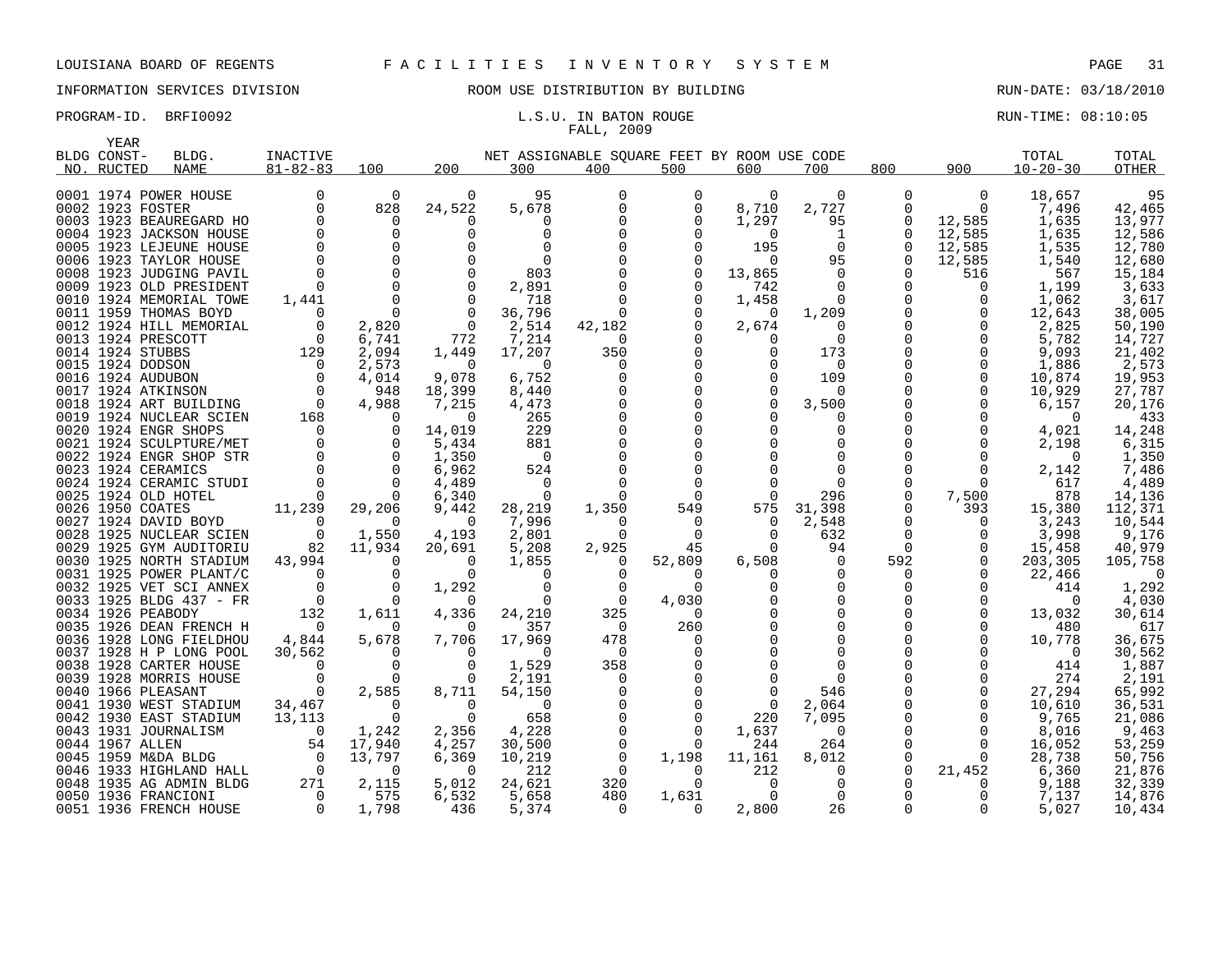# FALL, 2009

PROGRAM-ID. BRFI0092 **EXAM-ID.** BRFI0092 **RUN-TIME: 08:10:05** L.S.U. IN BATON ROUGE

| YEAR                    |                    |                |             |              |                                             |          |          |              |                |          |             |                |         |
|-------------------------|--------------------|----------------|-------------|--------------|---------------------------------------------|----------|----------|--------------|----------------|----------|-------------|----------------|---------|
| BLDG CONST-             | BLDG.              | INACTIVE       |             |              | NET ASSIGNABLE SQUARE FEET BY ROOM USE CODE |          |          |              |                |          |             | TOTAL          | TOTAL   |
| RUCTED<br>NO.           | <b>NAME</b>        | $81 - 82 - 83$ | 100         | 200          | 300                                         | 400      | 500      | 600          | 700            | 800      | 900         | $10 - 20 - 30$ | OTHER   |
|                         |                    |                |             |              |                                             |          |          |              |                |          |             |                |         |
| 0052 1936 GRACE KING HA |                    | 0              | $\mathbf 0$ | 0            | 8,400                                       | $\Omega$ | $\Omega$ | 343          | 462            | $\Omega$ | $\Omega$    | 3,383          | 9,205   |
| 0053 1936 EVANGELINE HA |                    | 0              | 0           | 0            | 507                                         | $\Omega$ | 0        | 74           | 5              | 0        | 31,050      | 13,265         | 31,636  |
| 0054 1936 LOUISE GARIG  |                    | $\Omega$       | $\Omega$    | $\Omega$     | 117                                         | 202      | $\Omega$ | 7            | $\Omega$       | $\Omega$ | 9,003       | 3,652          | 9,329   |
| 0055 1960 NICHOLSON     |                    | $\mathbf 0$    | 12,031      | 31,788       | 38,759                                      | 1,601    | 260      | 847          | 10,499         | 0        | 0           | 37,216         | 95,785  |
| 0056 1938 STUDENT HEALT |                    | $\Omega$       | $\Omega$    | $\Omega$     | 9,328                                       | 0        | $\Omega$ | 1,302        | 638            | 6,615    | $\Omega$    | 10,237         | 17,883  |
| 0059 1938 CHEM ENGR     |                    | 0              | 1,140       | 17,809       | 9,104                                       |          | 0        | 0            | 2,232          | 0        | 0           | 10,514         | 30,285  |
| 0061 1937 COLISEUM      |                    | 637            | $\Omega$    | 8,026        | 11,602                                      |          | 0        | 75,299       | 6,003          | 0        | $\Omega$    | 22,132         | 101,567 |
| 0062 1937 ANNIE BOYD HA |                    | - 0            | $\Omega$    | 0            | $\Omega$                                    |          | $\Omega$ | 0            | 0              | 0        | 20,292      | 6,624          | 20,292  |
| 0070 1986 HOWE RUSSELL  |                    | 165            | 10,419      | 50,614       | 45,095                                      | 3,590    | 321      | 641          | 210            | 0        | $\Omega$    | 47.679         | 111,055 |
| 0071 1938 ALEX BOX FIEL |                    | $\Omega$       | $\Omega$    | $\Omega$     | $\Omega$                                    | O        | 1,579    | 13,945       | 0              | 0        | 0           | 1,073          | 15,524  |
| 0076 1939 HIMES         |                    | $\Omega$       | 2,243       | 16,010       | 22,940                                      | 0        | 852      | 0            | $\Omega$       | O        | $\Omega$    | 16,473         | 42,045  |
| 0077 1939 CARPENTER SHO |                    | $\Omega$       | $\Omega$    | $\Omega$     | 1,757                                       |          | $\Omega$ | 0            | 10,454         |          | $\Omega$    | 452            | 12,211  |
| 0078                    | 1939 BLDG 440 - MI | $\overline{0}$ | $\Omega$    | $\Omega$     | $\Omega$                                    | $\Omega$ | 2,741    | $\Omega$     | $\Omega$       | O        | $\Omega$    | $\Omega$       | 2,741   |
| 0079 1939 FACULTY CLUB  |                    | 606            | $\mathbf 0$ |              | 794                                         | $\Omega$ | 0        | 7,247        | 814            | 0        | 4,744       | 6,073          | 14,205  |
| 0080                    | 1939 ALPHA PHI ALP | $\Omega$       | $\Omega$    | $\Omega$     | $\Omega$                                    | 112      | $\Omega$ | 899          | 0              | O        | 1,470       | 904            | 2,481   |
| 0082 1940 BUILDING 439  |                    | $\Omega$       | $\mathbf 0$ | $\Omega$     | $\Omega$                                    | 0        | 500      | 0            | $\overline{0}$ | 0        | 0           | $\Omega$       | 500     |
| 0084 1961 ACADIAN HALL  |                    | $\Omega$       | 426         | 178          | 415                                         | 321      | 0        | 4,562        | 224            | O        | 27,312      | 15,437         | 33,438  |
| 0086 1943 BOILER CONTRO |                    | 0              | 0           | 0            | 0                                           | 0        | 0        | 0            | $\overline{0}$ | 0        | 0           | 642            | ∩       |
| 0090 1946 WETLAND RESOU |                    | 2,283          | $\Omega$    | 763          | 5,067                                       | $\Omega$ | $\Omega$ | <sup>0</sup> | 228            | O        | U           | 1,247          | 8,341   |
| 0091 1946 SEA GRANT BUI |                    | 1,198          | $\mathbf 0$ | 160          | 10,001                                      | 935      | $\Omega$ | <sup>0</sup> | 389            | O        | 0           | 5,500          | 12,683  |
| 0092 1946 COASTAL STUDI |                    | 172            | $\mathbf 0$ | 4,154        | 5,023                                       | $\Omega$ | 0        | <sup>0</sup> | 533            | 0        | 0           | 2,274          | 9,882   |
| 0098 1947 FOOD SCIENCE  |                    | 0              | $\mathbf 0$ | 5,929        | 4,166                                       | 713      | 0        | 0            | 161            | 0        | $\mathbf 0$ | 4,731          | 10,969  |
| 0116 1949 HODGES HALL   |                    | 448            | 4,486       | 559          | 35,376                                      | $\Omega$ | 3,046    | $\Omega$     | 657            | 0        | 0           | 21,697         | 44,572  |
| 0117 1949 HATCHER HALL  |                    | 7,183          | 7,946       | 6,448        | 25,465                                      | 189      | 3,713    | 6,394        | 4,860          |          | 0           | 40,908         | 62,198  |
| 0118 1949 JOHNSTON HALL |                    | $\Omega$       | 888         | 270          | 36,392                                      | 60       | 1,749    | 568          | 2,044          | 0        | 0           | 22,023         | 41,971  |
| 0119 1949 AUDUBON SUGAR |                    | <sup>0</sup>   | $\Omega$    | <sup>0</sup> | 2,218                                       | $\Omega$ | $\Omega$ | 45           | 0              | O        | $\Omega$    | 162            | 2,263   |
| 0120 1949 ECOLOGY RESEA |                    | $\Omega$       | $\Omega$    | $\Omega$     | $\Omega$                                    | $\Omega$ | $\Omega$ | $\Omega$     | 2,458          |          | $\Omega$    | 127            | 2,458   |
| 0121 1949 AG METAL BLDG |                    | 0              | 531         | 16,443       | 1,506                                       | 510      | 0        | 0            | 0              | 0        | 0           | 3,205          | 18,990  |
| 0122 1949 E B DORAN     |                    | $\Omega$       | 1,042       | $\Omega$     | 5,079                                       | $\Omega$ | $\Omega$ | $\Omega$     | $\Omega$       | O        | $\Omega$    | 2,708          | 6,121   |
| 0123 1949 J C MILLER    |                    | $\Omega$       | 3,465       | 13,481       | 6,326                                       | 220      | 857      |              | 0              | 0        | $\Omega$    | 9,188          | 24,349  |
| 0124 1956 EAST LAVILLE  |                    | $\Omega$       | $\Omega$    | $\Omega$     | $\Omega$                                    | $\Omega$ | $\Omega$ | 0            | $\Omega$       | 0        | 42,408      | $\Omega$       | 42,408  |
| 0125                    | 1956 WEST LAVILLE  | 0              | 0           | 364          | 763                                         | 0        | 0        | 2,658        | 0              | 0        | 38,613      | 27,116         | 42,398  |
| 0126 1956 COMMONS       |                    | $\Omega$       | $\Omega$    | $\Omega$     | 106                                         | O        | $\Omega$ | 13,629       | $\Omega$       | U        | $\Omega$    | 4,104          | 13,735  |
| 0130 1951 LAB HIGH SCHO |                    | $\Omega$       | 3,580       | 3,651        | 3,801                                       | 0        | 10,233   | 473          | 207            | 0        | $\Omega$    | 8,643          | 21,945  |
| 0133 1953 BITUMINOUS LA |                    | $\Omega$       | $\Omega$    | 1,107        | $\Omega$                                    | $\Omega$ | $\Omega$ | $\Omega$     | $\Omega$       | O        | $\Omega$    | $\Omega$       | 1,107   |
| 0144 1965 HIGHLAND DINI |                    | $\mathbf 0$    | 0           | 0            | 66                                          | 0        | 0        | 13,624       | 0              | 0        | 0           | 288            | 13,690  |
| 0152 1955 INGRAM        |                    | $\Omega$       | 356         | 8,493        | 2,855                                       | 124      | $\Omega$ | $\Omega$     | 0              | 0        | $\Omega$    | 2,093          | 11,828  |
| 0153 1955 SWEET POTATO  |                    | $\Omega$       | $\Omega$    | 686          | $\Omega$                                    | 0        | 374      | <sup>0</sup> | 0              | U        | $\Omega$    | 98             | 1,060   |
| 0165                    | 1956 VET SCI ANIMA | 2,221          | 0           | $\Omega$     | $\Omega$                                    |          | 144      | <sup>0</sup> | $\Omega$       | 0        | 0           | 589            | 2,365   |
| 0166 1956 VET SCI FISH  |                    | <sup>0</sup>   | $\Omega$    | $\Omega$     | $\Omega$                                    |          | 1,476    | $\Omega$     | 97             | O        | 0           | 254            | 1,573   |
| 0167                    | 1956 VET SCI TOOL  | $\Omega$       | $\Omega$    | $\Omega$     | 124                                         |          | $\Omega$ | $\Omega$     | 1,043          | O        | $\Omega$    | $\Omega$       | 1,167   |
| 0168 1956 V S ANI DISEA |                    | $\Omega$       | $\mathbf 0$ | 118          | $\Omega$                                    |          | 1,478    | 189          | 30             | 0        | 0           | 1,058          | 1,815   |
| 0169                    | 1956 VET SCI INCIN | 361            | $\Omega$    | $\Omega$     | $\Omega$                                    |          | 0        | 0            | 0              | O        | $\Omega$    | 53             | 361     |
| 0170                    | 1956 VET SCI ISOLA | $\Omega$       | 0           | 1,020        | $\Omega$                                    |          | 578      | 0            | 312            | 0        | 0           | 664            | 1,910   |
| 0171                    | 1956 VET SCI ANIMA |                | $\Omega$    | 436          | 167                                         |          | 1,962    | <sup>0</sup> | 3,026          | O        | $\Omega$    | 450            | 5,591   |
| 0172                    | 1956 VET SCI POULT | $\Omega$       | 0           | 1,585        | 0                                           |          | 0        | 0            | 0              | 0        | 135         | 533            | 1,720   |
| 0173 1956 DALRYMPLE BLD |                    |                | $\Omega$    | 6,040        | 3,183                                       |          | $\Omega$ | $\Omega$     | 24             | O        | $\Omega$    | 3,261          | 9,247   |
| 0174 1960 DAIRY SCIENCE |                    | $\Omega$       | 393         | 7,576        | 3,841                                       | 57       | $\Omega$ | 630          | $\Omega$       | 0        | $\Omega$    | 2,716          | 12,497  |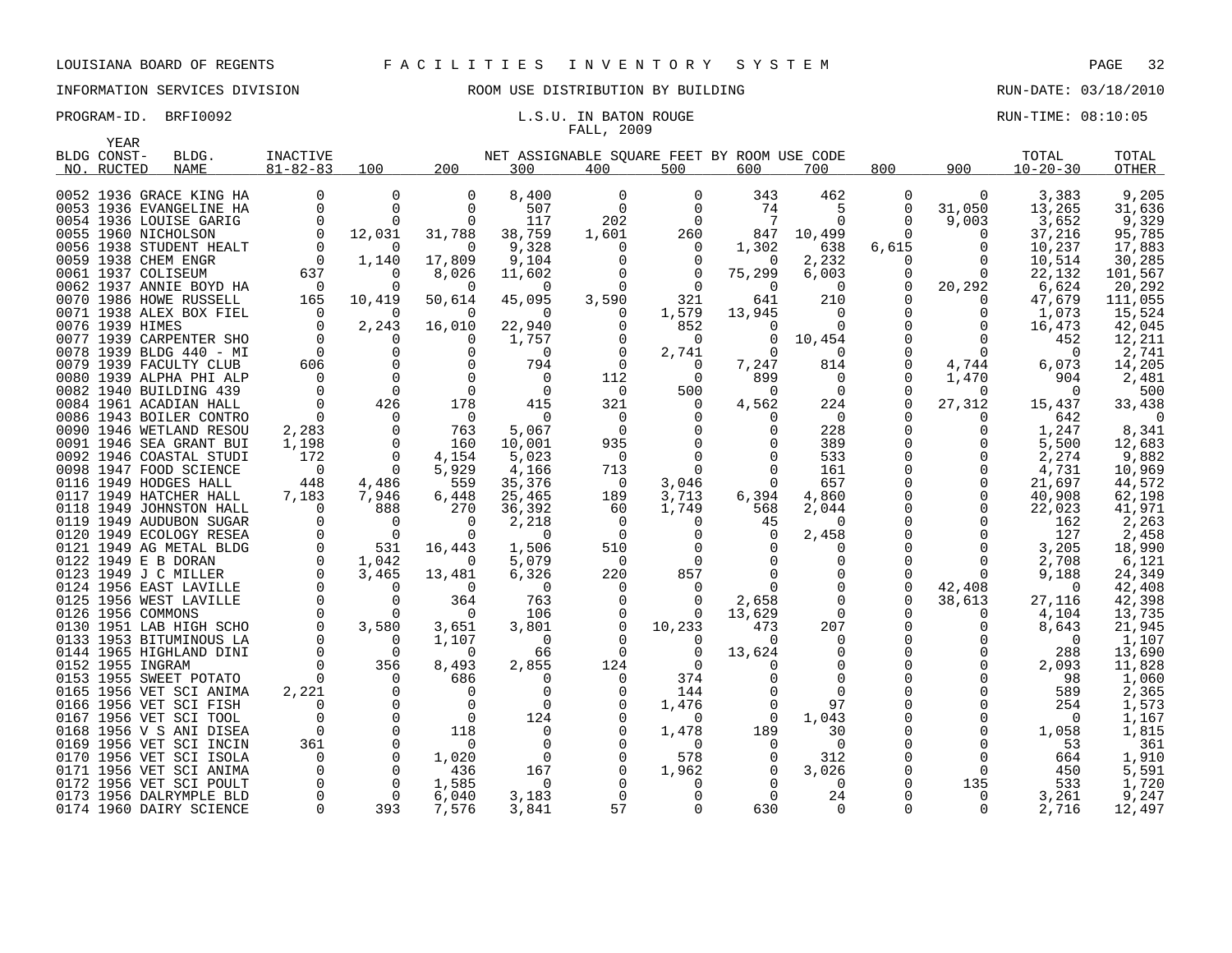# FALL, 2009

| YEAR           |                                                  |                |               |          |              |                                             |                   |                |                |               |                    |                 |                 |
|----------------|--------------------------------------------------|----------------|---------------|----------|--------------|---------------------------------------------|-------------------|----------------|----------------|---------------|--------------------|-----------------|-----------------|
| BLDG CONST-    | BLDG.                                            | INACTIVE       |               |          |              | NET ASSIGNABLE SQUARE FEET BY ROOM USE CODE |                   |                |                |               |                    | TOTAL           | TOTAL           |
| NO. RUCTED     | <b>NAME</b>                                      | $81 - 82 - 83$ | 100           | 200      | 300          | 400                                         | 500               | 600            | 700            | 800           | 900                | $10 - 20 - 30$  | OTHER           |
|                |                                                  |                |               |          |              |                                             |                   |                |                |               |                    |                 |                 |
|                | 0175 1960 OLD FORESTRY                           | 981            | 2,346         | 0        | 8,998        | 484                                         | 0                 | 4,135          | 0              | 0             | 0                  | 4,202           | 16,944          |
|                | 0177 1900 BLDG 428 - SU                          | $\Omega$       | $\Omega$      | $\Omega$ | $\Omega$     | $\Omega$                                    | 3,081             | $\Omega$       | $\Omega$       | 0             | 476                | 124             | 3,557           |
|                | 0178 1955 KNAPP                                  |                | $\Omega$      | 1,418    | 23,642       | $\Omega$                                    | 1,278             | 1,318          | 374            | $\Omega$      | 0                  | 12,188          | 28,030          |
|                | 0179 2004 LAB SCHOOL GY                          | $\Omega$       | $\Omega$      | 0        | $\Omega$     | $\Omega$                                    | 19,326            | 158            | 0              | $\Omega$      | 0                  | 2,747           | 19,484          |
|                | 0184 1957 SOUTH STADIUM                          | 12,933         | $\Omega$      | 6,113    | $\Omega$     |                                             | $\Omega$          | <sup>0</sup>   | 12,155         | ∩             | $\Omega$           | 10,692          | 31,201          |
|                | 0185 1957 MIL-AERO STUD                          | 996            | 3,936         | 3,037    | 9,208        | 0                                           | 9,782             | $\Omega$       | 394            | $\Omega$      | 0                  | 8,324           | 27,353          |
|                | 0187 1983 MIDDLETON                              |                | 5,283         | 1,920    | 15,841       | 217,060                                     |                   |                | 12             | 0             | 0                  | 64,696          | 240,116         |
|                | 0189 1958 NICHOLSON UNI                          |                | O             | $\Omega$ |              |                                             |                   |                | 0              | $\Omega$      | 14,400             | $\Omega$        | 14,400          |
|                | 0190 1958 NICHOLSON UNI                          |                | 0<br>$\Omega$ |          |              |                                             |                   |                | $\Omega$<br>75 | $\Omega$<br>O | 14,400<br>$\Omega$ | $\Omega$        | 14,400<br>75    |
|                | 0191 1958 TRANS VAULT<br>0192 1958 NICHOLSON UNI |                | $\Omega$      |          |              |                                             |                   |                | 0              | 0             |                    | 75<br>$\Omega$  | 19,200          |
|                | 0193 1958 NICHOLSON UNI                          |                | $\Omega$      |          |              |                                             |                   |                | $\Omega$       | ∩             | 19,200             | $\Omega$        | 14,400          |
|                | 0194 1958 TRANS VAULT                            |                | $\Omega$      |          |              |                                             |                   | 35             | $\Omega$       |               | 14,400<br>0        | 65              | 35              |
|                | 0195 1958 BLDG 431 - WE                          |                | $\Omega$      |          | $\Omega$     | $\cap$                                      | 2,626             |                | 30             |               | 0                  | $\Omega$        | 2,656           |
|                | 0197 1959 BAND HALL                              |                | $\mathbf 0$   | 3,554    | 967          | 347                                         |                   |                | 0              | N             | 0                  | 685             | 4,868           |
| 0201 1959 MSRF |                                                  |                | $\Omega$      | 2,232    | 6,900        | O                                           |                   |                | 1,463          |               | $\Omega$           | 3,484           | 10,595          |
|                | 0203 1959 HORT FOREMAN                           |                | $\Omega$      | n        |              |                                             |                   |                | $\Omega$       | ∩             | 986                | $\Omega$        | 986             |
|                | 0206 1961 NICHOLSON UNI                          |                | $\Omega$      | O        |              |                                             |                   |                | 0              | $\Omega$      | 16,000             | O               | 16,000          |
|                | 0207 1961 NICHOLSON UNI                          |                | 0             |          |              |                                             |                   |                | ∩              | U             | 16,000             |                 | 16,000          |
|                | 0208 1961 NICHOLSON UNI                          |                | $\Omega$      |          |              |                                             |                   |                |                |               | 6,000              | O               | 6,000           |
|                | 0209 1961 APT LAUNDRY B                          |                | $\Omega$      |          |              |                                             |                   | 681            |                | ∩             | ∩                  |                 | 681             |
|                | 0210 1961 NICHOLSON UNI                          |                | $\Omega$      |          |              |                                             |                   |                |                | $\Omega$      | 16,000             | $\Omega$        | 16,000          |
|                | 0211 1961 NICHOLSON UNI                          |                | $\Omega$      |          |              |                                             |                   |                |                | $\Omega$      | 16,000             | $\Omega$        | 16,000          |
|                | 0212 1961 ELECTRICAL EN                          |                | 1,000         | 15,255   | 9,323        | 457                                         | $\Omega$          |                | 2,592          |               | 0                  | 8,878           | 28,627          |
|                | 0213 1961 HUMAN ECOLOGY                          | $\Omega$       | 3,530         | 5,847    | 11,244       | 0                                           | 1,439             | 1,901          | $\Omega$       |               | 0                  | 10,291          | 23,961          |
|                | 0214 1961 WILSON LAB                             | 197            | $\Omega$      | 9,987    | 4,728        | $\Omega$                                    |                   | n              | 142            | ∩             | 0                  | 7,267           | 15,054          |
|                | 0215 1961 BLAKE HALL                             |                | $\Omega$      | $\Omega$ | 1,000        | 747                                         |                   | 5,123          | 173            | $\Omega$      | 34,463             | 14,094          | 41,506          |
|                | 0216 1962 APT UTILITY B                          |                | $\Omega$      | U        |              |                                             |                   |                | <sup>0</sup>   | ∩             | 1,035              | $\Omega$        | 1,035           |
|                | 0217 1962 NICHOLSON UNI                          |                | $\Omega$      | $\Omega$ | $\Omega$     |                                             |                   |                | 0              | $\Omega$      | 16,960             | $\Omega$        | 16,960          |
|                | 0218 1962 NICHOLSON UNI                          |                | $\Omega$      | $\Omega$ |              |                                             |                   |                | $\Omega$       | $\Omega$      | 16,380             | $\Omega$        | 16,380          |
|                | 0219 1962 APT LAUNDRY B                          |                | $\Omega$      | $\Omega$ |              |                                             |                   | 787            | 0              | 0             | $\Omega$           | $\Omega$        | 787             |
|                | 0220 1962 MCVOY HALL                             |                | $\Omega$      | $\Omega$ |              |                                             | $\Omega$          | 1,679          | 0              | 0             | 23,603             | 10,001          | 25,282          |
|                | 0221 1928 STUDENT UNION                          | 146,604        | $\Omega$      | $\Omega$ | $\Omega$     | n                                           |                   | 94             | 0              | U             | 0                  | 30,434          | 146,698         |
|                | 0223 1963 USDA/SOIL AND                          |                | $\Omega$      | 746      | 303          | 117                                         | 1,263             |                | $\Omega$       |               | 0                  | 367             | 2,429           |
|                | 0224 1964 NICHOLSON UNI                          |                | $\Omega$      | $\Omega$ | ∩            | ∩                                           |                   |                | $\Omega$       | ∩             | 6,480              | $\Omega$        | 6,480           |
|                | 0225 1964 NICHOLSON UNI                          |                | $\Omega$      | $\Omega$ | $\Omega$     |                                             |                   |                |                | O             | 21,120             | 0               | 21,120          |
|                | 0226 1964 NICHOLSON UNI                          |                | $\Omega$      |          |              |                                             |                   |                | ∩              | $\Omega$      | 16,380             |                 | 16,380          |
|                | 0227 1964 NICHOLSON UNI                          |                | $\Omega$      |          |              |                                             |                   |                | ∩              | $\Omega$      | 15,120             | $\Omega$        | 15,120          |
|                | 0228 1964 NICHOLSON UNI                          |                | $\Omega$      |          |              |                                             |                   |                | $\Omega$       | $\Omega$      | 17,280             | $\Omega$        | 17,280          |
|                | 0229 1964 APT STRG BLDG                          |                | $\Omega$      | n        |              |                                             |                   |                | 530            |               | O                  | 52              | 530             |
|                | 0230 1964 COTTON FIBER                           |                | $\Omega$      | 1,550    | 185          |                                             | 0                 |                | $\Omega$       | 0<br>$\Omega$ | O                  | 317             | 1,735           |
|                | 0231 1964 HERGET HALL<br>0232 1964 LAB SCHOOL AU |                | 900<br>0      | 182<br>0 | 1,063<br>261 | 0                                           | $\Omega$<br>4,110 | 3,526<br>4,387 | 931<br>0       |               | 56,764<br>0        | 22,858<br>2,563 | 63,366<br>8,758 |
|                | 0235 1965 LAKESHORE HOU                          |                | $\Omega$      | 353      | 8,927        |                                             | 985               | 136            | 749            | $\Omega$      | $\Omega$           | 3,082           | 11,150          |
|                | 0236 1966 EDWARD GAY AP                          |                | $\Omega$      | $\Omega$ | $\Omega$     |                                             | $\Omega$          | <sup>0</sup>   | $\Omega$       | $\Omega$      | 37,110             | $\Omega$        | 37,110          |
|                | 0237 1966 EDWARD GAY AP                          |                | $\Omega$      | $\Omega$ | $\Omega$     |                                             |                   | <sup>0</sup>   | 0              | $\Omega$      | 40,140             | $\Omega$        | 40,140          |
|                | 0238 1966 APT LAUNDRY B                          |                | $\Omega$      | $\Omega$ | 1,074        |                                             |                   | 858            | 18             |               | 0                  | 111             | 1,950           |
|                | 0239 1966 PENTAGON DINI                          |                | $\Omega$      | $\Omega$ | 200          | $\Omega$                                    | $\Omega$          | 24,322         | $\Omega$       | $\Omega$      | $\Omega$           | 2,598           | 24,522          |
|                |                                                  |                |               |          |              |                                             |                   |                |                |               |                    |                 |                 |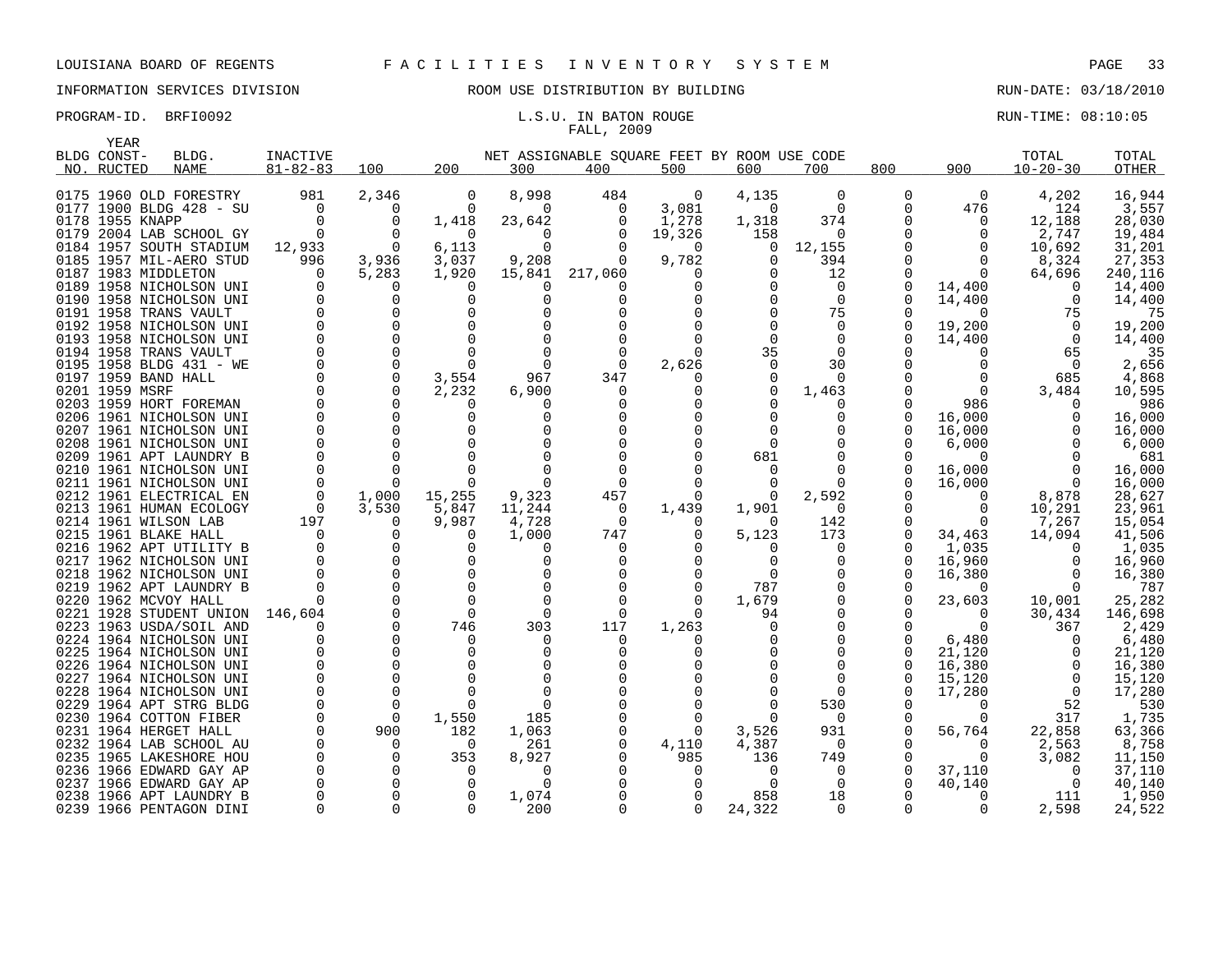# INFORMATION SERVICES DIVISION ROOM USE DISTRIBUTION BY BUILDING RUN-DATE: 03/18/2010

# FALL, 2009

|      | YEAR           |                         |                |              |          |                                             |     |          |          |          |              |              |                |              |
|------|----------------|-------------------------|----------------|--------------|----------|---------------------------------------------|-----|----------|----------|----------|--------------|--------------|----------------|--------------|
|      | BLDG CONST-    | BLDG.                   | INACTIVE       |              |          | NET ASSIGNABLE SQUARE FEET BY ROOM USE CODE |     |          |          |          |              |              | TOTAL          | TOTAL        |
|      | NO. RUCTED     | <b>NAME</b>             | $81 - 82 - 83$ | 100          | 200      | 300                                         | 400 | 500      | 600      | 700      | 800          | 900          | $10 - 20 - 30$ | <b>OTHER</b> |
|      |                |                         |                |              |          |                                             |     |          |          |          |              |              |                |              |
|      |                | 0240 1966 BROUSSARD HAL | 1              | 2,305        | 180      | 1,019                                       |     | 0        | 5,236    | 468      | 0            | 18,881       | 16,667         | 28,090       |
|      |                | 0242 1966 GREENHOUSE ST | 0              | 0            | 0        | 0                                           |     | O        | 0        | 1,745    | 0            | 0            | 0              | 1,745        |
|      |                | 0243 1966 HIGHLAND LAUN | <sup>0</sup>   | 0            | O        | 0                                           |     | $\Omega$ | 939      | $\Omega$ | <sup>0</sup> | $\Omega$     | 80             | 939          |
|      |                | 0248 1967 PENTAGON SRVC |                | $\Omega$     |          | 288                                         |     | $\Omega$ | 1,238    | $\Omega$ | $\Omega$     | 602          | 1,354          | 2,128        |
|      |                | 0249 1967 PENTAGON STRG |                | $\Omega$     |          | O                                           |     | $\cap$   | O        | 505      |              | 0            | $\Omega$       | 505          |
|      |                | 0250 1967 KIRBY-SMITH H | $\Omega$       | $\Omega$     | ∩        | 89,517                                      |     | $\Omega$ | 2,623    | 495      | $\Omega$     |              | 35,680         | 92,635       |
|      |                | 0251 1967 VET SCI HORSE | $\Omega$       | $\Omega$     |          | O                                           |     | 1,771    |          | 341      | 139          |              | 3,157          | 2,251        |
|      | 0253 1967 ELAB |                         | 287            | 998          | 28,179   | 1,867                                       |     | $\Omega$ | O        | 1,586    | O            |              | 10,298         | 32,917       |
|      |                | 0254 1967 HEMOPHILLIA L | $\Omega$       | 0            | 1,082    | 111                                         |     | $\cap$   |          | $\Omega$ |              |              | 40             | 1,193        |
|      |                | 0255 1900 BLDG 306 - GO |                | $\Omega$     | 173      | 1,620                                       |     | 16,420   |          | 155      |              |              | 801            | 18,368       |
|      |                | 0256 1967 LSU PRESS BUI | $\Omega$       | $\Omega$     | $\Omega$ | 5,885                                       |     | $\Omega$ |          | 235      | <sup>0</sup> |              | 2,111          | 6,120        |
|      |                | 0258 1968 BOAT GARAGE   |                | $\Omega$     | ∩        | O                                           |     | O        |          | 470      | <sup>0</sup> |              | $\Omega$       | 470          |
|      |                | 0260 1968 MILLER HALL   | $\Omega$       | 0            | 253      | 312                                         |     | $\Omega$ | 6,753    | 1,298    | $\Omega$     | 57,106       | 23,044         | 65,722       |
|      |                | 0266 1969 LOCKETT       |                | 29,019       | 632      | 15,395                                      |     | $\cap$   | $\Omega$ | 117      |              |              | 19,254         | 45,163       |
|      |                | 0270 1970 TRACK TICKET  | <sup>0</sup>   | O            | $\Omega$ | O                                           |     | $\Omega$ | 110      | $\Omega$ |              |              | 0              | 110          |
|      |                | 0271 1970 TRACK STADIUM |                | O            | ∩        | ∩                                           |     | 3,692    |          |          |              |              | $\Omega$       | 3,692        |
|      |                | 0272 1970 TENNIS STADIU |                | O            |          | O                                           |     | 322      |          | ∩        |              |              | $\Omega$       | 322          |
|      |                | 0273 1970 LIFE SCIENCES |                | $\Omega$     | 86,779   | 27,047                                      |     | 5,752    | 0        | 788      |              |              | 60,124         | 120,366      |
|      |                | 0274 1971 MARAVICH ASSM |                | <sup>0</sup> | ∩        | 4,676                                       |     | 16,315   | 121,774  | 12,262   |              |              | 65,180         | 155,027      |
| 0275 |                | 1971 ENGR RES & DE      | ∩              | $\Omega$     | 13,335   | 20,923                                      |     | O        | 29       | 170      |              |              | 13,647         | 34,457       |
|      |                | 0276 1971 LA TRANS RES  |                | 0            | 7,859    | 9,430                                       |     | $\Omega$ | 401      | 336      |              |              | 5,354          | 18,026       |
| 0277 |                | 1971 BUILDING 435       |                | $\Omega$     | 0        | O                                           |     | 0        | $\Omega$ | 1,449    |              |              | 0              | 1,449        |
| 0278 |                | 1835 OVERSEER RES       |                | $\Omega$     | U        | ∩                                           |     | $\Omega$ | 1,395    | $\Omega$ |              |              |                | 1,395        |
|      |                | 0279 1971 MECHANIC SHOP |                | $\Omega$     |          | 2,000                                       |     |          | O        | 2,000    |              |              |                | 4,000        |
|      |                | 0280 1972 RESIDENCE     |                | 0            |          | O                                           |     |          | O        | O        | O            | 2,138        | Ω              | 2,138        |
|      |                | 0281 1972 GARDEN HOUSE  |                | $\Omega$     |          | O                                           |     |          |          |          | U            | 480          |                | 480          |
|      |                | 0282 1972 WORKERS HOUSE |                | $\Omega$     |          | O                                           |     |          |          | $\Omega$ |              | 1,122        |                | 1,122        |
|      | 0283 1972 BARN |                         |                | 0            |          | $\Omega$                                    |     |          |          | 657      |              |              |                | 657          |
|      |                | 0284 1972 PIGEON        |                | $\Omega$     |          | $\Omega$                                    |     |          |          | 64       |              |              |                | 64           |
|      |                | 0285 1972 GARAGE        |                | $\Omega$     |          |                                             |     |          | U        | 676      |              |              | $\Omega$       | 676          |
|      |                | 0297 1855 KITCHEN       |                | U            |          |                                             |     |          | 310      | O        |              |              | $\Omega$       | 310          |
|      |                | 0298 1972 FT ADMIN BLDG |                | 1,875        |          | 2,863                                       |     |          | 0        | O        | <sup>0</sup> |              | 985            | 4,738        |
|      |                | 0302 1830 GENERAL STORE |                | U            |          |                                             |     |          | 681      |          | <sup>n</sup> |              | $\Omega$       | 681          |
|      |                | 0320 1974 APT UTILITY B | $\Omega$       | $\Omega$     |          | $\Omega$                                    |     | $\cap$   | $\Omega$ | 0        |              | 2,119        | $\Omega$       | 2,119        |
|      |                | 0321 1974 FIELD HOUSE   | 289            | 660          | O        | 890                                         |     | 85,261   | $\Omega$ | 1,750    |              | <sup>0</sup> | 8,538          | 88,850       |
|      |                | 0322 1974 APT STRG BLDG | $\Omega$       | 0            | O        | O                                           |     |          | $\Omega$ | 400      |              |              | $\Omega$       | 400          |
|      |                | 0323 1974 PRINTING BLDG |                | $\Omega$     | ∩        | 2,592                                       |     | O        | 525      | 41,095   |              |              | 2,617          | 44,212       |
|      |                | 0324 1974 PRINTING FLAM |                | $\Omega$     | ∩        | O                                           |     | O        | O        | 144      |              |              | $\Omega$       | 144          |
| 0325 |                | 1974 VEGETATION RS      |                | $\Omega$     | 800      | ∩                                           |     | $\Omega$ |          | $\Omega$ | $\Omega$     |              | $\Omega$       | 800          |
|      |                | 0334 1974 EMS BUILDING- |                | 992          |          | ∩                                           |     | 74       |          | $\Omega$ | 145          |              | 397            | 1,211        |
| 0342 |                | 1975 PENTAGON STRG      | <sup>0</sup>   | 0            | ∩        | $\Omega$                                    |     | $\Omega$ |          | 585      | <sup>0</sup> |              | $\Omega$       | 585          |
|      |                | 0343 1975 VM LAB ANIMAL | $\Omega$       | $\Omega$     |          | 178                                         |     | 4,577    |          | 44       |              |              | 1,589          | 4,799        |
| 0344 |                | 1975 VET MED TRAIL      | 1,776          | 0            |          | $\Omega$                                    |     | n        |          | $\Omega$ |              |              | $\Omega$       | 1,776        |
| 0347 |                | 1976 VET SCI DOG B      | <sup>0</sup>   | $\Omega$     |          | $\Omega$                                    |     | 3,741    |          | $\Omega$ |              |              | $\Omega$       | 3,741        |
| 0348 |                | 1976 ATHL PHYSICAL      | <sup>0</sup>   | $\Omega$     |          | 768                                         |     | $\left($ | O        | 3,559    |              |              | 20             | 4,327        |
| 0351 |                | 1976 LIVESTOCK EXH      | $\Omega$       | $\Omega$     | O        | 2,680                                       |     | $\Omega$ | 101,192  | 702      |              |              | 1,033          | 104,574      |
|      |                | 0352 1976 CHOPPIN       | 28             | $\Omega$     | 62,253   | 24,737                                      |     |          | U        | 2,049    |              |              | 58,613         | 89,067       |
|      |                | 0353 1976 CHOPPIN MECH  | $\Omega$       | $\Omega$     | 0        | 0                                           |     | O        | $\Omega$ | 205      | 0            |              | 0              | 205          |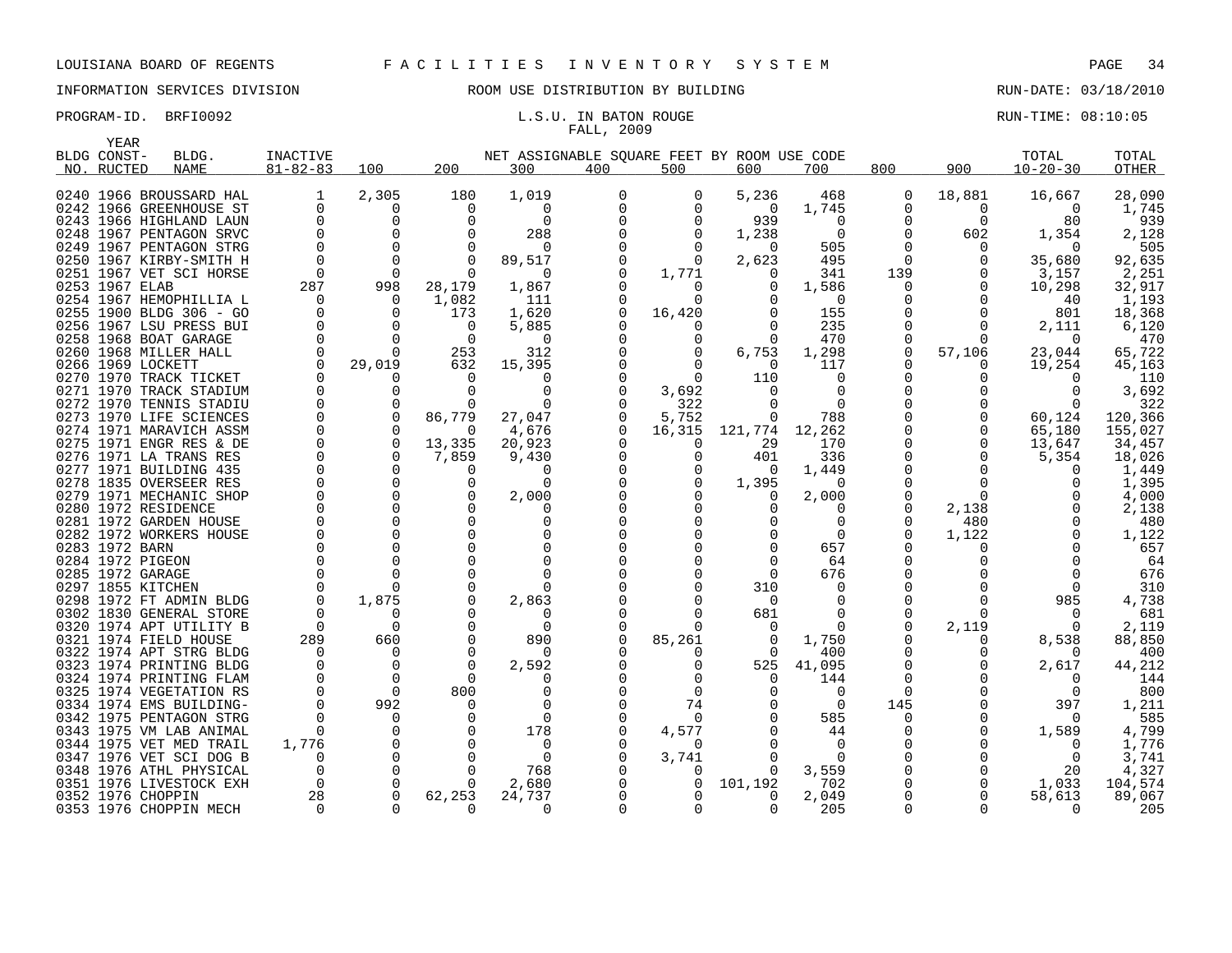# FALL, 2009

|      | YEAR        |                         |                |                |                          |                                             |          |                |          |          |          |              |                |              |
|------|-------------|-------------------------|----------------|----------------|--------------------------|---------------------------------------------|----------|----------------|----------|----------|----------|--------------|----------------|--------------|
|      | BLDG CONST- | BLDG.                   | INACTIVE       |                |                          | NET ASSIGNABLE SOUARE FEET BY ROOM USE CODE |          |                |          |          |          |              | TOTAL          | TOTAL        |
|      | NO. RUCTED  | <b>NAME</b>             | $81 - 82 - 83$ | 100            | 200                      | 300                                         | 400      | 500            | 600      | 700      | 800      | 900          | $10 - 20 - 30$ | <b>OTHER</b> |
|      |             |                         |                |                |                          |                                             |          |                |          |          |          |              |                |              |
|      |             | 0354 1976 BARN/EXHIBIT  | 0              | 0              | 0                        | 1,899                                       | $\Omega$ | $\overline{0}$ | 7,668    | 1,652    | 0        | 0            | $\overline{0}$ | 11,219       |
|      |             | 0355 1976 FT TRAINING-B | $\Omega$       | 1,682          | $\Omega$                 | $\Omega$                                    | $\Omega$ | 4,266          | $\Omega$ | $\Omega$ | 0        | $\Omega$     | 207            | 5,948        |
|      |             | 0364 1977 MOTOR POOL    |                | $\Omega$       | 4,235                    | 1,726                                       |          | $\Omega$       |          | $\Omega$ |          | $\Omega$     | 142            | 5,961        |
|      |             | 0365 1977 COOP EXT STRG | $\Omega$       | $\Omega$       | $\Omega$                 | $\Omega$                                    |          | $\Omega$       |          | 15,947   |          | 0            | 0              | 15,947       |
|      |             | 0366 1977 WILLIAMS      | $\Omega$       | 13,555         | 6,264                    | 1,181                                       |          |                |          | 75       |          | $\Omega$     | 9,465          | 21,075       |
| 0367 |             | 1978 KILN BLDG          | $\Omega$       | $\Omega$       | 2,437                    | $\Omega$                                    |          | $\Omega$       |          | $\Omega$ |          |              | $\Omega$       | 2,437        |
|      |             | 0369 1978 APT STRG BLDG | $\Omega$       | $\Omega$       | $\Omega$                 | $\Omega$                                    |          |                |          | 1,425    |          |              | $\Omega$       | 1,425        |
|      |             | 0370 2003 VET MED BLDG  | $\Omega$       | 6,443          | 64,155                   | 45,845                                      | 6,523    | 12,059         | 5,446    | 1,824    | 38,486   | $\Omega$     | 34,350         | 180,781      |
|      |             | 0371 1978 VET MED EOUIN | $\Omega$       | $\Omega$       | 1,329                    | 723                                         | $\Omega$ |                |          | $\Omega$ | $\Omega$ | 0            | 1,519          | 2,052        |
|      |             | 0373 1978 PATRICK TAYLO | 274            | 36,961         | 56,842                   | 79,119                                      | 2,329    | $\Omega$       | 3,686    | 3,195    |          | 0            | 79,372         | 182,406      |
|      |             | 0374 1978 CONSTRUCTION  | $\Omega$       | 1,167          | $\Omega$                 | 1,378                                       | $\Omega$ |                | $\Omega$ | $\Omega$ |          | 0            | 4,521          | 2,545        |
|      |             | 0375 1978 FACILITY SRVC | $\Omega$       | 0              | 0                        | 10,715                                      |          | $\Omega$       | 1,584    | 24,072   |          | 0            | 4,107          | 36,371       |
|      |             | 0376 1978 FACILITY SRVC | $\Omega$       | $\Omega$       | $\Omega$                 | $\Omega$                                    | $\Omega$ | $\Omega$       | $\Omega$ | 7,296    |          | $\Omega$     | $\Omega$       | 7,296        |
|      |             | 0380 1978 FT WAREHSE/OF |                | 0              | $\Omega$                 | 140                                         |          | 3,900          | $\Omega$ |          |          | $\Omega$     | 805            | 4,040        |
|      |             | 0381 1978 FT AUDITORIUM | $\Omega$       | 3,000          | $\Omega$                 | $\Omega$                                    |          | $\Omega$       | $\Omega$ | $\Omega$ |          | $\Omega$     | $\overline{0}$ | 3,000        |
|      |             | 0382 1979 FACILITY SERV | 0              | 0              | $\Omega$                 | 4,687                                       |          | 0              | 820      |          |          | 0            | 24             | 5,507        |
|      |             | 0383 1979 CREDIT UNION  | $\mathbf 0$    | $\mathbf 0$    | 1,765                    | 4,285                                       |          |                | 62       | 340      |          | 0            | 3,528          | 6,452        |
|      |             | 0384 1979 COPY & MAIL C | $\mathbf 0$    | 0              | $\Omega$                 | 8,207                                       |          | 0              | 464      | 5,396    |          | 0            | 3,108          | 14,067       |
|      |             | 0385 1979 PLANT PATHOLO | $\Omega$       | $\Omega$       | $\Omega$                 | $\Omega$                                    |          |                | $\Omega$ | 876      |          | $\Omega$     | $\Omega$       | 876          |
|      |             | 0400 1981 FACILITY SRVC | $\mathbf 0$    | $\mathbf 0$    | $\Omega$                 | 108                                         |          | $\Omega$       |          | 6,541    |          | 0            | - 0            | 6,649        |
|      |             | 0401 1981 CENTRAL UTILI | $\Omega$       | $\Omega$       | $\Omega$                 | $\Omega$                                    |          | $\Omega$       |          | ∩        |          | $\Omega$     | 4,131          | $\Omega$     |
|      |             | 0402 1981 EFFERSON HALL | $\Omega$       | $\overline{0}$ | $\overline{0}$           | 17,146                                      | 0        | 0              | 4,220    | 1,459    | 0        | 0            | 8,139          | 22,825       |
|      |             | 0403 2004 LOWER ELEM &  |                | $\mathbf 0$    | $\Omega$                 | 3,075                                       | 4,632    | 36,502         | $\Omega$ | $\Omega$ | 321      | 0            | 15,842         | 44,530       |
|      |             | 0407 1982 ECOLOGY GRNHO |                | $\mathbf 0$    | $\Omega$                 | $\Omega$                                    | $\Omega$ | 340            |          | $\Omega$ | 0        |              | $\Omega$       | 340          |
|      |             | 0408 1982 SEA GRANT STR |                | $\Omega$       | 375                      | $\Omega$                                    |          | $\Omega$       |          | 4,125    | $\Omega$ |              | $\Omega$       | 4,500        |
|      |             | 0409 1982 SEA GRANT STR |                | 0              | 0                        | $\Omega$                                    |          |                |          | 1,344    |          | 0            | 0              | 1,344        |
|      |             | 0410 1982 SEA GRANT SHO |                | $\Omega$       | $\Omega$                 | 2,306                                       |          | $\Omega$       | $\Omega$ | 12,484   |          | 0            | 1,393          | 14,790       |
|      |             | 0413 1982 NELSON MEMORI |                | $\Omega$       | $\Omega$                 |                                             |          | $\Omega$       | 3,144    | 443      |          | $\Omega$     | 342            | 3,587        |
|      |             | 0414 1982 4H MINI BARN  | $\Omega$       | $\Omega$       | $\Omega$                 | $\Omega$                                    |          | 4,289          | $\Omega$ | 168      |          | $\Omega$     | 808            | 4,457        |
|      |             | 0418 1983 DESIGN BUILDI | 1,312          | 9,122          | 30,285                   | 10,324                                      |          | 0              | 7,146    | 0        |          | 0            | 20,521         | 58,189       |
|      |             | 0422 1983 AG ENGR SHOP  | 0              | 0              | 5,238                    | 464                                         |          | $\Omega$       | $\Omega$ |          |          | 0            | 460            | 5,702        |
|      |             | 0423 1983 AG ENGR STRG  | $\Omega$       | 0              | 2,280                    | 0                                           |          |                |          |          |          |              | - 0            | 2,280        |
|      |             | 0424 1983 BLOWOUT CLASS | $\Omega$       | $\Omega$       | 595                      | 1                                           |          |                |          |          |          | 0            | 24             | 596          |
|      |             | 0425 1983 BLOWOUT CONTR | 151            | 0              | 722                      | 347                                         | 0        | $\Omega$       |          |          |          | 0            | 35             | 1,220        |
|      |             | 0429 1984 NATATORIUM    |                | $\Omega$       | $\Omega$                 | $\Omega$                                    | $\Omega$ | 36,927         | 43       |          |          | 0            | 3,573          | 36,970       |
|      |             | 0430 1984 HORTICULTURE  | $\Omega$       | $\mathbf 0$    | $\Omega$                 | $\Omega$                                    | $\Omega$ | 91             |          |          |          | <sup>0</sup> | $\Omega$       | 91           |
|      |             | 0431 1984 FIRE PUMP STA |                | $\Omega$       |                          |                                             |          | $\Omega$       |          |          |          | <sup>0</sup> | 297            |              |
| 0432 |             | 2004 LAB SCHOOL CH      |                | 0              | $\Omega$                 |                                             |          |                |          |          |          | 0            | 1,279          |              |
|      |             | 0433 1984 FIRE PUMP STA |                | $\Omega$       | $\Omega$                 |                                             | $\Omega$ |                |          |          |          | 0            | 297            |              |
|      |             | 0435 1985 SCHOOL OF MUS | 0              | 9,553          | 2,739                    | 11,981                                      | 331      | $\Omega$       | 336      | $\Omega$ |          | 0            | 3,295          | 24,940       |
|      |             | 0436 1985 VET MED SWINE | 0              | 0              | $\Omega$                 | 0                                           | 0        | 4,600          | $\Omega$ | 173      |          | 0            | $\Omega$       | 4,773        |
| 0437 |             | 1985 ENVIRONMENTAL      | 0              | 0              | 4,960                    | 125                                         | $\Omega$ | $\Omega$       |          | $\Omega$ |          | $\Omega$     | 1,243          | 5,085        |
| 0438 |             | 1985 BASEBALL OFC       | $\Omega$       | $\Omega$       | $\Omega$                 | 251                                         | $\Omega$ | 908            |          | 52       |          | $\Omega$     | 205            | 1,211        |
|      |             | 0440 1985 M B STURGIS   | $\mathbf 0$    | 2,545          | 30,164                   | 11,831                                      | 368      | $\Omega$       |          | $\Omega$ |          | 0            | 6,722          | 44,908       |
| 0442 |             | 1986 VISITOR INFO       |                | $\Omega$       | $\Omega$                 | 845                                         | 0        | $\Omega$       |          | 43       |          |              | 129            | 888          |
|      |             | 0443 1986 VET MED DOG H |                | 0<br>$\Omega$  | <sup>0</sup><br>$\Omega$ | $\Omega$                                    |          | 1,480          |          |          |          |              | 80             | 1,480        |
|      |             | 0444 1986 VM LRG ANIMAL |                |                |                          | $\Omega$                                    |          | 3,900          |          | $\Omega$ |          |              | $\Omega$       | 3,900        |
|      |             | 0445 1986 VET MED BEDDI | $\Omega$       | $\mathbf 0$    | $\Omega$                 | $\Omega$                                    | $\Omega$ | 3,050          |          |          | $\Omega$ | 0            | $\Omega$       | 3,050        |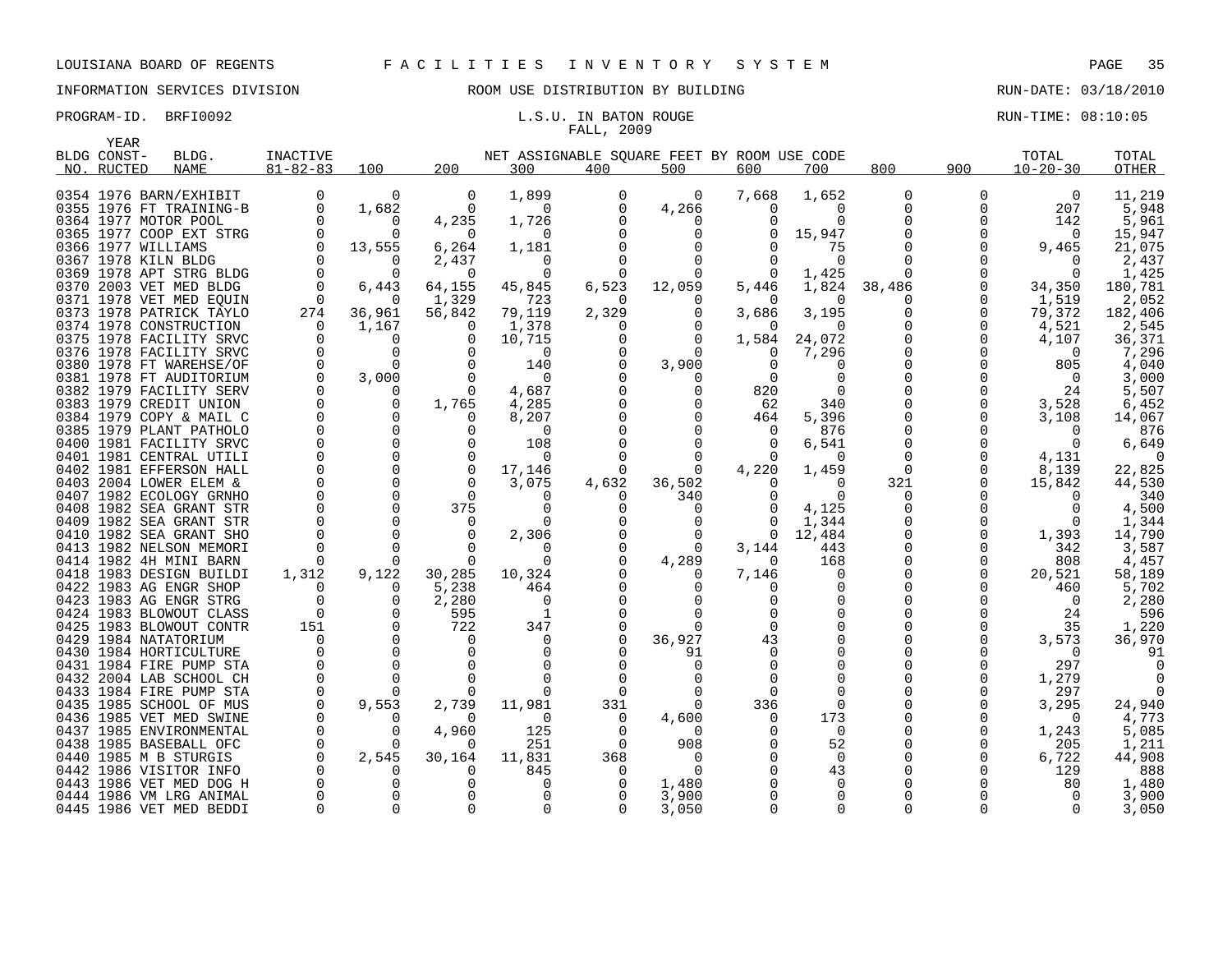## INFORMATION SERVICES DIVISION ROOM USE DISTRIBUTION BY BUILDING RUN-DATE: 03/18/2010

# FALL, 2009

|      | YEAR        |                                                  |                |                      |          |                                             |          |              |          |              |          |          |                |            |
|------|-------------|--------------------------------------------------|----------------|----------------------|----------|---------------------------------------------|----------|--------------|----------|--------------|----------|----------|----------------|------------|
|      | BLDG CONST- | BLDG.                                            | INACTIVE       |                      |          | NET ASSIGNABLE SQUARE FEET BY ROOM USE CODE |          |              |          |              |          |          | TOTAL          | TOTAL      |
|      | NO. RUCTED  | <b>NAME</b>                                      | $81 - 82 - 83$ | 100                  | 200      | 300                                         | 400      | 500          | 600      | 700          | 800      | 900      | $10 - 20 - 30$ | OTHER      |
|      |             |                                                  |                |                      |          |                                             |          |              |          |              |          |          |                |            |
|      |             | 0446 1987 UNION WRHSE                            | 0              | 0                    | $\Omega$ | 0                                           | $\Omega$ | 0            | 0        | 5,000        | 0        | 0        | 0              | 5,000      |
|      |             | 0447 1987 SURPLUS STRG                           | $\Omega$       | $\Omega$             | $\Omega$ | 25                                          | $\Omega$ | $\Omega$     | 0        | 9,754        | O        | $\Omega$ | 30             | 9,779      |
|      |             | 0448 1987 TUREAUD HALL                           | $\Omega$       | 27,891               | $\Omega$ | 152                                         | $\Omega$ | $\Omega$     |          | $\Omega$     |          | $\Omega$ | 14,426         | 28,043     |
|      |             | 0449 1999 VET MED INCIN                          | O              | 0                    | O        | 0                                           | 0        | 1,081        |          | 0            |          | $\Omega$ | $\Omega$       | 1,081      |
|      |             | 0451 1999 HORT GREENHOU                          | $\Omega$       | <sup>0</sup>         | $\Omega$ | $\Omega$                                    |          | 95           |          |              |          | $\Omega$ | n              | 95         |
|      |             | 0464 1986 RENEWABLE NAT                          | $\Omega$       | 3,565                | 24,525   | 12,715                                      |          | 0            | $\Omega$ | 2,036        |          | $\Omega$ | 5,360          | 42,841     |
|      |             | 0465 1901 RES ANIMAL IN                          | 0              | O                    |          | ∩                                           |          | 0            |          |              |          | 849      |                | 849        |
| 0466 |             | 1901 RES ANIMAL IN                               | $\Omega$       | $\Omega$             | $\Omega$ | $\Omega$                                    | $\Omega$ | <sup>0</sup> | 0        | n            | $\Omega$ | 1,415    | n              | 1,415      |
| 0467 |             | 1901 RES ANIMAL IN                               | $\Omega$       | $\Omega$             | $\Omega$ | $\Omega$                                    | $\Omega$ | $\Omega$     |          |              |          | 1,014    | $\Omega$       | 1,014      |
|      |             | 0480 1978 ENERGY CENTER                          | 26             | 1,028                | 1,959    | 1,730                                       | 100      | 0            |          |              |          | 0        | 1,249          | 4,843      |
|      |             | 0486 1901 ANIMAL HOLDIN                          | $\Omega$       | O                    | n        | $\left($                                    | $\Omega$ | 452          |          |              |          |          |                | 452        |
|      |             | 0487 1901 ANIMAL HOLDIN                          | $\Omega$       | $\Omega$             | ∩        | $\Omega$                                    | ∩        | 452          |          |              |          |          |                | 452        |
| 0488 |             | 1901 ANIMAL HOLDIN                               | 0              | 0                    | O        | 0                                           | O        | 452          |          | <sup>0</sup> |          | $\Omega$ |                | 452        |
|      |             | 0498 1901 HAY STRG                               | $\Omega$       | $\Omega$             |          | $\Omega$                                    |          | $\Omega$     | 0        | 1,425        |          | $\Omega$ |                | 1,425      |
|      |             | 0522 1948 PRESIDENT RES                          | $\Omega$       | $\Omega$             | ∩        | $\Omega$                                    |          | $\Omega$     |          |              | O        | 5,146    |                | 5,146      |
|      |             | 0523 1948 PRES MAID RES                          | 0              | 0                    | $\Omega$ | 0                                           |          |              | O        | <sup>0</sup> |          | 2,016    | $\Omega$       | 2,016      |
|      |             | 0546 1900 AFRI AMERI CL                          | $\Omega$       | $\Omega$             | $\Omega$ | 473                                         |          | $\Omega$     | 43       |              |          | $\Omega$ |                | 523        |
|      |             | 0550 1900 INT'L CULTURA                          | $\Omega$       | $\Omega$             | 11       | 765                                         |          | $\Omega$     | 3,969    | 64           |          | 545      | 639            | 5,354      |
|      |             | 0577 1971 SCHOOLHOUSE                            | $\Omega$       | $\Omega$             | $\Omega$ | $\Omega$                                    |          | $\Omega$     | 306      | <sup>0</sup> |          | 0        | O              | 306        |
| 0578 |             | 1835 BLACKSMITH SH                               | $\Omega$       | $\Omega$             | $\Omega$ | $\Omega$                                    |          |              | 396      | <sup>0</sup> |          | U        |                | 396        |
|      |             | 0579 1971 SINGLE RM SLA                          |                | $\Omega$             | $\Omega$ |                                             |          |              | 236      |              | 0        |          |                | 236        |
|      |             | 0580 1971 SINGLE RM SLA                          | $\Omega$       | $\Omega$             | $\Omega$ |                                             |          |              | 231      |              |          |          |                | 231        |
| 0581 |             | 1971 WORKMAN'S HOU                               | $\Omega$       | $\Omega$             | ∩        | $\Omega$                                    |          |              | 452      |              |          |          |                | 452        |
|      |             | 0582 1971 SICKHOUSE                              |                | $\Omega$             |          |                                             |          |              | 464      |              |          |          |                | 464        |
|      |             |                                                  | $\Omega$       | $\Omega$             | $\Omega$ | 0                                           |          |              | 442      |              |          |          |                |            |
|      |             | 0583 1972 SUGAR HOUSE<br>0585 1972 PIONEER HOUSE | $\Omega$       | $\Omega$             | $\Omega$ |                                             |          |              | 549      |              |          |          |                | 442<br>549 |
| 0586 |             |                                                  | $\Omega$       | 0                    | $\Omega$ |                                             |          |              | 529      |              |          |          |                | 529        |
|      |             | 1840 CORN CRIB                                   | $\Omega$       | 0                    | $\Omega$ |                                             |          |              | 652      |              |          |          |                | 652        |
|      |             | 0587 1870 CHURCH BUILDI                          | $\Omega$       | $\Omega$             | ∩        |                                             |          |              |          |              |          |          |                |            |
|      |             | 0589 1973 SYRUP HOUSE                            | $\Omega$       | $\Omega$             | ∩        |                                             |          |              | 196      |              |          |          |                | 196        |
| 0590 |             | 1977 POTATO HOUSE                                | $\Omega$       | $\Omega$             | $\Omega$ | O                                           |          |              | 172      |              |          |          |                | 172<br>22  |
|      |             | 0591 1979 OUTHOUSE #2                            | $\Omega$       | $\Omega$             | $\Omega$ |                                             |          |              | 22       |              |          |          |                |            |
|      |             | 0592 1979 GRIST MILL                             | $\Omega$       | $\Omega$             |          |                                             |          |              | 121      |              | O        |          |                | 121        |
|      |             | 0593 1870 DOG TROT HOUS                          | $\Omega$       | $\Omega$             | $\Omega$ |                                             |          |              | 560      |              |          |          |                | 560        |
| 0594 |             | 1971 SLAVE CABN-SI                               | $\Omega$       | $\Omega$             | $\Omega$ |                                             |          |              | 182      |              |          |          |                | 182        |
| 0595 |             | 1975 CHICKEN HOUSE                               | $\Omega$       | $\Omega$             | ∩        |                                             |          |              | 41       |              |          |          |                | 41         |
|      |             | 0596 1975 SHOTGUN HOUSE                          |                |                      |          |                                             |          |              | 348      |              |          |          |                | 348        |
| 0597 |             | 1974 ACADIAN HOUSE                               | $\Omega$       | $\Omega$<br>$\Omega$ | $\Omega$ | $\Omega$                                    |          |              | 282      |              |          |          | ∩              | 282        |
|      |             | 0599 1850 FOUR HOLE OUT                          | $\Omega$       |                      | $\Omega$ | $\Omega$                                    |          |              | 58       |              |          |          | $\Omega$       | 58         |
| 0613 |             | 1988 FT ADMIN ANNE                               | 0              | $\Omega$             | 0        | 1,976                                       |          |              | ∩        |              |          |          | 921            | 1,976      |
| 0614 |             | 1986 FT KUWAIT/CLA                               | O              | 1,203                | 164      | n                                           |          | $\Omega$     | O        |              |          | $\Omega$ | 300            | 1,367      |
|      |             | 0615 1988 FT FIRE EXT/S                          | $\Omega$       | $\Omega$             | 1,800    | $\Omega$                                    |          | $\Omega$     | 0        |              |          | $\Omega$ | $\Omega$       | 1,800      |
|      |             | 0633 1998 NEW GOLF CLUB                          | $\Omega$       | 0                    | 0        | 682                                         |          | 0            | 4,413    | 5,324        |          | 0        | 1,616          | 10,419     |
|      |             | 0689 1987 MILITARY-AIR                           | $\Omega$       | $\Omega$             | ∩        |                                             |          |              |          | 471          |          |          |                | 471        |
| 0690 |             | 1984 RPTR REHAB FL                               | $\Omega$       | $\Omega$             | $\Omega$ | $\Omega$                                    |          | 5,000        |          |              |          |          |                | 5,000      |
|      |             | 0698 1977 CEBA STORAGE                           | 160            | 0                    | $\Omega$ |                                             |          | $\Omega$     |          |              |          |          |                | 160        |
| 0699 |             | 1966 BROUSSRD HLL                                | 42             | $\Omega$             | $\Omega$ |                                             |          | $\Omega$     |          |              |          |          |                | 42         |
|      |             | 0700 1958 GREENHOUSE NO                          | $\Omega$       | $\Omega$             | $\Omega$ | $\Omega$                                    |          | 516          |          |              |          |          |                | 516        |
|      |             | 0703 1979 PLANT PATHOLO                          | $\Omega$       | $\Omega$             | 570      | $\Omega$                                    | 0        | 0            |          |              | $\Omega$ |          |                | 570        |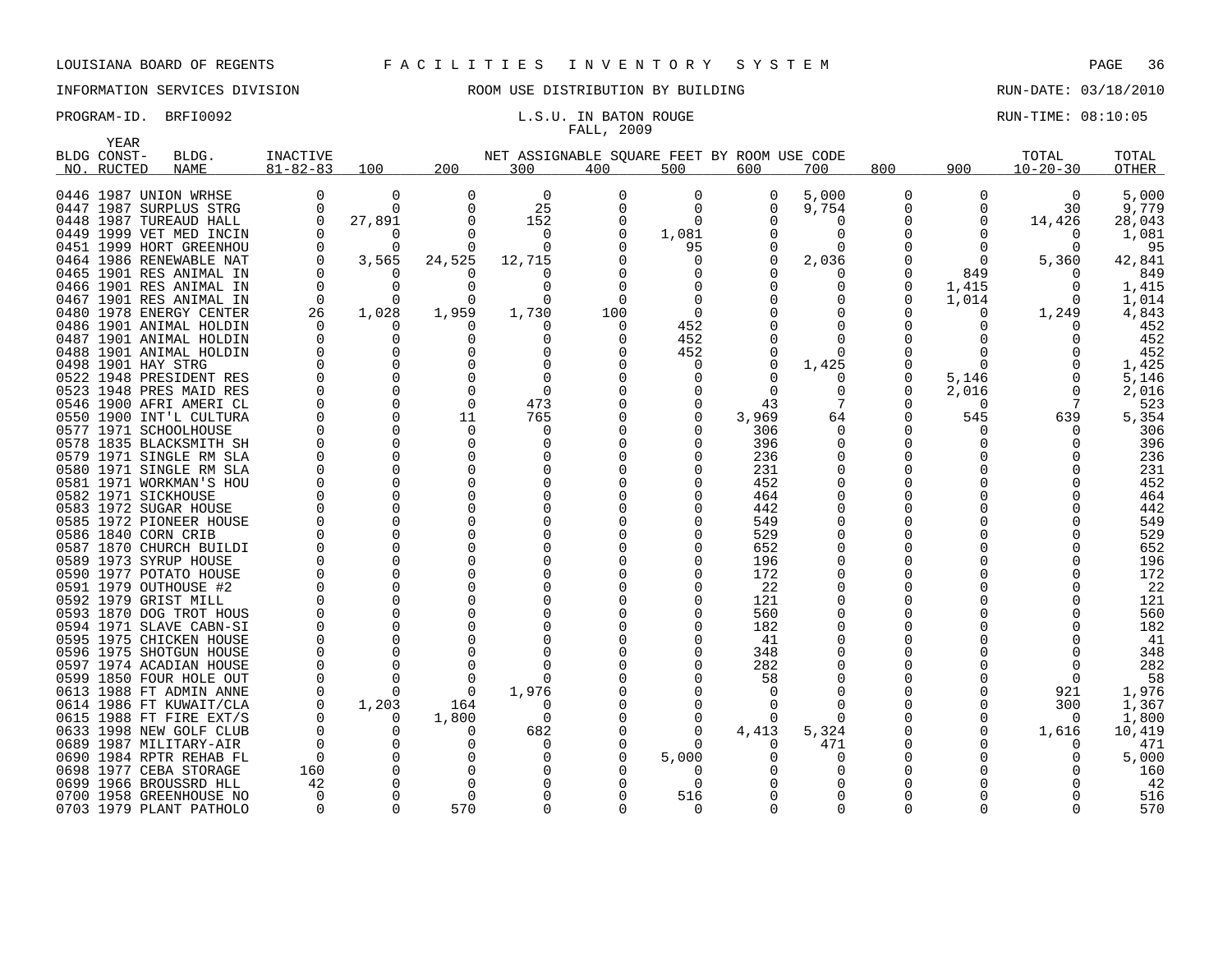YEAR

## INFORMATION SERVICES DIVISION **ROOM USE DISTRIBUTION BY BUILDING RUN-DATE: 03/18/2010**

## FALL, 2009

| BLDG CONST- | BLDG.                   | <b>INACTIVE</b> |          |              |              | NET ASSIGNABLE SQUARE FEET BY ROOM USE CODE |              |     |          |     |     | TOTAL          | TOTAL        |
|-------------|-------------------------|-----------------|----------|--------------|--------------|---------------------------------------------|--------------|-----|----------|-----|-----|----------------|--------------|
| NO. RUCTED  | <b>NAME</b>             | $81 - 82 - 83$  | 100      | 200          | 300          | 400                                         | 500          | 600 | 700      | 800 | 900 | $10 - 20 - 30$ | <b>OTHER</b> |
|             | 0704 1975 GREENHOUSE NO |                 |          | <sup>0</sup> | $\Omega$     |                                             | 322          | O   | $\Omega$ | 0   | O   | $\Omega$       | 322          |
|             | 0707 1986 BLDG 436 - SH |                 | ∩        | $\Omega$     | 168          | O                                           | 0            |     | 698      | O   | ∩   | 292            | 866          |
|             | 0708 1982 BUS STOP SHEL |                 |          | O            | 0            |                                             |              |     | $\Omega$ | O   |     | 235            |              |
|             | 0709 1982 BUS STOP SHEL |                 |          |              | O            |                                             |              |     |          |     |     | 235            |              |
|             | 0711 1975 BUS STOP SHEL |                 |          |              |              |                                             |              |     | O        |     |     | 356            |              |
|             | 0712 1960 BUS STOP SHEL |                 |          |              |              |                                             |              |     |          |     |     | 311            |              |
|             | 0713 1958 TENN STADIUM  |                 |          |              |              |                                             |              |     | 32       |     |     |                | 32           |
|             | 0714 1982 PICNIC SHELTE |                 |          |              |              |                                             |              | 477 |          |     |     |                | 477          |
|             | 0715 1982 PICNIC SHELTE |                 |          |              |              |                                             |              | 477 | $\Omega$ |     |     |                | 477          |
|             | 0716 1966 PLEASANT HALL |                 |          |              |              |                                             |              |     | 65       |     |     |                | 65           |
|             | 0717 1958 MECH EQUIP BL |                 |          |              | O            |                                             |              |     | $\Omega$ |     |     | 439            | $\Omega$     |
|             | 0718 1923 PENTAGON STOR |                 |          |              |              |                                             |              |     | 650      |     |     |                | 650          |
|             | 0719 1960 FORESTRY (OLD |                 |          | O            | O            |                                             |              |     | 77       |     |     |                | 77           |
|             | 0721 1981 FAC SRVCS GRN |                 |          |              |              |                                             |              |     | 202      |     |     |                | 202          |
|             | 0722 1981 FAC SRVCS GRN |                 |          |              | O            |                                             |              |     | 228      |     |     |                | 228          |
|             | 0723 1978 ARCHERY STORA |                 |          |              |              |                                             |              |     | 77       |     |     |                | 77           |
|             | 0724 1982 HIGHLAND BUS  |                 |          |              |              |                                             |              |     | $\Omega$ |     |     | 308            | $\Omega$     |
|             | 0725 1988 EDWARD J GAY  | $\Omega$        |          |              |              |                                             |              |     | 532      |     |     | $\Omega$       | 532          |
|             | 0726 1947 RECORDING SRV | 56              |          |              |              |                                             |              |     | $\Omega$ |     |     | $\Omega$       | 56           |
|             | 0728 1979 SCIENCE SPLY  | $\Omega$        |          |              |              |                                             |              |     | $\Omega$ |     |     | 57             |              |
|             | 0729 1978 LUMBER STORAG |                 |          |              |              |                                             |              |     | 1,110    |     |     |                | 1,110        |
|             | 0732 1975 H P LONG FLDH |                 |          |              |              |                                             |              |     | $\Omega$ |     |     | 167            |              |
|             | 0733 1975 FLAMM STORAGE |                 |          |              |              |                                             |              |     | 185      |     |     |                | 185          |
|             | 0734 1975 WALK-IN COOLE |                 |          |              |              |                                             |              |     | 251      |     |     |                | 251          |
|             | 0735 1975 PROCESSING SH |                 |          |              |              |                                             |              |     | 355      |     |     |                | 355          |
|             | 0737 1954 COTTON FIBER  |                 |          | 274          | <sup>0</sup> |                                             |              |     | $\Omega$ |     |     |                | 274          |
|             | 0738 1987 DEM EOUIP SUP |                 |          |              | 68           |                                             |              |     | 6,326    |     |     | 48             | 6,394        |
|             | 0739 1960 LIVESTOCK SHW |                 |          |              | 0            |                                             | O            | 84  | n        |     |     |                | 84           |
|             | 0740 1983 COOKHOUSE     |                 |          |              |              |                                             | 303          |     | $\Omega$ |     |     |                | 303          |
|             | 0741 1985 VET MED TRACT |                 |          | <sup>0</sup> | O            |                                             | $\Omega$     |     | 519      |     |     |                | 519          |
|             | 0742 1989 HOG SHED      |                 |          | $\Omega$     |              |                                             | 325          |     | $\Omega$ | 0   |     |                | 325          |
|             | 0744 1988 HORSE EXERCIS |                 |          | 3,261        |              |                                             | 0            |     |          |     |     |                | 3,261        |
|             | 0745 1960 CONCESSION BL |                 |          | n            |              |                                             |              | 357 |          |     |     |                | 357          |
|             | 0746 1975 CHEM ENGR STO | 133             |          | <sup>n</sup> |              |                                             |              |     |          |     |     |                | 133          |
|             | 0747 1988 POULTRY ISOLA |                 |          | 1,533        |              |                                             |              |     |          |     |     |                | 1,533        |
|             | 0751 1960 SUGAR FCTRY C |                 |          |              |              |                                             |              |     | n        |     |     | 1,181          |              |
|             | 0752 1970 BASEBALL STOR |                 |          |              |              |                                             |              |     | 137      |     |     |                | 137          |
|             | 0753 1970 BASEBALL CONC |                 |          |              |              |                                             |              | 209 | $\Omega$ |     |     |                | 209          |
|             | 0755 1989 BLOWOUT PRVNT |                 |          | $\cap$       |              |                                             |              |     | 1,504    | 0   |     |                | 1,504        |
|             | 0756 1983 BLWOUT PRV SL |                 | 0        | 3,485        |              |                                             |              |     |          |     |     |                | 3,485        |
|             | 0757 1975 BLWOUT PRV TO |                 | $\Omega$ | 737          |              |                                             |              |     |          |     |     |                | 737          |
|             | 0758 1983 BLWOUT PRV RE |                 | $\Omega$ | 5,038        |              |                                             |              |     |          |     |     |                | 5,038        |
|             | 0759 1970 BLWOUT PRV IN |                 |          | 236          |              |                                             |              |     |          |     |     |                | 236          |
|             | 0760 1983 BLWOUT PRV RE |                 |          |              |              |                                             |              |     |          |     |     |                |              |
|             | 0761 1983 BLWOUT CNTRL  |                 |          |              |              |                                             |              |     | $\Omega$ |     |     |                |              |
|             | 0763 1978 FTBALL PRACTI |                 |          |              |              |                                             |              |     | 2,522    |     |     |                | 2,522        |
|             | 0764 1975 FTBALL PRAC C | $\cap$          | $\cap$   | $\Omega$     |              |                                             | <sup>n</sup> |     | 200      |     | ∩   |                | 200          |
|             | 0791 1990 EXHIBIT BUILD |                 |          | 1,520        | <sup>0</sup> |                                             |              |     | $\Omega$ |     |     | 72             | 1,520        |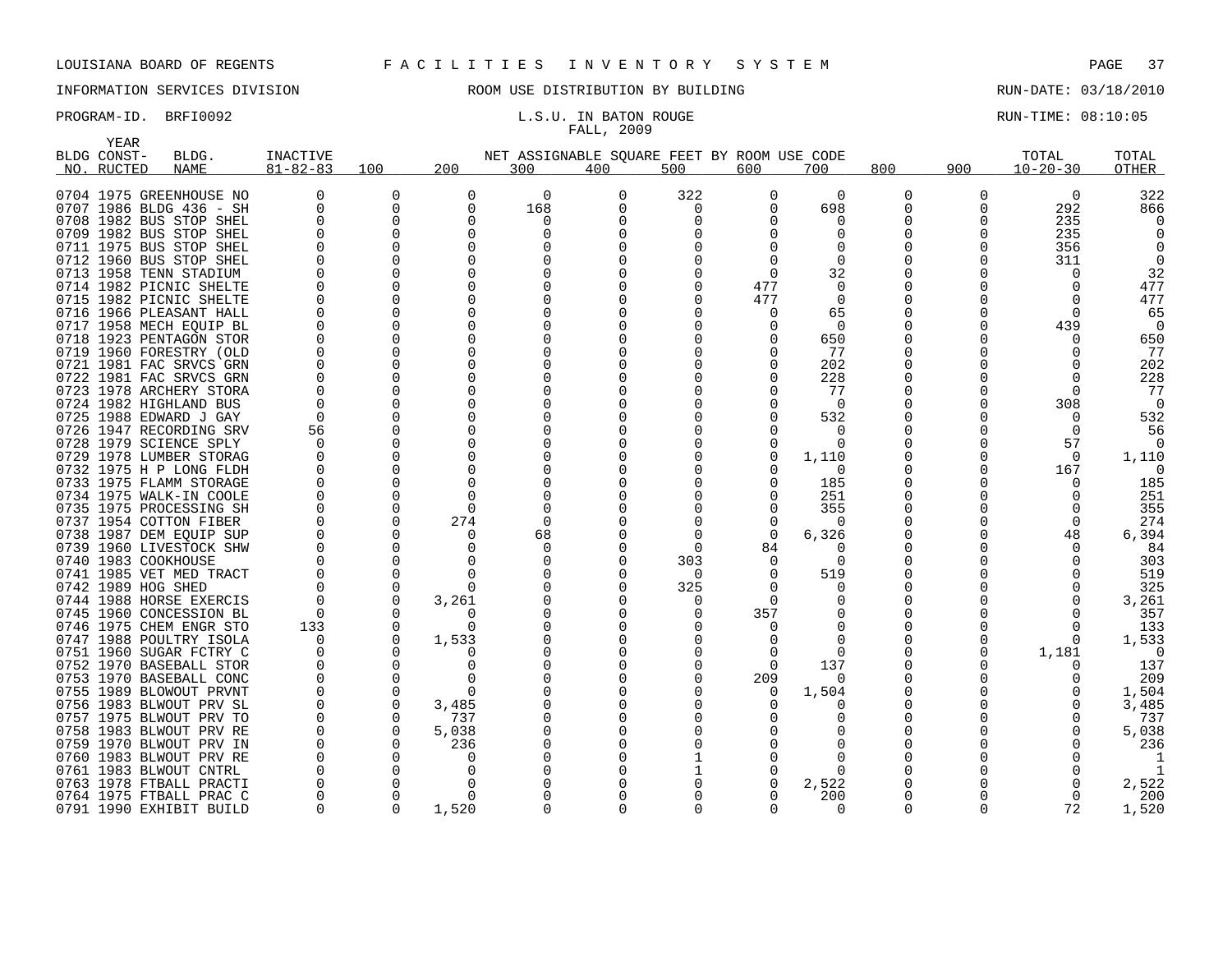## INFORMATION SERVICES DIVISION ROOM USE DISTRIBUTION BY BUILDING RUN-DATE: 03/18/2010

## FALL, 2009

|     | YEAR           |                                                    |                |          |          |                                             |          |              |              |                |              |              |                |                 |
|-----|----------------|----------------------------------------------------|----------------|----------|----------|---------------------------------------------|----------|--------------|--------------|----------------|--------------|--------------|----------------|-----------------|
|     | BLDG CONST-    | BLDG.                                              | INACTIVE       |          |          | NET ASSIGNABLE SQUARE FEET BY ROOM USE CODE |          |              |              |                |              |              | TOTAL          | TOTAL           |
| NO. | RUCTED         | <b>NAME</b>                                        | $81 - 82 - 83$ | 100      | 200      | 300                                         | 400      | 500          | 600          | 700            | 800          | 900          | $10 - 20 - 30$ | OTHER           |
|     |                |                                                    |                |          |          |                                             |          |              |              |                |              |              |                |                 |
|     | 0792 1991 CAMD |                                                    |                | $\Omega$ | 29,336   | 708                                         | 0        | $\Omega$     | 0            | $\Omega$       | 0            | $\Omega$     | 6,435          | 30,044          |
|     |                | 0793 1991 INDOOR PRACTI                            |                | O        | 0        | $\Omega$                                    | 0        | 85,418       | 0            | 648            | U            | <sup>0</sup> | 3,260          | 86,066          |
|     |                | 0794 1991 HORSE BARN                               |                |          | O        | $\Omega$                                    | ∩        | 3,648        |              | O              | U            | $\Omega$     | ∩              | 3,648           |
|     |                | 0795 1990 PRKNG LOT TOI                            |                |          | O        | O                                           |          |              |              | O              |              | O            | 1,058          |                 |
|     |                | 0796 1990 PRKNG LOT TOI                            |                |          | O        |                                             |          |              |              |                |              |              | 868            |                 |
|     |                | 0797 1990 PRKNG LOT TOI                            |                |          | $\Omega$ | ∩                                           |          |              |              | O              |              |              | 868            |                 |
|     |                | 0798 1990 PRKNG LOT TOI                            |                | $\Omega$ | $\Omega$ | O                                           |          |              |              | U              |              |              | 868            |                 |
|     |                | 0799 1992 STUDENT REC C                            |                | 22       | 0        | 4,291                                       |          | 0            | 79,012       | 1,042          |              | O            | 26,572         | 84,367          |
|     |                | 0815 1971 CHICKEN HOUSE                            |                | ∩        | O        |                                             |          |              |              |                |              |              |                |                 |
|     |                | 0816 1971 CHICKEN HOUSE                            |                |          | O        |                                             |          |              | 18           | O              |              |              |                | 18              |
|     |                | 0817 1970 CHICKEN HOUSE                            |                |          | O        | O                                           |          |              | 12           | O              |              |              |                | 12              |
|     |                | 0818 1970 OUTHOUSE #1                              |                |          | O        |                                             |          |              | 12           | U              |              |              |                | 12              |
|     |                | 0819 1970 OUTHOUSE #6                              |                |          | O        |                                             |          |              | 11           | O              |              |              |                | 11              |
|     |                | 0820 1972 OUTHOUSE #3                              |                |          |          |                                             |          |              | 14           |                |              |              |                | 14              |
|     |                | 0821 1970 OUTHOUSE #4                              |                |          | O        | $\Omega$                                    |          |              | 11           | O              |              |              |                | 11              |
|     |                | 0822 1970 OUTHOUSE #5                              |                |          |          | $\Omega$                                    |          |              | 13           | O              |              |              |                | 13              |
|     | 0823 1981 OVEN |                                                    |                |          |          | ∩                                           |          |              | 66           | O              |              |              |                | 66              |
|     |                | 0824 1970 SMOKEHOUSE                               |                |          |          | O                                           |          |              | 74           | 0              |              |              |                | 74              |
|     |                | 0825 1992 PUBLIC SAFETY                            |                |          | $\Omega$ | 243                                         |          | <sup>n</sup> | $\Omega$     | 3,473          | <sup>0</sup> |              | 34             | 3,716           |
|     |                | 0826 1992 LSU SPORTSHOP                            |                |          | O        | $\Omega$                                    |          |              | 802          | 0              |              | O            | 937            | 802             |
|     |                | 0829 1994 ATHLETIC ADMI<br>0830 1995 UNIV PUBLIC S |                | $\Omega$ | $\Omega$ | 29,344<br>7,639                             |          | 2,801<br>224 | 2,892<br>655 | 1,229<br>1,066 | 169<br>0     |              | 16,401<br>947  | 36,435<br>9,584 |
|     |                | 0831 1995 COMPUTING SER                            |                | 704      | 1,717    | 33,405                                      |          | $\Omega$     | $\Omega$     | 15,472         | <sup>0</sup> | O            | 12,004         | 51,298          |
|     |                | 0836 2006 RES LIFE WRHO                            |                | $\Omega$ | $\Omega$ | 786                                         |          | 140          | 555          | 8,019          |              | $\Omega$     | 590            | 9,500           |
|     |                | 0851 1997 UNIVERSITY ST                            |                | ∩        | $\Omega$ | 2,600                                       |          | $\Omega$     | 0            | 22,375         | U            | O            | 1,295          | 24,975          |
|     |                | 0857 1997 HORTICUL. TCH                            |                | 1,150    | 620      | 103                                         |          | 602          | $\Omega$     | O              |              |              | 702            | 2,475           |
|     |                | 0859 1996 SECURITY LANE                            |                |          | $\Omega$ | $\Omega$                                    |          |              | 48           | 0              |              |              | ∩              | 48              |
|     |                | 0860 1996 FT CLSRM/OFF-                            |                | 2,245    | $\Omega$ | 464                                         |          |              | $\Omega$     | 0              |              | O            | 350            | 2,709           |
|     |                | 0865 1998 POWER ACTIVIT                            |                |          | 0        | 863                                         |          |              | 1,819        | 112            | 0            | 360          | 1,211          | 3,154           |
|     |                | 0866 1998 BURDEN HALL                              |                |          | $\Omega$ | n                                           |          |              |              | U              | <sup>0</sup> | 10,776       |                | 10,776          |
|     |                | 0867 1998 COLE HALL                                |                |          | U        | O                                           |          |              |              | O              | <sup>0</sup> | 10,776       |                | 10,776          |
|     |                | 0868 1998 DOGGETT HALL                             |                |          | O        | O                                           |          |              |              | O              | <sup>0</sup> | 10,776       |                | 10,776          |
|     |                | 0869 1998 DURIEUX HALL                             |                |          | O        | $\Omega$                                    |          |              |              | O              | <sup>0</sup> | 11,904       |                | 11,904          |
|     |                | 0870 1998 GATES HALL                               |                |          | U        | ∩                                           |          |              |              | O              | Ω            | 11,652       |                | 11,652          |
|     |                | 0871 1998 GORDON HALL                              |                |          | O        |                                             |          |              |              |                |              | 11,616       |                | 11,616          |
|     |                | 0872 1998 HAUER HALL                               |                |          | O        | O                                           |          |              |              | O              |              | 10,776       |                | 10,776          |
|     |                | 0873 1998 HUNTER HALL                              |                |          | O        |                                             |          |              |              |                |              | 10,776       |                | 10,776          |
|     |                | 0874 1998 NEWMAN HALL                              |                |          |          |                                             |          |              |              |                |              | 11,904       |                | 11,904          |
|     |                | 0875 1998 MCKNIGHT HALL                            |                |          |          |                                             |          |              |              |                |              | 12,030       |                | 12,030          |
|     |                | 0876 1998 PIPKIN HALL                              |                |          | O        |                                             |          |              |              | O              | <sup>0</sup> | 11,652       |                | 11,652          |
|     |                | 0877 1998 SMITH HALL                               |                |          |          |                                             |          |              |              | O              | <sup>0</sup> | 11,863       |                | 11,863          |
|     |                | 0878 1998 LOWERY HALL                              |                |          |          | ∩                                           |          |              |              | O              | <sup>0</sup> | 10,776       | $\Omega$       | 10,776          |
|     |                | 0879 1998 BUILDING 14                              |                |          | O        | ∩                                           |          |              |              |                | U            | 11,904       |                | 11,904          |
|     |                | 0880 2001 LIFE SCIENCES                            |                | 2,149    | 59,607   | 16,080                                      | 475      |              |              |                |              | O            | 41,378         | 78,311          |
|     |                | 0889 1999 SRC FIELDS BL                            |                |          | $\Omega$ | 169                                         | $\Omega$ | 556          | 38           | O              |              |              | 616            | 763             |
|     |                | 0890 1999 CAMD OFFICE B                            |                |          | 470      | 3,390                                       |          |              |              | ∩              |              |              | 480            | 3,860           |
|     |                | 0901 2000 WOMENS SOCCER                            |                |          | $\Omega$ | 113                                         |          | 1,909        |              | 119            |              |              | 80             | 2,141           |
|     |                | 0902 1999 POLICE/PRKG S                            |                |          | O        | O                                           |          |              |              | 360            | U            | ∩            |                | 360             |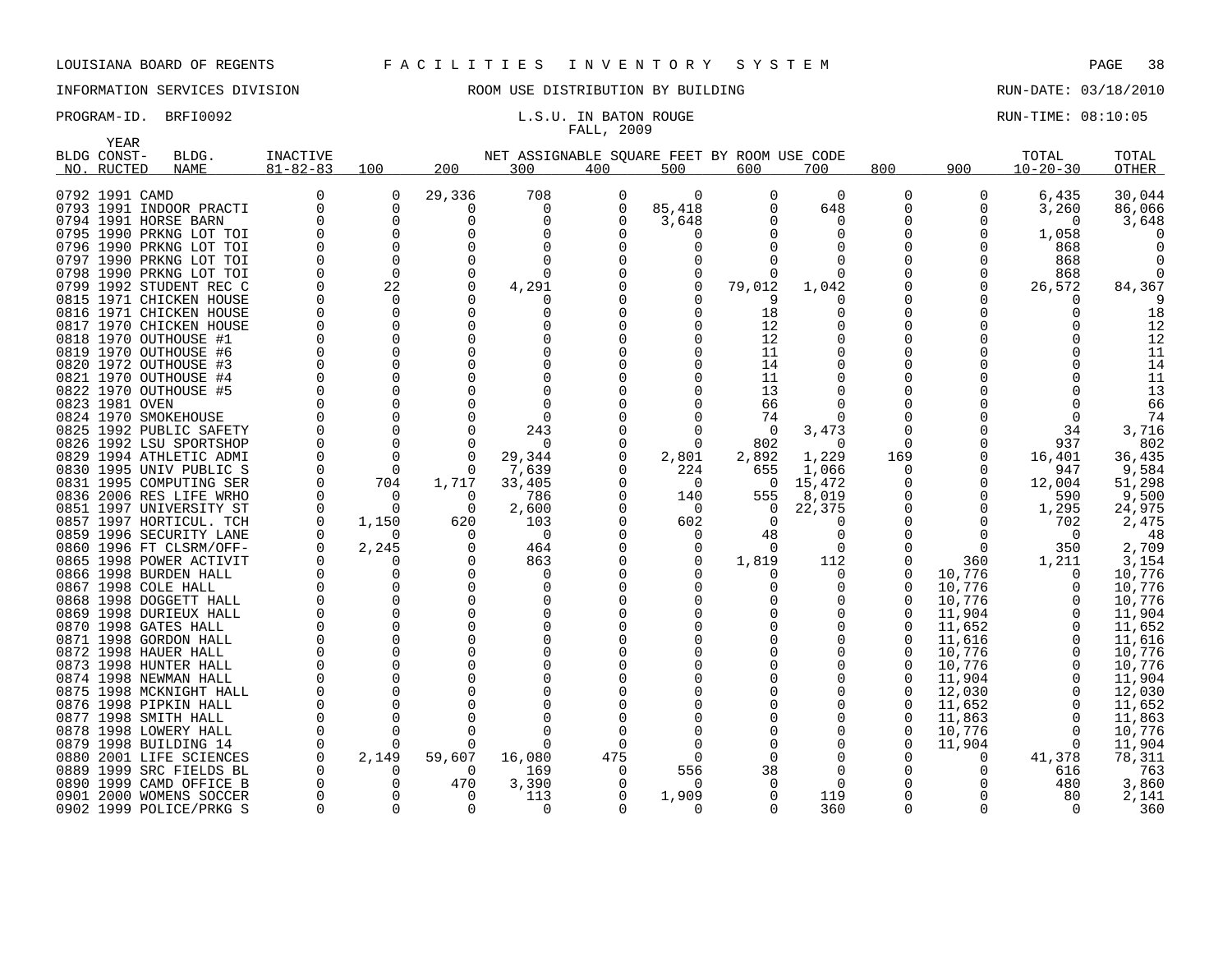# FALL, 2009

|              | YEAR        |                                          |                 |               |                          |                                             |          |                          |          |          |                  |              |                |              |
|--------------|-------------|------------------------------------------|-----------------|---------------|--------------------------|---------------------------------------------|----------|--------------------------|----------|----------|------------------|--------------|----------------|--------------|
|              | BLDG CONST- | BLDG.                                    | <b>INACTIVE</b> |               |                          | NET ASSIGNABLE SQUARE FEET BY ROOM USE CODE |          |                          |          |          |                  |              | TOTAL          | TOTAL        |
| NO.          | RUCTED      | <b>NAME</b>                              | $81 - 82 - 83$  | 100           | 200                      | 300                                         | 400      | 500                      | 600      | 700      | 800              | 900          | $10 - 20 - 30$ | OTHER        |
|              |             |                                          |                 |               |                          |                                             |          |                          |          |          |                  |              |                |              |
|              |             | 0903 1999 POLICE/PRKG V                  |                 | 0             | 0                        | 0                                           | 0        | $\Omega$                 | O        | 360      | 0                | 0            | 0              | 360          |
|              |             | 0904 1998 TALL GOUR LAN                  | $\Omega$        | 0             | $\Omega$                 | $\Omega$                                    | $\Omega$ | 1,694                    |          | $\Omega$ | $\Omega$         | $\Omega$     | $\Omega$       | 1,694        |
|              |             | 0905 1998 GRNHSE STG GO                  | $\Omega$        | 0             | 610                      | O                                           | O        | $\Omega$                 |          | 1,220    | 0                | 0            | $\Omega$       | 1,830        |
| 0907         |             | 1998 CAMD OFFICE B                       |                 | 0             | 0                        | 2,068                                       | O        | 0                        |          |          | 0                | 0            | 1,773          | 2,068        |
|              |             | 0910 1980 FT ALLIED BUI                  |                 | $\Omega$      |                          |                                             | O        | 249                      |          |          | O                | ∩            |                | 249          |
| 0911         |             | 2000 FT DORMITORY                        |                 | 0             | $\Omega$                 | $\Omega$                                    |          | 0                        |          |          | 0                | 1,166        | 0              | 1,166        |
|              |             | 0912 2000 CERTIFICATION                  |                 | 357           | ∩                        | 322                                         |          | $\Omega$                 |          |          | 0                | 128          | 330            | 807          |
| 0914         |             | 2003 ANDONIE MUSEU                       |                 | 0             | $\Omega$                 | 72                                          | O        | 0                        | 2,146    | 450      |                  | 0            | 366            | 2,668        |
|              |             | 0915 2002 SRC EOUIPMENT                  | $\Omega$        | $\Omega$      | $\Omega$                 | $\Omega$                                    |          |                          | $\Omega$ | 2,577    |                  | 0            | $\Omega$       | 2,577        |
| 0916         |             | 2003 ENER, COAST, &                      | 542             | 920           | 46,312                   | 43,471                                      | 1,823    | $\Omega$                 | 3,806    | $\Omega$ |                  | $\Omega$     | 51,093         | 96,874       |
| 0917         |             | 2003 WCA ACTIVITY                        | 0               | 0             | 196                      | 1,112                                       | 0        |                          | 3,601    | 47       |                  | 847          | 1,305          | 5,803        |
|              |             | 0920 2002 HILLTOP ARBOR                  |                 | 0             | $\Omega$                 | 1,025                                       | 558      |                          | 2,900    | 153      | O                | $\Omega$     | 1,893          | 4,636        |
| 0924         |             | 2003 WCA BUILDING                        | $\Omega$        | 0             | $\Omega$                 |                                             | O        |                          |          | $\Omega$ | $\Omega$         | 12,355       | 3,193          | 12,355       |
| 0925         |             | 2003 WCA BUILDING                        | ∩               | 0             | U                        |                                             |          |                          |          |          |                  | 12,283       | 3,193          | 12,283       |
| 0926         |             | 2003 WCA BUILDING                        | $\Omega$        | 0             | 0                        | O                                           |          |                          |          |          |                  | 8,058        | 2,369          | 8,058        |
| 0927         |             | 2003 WCA BUILDING                        |                 | 0             | <sup>n</sup>             |                                             |          |                          |          |          |                  | 8,058        | 2,389          | 8,058        |
| 0928         |             | 2003 WCA BUILDING                        |                 | $\Omega$      | <sup>n</sup>             |                                             |          |                          |          |          |                  | 8,058        | 2,389          | 8,058        |
| 0929         |             | 2003 WCA BUILDING                        |                 | 0             | $\Omega$                 |                                             |          |                          |          |          |                  | 8,058        | 2,389          | 8,058        |
| 0930         |             | 2003 WCA BUILDING                        | $\Omega$        | $\Omega$      | ∩                        |                                             |          |                          |          |          |                  | 8,058        | 2,389          | 8,058        |
| 0931         |             | 2003 WCA BUILDING                        |                 | 0             | <sup>n</sup>             |                                             |          |                          |          |          |                  | 12,354       | 3,193          | 12,354       |
|              |             | 0932 2003 WCA BUILDING                   |                 | $\Omega$      | U                        | n                                           |          |                          |          |          |                  | 8,058        | 2,389          | 8,058        |
| 0933         |             | 2003 WCA BUILDING                        | $\Omega$        | 0             | $\Omega$                 |                                             |          |                          |          |          | $\Omega$         | 12,355       | 3,193          | 12,355       |
|              |             | 0934 2003 WCA BUILDING                   |                 | $\Omega$      |                          |                                             |          | O                        |          |          | 0                | 12,355       | 3,193          | 12,355       |
| 0935         |             | 2003 WCA BUILDING                        |                 | $\Omega$<br>0 | <sup>0</sup><br>$\Omega$ | 493                                         |          | <sup>0</sup><br>$\Omega$ |          | 329      |                  | 8,058<br>0   | 2,389<br>307   | 8,058<br>822 |
| 0936<br>0937 |             | 2003 WCA SERVICE B<br>2003 WCA OUTDOOR P |                 | 0             | ∩                        | $\lceil$                                    |          | 426                      |          |          |                  | O            | $\Omega$       | 426          |
| 0938         |             | 2003 WCA OUTDOOR P                       |                 | 0             | $\Omega$                 | $\Omega$                                    |          | 426                      |          |          |                  |              | $\mathbf 0$    | 426          |
| 0939         |             | 2002 FT APPARATUS                        |                 | $\Omega$      | $\Omega$                 |                                             |          | $\Omega$                 | U        | 5,063    |                  | O            | 234            | 5,063        |
| 0941         |             | 2002 CAMD OFFICE B                       |                 | $\mathbf 0$   | 132                      | 2,584                                       |          | O                        |          |          |                  | O            | 173            | 2,716        |
|              |             | 0944 2003 RIVER MODELIN                  | $\Omega$        | $\Omega$      | 3,513                    | 110                                         |          |                          | $\Omega$ |          | O                | <sup>0</sup> | 180            | 3,623        |
| 0946         |             | 1988 GARDEN GAZEBO                       |                 | $\Omega$      | $\Omega$                 | $\Omega$                                    |          |                          | 93       |          |                  |              | $\Omega$       | 93           |
|              |             | 0947 1840 STONER LOG CA                  |                 | 0             |                          | n                                           |          |                          | 411      |          | 0                |              | ∩              | 411          |
| 0948         |             | 1996 STEAM ENGINE                        |                 | $\Omega$      | U                        |                                             |          | U                        | 222      |          |                  |              | n              | 222          |
| 0949         |             | 2000 STOKER BARN                         |                 | 0             | $\Omega$                 | $\Omega$                                    |          | 0                        | 1,487    |          |                  | 0            | 0              | 1,487        |
| 0950         |             | 2004 LSU CHILD CAR                       |                 | $\Omega$      |                          | 1,647                                       |          |                          | 10,286   |          |                  | <sup>0</sup> | 5,228          | 11,933       |
| 0952         |             | 1947 HILLTOP ARBRT                       | 1,096           | 0             | <sup>0</sup>             |                                             |          |                          |          |          |                  | 0            | $\Omega$       | 1,096        |
|              |             | 0954 2005 LA EMERGING T                  | 25,919          | $\Omega$      |                          | $\cap$                                      |          | $\Omega$                 |          |          |                  | <sup>0</sup> | 21,408         | 25,919       |
| 0955         |             | 1967 LA BUS & TECH                       | $\Omega$        | 0             | <sup>0</sup>             | 8,640                                       |          | $\Omega$                 | 111      | $\Omega$ | $\Omega$         | <sup>0</sup> | 6,018          | 8,751        |
|              |             | 0957 1988 LSUHS AUD, ADM                 | $\Omega$        | 0             | <sup>0</sup>             | 4,269                                       | O        | 0                        | 6,920    | 86       | 1,304            | 0            | 6,288          | 12,579       |
| 0958         |             | 1967 LSUHS CLINIC                        | $\Omega$        | 0             | $\Omega$                 | 6,160                                       | $\Omega$ |                          |          | 77       | $\left( \right)$ | 0            | 1,747          | 6,237        |
| 0959         |             | 1985 CBMM BUILDING                       | 9,831           | 0             | 6,428                    | 8,603                                       | 469      |                          |          | 2,167    | 10,968           | 0            | 20,206         | 38,466       |
|              |             | 0960 1978 FAC SERV LNDS                  | <sup>0</sup>    | $\Omega$      | $\Omega$                 | $\Omega$                                    | O        | O                        |          | 1,003    | O                | <sup>0</sup> | $\Omega$       | 1,003        |
| 0961         |             | 1978 NCBRT BUILDIN                       |                 | 0             | 0                        | 170                                         | O        | 0                        |          | 4,254    |                  | 0            | $\Omega$       | 4,424        |
|              |             | 0962 1984 MECHANICAL BU                  |                 | $\Omega$      |                          | $\cap$                                      |          |                          |          |          |                  | 0            | 1,362          |              |
| 0963         |             | 1984 FAC SERV LNDS                       |                 | $\Omega$      | ∩                        | $\Omega$                                    |          |                          |          |          |                  | O            | 3,097          |              |
|              |             | 0964 1984 NCBRT BUILDIN                  |                 | <sup>0</sup>  | O                        | 769                                         |          |                          |          | 8,858    |                  |              | 435            | 9,627        |
|              |             | 0965 1991 NCBRT BUILDIN                  |                 | <sup>0</sup>  | <sup>0</sup>             | 216                                         |          |                          |          | 860      |                  |              | 37             | 1,076        |
|              |             | 0966 1991 FAC SERV LNDS                  | $\Omega$        | $\Omega$      | $\Omega$                 | $\Omega$                                    |          | U                        |          | 1,892    | $\Omega$         | $\Omega$     | $\Omega$       | 1,892        |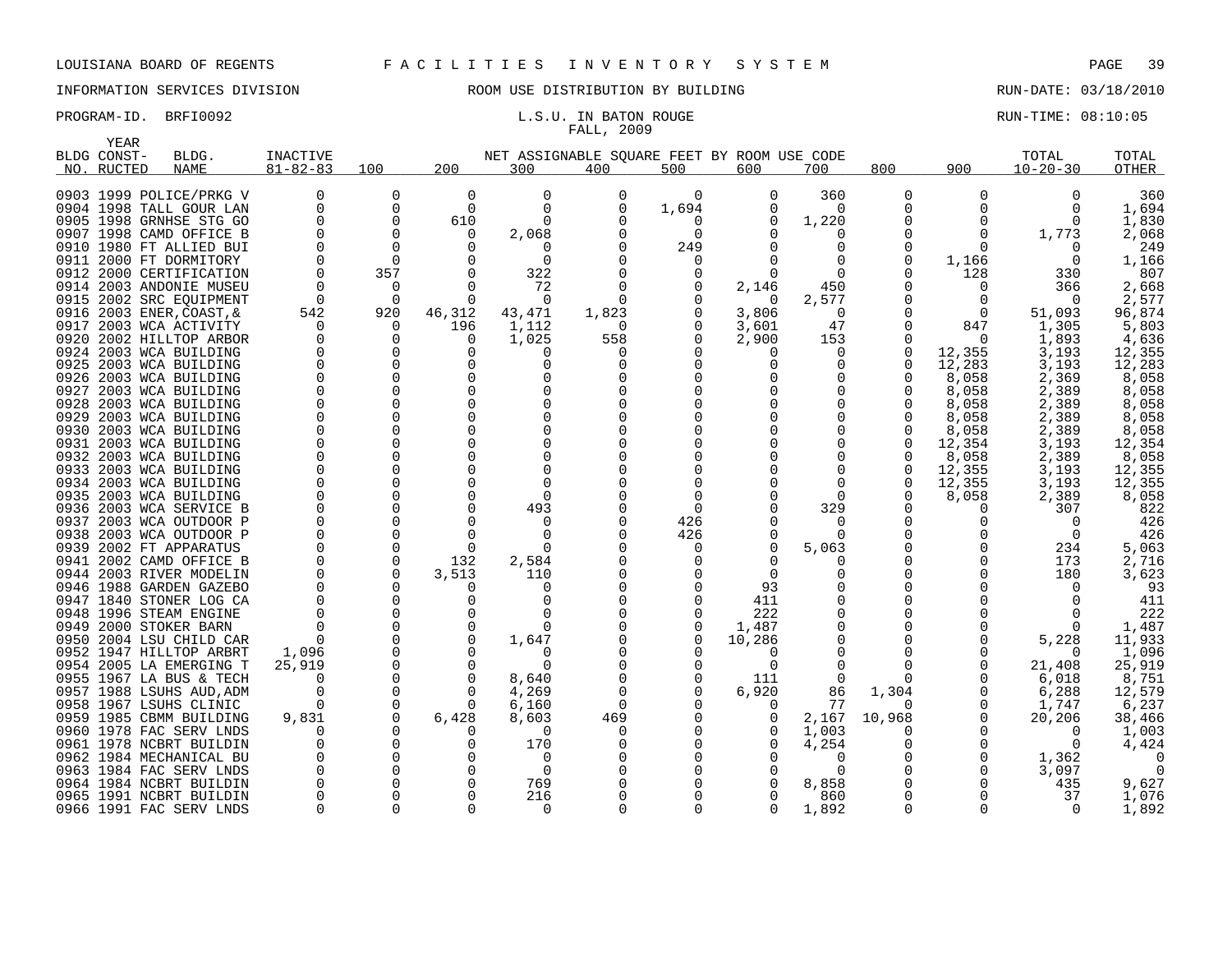# FALL, 2009

|             | YEAR            |                                                    |                |                                         |          |                 |          |                                             |        |                      |               |                                        |                     |            |
|-------------|-----------------|----------------------------------------------------|----------------|-----------------------------------------|----------|-----------------|----------|---------------------------------------------|--------|----------------------|---------------|----------------------------------------|---------------------|------------|
| BLDG CONST- |                 | BLDG.                                              | INACTIVE       |                                         |          |                 |          | NET ASSIGNABLE SOUARE FEET BY ROOM USE CODE |        |                      |               |                                        | TOTAL               | TOTAL      |
|             | NO. RUCTED      | NAME                                               | $81 - 82 - 83$ | 100                                     | 200      | 300             | 400      | 500                                         | 600    | 700                  | 800           | 900                                    | $10 - 20 - 30$      | OTHER      |
|             |                 |                                                    |                |                                         |          |                 |          |                                             |        |                      |               |                                        |                     |            |
|             |                 | 0967 1967 LSUHS LABORAT                            |                | 0                                       | 0        | 953             | 0        | 0                                           |        | $\Omega$             | 5,604         | 0                                      | 1,702               | 6,557      |
|             |                 | 0980 2002 FT NEW APPARA                            |                | $\Omega$                                | O        | $\Omega$        |          | $\Omega$                                    |        | 2,990                | 0             |                                        |                     | 2,990      |
|             |                 | 0981 2002 FT HAZMAT PAV                            |                |                                         |          |                 |          | 2,390                                       |        |                      |               |                                        |                     | 2,390      |
|             |                 | 0982 2004 FT WMD/HAZMAT                            |                |                                         |          | $\Omega$        |          | 660                                         |        |                      |               |                                        |                     | 660        |
|             |                 | 0983 2004 FT FAC MGR OF                            |                |                                         |          | 528             |          |                                             |        |                      |               |                                        |                     | 528        |
|             |                 | 0990 1998 HORTICULTURE                             |                |                                         |          |                 |          |                                             |        | 1,642                |               |                                        |                     | 1,642      |
|             |                 | 1019 1991 FAC SERV LNDS                            |                |                                         |          |                 |          |                                             |        | 1,200                |               |                                        |                     | 1,200      |
|             |                 | 1020 2005 SHAW CENTER                              |                | 3,176                                   |          | 4,984           |          | 1,163                                       | 19,577 | 5,250                | 0             |                                        | 19,096              | 34,150     |
|             |                 | 1022 2004 FOOTBALL OP B                            |                |                                         |          | 8,822           |          | 23,255                                      | 11,210 | 410                  | 295           |                                        | 17,613              | 43,992     |
|             |                 | 1024 2006 STAD WEST UPP                            |                | O                                       |          |                 |          | 2,674                                       | 34,673 | 40                   | $\Omega$<br>∩ |                                        | 28,240              | 37,387     |
|             |                 | 1025 2002 SOCCER PARK R                            |                |                                         |          |                 |          | $\Omega$                                    | 93     | 93                   |               |                                        | 1,094               | 186        |
|             |                 | 1026 2005 TIGER HABITAT<br>1034 2001 CLAIBORNE BUI |                | $\Omega$<br>$\Omega$                    |          | $\Omega$<br>612 |          | 766<br>$\Omega$                             |        | $\Omega$<br>$\Omega$ |               |                                        | 14,173              | 766<br>612 |
|             |                 | 1035 1978 BLASTING BUIL                            |                |                                         | $\Omega$ | $\Omega$        |          | $\Omega$                                    |        | 157                  |               |                                        | $\Omega$            | 157        |
|             |                 | 1036 2006 LAB SCH UPPER                            |                |                                         | O        | 851             | 1,973    | 13,089                                      |        | 0                    |               |                                        | 4,643               | 15,913     |
|             |                 | 1037 2006 FIRING RANGE                             |                | $\Omega$                                |          | $\Omega$        | $\Omega$ | 1,243                                       |        | $\Omega$             |               |                                        | 95                  | 1,243      |
|             |                 | 1045 2000 ED GAY TELECO                            |                |                                         |          | $\Omega$        | $\Omega$ | 0                                           |        | $\Omega$             |               |                                        | 80                  | $\Omega$   |
|             |                 | 1047 2006 RES COLLEGE S                            |                | 690                                     |          | 977             | 1,254    | 64                                          | 1,193  | 578                  | $\Omega$      | 28,975                                 | 14,495              | 33,731     |
|             |                 | 1048 2006 RES COLLEGE W                            |                | 1,945                                   |          | 595             | 2,574    | 104                                         | 773    | 327                  | 0             | 34,725                                 | 22,428              | 41,043     |
|             |                 | 1049 1890 SPLIT CYPRESS                            |                |                                         |          | $\Omega$        |          | 0                                           | 1,022  | 0                    |               |                                        |                     | 1,022      |
|             |                 | 1050 1870 ROMEVILLE POS                            |                | O                                       |          |                 |          |                                             | 119    | 0                    |               |                                        |                     | 119        |
|             |                 | 1051 1880 BERGERON HOUS                            |                |                                         |          |                 |          |                                             | 703    |                      |               |                                        |                     | 703        |
|             |                 | 1052 1890 PIGEON COTE                              |                | 0                                       |          |                 |          |                                             | 66     | 0                    |               |                                        |                     | 66         |
|             |                 | 1053 1850 MOREHOUSE JAI                            |                |                                         |          |                 |          | $\Omega$                                    | 212    | $\Omega$             |               |                                        |                     | 212        |
|             |                 | 1054 1850 RL-OUTHOUSE                              |                | $\Omega$                                |          |                 |          | 13                                          |        |                      |               |                                        |                     | 13         |
|             |                 | 1055 1850 RL-WOOD SHED                             |                |                                         |          |                 |          | $\Omega$                                    |        | 80                   |               |                                        |                     | 80         |
|             |                 | 1056 1850 RL-WOOD CHICK                            |                | 0                                       |          |                 |          | 28                                          |        | U                    |               |                                        |                     | 28         |
|             |                 | 1057 1850 RL-WD CHCKN H                            |                |                                         |          |                 |          |                                             |        |                      |               |                                        |                     |            |
|             |                 | 1065 2007 PARKING KIOSK                            |                |                                         |          | 25              |          |                                             |        |                      |               |                                        |                     | 25         |
|             |                 | 1066 2007 PARKING KIOSK                            |                |                                         |          | 25              |          |                                             |        |                      |               |                                        |                     | 25         |
|             |                 | 1067 2007 PARKING KIOSK                            |                |                                         |          | 25              |          |                                             |        |                      |               |                                        |                     | 25         |
|             |                 | 1068 2007 PARKING KIOSK                            |                |                                         |          | 25              |          |                                             |        |                      |               |                                        |                     | 25         |
|             |                 | 1069 2009 LANDSCAPE SER                            |                |                                         |          | 2,975           |          |                                             | 1,169  | 6,403                |               |                                        | 1,292               | 10,547     |
|             |                 | 1072 2009 EOUIPMENT STO                            |                |                                         |          |                 |          |                                             |        | 3,445                |               |                                        |                     | 3,445      |
|             |                 | 1073 1986 UMPIRES LOCKE                            |                | $\Omega$                                |          |                 |          | 478                                         |        |                      |               |                                        |                     | 478        |
|             |                 | 1075 1989 BASEBALL STOR                            |                |                                         |          |                 |          | 124                                         |        |                      |               |                                        |                     | 124        |
|             |                 | 1079 2009 LA ANIMAL DIS                            |                | $\Omega$                                | 2,386    | 3,916           |          | $\Omega$                                    |        |                      |               |                                        | 1,012               | 6,302      |
|             | TOTAL BUILDINGS | 469                                                |                | 359, 404 347, 9001, 049, 6141, 387, 145 |          |                 | 300,023  |                                             |        |                      |               | 539,662 727,761 439,089 64,638 128,848 | 2,072,301 6,344,084 |            |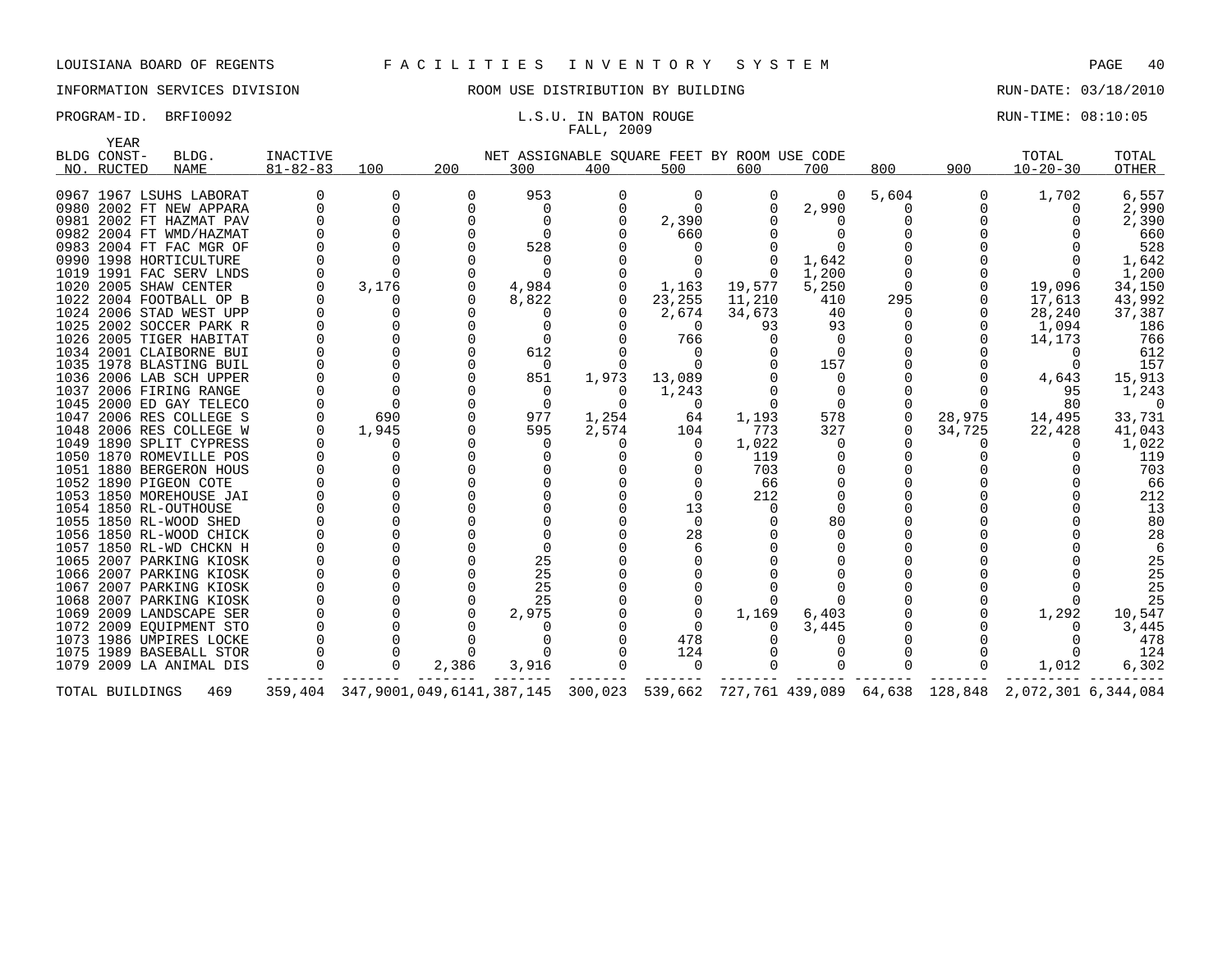# FALL, 2009

## PROGRAM-ID. BRFI0092 **EXAM-ID.** BRFI0092 **RUN-TIME: 08:10:05** L.S.U. AT EUNICE

| YEAR              |                         |                |        |        |        |                                             |        |        |               |     |       |                |         |
|-------------------|-------------------------|----------------|--------|--------|--------|---------------------------------------------|--------|--------|---------------|-----|-------|----------------|---------|
| BLDG CONST-       | BLDG.                   | INACTIVE       |        |        |        | NET ASSIGNABLE SOUARE FEET BY ROOM USE CODE |        |        |               |     |       | TOTAL          | TOTAL   |
| NO. RUCTED        | NAME                    | $81 - 82 - 83$ | 100    | 200    | 300    | 400                                         | 500    | 600    | 700           | 800 | 900   | $10 - 20 - 30$ | OTHER   |
|                   |                         |                |        |        |        |                                             |        |        |               |     |       |                |         |
|                   | 0058 1967 CENTRAL UTILI |                |        |        | 270    |                                             |        | 0      | 2,816         |     |       | 3,359          | 3,086   |
| 0059 1967 LIBRARY |                         |                |        | 143    | 2,774  | 18,892                                      |        | 867    | 9,477         |     |       | 3,868          | 32,153  |
|                   | 0060 1967 SCIENCE-CLASS |                | 7,320  | 21,751 | 10,966 | 492                                         |        | 3,040  | 88            |     |       | 16,229         | 43,657  |
|                   | 0061 1968 CHAN'S RESIDE |                |        |        |        |                                             |        |        |               |     | 4,000 |                | 4,000   |
|                   | 0062 1971 ACADIAN CENTE |                |        |        | 4,762  | 627                                         | 72     | 27,458 | 2,727         |     |       | 2,448          | 35,646  |
|                   | 0063 1980 MANUEL HALL   |                | 7,302  | 9,852  | 10,410 |                                             |        | 260    | 4,292         |     |       | 14,268         | 32,116  |
|                   | 0064 1983 HEALTH & P E  |                | 1,885  | 2,317  | 1,617  |                                             | 28,077 | 1,649  | 54            |     |       | 6,126          | 35,599  |
|                   | 0067 1974 SKEET STORAGE |                |        | 98     |        |                                             |        |        |               |     |       |                | 98      |
|                   | 0068 1976 TENNIS STORAG |                |        | 360    |        |                                             |        |        |               |     |       |                | 360     |
|                   | 0089 1994 MANUEL HALL A |                | 1,350  |        |        |                                             |        |        |               |     |       |                | 1,350   |
|                   | 0096 1995 GREENHOUSE    |                |        |        |        |                                             | 434    |        |               |     |       |                | 434     |
|                   | 0097 1997 HEALTH & TECH |                | 5,639  | 7,952  | 6,385  | 108                                         | 788    | 4,339  | 2,328         |     |       | 2,898          | 27,539  |
|                   | 0101 2004 MANUAL HALL A |                | 2,704  |        |        |                                             |        |        | 25            |     |       | 1,245          | 2,729   |
| TOTAL BUILDINGS   | 13                      | $\sigma$       | 26,200 | 42,473 | 37,184 | 20,119                                      | 29,371 |        | 37,613 21,807 | 0   | 4,000 | 50,441         | 218,767 |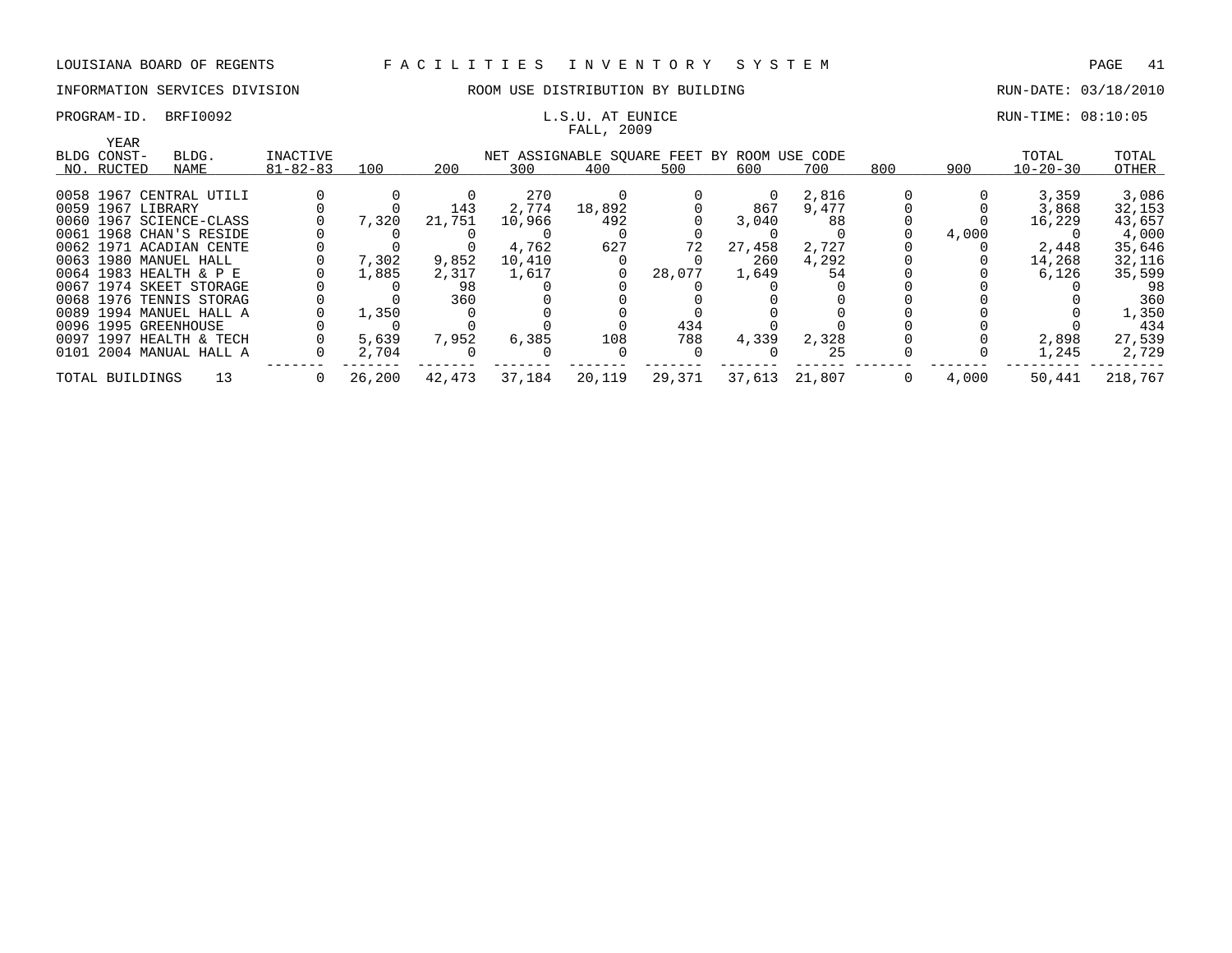## INFORMATION SERVICES DIVISION THE ROOM USE DISTRIBUTION BY BUILDING THE RUN-DATE: 03/18/2010

## PROGRAM-ID. BRFI0092 **EXAM-ID.** BRFI0092 **RUN-TIME: 08:10:05** FALL, 2009

| YEAR              |                         |                |          |        |        |                                             |        |          |        |     |          |                |         |
|-------------------|-------------------------|----------------|----------|--------|--------|---------------------------------------------|--------|----------|--------|-----|----------|----------------|---------|
| BLDG CONST-       | BLDG.                   | INACTIVE       |          |        |        | NET ASSIGNABLE SQUARE FEET BY ROOM USE CODE |        |          |        |     |          | TOTAL          | TOTAL   |
| NO. RUCTED        | NAME                    | $81 - 82 - 83$ | 100      | 200    | 300    | 400                                         | 500    | 600      | 700    | 800 | 900      | $10 - 20 - 30$ | OTHER   |
|                   |                         |                |          |        |        |                                             |        |          |        |     |          |                |         |
|                   | 0012 1966 CENTRAL UTILI |                | $\Omega$ |        | 171    |                                             |        | $\Omega$ | 2,137  |     |          | 8,312          | 2,308   |
|                   | 0013 1967 SCIENCE-CLASS |                | 7,722    | 32,855 | 7,009  |                                             |        | 3,050    |        |     |          | 21,496         | 50,636  |
|                   | 0014 1967 TECHNOLOGY CE |                | 3,361    |        |        |                                             |        |          |        |     |          |                | 3,361   |
| 0015 1967 FA LAB  |                         |                | 2,126    | 153    | 848    |                                             | 603    |          |        |     |          | 135            | 3,730   |
|                   | 0016 1971 H & P E STORA |                |          |        |        |                                             |        |          | 84     |     |          |                | 84      |
|                   | 0017 1981 BUSINESS-EDUC | 780            | 15,343   | 16,824 | 15,647 | 2,989                                       | 1,385  | 1,279    | 366    |     |          | 20,316         | 54,613  |
|                   | 0018 1973 BRONSON HALL  |                | 26,123   | 14,837 | 23,937 | 510                                         | 3,035  | 837      | 261    | 160 |          | 31,516         | 69,700  |
|                   | 0019 1978 GENERAL STORA |                |          |        |        |                                             |        |          | 1,932  |     |          |                | 1,932   |
|                   | 0020 1978 MAINTENANCE-A |                |          |        | 924    |                                             |        | 339      | 2,037  |     |          | 101            | 3,300   |
|                   | 0021 1979 UNIVERSITY CE |                |          |        | 3,442  |                                             | 1,096  | 30,316   | 2,459  |     |          | 14,709         | 37,313  |
|                   | 0022 1979 CASPIANA HOUS |                |          | 1,075  |        |                                             |        |          |        |     |          | 801            | 1,075   |
|                   | 0023 1973 MAINT & RECEI |                |          |        | 1,975  |                                             |        |          |        |     |          | 90             | 1,975   |
|                   | 0024 1982 HEALTH & P E  |                | 3,149    | 757    | 7,966  |                                             | 46,363 | 607      |        |     |          | 11,080         | 58,842  |
|                   | 0025 1982 THRASHER HOUS |                |          | 1,384  |        |                                             |        |          |        |     |          | 736            | 1,384   |
|                   | 0026 1982 DOCTORS OFFIC |                |          | 430    |        |                                             |        |          |        |     |          |                | 430     |
|                   | 0027 1982 COMMISSARY    |                |          | 1,064  |        |                                             |        |          |        |     |          |                | 1,064   |
| 0028 1981 KITCHEN |                         |                |          | 336    |        |                                             |        |          |        |     |          |                | 336     |
|                   | 0039 1986 ADMINISTRATIO |                |          |        | 21,126 | 1,230                                       | 657    | 1,299    | 1,400  |     |          | 9,213          | 25,712  |
|                   | 0040 1985 BLACKSMITH    |                |          | 320    |        |                                             |        |          |        |     |          |                | 320     |
|                   | 0101 1990 LIFE SCIENCE  |                |          |        | 452    | 1,445                                       |        | 925      |        |     |          | 72             | 2,822   |
|                   | 0110 1993 NOEL LIBRARY  |                | 552      |        | 4,651  | 94,988                                      |        | 5,575    | 824    |     |          | 4,679          | 106,590 |
| TOTAL BUILDINGS   | 21                      | 780            | 58,376   | 70,035 |        | 88,148 101,162                              | 53,139 | 44,227   | 11,500 | 160 | $\Omega$ | 123,256        | 427,527 |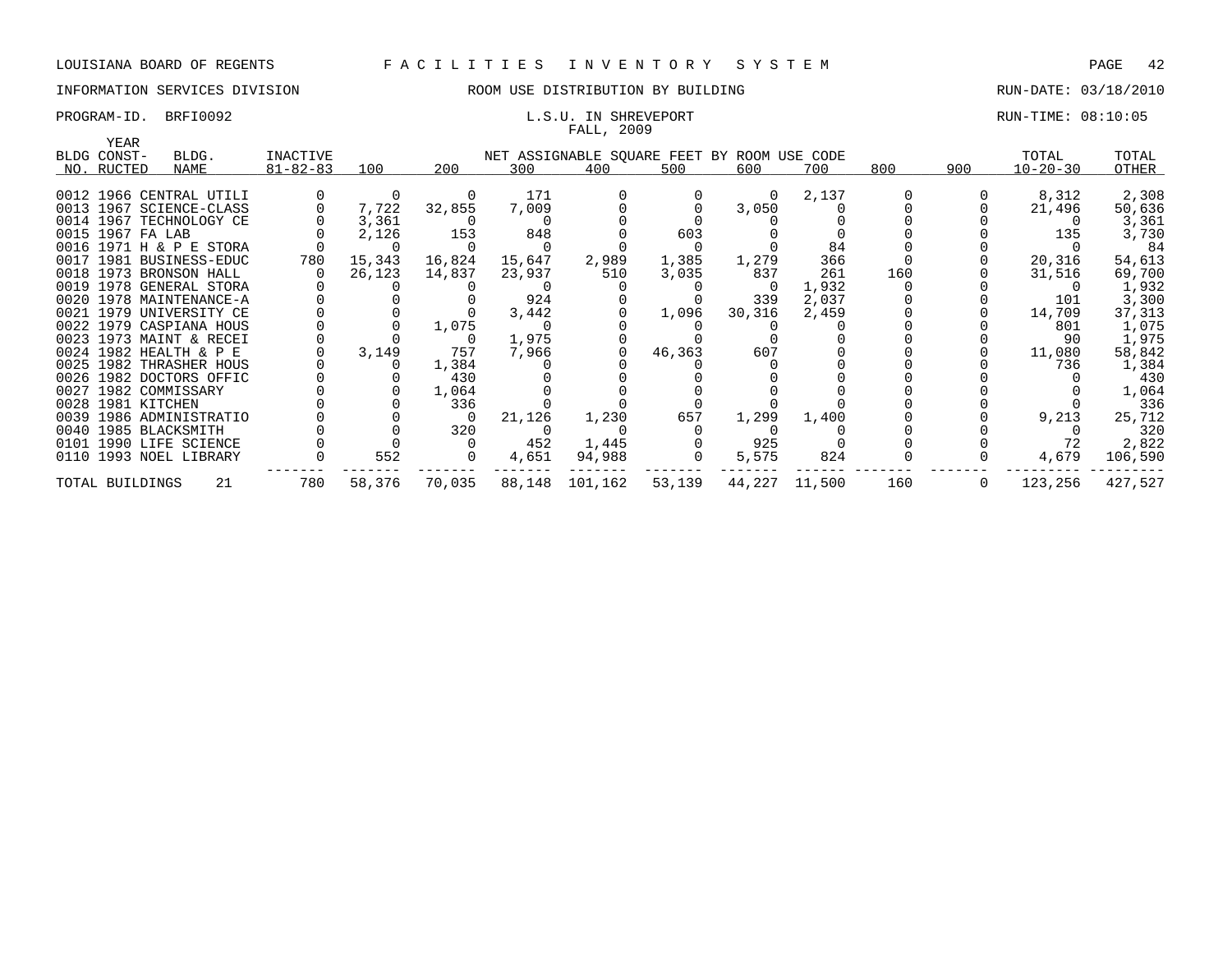## INFORMATION SERVICES DIVISION ROOM USE DISTRIBUTION BY BUILDING RUN-DATE: 03/18/2010

## PROGRAM-ID. BRFI0092 CHARGE SERVICES IN THE SALUATE SERVICE OF L.S.U. MEDICAL CENTER - N.O. CHARGE SERVICES IN TIME: 08:10:05

|             |                         |                |          |                |        | FALL, 2009              |                                             |        |             |        |        |                |         |
|-------------|-------------------------|----------------|----------|----------------|--------|-------------------------|---------------------------------------------|--------|-------------|--------|--------|----------------|---------|
| YEAR        |                         |                |          |                |        |                         |                                             |        |             |        |        |                |         |
| BLDG CONST- | BLDG.                   | INACTIVE       |          |                |        |                         | NET ASSIGNABLE SQUARE FEET BY ROOM USE CODE |        |             |        |        | TOTAL          | TOTAL   |
| NO. RUCTED  | NAME                    | $81 - 82 - 83$ | 100      | 200            | 300    | 400                     | 500                                         | 600    | 700         | 800    | 900    | $10 - 20 - 30$ | OTHER   |
|             |                         |                |          |                |        |                         |                                             |        |             |        |        |                |         |
|             | 0001 1931 MEDICAL SCHOO | 2,462          | 8,617    | 43,530         | 88,056 | 4,439                   | 15,862                                      | 40,218 | 39,898      | 1,860  | 0      | 74,615         | 244,942 |
|             | 0002 1900 STUDENT RESID | 9,404          | $\Omega$ | $\overline{0}$ | 166    | $\overline{\mathbf{0}}$ | 936                                         | 1,634  | 374         | - 0    | 81,807 | 983            | 94,321  |
|             | 0003 1981 MEDICAL ED BU | 12,614         | 14,523   | 80,138         | 41,250 | 7,087                   | 6,505                                       | 15,301 | 14,625      | 7,620  |        | 148,223        | 199,663 |
|             | 0004 1985 NURSE/ALLIED  |                | 19,823   | 25,275         | 50,905 | 9,100                   |                                             | 6,131  | 2,865       | 9,985  |        | 57,024         | 124,084 |
|             | 0005 1992 PARKING GARAG |                |          | $\Omega$       | 175    |                         |                                             |        | 188 503,078 |        |        | 6,265          | 503,441 |
|             | 0006 1986 LIONS-LSU CLI |                |          | 20,707         | 29,244 |                         |                                             | 3,697  | 1,033       | 39,873 |        | 14,203         | 94,554  |
|             | 0007 1943 HUMAN DEV ADU |                |          |                | 2,637  |                         | 528                                         | 236    | $\Omega$    |        |        | 178            | 3,401   |
|             | 0008 1964 HUMAN DEV CLI |                | 1,452    |                | 3,433  |                         |                                             | 197    | 29          | 614    |        | 334            | 5,725   |
|             | 0009 1942 HUMAN DEV ADM |                |          |                | 2,354  |                         | 1,246                                       | 82     |             |        |        | 302            | 3,682   |
|             | 0010 1942 BIOCHEMISTRY  |                |          | 2,418          | 1,460  |                         |                                             | 163    | 140         |        |        | 279            | 4,181   |
|             | 0011 1964 AUTO SHOP     |                |          |                |        |                         |                                             |        | 2,250       |        |        |                | 2,250   |
|             | 0012 1964 DISPOSAL FACI |                |          |                |        |                         |                                             |        | 640         |        |        |                | 640     |
|             | 0013 1939 GAS METER HOU |                |          |                |        |                         |                                             |        |             |        |        | 412            |         |
|             | 0015 1971 DENTAL SCHOOL | 3,852          | 2,156    | 45,021         | 24,735 |                         | 3,640                                       | 3,657  | 6,506       | 12,908 |        | 57,853         | 102,475 |
|             | 0016 1971 DENTAL SCHOOL | 417            | 9,354    | 509            | 10,090 | 13,252                  | 1,571                                       | 4,424  | 14,068      |        |        | 18,374         | 53,685  |
|             | 0017 1984 CENTRAL UTIL  |                |          |                | 376    |                         |                                             |        |             |        |        | 12,463         | 376     |
|             | 0018 1971 HUMAN DEV LIB |                |          | 1,232          | 796    |                         |                                             | 168    |             |        |        | 166            | 2,196   |
|             | 0019 1931 ANNEX BUILDIN |                |          | 3,113          | 5,641  |                         | 357                                         | - 0    | 135         |        |        | 1,322          | 9,246   |
|             | 0061 1988 RESOURCE CENT |                |          |                | 41,830 | 41,734                  |                                             | 6,751  | 5,131       |        |        | 12,136         | 95,446  |
|             | 0086 1986 TRACTOR SHED  |                |          |                |        |                         |                                             |        | 400         |        |        |                | 400     |
|             | 0108 1939 STORAGE SHED  |                |          |                |        |                         |                                             |        |             |        |        |                |         |
|             | 0111 1990 DOG KENNEL    |                |          |                |        |                         | 5,000                                       |        |             |        |        |                | 5,000   |
|             |                         |                |          |                |        |                         |                                             |        |             |        |        |                |         |

TOTAL BUILDINGS 22 28,749 55,925 221,943 303,148 75,612 35,645 82,847 591,172 72,860 81,807 405,132 1,549,708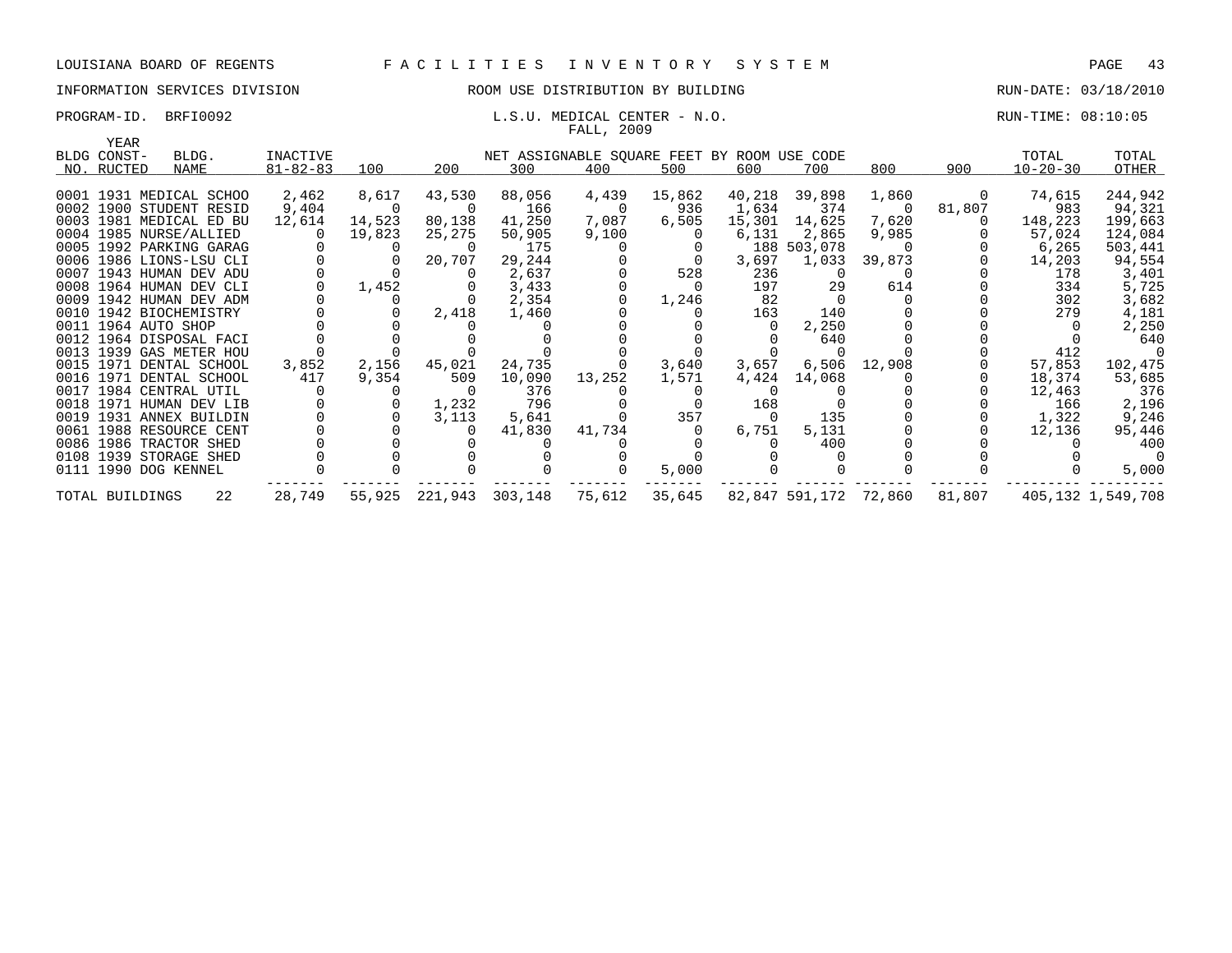## INFORMATION SERVICES DIVISION ROOM USE DISTRIBUTION BY BUILDING RUN-DATE: 03/18/2010

## PROGRAM-ID. BRFI0092 **EXAMILISE ENGINEER** L.S.U. MEDICAL SCHOOL-SHREVEPORT **RUN-TIME: 08:10:05** FALL, 2009

| YEAR            |                         |                |                |                |                                             |          |             |          |                |                        |          |                |                      |
|-----------------|-------------------------|----------------|----------------|----------------|---------------------------------------------|----------|-------------|----------|----------------|------------------------|----------|----------------|----------------------|
| BLDG CONST-     | BLDG.                   | INACTIVE       |                |                | NET ASSIGNABLE SQUARE FEET BY ROOM USE CODE |          |             |          |                |                        |          | TOTAL          | TOTAL                |
| NO. RUCTED      | <b>NAME</b>             | $81 - 82 - 83$ | 100            | 200            | 300                                         | 400      | 500         | 600      | 700            | 800                    | 900      | $10 - 20 - 30$ | OTHER                |
|                 |                         |                |                |                |                                             |          |             |          |                |                        |          |                |                      |
|                 | 0041 1975 MEDICAL CNTR  | 1,020          | 15,206         | 81,414         | 60,953                                      | 0        | 15,614      | 12,152   | 21,930         | 7,900                  | 0        | 90,913         | 216,189              |
|                 | 0042 1975 LIBRARY-LAB-A | 4,284          | 6,718          | 7,867          | 18,061                                      | 21,793   | 2,878       | 3,469    | 15,458         | 0                      | 0        | 38,826         | 80,528               |
|                 | 0043 1975 COMPREHENSIVE | 4,116          | 436            | 302            | 7,953                                       | $\Omega$ | 200         | 372      | 4,125          | 14,531                 | $\Omega$ | 31,647         | 32,035               |
|                 | 0044 1975 CENTRAL UTILI |                | O              | 0              | $\Omega$                                    |          | 0           | 56       | 180            | O                      | $\Omega$ | 15,224         | 236                  |
|                 | 0045 1975 HAZARDOUS MAT |                | $\Omega$       | $\Omega$       | 678                                         |          | $\Omega$    | $\Omega$ | 1,942          | $\Omega$               | $\Omega$ | 934            | 2,620                |
|                 | 0049 1961 1610 KINGS HW |                | 0              | $\Omega$       | $\Omega$                                    | $\Omega$ |             | $\Omega$ | 72,000         | 0                      | 0        | $\Omega$       | 72,000               |
|                 | 0050 1953 SHREVE HOSP A | 2,895          | $\Omega$       | 874            | 12,048                                      | 546      |             | 2,274    | 6,035          | 17,212                 | 1,407    | 31,460         | 43,291               |
|                 | 0051 1953 SHREVE HOSP B | 999            | $\Omega$       | 3,014          | 10,212                                      | $\Omega$ |             | 48       | 2,855          | 3,464                  | 113      | 3,228          | 20,705               |
|                 | 0052 1953 SHREVE HOSP C |                | $\Omega$       | $\Omega$       | 6,939                                       |          |             | $\Omega$ | 3,410          | 6,692                  | 0        | 4,642          | 17,041               |
|                 | 0053 1953 SHREVE HOSP D |                | $\Omega$       | $\Omega$       | $\Omega$                                    |          |             | 3,801    | $\Omega$       | $\Omega$               |          | $\Omega$       | 3,801                |
|                 | 0054 1953 SHREVE HOSP E |                | $\mathbf 0$    | $\Omega$       | 6,646                                       |          |             | 312      | 10,722         | $\Omega$               |          | 838            | 17,680               |
|                 | 0055 1953 SHREVE HOSP F |                | 168            | $\Omega$       | 465                                         |          |             | $\Omega$ | 271            | 4,386                  |          | 1,260          | 5,290                |
|                 | 0056 1953 SHREVE HOSP G | 4,077          | $\Omega$       | $\Omega$       | 56                                          |          | $\Omega$    | 306      | 7,381          | $\Omega$               | 0        | 4,088          | 11,820               |
|                 | 0057 1953 SHREVE HOSP H | $\Omega$       | 1,822          | 573            | 2,205                                       |          | 194         | 8,360    | 495            | 14,115                 | $\Omega$ | 12,812         | 27,764               |
|                 | 0058 1953 SHREVE HOSP J |                | $\Omega$       | $\Omega$       | 573                                         |          | $\Omega$    | 6,884    | 292            | 5,649                  | $\Omega$ | 342            | 13,398               |
|                 | 0059 1982 SHREVE HOSP K | 1,915          | 275            | 241            | 10,446                                      |          | 1,433       | 11,666   |                | 27,523 102,637         | 6,329    | 34,265         | 162,465              |
|                 | 0060 1975 SHREVE HOSP L | 673            | $\Omega$       | $\Omega$       | 1,198                                       |          | $\Omega$    | 1,652    | 4,965          | 44,137                 | 4,469    | 12,916         | 57,094               |
|                 | 0061 1983 SHREVE HOSP R | 10,316         | $\overline{0}$ | $\overline{0}$ | $\Omega$                                    |          |             | $\Omega$ | 0              | $\Omega$               | 0        | $\Omega$       | 10,316               |
|                 | 0062 1953 SHREVE HOSP S |                | $\Omega$       | 413            | 3,099                                       |          | $\mathbf 0$ | 3,196    | 148            | 13,326                 | 0        | 58,307         | 20,182               |
|                 | 0063 1972 SHREVE HOSP C |                | $\Omega$       | 523            | 5,194                                       |          | 0           | 1,998    | 2,369          | 11,354                 | 145      | 9,495          | 21,583               |
|                 | 0064 1953 ALLIED HEALTH | 24,686         | 4,455          | 2,207          | 11,193                                      |          | 180         | 3,780    | 1,629          | 0                      | 4,598    | 9,077          | 52,728               |
|                 | 0065 1953 PRINT SHOP    | 1,730          | $\Omega$       | $\Omega$       | $\Omega$                                    |          | 0           | $\Omega$ | $\Omega$       | $\Omega$               | 0        | $\Omega$       | 1,730                |
|                 | 0066 1973 OUTPATIENT CL |                | $\Omega$       | $\Omega$       | 7,986                                       |          | $\Omega$    | $\Omega$ | 0              | $\Omega$               |          | $\Omega$       | 7,986                |
|                 | 0067 1967 EYE CLINIC    |                | 315            | $\Omega$       | 79                                          |          |             | 47       | 0              | 3,434                  |          | 501            | 3,875                |
|                 | 0068 1949 1752 TULANE   |                | $\Omega$       |                | $\Omega$                                    |          |             |          | 0              | 26,128                 |          | $\Omega$       | 26,128               |
|                 | 0069 1949 3730 BLAIR    |                | $\mathbf 0$    | $\Omega$       | $\Omega$                                    |          |             |          | 0              | 5,152                  |          | $\Omega$       | 5,152                |
|                 | 0073 1949 PUMP HOUSE UP |                | $\Omega$       |                |                                             |          |             |          |                | ∩                      |          | 178            | $\Omega$             |
|                 | 0074 1949 MISSILE ASSEM | 1,573          |                |                |                                             |          |             |          | <sup>0</sup>   |                        |          | $\Omega$       | 1,573                |
|                 | 0076 1949 WARHEAD BUILD |                | $\Omega$       |                |                                             |          |             |          | 787            |                        |          | $\Omega$       | 787                  |
|                 | 0077 1949 SWINE RADIATI |                | $\Omega$       |                |                                             |          |             |          | 4,219          |                        |          | $\Omega$       | 4,219                |
|                 | 0081 1949 PUMP HOUSE LO |                | $\Omega$       |                |                                             |          |             |          | $\Omega$       |                        |          | 242            |                      |
|                 | 0096 1949 GENERATOR BLD |                |                |                |                                             |          |             |          |                |                        |          |                |                      |
|                 | 0097 2002 MOLLIE WEBB   |                |                |                |                                             |          |             |          | $\Omega$       | 8,000                  |          |                | 8,000                |
|                 | 0098 1940 STUDENT UNION |                | $\Omega$       |                |                                             |          |             | 2,257    | $\Omega$       | 0                      |          |                | 2,257                |
|                 | 0099 1940 SURGERY BILLI |                | $\Omega$       |                |                                             |          |             |          | $\Omega$       | O                      |          |                | $\Omega$             |
|                 | 0107 UNKN LEE DRYGOODS  |                |                |                |                                             |          |             |          | 60,160         |                        |          |                | 60,160               |
|                 | 0108 1970 W KIRBY STREE |                | 0              |                | 13,375                                      |          |             |          | $\Omega$       | 0                      |          |                | 13,375               |
|                 | 0109 1990 MED RECORDS T |                |                |                |                                             |          |             |          | 2,204          |                        |          |                | 2,204                |
|                 | 0111 1993 PHYSICAL PLAN |                | $\Omega$       |                | ∩                                           |          |             |          | 21,207         | 0                      |          |                | 21,207               |
|                 | 0112 1975 HIV CLINIC    |                | $\Omega$       |                |                                             |          |             |          | $\overline{0}$ | 6,000                  |          | $\Omega$       | 6,000                |
|                 |                         |                |                |                |                                             |          |             |          |                |                        |          |                |                      |
| TOTAL BUILDINGS | 40                      | 58,284         | 29,395         | 97,428         | 179,359                                     | 22,339   | 20,499      |          |                | 62,630 272,307 294,117 | 17,061   |                | 361, 195 1, 053, 419 |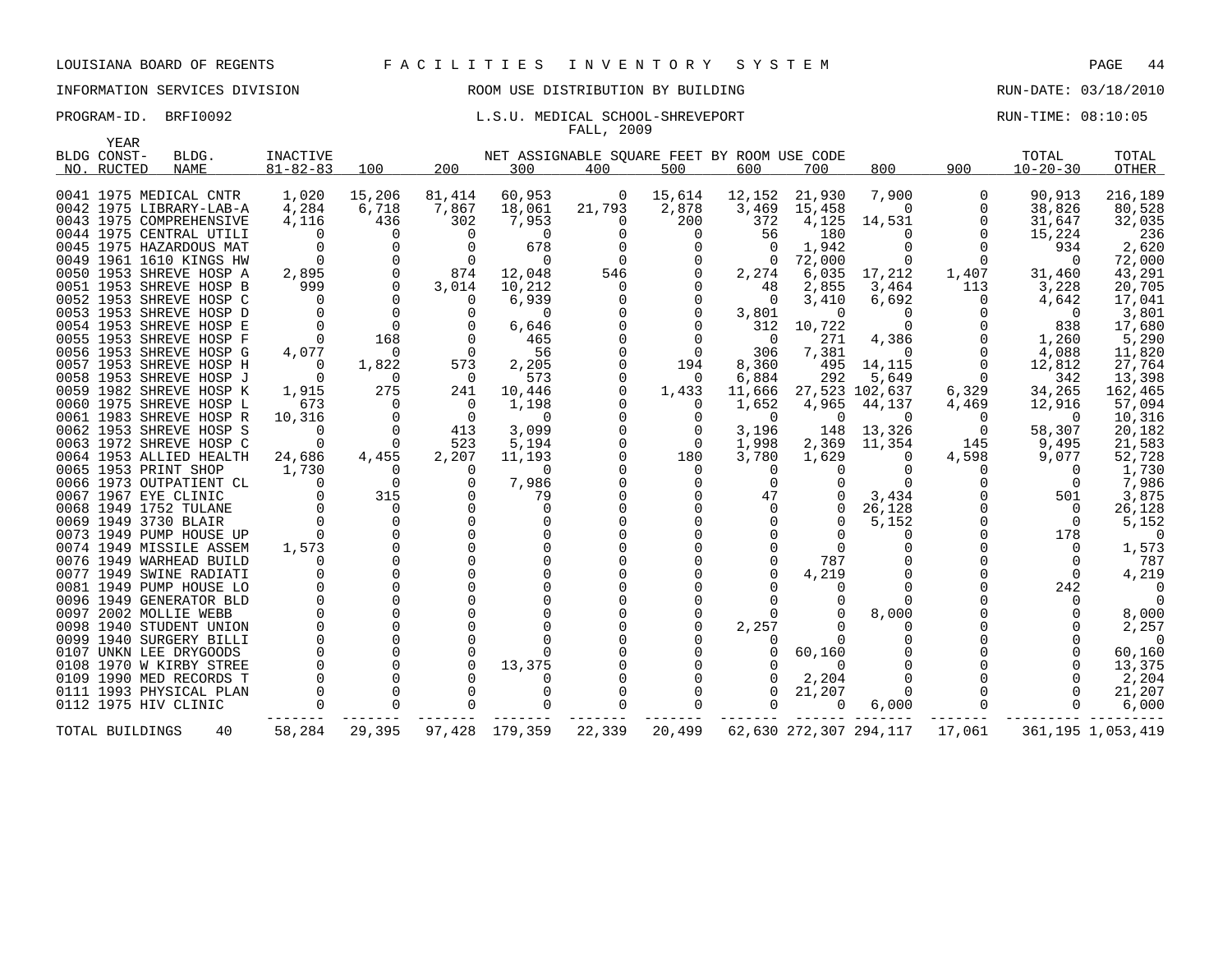## PROGRAM-ID. BRFI0092 CONSERVERSITY OF NEW ORLEANS AND CONSERVERS AND RUN-TIME: 08:10:05 FALL, 2009

|      | YEAR            |                         |                 |             |                        |             |                                             |                |          |                |             |               |                |                   |
|------|-----------------|-------------------------|-----------------|-------------|------------------------|-------------|---------------------------------------------|----------------|----------|----------------|-------------|---------------|----------------|-------------------|
|      | BLDG CONST-     | BLDG.                   | <b>INACTIVE</b> |             |                        |             | NET ASSIGNABLE SQUARE FEET BY ROOM USE CODE |                |          |                |             |               | TOTAL          | TOTAL             |
|      | NO. RUCTED      | <b>NAME</b>             | $81 - 82 - 83$  | 100         | 200                    | 300         | 400                                         | 500            | 600      | 700            | 800         | 900           | $10 - 20 - 30$ | <b>OTHER</b>      |
|      |                 |                         |                 |             |                        |             |                                             |                |          |                |             |               |                |                   |
|      |                 | 0005 1997 JEFFERSON CEN | 11,610          | 19,559      | 1,357                  | 18,473      | 0                                           | 0              | 3,025    | 1,417          | $\Omega$    | 125           | 3,652          | 55,566            |
|      |                 | 0020 1941 PPS STOR-WARE | 0               | 0           | $\Omega$               | 274         | $\mathbf 0$                                 | 0              | 0        | 10,214         | 0           | 0             | 67             | 10,488            |
|      |                 | 0022 1941 PROP CONT/TEM | $\Omega$        | $\mathbf 0$ | $\Omega$               | 0           | $\Omega$                                    | $\mathbf 0$    | 0        | 1,722          |             | 0             | 68             | 1,722             |
|      |                 | 0025 1985 HAZ CHEMICAL  |                 | $\Omega$    | $\Omega$               | $\mathbf 0$ | 0                                           | $\mathbf 0$    | 0        | 1,183          |             | 0             | $\Omega$       | 1,183             |
|      |                 | 0026 1962 SCIENCE       | $\Omega$        | 7,828       | 54,485                 | 15,614      | 605                                         | 736            | 707      | 2,360          |             | 0             | 29,222         | 82,335            |
|      |                 | 0027 1961 LIBERAL ARTS  | $\Omega$        | 23,547      | 6,701                  | 24,270      | $\Omega$                                    | 785            | 1,029    | 149            |             | $\Omega$      | 22,528         | 56,481            |
|      |                 | 0028 1961 CENTR UTILITY | $\Omega$        | $\Omega$    | $\Omega$               | 672         | $\Omega$                                    | $\Omega$       | $\Omega$ | $\Omega$       |             | $\Omega$      | 1,730          | 672               |
|      |                 | 0029 1983 E K LONG LIBR | 238             | 1,989       | 1,598                  | 21,491      | 146,406                                     | 3,822          | 1,840    | 34,569         |             | $\Omega$      | 33,135         | 211,953           |
|      |                 | 0030 1966 ADMINISTRATIO | $\Omega$        | $\Omega$    | $\Omega$               | 13,561      | 0                                           | 0              | 93       | 23             |             | $\Omega$      | 5,249          | 13,677            |
|      |                 | 0031 1974 ADMINISTRATIO | $\Omega$        | $\Omega$    | $\Omega$               | 15,127      | $\Omega$                                    | $\mathbf 0$    | 267      | 285            | $\Omega$    | $\Omega$      | 5,430          | 15,679            |
|      |                 | 0032 1967 UNIVERSITY CE | $\overline{0}$  | 0           | 396                    | 13,921      | 0                                           | 460            | 68,958   | 1,161          | 1,115       | 852           | 12,415         | 86,863            |
|      |                 | 0033 1967 MILNEBURG HAL | $\overline{0}$  | 21,561      | 4,169                  | 31,841      | 218                                         | $\Omega$       | 93       | 1,201          |             | 0             | 30,685         | 59,083            |
|      |                 | 0034 1969 HEALTH & P E  | 0               | 3,405       | 4,435                  | 3,400       | 0                                           | 29,572         | 426      | 53             |             | 0             | 11,068         | 41,291            |
|      |                 | 0035 1969 COMMONS       | $\Omega$        | $\Omega$    | $\Omega$               | 715         | 0                                           | $\Omega$       | 13,562   | $\Omega$       |             | 0             | 3,428          | 14,277            |
|      |                 | 0036 1973 GEOLOGY AND P | $\Omega$        | 5,319       | 31,222                 | 14,085      | $\Omega$                                    | 2,577          | - 0      | 1,316          |             | $\Omega$      | 17,840         | 54,519            |
|      |                 | 0037 1973 PERFORMING AR | $\Omega$        | 8,082       | 15,568                 | 8,096       | 143                                         | 349            | 17,193   | 1,271          |             | $\Omega$      | 22,882         | 50,702            |
|      | 0038 1973 COVE  |                         |                 | $\Omega$    | $\Omega$               | 372         | $\Omega$                                    | $\overline{0}$ | 12,515   | 640            |             | $\Omega$      | 1,831          | 13,527            |
|      |                 | 0039 1973 MARRIED STUDE |                 | $\Omega$    | $\Omega$               | 0           | $\Omega$                                    | $\Omega$       | 0        | $\Omega$       |             | 12,228        | 0              | 12,228            |
|      |                 | 0040 1973 MARRIED STUDE |                 | $\mathbf 0$ | $\Omega$               | $\mathbf 0$ |                                             | 0              |          | $\Omega$       |             | 12,228        | 0              | 12,228            |
|      |                 | 0041 1973 MARRIED STUDE |                 | $\Omega$    | $\Omega$               | $\mathbf 0$ |                                             | $\Omega$       |          |                |             | 13,728        | $\Omega$       | 13,728            |
|      |                 | 0042 1973 MARRIED STUDE | $\mathbf 0$     | $\mathbf 0$ | 0                      | $\mathbf 0$ |                                             |                |          | $\Omega$       |             | 13,728        | $\overline{0}$ | 13,728            |
|      |                 | 0043 1973 MARRIED STUDE |                 |             |                        | $\mathbf 0$ |                                             | 0              |          |                |             | 13,728        | $\Omega$       | 13,728            |
|      |                 | 0044 1973 MARR STU APT  | $\Omega$        | $\Omega$    |                        | $\Omega$    |                                             | $\Omega$       |          | 1,076          |             | $\Omega$      | 1,038          | 1,076             |
|      |                 | 0045 1969 BIENVILLE HAL | 320             | $\Omega$    | ∩                      | 223         |                                             | $\Omega$       | 1,078    | <sup>0</sup>   |             | 72,086        | 31,032         | 73,707            |
|      |                 | 0046 1971 PHYS PLANT SE | $\Omega$        | $\Omega$    | $\Omega$               | 3,852       | $\Omega$                                    | $\Omega$       | 743      | 11,353         |             | 0             | 2,375          | 15,948            |
|      |                 | 0047 1970 BUS TERMINAL  | $\Omega$        | $\Omega$    | $\Omega$               | $\Omega$    | $\Omega$                                    | 696            | $\Omega$ | 0              |             | $\Omega$      | $\Omega$       | 696               |
|      |                 | 0048 1974 FINE ARTS     |                 | $\Omega$    | 17,255                 | 3,951       | 210                                         | $\overline{0}$ | 1,795    | 2,389          |             | 0             | 1,279          | 25,600            |
|      |                 | 0049 1975 EDUCATION     | 0               | 23,728      | 3,068                  | 31,211      | 147                                         | 83             | $\Omega$ | $\Omega$       |             | 0             | 27,460         | 58,237            |
|      |                 | 0050 1981 COMPUTER RES  | 0               | 1,852       | 9,104                  | 9,880       | 0                                           | 1,203          | 220      | 3,671          |             | 0             | 13,720         | 25,930            |
|      |                 | 0051 1981 BIOLOGY       |                 | 1,113       | 21,631                 | 2,816       | $\Omega$                                    | $\Omega$       | 1,134    | 477            |             | $\Omega$      | 12,861         | 27,171            |
|      |                 | 0052 1981 MATHEMATHICS  | 0               | 12,690      | 5,663                  | 14,548      | 0                                           | 180            | 0        | 824            |             | 0             | 18,834         | 33,905            |
|      |                 | 0053 1983 CAMPUS POLICE | $\Omega$        | $\Omega$    | 3,806                  | 9,714       | $\Omega$                                    | $\Omega$       | $\Omega$ | $\Omega$       |             | 0             | 4.152          | 13,520            |
|      |                 | 0054 1987 ENGINEERING   | $\Omega$        | 12,351      | 52,793                 | 18,698      | 849                                         | $\Omega$       | 2,244    | 8,237          |             | $\Omega$      | 39,163         | 95,172            |
|      |                 | 0055 1970 ALUM AND DEVE |                 | $\Omega$    | $\Omega$               | 8,847       | $\Omega$                                    | 1,568          | 405      | $\Omega$       |             | $\Omega$      | 3,796          | 10,820            |
|      |                 | 0056 1977 EAST CENTRAL  | 3,028           | $\mathbf 0$ | $\Omega$               | $\Omega$    |                                             | $\Omega$       | $\Omega$ | 730            |             | $\Omega$      | 19,682         | 3,758             |
| 0057 |                 | 1984 EAST CAMPUS S      |                 | $\Omega$    | $\Omega$               | $\Omega$    | $\Omega$                                    | 504            | 1,467    | $\Omega$       |             | $\Omega$      | 1,408          | 1,971             |
|      |                 | 0058 1983 UNO KIEFER AR |                 | $\Omega$    | $\Omega$               | 12,563      |                                             | 74,409         | 17,628   | 9,802          |             | $\Omega$      | 148,369        | 114,402           |
|      |                 | 0059 1941 UNO BATHHOUSE |                 | $\mathbf 0$ | $\mathbf 0$            | $\Omega$    |                                             | 1,067          | 0        | 13             |             |               | 179            | 1,080             |
|      |                 | 0088 1988 EAST CAMPUS S | $\mathbf 0$     | $\Omega$    | $\Omega$               | 2,114       |                                             | $\Omega$       | 0        | $\Omega$       |             |               | 210            | 2,114             |
|      |                 | 0092 1988 DOWNTOWN CENT | $\mathbf 0$     | 5,128       | 982                    | 4,506       |                                             | 0              | 327      | 0              |             | O             | 0              | 10,943            |
|      |                 | 0095 1941 JET LAB       | $\Omega$        | $\Omega$    | $\Omega$               | $\Omega$    |                                             | 713            | $\Omega$ | $\Omega$       |             | 0             | $\Omega$       | 713               |
|      |                 | 0128 1994 UNO CHILDRENS | $\Omega$        | $\Omega$    | $\Omega$               | 618         | $\Omega$                                    | $\Omega$       | 9,881    | 77             | $\Omega$    | 0             | 2,440          | 10,576            |
|      |                 | 0143 1996 REHABILITATIO | $\Omega$        | 1,815       | 736                    | 8,166       | 0                                           | 108            | 630      | 208            | 277         | 5,070         | 6,846          | 17,010            |
|      |                 | 0148 1996 CHEMICAL SCI  |                 | $\Omega$    | 26,349                 | 10,594      | 1,045                                       | 0              | $\Omega$ | 809            |             | 0             | 21,064         | 38,797            |
|      |                 | 0209 2005 KIRSCHMAN HAL | $\Omega$        | 26,374      | 3,650                  | 42,144      | 575                                         | $\Omega$       | 1,815    | $\Omega$       |             | 0             | 14,542         | 74,558            |
|      |                 | 0221 2009 NORTH CENTRAL |                 | 0           | $\Omega$               | 0           | 0                                           | $\mathbf 0$    | 0        | $\overline{0}$ | $\Omega$    | 0             | 3,600          |                   |
|      |                 | 0222 2009 MILNEBURG BOI |                 |             | $\Omega$               | $\Omega$    |                                             | $\Omega$       | 0        | $\overline{0}$ | $\mathbf 0$ | $\mathbf 0$   | 1,855          |                   |
|      |                 |                         |                 |             |                        |             |                                             |                |          |                |             |               |                |                   |
|      | TOTAL BUILDINGS | 47                      |                 |             | 15,196 176,341 264,968 |             | 366,357 150,198 118,832 159,075 97,230      |                |          |                |             | 1,392 143,773 |                | 577,135 1,493,362 |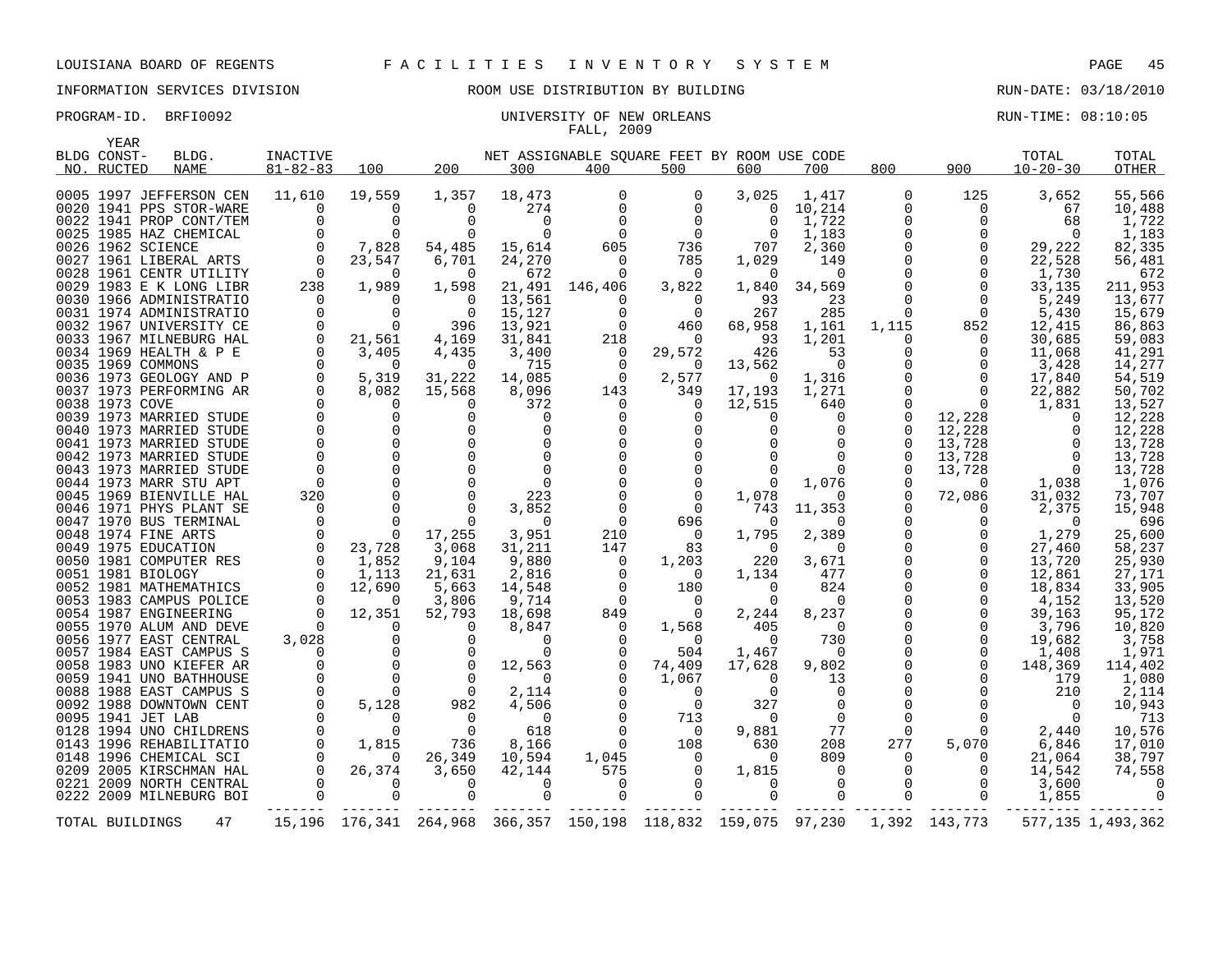| LOUISIANA BOARD OF REGENTS                         |                            |            | FACILITIES INVENTORY SYSTEM                               |     |     |     |     |                                | - 46<br>PAGE         |
|----------------------------------------------------|----------------------------|------------|-----------------------------------------------------------|-----|-----|-----|-----|--------------------------------|----------------------|
| INFORMATION SERVICES DIVISION                      |                            |            | ROOM USE DISTRIBUTION BY BUILDING                         |     |     |     |     |                                | RUN-DATE: 03/18/2010 |
| BRFI0092<br>PROGRAM-ID.                            |                            |            | UNIVERSITY OF NEW ORLEANS<br>FALL, 2009                   |     |     |     |     |                                | $RUN-TIME: 08:10:05$ |
| YEAR<br>BLDG CONST-<br>BLDG.<br>NO. RUCTED<br>NAME | INACTIVE<br>$81 - 82 - 83$ | 100<br>200 | NET ASSIGNABLE SOUARE FEET BY ROOM USE CODE<br>300<br>400 | 500 | 600 | 700 | 800 | TOTAL<br>$10 - 20 - 30$<br>900 | TOTAL<br>OTHER       |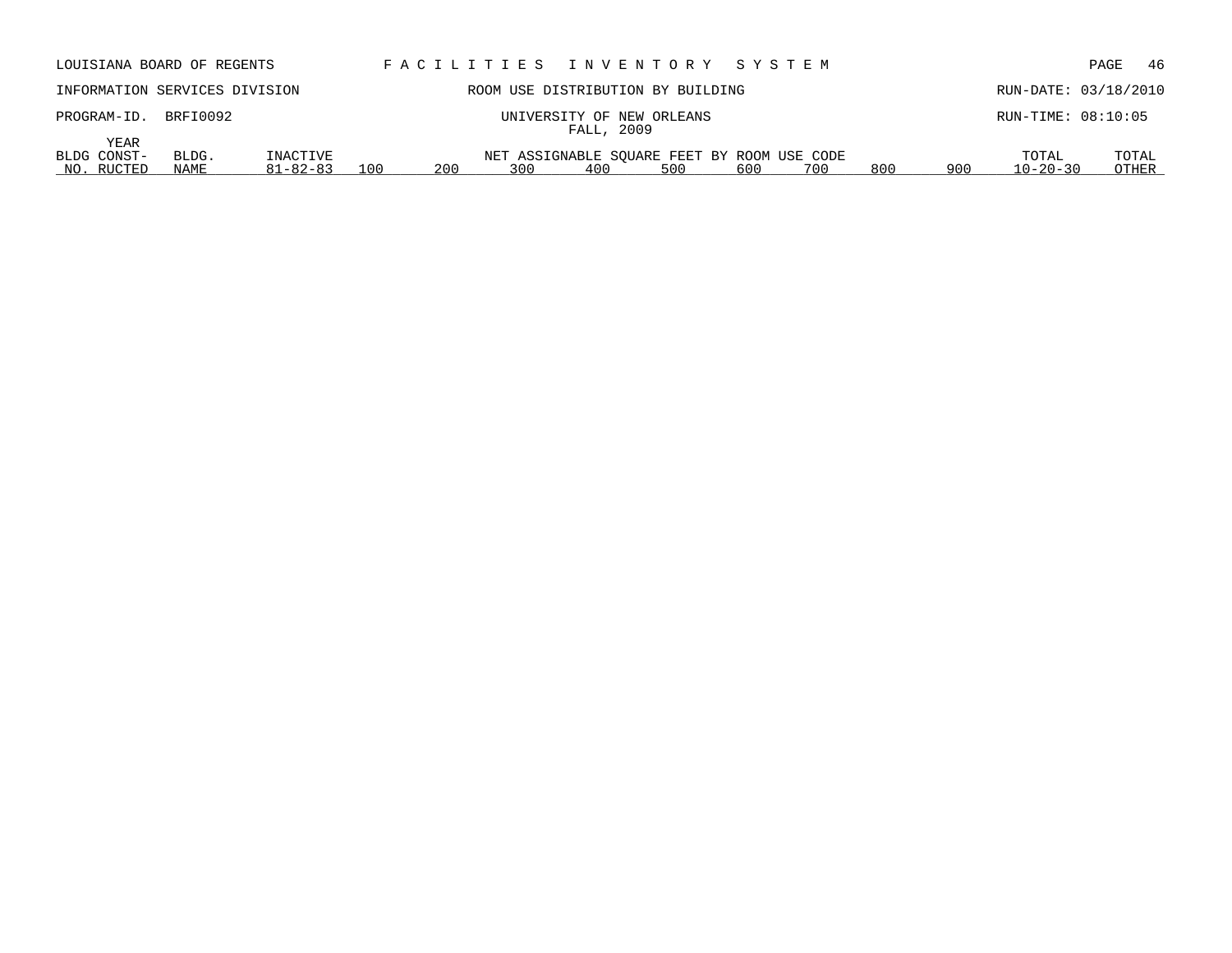## INFORMATION SERVICES DIVISION ROOM USE DISTRIBUTION BY BUILDING RUN-DATE: 03/18/2010

## PROGRAM-ID. BRFI0092 **E.S.U.- AG. SCIENCE & RURAL DEV.** RUN-TIME: 08:10:05 FALL, 2009

| YEAR                 |                                                    |                |     |       |       |                |                                             |     |       |     |       |                |              |
|----------------------|----------------------------------------------------|----------------|-----|-------|-------|----------------|---------------------------------------------|-----|-------|-----|-------|----------------|--------------|
| BLDG CONST-          | BLDG.                                              | INACTIVE       |     |       |       |                | NET ASSIGNABLE SQUARE FEET BY ROOM USE CODE |     |       |     |       | TOTAL          | TOTAL        |
| NO. RUCTED           | NAME                                               | $81 - 82 - 83$ | 100 | 200   | 300   | 400            | 500                                         | 600 | 700   | 800 | 900   | $10 - 20 - 30$ | OTHER        |
|                      |                                                    |                |     |       |       |                |                                             |     |       |     |       |                |              |
|                      | 0100 1947 DAIRY CENTRAL                            |                |     | 1,355 | 4,218 |                | $\Omega$                                    | 180 | 1,864 |     | 233   | 314            | 7,850        |
|                      | 0101 1947 DAIRY BULL BA                            |                |     |       | 144   |                | 10,299                                      | 0   | 364   |     |       | 220            | 10,807       |
|                      | 0102 1947 DAIRY HAY BAR                            |                |     |       |       |                |                                             |     | 2,400 |     |       |                | 2,400<br>544 |
|                      | 0103 1947 DAIRY SM BULL<br>0104 1947 DAIRY SM BULL |                |     |       |       |                | 544                                         |     |       |     |       |                |              |
|                      | 0105 1947 DAIRY CT BULL                            |                |     |       |       |                | 1,000<br>544                                |     |       |     |       |                | 1,000<br>544 |
|                      | 0106 1947 DAIRY SM BULL                            |                |     |       |       |                | 544                                         |     |       |     |       |                | 544          |
|                      | 0107 1947 DAIRY SM BULL                            |                |     |       |       |                | 544                                         |     |       |     |       |                | 544          |
|                      | 0108 1947 DAIRY SM BULL                            |                |     |       |       |                | 544                                         |     |       |     |       |                | 544          |
|                      | 0109 1947 DAIRY SM BULL                            |                |     |       |       |                | 544                                         |     |       |     |       |                | 544          |
|                      | 0110 1947 DAIRY SM BULL                            |                |     |       |       |                | 544                                         |     |       |     |       |                | 544          |
|                      | 0186 1957 DAIRY STALL B                            |                |     |       |       |                | 12,500                                      |     |       |     |       |                | 12,500       |
|                      | 0204 1959 DAIRY MILK PA                            | 334            |     | 3,422 |       |                |                                             |     | 180   |     |       | 362            | 3,936        |
|                      | 0330 1974 DAIRY SM BULL                            |                |     |       |       |                | 544                                         |     |       |     |       |                | 544          |
|                      | 0331 1974 DAIRY SM BULL                            |                |     |       |       |                | 544                                         |     |       |     |       |                | 544          |
|                      | 0332 1974 DAIRY SM BULL                            |                |     |       |       |                | 544                                         |     |       |     |       |                | 544          |
|                      | 0333 1974 DAIRY MANAGER                            |                |     |       |       |                | $\Omega$                                    |     |       |     | 2,000 |                | 2,000        |
|                      | 0346 1975 DAIRY CALF BA                            |                |     |       | 660   |                | 1,143                                       |     | 131   |     |       | 144            | 1,934        |
| 0404 1981 DAIRY SHED |                                                    |                |     |       | 100   |                | 900                                         |     | 100   |     |       |                | 1,100        |
|                      | 0453 1999 DAIRY CNTL BA                            |                |     | 144   |       |                | 3,621                                       |     |       |     |       |                | 3,765        |
|                      | 0483 1901 DAIRY SILOS                              |                |     |       |       |                | 207                                         |     |       |     |       |                | 207          |
|                      | 0484 1901 DAIRY NUTRITI                            |                |     |       |       |                |                                             |     |       |     | 1,949 |                | 1,949        |
|                      | 0899 1999 HEIFER BARN                              |                |     |       |       |                |                                             |     |       |     |       |                |              |
|                      | 0900 2000 IMPL. BLDG.                              |                |     |       |       |                |                                             |     |       |     |       |                |              |
| 1007 1979 SHED       |                                                    |                |     |       |       |                |                                             |     |       |     |       |                |              |
| 1008 1974 COVER      |                                                    |                |     |       |       |                |                                             |     |       |     |       |                |              |
| 1011 1976 OFFICE     |                                                    |                |     |       |       |                |                                             |     |       |     |       |                |              |
| TOTAL BUILDINGS      | 27                                                 | 334            | 0   | 4,921 | 5,122 | $\overline{0}$ | 35,110                                      | 180 | 5,039 | 0   | 4,182 | 1,040          | 54,888       |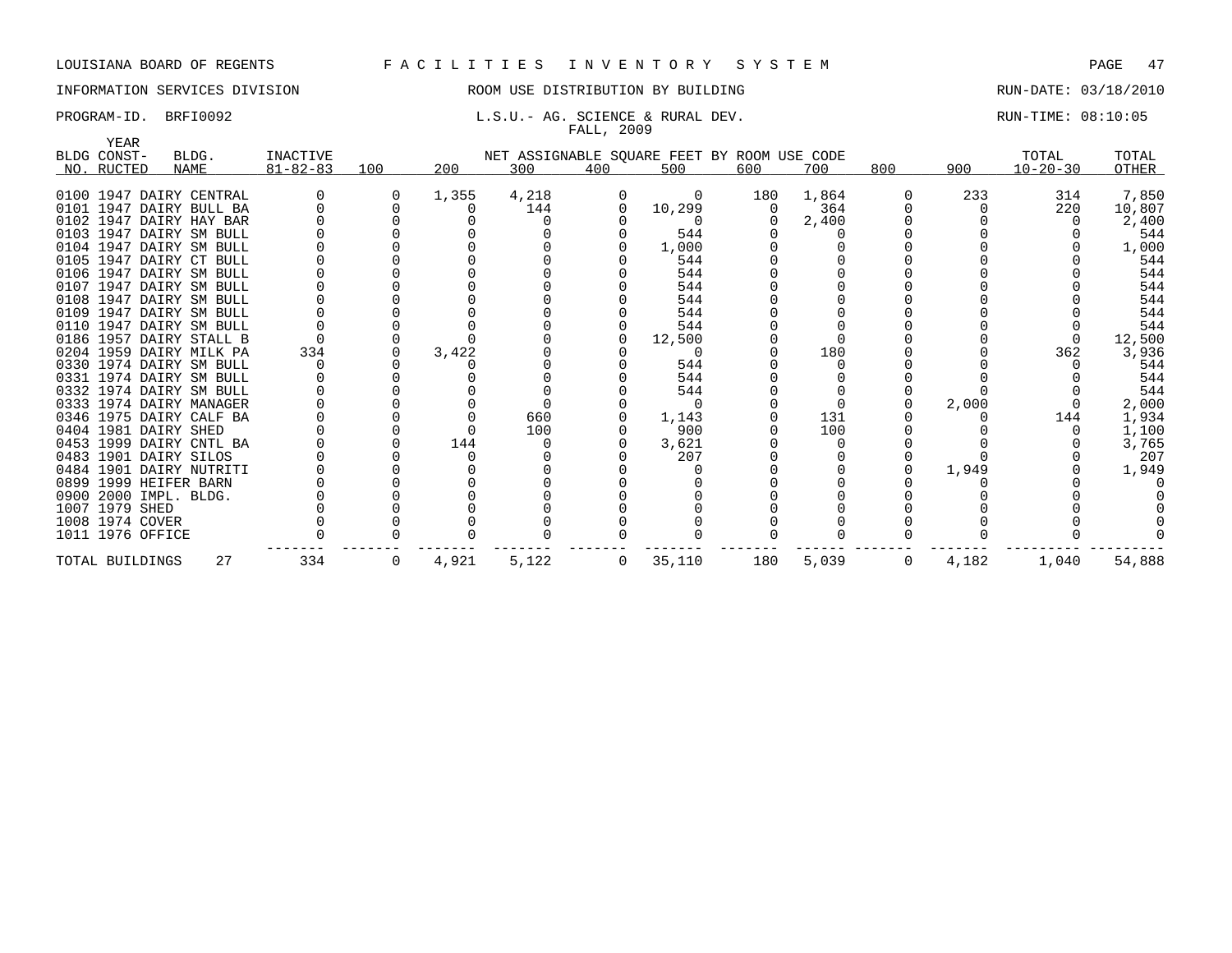## INFORMATION SERVICES DIVISION THE ROOM USE DISTRIBUTION BY BUILDING THE RUN-DATE: 03/18/2010

# FALL, 2009

## PROGRAM-ID. BRFI0092 **BURDEN RESEARCH CENTER** BURDEN RESEARCH CENTER RUN-TIME: 08:10:05

| YEAR            |                                                    |                |     |       |     |              |                                             |       |              |     |       |                |                 |
|-----------------|----------------------------------------------------|----------------|-----|-------|-----|--------------|---------------------------------------------|-------|--------------|-----|-------|----------------|-----------------|
| BLDG CONST-     | BLDG.                                              | INACTIVE       |     |       |     |              | NET ASSIGNABLE SQUARE FEET BY ROOM USE CODE |       |              |     |       | TOTAL          | TOTAL           |
| NO. RUCTED      | NAME                                               | $81 - 82 - 83$ | 100 | 200   | 300 | 400          | 500                                         | 600   | 700          | 800 | 900   | $10 - 20 - 30$ | <b>OTHER</b>    |
|                 |                                                    |                |     |       |     |              |                                             |       |              |     |       |                |                 |
|                 | 0094 1947 OLD TURF BLDG<br>0244 1967 BRICK STAFF R |                |     |       |     |              |                                             |       | 1,176        |     |       |                | 1,176           |
|                 | 0245 1967 IRRIGATION WE                            |                |     |       |     |              |                                             |       | 36           |     | 2,160 |                | 2,160<br>36     |
|                 | 0246 1967 NORTH STEEL S                            |                |     |       |     |              |                                             |       |              |     |       |                |                 |
|                 | 0267 1970 RESIDENCE/HOR                            |                |     |       |     |              |                                             |       | 6,000        |     | 1,428 |                | 6,000           |
|                 | 0299 1973 SOUTH STEEL S                            |                |     |       |     |              | 600                                         | 165   | 9,540        |     |       | 98             | 1,428<br>10,305 |
|                 | 0386 1980 GLASS GREENHO                            |                |     |       |     |              | 1,344                                       |       |              |     |       |                | 1,344           |
|                 | 0387 1980 CONCRETE SHAD                            |                |     |       |     |              | 3,100                                       |       |              |     |       |                | 3,100           |
|                 | 0388 1980 FIELD OFFICE                             |                |     |       | 576 |              |                                             |       |              |     |       | 130            | 576             |
|                 | 0396 1981 ORNAMENTAL LA                            |                |     | 396   |     |              |                                             |       | 36           |     |       | 99             |                 |
|                 | 0397 1981 BIG SHADEHOUS                            |                |     |       |     |              | 1,200                                       |       |              |     |       |                | 1,632           |
|                 |                                                    |                |     |       | 384 |              | 11,200                                      |       |              |     |       |                | 11,200          |
|                 | 0415 1983 IONE BURDEN C                            |                |     |       |     |              | $\Omega$                                    | 2,512 |              |     |       | 444            | 2,896           |
|                 | 0426 1984 PROPOGATION G                            |                |     |       |     |              | 6,000                                       |       |              |     |       |                | 6,000           |
|                 | 0434 1985 ORN STOR SHED                            |                |     | 1,165 |     |              |                                             |       |              |     |       |                | 1,165           |
|                 | 0921 2002 GREENHOUSE #3                            |                |     |       |     |              |                                             |       |              |     |       |                |                 |
|                 | 0945 1988 BURDEN POND G                            |                |     |       |     |              |                                             |       |              |     |       |                | -89             |
|                 | 0976 2004 GRNHSE A O&T                             |                |     |       |     |              |                                             |       |              |     |       |                |                 |
|                 | 0985 1996 PEST SHED BLD                            |                |     |       |     |              |                                             |       |              |     |       |                |                 |
|                 | 0987 2002 GREENHOUSE                               |                |     |       |     |              |                                             |       |              |     |       |                |                 |
|                 | 0988 2002 GREENHOUSE                               |                |     |       |     |              |                                             |       |              |     |       |                |                 |
|                 | 0989 2005 O&T STORAGE                              |                |     |       |     |              |                                             |       |              |     |       |                |                 |
| TOTAL BUILDINGS | 21                                                 |                |     | 1,561 | 960 | $\mathbf{0}$ | 23,444                                      |       | 2,766 16,788 | 0   | 3,588 | 812            | 49,107          |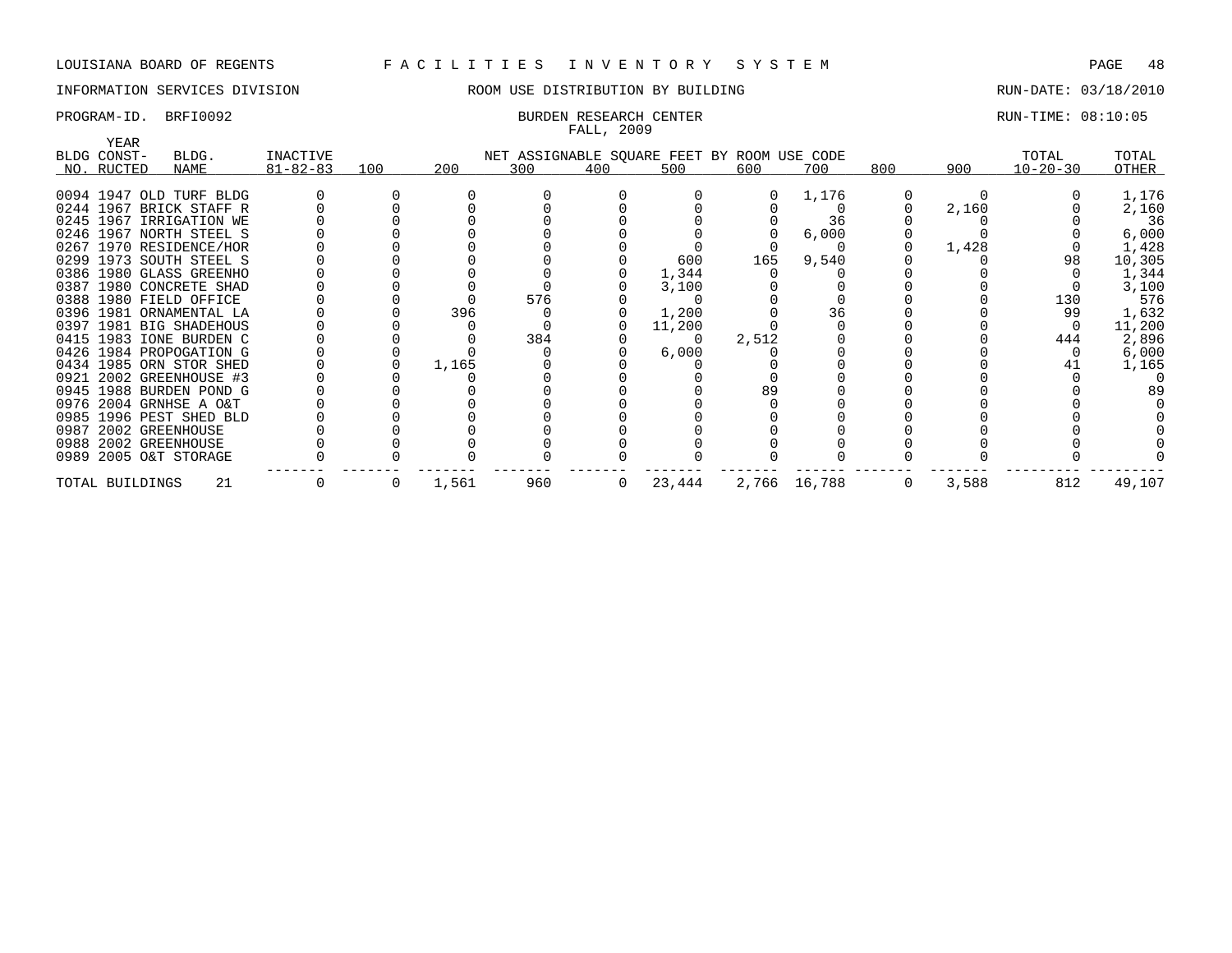YEAR

## INFORMATION SERVICES DIVISION ROOM USE DISTRIBUTION BY BUILDING RUN-DATE: 03/18/2010

# FALL, 2009

## PROGRAM-ID. BRFI0092 BEN-HUR RESEARCH CENTER RUN-TIME: 08:10:05

| ۱۳۳٬۲۰<br>BLDG CONST- | BLDG.                   | INACTIVE       |             |          | NET ASSIGNABLE SQUARE FEET BY ROOM USE CODE |              |          |          |          |          |          | TOTAL          | TOTAL |
|-----------------------|-------------------------|----------------|-------------|----------|---------------------------------------------|--------------|----------|----------|----------|----------|----------|----------------|-------|
| NO. RUCTED            | NAME                    | $81 - 82 - 83$ | 100         | 200      | 300                                         | 400          | 500      | 600      | 700      | 800      | 900      | $10 - 20 - 30$ | OTHER |
|                       |                         |                |             |          |                                             |              |          |          |          |          |          |                |       |
|                       | 0047 1935 MARYE SHED    |                | 0           | $\Omega$ | 0                                           | 0            | 1,152    | 0        | 2,304    | 0        | $\Omega$ | $\Omega$       | 3,456 |
| 0089 1946 SHED        |                         |                | 0           | $\Omega$ | $\mathbf 0$                                 | <sup>0</sup> | 5,000    | $\Omega$ | $\Omega$ | 0        |          | $\Omega$       | 5,000 |
|                       | 0112 1948 HOG SHED ISOL |                | $\Omega$    | $\Omega$ | $\mathbf 0$                                 |              | 750      | 0        | $\Omega$ | 0        |          |                | 750   |
| 0127 1950 OUONSET     |                         |                | $\Omega$    |          | $\Omega$                                    |              | $\Omega$ | $\Omega$ | 1,200    |          |          |                | 1,200 |
|                       | 0128 1950 SHEEP WORKING |                | $\Omega$    |          | $\Omega$                                    |              | 1,000    |          | $\Omega$ | O        |          |                | 1,000 |
|                       | 0129 1951 ROP BARN      |                | $\Omega$    | ∩        | 400                                         |              | 800      | O        | 400      | O        |          | 400            | 1,600 |
|                       | 0131 1952 HORSE BREEDIN |                | $\Omega$    |          | $\Omega$                                    |              | 2,400    |          | O        | 0        |          |                | 2,400 |
|                       | 0132 1952 SHEEP FEED LO |                | $\Omega$    | ∩        | $\Omega$                                    |              | 1,600    |          | O        | $\Omega$ |          |                | 1,600 |
|                       | 0139 1954 BEEF RESIDENC |                | $\Omega$    | $\Omega$ | $\Omega$                                    |              |          |          |          | 0        | 1,500    |                | 1,500 |
|                       | 0140 1954 SHOP RESIDENC |                | $\Omega$    |          |                                             |              |          |          |          | $\Omega$ | 1,050    |                | 1,050 |
|                       | 0145 1955 FARM SERV RES |                | $\Omega$    |          |                                             |              |          |          |          | 0        | 800      |                | 800   |
|                       | 0147 1955 SHEEP/HORSE R |                | $\Omega$    |          |                                             |              |          |          |          | 0        | 1,200    |                | 1,200 |
|                       | 0247 1967 SWINE FARM RE |                | 0           | ∩        |                                             |              |          |          |          | 0        | 1,340    |                | 1,340 |
|                       | 0257 1968 SWINE FEEDLOT |                | 0           | ∩        |                                             |              | 2,800    |          |          |          |          |                | 2,800 |
|                       | 0262 1969 STOR BLDG     |                | $\mathbf 0$ | 1,440    |                                             |              |          |          |          | 0        | $\Omega$ |                | 1,440 |
|                       | 0265 1969 RESI DIR RESI |                | $\Omega$    |          |                                             |              | $\Omega$ |          |          | O        | 1,650    |                | 1,650 |
|                       | 0286 1972 IRRIGATION WE |                | $\Omega$    |          |                                             |              | 120      |          |          |          |          |                | 120   |
| 0290 1972 BARN #3     |                         |                | $\Omega$    | O        |                                             |              | 2,640    |          | 640      | 0        |          |                | 3,280 |
| 0291 1972 BARN#1      |                         |                | $\Omega$    | $\Omega$ |                                             |              | 2,700    |          | O        | 0        |          |                | 2,700 |
|                       | 0300 1973 SWINE IMPLEME |                | $\Omega$    | $\Omega$ |                                             |              | 900      |          |          | O        |          |                | 900   |
|                       | 0304 1974 SHEEP BARN HD |                | $\Omega$    | ∩        |                                             |              | 1,728    |          | ∩        | 0        |          |                | 1,728 |
|                       | 0305 1974 RESIDENCE     |                | $\Omega$    | $\Omega$ |                                             |              | $\Omega$ |          | O        | $\Omega$ | 1,700    |                | 1,700 |
| 0306 1974 SHOP        |                         |                | $\Omega$    | ∩        |                                             |              | 1,440    |          | 0        |          |          |                | 1,440 |
|                       | 0310 1974 SWINE GROWING |                | $\Omega$    | $\Omega$ |                                             |              | 1,768    | 0        | 1,768    |          |          |                | 3,536 |
|                       | 0311 1974 SWINE FEED MI |                | 0           | $\Omega$ |                                             |              | 1,200    |          | O        | 0        |          |                | 1,200 |
|                       | 0312 1974 MAIN HORSE BA |                | 0           | $\Omega$ |                                             |              | 3,116    |          | O        | 0        |          |                | 3,116 |
|                       | 0313 1974 CROSSBRED HA  |                | $\Omega$    | $\Omega$ |                                             |              | 6,825    |          | ∩        | O        |          |                | 6,825 |
|                       | 0314 1974 CROSSBRED HAY |                | $\Omega$    | $\Omega$ |                                             |              | 6,825    |          | $\Omega$ |          |          |                | 6,825 |
|                       | 0315 1974 PUREBRED BARN |                | $\Omega$    | $\Omega$ |                                             |              | $\Omega$ |          | 3,840    |          |          |                | 3,840 |
| 0316 1974 BARN #2     |                         |                | $\Omega$    |          |                                             |              | 2,640    |          | 640      | 0        |          |                | 3,280 |
|                       | 0336 1975 GOAT BARN     |                | $\Omega$    |          |                                             |              | 500      | 0        | $\Omega$ | 0        |          |                | 500   |
|                       | 0356 1977 STOR BLDG     |                | $\Omega$    | $\Omega$ |                                             |              | 0        | 0        | 7,480    | 0        |          |                | 7,480 |
| 0357 1977 SHOP        |                         |                | $\Omega$    |          |                                             |              | $\Omega$ |          | 3,200    | 0        |          |                | 3,200 |
|                       | 0359 1977 EAST FEEDING  |                | $\Omega$    | ∩        |                                             |              | 1,792    |          | O        | O        |          |                | 1,792 |
|                       | 0360 1977 WEST FEEDING  |                | $\Omega$    | $\Omega$ | $\Omega$                                    |              | 1,792    |          | ∩        | $\Omega$ |          |                | 1,792 |
|                       | 0361 1977 SLAB SCALE    |                | $\Omega$    | $\Omega$ | $\Omega$                                    |              | 418      |          | O        | 0        |          |                | 418   |
|                       | 0362 1977 IMPLEMENT SHE |                | $\Omega$    |          | $\Omega$                                    |              | 3,200    |          | ∩        |          |          |                | 3,200 |
|                       | 0389 1980 SERVICE UNIT  |                | $\Omega$    | ∩        | 578                                         |              | 0        | 0        | 1,720    |          |          | 102            | 2,298 |
|                       | 0390 1980 SWINE BARN/OF |                | $\Omega$    | ∩        | 406                                         |              | 72       | U        | 4,016    | 0        |          | 306            | 4,494 |
|                       | 0391 1980 HEADQUARTERS  |                | $\Omega$    | ∩        | 468                                         |              | $\Omega$ |          | 0        | $\Omega$ |          | 140            | 468   |
| 0392 1980 STORAGE     |                         |                | $\Omega$    | ∩        | $\Omega$                                    |              | $\Omega$ |          | 400      |          |          | $\Omega$       | 400   |
|                       | 0393 1980 METABOLISM BL |                | $\Omega$    | $\Omega$ | 0                                           |              | 4,085    |          | 576      |          |          | 219            | 4,661 |
|                       | 0405 1982 WEED CONTROL  |                | $\Omega$    | 460      | 75                                          |              |          |          | 1,567    |          |          | 84             | 2,103 |
|                       | 0406 1982 SWINE SCALE S |                | $\Omega$    | O        | 0                                           |              | 192      |          | 0        |          |          |                | 192   |
| 0416 1983 LAB         |                         |                |             | 800      | 240                                         |              |          |          | 80       |          |          |                | 1,120 |
|                       | 0417 1983 HATCHERY      | $\Omega$       | $\Omega$    | 1,800    | 0                                           | $\Omega$     | $\Omega$ | $\Omega$ | 184      | $\Omega$ | $\Omega$ |                | 1,984 |

 1986 STOR BLDG 0 0 0 0 0 0 0 3,000 0 0 0 3,000 0454 1901 HORSE SQ BALE 0 0 0 0 3,072 0 0 0 0 3,072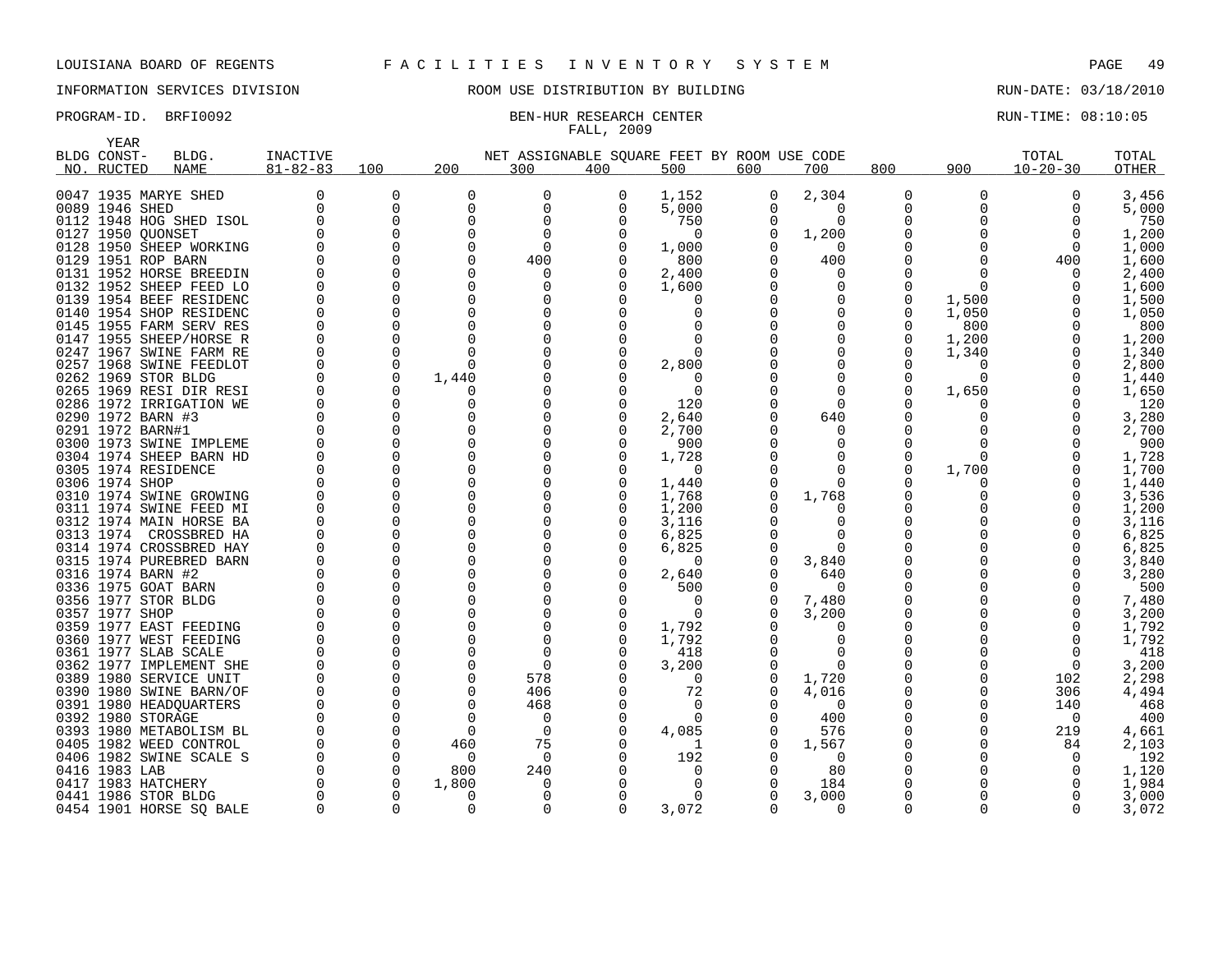## INFORMATION SERVICES DIVISION ROOM USE DISTRIBUTION BY BUILDING RUN-DATE: 03/18/2010

# FALL, 2009

PROGRAM-ID. BRFI0092 BEN-HUR RESEARCH CENTER CONTER RUN-TIME: 08:10:05

|      | YEAR        |                                                    |                      |               |                  |                                             |              |              |              |               |              |          |                |            |
|------|-------------|----------------------------------------------------|----------------------|---------------|------------------|---------------------------------------------|--------------|--------------|--------------|---------------|--------------|----------|----------------|------------|
|      | BLDG CONST- | BLDG.                                              | INACTIVE             |               |                  | NET ASSIGNABLE SQUARE FEET BY ROOM USE CODE |              |              |              |               |              |          | TOTAL          | TOTAL      |
|      | NO. RUCTED  | <b>NAME</b>                                        | $81 - 82 - 83$       | 100           | 200              | 300                                         | 400          | 500          | 600          | 700           | 800          | 900      | $10 - 20 - 30$ | OTHER      |
|      |             |                                                    |                      |               |                  |                                             |              |              |              |               |              |          |                |            |
|      |             | 0456 1901 PLANT SCI TRA                            | 0                    | 0             | $\Omega$         | 0                                           | 0            | 0            | 0            | 972           | 0            | 0        | 0              | 972        |
|      |             | 0457 1901 PLANT SCIENCE                            | 0                    | 0             | $\Omega$         | 0                                           | $\Omega$     | $\Omega$     | 0            | 1,358         | 0            | $\Omega$ | $\Omega$       | 1,358      |
|      |             | 0458 1901 MULE BARN                                | O                    | 0             | $\Omega$         | $\Omega$                                    |              | $\Omega$     | O            | 1,260         | 0            | 0        | O              | 1,260      |
|      |             | 0459 1901 SHEEP BARN                               | $\Omega$             | 0             | $\Omega$         | $\Omega$                                    | $\Omega$     | 1,300        |              | $\Omega$      | 0            | 0        |                | 1,300      |
|      |             | 0512 1978 PUREBRED HAY                             | $\Omega$             | U             | ∩                | <sup>0</sup>                                |              | 3,200        | 0            | $\Omega$      | O            |          |                | 3,200      |
|      |             | 0513 1974 IMPLEMENT SHE                            | $\Omega$             | $\Omega$      | $\Omega$         | 0                                           |              | 0            | $\Omega$     | 2,295         | 0            |          |                | 2,295      |
|      |             | 0514 1972 CHUTE SHED                               | U                    | $\Omega$      | O                | <sup>0</sup>                                |              | 1,680        |              | $\Omega$      | 0            |          |                | 1,680      |
|      |             | 0515 1974 CROSSBRED EQU                            | 0                    | 0             | $\Omega$         | 0                                           |              | 0            |              | 6,825         | 0            |          |                | 6,825      |
|      |             | 0516 1978 HAY BARN #1                              |                      | $\Omega$      | $\Omega$         |                                             |              | $\Omega$     | 0            | 3,200         | 0            |          |                | 3,200      |
|      |             | 0518 1979 OFFICE/STOR                              | $\Omega$             | $\Omega$      | O<br>$\Omega$    | <sup>0</sup>                                |              | $\Omega$     | <sup>0</sup> | 2,400         | <sup>0</sup> |          |                | 2,400      |
|      |             | 0519 1965 CHUTE SHED                               | 0                    | 0<br>$\Omega$ | ∩                | 0                                           | O            | 821          | 0            | $\Omega$      | 0            |          |                | 821        |
|      |             | 0635 1980 IMPLEMENT SHE                            | $\Omega$<br>$\Omega$ | $\Omega$      | $\Omega$         | <sup>0</sup>                                |              | $\Omega$     | 0            | 855           | O            |          |                | 855        |
|      |             | 0636 1974 HORSE SHED #1                            | $\Omega$             | $\Omega$      | ∩                | 0<br><sup>0</sup>                           |              | 336          |              | $\Omega$<br>O | 0<br>O       |          |                | 336        |
|      |             | 0637 1974 HORSE SHED #2<br>0638 1974 HORSE SHED #3 | 0                    | 0             | O                | $\Omega$                                    |              | 336<br>336   |              | 0             | 0            |          |                | 336<br>336 |
|      |             | 0639 1975 SHEEP SHELTER                            |                      | $\Omega$      | ∩                | $\Omega$                                    |              | 540          |              | $\Omega$      | 0            |          |                | 540        |
|      |             | 0640 1975 SHEEP SHELTER                            | $\Omega$             | $\Omega$      | ∩                | $\Omega$                                    |              | 540          |              | $\Omega$      | <sup>0</sup> |          |                | 540        |
|      |             | 0641 1984 ANIMAL SHED #                            | $\Omega$             | 0             | $\Omega$         | 0                                           |              | 384          |              | $\Omega$      | 0            |          |                | 384        |
|      |             | 0642 1984 ANIMAL SHED #                            | $\Omega$             | $\Omega$      | $\Omega$         | $\Omega$                                    |              | 384          |              | O             | O            |          |                | 384        |
|      |             | 0644 1969 FISH LAB STOR                            | 0                    | 0             | 160              | 0                                           |              | 0            |              | $\Omega$      | 0            |          |                | 160        |
|      |             | 0645 1969 FISH TANK SHE                            | $\Omega$             | 0             | ∩                | <sup>0</sup>                                | <sup>0</sup> | 600          |              | O             | O            |          |                | 600        |
|      |             | 0646 1985 GREENHOUSE                               | $\Omega$             | 0             | $\Omega$         | $\Omega$                                    | $\Omega$     | 3,024        |              | 0             | 0            |          |                | 3,024      |
|      |             | 0648 1985 MINERAL SHELT                            | $\Omega$             | 0             | $\Omega$         | $\Omega$                                    | <sup>0</sup> | 150          |              | O             | 0            |          |                | 150        |
|      |             | 0651 1970 FISH SHED                                | $\Omega$             | $\Omega$      | O                | $\Omega$                                    |              | 516          |              | O             | O            |          |                | 516        |
|      |             | 0653 1980 ANIMAL WORK S                            | $\Omega$             | $\Omega$      | $\Omega$         | $\Omega$                                    |              | 408          |              | O             | 0            |          |                | 408        |
|      |             | 0654 1986 ANIMAL WORK S                            | $\Omega$             | $\Omega$      | ∩                | $\Omega$                                    |              | 360          |              | ∩             | O            |          |                | 360        |
|      |             | 0656 1980 SOLAR UNIT #2                            | 0                    | $\Omega$      | O                | $\Omega$                                    |              | 294          |              | O             | 0            |          | $\Omega$       | 294        |
|      |             | 0658 1974 OUTHOUSE                                 | $\Omega$             | $\Omega$      | ∩                | <sup>0</sup>                                |              | 0            |              | ∩             | O            |          | 42             | $\Omega$   |
|      |             | 0661 1977 HORSE SHED #4                            | $\Omega$             | $\Omega$      | $\Omega$         | $\Omega$                                    |              | 631          |              | O             | 0            |          |                | 631        |
|      |             | 0662 1977 BULL SHED #1                             | $\Omega$             | $\Omega$      | $\Omega$         | $\Omega$                                    | <sup>0</sup> | 458          |              | O             | 0            |          |                | 458        |
|      |             | 0663 1977 BULL SHED #2                             | $\Omega$             | 0             | O                | $\Omega$                                    |              | 458          |              | O             | 0            |          |                | 458        |
|      |             | 0664 1977 BULL SHED #3                             | $\Omega$             | 0             | $\Omega$         | $\Omega$                                    |              | 458          |              | O             | 0            |          |                | 458        |
|      |             | 0665 1977 BULL SHED #4                             | $\Omega$             | 0             | ∩                | $\Omega$                                    |              | 458          |              | $\Omega$      | <sup>0</sup> |          |                | 458        |
|      |             | 0666 1977 BULL SHED #5                             | $\Omega$             | 0             |                  | $\Omega$                                    |              | 458          |              | $\Omega$      | 0            |          |                | 458        |
|      |             | 0668 1977 CATTLE SHED                              | $\Omega$             | $\Omega$      | n                | $\Omega$                                    |              | 1,868        |              | $\Omega$      | O            |          | ∩              | 1,868      |
|      |             | 0775 1992 PEST WAREHOUS                            | $\Omega$             | 0             | O                | 0                                           |              | 0            |              | 864           | 0            | O        | $\Omega$       | 864        |
|      |             | 0776 1992 SEED PROCESSI                            | $\Omega$             | $\Omega$      | 4,317            | $\Omega$                                    |              | <sup>0</sup> |              | $\Omega$      | O            | $\Omega$ | 100            | 4,317      |
| 0777 |             | 1941 RESIDENCE                                     | $\Omega$             | $\Omega$      | $\Omega$         | $\Omega$                                    |              | $\Omega$     | $\Omega$     | $\Omega$      | <sup>0</sup> | 1,120    | $\Omega$       | 1,120      |
|      |             | 0782 1991 AQUA RES FAC                             | 0                    | 0             | 10,297           | 2,584                                       |              | $\Omega$     | 1,237        | 326           | 0            | 0        | 1,198          | 14,444     |
| 0807 |             | 1992 SWINE FINISHI                                 | $\Omega$             | $\Omega$      | $\left( \right)$ | $\left( \right)$                            |              | 2,857        | 0            | $\Omega$      | 0            | 0        | n              | 2,857      |
|      |             | 0808 1992 TERMITE METAL                            | 0                    | 0             | 0                | 0                                           |              | 2,400        |              | $\Omega$      | 0            |          | O              | 2,400      |
|      |             | 0837 1994 IMPLEMENT STO                            | $\Omega$             | $\Omega$      | $\Omega$         | $\Omega$                                    |              | $\Omega$     | $\Omega$     | 7,000         | 0            |          |                | 7,000      |
| 0838 |             | 1994 PORT SWINE BL                                 | 0                    | 0             | O                | 0                                           | 0            | 840          | 0            | 0             | 0            |          |                | 840        |
|      |             | 0845 1993 CROSSBRED HAY                            | $\Omega$             | $\Omega$      | ∩                |                                             |              | O            | 0            | 3,200         | 0            |          |                | 3,200      |
| 0852 |             | 1966 PLANT SCI STO                                 | $\Omega$             | $\Omega$      | ∩                | <sup>0</sup>                                | ∩            |              |              | 600           | O            |          |                | 600        |
|      |             | 0853 1966 PLANT SCIENCE                            |                      | $\Omega$      | O                | <sup>0</sup>                                | 0            |              |              | 600           | 0            |          |                | 600        |
|      |             | 0854 1966 PLANT SCI DAY                            | $\Omega$             | 0             | O                | <sup>0</sup>                                | 750          |              |              | $\Omega$      | <sup>0</sup> |          |                | 750        |
|      |             | 0895 1998 MAIN OFFICE/S                            | $\Omega$             | 0             | $\Omega$         | $\Omega$                                    | $\Omega$     | $\Omega$     | $\Omega$     | $\Omega$      | <sup>0</sup> | $\Omega$ | $\Omega$       | $\Omega$   |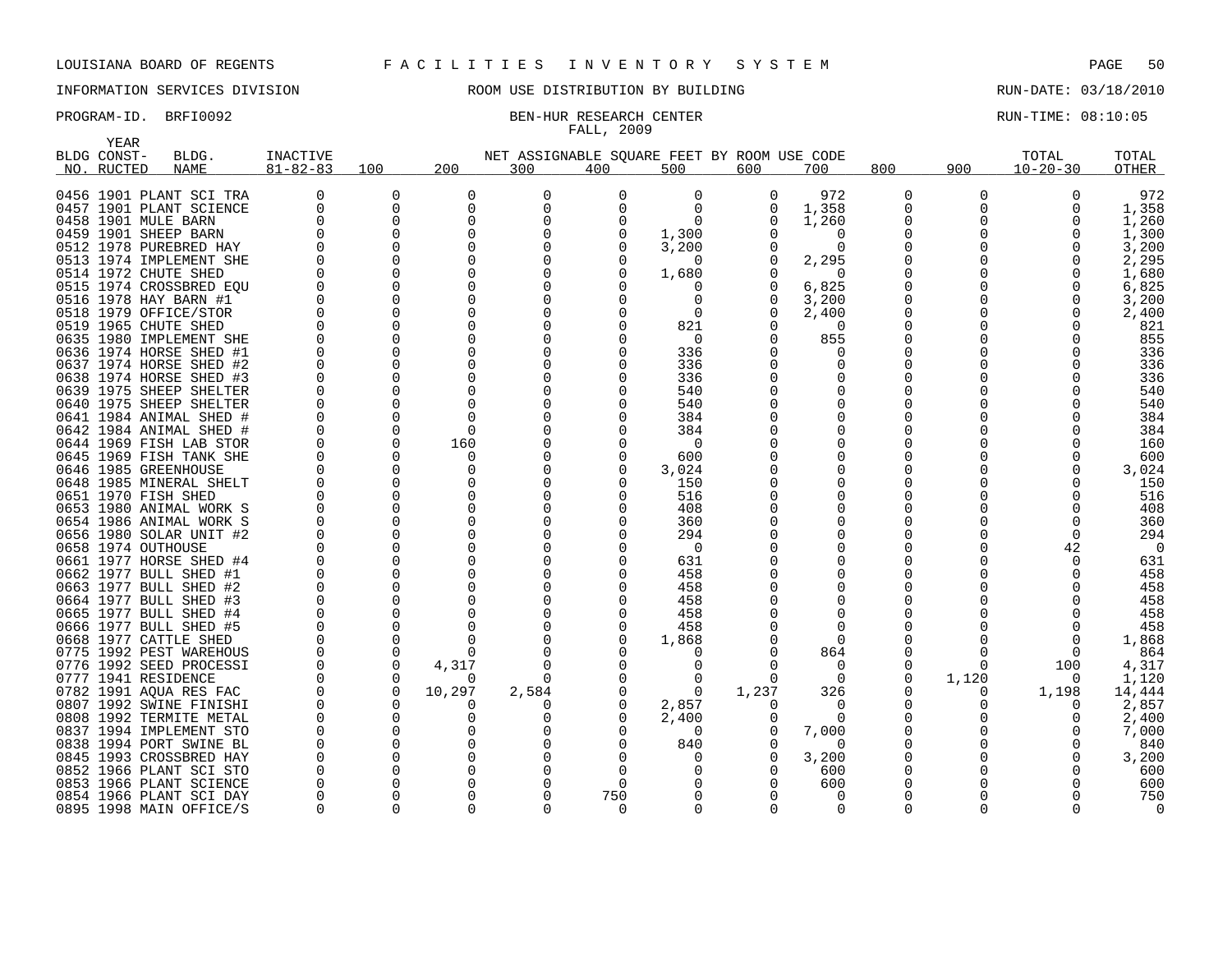YEAR

## INFORMATION SERVICES DIVISION ROOM USE DISTRIBUTION BY BUILDING RUN-DATE: 03/18/2010

## PROGRAM-ID. BRFI0092 BEN-HUR RESEARCH CENTER CONTER RUN-TIME: 08:10:05 FALL, 2009

| + + + + + + +<br>BLDG CONST-<br>NO. RUCTED | BLDG.<br>NAME           | INACTIVE<br>$81 - 82 - 83$ | 100          | 200    | 300   | 400 | NET ASSIGNABLE SQUARE FEET BY ROOM USE CODE<br>500 | 600 | 700          | 800            | 900    | TOTAL<br>$10 - 20 - 30$ | TOTAL<br>OTHER |
|--------------------------------------------|-------------------------|----------------------------|--------------|--------|-------|-----|----------------------------------------------------|-----|--------------|----------------|--------|-------------------------|----------------|
|                                            | 0896 1998 PORT SWINE BL |                            |              |        |       |     |                                                    |     |              |                |        |                         |                |
|                                            | 0897 2000 CALLEGARI CEN |                            |              |        |       |     |                                                    |     |              |                |        |                         |                |
|                                            | 0898 2000 FISH HOLDING  |                            |              |        |       |     |                                                    |     |              |                |        |                         |                |
|                                            | 0968 1999 BROILER HOUSE |                            |              |        |       |     |                                                    |     |              |                |        |                         |                |
|                                            | 0969 1999 POULTRY OFF/L |                            |              |        |       |     |                                                    |     |              |                |        |                         |                |
|                                            | 0970 1999 FEED MILL     |                            |              |        |       |     |                                                    |     |              |                |        |                         |                |
|                                            | 0971 1999 MAINT. BLDG   |                            |              |        |       |     |                                                    |     |              |                |        |                         |                |
|                                            | 0972 1999 CAGE LAYER HO |                            |              |        |       |     |                                                    |     |              |                |        |                         |                |
|                                            | 0973 1999 BREEDER HOUSE |                            |              |        |       |     |                                                    |     |              |                |        |                         |                |
|                                            | 0974 2003 PORT RESTROOM |                            |              |        |       |     |                                                    |     |              |                |        |                         |                |
|                                            | 0992 1973 INCINERATOR   |                            |              |        |       |     |                                                    |     |              |                |        |                         |                |
|                                            | 0993 1994 TRAILER #1    |                            |              |        |       |     |                                                    |     |              |                |        |                         |                |
|                                            | 0994 1997 MOBILE HOME ( |                            |              |        |       |     |                                                    |     |              |                |        |                         |                |
|                                            | 0996 1992 SHEEP RESI &  |                            |              |        |       |     |                                                    |     |              |                |        |                         |                |
|                                            | 0997 1992 BULL LOT SHEL |                            |              |        |       |     |                                                    |     |              |                |        |                         |                |
| 0998 1995 SHED                             |                         |                            |              |        |       |     |                                                    |     |              |                |        |                         |                |
|                                            | 0999 2000 CROSSBRED UNI |                            |              |        |       |     |                                                    |     |              |                |        |                         |                |
|                                            | 1000 1972 4H BLDG       |                            |              |        |       |     |                                                    |     |              |                |        |                         |                |
|                                            | 1001 2002 CARPORT       |                            |              |        |       |     |                                                    |     |              |                |        |                         |                |
|                                            | 1002 2004 PEN COVER     |                            |              |        |       |     |                                                    |     |              |                |        |                         |                |
|                                            | 1003 1997 MOBILE HOME   |                            |              |        |       |     |                                                    |     |              |                |        |                         |                |
|                                            | 1005 1997 MOBILE HOME   |                            |              |        |       |     |                                                    |     |              |                |        |                         |                |
|                                            | 1006 1997 MOBILE HOME   |                            |              |        |       |     |                                                    |     |              |                |        |                         |                |
|                                            | 1009 1997 PLANT SCI STO |                            |              |        |       |     |                                                    |     |              |                |        |                         |                |
|                                            | 1010 1992 BARN #2       |                            |              |        |       |     |                                                    |     |              |                |        |                         |                |
|                                            | 1012 1974 RESIDENCE     |                            |              |        |       |     |                                                    |     |              |                |        |                         |                |
|                                            | 1013 1939 RESIDENCE     |                            |              |        |       |     |                                                    |     |              |                |        |                         |                |
|                                            | 1014 1966 CANOPY SHED   |                            |              |        |       |     |                                                    |     |              |                |        |                         |                |
| 1015 1997 BARN                             |                         |                            |              |        |       |     |                                                    |     |              |                |        |                         |                |
|                                            | 1016 1978 LAB/SHOP      |                            |              |        |       |     |                                                    |     |              |                |        |                         |                |
| TOTAL BUILDINGS                            | 126                     | $\overline{0}$             | $\mathbf{0}$ | 19,274 | 4,751 | 750 | 88,623                                             |     | 1,237 64,770 | $\overline{0}$ | 10,360 | 2,591                   | 189,765        |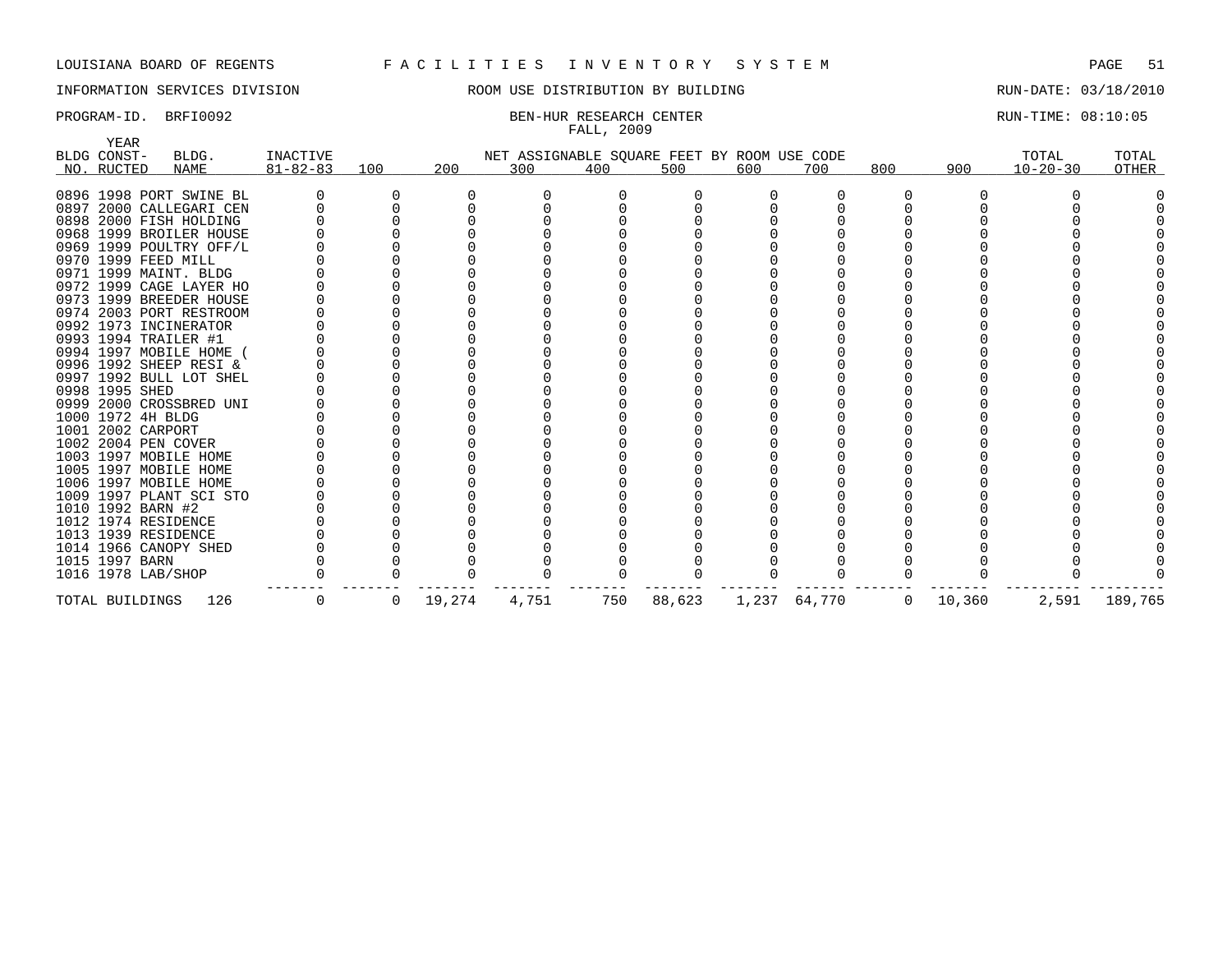## INFORMATION SERVICES DIVISION THE ROOM USE DISTRIBUTION BY BUILDING THE RUN-DATE: 03/18/2010

## PROGRAM-ID. BRFI0092 **PERKINS ROAD RESEARCH CENTER PERKINS ROAD RESEARCH CENTER** RUN-TIME: 08:10:05 FALL, 2009

| YEAR<br>BLDG CONST-<br>NO. RUCTED                                       | BLDG.<br>NAME | INACTIVE<br>$81 - 82 - 83$ | 100 | 200 | NET ASSIGNABLE SQUARE FEET BY ROOM USE CODE<br>300 | 400 | 500 | 600 | 700 | 800 | 900 | TOTAL<br>$10 - 20 - 30$ | TOTAL<br>OTHER |
|-------------------------------------------------------------------------|---------------|----------------------------|-----|-----|----------------------------------------------------|-----|-----|-----|-----|-----|-----|-------------------------|----------------|
|                                                                         |               |                            |     |     |                                                    |     |     |     |     |     |     |                         |                |
| 1059 2007 STORAGE<br>1060 2008 SHED<br>1061 2008 SHED<br>1062 2008 SHED |               |                            |     |     |                                                    |     |     |     |     |     |     |                         |                |
| TOTAL BUILDINGS                                                         |               |                            |     |     |                                                    |     |     |     |     |     |     |                         |                |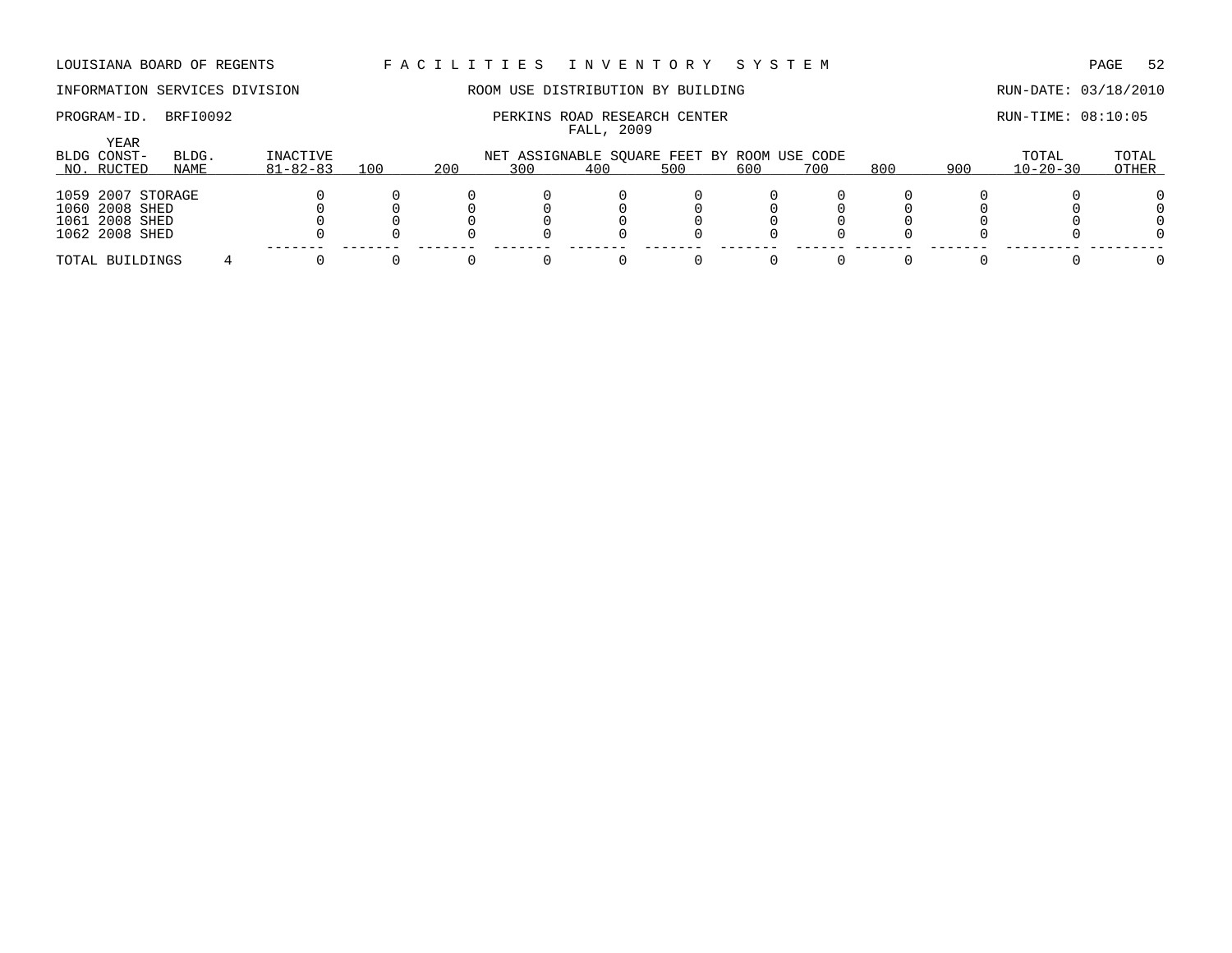YEAR

## INFORMATION SERVICES DIVISION ROOM USE DISTRIBUTION BY BUILDING RUN-DATE: 03/18/2010

## PROGRAM-ID. BRFI0092 **RUN-TIME:** 08:10:05 LEE AG. CENTER - ALEXANDRIA FALL, 2009

| BLDG CONST-           | BLDG.                   | <b>INACTIVE</b> |              |              | NET ASSIGNABLE SQUARE FEET BY ROOM USE CODE |              |          |          |              |             |          | TOTAL          | TOTAL   |
|-----------------------|-------------------------|-----------------|--------------|--------------|---------------------------------------------|--------------|----------|----------|--------------|-------------|----------|----------------|---------|
| NO. RUCTED            | NAME                    | $81 - 82 - 83$  | 100          | 200          | 300                                         | 400          | 500      | 600      | 700          | 800         | 900      | $10 - 20 - 30$ | OTHER   |
|                       | 0001 1959 BULL TEST CEN |                 | 0            | <sup>0</sup> | O                                           | O            | 2,420    | O        | $\Omega$     | 0           | 0        | $\Omega$       | 2,420   |
| 0002 1967 FARM SHOP   |                         | $\Omega$        | 0            | $\mathbf 0$  | $\Omega$                                    | O            | O        | $\Omega$ | 2,688        |             | $\Omega$ | $\Omega$       | 2,688   |
|                       | 0003 1948 AGRONOMY RESD |                 | $\Omega$     | <sup>n</sup> |                                             |              |          |          |              |             | 2,420    |                | 2,420   |
|                       | 0004 1948 FARM SUPER RE |                 |              |              |                                             |              |          |          |              |             | 1,752    |                | 1,752   |
|                       | 0005 1948 SUPT RESIDENC |                 |              |              |                                             |              |          |          |              |             | 2,032    |                | 2,032   |
|                       | 0006 1948 ANIM SCI RESD |                 |              |              |                                             |              |          |          |              |             | 1,865    | $\Omega$       | 1,865   |
|                       | 0007 1948 ANIM SCI RESD |                 | $\Omega$     |              |                                             |              |          |          |              |             | 1,865    | $\Omega$       | 1,865   |
|                       | 0019 1956 AGRONOMY STOR |                 | $\Omega$     |              |                                             |              |          |          | 2,279        |             | 0        | 0              | 2,279   |
|                       | 0020 1959 DIAGNOSTIC LA |                 | $\Omega$     | 1,162        | 394                                         |              |          |          | 203          |             |          | 181            | 1,759   |
|                       | 0021 1959 SWINE TEST UN |                 | 0            |              | O                                           |              | 832      |          | $\Omega$     |             |          | $\Omega$       | 832     |
|                       | 0022 1964 FEED MILL FAC |                 | 0            |              |                                             |              | 3,088    |          | 392          |             |          |                | 3,480   |
|                       | 0023 1964 FEED STOR TAN |                 | $\Omega$     |              |                                             |              |          |          | $\mathbf{1}$ |             |          |                |         |
|                       | 0024 1967 SEED & FERTIL |                 | $\Omega$     |              |                                             |              | $\Omega$ |          | 2,573        |             |          |                | 2,573   |
| 0025 1967 HORSE BARN  |                         |                 | <sup>0</sup> |              |                                             |              | 1,060    |          | 187          |             |          |                | 1,247   |
| 0026 1967 FARM PUMP   |                         |                 | <sup>0</sup> |              |                                             |              | 80       |          |              |             |          |                | 80      |
|                       | 0030 1968 LABORER RESI  |                 | $\Omega$     |              |                                             |              | $\Omega$ |          |              |             | 1,378    |                | 1,378   |
|                       | 0031 1968 LABORER RESI  |                 | $\Omega$     |              |                                             |              |          |          |              |             | 1,378    | 0              | 1,378   |
|                       | 0032 1968 LABORER RESI  |                 | $\Omega$     |              |                                             |              |          |          |              |             | 1,378    | $\Omega$       | 1,378   |
|                       | 0033 1968 LABORER RESI  |                 | $\Omega$     |              |                                             |              |          |          |              |             | 1,378    | $\mathbf 0$    | 1,378   |
| 0034 1973 SHOW BARN   |                         |                 | 0            | 176          |                                             |              | 23,644   |          |              |             |          | 180            | 23,820  |
|                       | 0035 1973 TRACTOR SHED  |                 | $\Omega$     | $\Omega$     |                                             |              | $\Omega$ |          | 5,900        |             |          | $\Omega$       | 5,900   |
| 0036 1973 SWINE BARN  |                         |                 |              |              |                                             |              | 2,414    |          |              |             |          | $\Omega$       | 2,414   |
|                       | 0037 1974 DEAN LEE ADMI |                 | 0            |              | 1,802                                       |              | 0        | 342      | 351          |             |          | 323            | 2,495   |
|                       | 0038 1978 STEEL BEEF BA |                 | 0            |              | 134                                         |              | 2,251    |          | 461          |             |          | 34             | 2,846   |
| 0039 1978 EQUIP SHED  |                         |                 | $\Omega$     |              | $\Omega$                                    |              | $\Omega$ |          | 4,480        |             |          | $\Omega$       | 4,480   |
|                       | 0040 1979 POLE EQUIP SH |                 | $\Omega$     |              | O                                           |              | $\Omega$ |          | 4,160        |             |          | 0              | 4,160   |
|                       | 0041 1979 PESTICIDE BLD |                 | $\Omega$     |              | $\Omega$                                    |              | 1,200    |          | $\Omega$     |             |          | 56             | 1,200   |
|                       | 0043 1982 SILAGE FACILI |                 | $\Omega$     | $\Omega$     | $\Omega$                                    |              | $\Omega$ |          | 2,498        |             |          | 762            | 2,498   |
|                       | 0044 1983 SEED PROCESSI |                 | $\Omega$     | 732          | 296                                         |              | 7,277    | 147      | 326          |             |          | 216            | 8,778   |
|                       | 0045 1901 EQUIP SHED #3 |                 | $\Omega$     | U            |                                             |              | $\Omega$ |          | 4,160        |             |          | $\cap$         | 4,160   |
|                       | 0049 1901 BULL SHED #4  |                 |              |              |                                             |              | 432      |          |              |             |          |                | 432     |
|                       | 0050 1901 BULL SHED #5  |                 | $\Omega$     |              |                                             |              | 56       |          |              |             |          |                | 56      |
|                       | 0053 1901 BULL SHED #8  |                 | 0            |              |                                             |              | 360      |          |              |             |          |                | 360     |
| 0054 1901 SCALE COVER |                         |                 | $\Omega$     |              |                                             |              | 305      |          |              |             |          |                | 305     |
| 0055 1901 PUMP SHED   |                         |                 | $\Omega$     |              |                                             |              | 72       |          |              |             |          |                | 72      |
| 0094 1995 CORRAL BARN |                         |                 | $\Omega$     |              |                                             |              | 6,000    |          |              |             |          |                | 6,000   |
| 0095 1996 HAY BARN    |                         |                 | $\Omega$     |              |                                             |              | $\Omega$ |          | 4,000        |             |          |                | 4,000   |
|                       | 0096 1901 BULL SHED #6  |                 | 0            |              |                                             |              | 288      |          |              |             |          |                | 288     |
|                       | 0097 1901 BULL SHED #7  |                 | $\Omega$     |              |                                             |              | 256      |          |              |             |          |                | 256     |
| 0101 2002 MET BLDG    |                         |                 |              |              |                                             |              |          |          |              |             |          |                |         |
| 0103 2003 EXT OFFICE  |                         |                 | $\Omega$     |              |                                             |              |          |          |              |             |          |                |         |
| 0104 1900 SCALE COVER |                         |                 | $\Omega$     |              |                                             |              | O        |          |              |             |          |                |         |
|                       |                         |                 | 0            |              |                                             |              |          |          |              |             |          |                |         |
|                       | 0112 2006 SHOW FACILITY |                 |              |              |                                             |              |          |          |              |             |          |                |         |
| TOTAL BUILDINGS       | 43                      | 0               | 0            | 2,070        | 2,626                                       | $\mathbf{0}$ | 52,035   | 489      | 34,659       | $\mathbf 0$ | 15,446   | 1,752          | 107,325 |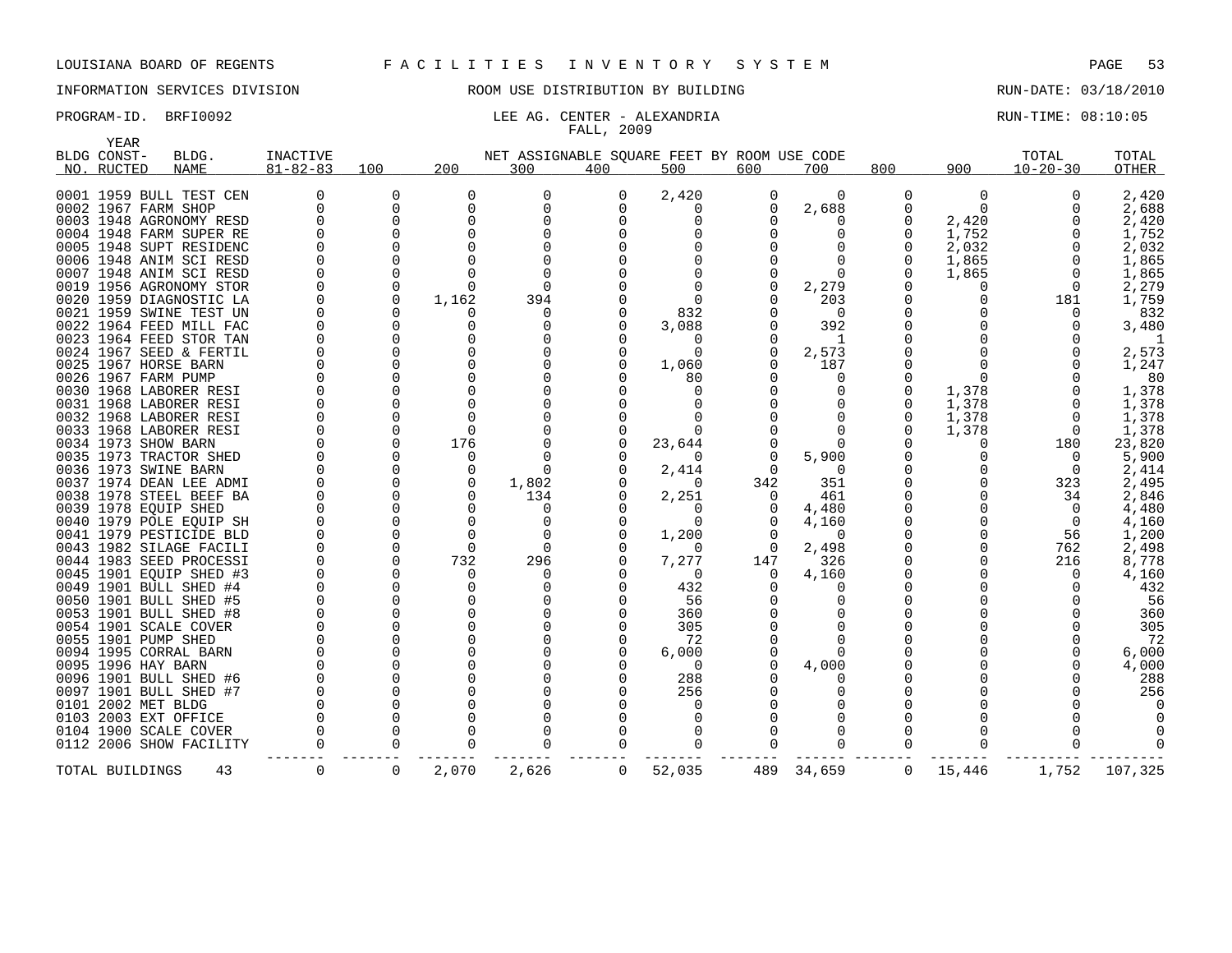YEAR

## INFORMATION SERVICES DIVISION ROOM USE DISTRIBUTION BY BUILDING RUN-DATE: 03/18/2010

## PROGRAM-ID. BRFI0092 **FRUIT AND TRUCK - HAMMOND** RUN-TIME: 08:10:05 FALL, 2009

| $81 - 82 - 83$<br>200<br>300<br>400<br>600<br>800<br>900<br>$10 - 20 - 30$<br>NAME<br>100<br>500<br>700<br>OTHER<br>NO. RUCTED<br>0<br>5,491<br>5,491<br>0001 1904 SE REGIONAL O<br>0004 1951 CONN GREENHOU<br>1,680<br>1,680<br>∩<br>0007 1952 STAFF RES&GAR<br>1,659<br>1,659<br>0008 1952 STAFF RES&GAR<br>1,691<br>1,691<br>0010 1953 STAFF RES&GAR<br>2,270<br>2,270<br>0011 1953 SHADE HOUSE<br>4,554<br>4,554<br>293<br>0012 1953 LAWN EQUIP ST<br>293<br>1,292<br>0016 1956 LABORER HOUSE<br>1,292<br>0017 1957 LABORER HOUSE<br>1,092<br>1,092<br>0019 1958 BREAK ROOM &<br>129<br>2,165<br>2,294<br>0021 1968 WELL & PUMP<br>140<br>140<br>0022 1978 PLASTIC GREEN<br>1,976<br>1,976<br>0023 1979 POTTING SHED<br>150<br>1,200<br>1,050<br>0024 1980 MAINT SHOP/ST<br>3,070<br>3,070<br>134<br>0<br>0025 1982 PROP HOUSE<br>960<br>960<br>960<br>0026 1982 FIELD GREENHS<br>960<br>0027 1983 PEST STOR BLD<br>720<br>462<br>1,182<br>1,850<br>0028 1983 EQUIP STOR BL<br>1,850<br>0031 1901 HALF OUONSET<br>256<br>256<br>756<br>824<br>0034 1901 HEAD HOUSE<br>68<br>30<br>300<br>300<br>0035 1901 REGION OFF PU<br>182<br>182<br>0036 1901 APARTMENT STO<br>614<br>0037 1901 STORAGE<br>614<br>400<br>400<br>0040 1901 COOLER&STORAG<br>320<br>320<br>0042 1901 SLAB & LEAN-T<br>151<br>0046 1951 FIELD STOR SO<br>151<br>150<br>0047 1951 STOR BLDG<br>150<br>132<br>132<br>0049 1975 PUMP STATION<br>0056 1997 MOBILE HOME<br>0057 1982 HUT<br>0058 1951 COTTAGE<br>0059 2004 SHED<br>0060 2007 OFFICE<br>3,721<br>3,721 | BLDG CONST- | BLDG. | <b>INACTIVE</b> |  | NET ASSIGNABLE SQUARE FEET BY ROOM USE CODE |  |  |  | TOTAL | TOTAL |
|----------------------------------------------------------------------------------------------------------------------------------------------------------------------------------------------------------------------------------------------------------------------------------------------------------------------------------------------------------------------------------------------------------------------------------------------------------------------------------------------------------------------------------------------------------------------------------------------------------------------------------------------------------------------------------------------------------------------------------------------------------------------------------------------------------------------------------------------------------------------------------------------------------------------------------------------------------------------------------------------------------------------------------------------------------------------------------------------------------------------------------------------------------------------------------------------------------------------------------------------------------------------------------------------------------------------------------------------------------------------------------------------------------------------------------------------------------------------------------------------------------------------------------------|-------------|-------|-----------------|--|---------------------------------------------|--|--|--|-------|-------|
|                                                                                                                                                                                                                                                                                                                                                                                                                                                                                                                                                                                                                                                                                                                                                                                                                                                                                                                                                                                                                                                                                                                                                                                                                                                                                                                                                                                                                                                                                                                                        |             |       |                 |  |                                             |  |  |  |       |       |
|                                                                                                                                                                                                                                                                                                                                                                                                                                                                                                                                                                                                                                                                                                                                                                                                                                                                                                                                                                                                                                                                                                                                                                                                                                                                                                                                                                                                                                                                                                                                        |             |       |                 |  |                                             |  |  |  |       |       |
|                                                                                                                                                                                                                                                                                                                                                                                                                                                                                                                                                                                                                                                                                                                                                                                                                                                                                                                                                                                                                                                                                                                                                                                                                                                                                                                                                                                                                                                                                                                                        |             |       |                 |  |                                             |  |  |  |       |       |
|                                                                                                                                                                                                                                                                                                                                                                                                                                                                                                                                                                                                                                                                                                                                                                                                                                                                                                                                                                                                                                                                                                                                                                                                                                                                                                                                                                                                                                                                                                                                        |             |       |                 |  |                                             |  |  |  |       |       |
|                                                                                                                                                                                                                                                                                                                                                                                                                                                                                                                                                                                                                                                                                                                                                                                                                                                                                                                                                                                                                                                                                                                                                                                                                                                                                                                                                                                                                                                                                                                                        |             |       |                 |  |                                             |  |  |  |       |       |
|                                                                                                                                                                                                                                                                                                                                                                                                                                                                                                                                                                                                                                                                                                                                                                                                                                                                                                                                                                                                                                                                                                                                                                                                                                                                                                                                                                                                                                                                                                                                        |             |       |                 |  |                                             |  |  |  |       |       |
|                                                                                                                                                                                                                                                                                                                                                                                                                                                                                                                                                                                                                                                                                                                                                                                                                                                                                                                                                                                                                                                                                                                                                                                                                                                                                                                                                                                                                                                                                                                                        |             |       |                 |  |                                             |  |  |  |       |       |
|                                                                                                                                                                                                                                                                                                                                                                                                                                                                                                                                                                                                                                                                                                                                                                                                                                                                                                                                                                                                                                                                                                                                                                                                                                                                                                                                                                                                                                                                                                                                        |             |       |                 |  |                                             |  |  |  |       |       |
|                                                                                                                                                                                                                                                                                                                                                                                                                                                                                                                                                                                                                                                                                                                                                                                                                                                                                                                                                                                                                                                                                                                                                                                                                                                                                                                                                                                                                                                                                                                                        |             |       |                 |  |                                             |  |  |  |       |       |
|                                                                                                                                                                                                                                                                                                                                                                                                                                                                                                                                                                                                                                                                                                                                                                                                                                                                                                                                                                                                                                                                                                                                                                                                                                                                                                                                                                                                                                                                                                                                        |             |       |                 |  |                                             |  |  |  |       |       |
|                                                                                                                                                                                                                                                                                                                                                                                                                                                                                                                                                                                                                                                                                                                                                                                                                                                                                                                                                                                                                                                                                                                                                                                                                                                                                                                                                                                                                                                                                                                                        |             |       |                 |  |                                             |  |  |  |       |       |
|                                                                                                                                                                                                                                                                                                                                                                                                                                                                                                                                                                                                                                                                                                                                                                                                                                                                                                                                                                                                                                                                                                                                                                                                                                                                                                                                                                                                                                                                                                                                        |             |       |                 |  |                                             |  |  |  |       |       |
|                                                                                                                                                                                                                                                                                                                                                                                                                                                                                                                                                                                                                                                                                                                                                                                                                                                                                                                                                                                                                                                                                                                                                                                                                                                                                                                                                                                                                                                                                                                                        |             |       |                 |  |                                             |  |  |  |       |       |
|                                                                                                                                                                                                                                                                                                                                                                                                                                                                                                                                                                                                                                                                                                                                                                                                                                                                                                                                                                                                                                                                                                                                                                                                                                                                                                                                                                                                                                                                                                                                        |             |       |                 |  |                                             |  |  |  |       |       |
|                                                                                                                                                                                                                                                                                                                                                                                                                                                                                                                                                                                                                                                                                                                                                                                                                                                                                                                                                                                                                                                                                                                                                                                                                                                                                                                                                                                                                                                                                                                                        |             |       |                 |  |                                             |  |  |  |       |       |
|                                                                                                                                                                                                                                                                                                                                                                                                                                                                                                                                                                                                                                                                                                                                                                                                                                                                                                                                                                                                                                                                                                                                                                                                                                                                                                                                                                                                                                                                                                                                        |             |       |                 |  |                                             |  |  |  |       |       |
|                                                                                                                                                                                                                                                                                                                                                                                                                                                                                                                                                                                                                                                                                                                                                                                                                                                                                                                                                                                                                                                                                                                                                                                                                                                                                                                                                                                                                                                                                                                                        |             |       |                 |  |                                             |  |  |  |       |       |
|                                                                                                                                                                                                                                                                                                                                                                                                                                                                                                                                                                                                                                                                                                                                                                                                                                                                                                                                                                                                                                                                                                                                                                                                                                                                                                                                                                                                                                                                                                                                        |             |       |                 |  |                                             |  |  |  |       |       |
|                                                                                                                                                                                                                                                                                                                                                                                                                                                                                                                                                                                                                                                                                                                                                                                                                                                                                                                                                                                                                                                                                                                                                                                                                                                                                                                                                                                                                                                                                                                                        |             |       |                 |  |                                             |  |  |  |       |       |
|                                                                                                                                                                                                                                                                                                                                                                                                                                                                                                                                                                                                                                                                                                                                                                                                                                                                                                                                                                                                                                                                                                                                                                                                                                                                                                                                                                                                                                                                                                                                        |             |       |                 |  |                                             |  |  |  |       |       |
|                                                                                                                                                                                                                                                                                                                                                                                                                                                                                                                                                                                                                                                                                                                                                                                                                                                                                                                                                                                                                                                                                                                                                                                                                                                                                                                                                                                                                                                                                                                                        |             |       |                 |  |                                             |  |  |  |       |       |
|                                                                                                                                                                                                                                                                                                                                                                                                                                                                                                                                                                                                                                                                                                                                                                                                                                                                                                                                                                                                                                                                                                                                                                                                                                                                                                                                                                                                                                                                                                                                        |             |       |                 |  |                                             |  |  |  |       |       |
|                                                                                                                                                                                                                                                                                                                                                                                                                                                                                                                                                                                                                                                                                                                                                                                                                                                                                                                                                                                                                                                                                                                                                                                                                                                                                                                                                                                                                                                                                                                                        |             |       |                 |  |                                             |  |  |  |       |       |
|                                                                                                                                                                                                                                                                                                                                                                                                                                                                                                                                                                                                                                                                                                                                                                                                                                                                                                                                                                                                                                                                                                                                                                                                                                                                                                                                                                                                                                                                                                                                        |             |       |                 |  |                                             |  |  |  |       |       |
|                                                                                                                                                                                                                                                                                                                                                                                                                                                                                                                                                                                                                                                                                                                                                                                                                                                                                                                                                                                                                                                                                                                                                                                                                                                                                                                                                                                                                                                                                                                                        |             |       |                 |  |                                             |  |  |  |       |       |
|                                                                                                                                                                                                                                                                                                                                                                                                                                                                                                                                                                                                                                                                                                                                                                                                                                                                                                                                                                                                                                                                                                                                                                                                                                                                                                                                                                                                                                                                                                                                        |             |       |                 |  |                                             |  |  |  |       |       |
|                                                                                                                                                                                                                                                                                                                                                                                                                                                                                                                                                                                                                                                                                                                                                                                                                                                                                                                                                                                                                                                                                                                                                                                                                                                                                                                                                                                                                                                                                                                                        |             |       |                 |  |                                             |  |  |  |       |       |
|                                                                                                                                                                                                                                                                                                                                                                                                                                                                                                                                                                                                                                                                                                                                                                                                                                                                                                                                                                                                                                                                                                                                                                                                                                                                                                                                                                                                                                                                                                                                        |             |       |                 |  |                                             |  |  |  |       |       |
|                                                                                                                                                                                                                                                                                                                                                                                                                                                                                                                                                                                                                                                                                                                                                                                                                                                                                                                                                                                                                                                                                                                                                                                                                                                                                                                                                                                                                                                                                                                                        |             |       |                 |  |                                             |  |  |  |       |       |
|                                                                                                                                                                                                                                                                                                                                                                                                                                                                                                                                                                                                                                                                                                                                                                                                                                                                                                                                                                                                                                                                                                                                                                                                                                                                                                                                                                                                                                                                                                                                        |             |       |                 |  |                                             |  |  |  |       |       |
|                                                                                                                                                                                                                                                                                                                                                                                                                                                                                                                                                                                                                                                                                                                                                                                                                                                                                                                                                                                                                                                                                                                                                                                                                                                                                                                                                                                                                                                                                                                                        |             |       |                 |  |                                             |  |  |  |       |       |
|                                                                                                                                                                                                                                                                                                                                                                                                                                                                                                                                                                                                                                                                                                                                                                                                                                                                                                                                                                                                                                                                                                                                                                                                                                                                                                                                                                                                                                                                                                                                        |             |       |                 |  |                                             |  |  |  |       |       |
|                                                                                                                                                                                                                                                                                                                                                                                                                                                                                                                                                                                                                                                                                                                                                                                                                                                                                                                                                                                                                                                                                                                                                                                                                                                                                                                                                                                                                                                                                                                                        |             |       |                 |  |                                             |  |  |  |       |       |
|                                                                                                                                                                                                                                                                                                                                                                                                                                                                                                                                                                                                                                                                                                                                                                                                                                                                                                                                                                                                                                                                                                                                                                                                                                                                                                                                                                                                                                                                                                                                        |             |       |                 |  |                                             |  |  |  |       |       |
|                                                                                                                                                                                                                                                                                                                                                                                                                                                                                                                                                                                                                                                                                                                                                                                                                                                                                                                                                                                                                                                                                                                                                                                                                                                                                                                                                                                                                                                                                                                                        |             |       |                 |  |                                             |  |  |  |       |       |
| 33<br>3,850<br>13,248<br>13,495<br>40,704<br>0 10, 111<br>0<br>164<br>TOTAL BUILDINGS<br>0<br>0                                                                                                                                                                                                                                                                                                                                                                                                                                                                                                                                                                                                                                                                                                                                                                                                                                                                                                                                                                                                                                                                                                                                                                                                                                                                                                                                                                                                                                        |             |       |                 |  |                                             |  |  |  |       |       |

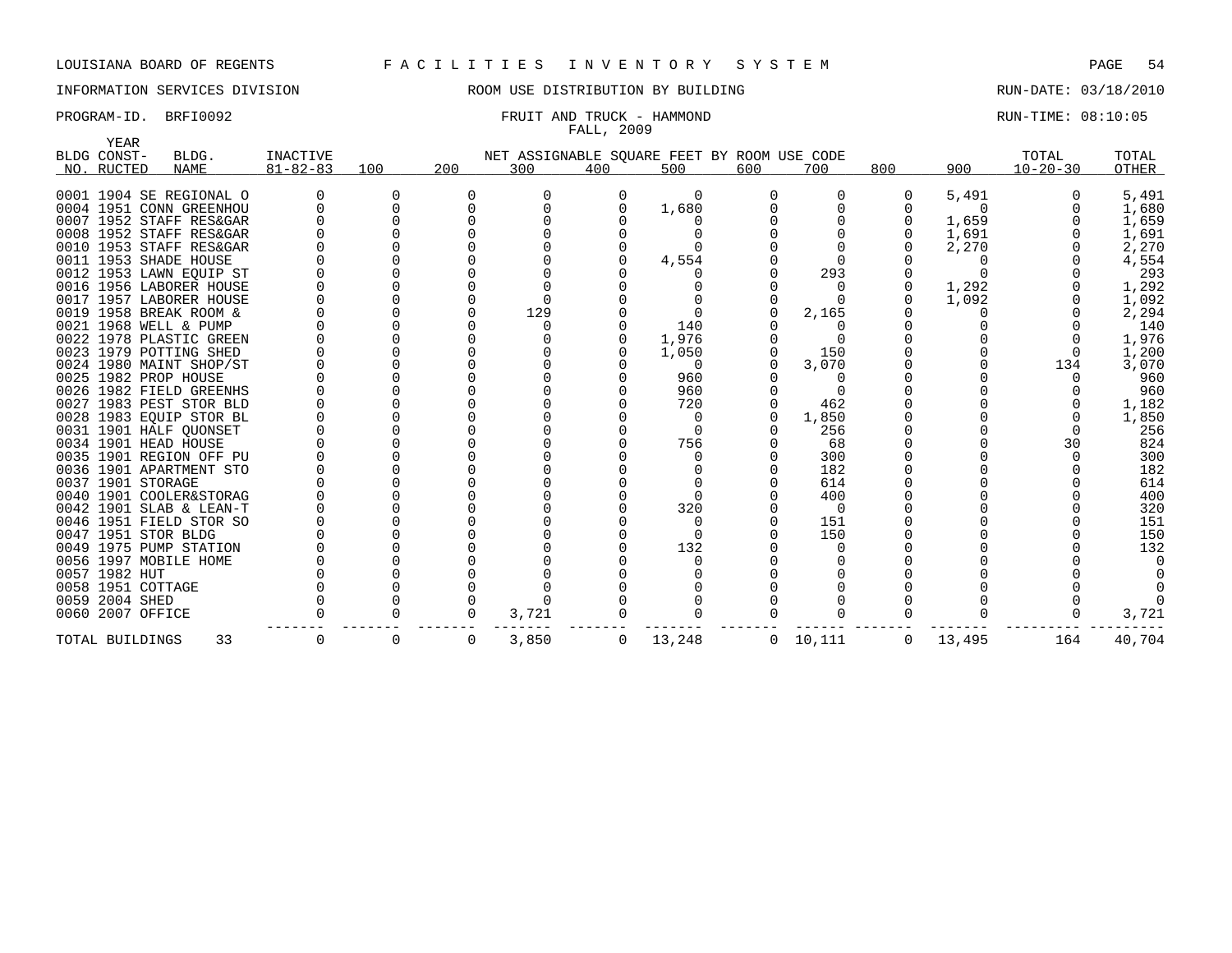## INFORMATION SERVICES DIVISION ROOM USE DISTRIBUTION BY BUILDING RUN-DATE: 03/18/2010

## PROGRAM-ID. BRFI0092 **IBERIA LIVESTOCK - JEANERETTE** RUN-TIME: 08:10:05 FALL, 2009

| <b>YEAR</b>         |                           |                 |     |       |       |                |                                             |              |          |     |        |                |        |
|---------------------|---------------------------|-----------------|-----|-------|-------|----------------|---------------------------------------------|--------------|----------|-----|--------|----------------|--------|
| BLDG CONST-         | BLDG.                     | <b>INACTIVE</b> |     |       |       |                | NET ASSIGNABLE SQUARE FEET BY ROOM USE CODE |              |          |     |        | TOTAL          | TOTAL  |
| NO. RUCTED          | <b>NAME</b>               | $81 - 82 - 83$  | 100 | 200   | 300   | 400            | 500                                         | 600          | 700      | 800 | 900    | $10 - 20 - 30$ | OTHER  |
|                     |                           |                 |     |       |       |                |                                             |              |          |     |        |                |        |
|                     | 0002 1915 CATTLE BARN #   |                 |     |       |       | 0              | 4,757                                       | 0            | 2,556    |     |        |                | 7,313  |
|                     | 0003 1915 PUMP HOUSE ST   |                 |     |       |       |                |                                             |              | 1,200    |     |        |                | 1,200  |
|                     | 0004 1918 CATTLE BARN #   |                 |     |       |       |                | 8,455                                       |              | 0        |     |        |                | 8,455  |
|                     | 0005 1918 DAIRY BARN      |                 |     |       |       |                |                                             |              | 2,368    |     |        |                | 2,368  |
|                     | 0009 1967 GREY METAL BL   |                 |     |       |       |                |                                             |              | 1,409    |     |        |                | 1,409  |
|                     | 0010 1973 NORTH BARN      |                 |     |       |       |                |                                             |              | 6,825    |     |        |                | 6,825  |
| 0012 1974 WEST BARN |                           |                 |     |       |       |                | 2,824                                       |              |          |     |        |                | 2,824  |
|                     | 0015 1974 CON.STAVE SIL   |                 |     |       |       |                | 200                                         |              |          |     |        |                | 200    |
|                     | 0017 1974 FEED & CALF B   |                 |     |       |       |                | 6,516                                       | $\Omega$     | 6,516    |     |        |                | 13,032 |
| 0018 1975 BEEF LAB  |                           |                 |     | 921   | 160   |                |                                             |              | 897      |     |        | 24             | 1,978  |
|                     | 0019 1982 EOUIPMENT BAR   |                 |     |       |       |                |                                             |              | 3,773    |     |        | $\Omega$       | 3,773  |
|                     | 0020 1982 LABORA BLDG     |                 |     | 3,841 |       |                |                                             |              | O        |     |        | 57             | 3,841  |
|                     | 0021 1982 HAY BARN ANNE   |                 |     |       |       |                |                                             |              | 3,773    |     |        |                | 3,773  |
| 0022 1983 FEED MILL |                           |                 |     |       |       |                | 1,209                                       |              | $\Omega$ |     |        | $\Omega$       | 1,209  |
|                     | 0023 1986 PEST. STOR. BLD |                 |     |       |       |                | 89                                          |              | 510      |     |        | 99             | 599    |
|                     | 0024 1901 RICHARD HOUSE   |                 |     |       |       |                |                                             |              |          |     | 1,878  |                | 1,878  |
|                     | 0025 1901 LEBLANC HOUSE   |                 |     |       |       |                |                                             |              |          |     | 2,048  |                | 2,048  |
|                     | 0026 1901 HALLMARK HOUS   |                 |     |       |       |                |                                             |              |          |     | 1,980  |                | 1,980  |
|                     | 0027 1901 WILLIAMS HOUS   |                 |     |       |       |                |                                             |              |          |     | 1,650  |                | 1,650  |
|                     | 0028 1901 WYATT HOUSE     |                 |     |       |       |                |                                             |              |          |     | 1,565  |                | 1,565  |
|                     | 0029 1901 VIATOR HOUSE    |                 |     |       |       |                |                                             |              |          |     | 2,814  |                | 2,814  |
|                     | 0030 1901 OFFICE BLDG     |                 |     |       | 1,618 |                |                                             | 98           | 167      |     |        | 250            | 1,883  |
|                     | 0032 1960 CONC STAVE SI   |                 |     |       |       |                |                                             | <sup>n</sup> | 254      |     |        |                | 254    |
|                     | 0033 1955 SOLID CONC SI   |                 |     |       |       |                |                                             |              | 113      |     |        |                | 113    |
|                     | 0036 1970 SUGAR SHED      |                 |     |       |       |                | 1,920                                       |              | $\Omega$ |     |        |                | 1,920  |
|                     | 0038 1950 WELL HSE/TANK   |                 |     |       |       |                |                                             |              | 30       |     |        |                | 30     |
| 0044 1970 BARN      |                           |                 |     |       |       |                | 4,745                                       |              | $\Omega$ |     |        |                | 4,745  |
| 0045 1975 D-1 SHED  |                           |                 |     |       |       |                |                                             |              | 714      |     |        |                | 714    |
|                     | 0046 1995 SHOP/STORAGE    |                 |     |       |       |                |                                             |              | 4,375    |     |        |                | 4,375  |
| 0047 2005 COVER     |                           |                 |     |       |       |                |                                             |              | O        |     |        |                |        |
| TOTAL BUILDINGS     | 30                        | 0               | 0   | 4,762 | 1,778 | $\overline{0}$ | 30,715                                      | 98           | 35,480   | 0   | 11,935 | 430            | 84,768 |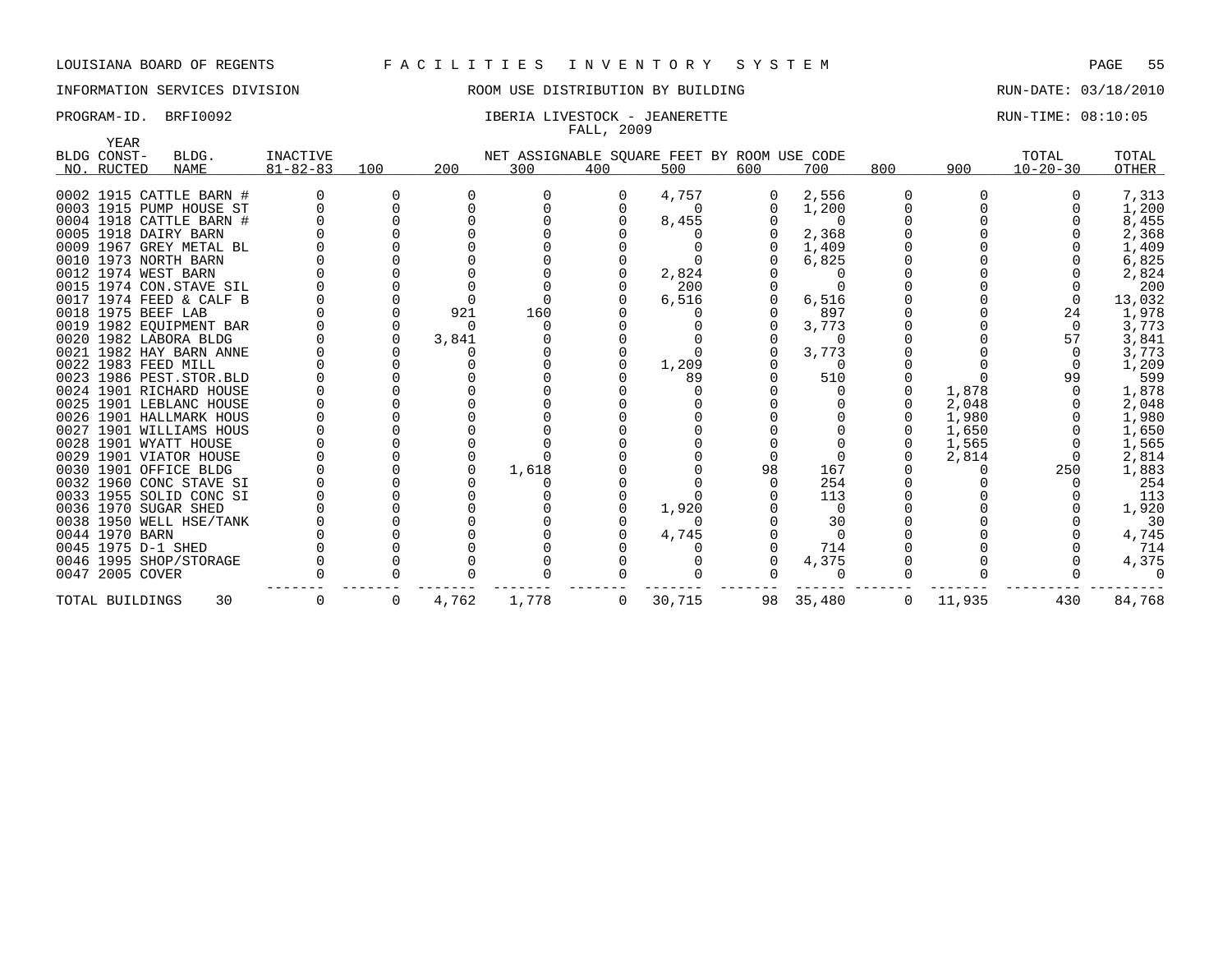## INFORMATION SERVICES DIVISION ROOM USE DISTRIBUTION BY BUILDING RUN-DATE: 03/18/2010

# FALL, 2009

## PROGRAM-ID. BRFI0092 **IDLEWILD - CLINTON IDLEWILD - CLINTON RUN-TIME: 08:10:05**

| <b>YEAR</b>              |                 |     |     |                                             |     |       |       |              |     |       |                |        |
|--------------------------|-----------------|-----|-----|---------------------------------------------|-----|-------|-------|--------------|-----|-------|----------------|--------|
| BLDG CONST-<br>BLDG.     | <b>INACTIVE</b> |     |     | NET ASSIGNABLE SQUARE FEET BY ROOM USE CODE |     |       |       |              |     |       | TOTAL          | TOTAL  |
| NO. RUCTED<br>NAME       | $81 - 82 - 83$  | 100 | 200 | 300                                         | 400 | 500   | 600   | 700          | 800 | 900   | $10 - 20 - 30$ | OTHER  |
|                          |                 |     |     |                                             |     |       |       |              |     |       |                |        |
| 0001 1957 FARM RESID     |                 |     |     |                                             |     |       |       | $\Omega$     |     | 876   |                | 876    |
| 0002 1957 FEED STOR      |                 |     |     |                                             |     |       |       | 2,000        |     |       |                | 2,000  |
| 0003 1958 MACH. SHED/SHO |                 |     |     |                                             |     |       |       | 2,209        |     |       |                | 2,209  |
| 0004 1958 FARM RESI      |                 |     |     |                                             |     |       |       |              |     | 851   |                | 851    |
| 0005 1959 LIVSTK/HAY BA  |                 |     |     |                                             |     |       |       | 1,728        |     |       |                | 1,728  |
| 0006 1959 CHEM. STOR.    |                 |     |     |                                             |     |       |       | 210          |     |       |                | 210    |
| 0007 1959 STOREROOM      |                 |     |     |                                             |     |       |       | 180          |     |       |                | 180    |
| 0008 1960 IMPL. SHED     |                 |     |     |                                             |     |       |       | 768          |     |       |                | 768    |
| 0010 1968 SAWMILL SHED   |                 |     |     |                                             |     |       |       | 3,456        |     |       |                | 3,456  |
| 0011 1970 OBSERVATORY    |                 |     |     |                                             |     |       | 4,684 |              |     |       |                | 4,684  |
| 0012 1973 OBSERVATORY P  |                 |     |     |                                             |     | 144   |       |              |     |       |                | 144    |
| 0013 1976 CARPORT/STOR   |                 |     |     |                                             |     |       |       | 80           |     |       |                | 80     |
| 0014 1976 OFFICE BLDG-N  |                 |     |     | 1,162                                       |     |       |       | 18           |     |       | 162            | 1,180  |
| 0015 1976 LOAFING BARN   |                 |     |     |                                             |     | 2,132 |       |              |     |       |                | 2,132  |
| 0016 1976 SHED           |                 |     |     |                                             |     | 504   |       |              |     |       |                | 504    |
| 0018 1976 SHELTER        |                 |     | 864 |                                             |     |       |       |              |     |       |                | 864    |
| 0019 1976 COMBINE SHED   |                 |     |     |                                             |     |       |       | 816          |     |       |                | 816    |
| 0020 1977 RESIDENCE      |                 |     |     |                                             |     |       |       |              |     | 2,521 |                | 2,521  |
| 0021 1978 RESIDENCE      |                 |     |     |                                             |     |       |       |              |     | 1,360 |                | 1,360  |
| 0022 1979 PEACH SHED     |                 |     |     |                                             |     | 4,000 |       |              |     |       |                | 4,000  |
| 0024 1966 WELL           |                 |     |     |                                             |     |       |       |              |     |       |                |        |
| 0025 1971 WELL           |                 |     |     |                                             |     |       |       |              |     |       |                |        |
| 0026 1960 WASH SHED      |                 |     |     |                                             |     | 86    |       |              |     |       |                |        |
| 0027 2002 BREAKROOM      |                 |     |     |                                             |     |       |       |              |     |       |                |        |
| 0028 2002 LAB            |                 |     |     |                                             |     |       |       |              |     |       |                |        |
| 0029 1976 STOR BLDG      |                 |     |     |                                             |     |       |       |              |     |       |                |        |
| 0030 2004 DEER FAC       |                 |     |     |                                             |     |       |       |              |     |       |                |        |
| TOTAL BUILDINGS          | 27              |     | 864 | 1,162                                       | 0   | 6,866 |       | 4,684 11,465 | 0   | 5,608 | 162            | 30,649 |
|                          |                 |     |     |                                             |     |       |       |              |     |       |                |        |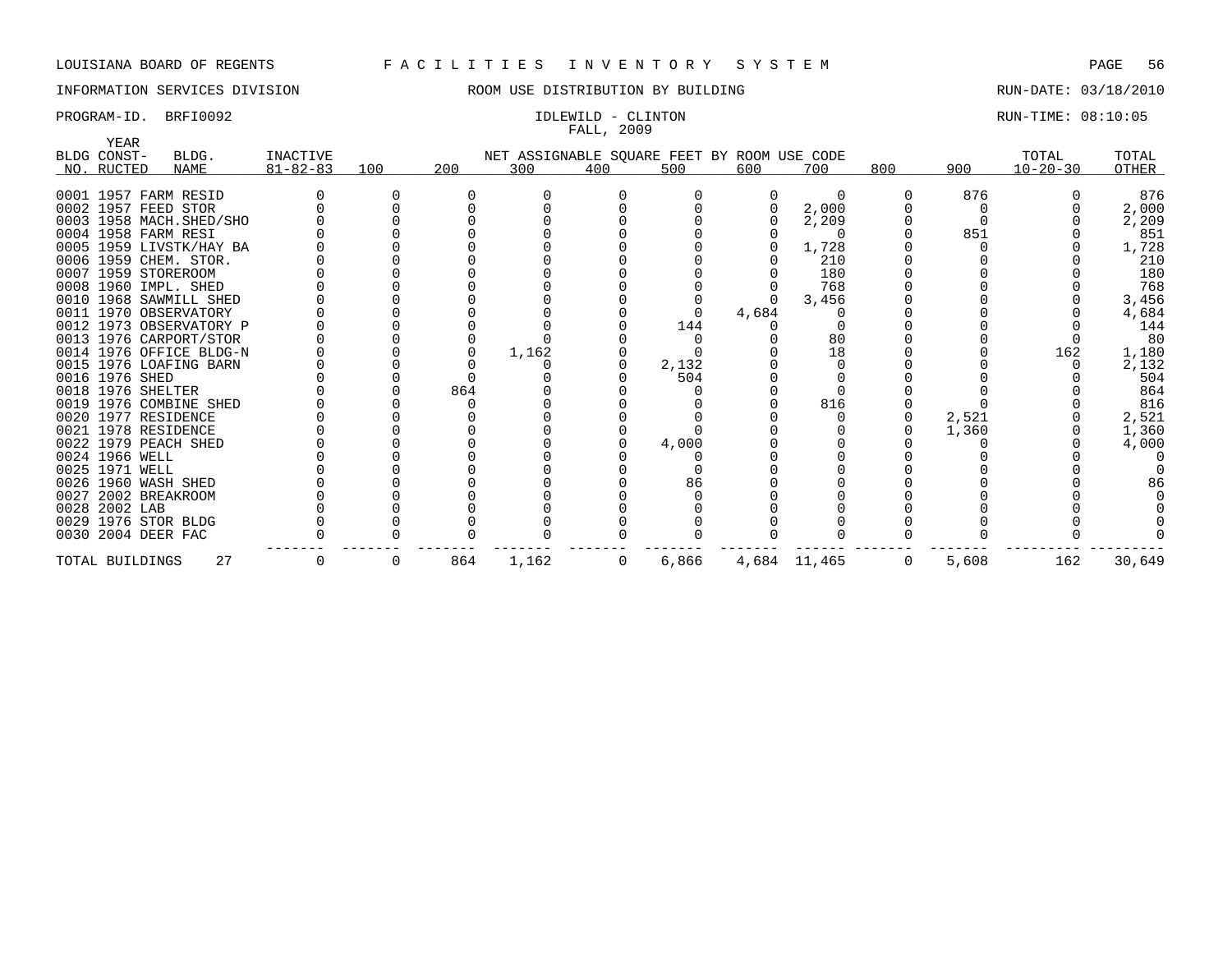## INFORMATION SERVICES DIVISION ROOM USE DISTRIBUTION BY BUILDING RUN-DATE: 03/18/2010

## PROGRAM-ID. BRFI0092 NORTH LOUISIANA - CALHOUN RUN-TIME: 08:10:05 FALL, 2009

| BLDG. |                                                                                                                                                                                                                                                                                                                                                                                                                                                                                                                                                                                                                                                                                                   |          |       |       |              |        |                                       |              |                                                                                                                                      |       |                                         | TOTAL                            |
|-------|---------------------------------------------------------------------------------------------------------------------------------------------------------------------------------------------------------------------------------------------------------------------------------------------------------------------------------------------------------------------------------------------------------------------------------------------------------------------------------------------------------------------------------------------------------------------------------------------------------------------------------------------------------------------------------------------------|----------|-------|-------|--------------|--------|---------------------------------------|--------------|--------------------------------------------------------------------------------------------------------------------------------------|-------|-----------------------------------------|----------------------------------|
| NAME  | $81 - 82 - 83$                                                                                                                                                                                                                                                                                                                                                                                                                                                                                                                                                                                                                                                                                    | 100      | 200   | 300   | 400          | 500    | 600                                   | 700          | 800                                                                                                                                  | 900   | $10 - 20 - 30$                          | OTHER                            |
|       |                                                                                                                                                                                                                                                                                                                                                                                                                                                                                                                                                                                                                                                                                                   |          |       |       |              |        |                                       |              |                                                                                                                                      |       |                                         |                                  |
|       |                                                                                                                                                                                                                                                                                                                                                                                                                                                                                                                                                                                                                                                                                                   |          |       |       |              |        |                                       |              |                                                                                                                                      |       |                                         | 2,976                            |
|       |                                                                                                                                                                                                                                                                                                                                                                                                                                                                                                                                                                                                                                                                                                   |          |       |       |              |        |                                       |              |                                                                                                                                      |       |                                         | 2,566                            |
|       |                                                                                                                                                                                                                                                                                                                                                                                                                                                                                                                                                                                                                                                                                                   |          |       |       |              |        |                                       |              |                                                                                                                                      |       |                                         | 2,013                            |
|       |                                                                                                                                                                                                                                                                                                                                                                                                                                                                                                                                                                                                                                                                                                   |          |       |       |              |        |                                       |              |                                                                                                                                      |       |                                         | 5,400                            |
|       |                                                                                                                                                                                                                                                                                                                                                                                                                                                                                                                                                                                                                                                                                                   |          |       |       |              |        |                                       |              |                                                                                                                                      |       |                                         | 5,607                            |
|       |                                                                                                                                                                                                                                                                                                                                                                                                                                                                                                                                                                                                                                                                                                   |          |       |       |              |        |                                       |              |                                                                                                                                      |       |                                         | 3,564                            |
|       |                                                                                                                                                                                                                                                                                                                                                                                                                                                                                                                                                                                                                                                                                                   |          |       |       |              |        |                                       |              |                                                                                                                                      |       |                                         | 1,853                            |
|       |                                                                                                                                                                                                                                                                                                                                                                                                                                                                                                                                                                                                                                                                                                   |          |       |       |              |        |                                       |              |                                                                                                                                      |       |                                         | 3,200                            |
|       |                                                                                                                                                                                                                                                                                                                                                                                                                                                                                                                                                                                                                                                                                                   |          |       |       |              |        |                                       |              |                                                                                                                                      |       |                                         | 1,690                            |
|       |                                                                                                                                                                                                                                                                                                                                                                                                                                                                                                                                                                                                                                                                                                   |          |       |       |              |        |                                       |              |                                                                                                                                      |       |                                         | 960                              |
|       |                                                                                                                                                                                                                                                                                                                                                                                                                                                                                                                                                                                                                                                                                                   |          |       |       |              |        |                                       |              |                                                                                                                                      |       |                                         | 3,600                            |
|       |                                                                                                                                                                                                                                                                                                                                                                                                                                                                                                                                                                                                                                                                                                   |          |       |       |              |        |                                       |              |                                                                                                                                      |       |                                         | 3,226                            |
|       |                                                                                                                                                                                                                                                                                                                                                                                                                                                                                                                                                                                                                                                                                                   |          |       |       |              |        |                                       |              |                                                                                                                                      |       |                                         | 2,244                            |
|       |                                                                                                                                                                                                                                                                                                                                                                                                                                                                                                                                                                                                                                                                                                   |          |       |       |              |        |                                       |              |                                                                                                                                      |       |                                         | 1,083                            |
|       |                                                                                                                                                                                                                                                                                                                                                                                                                                                                                                                                                                                                                                                                                                   |          |       |       |              |        |                                       |              |                                                                                                                                      |       |                                         | 1,083                            |
|       |                                                                                                                                                                                                                                                                                                                                                                                                                                                                                                                                                                                                                                                                                                   |          |       |       |              | 3,540  |                                       |              |                                                                                                                                      |       |                                         | 3,540                            |
|       |                                                                                                                                                                                                                                                                                                                                                                                                                                                                                                                                                                                                                                                                                                   |          |       |       |              |        |                                       | 2,137        |                                                                                                                                      |       |                                         | 2,137                            |
|       |                                                                                                                                                                                                                                                                                                                                                                                                                                                                                                                                                                                                                                                                                                   |          |       |       |              |        |                                       | 2,286        |                                                                                                                                      |       |                                         | 2,286                            |
|       |                                                                                                                                                                                                                                                                                                                                                                                                                                                                                                                                                                                                                                                                                                   |          |       |       |              | 1,976  |                                       |              |                                                                                                                                      |       |                                         | 1,976                            |
|       |                                                                                                                                                                                                                                                                                                                                                                                                                                                                                                                                                                                                                                                                                                   |          |       |       |              | 494    |                                       | 287          |                                                                                                                                      |       |                                         | 781                              |
|       |                                                                                                                                                                                                                                                                                                                                                                                                                                                                                                                                                                                                                                                                                                   |          | 64    |       |              |        |                                       | 572          |                                                                                                                                      |       |                                         | 637                              |
|       |                                                                                                                                                                                                                                                                                                                                                                                                                                                                                                                                                                                                                                                                                                   |          |       | 1,238 |              | 585    |                                       | 63           |                                                                                                                                      |       | 245                                     | 1,886                            |
|       |                                                                                                                                                                                                                                                                                                                                                                                                                                                                                                                                                                                                                                                                                                   |          |       |       |              | 476    |                                       |              |                                                                                                                                      |       |                                         | 476                              |
|       |                                                                                                                                                                                                                                                                                                                                                                                                                                                                                                                                                                                                                                                                                                   |          |       |       |              |        |                                       |              |                                                                                                                                      | 1,083 |                                         | 1,083                            |
| 24    |                                                                                                                                                                                                                                                                                                                                                                                                                                                                                                                                                                                                                                                                                                   | $\Omega$ | 1,202 | 3,024 | $\mathbf{0}$ | 19,649 |                                       |              | 0                                                                                                                                    | 8,875 | 919                                     | 55,867                           |
| YEAR  | BLDG CONST-<br>NO. RUCTED<br>0001 1901 FOREMAN'S RES<br>0003 1949 TRACTOR SHED<br>0005 1950 OFFICE BLDG<br>0006 1951 HAY & LOAF SH<br>0009 1955 AUDITORIUM/ B<br>0010 1957 FEED HOUSE<br>0012 1958 GRN.HSE&HD.HS<br>0013 1958 PRODUCE SHED<br>0014 1958 SUPT RESIDENC<br>0018 1959 FRAME RESI<br>0024 1960 BROILER HOUSE<br>0025 1961 LAB/CARP SHED<br>0027 1966 IMPLEMENT SHE<br>0030 1967 FARMER RESI<br>0031 1967 FARMER RESI<br>0033 1968 GOAT SHED<br>0034 1968 HAY STOR BARN<br>0038 1978 POULTRY STOR<br>0039 1981 ORNA. GREENHS<br>0040 1982 COOL SLS BLDG<br>0041 1983 PEST.STOR.BLD<br>0042 1984 EXTENSION OFF<br>0043 1901 STARTER GREEN<br>0046 1967 FARMER'S RESI<br>TOTAL BUILDINGS | INACTIVE |       | 1,138 | 1,786        |        | 5,400<br>0<br>2,124<br>1,853<br>3,200 | 110<br>1,655 | NET ASSIGNABLE SQUARE FEET BY ROOM USE CODE<br>$\Omega$<br>2,566<br>117<br>3,952<br>1,440<br>3,600<br>2,088<br>2,244<br>1,765 21,352 |       | 2,976<br>1,690<br>960<br>1,083<br>1,083 | TOTAL<br>261<br>159<br>38<br>216 |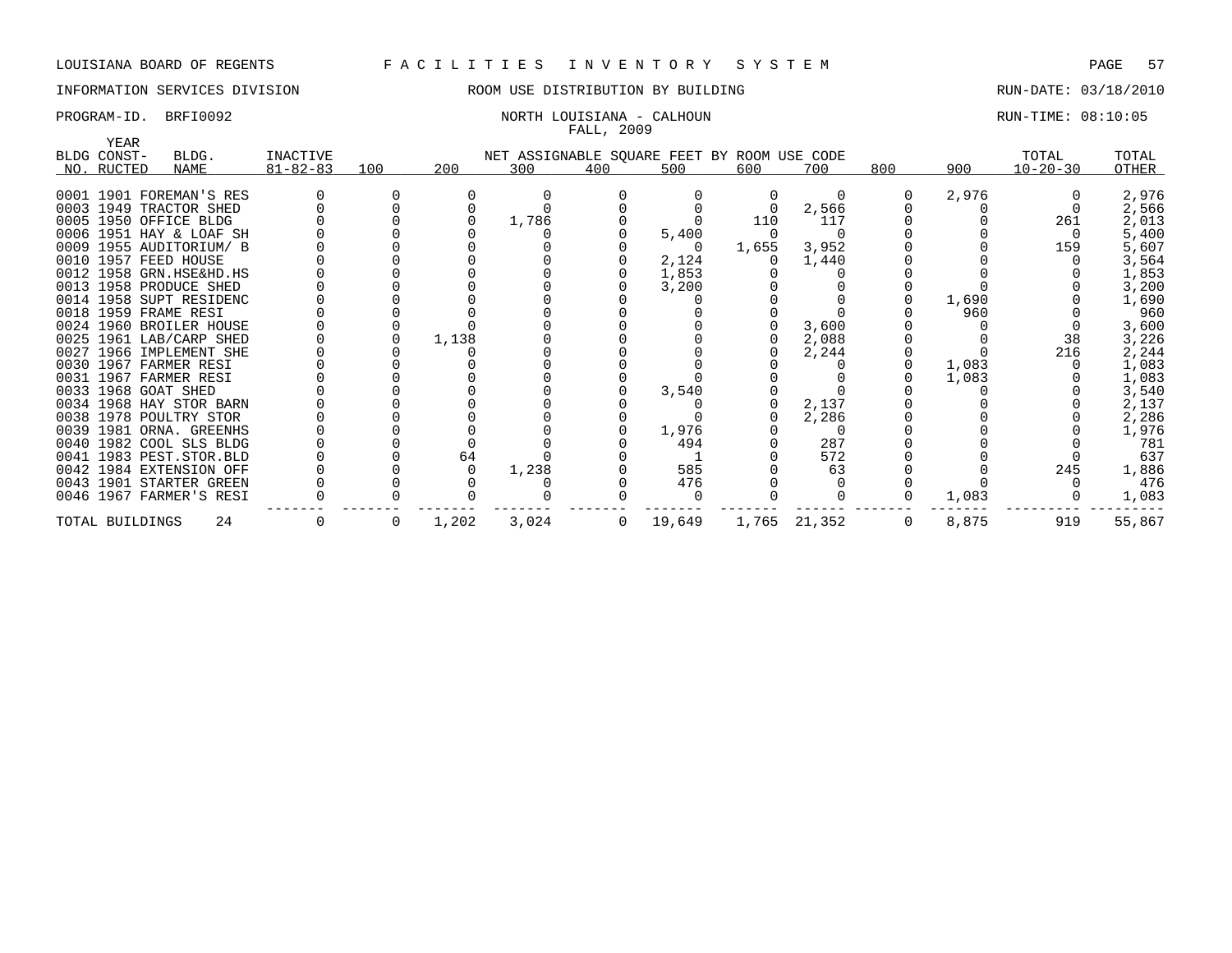# FALL, 2009

PROGRAM-ID. BRFI0092 **EXAM-SUN-TIME: 08:10:05** HILL FARM - HOMER

| YEAR           |                         |                |               |              |                                             |             |              |             |          |          |            |                |              |
|----------------|-------------------------|----------------|---------------|--------------|---------------------------------------------|-------------|--------------|-------------|----------|----------|------------|----------------|--------------|
| BLDG CONST-    | BLDG.                   | INACTIVE       |               |              | NET ASSIGNABLE SQUARE FEET BY ROOM USE CODE |             |              |             |          |          |            | TOTAL          | TOTAL        |
| NO. RUCTED     | <b>NAME</b>             | $81 - 82 - 83$ | 100           | 200          | 300                                         | 400         | 500          | 600         | 700      | 800      | 900        | $10 - 20 - 30$ | <b>OTHER</b> |
|                |                         |                |               |              |                                             |             |              |             |          |          |            |                |              |
|                | 0002 1946 FARM SUPER RE | 0              | 0             | $\Omega$     | $\Omega$                                    | $\mathbf 0$ | 0            | $\mathbf 0$ | 0        | 0        | 1,860      | 0              | 1,860        |
|                | 0003 1948 OFFICE BUILDI | 0              | 0             | $\Omega$     | 1,380                                       | 0           | 0            | 1,015       | 156      | 0        | $\Omega$   | 356            | 2,551        |
|                | 0004 1948 STAFF RESD NO | $\Omega$       | $\Omega$      | $\Omega$     | $\Omega$                                    | $\Omega$    | O            | $\Omega$    | O        | ∩        | 2,800      | $\Omega$       | 2,800        |
|                | 0005 1948 MACH & IMP SH | 0              | $\Omega$      | $\Omega$     | 228                                         | $\Omega$    | $\Omega$     | 0           | 4,480    |          | $\Omega$   | 187            | 4,708        |
|                | 0006 1949 STAFF RESIDEN | $\Omega$       | $\Omega$      | U            | $\left( \right)$                            | ∩           | $\Omega$     |             | O        | O        | 1,800      | 0              | 1,800        |
|                | 0007 1949 STAFF RESIDEN | $\Omega$       | $\Omega$      | $\Omega$     | $\Omega$                                    | $\Omega$    | <sup>0</sup> |             | O        | $\Omega$ | 1,800      | 0              | 1,800        |
|                | 0008 1949 LABORER COTTA | ∩              | $\Omega$      | <sup>n</sup> |                                             | ∩           | ∩            |             |          | 0        | 936        | U              | 936          |
| 0010           | 1949 LABORER COTTA      | 0              | 0             | $\Omega$     | $\Omega$                                    | $\Omega$    | $\Omega$     |             | O        | O        | 936        | O              | 936          |
|                | 0011 1949 LABORER COTTA | 0              | 0             | $\Omega$     | O                                           | $\Omega$    | $\Omega$     |             | O        | 0        | 936        | 0              | 936          |
|                | 0013 1949 PUMP HOUSE    | O              | $\Omega$      | <sup>n</sup> |                                             | $\Omega$    | 280          |             | ∩        |          | $\Omega$   | O              | 280          |
|                | 0015 1949 STAFF RESD NO | 0              | 0             | $\Omega$     | $\Omega$                                    | $\Omega$    | 0            |             | 0        | 0        | 2,100      | 0              | 2,100        |
|                | 0017 1949 STAFF RES NO  | U              | $\Omega$      | <sup>n</sup> |                                             | $\Omega$    | $\Omega$     |             | ∩        | $\Omega$ | 2,500      | 0              | 2,500        |
|                |                         | O              | $\Omega$      | $\Omega$     | $\Omega$                                    | $\Omega$    | 0            |             | $\Omega$ | $\Omega$ |            | 0              |              |
|                | 0018 1949 STAFF RES NO  | ∩              | $\Omega$      | U            | $\Omega$                                    | ∩           |              |             |          | ∩        | 2,000<br>∩ |                | 2,000        |
|                | 0019 1950 DRYING & STOR | 0              |               | $\Omega$     | $\Omega$                                    |             | 440          | 0           | 1,800    | O        | O          | $\Omega$       | 2,240        |
|                | 0020 1950 FERTILIZER HS | O              | 0<br>$\Omega$ | <sup>0</sup> |                                             | $\Omega$    | 0<br>627     |             | 612      |          |            | 0              | 612          |
|                | 0021 1950 OLD DAIRY PAR |                | $\Omega$      | $\Omega$     | 224                                         |             |              |             | 160      |          |            | 246            | 1,011        |
|                | 0022 1950 BULL BARN #2  | O              |               | $\Omega$     | $\Omega$                                    | 0           | 300          |             | $\Omega$ |          |            | $\Omega$       | 300          |
|                | 0023 1950 TACK/CATTLE S | O              | $\Omega$      |              | $\Omega$                                    | $\Omega$    | 1,584        |             | $\Omega$ |          |            | 0              | 1,584        |
|                | 0024 1950 HEAVY SPRING  | O              | $\Omega$      | $\Omega$     |                                             | $\Omega$    | 140          |             | $\Omega$ |          |            | O              | 140          |
| 0025           | 1950 HEAVY SPRING       | O              | $\Omega$      | $\Omega$     | $\Omega$                                    | $\Omega$    | 140          | 0           | $\Omega$ |          |            | O              | 140          |
|                | 0026 1951 SEED HOUSE    | $\Omega$       | $\Omega$      | $\Omega$     | $\Omega$                                    | $\Omega$    | $\Omega$     | $\Omega$    | 2,280    | O        |            | 0              | 2,280        |
|                | 0027 1952 BULL SHED     | $\Omega$       | 0             | $\Omega$     | $\Omega$                                    | 0           | 360          |             | O        | 0        |            | 0              | 360          |
| 0028           | 1952 CATTLE FEED S      | $\Omega$       | $\Omega$      | $\Omega$     | O                                           | $\Omega$    | 192          | ∩           | 834      | N        |            | 0              | 1,026        |
| 0029           | 1953 POND PUMP HOU      | 0              | $\Omega$      | $\Omega$     | 0                                           | $\Omega$    | 40           | $\Omega$    | ∩        |          |            | O              | 40           |
|                | 0030 1953 HAY STOR&BROI | $\Omega$       | $\Omega$      | $\Omega$     |                                             | $\Omega$    | 0            | $\Omega$    | 1,870    |          |            | O              | 1,870        |
|                | 0033 1955 GEN.STOR.BLDG | $\Omega$       | $\Omega$      | $\Omega$     |                                             | $\Omega$    | 0            | 0           | 960      | O        |            | O              | 960          |
|                | 0034 1955 TRACTOR STOR  | O              | $\Omega$      | <sup>n</sup> |                                             | $\Omega$    | 0            |             | 5,760    | O        | $\Omega$   | O              | 5,760        |
|                | 0035 1956 STAFF RESD NO | <sup>0</sup>   | $\Omega$      | $\Omega$     | $\Omega$                                    | $\Omega$    | $\Omega$     |             | O        | 0        | 1,500      | 0              | 1,500        |
|                | 0036 1956 STAFF RESD NO | $\Omega$       | $\Omega$      | $\Omega$     |                                             | ∩           | $\Omega$     |             | $\Omega$ | 0        | 1,800      | 0              | 1,800        |
|                | 0037 1956 FARM SUP RES  | O              | $\Omega$      | <sup>n</sup> |                                             |             | $\Omega$     |             | 0        | 0        | 1,228      | 0              | 1,228        |
| 0038           | 1956 FORESTRY SUPP      | $\Omega$       | 0             | $\Omega$     |                                             | $\Omega$    | $\Omega$     |             | 238      |          | O          | 0              | 238          |
|                | 0040 1957 LAB ANIMALS   | O              | 0             | <sup>n</sup> |                                             | $\Omega$    | 200          |             | O        |          |            | O              | 200          |
|                | 0041 1962 4 CONC SILOS  | O              | $\Omega$      | U            | $\Omega$                                    | $\Omega$    | 152          |             | 0        |          |            | O              | 152          |
|                | 0042 1967 FEED SHED & S | $\Omega$       | $\Omega$      | <sup>n</sup> | $\Omega$                                    |             | 240          |             | $\Omega$ |          |            | $\Omega$       | 240          |
|                | 0043 1967 EQUIPMENT STO | $\Omega$       | $\Omega$      | <sup>n</sup> | $\Omega$                                    | $\Omega$    | 140          |             | 476      | N        |            | $\Omega$       | 616          |
|                | 0044 1968 MASTITIS RES  | 0              | 0             | 1,380        | 636                                         | $\Omega$    | $\Omega$     |             | O        |          |            | 157            | 2,016        |
|                | 0045 1968 HAY STOR & FE | 0              | 0             | U            | $\Omega$                                    | 0           | 1,560        |             | O        | N        |            | 0              | 1,560        |
|                | 0047 1968 HAY STOR & FE | $\Omega$       | $\Omega$      | <sup>0</sup> | $\Omega$                                    | $\Omega$    | 1,560        |             |          |          |            | 0              | 1,560        |
|                | 0049 1969 HAY STOR & FE | 0              | $\Omega$      | $\Omega$     |                                             |             | 1,560        |             | $\Omega$ | O        |            | 0              | 1,560        |
|                | 0050 1979 COMMODITY BAR | $\Omega$       | $\Omega$      | U            | ∩                                           |             | 8,000        |             | O        | O        |            | 0              | 8,000        |
|                | 0051 1979 FREESTALL BAR | $\Omega$       | $\Omega$      | $\Omega$     |                                             |             | 8,640        |             | $\Omega$ | $\Omega$ |            | O              | 8,640        |
|                | 0052 1979 DAIRY CORRAL  | ∩              | $\Omega$      | <sup>n</sup> |                                             |             | 1,152        |             | ∩        | ∩        |            | U              | 1,152        |
|                | 0054 1987 MILKING PARLO | 0              | 0             | $\Omega$     | $\Omega$                                    | $\Omega$    | 3,200        |             | $\Omega$ | O        |            | 0              | 3,200        |
| 0057 1950 SHED |                         | $\Omega$       | 0             | $\Omega$     |                                             | $\Omega$    | 160          |             | O        | 0        |            | U              | 160          |
| 0059 1950 SHED |                         | $\Omega$       | 0             | <sup>n</sup> |                                             |             | 160          |             |          |          |            |                | 160          |
| 0060 1950 SHED |                         | O              | 0             | <sup>0</sup> |                                             |             | 160          |             |          |          |            |                | 160          |
| 0061 1950 SHED |                         | U              | 0             |              |                                             |             | 120          |             |          | U        |            |                | 120          |
| 0062 1950 SHED |                         | $\Omega$       | $\Omega$      | $\Omega$     | $\Omega$                                    | $\Omega$    | 120          | $\Omega$    | $\Omega$ | $\Omega$ | U          | 0              | 120          |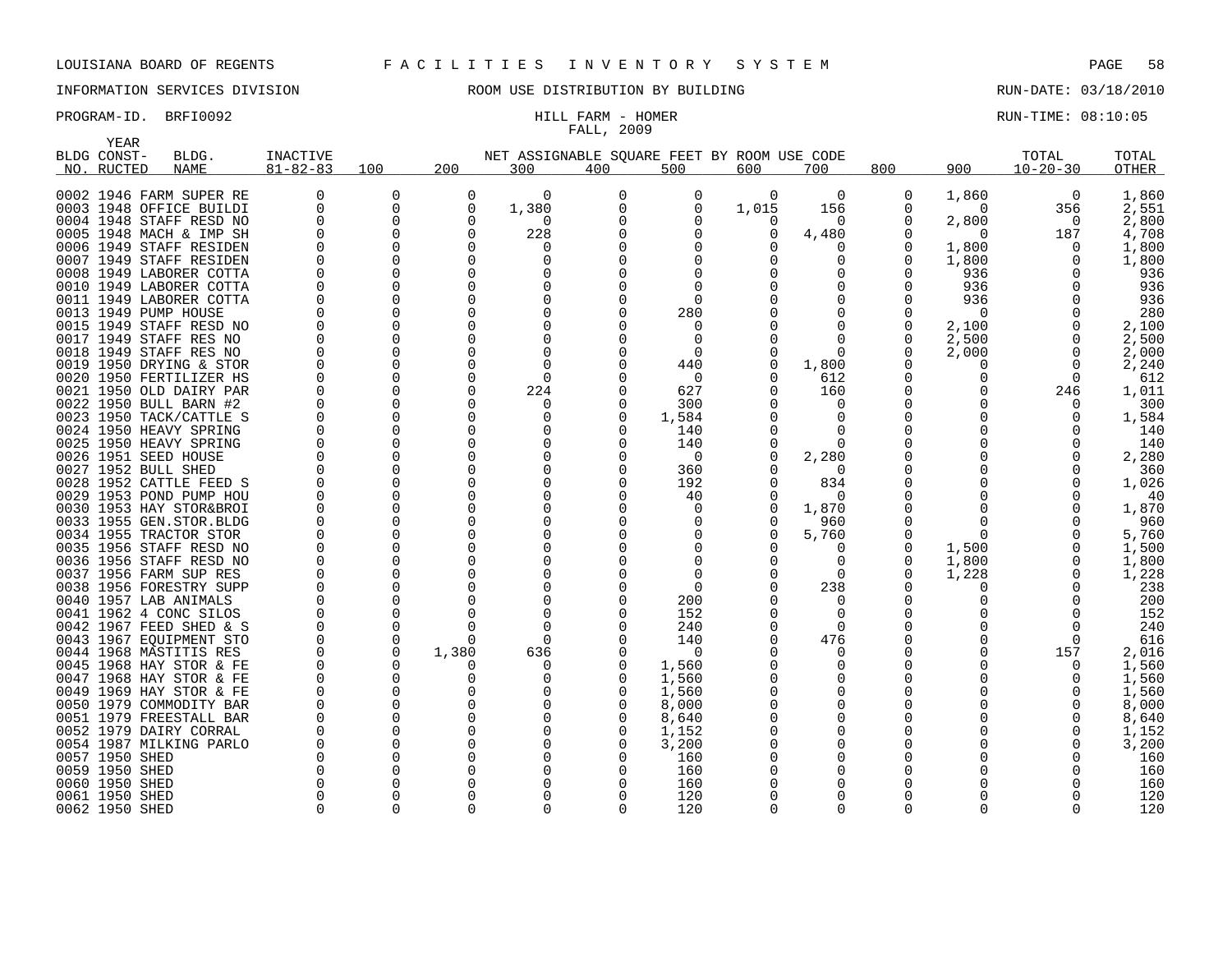## INFORMATION SERVICES DIVISION THE ROOM USE DISTRIBUTION BY BUILDING THE RUN-DATE: 03/18/2010

## FALL, 2009

## PROGRAM-ID. BRFI0092 **EXAM** - HILL FARM - HOMER RUN-TIME: 08:10:05

| YEAR            |                         |                |     |       |                                             |     |        |     |              |     |        |                |        |
|-----------------|-------------------------|----------------|-----|-------|---------------------------------------------|-----|--------|-----|--------------|-----|--------|----------------|--------|
| BLDG CONST-     | BLDG.                   | INACTIVE       |     |       | NET ASSIGNABLE SQUARE FEET BY ROOM USE CODE |     |        |     |              |     |        | TOTAL          | TOTAL  |
| NO. RUCTED      | NAME                    | $81 - 82 - 83$ | 100 | 200   | 300                                         | 400 | 500    | 600 | 700          | 800 | 900    | $10 - 20 - 30$ | OTHER  |
|                 |                         |                |     |       |                                             |     |        |     |              |     |        |                |        |
| 0064 1950 SHED  |                         |                |     |       |                                             |     | 120    |     |              |     |        |                | 120    |
| 0066 1950 SHED  |                         |                |     |       |                                             |     | 120    |     |              |     |        |                | 120    |
| 0067 1950 SHED  |                         |                |     |       |                                             |     | 120    |     |              |     |        |                | 120    |
| 0068 1950 SHED  |                         |                |     |       |                                             |     | 120    |     |              |     |        |                | 120    |
| 0069 1950 SHED  |                         |                |     |       |                                             |     | 120    |     |              |     |        |                | 120    |
| 0070 1950 SHED  |                         |                |     |       |                                             |     | 120    |     |              |     |        |                | 120    |
| 0071 1950 SHED  |                         |                |     |       |                                             |     | 120    |     |              |     |        |                | 120    |
|                 | 0072 1962 FEED BUNKER   |                |     |       |                                             |     |        |     | 1,350        |     |        |                | 1,350  |
|                 | 0073 1965 STORAGE SHED  |                |     |       |                                             |     |        |     | 300          |     |        |                | 300    |
|                 | 0075 1996 PESTICIDE BLD |                |     |       |                                             |     |        |     | 720          |     |        |                | 720    |
|                 | 0077 2004 NEW EQUIP STO |                |     |       |                                             |     |        |     |              |     |        |                |        |
|                 | 0078 1994 CORRAL COVER  |                |     |       |                                             |     |        |     |              |     |        |                |        |
|                 | 0079 2005 PUMP HOUSE    |                |     |       |                                             |     |        |     |              |     |        |                |        |
|                 | 0081 2007 POULTRY HOUSE |                |     |       |                                             |     |        |     |              |     |        |                |        |
|                 | 0082 2007 POULTRY HOUSE |                |     |       |                                             |     |        |     |              |     |        |                |        |
| TOTAL BUILDINGS | 63                      |                |     | 1,380 | 2,468                                       |     | 32,067 |     | 1,015 21,996 |     | 22,196 | 946            | 81,122 |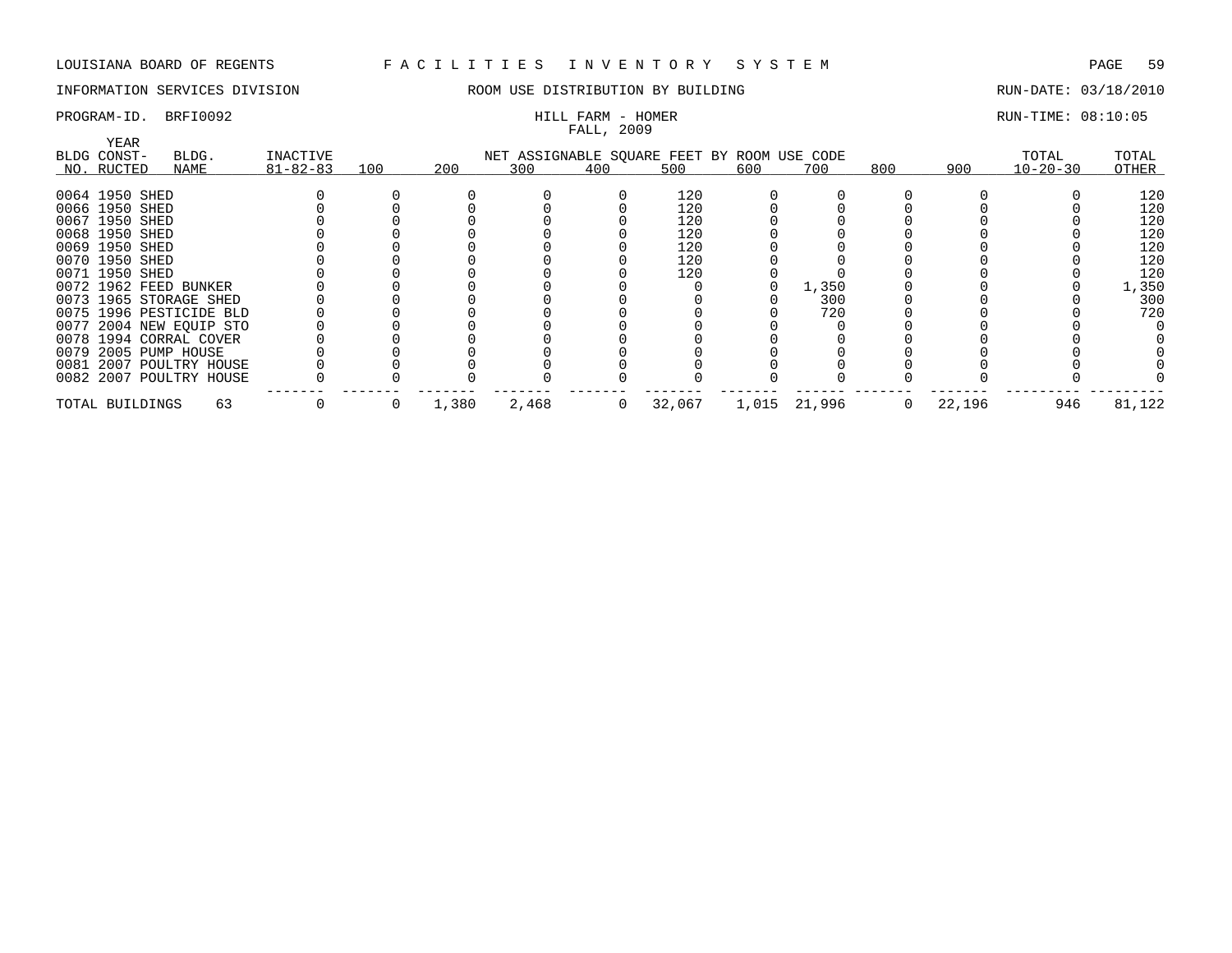## INFORMATION SERVICES DIVISION ROOM USE DISTRIBUTION BY BUILDING RUN-DATE: 03/18/2010

## PROGRAM-ID. BRFI0092 NORTHEAST LOUISIANA - ST. JOSEPH RUN-TIME: 08:10:05 FALL, 2009

|                     |                         |                |     |     |                                             | there , avvi |       |       |              |         |        |                |        |
|---------------------|-------------------------|----------------|-----|-----|---------------------------------------------|--------------|-------|-------|--------------|---------|--------|----------------|--------|
| YEAR<br>BLDG CONST- | BLDG.                   | INACTIVE       |     |     | NET ASSIGNABLE SQUARE FEET BY ROOM USE CODE |              |       |       |              |         |        | TOTAL          | TOTAL  |
| NO. RUCTED          | NAME                    | $81 - 82 - 83$ | 100 | 200 | 300                                         | 400          | 500   | 600   | 700          | 800     | 900    | $10 - 20 - 30$ | OTHER  |
|                     |                         |                |     |     |                                             |              |       |       |              |         |        |                |        |
|                     | 0001 1930 FOREMAN HOUSE |                |     |     |                                             |              |       |       |              |         | 1,202  |                | 1,202  |
|                     | 0002 1947 STORAGE BLDG  |                |     |     |                                             |              |       |       | 160          |         |        |                | 160    |
|                     | 0003 1947 STORAGE BLDG  |                |     |     |                                             |              |       |       | 160          |         |        |                | 160    |
|                     | 0004 1949 AG ENG RESID- |                |     |     |                                             |              |       |       |              |         | 1,732  |                | 1,732  |
|                     | 0005 1949 AGRO RESID-GA |                |     |     |                                             |              |       |       |              |         | 1,553  |                | 1,553  |
|                     | 0006 1949 ANIMAL HUSB R |                |     |     |                                             |              |       |       |              |         | 1,536  |                | 1,536  |
|                     | 0007 1950 SHOP & EXTENS |                |     |     |                                             |              |       | 192   | 6,400        |         |        |                | 6,592  |
|                     | 0008 1956 OFFICE BLDG   |                |     | 65  | 2,662                                       |              |       | 1,911 | 253          |         |        | 482            | 4,891  |
|                     | 0009 1957 ASST AGRO RES |                |     |     |                                             |              |       |       |              |         | 1,678  |                | 1,678  |
|                     | 0010 1957 SHEEP BARN    |                |     |     |                                             |              | 2,050 |       | 900          |         |        |                | 2,950  |
|                     | 0011 1959 HEADHOUSE     |                |     |     |                                             |              | 240   |       |              |         |        |                | 240    |
|                     | 0012 1962 CATTLE BARN   |                |     |     |                                             |              | 1,200 |       | 1,300        |         |        |                | 2,500  |
|                     | 0013 1964 SUPT RESID-GA |                |     |     |                                             |              |       |       |              |         | 2,581  |                | 2,581  |
|                     | 0014 1968 FERT-CHEM STO |                |     |     |                                             |              |       |       | 7,568        |         |        | 112            | 7,568  |
| 0015 1981 LAB/STOR  |                         |                |     | 768 |                                             |              |       |       | 2,131        |         |        |                | 2,899  |
| 0017 1990 HAY SHED  |                         |                |     |     |                                             |              |       |       | 3,866        |         |        |                | 3,866  |
|                     | 0018 1960 TRACTOR SHED  |                |     |     |                                             |              | 2,100 |       |              |         |        |                | 2,100  |
|                     | 0020 1999 STOR BLDG     |                |     |     |                                             |              |       |       |              |         |        |                |        |
| TOTAL BUILDINGS     | 18                      |                |     | 833 | 2,662                                       | 0            | 5,590 |       | 2,103 22,738 | $\circ$ | 10,282 | 594            | 44,208 |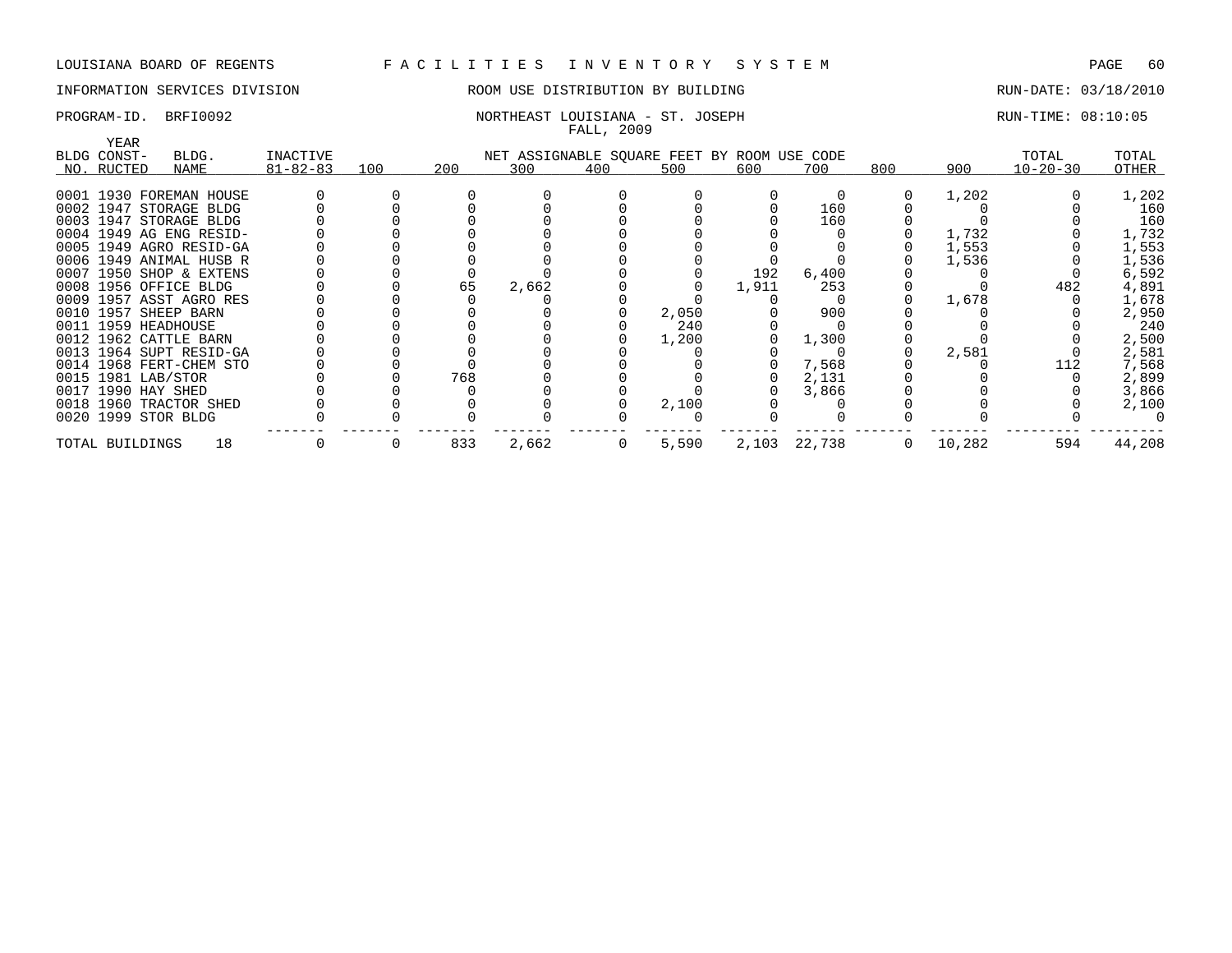## INFORMATION SERVICES DIVISION **ROOM USE DISTRIBUTION BY BUILDING** RUN-DATE: 03/18/2010

## PROGRAM-ID. BRFI0092 **PECAN RESEARCH - SHREVEPORT** PROGRAM-ID. BRUN-TIME: 08:10:05 FALL, 2009 YEAR BLDG CONST- BLDG. INACTIVE NET ASSIGNABLE SQUARE FEET BY ROOM USE CODE TOTAL TOTAL NO. \_\_\_\_\_RUCTED \_\_\_\_\_\_\_\_\_\_\_\_\_\_\_\_\_\_\_\_ NAME 81-82-83 \_\_\_\_\_\_\_\_\_\_\_\_\_\_\_\_\_\_\_\_ 100 200 \_\_\_\_\_\_\_\_\_300 \_\_\_\_\_\_\_\_\_400 \_\_\_\_\_\_\_\_\_500 \_\_\_\_\_\_\_\_\_600 \_\_\_\_\_\_\_\_700 \_\_\_\_\_\_\_\_800 \_\_\_\_\_\_\_\_\_\_\_\_\_\_\_\_\_ 900 10-20-30 \_\_\_\_\_\_\_\_\_\_\_ OTHER \_\_\_\_\_\_\_ 0001 1983 ADMIN/LAB BLD 0 0 1,416 1,908 0 0 164 0 0 0 534 3,488 0002 1929 GARAGE/ IMPL 0 0 0 0 0 0 3 ,258 0 0 0 3 ,258 0003 1929 RESIDENCE 0 0 0 0 0 0 0 0 0 1,683 0 1,683 0004 1966 ENTOMOLOGY BL 0 0 580 0 0 0 0 146 0 0 49 726 0005 1974 NUT DRY/STOR 0 0 160 0 0 820 0 930 0 0 40 1,910 0006 1974 PEST/NUT PROC 0 0 64 0 0 1,058 0 1,581 0 0 0 2,703 0007 1974 MISC STORAGE 0 0 300 0 0 0 0 0 0 0 0 300 0008 1974 HEADHOUSE 0 0 0 0 0 551 0 0 0 0 30 551 0010 1979 RESEARCH COLD 0 0 64 0 0 0 0 0 0 0 0 64 0011 1982 EQUIP REPAIR 0 0 0 0 0 0 0 2,109 0 0 0 2,109 0114 2000 GRNHSE #1 HOR 0 0 0 0 0 0 0 0 0 0 0 0 0115 2000 GREENHOUSE #2 0 0 0 0 0 0 0 0 0 0 0 0 0 0 0<br>0116 2003 GRNHSE 3 PATH 0 0 0 0 0 0 0 0 0 0 0 0 0 0 0 0117 2007 STORAGE 0 0 0 0 0 0 0 0 0 0 0 0 ------- ------- ------- ------- ------- ------- ------- ------ ------- ------- --------- ---------

TOTAL BUILDINGS 14 0 0 2,584 1,908 0 2,429 164 8,024 0 1,683 653 16,792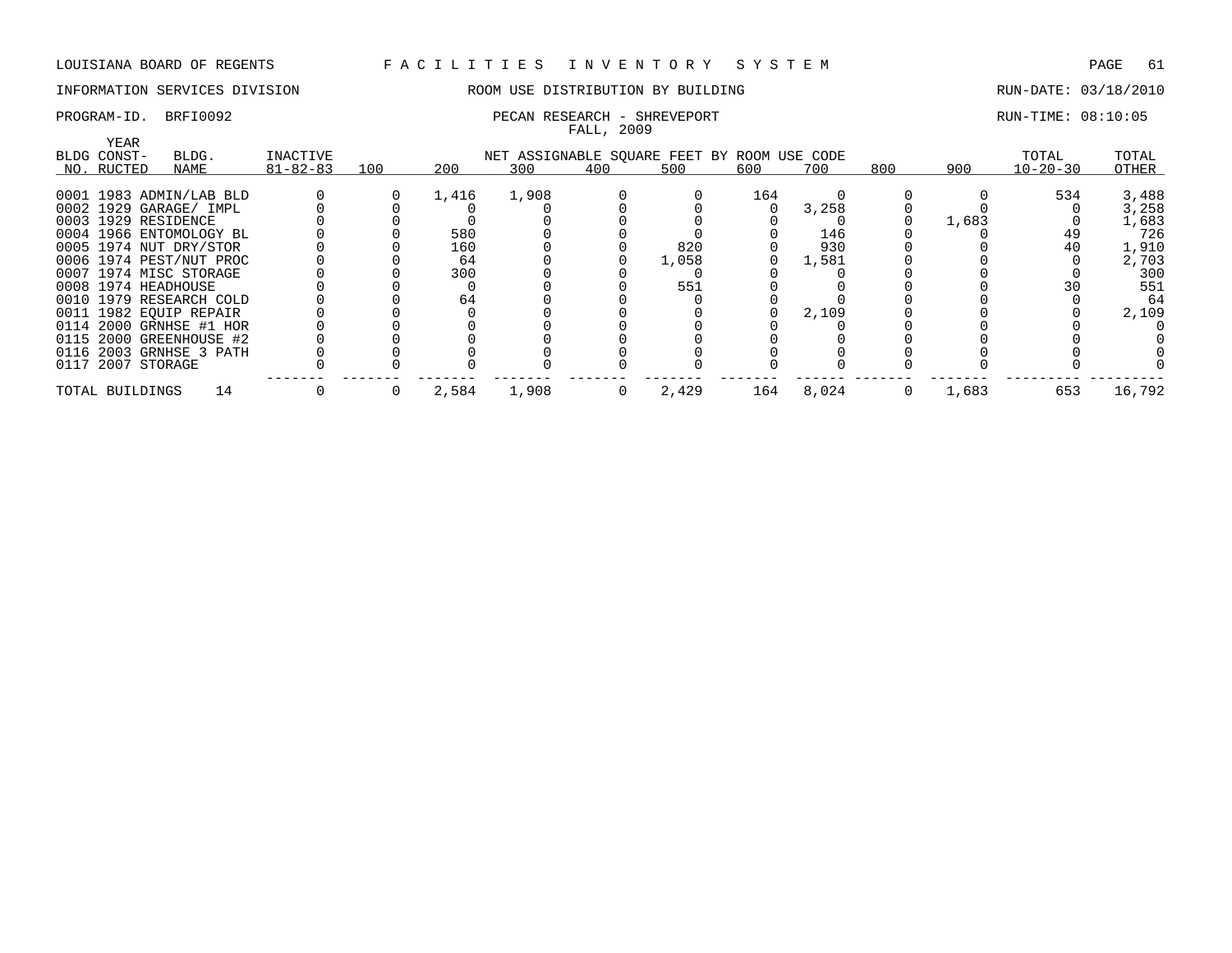## INFORMATION SERVICES DIVISION ROOM USE DISTRIBUTION BY BUILDING RUN-DATE: 03/18/2010

## PROGRAM-ID. BRFI0092 PLAQUEMINES - PORT SULPHUR PLAQUEMINES - PORT SULPHUR RUN-TIME: 08:10:05

## FALL, 2009 YEAR BLDG CONST- BLDG. INACTIVE NET ASSIGNABLE SQUARE FEET BY ROOM USE CODE TOTAL TOTAL NO. \_\_\_\_\_RUCTED \_\_\_\_\_\_\_\_\_\_\_\_\_\_\_\_\_\_\_\_ NAME 81-82-83 \_\_\_\_\_\_\_\_\_\_\_\_\_\_\_\_\_\_\_\_ 100 200 \_\_\_\_\_\_\_\_\_300 \_\_\_\_\_\_\_\_\_400 \_\_\_\_\_\_\_\_\_500 \_\_\_\_\_\_\_\_\_600 \_\_\_\_\_\_\_\_700 \_\_\_\_\_\_\_\_800 \_\_\_\_\_\_\_\_\_\_\_\_\_\_\_\_\_ 900 10-20-30 \_\_\_\_\_\_\_\_\_\_\_ OTHER \_\_\_\_\_\_\_ 0001 1949 RESI 2 0 0 0 0 0 0 0 0 0 1,400 0 1,400 0014 1979 PUMP STATION 0 0 0 0 0 240 0 0 0 0 0 240 0016 1979 CHEMICAL STOR 0 0 480 0 0 0 0 0 0 0 0 480 0018 1983 SHOP/STOR 0 0 0 0 0 0 0 5,714 0 0 136 5,714 0020 1901 PUMP HOUSE 0 0 0 0 0 90 0 0 0 0 0 90 0023 1992 GRNHSE 5 0 0 0 0 0 2,800 0 0 0 0 0 2,800 0024 1993 PACKING SHED 0 0 0 0 0 0 0 3,000 0 0 0 3,000 0026 2005 OFFICE 0 0 0 0 0 0 0 0 0 0 0 0 0027 2005 STORAGE 0 0 0 0 0 0 0 0 0 0 0 0 ------- ------- ------- ------- ------- ------- ------- ------ ------- ------- --------- ---------

TOTAL BUILDINGS 9 0 0 480 0 0 3,130 0 8,714 0 1,400 136 13,724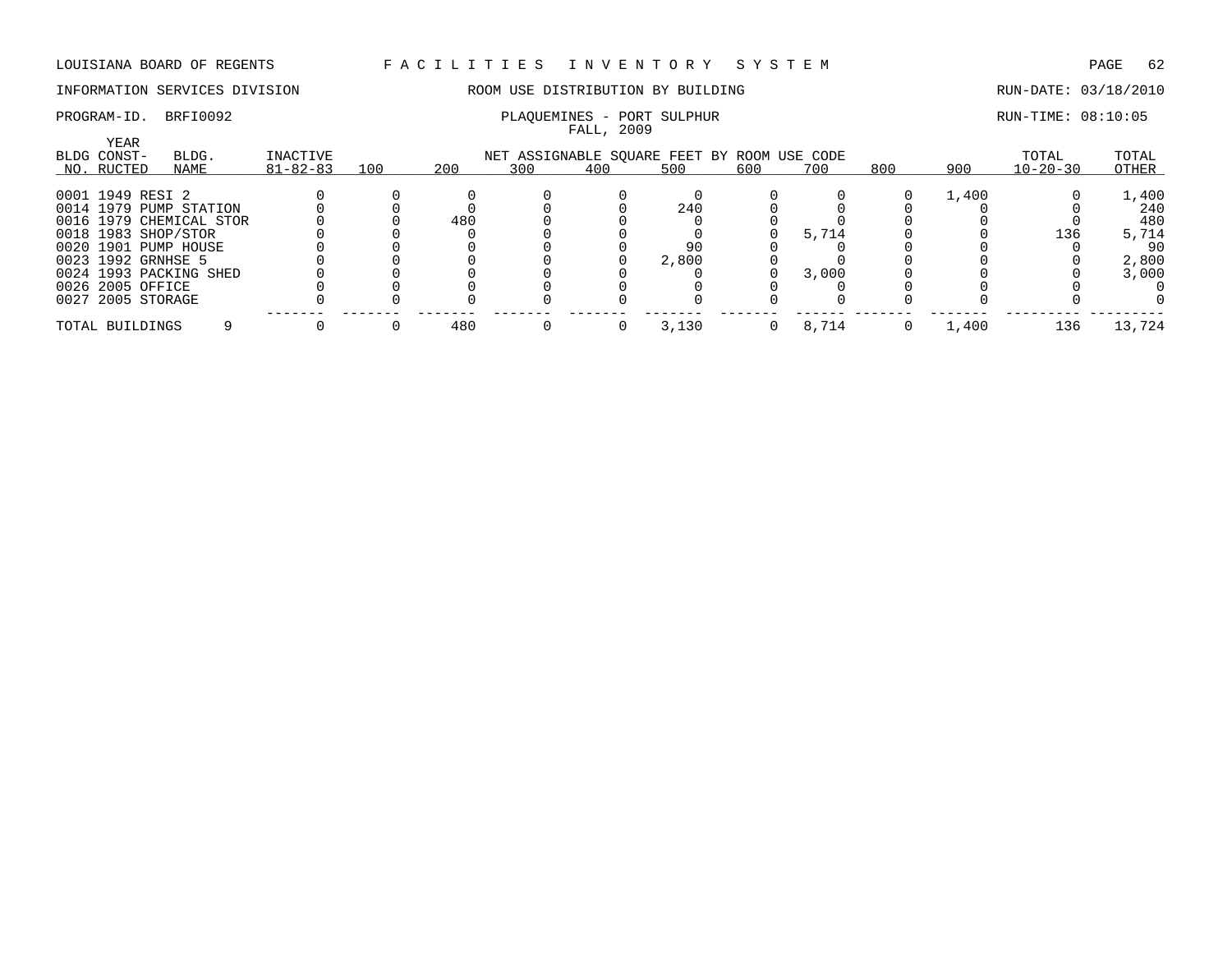## INFORMATION SERVICES DIVISION ROOM USE DISTRIBUTION BY BUILDING RUN-DATE: 03/18/2010

## PROGRAM-ID. BRFI0092 RED RIVER VALLEY - BOSSIER CITY RUN-TIME: 08:10:05 FALL, 2009

| YEAR                    |                    |                |             |          |                                             |          |              |       |          |              |          |                |       |
|-------------------------|--------------------|----------------|-------------|----------|---------------------------------------------|----------|--------------|-------|----------|--------------|----------|----------------|-------|
| BLDG CONST-             | BLDG.              | INACTIVE       |             |          | NET ASSIGNABLE SQUARE FEET BY ROOM USE CODE |          |              |       |          |              |          | TOTAL          | TOTAL |
| RUCTED<br>NO.           | <b>NAME</b>        | $81 - 82 - 83$ | 100         | 200      | 300                                         | 400      | 500          | 600   | 700      | 800          | 900      | $10 - 20 - 30$ | OTHER |
|                         |                    |                |             |          |                                             |          |              |       |          |              |          |                |       |
| 0001 1947 OUONSET BLDG  |                    | 0              | 0           | 0        | $\Omega$                                    | $\Omega$ | 0            | 0     | 3,000    | 0            | 0        | 0              | 3,000 |
|                         |                    | 0              | $\mathbf 0$ |          |                                             | $\Omega$ |              |       |          |              | $\Omega$ |                |       |
| 0002 1948 LAB & AUDITOI |                    |                |             | 892      | 2,381                                       |          | 0            | 1,665 | 456      | $\Omega$     |          | 882            | 5,394 |
| 0003 1948 ADMIN RESIDEN |                    | 0              | 0           | 0        | 0                                           | $\Omega$ | 0            | O     | 0        | 0            | 2,500    | 0              | 2,500 |
| 0004 1948 COTTON HOUSE  |                    | O              | 0           | $\Omega$ | $\Omega$                                    | $\Omega$ | 0            | O     | $\Omega$ | 0            | 1,200    | 0              | 1,200 |
| 0005 1950 SOYBEAN BUILD |                    | $\Omega$       | $\Omega$    | $\Omega$ | O                                           | $\Omega$ | $\Omega$     |       | 3,164    | <sup>0</sup> | O        | $\Omega$       | 3,164 |
| 0006 1950 EMPLOYEE BREA |                    | $\Omega$       | $\Omega$    | $\Omega$ | O                                           | $\Omega$ | 116          |       | 199      | $\Omega$     | O        | 88             | 315   |
| 0007 1950 MINI RED BARN |                    | $\Omega$       | $\Omega$    | $\Omega$ | $\Omega$                                    | $\Omega$ | 190          |       | $\Omega$ | $\Omega$     | $\Omega$ | $\Omega$       | 190   |
| 0008                    | 1951 SUPERVISOR RE | $\Omega$       | 0           | $\Omega$ | O                                           | $\Omega$ | 0            |       | $\Omega$ | $\Omega$     | 1,375    | 0              | 1,375 |
| 0009 1951 FERTILIZER ST |                    | $\Omega$       | 0           | $\Omega$ | $\Omega$                                    | 0        | $\Omega$     |       | 868      | $\Omega$     | O        | $\Omega$       | 868   |
| 0010 1951 RED BARN      |                    | O              | 0           | $\Omega$ |                                             | 0        | 627          |       | 7,253    | 0            | O        | 0              | 7,880 |
| 0011 1952 ANT LAB & OFF |                    | $\Omega$       | 0           | $\Omega$ | $\Omega$                                    | $\Omega$ | 0            |       | 0        | 0            | 1,200    | 0              | 1,200 |
| 0013 1952 IRRIG SUP STO |                    | $\Omega$       | $\Omega$    | $\Omega$ |                                             | $\Omega$ | 0            |       | $\Omega$ | 0            | 672      | 0              | 672   |
| 0014 1952 EQUIPMENT SHO |                    | $\Omega$       | $\Omega$    | $\Omega$ | $\Omega$                                    | $\Omega$ | <sup>0</sup> | U     | 2,327    | $\Omega$     | U        | 9              | 2,327 |
| 0015 1952 EQUIP STOR SH |                    | $\Omega$       | $\Omega$    | $\Omega$ | $\Omega$                                    | $\Omega$ | $\Omega$     |       | 5,000    | $\Omega$     |          | 0              | 5,000 |
| 0016                    | 1952 LUMBER STORAG | $\Omega$       | 0           | $\Omega$ | O                                           | 0        | 0            |       | 1,440    | $\Omega$     | O        | 0              | 1,440 |
| 0019 1952 HAY SHED - PO |                    | O              | $\Omega$    | $\Omega$ |                                             | $\Omega$ | 3,976        |       | $\Omega$ | <sup>0</sup> | O        | 0              | 3,976 |
| 0020                    |                    | O              | 0           | $\Omega$ |                                             | $\Omega$ |              |       |          | 0            | O        | 0              |       |
|                         | 1953 FAC CARPENTER | O              |             |          |                                             |          | 0            |       | 1,569    |              |          |                | 1,569 |
| 0021 1955 RESIDENCE-OFF |                    |                | 0           | O        | O                                           | $\Omega$ | $\Omega$     | O     | $\Omega$ | 0            | 1,350    | 0              | 1,350 |
| 0022 1956 WATER TOWER   |                    | O              | $\Omega$    | $\Omega$ |                                             | $\Omega$ | 0            |       | -1       | <sup>0</sup> |          | O              | -1    |
| 0024 1958 ARMCO SEED BL |                    | $\Omega$       | $\Omega$    | $\Omega$ | $\Omega$                                    | $\Omega$ | $\Omega$     | U     | 2,234    | $\Omega$     |          | $\Omega$       | 2,234 |
| 0025 1959 COTTON SEED&S |                    | $\Omega$       | 0           | $\Omega$ | $\Omega$                                    | 0        | 0            |       | 1,488    | $\Omega$     | O        | 0              | 1,488 |
| 0026                    | 1960 EQUIPMENT SHE | $\Omega$       | 0           | $\Omega$ |                                             | 0        | 0            |       | 1,920    | $\Omega$     | O        | 0              | 1,920 |
| 0027 1961 COTTON GIN    |                    | 0              | $\Omega$    | $\Omega$ |                                             | $\Omega$ | 3,120        |       | $\Omega$ | <sup>0</sup> | $\Omega$ | 0              | 3,120 |
| 0028 1964 COOLER BUILDI |                    | O              | 0           | $\Omega$ |                                             | $\Omega$ | 0            |       | 2,304    | 0            | $\Omega$ | $\Omega$       | 2,304 |
| 0032 1973 TENANT HOUSE  |                    | $\Omega$       | 0           | $\Omega$ | O                                           | $\Omega$ | 0            |       | $\Omega$ | 0            | 816      | 0              | 816   |
| 0033 1973 EXTENSION OFF |                    | $\Omega$       | $\Omega$    | $\Omega$ |                                             | $\Omega$ | n            |       | 0        | 0            | 1,300    | 0              | 1,300 |
| 0034 1976 RESID - FAC M |                    | $\Omega$       | $\Omega$    | $\Omega$ | 0                                           | $\Omega$ | $\Omega$     |       | $\Omega$ | $\Omega$     | 1,460    | $\Omega$       | 1,460 |
| 0035 1976 HAY SHED-META |                    | $\Omega$       | 0           | $\Omega$ | $\Omega$                                    | 0        | 1,800        |       | 0        | <sup>0</sup> | O        | 0              | 1,800 |
| 0036                    | 1977 FORAGE BLDG.  | $\Omega$       | 0           | $\Omega$ |                                             | $\Omega$ | 750          |       | 0        | $\Omega$     | O        | 0              | 750   |
| 0037 1977 VEHICLE GARAG |                    | O              | $\Omega$    | ∩        |                                             |          | 0            |       | 2,625    | $\Omega$     |          | 0              | 2,625 |
| 0038                    | 1977 EQUIPMENT SHE | O              | 0           | O        |                                             | $\Omega$ | 0            |       | 1,800    | $\Omega$     |          | 0              | 1,800 |
| 0039                    | 1978 PEST STOR BLD | O              | $\Omega$    | O        | ∩                                           | $\Omega$ | 0            |       | 1,740    | $\Omega$     |          | $\Omega$       | 1,740 |
| 0040 1901 OLD PESTICIDE |                    | $\Omega$       | $\Omega$    | $\Omega$ | O                                           | $\Omega$ | 480          |       | $\Omega$ | <sup>0</sup> |          | $\Omega$       | 480   |
| 0044 1965 COMBINE SHED  |                    | O              | 0           | $\Omega$ | $\Omega$                                    | $\Omega$ | 0            |       | 540      | 0            |          | 0              | 540   |
|                         |                    | $\Omega$       | 0           | $\Omega$ | ∩                                           | $\Omega$ | 816          |       | 0        | <sup>0</sup> | U        | $\Omega$       |       |
| 0045 1950 POWER WASHER  |                    | O              | 0           | $\Omega$ |                                             |          |              |       |          |              |          |                | 816   |
| 0051 1983 ADMIN BLDG    |                    |                |             |          | 1,943                                       | 65       | 0            |       | 173      | $\Omega$     |          | 330            | 2,181 |
| 0053 1992 BREEDING GREE |                    | O              | $\Omega$    | ∩        |                                             | $\Omega$ | 286          |       | $\Omega$ | n            |          | $\Omega$       | 286   |
| 0054 1993 GRNHSE #2     |                    | O              | 0           | $\Omega$ | 0                                           | 0        | 2,880        |       | 0        | $\Omega$     |          | 0              | 2,880 |
| 0055 1993 GRNHSE #3-TOM |                    | O              | $\Omega$    | ∩        | ∩                                           | $\Omega$ | 2,880        |       | $\Omega$ | <sup>0</sup> |          | $\Omega$       | 2,880 |
| 0056 1994 GRNHSE #4-TOM |                    | $\Omega$       | $\Omega$    | $\Omega$ | $\Omega$                                    | $\Omega$ | 2,880        |       | $\Omega$ | $\Omega$     |          | $\Omega$       | 2,880 |
| 0057 1994 GRNHSE #5-TOM |                    | 0              | 0           | $\Omega$ | $\Omega$                                    | 0        | 2,880        |       | 0        | $\Omega$     |          | 0              | 2,880 |
| 0058 1994 GRNHSE #6-TOM |                    | 0              | 0           | $\Omega$ | $\Omega$                                    | $\Omega$ | 2,880        |       | $\Omega$ | $\Omega$     |          | 0              | 2,880 |
| 0059                    | 1993 TOMATO SUP ST | $\Omega$       | 0           | $\Omega$ |                                             |          | 0            |       | 240      | 0            |          | U              | 240   |
| 0060 1993 TOMATO SUP ST |                    | $\Omega$       | $\Omega$    | $\Omega$ |                                             | $\Omega$ | $\Omega$     |       | 240      | 0            |          |                | 240   |
| 0061 1992 GRNHSE SUP ST |                    | O              | 0           | $\Omega$ |                                             | $\Omega$ | 240          |       | $\Omega$ | $\Omega$     |          | O              | 240   |
| 0062 1991 PATH SUP BLDG |                    | $\Omega$       | $\Omega$    | O        |                                             | $\Omega$ | 0            |       | 240      | 0            |          |                | 240   |
| 0063 1996 PATH GREENHOU |                    | U              | $\Omega$    | ∩        | O                                           |          | 1,440        |       | $\Omega$ | $\Omega$     |          |                | 1,440 |
| 0064 1996 ENTO GREENHOU |                    | 0              | 0           | $\Omega$ | $\Omega$                                    | $\Omega$ | 1,440        | 0     | 0        | $\Omega$     | O        | $\Omega$       | 1,440 |
|                         |                    |                |             |          |                                             |          |              |       |          |              |          |                |       |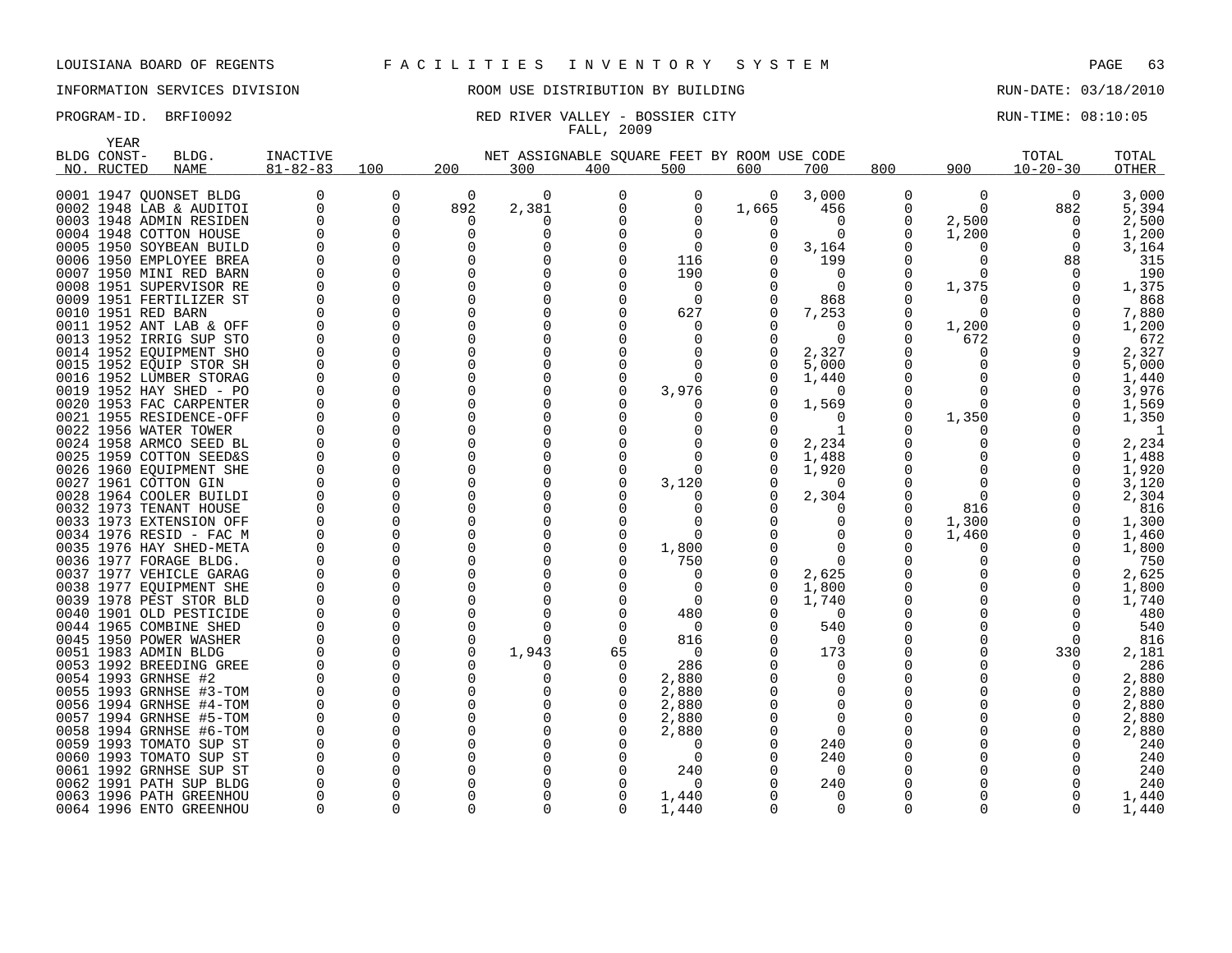|                                                                             | LOUISIANA BOARD OF REGENTS    |                            |          | I N V E N T O R Y<br>FACILITIES<br>S Y S T E M |             |              |                                                    |     |     |                    |     |                         | -64<br>PAGE    |
|-----------------------------------------------------------------------------|-------------------------------|----------------------------|----------|------------------------------------------------|-------------|--------------|----------------------------------------------------|-----|-----|--------------------|-----|-------------------------|----------------|
|                                                                             | INFORMATION SERVICES DIVISION |                            |          |                                                |             |              | ROOM USE DISTRIBUTION BY BUILDING                  |     |     |                    |     | RUN-DATE: 03/18/2010    |                |
| BRFI0092<br>PROGRAM-ID.<br>RIVER VALLEY - BOSSIER CITY<br>RED<br>FALL, 2009 |                               |                            |          |                                                |             |              |                                                    |     |     | RUN-TIME: 08:10:05 |     |                         |                |
| YEAR<br>BLDG CONST-<br>NO. RUCTED                                           | BLDG.<br>NAME                 | INACTIVE<br>$81 - 82 - 83$ | 100      | 200                                            | 300         | 400          | NET ASSIGNABLE SOUARE FEET BY ROOM USE CODE<br>500 | 600 | 700 | 800                | 900 | TOTAL<br>$10 - 20 - 30$ | TOTAL<br>OTHER |
| 0065 1996 TOMATO GH SUP                                                     |                               | 0                          | $\Omega$ | $\Omega$                                       | $\mathbf 0$ | $\mathbf{0}$ | $\Omega$                                           | 0   | 336 | $\Omega$           |     |                         | 336            |
|                                                                             |                               |                            |          |                                                |             |              |                                                    |     |     |                    |     |                         |                |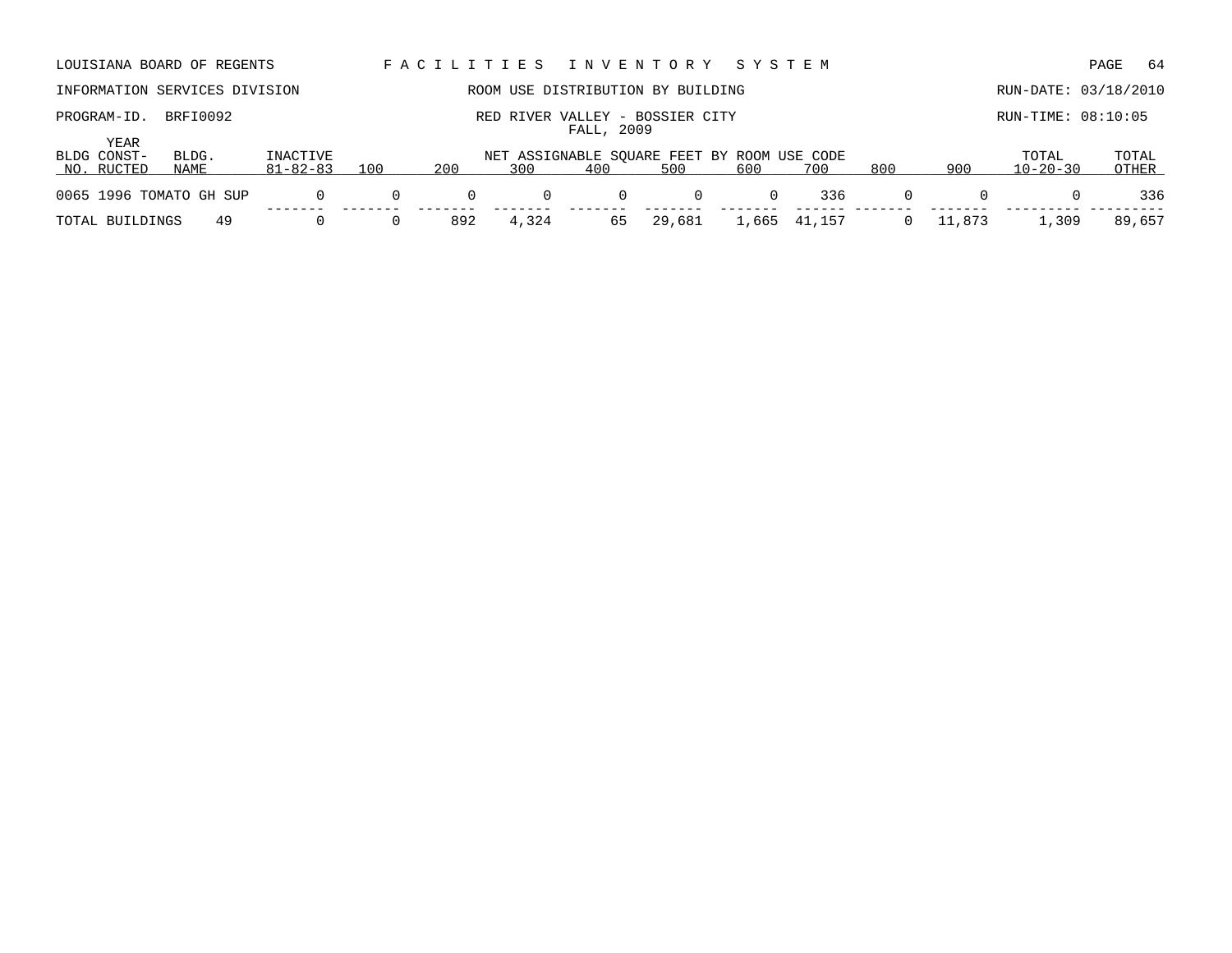# FALL, 2009

PROGRAM-ID. BRFI0092 **RICE - CROWLEY RUN-TIME: 08:10:05** RICE - CROWLEY RUN-TIME: 08:10:05

|     | YEAR        |                                                    |                |          |          |                                             |          |                 |          |          |     |              |                |            |
|-----|-------------|----------------------------------------------------|----------------|----------|----------|---------------------------------------------|----------|-----------------|----------|----------|-----|--------------|----------------|------------|
|     | BLDG CONST- | BLDG.                                              | INACTIVE       |          |          | NET ASSIGNABLE SQUARE FEET BY ROOM USE CODE |          |                 |          |          |     |              | TOTAL          | TOTAL      |
| NO. | RUCTED      | <b>NAME</b>                                        | $81 - 82 - 83$ | 100      | 200      | 300                                         | 400      | 500             | 600      | 700      | 800 | 900          | $10 - 20 - 30$ | OTHER      |
|     |             |                                                    |                |          |          |                                             |          |                 |          |          |     |              |                |            |
|     |             | 0001 1920 OLD RESIDENCE                            | 0              | O        | 0        | O                                           | 0        | $\Omega$        | 0        | 0        | 0   | 2,598        | $\Omega$       | 2,598      |
|     |             | 0002 1949 SHOP&MACH.MAI                            |                | $\Omega$ | 0        | $\Omega$                                    | $\Omega$ | $\Omega$        | 0        | 2,400    | U   | <sup>0</sup> | $\Omega$       | 2,400      |
|     |             | 0003 1949 RICE DRIER BL                            |                |          | O        | O                                           | U        | 2,840           | 0        | 3,825    | U   | O            |                | 6,665      |
|     |             | 0004 1949 RESIDENCE & G                            |                |          | 0        | $\Omega$                                    |          |                 |          | O        | 0   | 1,624        |                | 1,624      |
|     |             | 0005 1949 UTILITY BLDG                             |                |          | O        |                                             |          |                 |          | $\Omega$ | U   | 400          |                | 400        |
|     |             | 0007 1949 GRAIN BINS                               |                |          | U        |                                             |          |                 |          | 600      | O   | $\Omega$     |                | 600        |
|     |             | 0008 1950 RES GAR-UTILI                            |                |          | O        |                                             |          |                 |          | O        |     | 2,544        |                | 2,544      |
|     |             | 0009 1950 MACH STOR BLD                            |                |          | O        | O                                           |          |                 |          | 4,790    | U   | O            |                | 4,790      |
|     |             | 0010 1952 RES GAR-UTILI                            |                |          | O        | O                                           |          | O               |          |          | Ω   | 2,578        |                | 2,578      |
|     |             | 0011 1952 WATER SYSTEM                             |                |          | O        |                                             |          | 48              |          | O        |     |              |                | 48         |
|     |             | 0012 1952 WATER TOWER                              |                |          | O        | O                                           |          | 64              |          | 0        |     |              |                | 64         |
|     |             | 0013 1953 SEED-FERT STO                            |                |          | O        |                                             |          |                 |          | 3,025    |     |              |                | 3,025      |
|     |             | 0014 1953 LABORER LATRI                            |                |          | O        |                                             |          |                 |          | U        |     | O            | 116            | 0          |
|     |             | 0015 1954 RES GAR-UTILI                            |                |          |          |                                             |          |                 |          | U        | U   | 2,302        |                | 2,302      |
|     |             | 0016 1955 RES GAR-UTILI                            |                |          | O        | $\Omega$                                    |          |                 |          | $\Omega$ | U   | 2,544        |                | 2,544      |
|     |             | 0017 1956 COMBINE STOR.                            |                |          | O        | O                                           |          |                 |          | 5,600    | Ω   | $\Omega$     |                | 5,600      |
|     |             | 0018 1957 RES-UTILITY B                            |                |          | 0        | O                                           |          |                 |          |          |     | 1,625        |                | 1,625      |
|     |             | 0019 1957 MACH.STOR.BLD                            |                |          | O        |                                             |          | $\Omega$        |          | 6,000    |     |              |                | 6,000      |
|     |             | 0021 1958 PUMP SHED                                |                |          | U        |                                             |          | 560             |          |          |     | ∩            |                | 560        |
|     |             | 0023 1960 RESIDENCE                                |                |          | O        |                                             |          | $\Omega$        |          | O<br>O   | U   | 1,753        |                | 1,753      |
|     |             | 0024 1960 WHSE SACH DRI                            |                |          | O        | O                                           |          | 6,000           |          |          |     |              |                | 6,000      |
|     |             | 0025 1962 RICE TIRE STO<br>0026 1962 DEEP WELL/PUM |                |          | O        | O                                           |          | $\Omega$<br>330 |          | 130<br>O |     |              |                | 130<br>330 |
|     |             | 0027 1964 FERT STOR BLD                            |                |          | O        | O                                           |          |                 |          | 0        |     |              |                | 2,400      |
|     |             | 0028 1964 STAFF EQUIP S                            |                |          |          | O                                           |          | 2,400<br>1,200  |          | O        |     | ∩            |                | 1,200      |
|     |             | 0029 1964 STAFF RES                                |                |          |          | $\Omega$                                    |          | $\Omega$        |          | O        |     | 2,030        |                | 2,030      |
|     |             | 0031 1964 STORAGE/BREAK                            |                |          | $\Omega$ | $\Omega$                                    |          | 9,415           |          | O        |     | O            | 25             | 9,415      |
|     |             | 0032 1964 AQUA RES LAB                             |                |          | 475      | 160                                         |          | 720             |          | U        |     |              | 50             | 1,355      |
|     |             | 0034 1965 IRRIGATION WE                            |                |          | $\Omega$ | $\Omega$                                    |          | 330             |          | U        |     |              |                | 330        |
|     |             | 0035 1966 HAY STOR BARN                            |                |          |          | O                                           |          | 4,000           |          | U        |     |              |                | 4,000      |
|     |             | 0036 1967 EQUIPMENT STO                            |                |          | $\Omega$ | $\Omega$                                    |          | 225             |          | 0        |     |              | $\Omega$       | 225        |
|     |             | 0037 1968 RICE PYSIOLOG                            |                |          | 1,107    | 136                                         |          | $\Omega$        |          | 2,388    |     |              | 35             | 3,631      |
|     |             | 0038 1969 EQUIPMENT STO                            |                |          |          | $\Omega$                                    |          | 300             |          | 660      |     |              |                | 960        |
|     |             | 0039 1969 RICE DRYING S                            |                |          |          | O                                           |          | 1,800           |          | $\Omega$ |     |              |                | 1,800      |
|     |             | 0040 1969 WEED SCIENCE                             |                |          |          | O                                           |          |                 |          | 444      |     | O            |                | 444        |
|     |             | 0042 1970 SUPT RESIDENC                            |                |          |          | $\Omega$                                    |          |                 |          | $\Omega$ | 0   | 2,454        |                | 2,454      |
|     |             | 0043 1973 RES GAR-UTILI                            |                |          |          |                                             |          |                 |          | $\Omega$ | U   | 2,544        |                | 2,544      |
|     |             | 0044 1973 USDA ENTO BLD                            |                |          | 370      | 552                                         |          |                 |          | 830      |     |              | 48             | 1,752      |
|     |             | 0045 1975 RICE AGROMONY                            |                |          | 1,195    | 100                                         |          |                 | $\Omega$ | 2,330    |     |              | 40             | 3,625      |
|     |             | 0046 1975 BREED-GENE LA                            |                | $\Omega$ | 1,721    | O                                           | O        | $\Omega$        | $\Omega$ | 1,980    | U   |              | 76             | 3,701      |
|     |             | 0047 1978 OFFICE BLDG                              |                |          | 0        | 2,792                                       | 337      | 406             | 950      | 221      |     |              | 250            | 4,706      |
|     |             | 0048 1979 PESTICIDE STO                            |                |          | $\Omega$ | $\Omega$                                    | $\Omega$ | 720             |          | O        |     |              | $\Omega$       | 720        |
|     |             | 0049 1980 TISSUE CULTUR                            |                |          | 1,938    | 150                                         |          | $\Omega$        |          | 0        |     |              | 92             | 2,088      |
|     |             | 0050 1980 ALUM-GLAS GRN                            |                |          | O        | O                                           | O        | 1,050           |          | O        |     |              |                | 1,050      |
|     |             | 0051 1980 ALUM-GLAS GRN                            |                |          |          | n                                           |          | 1,050           |          | O        |     |              |                | 1,050      |
|     |             | 0052 1982 ALM-GLA GREEN                            |                |          |          |                                             |          | 1,050           |          | ∩        |     |              |                | 1,050      |
|     |             | 0053 1983 HEADHOUSE                                |                |          | O        | O                                           |          | 720             |          | $\Omega$ |     |              |                | 720        |
|     |             | 0054 1984 NORTH OFFICE                             |                |          | U        | 1,705                                       |          | <sup>n</sup>    |          | 149      | U   |              | 240            | 1,854      |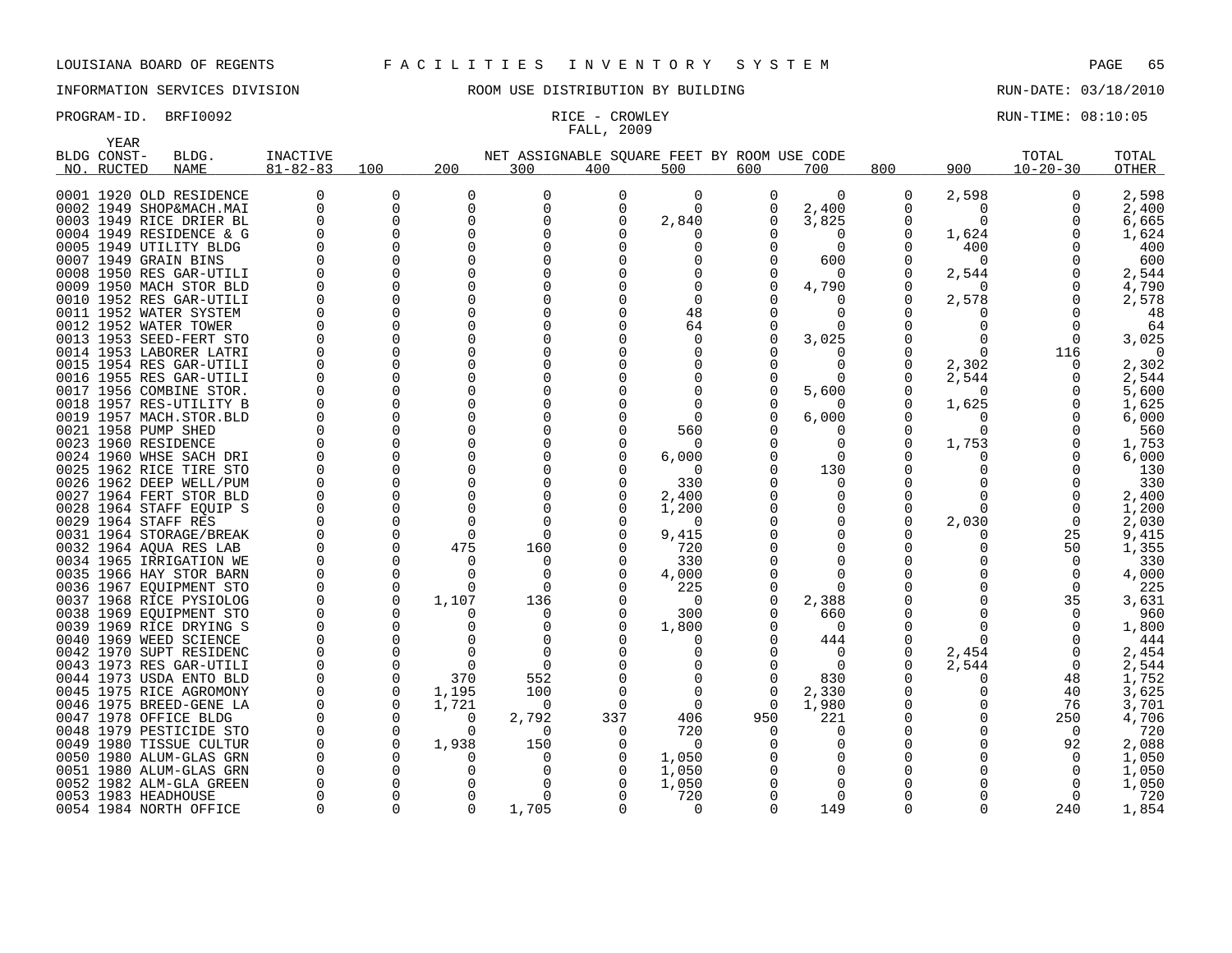## PROGRAM-ID. BRFI0092 **RICE - CROWLEY RUN-TIME: 08:10:05** RICE - CROWLEY RUN-TIME: 08:10:05

## INFORMATION SERVICES DIVISION ROOM USE DISTRIBUTION BY BUILDING RUN-DATE: 03/18/2010

# FALL, 2009

| YEAR<br>BLDG CONST- | BLDG.                   | INACTIVE       |     |       |       |       | NET ASSIGNABLE SQUARE FEET BY ROOM USE CODE |     |              |     |        | TOTAL          | TOTAL   |
|---------------------|-------------------------|----------------|-----|-------|-------|-------|---------------------------------------------|-----|--------------|-----|--------|----------------|---------|
| NO. RUCTED          | NAME                    | $81 - 82 - 83$ | 100 | 200   | 300   | 400   | 500                                         | 600 | 700          | 800 | 900    | $10 - 20 - 30$ | OTHER   |
|                     |                         |                |     |       |       |       |                                             |     |              |     |        |                |         |
|                     | 0057 1901 PATHOLOGY LAB |                |     | 790   | 150   |       |                                             |     | 300          |     |        |                | 1,240   |
|                     | 0075 1988 GREENHOUSE    |                |     |       |       |       | 2,424                                       |     |              |     |        |                | 2,424   |
|                     | 0076 1955 STORAGE BLDG  |                |     |       |       |       |                                             |     | 110          |     |        |                | 110     |
|                     | 0077 1970 STORAGE BUILD |                |     |       |       |       | 2,043                                       |     |              |     |        |                | 2,043   |
|                     | 0081 1955 WELL HOUSE    |                |     |       |       |       |                                             |     |              |     |        |                |         |
|                     | 0082 1955 ENTO WASH SHE |                |     |       |       | 168   |                                             |     |              |     |        |                | 168     |
|                     | 0083 1965 WELL HOUSE    |                |     |       |       |       |                                             |     |              |     |        |                |         |
|                     | 0085 1975 STORAGE BLDG  |                |     |       |       |       |                                             |     | 329          |     |        |                | 329     |
| 0088 1991 BIO LAB   |                         |                |     | 1,508 |       | 46    |                                             |     | 30           |     |        |                | 1,584   |
|                     | 0093 1996 GREENHOUSE    |                |     |       |       |       | 1,200                                       |     |              |     |        |                | 1,200   |
| 0095 1996 SEED FAC  |                         |                |     | 345   |       | 3,960 |                                             | 484 | 7,493        |     |        | 189            | 12,282  |
|                     | 0098 1999 ANTHER CULTUR |                |     |       |       |       |                                             |     |              |     |        |                |         |
| 0102 1965 STORAGE   |                         |                |     |       |       |       |                                             |     |              |     |        |                |         |
| 0103 1999 WELL      |                         |                |     |       |       |       |                                             |     |              |     |        |                |         |
| 0104 1995 BARN      |                         |                |     |       |       |       |                                             |     |              |     |        |                |         |
| 0106 2007 LAB       |                         |                |     |       |       |       |                                             |     |              |     |        |                |         |
| TOTAL BUILDINGS     | 64                      |                | 0   | 9,449 | 5,745 | 4,511 | 40,895                                      |     | 1,434 43,634 | 0   | 24,996 | 1,265          | 130,664 |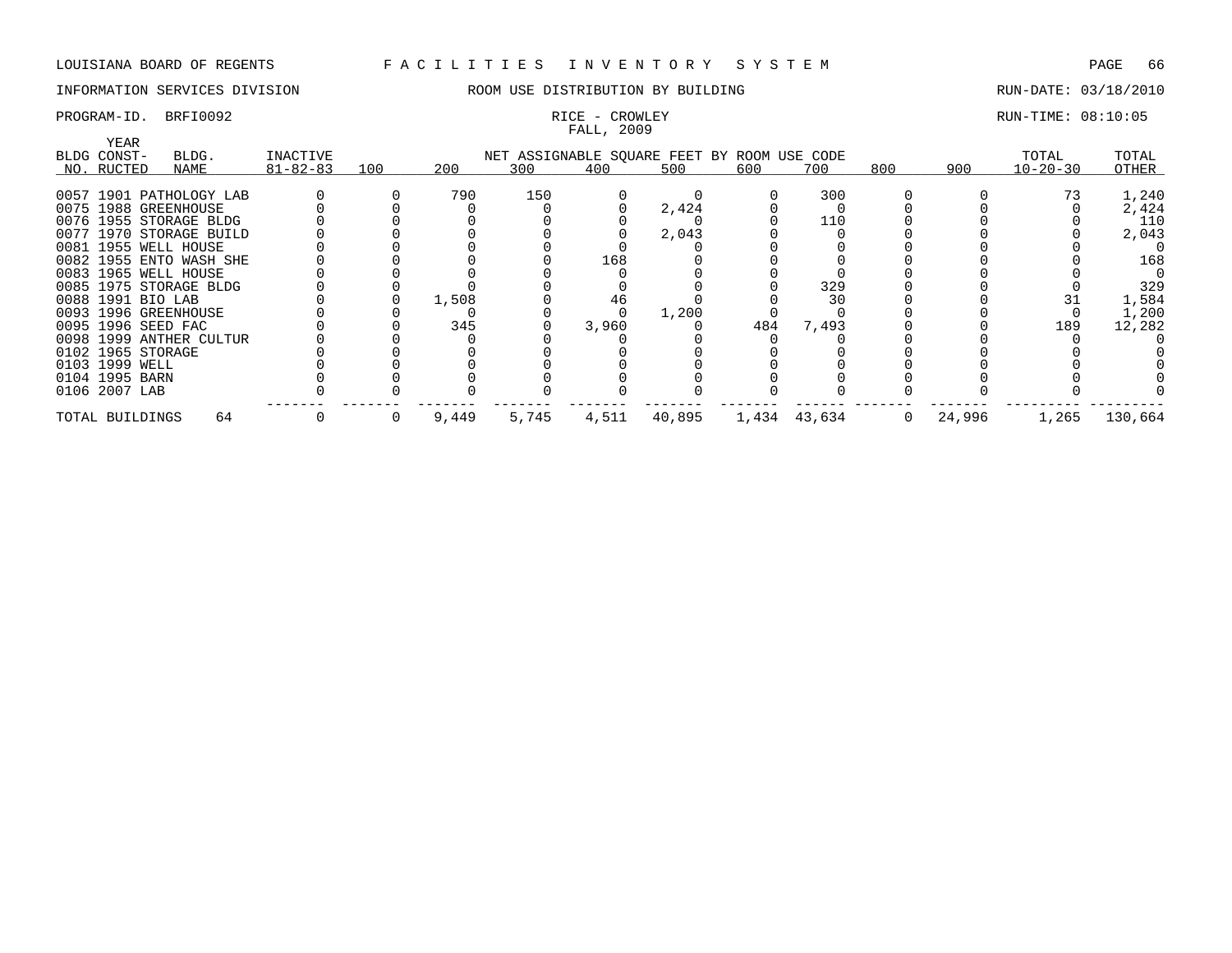YEAR

## INFORMATION SERVICES DIVISION ROOM USE DISTRIBUTION BY BUILDING RUN-DATE: 03/18/2010

## PROGRAM-ID. BRFI0092 ST. GABRIEL - ST. GABRIEL - ST. GABRIEL SERIEL RUN-TIME: 08:10:05 FALL, 2009

| BLDG CONST-                            | BLDG.                   | <b>INACTIVE</b> |                      |                      | NET ASSIGNABLE SQUARE FEET BY ROOM USE CODE |          |          |          |          |          |              | TOTAL          | TOTAL  |
|----------------------------------------|-------------------------|-----------------|----------------------|----------------------|---------------------------------------------|----------|----------|----------|----------|----------|--------------|----------------|--------|
| NO. RUCTED                             | NAME                    | $81 - 82 - 83$  | 100                  | 200                  | 300                                         | 400      | 500      | 600      | 700      | 800      | 900          | $10 - 20 - 30$ | OTHER  |
|                                        | 0001 1970 RESCH SUPT RE |                 | 0                    | 0                    | 0                                           | 0        | 0        | 0        | 0        | 0        | 1,650        | 0              | 1,650  |
|                                        | 0002 1970 RESCH SUPT RE | 0               | 0                    | $\mathbf 0$          | $\Omega$                                    | $\Omega$ | 0        |          |          | 0        | 1,650        | 0              | 1,650  |
|                                        | 0003 1970 RESCH SUPT RE | $\Omega$        | $\Omega$             | $\Omega$             | O                                           | U        |          |          |          | 0        | 1,650        | $\Omega$       | 1,650  |
| 0004 1970 RESIDENCE                    |                         |                 | $\Omega$             | $\Omega$             |                                             |          |          |          |          |          | 1,650        | $\Omega$       | 1,650  |
| 0005 1970 RESIDENCE                    |                         |                 | $\Omega$             | $\Omega$             |                                             |          |          |          |          | $\Omega$ | 1,350        | <sup>0</sup>   | 1,350  |
| 0006 1970 RESIDENCE                    |                         |                 | 0                    |                      |                                             |          |          |          |          |          | 1,350        | $\Omega$       | 1,350  |
| 0007 1970 RESIDENCE                    |                         |                 | $\Omega$             |                      |                                             |          |          |          |          | 0        | 1,350        | 0              | 1,350  |
| 0008 1970 RESIDENCE                    |                         |                 | 0                    |                      |                                             |          |          |          |          | 0        | 1,350        | $\mathbf 0$    | 1,350  |
| 0009 1970 RESIDENCE                    |                         |                 | 0                    | $\Omega$             |                                             |          |          |          |          | 0        | 1,350        | $\mathbf 0$    | 1,350  |
|                                        | 0010 1970 TRACTOR STORA |                 | 0                    | $\Omega$             |                                             |          |          |          | 1,800    |          | 0            | $\mathbf 0$    | 1,800  |
| 0011 1970 LAB                          |                         |                 | $\mathbf 0$          | $\mathbf 0$          | 1,270                                       |          | $\Omega$ |          | 356      |          | 0            | 108            | 1,626  |
| 0012 1970 SHOP                         |                         |                 | $\mathbf 0$          | $\Omega$             | 238                                         |          | $\Omega$ |          |          |          | O            | $\Omega$       | 238    |
|                                        | 0014 1972 ANIMAL SHELTE |                 | $\mathbf 0$          | $\Omega$             | 0                                           | 0        | 1,350    |          | $\Omega$ |          | 0            | $\mathbf 0$    | 1,350  |
|                                        | 0015 1972 FIELD LAB-ENT |                 | $\mathbf 0$          | 1,021                |                                             | O        | 1,108    |          |          |          | <sup>0</sup> | 63             | 2,129  |
|                                        | 0016 1973 PSYS RESCH LA |                 | $\Omega$             | 1,345                |                                             | 0        | 1,571    |          | 140      |          | <sup>0</sup> | 128            | 3,056  |
| 0017 1973 POLE BARN                    |                         |                 | $\Omega$             | U                    |                                             | $\Omega$ | 10,080   |          |          |          | <sup>0</sup> | $\Omega$       | 10,080 |
| 0018 1974 STOR BARN                    |                         |                 | $\Omega$             | ∩                    |                                             |          | $\Omega$ |          | 38,920   |          | O            | $\Omega$       | 38,920 |
|                                        | 0019 1974 HAY STORAGE B |                 | $\Omega$             |                      |                                             |          | O        |          | 5,000    | 0        | $\Omega$     | $\Omega$       | 5,000  |
| 0020 1975 RESIDENCE                    |                         |                 | $\Omega$             | ∩                    |                                             |          | $\Omega$ |          | $\Omega$ | 0        | 2,521        | $\overline{0}$ | 2,521  |
| 0021 1975 OFFICE                       |                         |                 | $\Omega$             | $\Omega$             | $\cap$                                      |          | O        | 408      | 1,298    | 0        | 1,318        | 501            | 3,024  |
| 0022 1975 ASSEMBLY                     |                         |                 | 0                    | 6,249                | $\Omega$                                    |          |          |          | $\Omega$ |          | 0            | 73             | 6,249  |
| 0025 1977 FARM SHOP                    |                         |                 | $\Omega$             | $\Omega$             | 169                                         |          |          |          | 2,981    |          | 0            | 64             | 3,150  |
|                                        | 0027 1977 STOR.BLDG.-EN |                 | $\Omega$             | U                    | $\Omega$                                    |          |          |          | 750      |          |              | 0              | 750    |
| 0028 1979 BARN                         |                         |                 | $\Omega$             |                      |                                             |          | $\Omega$ |          | 10,800   |          | <sup>0</sup> | $\Omega$       | 10,800 |
|                                        | 0029 1980 PESTICIDE BLD |                 | $\Omega$             |                      |                                             |          | $\Omega$ |          | 2,097    |          | <sup>0</sup> | 80             | 2,097  |
|                                        | 0030 1983 SEEDLING GRNH |                 | $\Omega$             |                      |                                             |          | 6,345    |          |          |          | <sup>0</sup> | 210            | 6,345  |
| 0031 1983 GRNHSE                       |                         |                 | $\Omega$             | <sup>n</sup>         | $\cap$                                      |          | 1,785    |          |          |          | 0            | $\Omega$       | 1,785  |
|                                        | 0032 1983 PHOTOPERIOD H |                 | $\Omega$             | $\Omega$             | $\Omega$                                    |          | 2,100    | $\Omega$ | $\Omega$ |          | 0            | $\Omega$       | 2,100  |
|                                        | 0033 1983 OFFICE BUILDI |                 | $\Omega$             | $\Omega$             | 859                                         |          | $\Omega$ | 861      | 130      |          | 0            | 145            | 1,850  |
| 0035 1988 STOR. #1                     |                         |                 | $\Omega$             | $\Omega$             |                                             |          | $\Omega$ |          | 274      |          | ∩            | $\cap$         | 274    |
| 0036 1972 STORAGE #2                   |                         |                 | $\Omega$             | $\Omega$             |                                             |          | $\Omega$ |          | 274      | O        | 0            |                | 274    |
| 0037 1975 STOR 3                       |                         |                 | $\Omega$             | $\Omega$             |                                             |          | $\Omega$ |          | 479      |          | 0            |                | 479    |
|                                        | 0038 1970 RESI #4 STOR  |                 | $\Omega$             | $\Omega$             |                                             |          | $\Omega$ |          | O        | O        | 192          |                | 192    |
| 0040 1975 SHELTER #2                   |                         |                 | $\Omega$             | $\Omega$             |                                             |          | 256      |          |          |          | <sup>0</sup> |                | 256    |
| 0041 1975 SHELTER #3                   |                         |                 | $\Omega$             | <sup>n</sup>         |                                             |          | 256      |          |          |          |              |                | 256    |
| 0042 1975 SHELTER #4                   |                         |                 | $\Omega$             | $\Omega$             |                                             |          | 256      |          |          |          |              |                | 256    |
| 0043 1975 SHELTER #5                   |                         |                 | $\Omega$             | $\Omega$             |                                             |          | 256      |          |          |          |              |                | 256    |
| 0044 1975 SHELTER #6                   |                         |                 | $\Omega$             | $\Omega$             |                                             | O        | 256      |          |          |          |              | $\Omega$       | 256    |
|                                        | 0052 1972 ANI SHELTER # |                 | $\Omega$             | $\Omega$             |                                             | $\Omega$ | 1,350    |          |          |          |              | $\Omega$       | 1,350  |
|                                        | 0053 1972 ANI SHELTER # |                 | $\Omega$             | $\Omega$<br>$\Omega$ |                                             |          | 1,350    |          |          |          |              | $\Omega$       | 1,350  |
|                                        | 0054 1972 ANI SHELTER # |                 | $\Omega$             |                      |                                             |          | 1,350    |          |          |          |              | <sup>0</sup>   | 1,350  |
| 0077 1990 PUMP HSE                     |                         |                 | $\Omega$             | $\Omega$             |                                             |          | $\Omega$ |          | 218      |          |              |                | 218    |
| 0080 1955 BOAT STOR<br>0081 1997 COVER |                         |                 | $\Omega$<br>$\Omega$ | $\Omega$<br>$\Omega$ |                                             |          | $\Omega$ |          | 12,000   |          |              | $\Omega$       | 12,000 |
| 0082 1995 BARN                         |                         |                 | 0                    | $\Omega$             |                                             |          | 3,010    |          |          |          |              |                | 3,010  |
|                                        | 0086 1998 RBC HORSE STO |                 | $\Omega$             |                      |                                             |          | 0        |          | 3,000    |          |              |                | 3,000  |
|                                        | 0087 1972 RBC CATTLE FA |                 | $\Omega$             |                      |                                             |          |          |          |          |          |              |                |        |
|                                        | 0088 1972 SHADE STRUC   | $\Omega$        | $\Omega$             | $\Omega$             | $\Omega$                                    | ∩        | $\Omega$ |          | ∩        | $\Omega$ | U            | $\Omega$       |        |

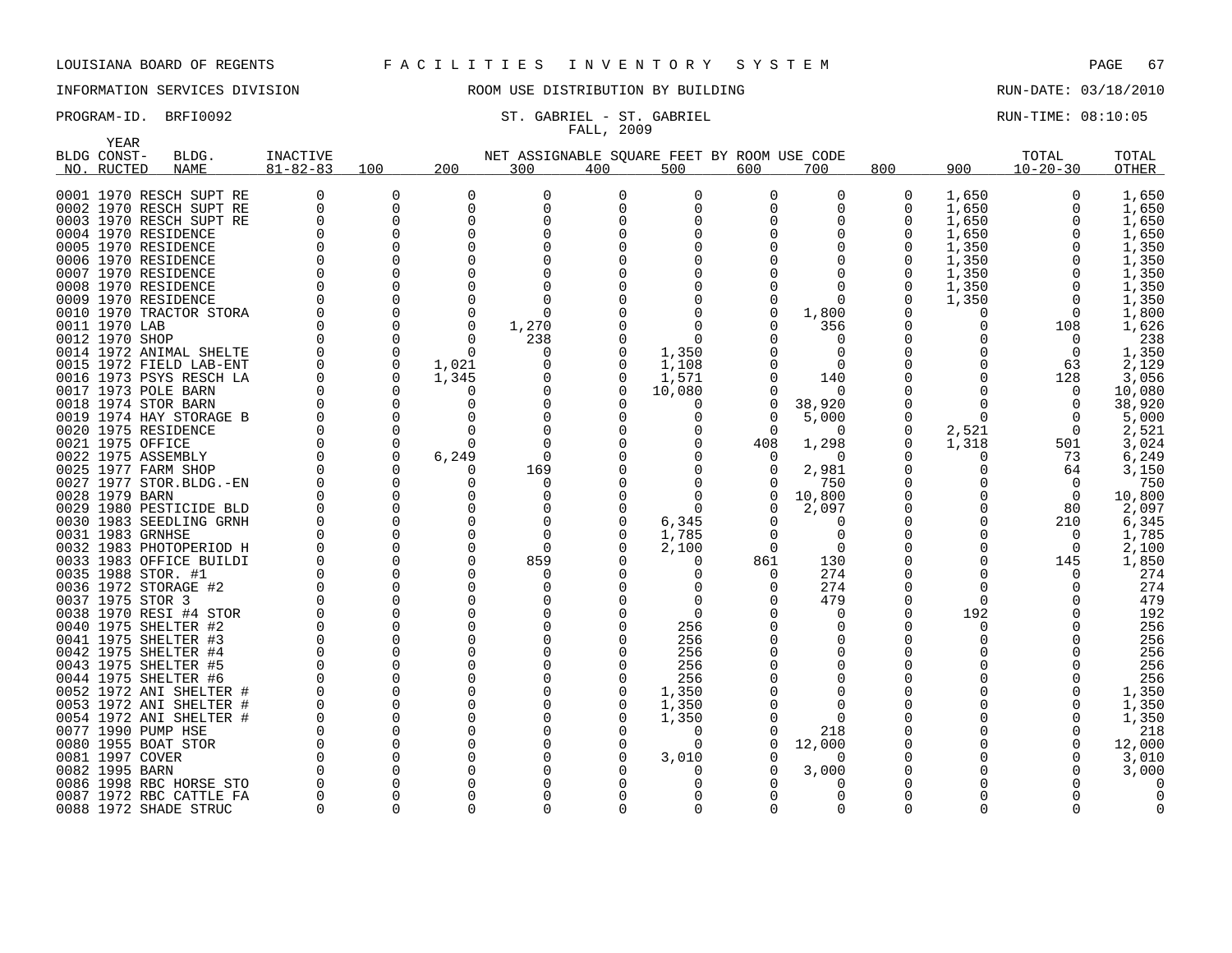## INFORMATION SERVICES DIVISION ROOM USE DISTRIBUTION BY BUILDING RUN-DATE: 03/18/2010

## PROGRAM-ID. BRFI0092 ST. GABRIEL - ST. GABRIEL - ST. GABRIEL SERIEL RUN-TIME: 08:10:05

FALL, 2009

| <b>YEAR</b><br>BLDG.<br>INACTIVE<br>BLDG CONST-<br>NET ASSIGNABLE SQUARE FEET BY ROOM USE CODE |                        |                         |                |     |       |       |     |        |       |        |     | TOTAL  | TOTAL          |         |
|------------------------------------------------------------------------------------------------|------------------------|-------------------------|----------------|-----|-------|-------|-----|--------|-------|--------|-----|--------|----------------|---------|
|                                                                                                | NO. RUCTED             | NAME                    | $81 - 82 - 83$ | 100 | 200   | 300   | 400 | 500    | 600   | 700    | 800 | 900    | $10 - 20 - 30$ | OTHER   |
|                                                                                                | 0089 1955 STORAGE      |                         |                |     |       |       |     |        |       |        |     |        |                |         |
|                                                                                                | 0090 1991 RBC PUMP HSE |                         |                |     |       |       |     |        |       |        |     |        |                |         |
|                                                                                                |                        | 0091 2005 RBC SHADE STR |                |     |       |       |     |        |       |        |     |        |                |         |
|                                                                                                |                        | 0092 2007 SHADE STRUCTU |                |     |       |       |     |        |       |        |     |        |                |         |
|                                                                                                |                        | 0093 2007 SHADE STRUCTU |                |     |       |       |     |        |       |        |     |        |                |         |
|                                                                                                |                        | 0094 2007 SHADE STRUCTU |                |     |       |       |     |        |       |        |     |        |                |         |
|                                                                                                |                        | 0095 2007 SHADE STRUCTU |                |     |       |       |     |        |       |        |     |        |                |         |
|                                                                                                | 0096 2006 STORAGE      |                         |                |     |       |       |     |        |       |        |     |        |                |         |
|                                                                                                | TOTAL BUILDINGS        | 56                      |                |     | 8,615 | 2,536 |     | 32,679 | 1,269 | 80,517 |     | 17,381 | 1,372          | 142,997 |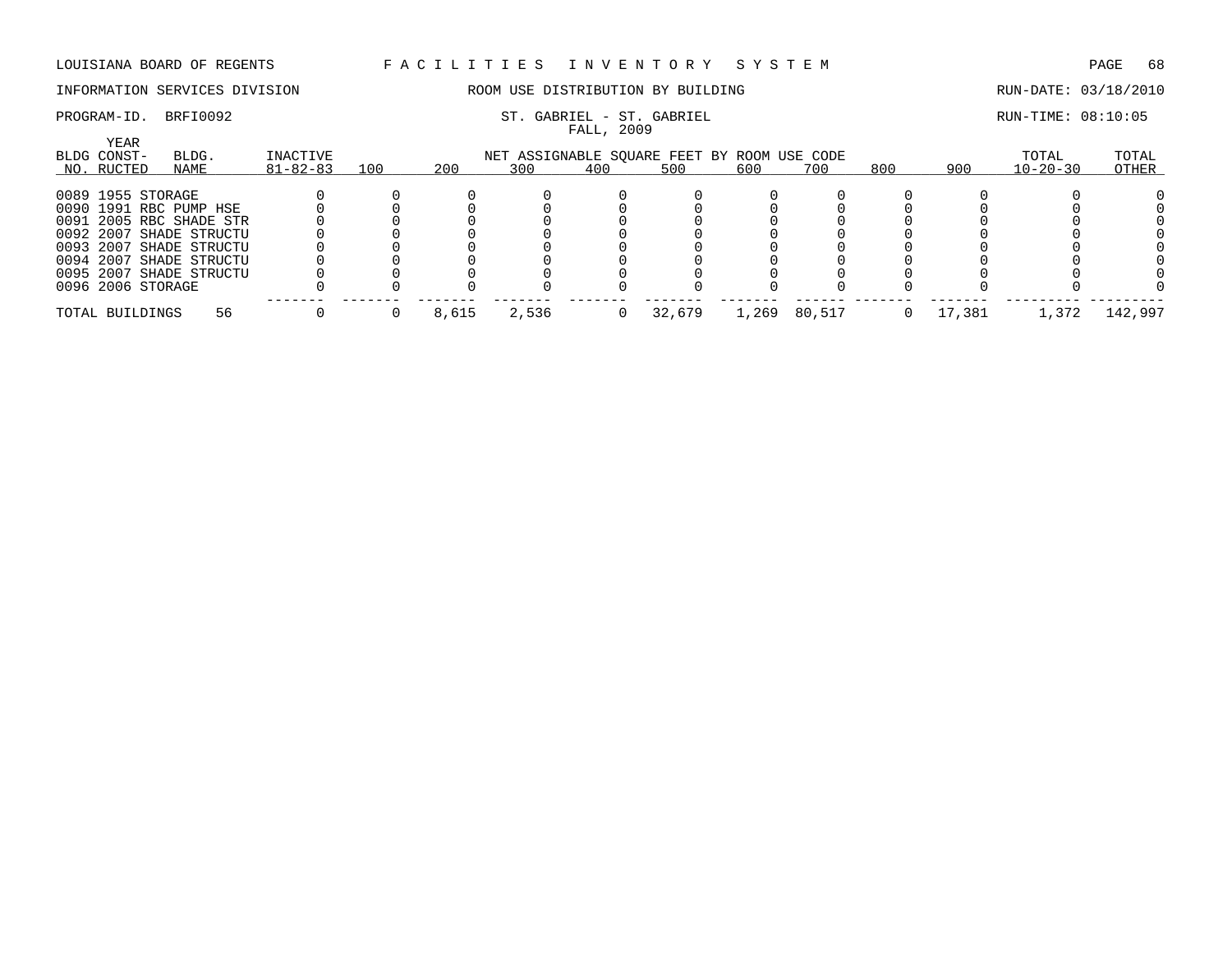## INFORMATION SERVICES DIVISION ROOM USE DISTRIBUTION BY BUILDING RUN-DATE: 03/18/2010

## PROGRAM-ID. BRFI0092 SOUTHEAST - FRANKLINTON RUN-TIME: 08:10:05 FALL, 2009

| YEAR           |                         |                |          |              |                                             |          |             |       |          |              |          |                |              |
|----------------|-------------------------|----------------|----------|--------------|---------------------------------------------|----------|-------------|-------|----------|--------------|----------|----------------|--------------|
| BLDG CONST-    | BLDG.                   | INACTIVE       |          |              | NET ASSIGNABLE SOUARE FEET BY ROOM USE CODE |          |             |       |          |              |          | TOTAL          | TOTAL        |
| NO. RUCTED     | <b>NAME</b>             | $81 - 82 - 83$ | 100      | 200          | 300                                         | 400      | 500         | 600   | 700      | 800          | 900      | $10 - 20 - 30$ | <b>OTHER</b> |
|                |                         |                |          |              |                                             |          |             |       |          |              |          |                |              |
|                | 0005 1946 SUPT RESD & G | $\Omega$       | 0        | 0            | 0                                           | $\Omega$ | $\Omega$    | 0     | 0        | 0            | 2,894    | 0              | 2,894        |
|                | 0006 1946 FOREMANS RESD | $\Omega$       | O        | 0            | 0                                           | $\Omega$ | $\Omega$    |       |          | 0            | 1,053    | O              | 1,053        |
|                | 0007 1946 LABOR COTTAGE |                |          | $\Omega$     | 0                                           | O        | $\Omega$    |       |          |              | 922      |                | 922          |
|                | 0009 1946 PUMP HOUSE    |                |          | $\Omega$     | 0                                           |          | 120         |       |          |              | $\Omega$ |                | 120          |
|                | 0010 1946 LABOR COTTAGE |                |          | <sup>0</sup> |                                             |          | O           |       |          |              | 922      |                | 922          |
|                | 0011 1946 LABOR COTTAGE |                |          |              | 0                                           |          | O           |       |          |              | 922      |                | 922          |
|                | 0012 1946 LABOR COTTAGE |                |          |              |                                             |          |             |       |          |              | 922      | $\Omega$       | 922          |
|                | 0015 1952 SEED/FERT.STO |                |          |              | $\Omega$                                    | O        |             |       | 1,372    |              | $\Omega$ | 30             | 1,372        |
|                | 0016 1952 FARM IMPLE SH |                |          |              | O                                           |          | 0           |       | 2,308    |              | O        | $\Omega$       | 2,308        |
|                | 0017 1952 IMPLEM SHED 1 |                |          |              | $\Omega$                                    |          | $\Omega$    |       | 4,680    | <sup>0</sup> | U        | $\Omega$       | 4,680        |
|                | 0018 1952 WAREHOUSE/STO |                |          |              | 132                                         |          | $\Omega$    |       | 3,984    | $\Omega$     | $\Omega$ |                | 4,116        |
|                | 0019 1953 AGRO RESDI    |                |          |              | O                                           |          | $\Omega$    |       | $\Omega$ | <sup>0</sup> | 1,844    | $\Omega$       | 1,844        |
|                | 0020 1953 DRYER BARN    |                |          | <sup>0</sup> | O                                           | $\Omega$ | 600         |       | $\Omega$ |              | O        | $\Omega$       | 600          |
|                | 0021 1953 DAIRY STORAGE |                |          |              | U                                           | $\Omega$ | 0           |       | 748      |              |          | $\Omega$       | 748          |
|                | 0022 1955 ADMIN BLDG    |                | $\Omega$ | $\Omega$     | 1,129                                       | 156      | $\Omega$    | 1,676 | 247      |              |          | 390            | 3,208        |
|                | 0024 1957 HAY BARN      |                |          | <sup>0</sup> | U                                           | O        |             | 0     | 4,000    |              | $\Omega$ | 0              | 4,000        |
|                | 0027 1960 STAFF RESIDEN |                |          | O            | 0                                           |          |             |       | $\Omega$ |              | 1,450    | $\Omega$       | 1,450        |
|                | 0031 1966 SILO (18X50)  |                |          |              | O                                           |          |             |       | 500      |              |          |                | 500          |
|                | 0033 1967 CONC SILO     |                | $\Omega$ | $\Omega$     |                                             |          |             |       | 500      |              |          | $\Omega$       | 500          |
|                | 0034 1969 FORAGE PROC B |                | 0        | 1,026        |                                             |          | $\Omega$    |       | 600      |              |          | 42             | 1,626        |
| 0035 1971 BARN |                         |                |          |              |                                             |          | 6,960       |       | $\Omega$ |              |          | $\Omega$       | 6,960        |
|                | 0038 1975 HAY BLDG      |                |          |              | O                                           |          | $\Omega$    |       | 4,000    |              |          |                | 4,000        |
|                | 0040 1980 PESTICIDE STO | <sup>0</sup>   |          |              | O                                           |          | $\Omega$    |       | 720      |              |          |                | 720          |
|                | 0041 1981 PLATFORM SCAL |                |          |              | O                                           | O        | 300         |       | $\Omega$ |              |          | ∩              | 300          |
|                | 0042 1982 DAIRY FEED BA |                |          |              | $\Omega$                                    | 0        | 4,788       |       | 270      | 0            |          | $\Omega$       | 5,058        |
|                | 0043 1982 COW BARN      |                | $\Omega$ | $\Omega$     | ∩                                           |          | 558         |       | $\Omega$ |              |          | $\Omega$       | 558          |
|                | 0044 1983 FORAGE QUAL L |                | 0        | 2,193        | 858                                         |          | $\Omega$    |       | $\Omega$ |              |          | 155            | 3,051        |
|                | 0046 1984 CONC STAVE SI |                | $\Omega$ |              | O                                           |          | O           |       | 113      |              |          | O              | 113          |
|                | 0053 1970 IRRI WELL     |                |          |              | 0                                           |          | O           |       | $\Omega$ |              |          |                | $\Omega$     |
| 0054 1981 SHED |                         |                |          |              | U                                           |          | n           |       | 5,250    |              |          |                | 5,250        |
|                | 0060 1983 UTILITY BLDG  |                |          | <sup>0</sup> | 0                                           | 0        | $\Omega$    |       | 127      |              |          |                | 127          |
| 0068 1958 SHED |                         |                |          |              | O                                           | O        | 1,133       |       | $\Omega$ |              |          |                | 1,133        |
|                | 0069 1985 SILO SHED     |                |          |              |                                             |          | 0           |       | 1,099    |              |          |                | 1,099        |
|                | 0070 1946 SUPT STORAGE  |                |          |              |                                             |          | $\Omega$    |       | 123      |              |          |                | 123          |
| 0076 1996 BARN |                         |                |          |              |                                             |          | 12,714<br>O |       | O        |              |          |                | 12,714       |
|                | 0080 2002 FEED MILL     |                |          |              |                                             |          |             |       |          |              |          |                |              |
|                | 0081 2002 MILKING BARN  |                |          |              | O                                           |          | Ω           |       |          |              |          |                |              |
| 0082 2002 BARN |                         |                |          |              |                                             |          |             |       |          |              |          |                |              |
| 0084 1953 SHED |                         |                |          |              |                                             |          |             |       |          |              |          |                |              |
| 0085 1953 SHED |                         |                |          |              |                                             |          |             |       |          |              |          |                |              |
| 0086 1953 SHED |                         |                |          |              |                                             |          |             |       |          |              |          |                |              |
| 0087 1953 SHED |                         |                |          |              |                                             |          |             |       |          |              |          |                |              |
| 0088 1953 SHED |                         |                |          |              |                                             |          |             |       |          |              |          |                |              |
| 0089 1953 SHED | 0090 1953 CARPORT       |                |          |              |                                             |          |             |       |          |              |          |                |              |
| 0091 1992 BARN |                         |                |          |              | O                                           |          |             |       |          |              |          |                |              |
|                | 0092 2002 GREENHOUSE    |                |          |              | 0                                           |          |             |       |          |              |          |                |              |
|                |                         |                | ∩        |              | 0                                           | ∩        | $\Omega$    |       | ∩        | $\Omega$     |          |                |              |
|                | 0093 2002 FEEDING SHED  |                |          |              |                                             |          |             |       |          |              |          |                |              |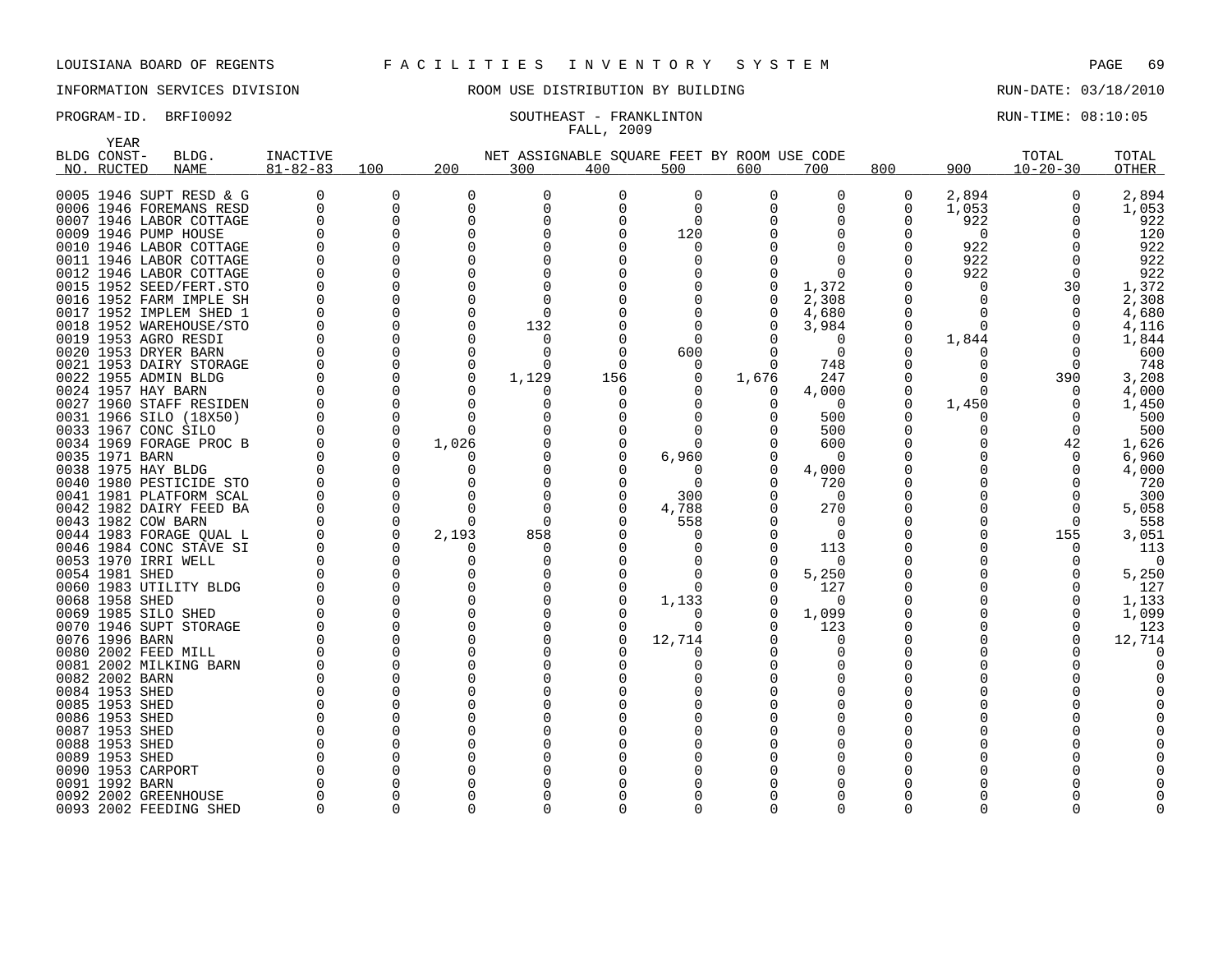| LOUISIANA BOARD OF REGENTS        |                                                   |                            |     | FACILITIES |       |     | INVENTORY SYSTEM                                   |       |        |     |        |                         | 70<br>PAGE           |
|-----------------------------------|---------------------------------------------------|----------------------------|-----|------------|-------|-----|----------------------------------------------------|-------|--------|-----|--------|-------------------------|----------------------|
| INFORMATION SERVICES DIVISION     |                                                   |                            |     |            |       |     | ROOM USE DISTRIBUTION BY BUILDING                  |       |        |     |        |                         | RUN-DATE: 03/18/2010 |
| PROGRAM-ID.                       | BRFI0092<br>SOUTHEAST - FRANKLINTON<br>FALL, 2009 |                            |     |            |       |     |                                                    |       |        |     |        | RUN-TIME: 08:10:05      |                      |
| YEAR<br>BLDG CONST-<br>NO. RUCTED | BLDG.<br>NAME                                     | INACTIVE<br>$81 - 82 - 83$ | 100 | 200        | 300   | 400 | NET ASSIGNABLE SQUARE FEET BY ROOM USE CODE<br>500 | 600   | 700    | 800 | 900    | TOTAL<br>$10 - 20 - 30$ | TOTAL<br>OTHER       |
| TOTAL BUILDINGS                   | 48                                                |                            |     | 3,219      | 2,119 | 156 | 27,173                                             | 1,676 | 30,641 |     | 10,929 | 617                     | 75,913               |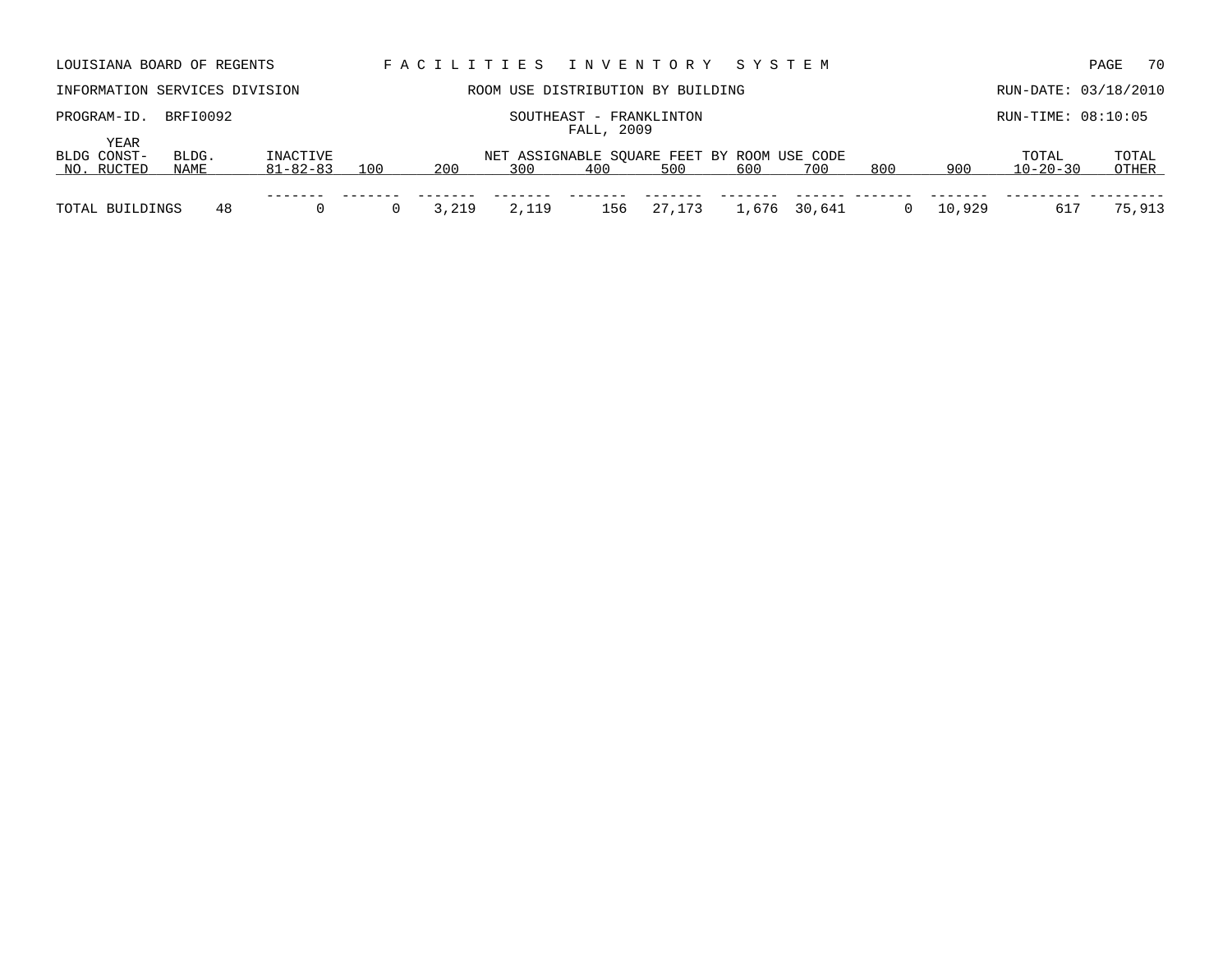## INFORMATION SERVICES DIVISION ROOM USE DISTRIBUTION BY BUILDING RUN-DATE: 03/18/2010

# FALL, 2009

## PROGRAM-ID. BRFI0092 SWEET POTATO - CHASE SERVICES SOMET POTATO - CHASE RUN-TIME: 08:10:05

| YEAR<br>BLDG CONST-  | BLDG.                   | INACTIVE       |     |     |       |             | NET ASSIGNABLE SQUARE FEET BY ROOM USE CODE |     |            |             |       | TOTAL          | TOTAL  |
|----------------------|-------------------------|----------------|-----|-----|-------|-------------|---------------------------------------------|-----|------------|-------------|-------|----------------|--------|
| NO. RUCTED           | NAME                    | $81 - 82 - 83$ | 100 | 200 | 300   | 400         | 500                                         | 600 | 700        | 800         | 900   | $10 - 20 - 30$ | OTHER  |
| 0001 1950 HEAD HOUSE |                         |                |     |     |       |             |                                             |     | 3,071      |             |       | 126            | 3,071  |
|                      | 0002 1952 SUPT RESIDENC |                |     |     |       |             |                                             |     |            |             | 2,150 |                | 2,150  |
| 0005 1956 RESIDENCE  |                         |                |     |     |       |             |                                             |     |            |             | 1,300 |                | 1,300  |
| 0006 1956 LAB        |                         |                |     | 420 | 550   |             |                                             |     | 92         |             |       | 110            | 1,062  |
|                      | 0011 1974 LABORER RESI  |                |     |     |       |             |                                             |     |            |             | 1,200 |                | 1,200  |
|                      | 0012 1974 LABORER RESI  |                |     |     |       |             |                                             |     |            |             | 1,000 |                | 1,000  |
| 0013 1974 GREENHOUSE |                         |                |     |     |       |             | 2,400                                       |     |            |             |       |                | 2,400  |
| 0014 1974 EOUIP SHED |                         |                |     |     |       |             |                                             |     | 1,059      |             |       |                | 1,059  |
| 0018 1974 SHOP       |                         |                |     |     |       |             |                                             |     | 1,800      |             |       |                | 1,800  |
|                      | 0020 1982 PEST STOR BLD |                |     |     |       |             |                                             |     | 632        |             |       |                | 633    |
|                      | 0021 1982 OFFICE BLDG   |                |     |     | 841   |             |                                             | 110 | 41         |             |       | 158            | 992    |
| 0026 1989 STOR BLDG  |                         |                |     |     |       |             |                                             |     | 1,824      |             |       |                | 1,824  |
| 0029 1990 GREENHOUSE |                         |                |     |     |       |             | 960                                         |     |            |             |       |                | 960    |
| 0034 1994 SHED       |                         |                |     |     |       |             |                                             |     | 2,023      |             |       |                | 2,023  |
| 0037 2001 SHOP BLDG  |                         |                |     |     |       |             |                                             |     |            |             |       |                |        |
| 0041 2002 GREENHOUSE |                         |                |     |     |       |             |                                             |     |            |             |       |                |        |
| 0042 1999 GREENHOUSE |                         |                |     |     |       |             |                                             |     |            |             |       |                |        |
| 0043 1998 GREENHOUSE |                         |                |     |     |       |             |                                             |     |            |             |       |                |        |
| TOTAL BUILDINGS      | 18                      |                | 0   | 420 | 1,391 | $\mathbf 0$ | 3,361                                       |     | 110 10,542 | $\mathbf 0$ | 5,650 | 394            | 21,474 |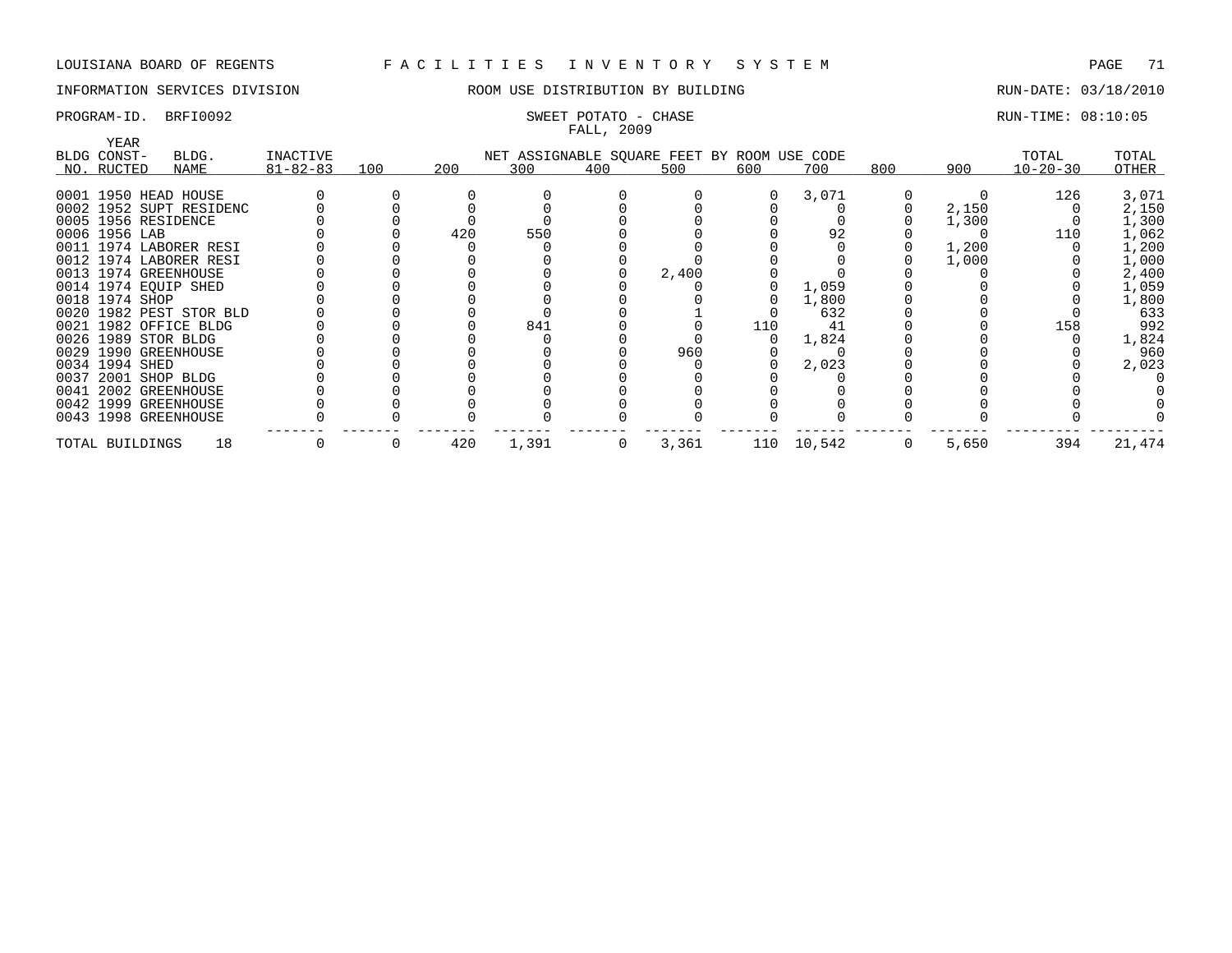## INFORMATION SERVICES DIVISION ROOM USE DISTRIBUTION BY BUILDING RUN-DATE: 03/18/2010

## PROGRAM-ID. BRFI0092 WEST LOUISIANA - ROSEPINE RUN-TIME: 08:10:05 FALL, 2009

| YEAR                    |       |                |     |     |       |     |                                             |     |            |     |        |                |        |
|-------------------------|-------|----------------|-----|-----|-------|-----|---------------------------------------------|-----|------------|-----|--------|----------------|--------|
| BLDG CONST-             | BLDG. | INACTIVE       |     |     |       |     | NET ASSIGNABLE SQUARE FEET BY ROOM USE CODE |     |            |     |        | TOTAL          | TOTAL  |
| NO. RUCTED              | NAME  | $81 - 82 - 83$ | 100 | 200 | 300   | 400 | 500                                         | 600 | 700        | 800 | 900    | $10 - 20 - 30$ | OTHER  |
|                         |       |                |     |     |       |     |                                             |     |            |     |        |                |        |
| 0001 1949 RESEARCH SUP  |       |                |     |     |       |     |                                             |     |            |     | 3,290  |                | 3,290  |
| 0002 1949 OFFICE        |       |                |     |     | 1,837 |     |                                             | 150 |            |     |        | 254            | 1,987  |
| 0003 1949 WARE.& MAC.SH |       |                |     |     |       |     | 1,296                                       |     | 2,280      |     |        | 516            | 3,576  |
| 0004 1950 HSE #2 & GARA |       |                |     |     |       |     |                                             |     |            |     | 2,177  |                | 2,177  |
| 0005 1950 HS#3 RES&GAR  |       |                |     |     |       |     |                                             |     |            |     | 1,789  |                | 1,789  |
| 0006 1950 SEEDHOUSE     |       |                |     | 628 |       |     | 287                                         |     |            |     |        |                | 915    |
| 0007 1950 SHEEP SHED    |       |                |     |     |       |     | 3,160                                       |     |            |     |        |                | 3,160  |
| 0008 1951 HS#4 RES&GAR  |       |                |     |     |       |     |                                             |     |            |     | 1,915  |                | 1,915  |
| 0009 1951 RES SUP RES   |       |                |     |     |       |     |                                             |     |            |     | 1,431  |                | 1,431  |
| 0010 1951 HOUSE #6-RESI |       |                |     |     |       |     |                                             |     |            |     | 1,402  |                | 1,402  |
| 0012 1954 MACHINE SHOP  |       |                |     |     |       |     | 4,100                                       |     |            |     |        |                | 4,100  |
| 0015 1972 PUMP HOUSE    |       |                |     |     |       |     | 100                                         |     |            |     |        | 100            | 100    |
| 0016 1974 WATER WELL HS |       |                |     |     |       |     | 87                                          |     |            |     |        |                | 87     |
| 0017 1974 SHED&EQUIP.ST |       |                |     |     |       |     |                                             |     | 4,860      |     |        | 4,860          | 4,860  |
| 0018 1982 PUMP HOUSE    |       |                |     |     |       |     | 180                                         |     |            |     |        | 180            | 180    |
| 0019 1983 SHOP STORAGE  |       |                |     |     |       |     |                                             |     | 5,002      |     |        | 231            | 5,002  |
| 0020 1983 PESTICIDE STO |       |                |     |     |       |     | 720                                         |     |            |     |        |                | 720    |
| 0023 1990 METAL BLDG    |       |                |     |     |       |     |                                             |     | 3,000      |     |        |                | 3,000  |
| 0029 1960 SHED          |       |                |     |     |       |     | 800                                         |     |            |     |        |                | 800    |
| 0030 1969 SHED          |       |                |     |     |       |     | 504                                         |     |            |     |        |                | 504    |
| 0031 1990 PUMP HSE      |       |                |     |     |       |     | 120                                         |     |            |     |        |                | 120    |
| 0034 1992 HAY BLDG      |       |                |     |     |       |     |                                             |     |            |     |        |                |        |
| TOTAL BUILDINGS         | 22    |                | 0   | 628 | 1,837 | 0   | 11,354                                      |     | 150 15,142 | 0   | 12,004 | 6,141          | 41,115 |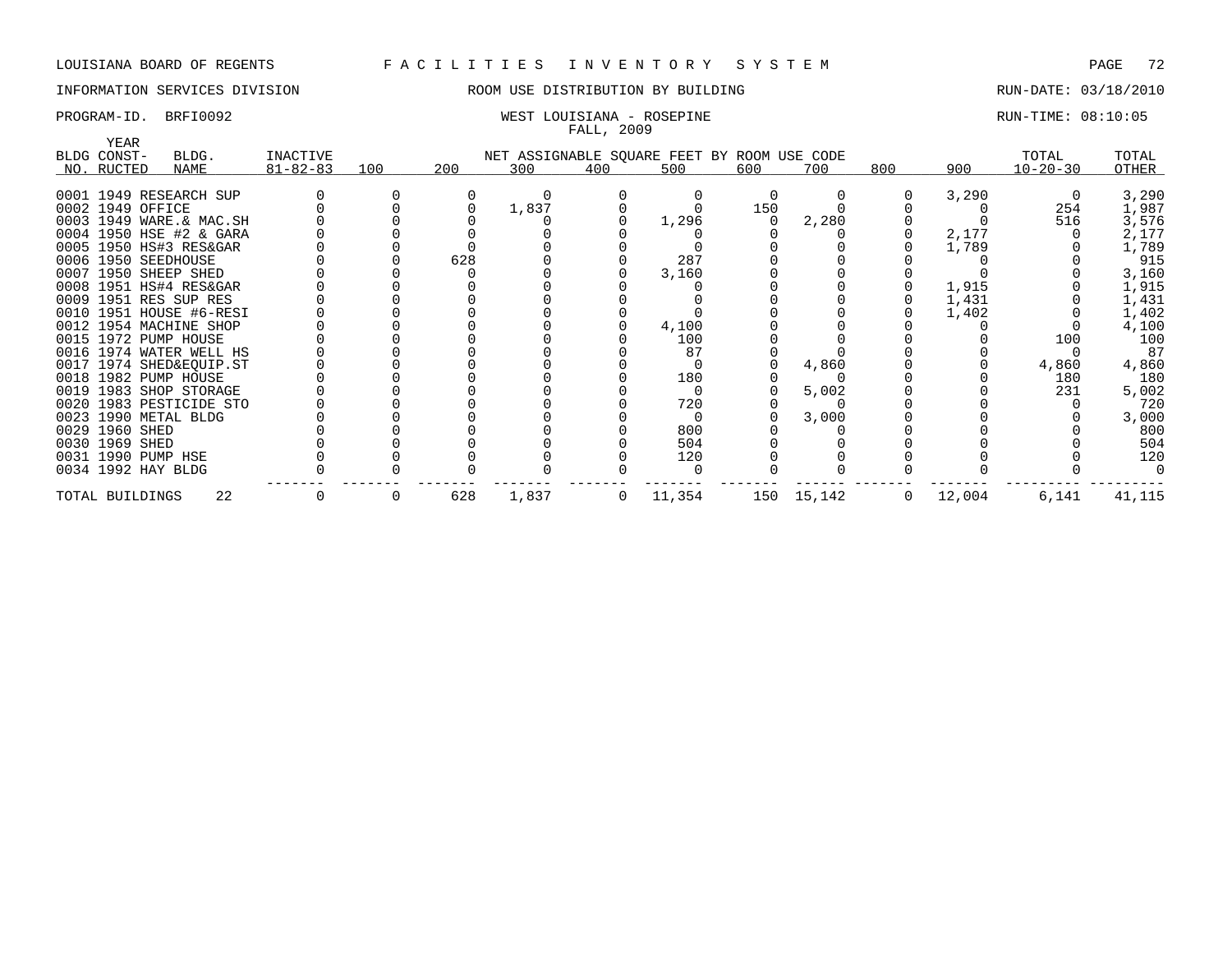### PROGRAM-ID. BRFI0092 **EXAM-ID.** BRFI0092 **LIVESTOCK SHOW** - DELHI **RUN-TIME: 08:10:05**

# INFORMATION SERVICES DIVISION ROOM USE DISTRIBUTION BY BUILDING RUN-DATE: 03/18/2010

| YEAR<br>BLDG CONST- | BLDG.                   | INACTIVE       |     |     |                     |     | NET ASSIGNABLE SQUARE FEET BY ROOM USE CODE |       |     |     |     | TOTAL          | TOTAL  |
|---------------------|-------------------------|----------------|-----|-----|---------------------|-----|---------------------------------------------|-------|-----|-----|-----|----------------|--------|
| NO. RUCTED          | NAME                    | $81 - 82 - 83$ | 100 | 200 | 300                 | 400 | 500                                         | 600   | 700 | 800 | 900 | $10 - 20 - 30$ | OTHER  |
|                     |                         |                |     |     |                     |     |                                             |       |     |     |     |                |        |
|                     | 0001 1948 EXHIBIT BLDG  |                |     |     |                     |     |                                             | 4.277 |     |     |     |                | 4,277  |
|                     | 0002 1950 OFFICE BLDG   |                |     |     | $\perp$ , 367       |     |                                             |       |     |     |     | 277            | 1,367  |
|                     | 0003 1954 LVSTK EXHIBIT |                |     |     |                     |     | 24,000                                      |       |     |     |     |                | 24,000 |
|                     | 0004 1985 RESTROOMS     |                |     |     |                     |     |                                             |       |     |     |     | 384            |        |
| TOTAL BUILDINGS     |                         |                |     |     | $\overline{1, 367}$ |     | 24,000                                      | 4,277 |     |     |     | 661            | 29,644 |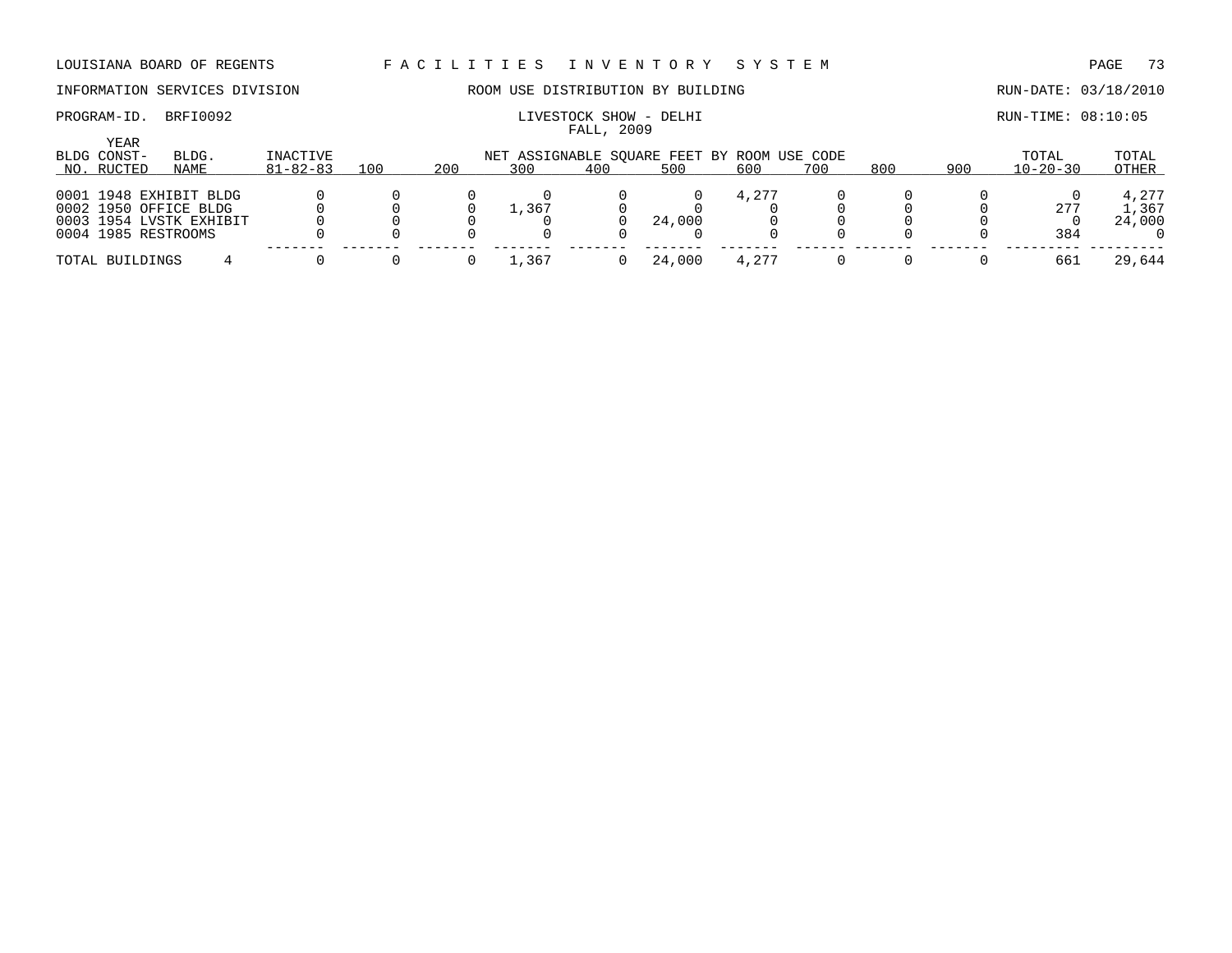### INFORMATION SERVICES DIVISION ROOM USE DISTRIBUTION BY BUILDING RUN-DATE: 03/18/2010

### PROGRAM-ID. BRFI0092 MACON RIDGE - WINNSBORO RUN-TIME: 08:10:05

|                              |                |     |       |                                             | FALL, 2009 |     |     |        |     |       |                |        |
|------------------------------|----------------|-----|-------|---------------------------------------------|------------|-----|-----|--------|-----|-------|----------------|--------|
| YEAR<br>BLDG CONST-<br>BLDG. | INACTIVE       |     |       | NET ASSIGNABLE SQUARE FEET BY ROOM USE CODE |            |     |     |        |     |       | TOTAL          | TOTAL  |
| NO. RUCTED<br>NAME           | $81 - 82 - 83$ | 100 | 200   | 300                                         | 400        | 500 | 600 | 700    | 800 | 900   | $10 - 20 - 30$ | OTHER  |
| 0003 1955 OFFICE             |                |     |       | 912                                         |            |     |     |        |     |       | 65             | 912    |
| 0007 1959 STAFF RESIDEN      |                |     |       |                                             |            |     |     |        |     | 1,440 |                | 1,440  |
| 0008 1959 WOOD PUMP HOU      |                |     |       |                                             |            |     |     | 266    |     |       |                | 266    |
| 0010 1965 OLD SHOP-EOUI      |                |     |       |                                             |            |     |     | 6,120  |     |       |                |        |
|                              |                |     |       |                                             |            |     |     |        |     |       |                | 6,120  |
| 0019 1978 PESTICIDE          |                |     |       |                                             |            |     |     | 1,136  |     |       | 64             | 1,136  |
| 0022 1986 FORGAGE/COTTO      |                |     | 1,464 |                                             |            |     |     | 18     |     |       | 174            | 1,482  |
| 0025 1959 WELL & PUMP S      |                |     |       |                                             |            |     |     |        |     |       |                |        |
| 0031 1993 MRRS OFFICE        |                |     |       | 1,166                                       |            |     |     | 35     |     |       | 279            | 1,201  |
| 0033 1994 EOUIP STOR SO      |                |     |       |                                             |            |     |     | 5,325  |     |       |                | 5,325  |
| 0035 1999 T.H. SCOTT CE      |                |     |       |                                             |            |     |     |        |     |       |                |        |
| 0036 1999 SHOP/STOR BLD      |                |     |       |                                             |            |     |     |        |     |       |                |        |
| 0038 2002 PEST MGMT LAB      |                |     |       |                                             |            |     |     |        |     |       |                |        |
| 0039 1992 GREENHOUSE         |                |     |       |                                             |            |     |     |        |     |       |                |        |
| 0044 2007 STORAGE            |                |     |       |                                             |            |     |     |        |     |       |                |        |
| 14<br>TOTAL BUILDINGS        |                |     | 1,464 | 2,078                                       |            |     | 0   | 12,900 |     | 1,440 | 582            | 17,882 |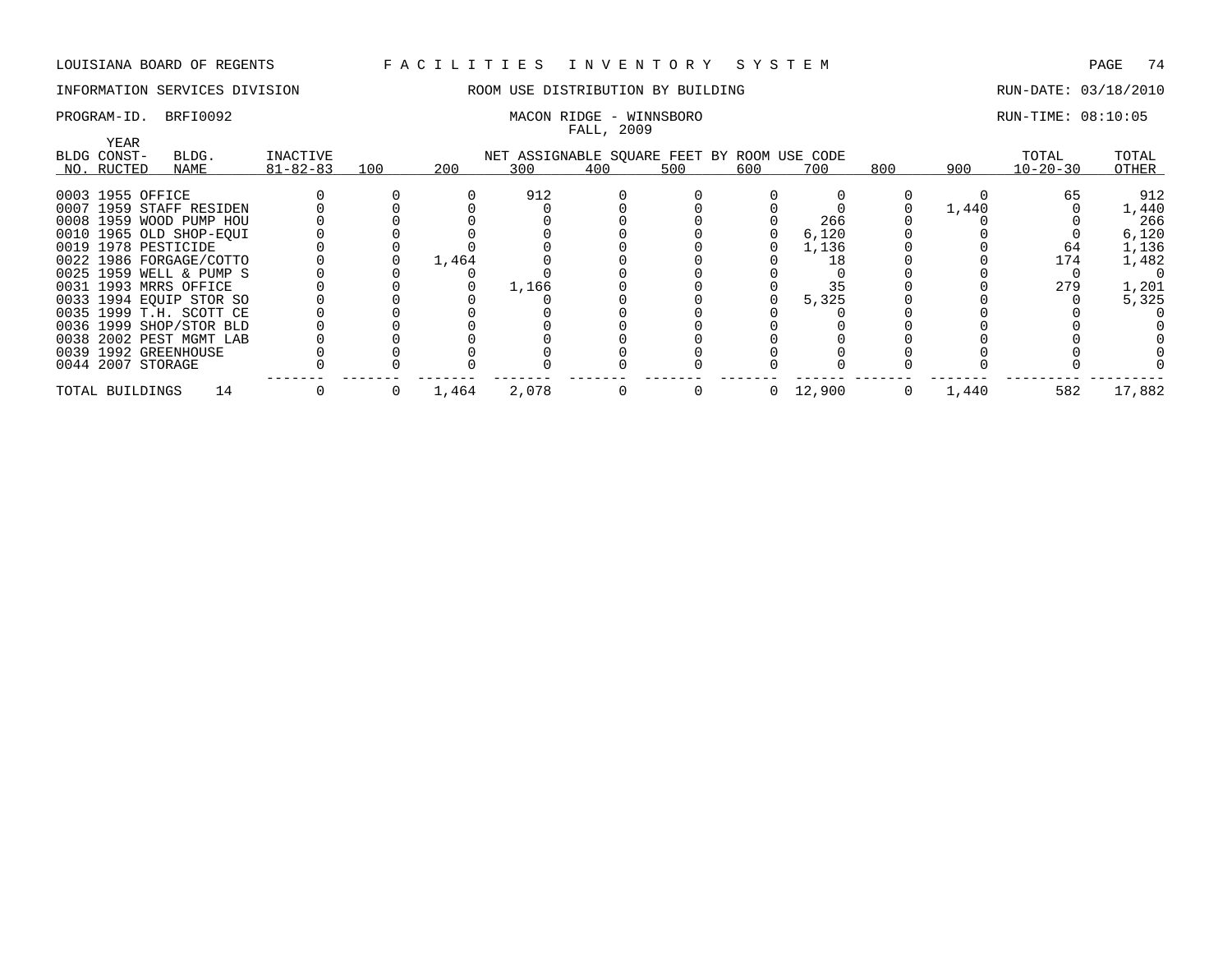### INFORMATION SERVICES DIVISION ROOM USE DISTRIBUTION BY BUILDING RUN-DATE: 03/18/2010

### PROGRAM-ID. BRFI0092 **RUN-TIME:** 08:10:05 LEE MEMORIAL FOREST - BOGALUSA FALL, 2009

| <b>YEAR</b>           |                         |                |     |       |     |                                             |     |       |       |     |       |                |        |
|-----------------------|-------------------------|----------------|-----|-------|-----|---------------------------------------------|-----|-------|-------|-----|-------|----------------|--------|
| BLDG CONST-           | BLDG.                   | INACTIVE       |     |       |     | NET ASSIGNABLE SQUARE FEET BY ROOM USE CODE |     |       |       |     |       | TOTAL          | TOTAL  |
| NO. RUCTED            | NAME                    | $81 - 82 - 83$ | 100 | 200   | 300 | 400                                         | 500 | 600   | 700   | 800 | 900   | $10 - 20 - 30$ | OTHER  |
|                       |                         |                |     |       |     |                                             |     |       |       |     |       |                |        |
|                       | 0001 1927 EMPLOYEE HSE  |                |     |       |     |                                             |     |       |       |     | 1,270 |                | 1,270  |
| 0002 1927 PUMP SHED   |                         |                |     |       |     |                                             |     |       | 120   |     |       |                | 120    |
| 0003 1927 MAIN LODGE  |                         |                | 614 |       |     |                                             |     | 825   |       |     | 1,490 |                | 2,929  |
|                       | 0004 1927 FACULTY CABIN |                |     |       |     |                                             |     |       |       |     | 374   |                | 374    |
|                       | 0029 1964 LUMBER DRYING |                |     |       |     |                                             |     |       | 1,608 |     |       |                | 1,608  |
|                       | 0036 1973 WOOD WORKING  |                |     |       |     |                                             |     |       | 1,497 |     |       |                | 1,497  |
|                       | 0037 1974 EMPLOYEE HSE  |                |     |       |     |                                             |     |       |       |     | 1,448 |                | 1,448  |
| 0045 1983 OFFICE      |                         |                |     |       | 258 |                                             |     |       | 66    |     | 570   |                | 894    |
| 0050 1901 TOOL SHOP   |                         |                |     | 1,300 |     |                                             |     |       |       |     |       |                | 1,300  |
|                       | 0055 1989 LAUNDRY/STORA |                |     |       |     |                                             |     |       | 330   |     |       |                | 330    |
| 0057 1927 SHOWER BLDG |                         |                |     |       |     |                                             |     |       |       |     | 329   |                | 329    |
| 0058 1988 FUEL SHED   |                         |                |     |       |     |                                             |     |       | 237   |     |       |                | 237    |
|                       | 0072 1940 KNIGHT HOUSE  |                |     |       |     |                                             |     | 1,150 |       |     | 400   |                | 1,550  |
|                       | 0073 1940 KNIGHT STOR/G |                |     |       |     |                                             |     |       | 504   |     |       |                | 504    |
|                       | 0083 1992 STORAGE SHED  |                |     |       |     |                                             |     |       |       |     |       |                |        |
| TOTAL BUILDINGS       | 15                      |                | 614 | 1,300 | 258 |                                             | 0   | 1,975 | 4,362 |     | 5,881 |                | 14,390 |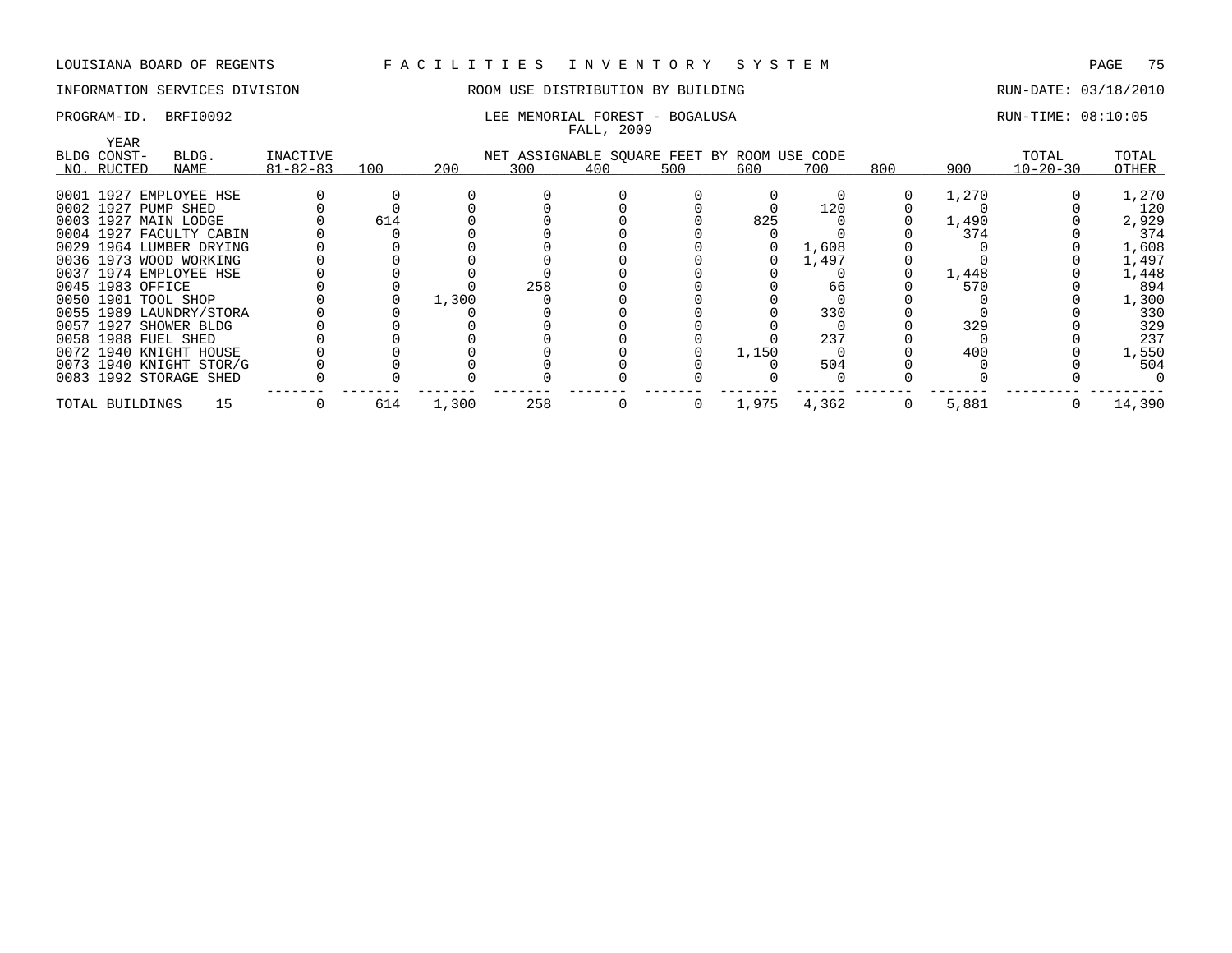## INFORMATION SERVICES DIVISION ROOM USE DISTRIBUTION BY BUILDING RUN-DATE: 03/18/2010

### PROGRAM-ID. BRFI0092 CAMP GRANT WALKER - POLLOCK RUN-TIME: 08:10:05 FALL, 2009

| YEAR                    |                 |          |     |                                             |     |          |          |          |              |          |                |        |
|-------------------------|-----------------|----------|-----|---------------------------------------------|-----|----------|----------|----------|--------------|----------|----------------|--------|
| BLDG CONST-<br>BLDG.    | <b>INACTIVE</b> |          |     | NET ASSIGNABLE SQUARE FEET BY ROOM USE CODE |     |          |          |          |              |          | TOTAL          | TOTAL  |
| NO. RUCTED<br>NAME      | $81 - 82 - 83$  | 100      | 200 | 300                                         | 400 | 500      | 600      | 700      | 800          | 900      | $10 - 20 - 30$ | OTHER  |
| 0002 1968 DRINK FOUNTAI |                 | $\Omega$ | 0   |                                             | 0   | 160      | $\Omega$ | 0        | <sup>0</sup> | $\Omega$ |                | 160    |
| 0003 1968 DRINK FOUNTAI | $\Omega$        | 0        | 0   |                                             |     | 192      | 0        | $\Omega$ |              | $\Omega$ |                | 192    |
| 0004 1974 LOG CABIN #1  |                 | $\Omega$ | O   |                                             |     | $\Omega$ |          | 60       |              | 869      |                | 929    |
| 0005 1974 LOG CABIN #2  |                 |          |     |                                             |     |          |          | $\Omega$ |              | 912      |                | 912    |
| 0006 1974 LOG CABIN #3  |                 |          |     |                                             |     |          |          | 53       |              | 823      |                | 876    |
| 0007 1974 ARTS & CRAFTS |                 |          |     |                                             |     |          | 3,200    | 0        |              | 0        |                | 3,200  |
| 0008 1974 SHADOWS STF C |                 |          |     |                                             |     |          |          | O        |              | 841      |                | 841    |
| 0009 1974 OLD DANCE HAL |                 |          |     |                                             |     |          | 2,400    | $\Omega$ |              |          |                | 2,400  |
| 0010 1974 OFFICE        |                 |          |     |                                             |     |          | $\Omega$ | 902      |              |          | 40             | 902    |
| 0011 1974 EDUCATION CEN |                 |          |     |                                             |     |          | 3,950    | 170      |              |          | 80             | 4,120  |
| 0012 1978 SWIMMING POOL |                 |          |     |                                             |     |          | 4,170    | 0        |              |          | $\Omega$       | 4,170  |
| 0013 1979 MAINT. SHOP   |                 |          |     |                                             |     |          | 0        | 4,970    |              |          | 30             | 4,970  |
| 0014 1983 GIRLS CABIN # |                 |          |     |                                             |     |          |          | 35       |              | 1,695    | 70             | 1,730  |
| 0015 1983 GIRLS CABIN # |                 |          |     |                                             |     |          |          | 70       |              | 1,695    | 35             | 1,765  |
| 0016 1983 GIRLS CABIN # |                 |          |     |                                             |     |          |          | 70       |              | 1,695    | 35             | 1,765  |
| 0017 1983 GIRLS CABIN # |                 |          |     |                                             |     |          |          | 70       |              | 1,695    | 35             | 1,765  |
| 0018 1983 GIRLS CABIN # |                 |          |     |                                             |     |          |          | 70       |              | 1,695    | 35             | 1,765  |
| 0019 1983 GIRLS CABIN # |                 |          |     |                                             |     |          |          | 70       |              | 1,695    | 35             | 1,765  |
| 0020 1984 BOYS CABIN #1 |                 |          |     |                                             |     |          |          | 70       |              | 1,695    | 35             | 1,765  |
| 0021 1984 BOYS CABIN #1 |                 |          |     |                                             |     |          |          | 70       |              | 1,695    | 35             | 1,765  |
| 0022 1984 BOYS CABIN #1 |                 |          |     |                                             |     |          |          | 70       | O            | 1,695    | 35             | 1,765  |
| 0023 1984 CARETAKERS HS |                 |          |     |                                             |     |          |          | $\Omega$ | $\Omega$     | 2,113    | $\Omega$       | 2,113  |
| 0024 1992 MULTI BLDG    |                 |          |     | 223                                         |     |          | 6,189    | 365      | 302          | 343      | 477            | 7,422  |
| 0025 1986 GIRLS BATHHOU |                 |          |     |                                             |     |          |          | $\Omega$ | O            |          | 1,963          | O      |
| 0026 1986 BOYS CABIN #1 |                 |          |     |                                             |     |          |          | 70       |              | 1,695    | 35             | 1,765  |
| 0027 1986 BOYS BATHHOUS |                 |          |     |                                             |     |          |          | 0        |              |          | 1,962          |        |
| 0028 1986 BOYS CABIN #2 |                 |          |     |                                             |     |          |          | 70       |              | 1,695    | 35             | 1,765  |
| 0030 1901 OUTDOOR PAVIL |                 |          |     |                                             |     | 2,304    |          | 0        |              |          |                | 2,304  |
| 0032 1901 POOL EOUIP BL |                 |          |     |                                             |     | 0        |          | 36       |              |          | 284            | 36     |
| 0033 1901 RIFLE SHED    |                 |          |     |                                             |     | 800      |          | $\Omega$ |              |          |                | 800    |
| 0058 1938 GREEK THEATRE |                 |          |     |                                             |     | 1,500    |          | O        |              |          |                | 1,500  |
| 0059 1955 WATER TANK &  |                 |          |     |                                             |     |          |          |          |              |          |                |        |
| 0061 2003 CAMP STORE    |                 |          |     |                                             |     |          |          |          |              |          |                |        |
| 0062 2003 CLASSROOM     |                 |          |     |                                             |     |          |          |          |              |          |                |        |
| 0063 2005 HORSEBARN     |                 |          |     |                                             |     |          |          |          |              |          |                |        |
| 0065 2005 ACTIVITY BLDG |                 |          |     |                                             |     |          |          |          |              |          |                |        |
| 0066 2005 DINING HALL   |                 |          |     |                                             |     |          |          |          |              |          |                |        |
| 0068 2005 CHAPEL        |                 |          |     |                                             |     |          |          |          |              |          |                |        |
| 0069 2008 RESTROOM      |                 |          |     |                                             |     |          |          |          |              |          |                |        |
| 39<br>TOTAL BUILDINGS   | 0               | 0        | 0   | 223                                         | 0   | 4,956    | 19,909   | 7,291    | 302          | 24,546   | 5,256          | 57,227 |
|                         |                 |          |     |                                             |     |          |          |          |              |          |                |        |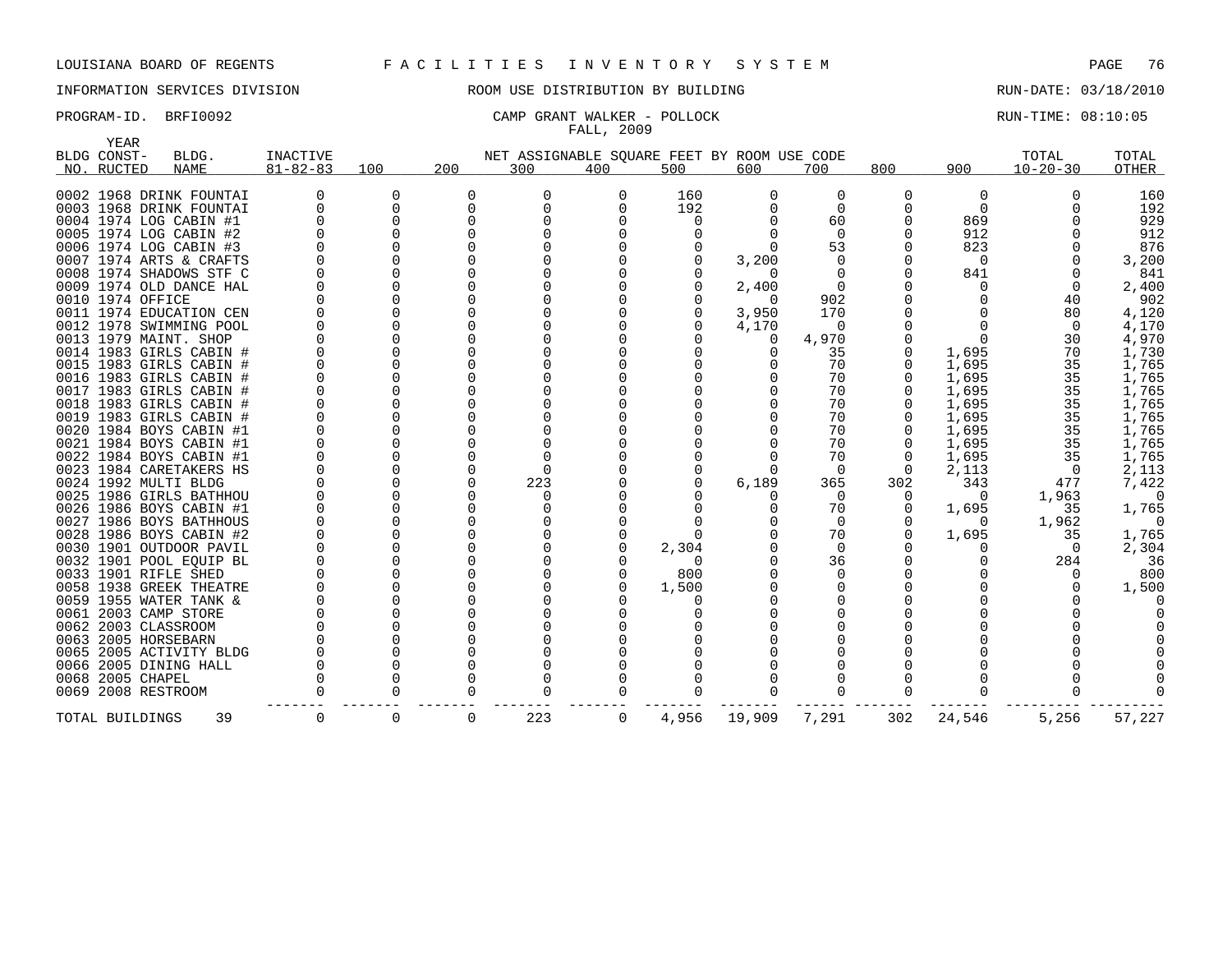LOUISIANA BOARD OF REGENTS F A C I L I T I E S I N V E N T O R Y S Y S T E M PAGE 77 INFORMATION SERVICES DIVISION ROOM USE DISTRIBUTION BY BUILDING RUN-DATE: 03/18/2010 PROGRAM-ID. BRFI0092 2825 RUN-TIME: 08:10:05 FALL, 2009 YEAR BLDG CONST- BLDG. INACTIVE NET ASSIGNABLE SQUARE FEET BY ROOM USE CODE TOTAL TOTAL NO. \_\_\_\_\_RUCTED \_\_\_\_\_\_\_\_\_\_\_\_\_\_\_\_\_\_\_\_ NAME 81-82-83 \_\_\_\_\_\_\_\_\_\_\_\_\_\_\_\_\_\_\_\_ 100 200 \_\_\_\_\_\_\_\_\_300 \_\_\_\_\_\_\_\_\_400 \_\_\_\_\_\_\_\_\_500 \_\_\_\_\_\_\_\_\_600 \_\_\_\_\_\_\_\_700 \_\_\_\_\_\_\_\_800 \_\_\_\_\_\_\_\_\_\_\_\_\_\_\_\_\_ 900 10-20-30 \_\_\_\_\_\_\_\_\_\_\_ OTHER \_\_\_\_\_\_\_ 0085 2004 PILOT PLANT 0 0 0 0 0 0 0 0 0 0 0105 1987 PARISH OFFICE 0 0 0 5,625 0 0 0 0 0 0 0 5,625 ------- ------- ------- ------- ------- ------- ------- ------ ------- ------- --------- --------- TOTAL BUILDINGS 2 0 0 0 5,625 0 0 0 0 0 0 0 5,625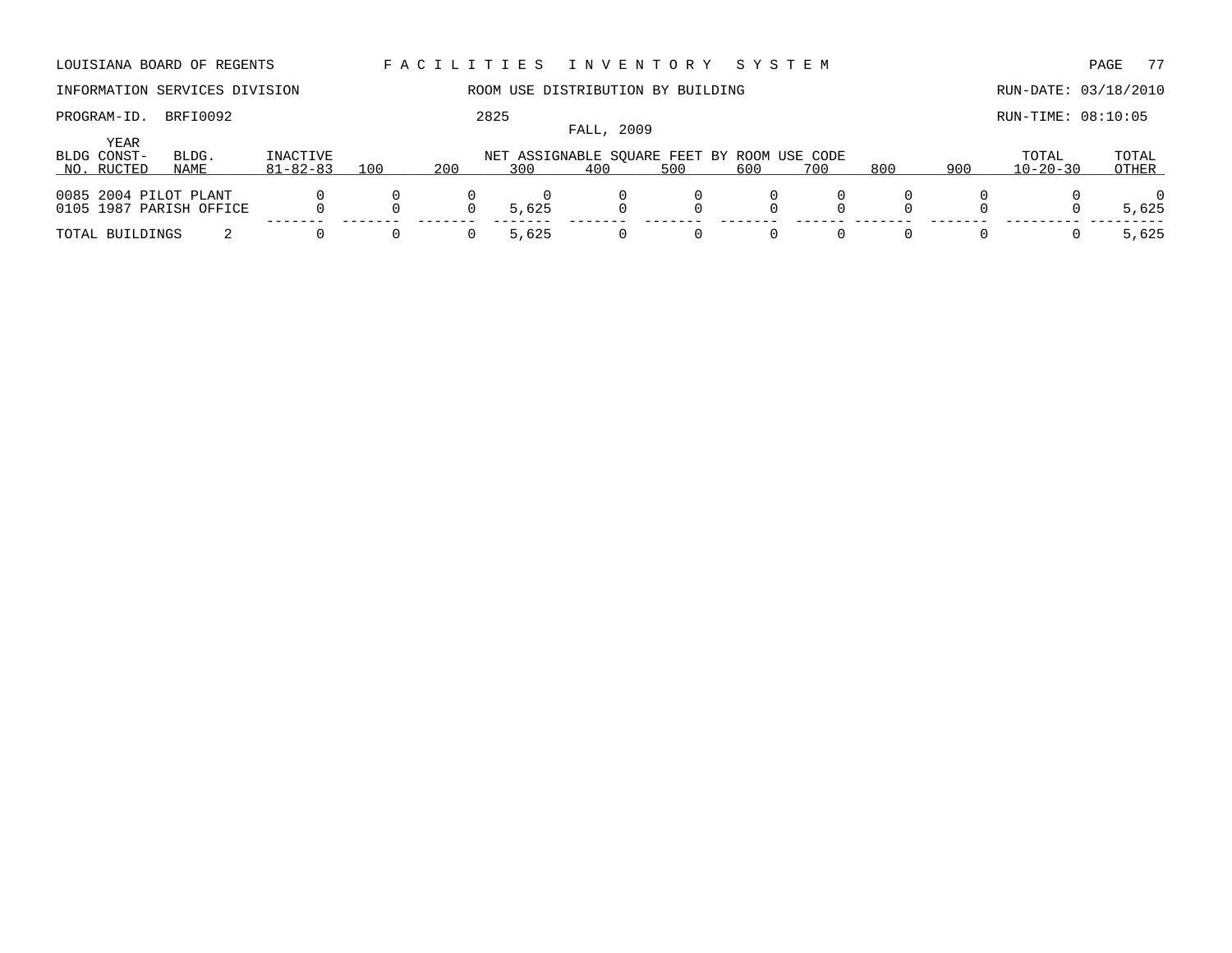|                                   | LOUISIANA BOARD OF REGENTS    |                                                                                                                                          |        | FACILITIES |        | INVENTORY SYSTEM                  |          |       |       |          |          |                      | PAGE<br>-78    |
|-----------------------------------|-------------------------------|------------------------------------------------------------------------------------------------------------------------------------------|--------|------------|--------|-----------------------------------|----------|-------|-------|----------|----------|----------------------|----------------|
|                                   | INFORMATION SERVICES DIVISION |                                                                                                                                          |        |            |        | ROOM USE DISTRIBUTION BY BUILDING |          |       |       |          |          | RUN-DATE: 03/18/2010 |                |
| PROGRAM-ID.                       | BRFI0092                      |                                                                                                                                          |        |            |        | L.S.U. LAW CENTER<br>FALL, 2009   |          |       |       |          |          | $RUN-TIME: 08:10:05$ |                |
| YEAR<br>BLDG CONST-<br>NO. RUCTED | BLDG.<br>NAME                 | INACTIVE<br>NET ASSIGNABLE SOUARE FEET BY ROOM USE CODE<br>200<br>800<br>900<br>$81 - 82 - 83$<br>100<br>300<br>400<br>600<br>500<br>700 |        |            |        |                                   |          |       |       |          |          |                      | TOTAL<br>OTHER |
| 0069 1969 HEBERT LAW CT           |                               |                                                                                                                                          | 23,943 | 2,499      | 40,818 | 60,355                            | $\Omega$ | 9,420 | 1,535 | $\Omega$ | 0        | 49,422               | 138,570        |
| TOTAL BUILDINGS                   |                               |                                                                                                                                          | 23,943 | 2,499      | 40,818 | 60,355                            |          | 9,420 | 1,535 |          | $\Omega$ | 49,422               | 138,570        |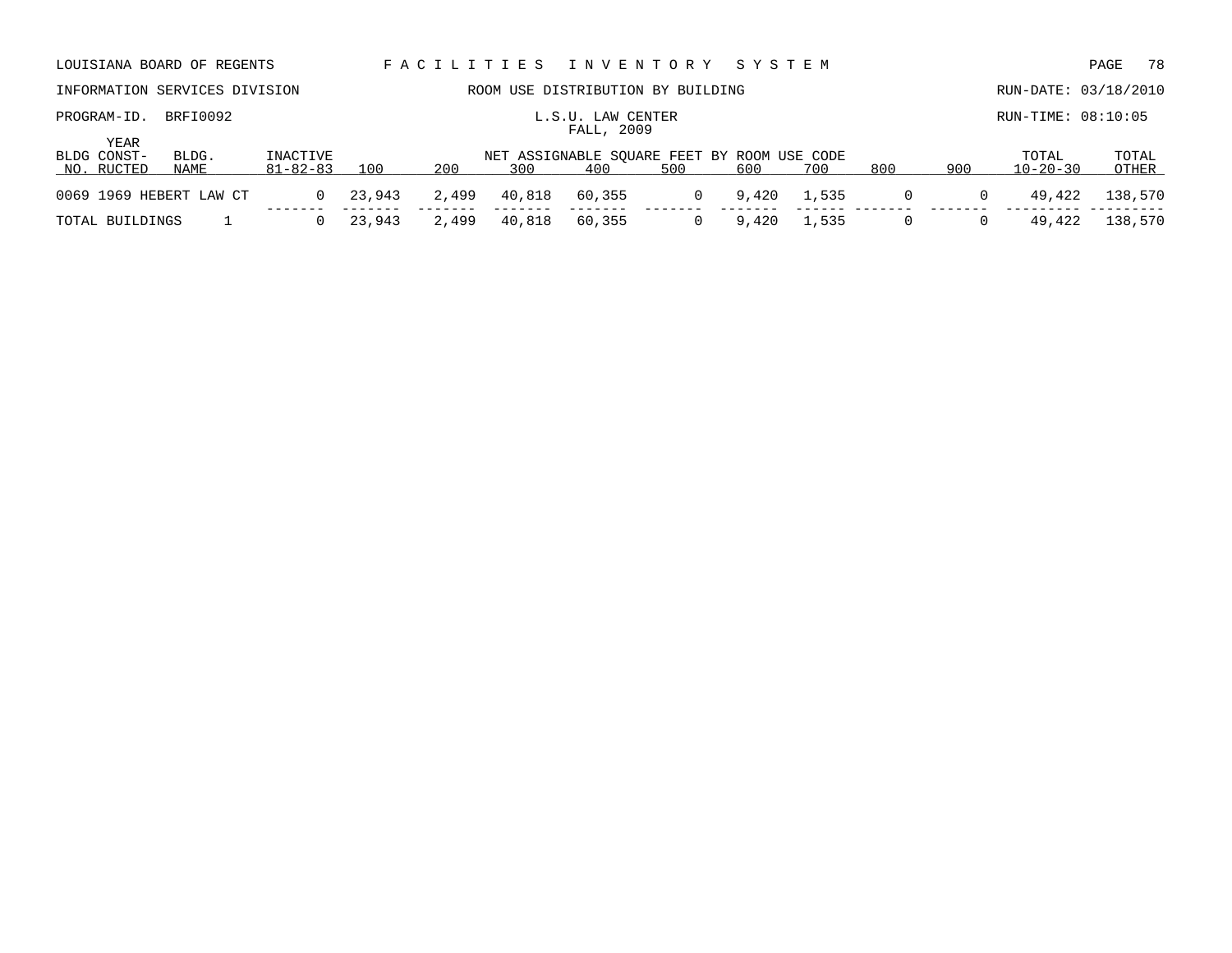# INFORMATION SERVICES DIVISION ROOM USE DISTRIBUTION BY BUILDING RUN-DATE: 03/18/2010

### PROGRAM-ID. BRFI0092 SOUTHERN UNIVERSITY-BATON ROUGE RUN-TIME: 08:10:05 FALL, 2009

| YEAR            |                         |                |                |          |             |                                             |             |             |          |              |              |                |        |
|-----------------|-------------------------|----------------|----------------|----------|-------------|---------------------------------------------|-------------|-------------|----------|--------------|--------------|----------------|--------|
| BLDG CONST-     | BLDG.                   | INACTIVE       |                |          |             | NET ASSIGNABLE SQUARE FEET BY ROOM USE CODE |             |             |          |              |              | TOTAL          | TOTAL  |
| NO. RUCTED      | <b>NAME</b>             | $81 - 82 - 83$ | 100            | 200      | 300         | 400                                         | 500         | 600         | 700      | 800          | 900          | $10 - 20 - 30$ | OTHER  |
|                 |                         |                |                |          |             |                                             |             |             |          |              |              |                |        |
|                 | 0002 1999 ARCHIVES INFO | 2,298          | 0              | $\Omega$ | $\Omega$    |                                             | 0           | $\Omega$    | $\Omega$ | 0            | $\Omega$     | 0              | 2,298  |
|                 | 0014 1920 COTTAGE 14    | $\Omega$       | $\Omega$       | $\Omega$ | $\Omega$    |                                             | 0           | $\Omega$    | $\Omega$ | 0            | 1,701        |                | 1,701  |
|                 | 0017 1922 RONALD E. MCN | 60             | $\mathbf 0$    | 0        | 3,250       |                                             | 0           | $\Omega$    | 1,015    | $\Omega$     | 0            | 1,437          | 4,325  |
| 0018 1920 NROTC |                         | $\Omega$       | 2,469          | 646      | 2,249       |                                             | 0           |             | $\Omega$ | 0            | O            | 1,834          | 5,364  |
|                 | 0020 1921 AROTC INDUSTR | 0              | 2,991          | 6,118    | 2,636       |                                             | $\Omega$    | U           | 224      | 0            |              | 3,530          | 11,969 |
|                 | 0029 1940 AROTC OFFICES | $\Omega$       | 1,484          |          | 0           |                                             | 88          | $\Omega$    | 172      | $\Omega$     |              | 112            | 1,744  |
|                 | 0032 1928 MARTIN L HAR  | $\Omega$       | $\Omega$       |          | 0           |                                             | $\Omega$    | 6,751       | 0        | $\Omega$     |              | 286            | 6,751  |
|                 | 0039 1928 AUDITORIUM-GY | $\overline{0}$ | 1,394          |          | 54          |                                             | 8,639       | $\Omega$    | 2,516    | $\Omega$     |              | 438            | 12,603 |
|                 | 0040 1928 CLARK HALL    | 8,946          | $\Omega$       |          | 2,040       |                                             | $\Omega$    | $\Omega$    | 323      | $\Omega$     |              | 3,188          | 11,309 |
|                 | 0042 1941 COLLECTIONS & | $\Omega$       | 0              |          | 270         |                                             | 0           | 223         | 0        | 2,826        | $\Omega$     | 507            | 3,319  |
|                 | 0043 1939 WALLACE LEE B | 1,675          | $\mathbf 0$    |          | 342         | $\Omega$                                    | 0           | 1,193       | 435      | 0            | 18,503       | 5,789          | 22,148 |
|                 | 0044 1930 LOTTIE ANTHON | $\Omega$       | $\mathbf 0$    |          | 88          | 403                                         | $\Omega$    | 1,580       | 1,144    | 0            | 10,869       | 4,625          | 14,084 |
|                 | 0046 1958 JESSE OWENS H | $\Omega$       | $\Omega$       |          | 130         |                                             | $\Omega$    | 619         | 825      | $\Omega$     | 7,254        | 3,128          | 8,828  |
|                 | 0048 1930 GRANDISON DOR | $\Omega$       | $\Omega$       |          | 349         |                                             | $\Omega$    | $\Omega$    | 2,007    | 0            | 19,502       | 7,839          | 21,858 |
|                 | 0049 1940 ARNETTE W MU  | 6,231          | $\mathbf 0$    |          | 0           |                                             | 163         |             | 0        | 0            | $\Omega$     | 10             | 6,394  |
|                 | 0054 1923 FARM COTTAGE/ | $\Omega$       | $\Omega$       |          | $\Omega$    |                                             | 0           |             | $\Omega$ | $\mathbf 0$  | 1,158        | - 0            | 1,158  |
|                 | 0055 1952 JOSEPH S CLA  | $\Omega$       | $\Omega$       |          | 1,673       |                                             | $\Omega$    | 0           | $\Omega$ | $\Omega$     | $\Omega$     | 230            | 1,673  |
|                 | 0056 1952 A A LENNOIR H | 0              | 11,990         | 4,625    | 17,368      | 16,998                                      | 886         | 7,949       | $\Omega$ | 0            | O            | 10,873         | 59,816 |
|                 | 0066 1957 WILLIAM LEE P | 2,122          |                |          | $\Omega$    |                                             | $\Omega$    |             | $\Omega$ |              |              | $\Omega$       | 2,122  |
|                 | 0068 1939 CALF BARN     | $\Omega$       | $\Omega$       |          | $\Omega$    |                                             | 2,143       |             | $\Omega$ | <sup>n</sup> |              | 35             | 2,143  |
|                 | 0074 1975 HORTICULTURE  | $\mathbf 0$    | $\Omega$       |          | $\Omega$    |                                             | 3,081       |             | 0        | $\Omega$     |              | $\Omega$       | 3,081  |
|                 | 0085 1954 SEYMOUR HALL  | $\overline{0}$ | 1,704          | $\Omega$ | 3,676       | $\Omega$                                    | 31,439      |             | 37       |              |              | 4,511          | 36,856 |
|                 | 0090 1953 JOHN W. FISHE | 95             | 5,296          | 20,910   | 8,816       | 357                                         | 209         |             | 205      |              |              | 4,873          | 35,888 |
|                 | 0091 1951 TOURGEE A DEB | 8,040          | 3,707          | 730      | 1,868       | 4,805                                       | 0           | 0           | 198      | $\Omega$     |              | 114            | 19,348 |
|                 | 0096 1957 SEWAGE PUMP S | $\Omega$       | 0              | ∩        | 0           |                                             | 0           | $\Omega$    | 0        | <sup>0</sup> | <sup>0</sup> | 152            | O      |
|                 | 0098 1954 WASHINGTON HA | $\Omega$       | $\Omega$       |          | 263         |                                             | 0           | 926         | 1,313    | 0            | 12,093       | 3,722          | 14,595 |
|                 | 0099 1954 HORACE G. WHI | $\Omega$       | $\Omega$       | $\Omega$ | 315         |                                             | $\Omega$    | 1,308       | 677      | $\Omega$     | 10,558       | 3,254          | 12,858 |
|                 | 0100 1930 WILLIAM EDWAR | $\mathbf 0$    | $\overline{0}$ | $\Omega$ | 315         |                                             | 0           | 1,308       | 1,046    | 0            | 10,094       | 3,254          | 12,763 |
|                 | 0122 1956 MECHANICAL EN | $\mathbf 0$    | 645            | 846      | 3,890       |                                             | 0           | $\Omega$    | $\Omega$ | $\Omega$     | $\Omega$     | 2,196          | 5,381  |
|                 | 0124 1956 BETHUNE HALL  | $\Omega$       | $\Omega$       | $\Omega$ | 416         |                                             | 0           | 1,873       | 1,150    | 0            | 12,644       | 5,395          | 16,083 |
|                 | 0125 1900 PINKIE E THRI | 0              | 1,746          | $\Omega$ | 26,956      |                                             | $\Omega$    | 0           | $\Omega$ | $\Omega$     | 160          | $\Omega$       | 28,862 |
|                 | 0126 1956 R F NETTERVIL | 2,396          | 0              | $\Omega$ | $\Omega$    |                                             | $\Omega$    | $\Omega$    | $\Omega$ | $\Omega$     | $\Omega$     | $\cap$         | 2,396  |
|                 | 0127 1956 ARCHITECTURE  | $\Omega$       | 3,457          | 15,087   | 4,183       | 1,489                                       | $\Omega$    | 175         | 379      | $\Omega$     |              | 4,962          | 24,770 |
|                 | 0128 1957 ARCHITECTURE  | 0              | 3,607          | 11,615   | 386         |                                             | $\Omega$    | 0           | 2,601    | $\Omega$     |              | 962            | 18,209 |
|                 | 0131 1988 ACADEMIC SUPP | 4,383          | $\Omega$       | ∩        | $\Omega$    |                                             | $\Omega$    |             | $\Omega$ | $\Omega$     |              | $\Omega$       | 4,383  |
|                 | 0132 1956 POULTRY/BARN  | $\Omega$       | 0              | $\Omega$ | 0           |                                             | 3,102       |             | 0        | $\Omega$     |              |                | 3,102  |
| 0133 1909       | GREEN HOUSE             | $\Omega$       | $\Omega$       |          | $\Omega$    |                                             | 2,044       |             | $\Omega$ |              |              | $\Omega$       | 2,044  |
|                 | 0134 1956 POULTRY LABOR | $\Omega$       | $\overline{0}$ | 2,789    | $\Omega$    |                                             | 164         | 0           | $\Omega$ |              |              | 821            | 2,953  |
|                 | 0135 1959 SMITH-BROWN M | $\Omega$       | 892            | $\Omega$ | 4,591       |                                             | 1,190       | 31,886      | 844      | 0            | $\Omega$     | 3,841          | 39,403 |
|                 | 0136 1958 DAIRY CREAMRY | $\Omega$       | $\Omega$       | 831      | 341         |                                             | 7,517       | 272         | 406      | $\Omega$     | $\Omega$     | 1,179          | 9,367  |
| 0137 1957       | CAMPUS POLIC            | 316            | $\overline{0}$ | $\Omega$ | 0           |                                             | 0           | 0           | 10,842   | 0            | $\Omega$     | 0              | 11,158 |
|                 | 0138 1957 BENJAMIN KRAF | $\Omega$       | $\Omega$       | $\Omega$ | 9,386       |                                             | 0           | 1,028       | 8,454    | 0            | $\Omega$     | 1,563          | 18,868 |
|                 | 0139 1956 T H HARRIS HA | $\mathbf 0$    | 13,715         | 360      | 20,900      | 1,646                                       | 66          | 724         | 25       | 0            | $\Omega$     | 16,510         | 37,436 |
|                 | 0140 1959 OLLIE BUTLER  | $\Omega$       | $\Omega$       | n        | 232         | 454                                         | 0           | 2,657       | 1,157    | 0            | 20,506       | 10,861         | 25,006 |
|                 | 0141 1959 MILDRED M. SA | $\mathbf 0$    | $\mathbf 0$    |          | 232         | 748                                         | 0           | 2,657       | 1,157    | 0            | 20,506       | 10,861         | 25,300 |
|                 | 0142 1959 MORRIS H. CAR | $\mathbf 0$    | $\mathbf 0$    |          | 232         | 748                                         | 0           | 2,657       | 1,157    | 0            | 20,506       | 10,861         | 25,300 |
|                 | 0143 1960 BERNICE LANG  | $\Omega$       | $\Omega$       |          | $\Omega$    |                                             |             | $\Omega$    | $\Omega$ | $\Omega$     | 20,069       | 5,372          | 20,069 |
|                 | 0144 1960 ALICE THOMAS  | $\mathbf 0$    | $\mathbf 0$    | $\Omega$ | $\mathbf 0$ | 0                                           | $\mathbf 0$ | $\mathbf 0$ | 0        | $\Omega$     | 19,655       | 5,165          | 19,655 |

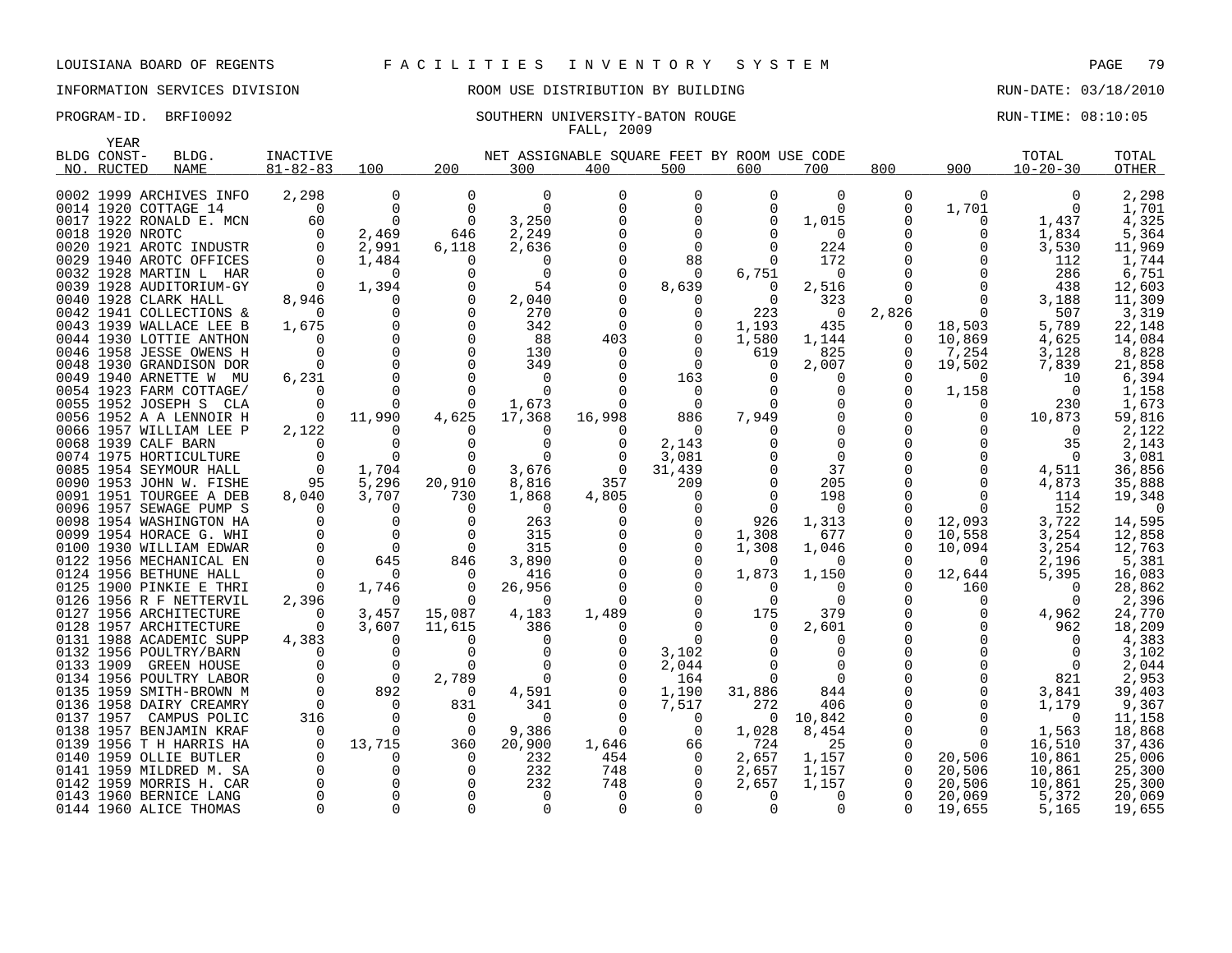### INFORMATION SERVICES DIVISION ROOM USE DISTRIBUTION BY BUILDING RUN-DATE: 03/18/2010

### PROGRAM-ID. BRFI0092 SOUTHERN UNIVERSITY-BATON ROUGE RUN-TIME: 08:10:05 FALL, 2009

| YEAR        |                                                   |                 |                |                   |                                             |                 |                   |                 |                   |               |          |                    |                 |
|-------------|---------------------------------------------------|-----------------|----------------|-------------------|---------------------------------------------|-----------------|-------------------|-----------------|-------------------|---------------|----------|--------------------|-----------------|
| BLDG CONST- | BLDG.                                             | <b>INACTIVE</b> |                |                   | NET ASSIGNABLE SOUARE FEET BY ROOM USE CODE |                 |                   |                 |                   |               |          | TOTAL              | TOTAL           |
| NO. RUCTED  | <b>NAME</b>                                       | $81 - 82 - 83$  | 100            | 200               | 300                                         | 400             | 500               | 600             | 700               | 800           | 900      | $10 - 20 - 30$     | OTHER           |
|             |                                                   |                 | 0              | $\overline{0}$    | 790                                         | 0               | 0                 | 3,541           | 528               | 0             | 1,279    | 9,598              |                 |
|             | 0145 1960 LOUNGE (MAGNOL                          | $\Omega$        | $\Omega$       |                   |                                             | 0               |                   |                 |                   |               |          |                    | 6,138           |
|             | 0146 1960 MARY BOOKER B                           |                 |                | 600               | 0                                           |                 | $\Omega$          | $\Omega$        | 0                 | 0<br>$\Omega$ | 21,691   | 5,303              | 22,291          |
|             | 0148 1958 EXPERIMENTAL                            |                 | 0              | $\Omega$          | $\mathbf 0$                                 |                 | $\Omega$          |                 | 0                 |               | 1,166    | $\Omega$           | 1,166           |
|             | 0149 1958 EXPERIMENTAL                            |                 | 1,200          |                   | 153                                         |                 | 333               |                 | 0                 | O             |          | 63                 | 1,686           |
|             | 0150 1958 EXPERIMENTAL                            |                 | O              |                   | 0                                           |                 | 3,788             |                 | $\Omega$          | O<br>U        |          |                    | 3,788           |
|             | 0151 1958 EXPERIMENTAL                            | $\Omega$        | $\Omega$       | $\Omega$          | $\Omega$                                    | $\Omega$        | 4,270             |                 | $\Omega$          |               |          |                    | 4,270           |
|             | 0153 1962 JAMES WARREN                            | 185             | 3,539          | 18,939            | 4,023                                       | 1,171           | $\Omega$          |                 | U                 |               |          | 9,620              | 27,857          |
|             | 0154 1965 FRANK HAYDEN                            | $\Omega$        | 2,691          | 10,729            | 2,506                                       | $\Omega$        | 0                 | 9,545           | 2,063             |               |          | 8,742              | 27,534          |
|             | 0155 1967 UNIVERSITY P                            |                 | $\Omega$       | 800               | $\Omega$                                    | $\Omega$        | $\Omega$          |                 | O                 |               |          | $\Omega$           | 800             |
|             | 0156 1967 T.T. ALLAIN H<br>0157 1968 GOAT SERVICE |                 | 26,535<br>0    | 6,451<br>$\Omega$ | 15,746<br>$\Omega$                          | 488<br>$\Omega$ | 1,537             | 702<br>$\Omega$ | 6,035<br>$\Omega$ | O             |          | 23,507<br>$\Omega$ | 55,957<br>1,537 |
|             | 0159 1972 HENRY JAMES H                           |                 | 3,838          | 27,361            |                                             | $\Omega$        |                   | $\Omega$        | 37                | $\Omega$      | $\Omega$ |                    | 38,351          |
|             | 0160 1971 WALLACE STEWA                           | $\Omega$        | 15,677         |                   | 6,090                                       |                 | 1,025             |                 | 633               | 0             | $\Omega$ | 9,727              | 42,951          |
|             | 0161 1971 JAMES BLAINE                            |                 | 8,961          | 9,347             | 14,450                                      | 1,491<br>2,859  | 1,139<br>$\Omega$ | 214             |                   | $\Omega$      |          | 11,265             |                 |
|             | 0162 1975 LACUMBA'S CAG                           |                 | $\Omega$       | 6,693<br>$\Omega$ | 4,618<br>$\Omega$                           | $\Omega$        | 394               | 240<br>$\Omega$ | 2,063<br>$\Omega$ | $\Omega$      |          | 7,594<br>$\Omega$  | 25,434<br>394   |
|             | 0163 1976 FELTON G CLAR                           | $\Omega$        | 200            |                   | 10,324                                      |                 | 8,089             | 47,809          | 3,230             | 840           | $\Omega$ | 66,039             | 70,492          |
|             | 0164 1975 BOOK STORE                              |                 | $\Omega$       | $\Omega$          |                                             |                 | $\Omega$          |                 | 0                 | 0             |          |                    | 4,039           |
|             | 0165 1980 EMMA N MAYBER                           |                 | $\Omega$       | $\Omega$          | 364<br>1,764                                |                 | 0                 | 3,675<br>21,043 | 0                 | 0             |          | 735<br>7,469       | 22,807          |
|             | 0166 1983 JOSEPH S CLAR                           |                 | $\Omega$       | $\Omega$          | 29,917                                      |                 | $\Omega$          | 870             | 134               | O             | $\Omega$ | 6,860              | 30,921          |
|             | 0167 1986 J B CADE LIBR                           |                 | 2,525          | 1,728             | 12,925                                      | 58,889          | 479               | 864             | 0                 | $\Omega$      | $\Omega$ | 25,752             | 77,410          |
|             | 0169 192 MEAT PROCESSI                            |                 | U              | 663               | 308                                         | 0               | 3,242             | <sup>0</sup>    | $\Omega$          | $\Omega$      |          | 832                | 4,213           |
|             | 0170 1986 HAYNES HALL N                           |                 | 18,076         | 1,691             | 9,198                                       | 463             | 3,975             | 1,753           | 1,350             | 559           | $\Omega$ | 21,120             | 37,065          |
|             | 0171 1987 CENTRAL STORE                           | $\Omega$        | 0              | $\Omega$          | 858                                         | <sup>0</sup>    | $\Omega$          | 3               | 1,182             | $\Omega$      | $\Omega$ | 425                | 2,043           |
|             | 0172 1987 MOTOR POOL                              |                 | $\Omega$       | $\Omega$          | 942                                         |                 | $\Omega$          | 0               | 3,428             | $\Omega$      | $\Omega$ | 246                | 4,370           |
|             | 0173 1988 FARROWING HOU                           |                 | 0              |                   | $\Omega$                                    |                 | 2,202             |                 | 0                 | 0             |          | 105                | 2,202           |
|             | 0174 1990 RUFFIN PAUL,                            |                 | $\Omega$       | $\Omega$          | $\Omega$                                    |                 |                   |                 | 0                 |               |          | 1,092              | $\Omega$        |
|             | 0176 1992 HEADHOUSE GRE                           |                 | $\Omega$       | 1,198             | 828                                         |                 | 0                 |                 | $\Omega$          |               |          | $\Omega$           | 2,026           |
|             | 0177 1992 HAZARDOUS MAT                           |                 | <sup>0</sup>   |                   | $\Omega$                                    | 0               | $\Omega$          | 0               | 810               |               |          |                    | 810             |
|             | 0178 1994 HIGGINS HALL                            |                 | 23,760         | 2,088             | 15,703                                      | 5,271           | 355               | 1,159           | 0                 |               |          | 12,647             | 48,336          |
|             | 0179 1993 AUGUSTUS C. B                           |                 | 6,177          | 8,889             | 10,113                                      | 981             | $\Omega$          | 1,377           | 1,208             | O             | $\Omega$ | 11,773             | 28,745          |
|             | 0180 1996 NATIONAL PLAN                           |                 | 0              | $\Omega$          | 242                                         | 0               | 0                 | 0               | 0                 | 0             | $\Omega$ | 330                | 242             |
|             | 0181 198 S V TODDY DOR                            |                 | 90             | $\Omega$          | 306                                         |                 |                   | 1,386           | 0                 | 0             | 12,056   | 7,623              | 13,838          |
|             | 0186 1900 PINCHBACK ENG                           | $\Omega$        | 1,720          | 15,676            | 100                                         |                 |                   | 544             | 0                 | O             |          | $\Omega$           | 18,040          |
|             | 0187 1901 DELORES SPIKE                           | 36              | $\Omega$       | 1,000             | 4,826                                       |                 |                   | 140             | $\Omega$          | $\Omega$      | 308      | 1,916              | 6,310           |
|             | 0188 1998 U.S. JONES HA                           | $\Omega$        | 180            | 96                | 306                                         | $\Omega$        |                   | 1,386           | 0                 | $\Omega$      | 12,011   | 7,342              | 13,979          |
|             | 091A 1984 PERFORMING AR                           | $\Omega$        | 680            | 733               | 2,858                                       | 59              |                   | 4,364           | $\Omega$          |               |          | 3,830              | 8,694           |
|             | 091B 1984 BAND BUILDING                           | $\Omega$        | $\Omega$       | 5,113             | 855                                         | 1,292           |                   |                 | O                 |               |          | 3,712              | 7,260           |
|             | 091C 194 MECHANICAL RO                            | $\Omega$        | $\overline{0}$ | $\Omega$          | $\Omega$                                    | $\Omega$        |                   |                 | $\Omega$          |               |          | 1,710              |                 |
|             | 096A 1977 SEWAGE PUMP S                           | $\Omega$        | $\Omega$       | $\Omega$          | $\Omega$                                    |                 |                   |                 | U                 |               |          | 201                |                 |
|             | 129A 1956 HIGH SCHOOL                             | 100             | $\mathbf 0$    | 130               | 3,562                                       | 2,080           | 11,518            | 56              | 1,104             |               |          | 11,362             | 18,550          |
|             | 129B 1956 ELEMENTARY SC                           | $\Omega$        | 144            | $\Omega$          | 620                                         | $\Omega$        | 12,491            | 295             | $\Omega$          | O             |          | 5,285              | 13,550          |
|             | 129C 1956 LAB SCHOOL GY                           |                 | $\Omega$       | 53                | 765                                         |                 | 3,071             | 14,086          | 108               |               |          | 548                | 18,083          |
|             | 131A 1957 OCTAVIA HEAD                            |                 | 0              | $\Omega$          | 176                                         |                 | $\Omega$          | 2,897           | 827               | 0             | 16,976   | 10,785             | 20,876          |
|             | 132A 1956 POULTRY BROIL                           |                 | $\Omega$       | $\Omega$          | 0                                           |                 | 3,872             | <sup>0</sup>    | O                 |               |          | 55                 | 3,872           |
|             | 132B 1956 POULTRY BREED                           |                 | $\Omega$       | $\Omega$          | $\Omega$                                    |                 | 2,842             |                 | 0                 | ∩             |          |                    | 2,842           |
|             | 133A 1987 GREEN HOUSE #                           |                 | $\Omega$       |                   | 0                                           |                 | 837               |                 | 0                 |               |          |                    | 837             |
|             | 133B 1987 GREEN HOUSE #                           |                 | $\Omega$       |                   | $\Omega$                                    |                 | 837               |                 | $\Omega$          |               |          |                    | 837             |
|             | 133C 1987 GREEN HOUSE #                           |                 | $\Omega$       |                   | $\Omega$                                    |                 | 837               |                 | 0                 | U             |          |                    | 837             |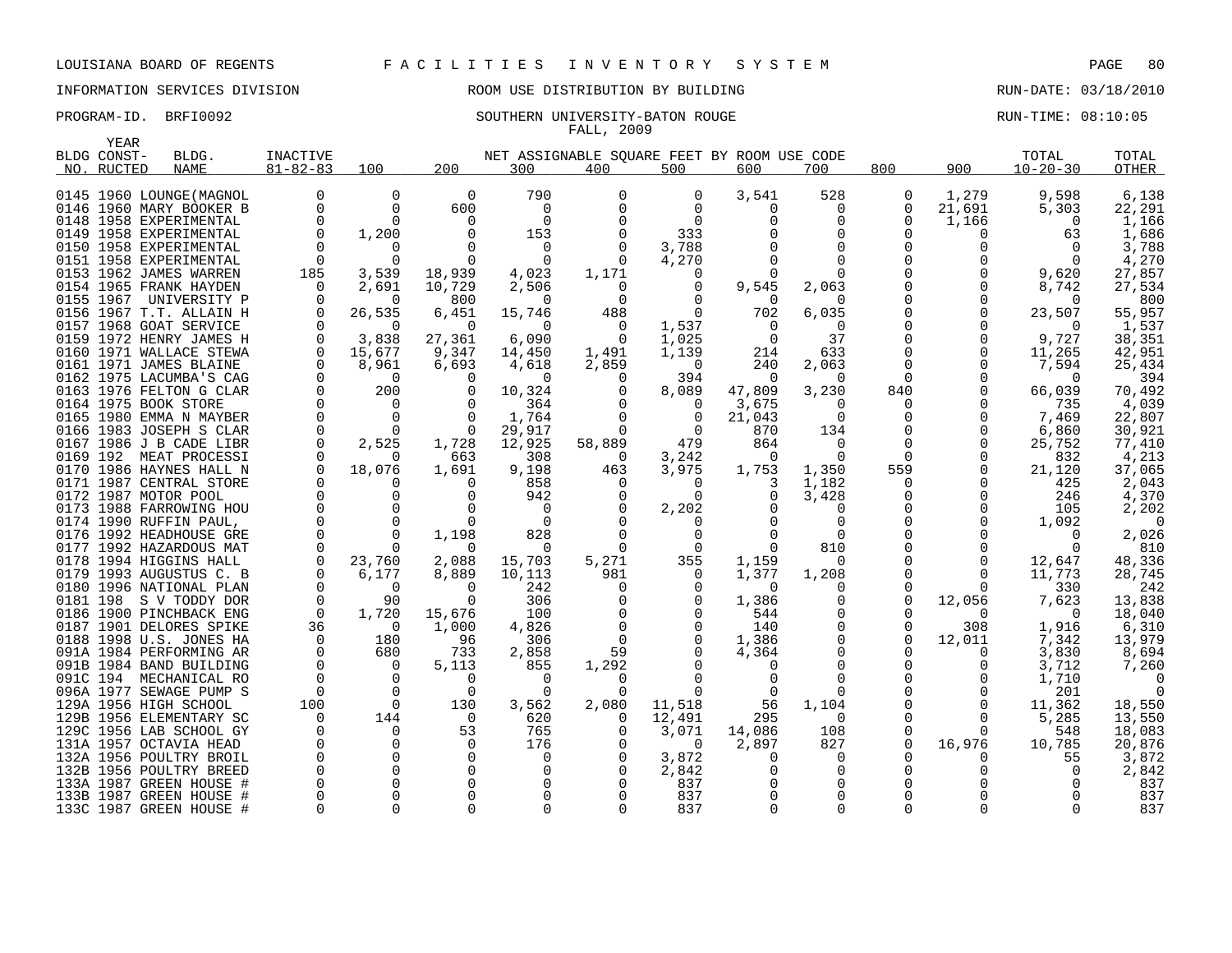### INFORMATION SERVICES DIVISION ROOM USE DISTRIBUTION BY BUILDING RUN-DATE: 03/18/2010

| PROGRAM-ID. | BRFI0092 | SOUTHERN UNIVERSITY-BATON ROUGE | RUN-TIME: 08:10:05 |
|-------------|----------|---------------------------------|--------------------|
|             |          |                                 |                    |

| YEAR<br>BLDG CONST- | BLDG.                   | INACTIVE       |     |       |       | NET ASSIGNABLE SQUARE FEET BY ROOM USE CODE                   |                |        |       |     |               | TOTAL          | TOTAL             |
|---------------------|-------------------------|----------------|-----|-------|-------|---------------------------------------------------------------|----------------|--------|-------|-----|---------------|----------------|-------------------|
| NO. RUCTED          | NAME                    | $81 - 82 - 83$ | 100 | 200   | 300   | 400                                                           | 500            | 600    | 700   | 800 | 900           | $10 - 20 - 30$ | OTHER             |
|                     |                         |                |     |       |       |                                                               |                |        |       |     |               |                |                   |
|                     | 136A 1972 BARN(DAIRY)   |                |     |       |       |                                                               | 15,048         |        |       |     |               |                | 15,048            |
|                     | 136B 1958 BULLPENS      |                |     |       |       |                                                               | 924            |        |       |     |               |                | 924               |
|                     | 136C 1960 SILAGE STORAG |                |     |       |       |                                                               | 1,423          |        |       |     |               |                | 1,423             |
|                     | 138A 1987 WAREHOUSE     |                |     |       | 186   |                                                               |                |        | 7,591 |     |               | 76             | 7,777             |
|                     | 138B 1987 LUMBER SHED   |                |     |       |       |                                                               |                |        | 5,532 |     |               |                | 5,532             |
|                     | 138C 1987 SURPLUS PROPE |                |     |       |       |                                                               |                |        | 2,850 |     |               |                | 2,850             |
|                     | 142A 1959 CUSTODIAL STO |                |     |       |       |                                                               |                |        |       |     | 779           |                | 779               |
|                     | 151A 1980 EQUIP & STORA |                |     |       |       |                                                               |                |        | 7,500 |     |               |                | 7,500             |
|                     | 151B 1980 BEEF CATTLE B |                |     |       | 946   |                                                               | 11,381         |        | 1,264 |     |               | 125            | 13,591            |
| 151C 1978 SILOS     |                         |                |     |       |       |                                                               |                |        | 540   |     |               |                | 540               |
|                     | 151D 1988 BEEF CARROL   |                |     |       |       |                                                               | 16,343         |        |       |     |               |                | 16,343            |
|                     | 153E 1986 HEALTH RESEAR |                |     | 5,097 | 2,108 |                                                               | 2,455          | 396    |       |     |               | 4,124          | 10,056            |
|                     | 158A 1967 JONES DORMITO |                |     |       | 96    | 6,677                                                         | $\overline{0}$ | 12,462 | 1,461 |     | 37,631        | 11,177         | 58,327            |
|                     | 158B 1967 DUNN CAFETERI |                | 304 | 1,116 | 1,423 |                                                               | $\overline{0}$ | 16,536 |       |     | 612           | 14,464         | 19,991            |
|                     | 158C 1967 BOLEY DORMITO |                |     |       | 96    | 8,280                                                         | $\Omega$       | 13,913 | 726   |     | 44,881        | 11,453         | 67,896            |
|                     | 172A 1987 CARWASH       |                |     |       |       |                                                               |                |        | 528   |     |               |                | 528               |
|                     | 173A 1990 HOG GROWING & |                |     |       |       |                                                               | 3,960          |        |       |     |               |                | 3,960             |
| TOTAL BUILDINGS     | 113                     |                |     |       |       | 36,883 171,394 190,748 278,538 117,649 179,398 227,042 93,041 |                |        |       |     | 4,225 355,168 |                | 480,922 1,654,086 |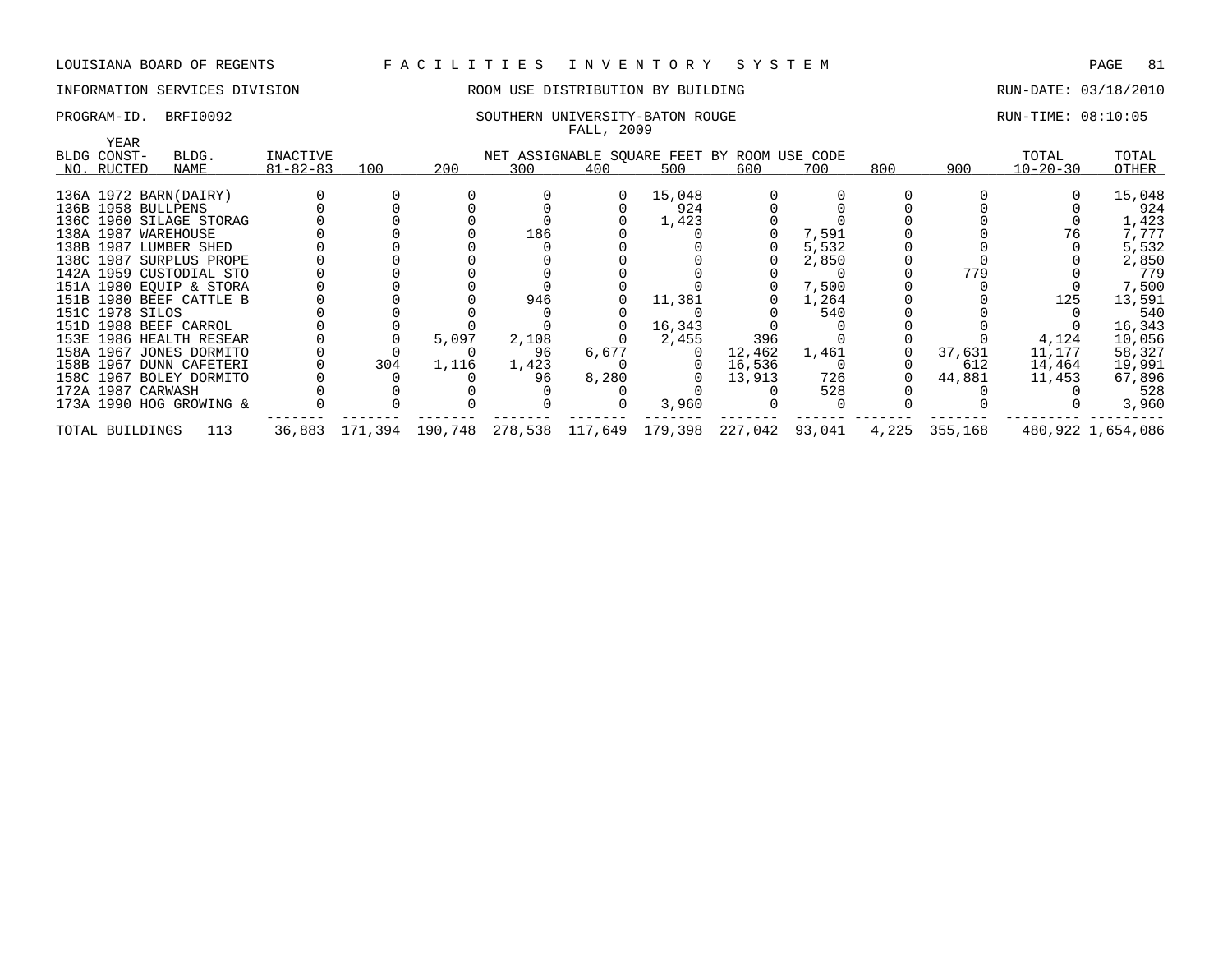### PROGRAM-ID. BRFI0092 SOUTHERN UNIVERSITY-SHREVEPORT RUN-TIME: 08:10:05

### INFORMATION SERVICES DIVISION ROOM USE DISTRIBUTION BY BUILDING RUN-DATE: 03/18/2010

|                        |       |                |        |        |        | FALL, 2009                                  |        |        |       |     |     |                |         |
|------------------------|-------|----------------|--------|--------|--------|---------------------------------------------|--------|--------|-------|-----|-----|----------------|---------|
| YEAR<br>BLDG CONST-    | BLDG. | INACTIVE       |        |        |        | NET ASSIGNABLE SOUARE FEET BY ROOM USE CODE |        |        |       |     |     | TOTAL          | TOTAL   |
| NO. RUCTED             | NAME  | $81 - 82 - 83$ | 100    | 200    | 300    | 400                                         | 500    | 600    | 700   | 800 | 900 | $10 - 20 - 30$ | OTHER   |
| 000A 1967 ADMINISTRAT  |       |                | 7,002  | 1,912  | 18,289 |                                             | 312    | 3,127  |       | 423 |     | 12,825         | 31,065  |
| 000B 1967 SCIENCE LEC  |       |                | 854    |        | 1,274  |                                             |        | 2,859  |       |     |     | 1,762          | 4,987   |
| 000C 1967 FINE ARTS B  |       |                | 2,307  | 3,586  | 251    |                                             | 1,365  |        |       |     |     | 1,540          | 7,509   |
| 000D 2000 HEALTH PHYS  |       |                | 5,420  |        |        |                                             | 15,680 |        |       |     |     |                | 21,100  |
| 000E 1967 MAINTENANCE  |       |                |        |        | 449    |                                             |        |        | 5,776 |     |     | 243            | 6,225   |
| 000F 1972 NCR          |       | 40             | 12,275 | 1,235  | 1,183  |                                             |        | 321    | 152   |     |     | 16,413         | 15,206  |
| 000G 1972 LIBRARY      |       |                |        |        | 2,156  | 13,190                                      | 718    | 132    | 79    |     |     | 4,072          | 16,275  |
| 000H 1973 SCIENCE BUI  |       |                | 2,042  | 16,152 | 4,062  |                                             |        | 378    |       |     |     | 8,502          | 22,634  |
| 000I 1980 STUDENT ACT  |       |                |        |        | 850    |                                             | 208    | 4,378  | 288   |     |     | 7,580          | 5,724   |
| 000X 1986 METRO CENTER |       |                | 17,216 | 4,401  | 21,591 | 372                                         | 5,346  | 1,256  | 2,727 |     |     |                | 52,909  |
| 000Y 1990 AEROSPACE    |       |                | 750    |        |        |                                             |        |        |       |     |     |                | 750     |
| TOTAL BUILDINGS        | 11    | 40             | 47,866 | 27,286 | 50,105 | 13,562                                      | 23,629 | 12,451 | 9,022 | 423 |     | 52,937         | 184,384 |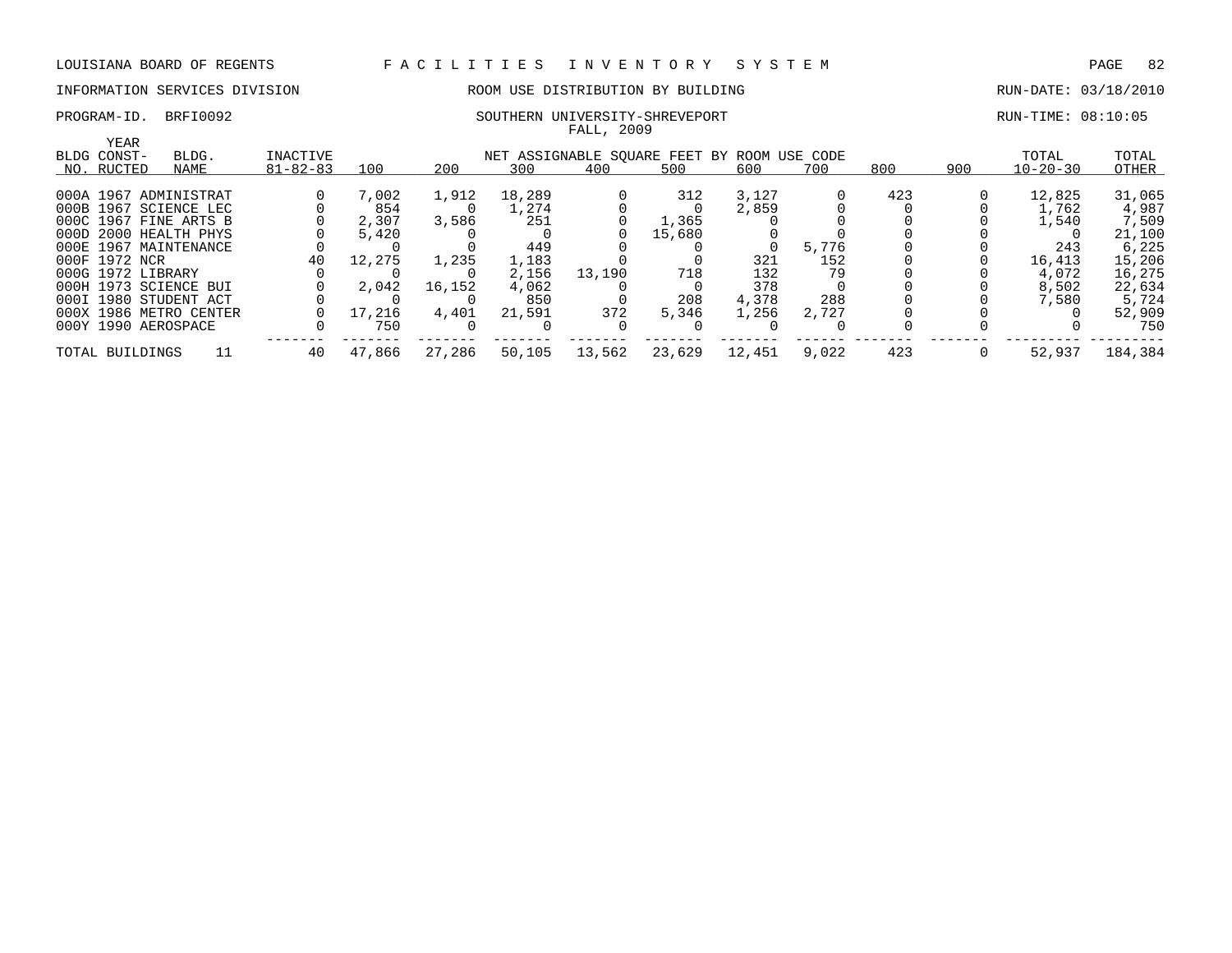### INFORMATION SERVICES DIVISION ROOM USE DISTRIBUTION BY BUILDING RUN-DATE: 03/18/2010

### PROGRAM-ID. BRFI0092 BATON ROUGE COMMUNITY COLLEGE RUN-TIME: 08:10:05 FALL, 2009

| YEAR<br>BLDG CONST- | BLDG.                   | INACTIVE       |                |        |        | NET ASSIGNABLE SQUARE FEET BY ROOM USE CODE |        |          |               |              |              | TOTAL          | TOTAL    |
|---------------------|-------------------------|----------------|----------------|--------|--------|---------------------------------------------|--------|----------|---------------|--------------|--------------|----------------|----------|
| NO. RUCTED          | NAME                    | $81 - 82 - 83$ | 100            | 200    | 300    | 400                                         | 500    | 600      | 700           | 800          | 900          | $10 - 20 - 30$ | OTHER    |
|                     |                         |                |                |        |        |                                             |        |          |               |              |              |                |          |
|                     | ANEX 1983 Art School Bu |                | 9,863          | 7,238  | 310    |                                             |        |          |               |              |              | 679            | 17,411   |
|                     | CONF 1974 Conference Ce |                | $\overline{0}$ |        | 1,611  |                                             |        | 180      |               |              |              | 312            | 1,800    |
|                     | CYPR 2005 Cypress Build |                | 9,425          | 19,092 | 8,623  |                                             |        | 128      | 110           |              |              | 2,702          | 37,378   |
|                     | FACL 1992 Facilities Se |                | $\Omega$       |        | 1,687  |                                             |        | 70       |               |              |              | 614            | 1,757    |
|                     | FRAZ 1982 Frazier Cente |                | 10,858         | 28,356 | 3,212  |                                             |        |          |               |              |              | 8,526          | 42,426   |
|                     | GARE 2004 Parking Garag |                |                |        |        |                                             |        | $\Omega$ | 32,135        |              |              |                | 32,135   |
|                     | HEAL 2008 BONNE SANTE   |                | 4,800          |        | 1,067  |                                             | 20,061 | 1,328    |               |              |              | 1,268          | 27,256   |
|                     | ITEC 1956 Information a |                |                |        | 1,232  |                                             |        | 80       | 782           |              |              | 299            | 2,094    |
|                     | LCTC 1930 LCTCS Main Bu |                |                |        | 13,645 |                                             |        |          | 470           |              |              | 997            | 14,115   |
|                     | LOSA 2002 Louisiana Bui |                | 20,550         | 1,237  | 11,114 |                                             | 1,000  | 1,082    | 350           |              |              | 2,769          | 35,333   |
|                     | MAGO 2005 Magnolia Pavi |                | 109            |        | 6,386  | 18,463                                      | 11,932 | 5,180    |               |              |              | 13,192         | 42,070   |
|                     | MAIL 1956 Shipping and  |                |                |        | 1,321  |                                             |        | 144      |               |              |              | 320            | 1,465    |
|                     | MAIN 1998 Governors Bui |                | 10,425         | 3,695  | 16,406 |                                             |        | 1,893    |               |              |              | 3,965          | 32,419   |
|                     | MECH 2004 Central Mecha |                |                |        | 335    |                                             |        | 304      | 126           |              |              | 8,835          | 765      |
|                     | MEFR 2003 FRAZIER MECHA |                |                |        |        |                                             |        |          |               |              |              | 456            | $\Omega$ |
|                     | REBE 1965 Rebel Buildin | 68,675         |                |        |        |                                             |        |          |               |              |              |                | 68,675   |
|                     | SBTC 2005 Small Bus and |                | $\mathbf 0$    | 1,600  | 2,540  |                                             |        | 200      |               |              |              | 100            | 4,340    |
|                     | STCT 1956 Student Cente |                | 35             | 2,069  | 9,389  |                                             |        | 2,913    | 63            |              |              | 5,936          | 14,469   |
| TOTAL BUILDINGS     | 18                      | 68,675         | 66,065         | 63,287 | 78,878 | 18,463                                      | 32,993 |          | 13,502 34,045 | $\mathbf{0}$ | $\mathbf{0}$ | 50,970         | 375,908  |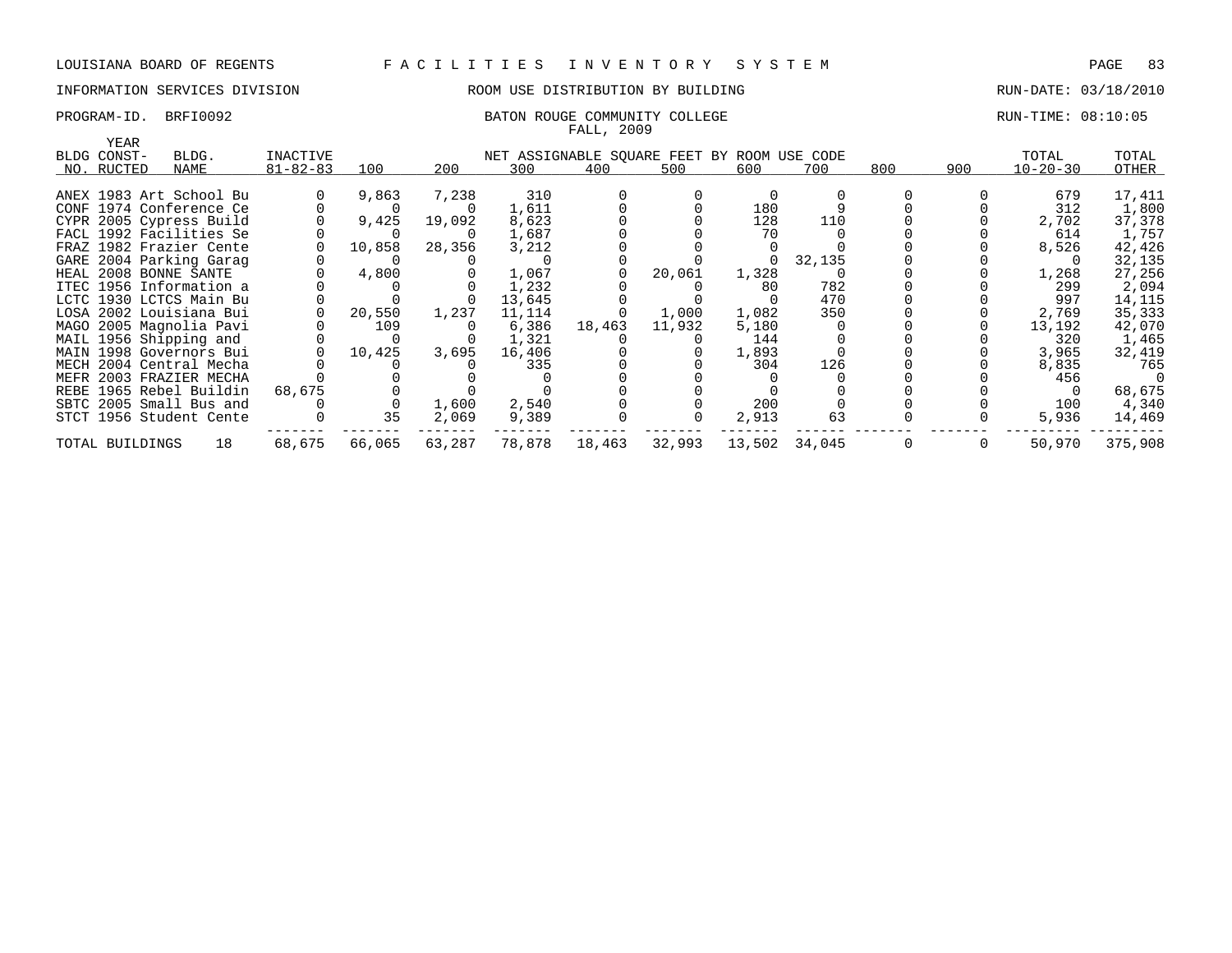# INFORMATION SERVICES DIVISION ROOM USE DISTRIBUTION BY BUILDING RUN-DATE: 03/18/2010

### PROGRAM-ID. BRFI0092 BOSSIER PARISH COMMUNITY COLLEGE REDUCED BOSSIER PARISH COMMUNITY COLLEGE FALL, 2009

| YEAR<br>BLDG CONST-  | BLDG. | <b>INACTIVE</b> |        |        |        | NET ASSIGNABLE SOUARE FEET BY ROOM USE CODE |        |        |        |     |     | TOTAL          | TOTAL   |
|----------------------|-------|-----------------|--------|--------|--------|---------------------------------------------|--------|--------|--------|-----|-----|----------------|---------|
| NO. RUCTED           | NAME  | $81 - 82 - 83$  | 100    | 200    | 300    | 400                                         | 500    | 600    | 700    | 800 | 900 | $10 - 20 - 30$ | OTHER   |
| 000A 2004 Building A |       |                 |        | 3,307  | 11,689 | 11,164                                      |        | 1,540  | 220    |     |     | 18,664         | 27,920  |
| 000B 2004 Building B |       |                 | 10,064 | 13,577 | 5,667  |                                             |        |        | 566    |     |     | 17,541         | 29,874  |
| 000C 2006 Building C |       |                 |        | 4,684  | 980    |                                             |        | 3,721  | 300    |     |     | 4,632          | 9,685   |
| 000D 2004 Building D |       |                 | 5,475  | 8,513  | 8.402  |                                             | 2,509  | 2,641  | 1,959  |     |     | 18,143         | 29,499  |
| 000E 2004 Building E |       |                 | 19,750 | 4,546  | 5,778  | 112                                         |        |        | 160    |     |     | 16,615         | 30,346  |
| 000F 2004 Building F |       |                 |        |        | 11,470 |                                             | 1,254  | 10,215 | 1,992  |     |     | 13,793         | 24,931  |
| 000G 2004 Building G |       |                 | 14,129 | 6,082  | 6,914  |                                             |        | 320    | 1,544  |     |     | 18,369         | 28,989  |
| 000I 2005 Building I |       |                 | 988    |        | 1,644  |                                             | 24,435 |        |        |     |     | 11,642         | 27,067  |
| 000J 2004 Building J |       |                 |        |        | 1,598  |                                             |        | 230    | 8,070  |     |     | 907            | 9,898   |
| 000K 2004 Building K |       |                 |        |        |        |                                             |        | 0      |        |     |     | 4,048          | - 0     |
| TOTAL BUILDINGS      | 10    |                 | 50,406 | 40,709 | 54,142 | 11,276                                      | 28,198 | 18,667 | 14,811 |     |     | 124,354        | 218,209 |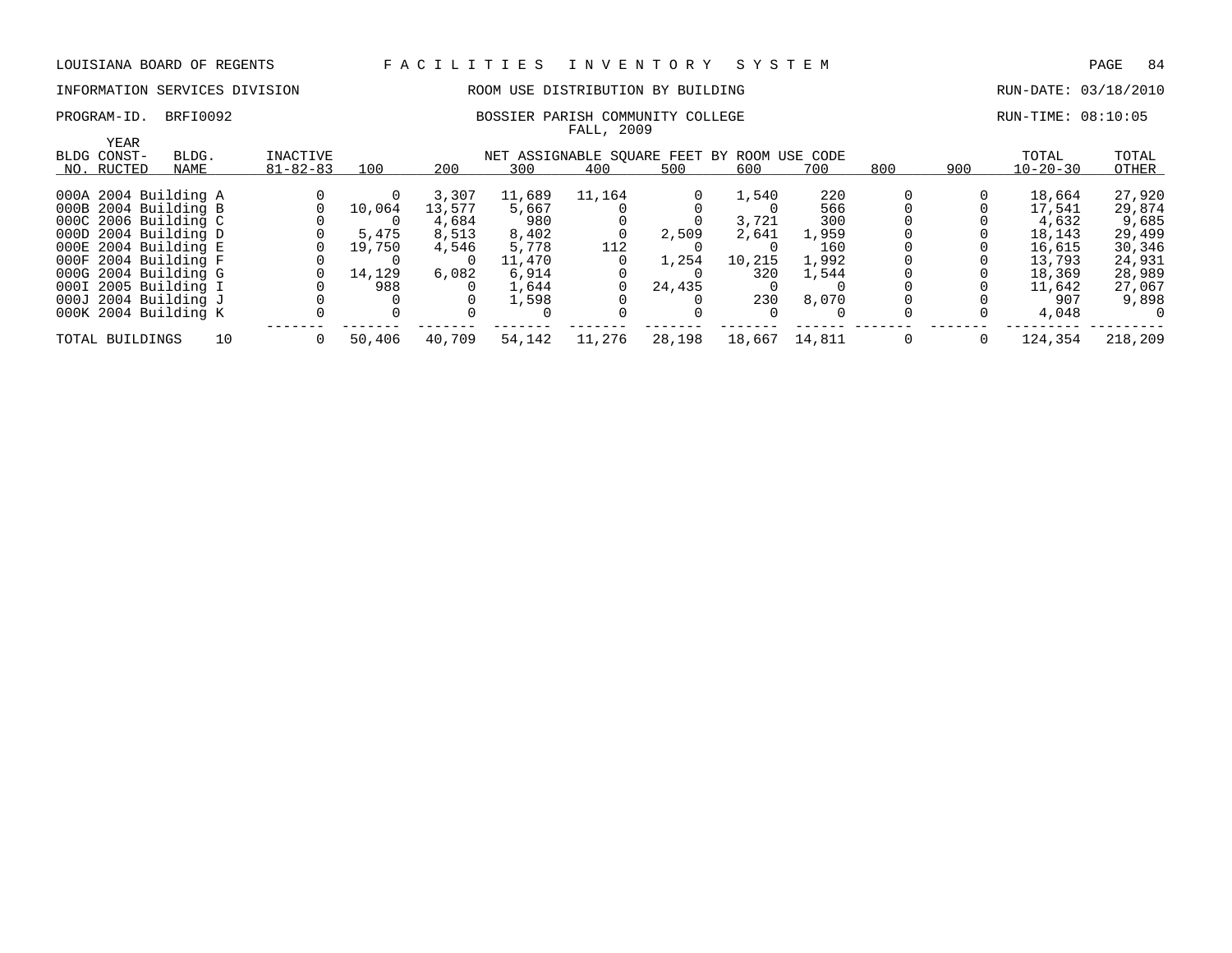# INFORMATION SERVICES DIVISION **ROOM USE DISTRIBUTION BY BUILDING RUN-DATE: 03/18/2010**

### PROGRAM-ID. BRFI0092 **DELGADO - CITY PARK CAMPUS DELGADO - CONTRAMENTAL RUN-TIME: 08:10:05** FALL, 2009

| YEAR              |                         |                |                |                          |                                             | they avvi      |       |                |                 |             |                |                |         |
|-------------------|-------------------------|----------------|----------------|--------------------------|---------------------------------------------|----------------|-------|----------------|-----------------|-------------|----------------|----------------|---------|
| BLDG CONST-       | BLDG.                   | INACTIVE       |                |                          | NET ASSIGNABLE SQUARE FEET BY ROOM USE CODE |                |       |                |                 |             |                | TOTAL          | TOTAL   |
| NO. RUCTED        | NAME                    | $81 - 82 - 83$ | 100            | 200                      | 300                                         | 400            | 500   | 600            | 700             | 800         | 900            | $10 - 20 - 30$ | OTHER   |
|                   |                         |                |                |                          |                                             |                |       |                |                 |             |                |                |         |
|                   | CN01 1972 CSN EDUCATION | $\overline{0}$ | 15,281         | 7,907                    | 17,297                                      | 8,388          | 1,364 |                | 24, 148 19, 287 | $\mathbf 0$ |                | 27,778         | 93,672  |
|                   | CP01 1922 ISAAC DELGADO | 1,030          | 30,588         | 47,751                   | 29,504                                      | $\overline{0}$ |       | 1,022          | 1,357           |             |                | 52,270         | 111,252 |
|                   | CP02 1981 STUDENT SERVI | 173,797        |                |                          |                                             |                |       | $\overline{0}$ | $\overline{0}$  |             |                |                | 173,797 |
|                   | CP03 1942 BOOKSTORE     |                |                |                          | 780                                         |                |       | 4,082          | 1,809           | 112         |                | 949            | 6,783   |
|                   | CP04 1961 SEYMOUR WEISS | 494            | 626            | 9,585                    | 7,735                                       |                |       |                | 2,705           |             |                | 9,309          | 21,145  |
|                   | CP07 1964 LEARNING RESO | 58,439         |                |                          |                                             |                |       |                |                 |             |                |                | 58,439  |
|                   | CP08 1959 COMMUNITY CAM | 8,454          |                |                          |                                             |                |       |                |                 |             |                |                | 8,454   |
|                   | CP09 1963 COMMUNITY CAM | 12,909         |                |                          |                                             |                |       |                |                 |             |                |                | 12,909  |
|                   | CP10 1974 FRANCIS E COO | 15,974         | $\Omega$       | 6,526                    | 5,112                                       |                |       | $\Omega$       | 2,112           |             |                | 4,695          | 29,724  |
|                   | CP11 1967 MICHAEL L WIL |                | 4,938          | 13,253                   | 6,976                                       | $\Omega$       | 1,350 | 1,364          | 713             | 541         |                | 7,606          | 29,135  |
|                   | CP12 1967 CENTRAL UTITI |                | $\overline{0}$ | $\Omega$                 | 220                                         |                |       |                |                 |             |                | 5,681          | 220     |
|                   | CP22 1970 ENGINEERING   |                | 4,014          | 25,500                   | 3,677                                       |                | 339   |                |                 |             |                | 1,715          | 33,530  |
|                   | CP23 1999 STUDENT LIFE  |                | $\overline{0}$ |                          | 1,038                                       | 216            | 248   | 16,321         | 1,012           |             |                | 19,371         | 18,835  |
|                   | CP25 1977 MAINTENANCE   |                |                |                          | 340                                         |                | 80    |                |                 |             |                | 140            | 420     |
|                   | CP32 1923 DELGADO CHILD | 3,061          |                |                          |                                             |                |       |                |                 |             |                |                | 3,061   |
|                   | CP33 1965 JOB LINK CENT | 2,483          |                |                          |                                             |                |       |                |                 |             |                |                | 2,483   |
|                   | CP36 1990 COMMUNITY CAM | 3,457          |                |                          |                                             |                |       |                |                 |             |                |                | 3,457   |
| CP37 1981 O'KEEFE |                         | 23,202         |                |                          |                                             |                |       |                |                 |             |                |                | 23,202  |
| CP38 1984 BATT    |                         |                | 442            | 5,555                    | 515                                         |                |       |                |                 |             |                | 4,671          | 6,512   |
|                   | CP39 1984 BAGERT-LANCAS |                | 1,699          | 11,725                   | 545                                         |                |       |                |                 |             |                | 1,298          | 13,969  |
| CP40 1984 HAYDEL  |                         | 482            | 4,045          | 5,306                    | 1,160                                       |                |       |                |                 |             |                | 454            | 10,993  |
|                   | CP41 1993 GM TECHNOLOGY | 7,465          | $\sim$ 0       | $\overline{\phantom{0}}$ | 673                                         |                |       |                |                 |             |                |                | 8,138   |
|                   | SL01 1987 SLIDELL LEARN |                | 6,410          | 516                      | 2,572                                       | 628            |       | 381            | 1,293           |             |                | 4,298          | 11,800  |
| TOTAL BUILDINGS   | 23                      | 311,247        |                | 68,043 133,624           | 78,144                                      | 9,232          | 3,381 |                | 47,318 30,288   | 653         | $\overline{0}$ | 140,235        | 681,930 |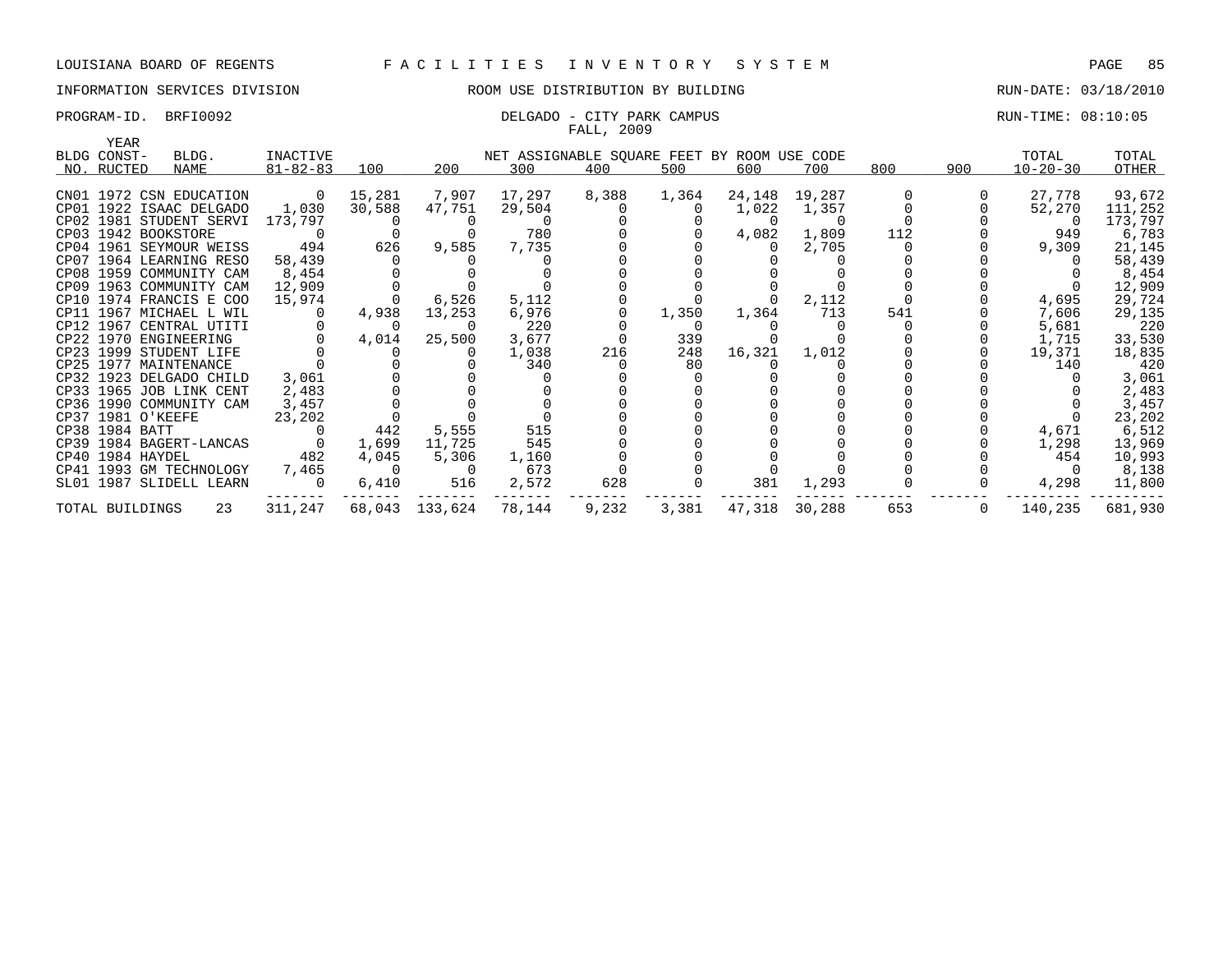PROGRAM-ID. BRFI0092 CONSERVATION: DELGADO - WEST BANK CAMPUS RUN-TIME: 08:10:05

### INFORMATION SERVICES DIVISION ROOM USE DISTRIBUTION BY BUILDING RUN-DATE: 03/18/2010

| YEAR<br>BLDG CONST- | BLDG.                   | INACTIVE       |        |        |        | NET ASSIGNABLE SOUARE FEET BY ROOM USE CODE |     |       |        |     |     | TOTAL          | TOTAL  |
|---------------------|-------------------------|----------------|--------|--------|--------|---------------------------------------------|-----|-------|--------|-----|-----|----------------|--------|
| NO. RUCTED          | NAME                    | $81 - 82 - 83$ | 100    | 200    | 300    | 400                                         | 500 | 600   | 700    | 800 | 900 | $10 - 20 - 30$ | OTHER  |
|                     |                         |                |        |        |        |                                             |     |       |        |     |     |                |        |
|                     | WBLR 1999 LAROCCA BUILD |                | 9,388  | 156    | 7.767  |                                             | 108 | 1,280 | 9,306  |     |     | 10,303         | 28,005 |
|                     | WB01 1972 TECH.VO.LAB   |                | 857    | 6,269  | 9,067  |                                             |     | 169   | 304    |     |     | 4,484          | 16,666 |
|                     | WB02 1978 VOCATIONAL    |                | 6,112  | 7,068  | 3,666  | 189                                         |     |       | ⊥,264  |     |     | 4,080          | 18,299 |
|                     | WB04 2004 CLASSROOM BUI |                | 241    |        | 1,909  |                                             |     |       | 113    |     |     | 1,903          | 2,263  |
|                     |                         |                |        |        |        |                                             |     |       |        |     |     |                |        |
| TOTAL BUILDINGS     |                         |                | 16,598 | 13,493 | 22,409 | 189                                         | 108 | .449  | 10,987 |     |     | 20,770         | 65,233 |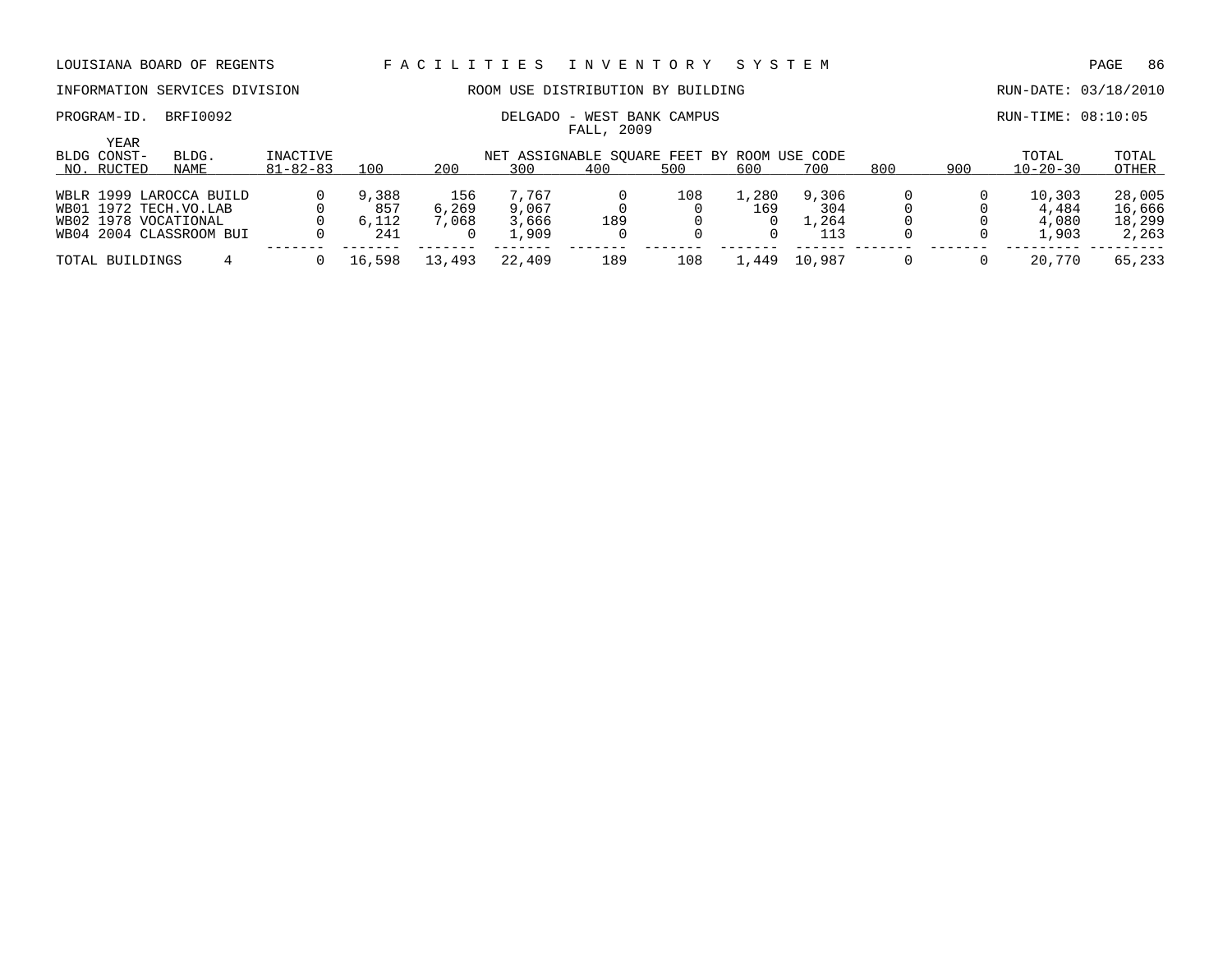# INFORMATION SERVICES DIVISION **ROOM USE DISTRIBUTION BY BUILDING RUN-DATE: 03/18/2010**

### PROGRAM-ID. BRFI0092 **ELAINE B. NUNEZ COMMUN. COLLEGE** RUN-TIME: 08:10:05 FALL, 2009

| YEAR            |                         |                |        |        |        |                                             |     |        |     |     |     |                |         |
|-----------------|-------------------------|----------------|--------|--------|--------|---------------------------------------------|-----|--------|-----|-----|-----|----------------|---------|
| BLDG CONST-     | BLDG.                   | INACTIVE       |        |        |        | NET ASSIGNABLE SOUARE FEET BY ROOM USE CODE |     |        |     |     |     | TOTAL          | TOTAL   |
| NO. RUCTED      | NAME                    | $81 - 82 - 83$ | 100    | 200    | 300    | 400                                         | 500 | 600    | 700 | 800 | 900 | $10 - 20 - 30$ | OTHER   |
|                 |                         |                |        |        |        |                                             |     |        |     |     |     |                |         |
|                 | 01A1 1978 Kane Technolo | 21,041         |        |        |        |                                             |     |        |     |     |     |                | 21,041  |
|                 | 01A2 1981 Building A2 B |                |        |        |        |                                             |     |        |     |     |     |                | 85      |
|                 | 010B 1978 Building B    | 40,334         |        |        |        |                                             |     |        |     |     |     |                | 40,334  |
|                 | 010C 1980 Bookstore/Sto | 3,570          |        |        |        |                                             |     |        |     |     |     |                | 3,570   |
|                 | 010D 1993 Building D    |                | 7,410  | 2,092  | 1,815  |                                             | 840 | 425    |     |     |     | 3,373          | 12,582  |
|                 | 010E 1979 Stewart Admin | 11,839         |        |        |        |                                             |     |        |     |     |     |                | 11,839  |
|                 | 010F 2000 Arts and Scie |                | 15,880 | 1,200  | 10,229 | 14,660                                      |     | 7,260  | 548 |     |     | 10,411         | 49,777  |
|                 | 010G 2005 Physical Acti |                | 3,367  | 8,400  | 1,280  |                                             |     | 1,048  | 260 |     |     | 2,677          | 14,355  |
|                 | 010I 2007 Temp Culinary |                | 700    |        |        | 480                                         |     |        |     |     |     |                | 1,180   |
|                 | 010J 2008 Temp J Traile |                | 3,600  | 1,440  | 2,160  |                                             |     | 1,440  |     |     |     | 480            | 8,640   |
|                 | 10                      |                |        |        |        | 15,140                                      |     | 10,173 | 808 |     |     |                |         |
| TOTAL BUILDINGS |                         | 76,869         | 30,957 | 13,132 | 15,484 |                                             | 840 |        |     |     |     | 16,941         | 163,403 |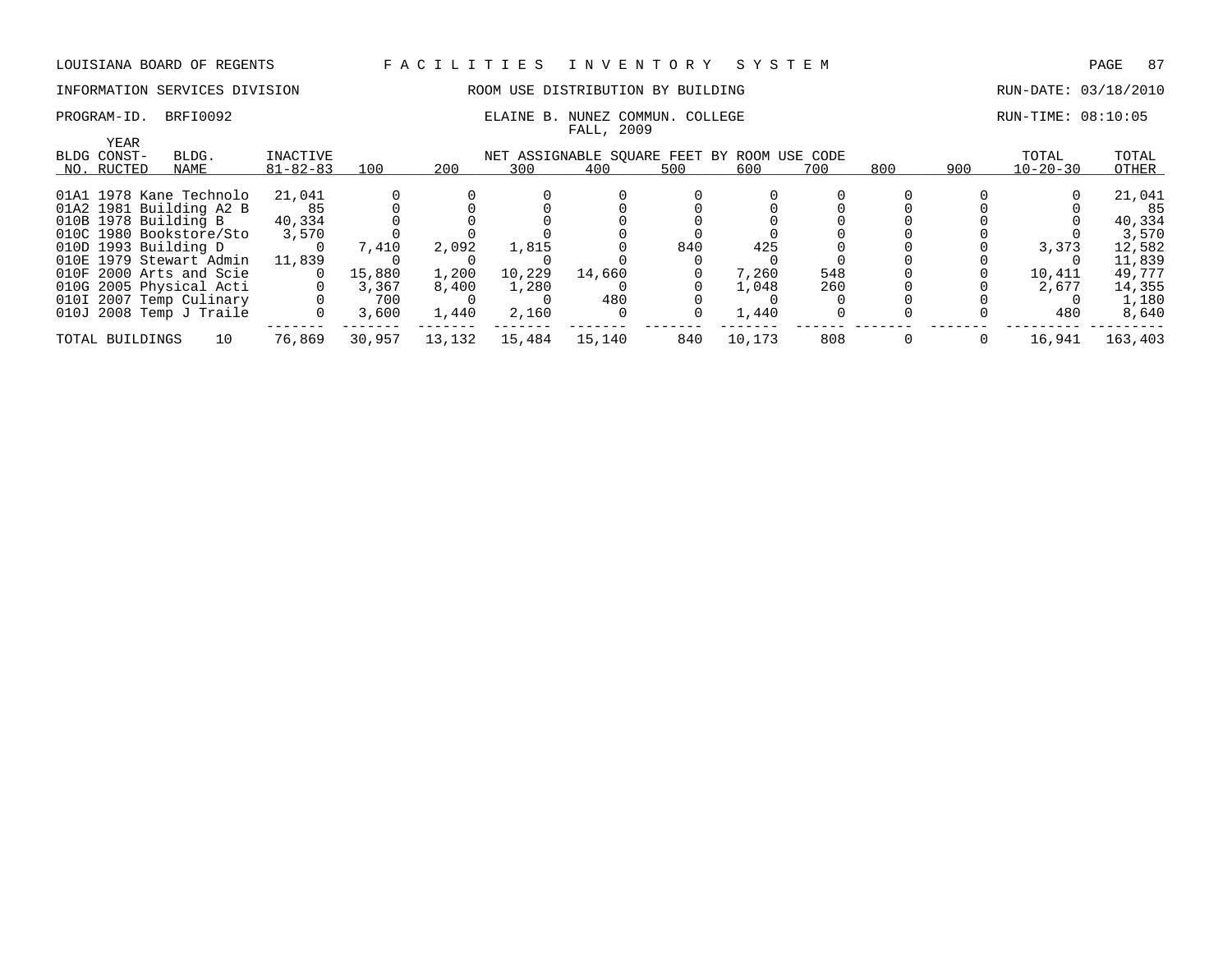### INFORMATION SERVICES DIVISION 88 ROOM USE DISTRIBUTION BY BUILDING RUN-DATE: 03/18/2010

YEAR

| PROGRAM-ID | BRFI0092 | RIVER PARISHES COMMUNITY COLLEGE | RUN-TIME: 08:10:05 |
|------------|----------|----------------------------------|--------------------|
|            |          | 2009<br>FALL                     |                    |

| ILAR                    |       |                |       |       |       |                                             |     |     |     |     |     |          |        |
|-------------------------|-------|----------------|-------|-------|-------|---------------------------------------------|-----|-----|-----|-----|-----|----------|--------|
| BLDG CONST-             | BLDG. | INACTIVE       |       |       |       | NET ASSIGNABLE SOUARE FEET BY ROOM USE CODE |     |     |     |     |     | TOTAL    | TOTAL  |
| NO. RUCTED              | NAME  | $81 - 82 - 83$ | 100   | 200   | 300   | 400                                         | 500 | 600 | 700 | 800 | 900 | 10-20-30 | OTHER  |
| 085A 1900 Main Campus F |       |                | 359   |       | 3,290 |                                             |     |     |     |     |     | 2,579    | 3,649  |
| 085B 1999 Main Campus F |       |                | 2,108 | 2,225 | 455   | 725                                         |     |     | 266 |     |     | 1,353    | 5,779  |
| 085C 1999 Main Campus F |       |                | 775   |       | 1,920 | 2,275                                       |     |     | 215 |     |     | 936      | 5,185  |
| 085D 2002 Main Campus F |       |                | .,440 |       |       |                                             |     |     |     |     |     |          | 1,440  |
| 085E 2002 Main Campus F |       |                |       |       | 1,440 |                                             |     |     |     |     |     |          | 1,440  |
| 085F 1981 Main Campus F |       |                | 3,542 |       | 708   |                                             |     |     |     |     |     |          | 4,250  |
| 090A 1900 Offsite       | Dep   |                |       |       | 1,583 |                                             |     |     |     |     |     |          | 1,583  |
| TOTAL BUILDINGS         |       |                | 8,224 | 2,225 | 9,396 | 3,000                                       |     |     | 481 |     |     | 4,868    | 23,326 |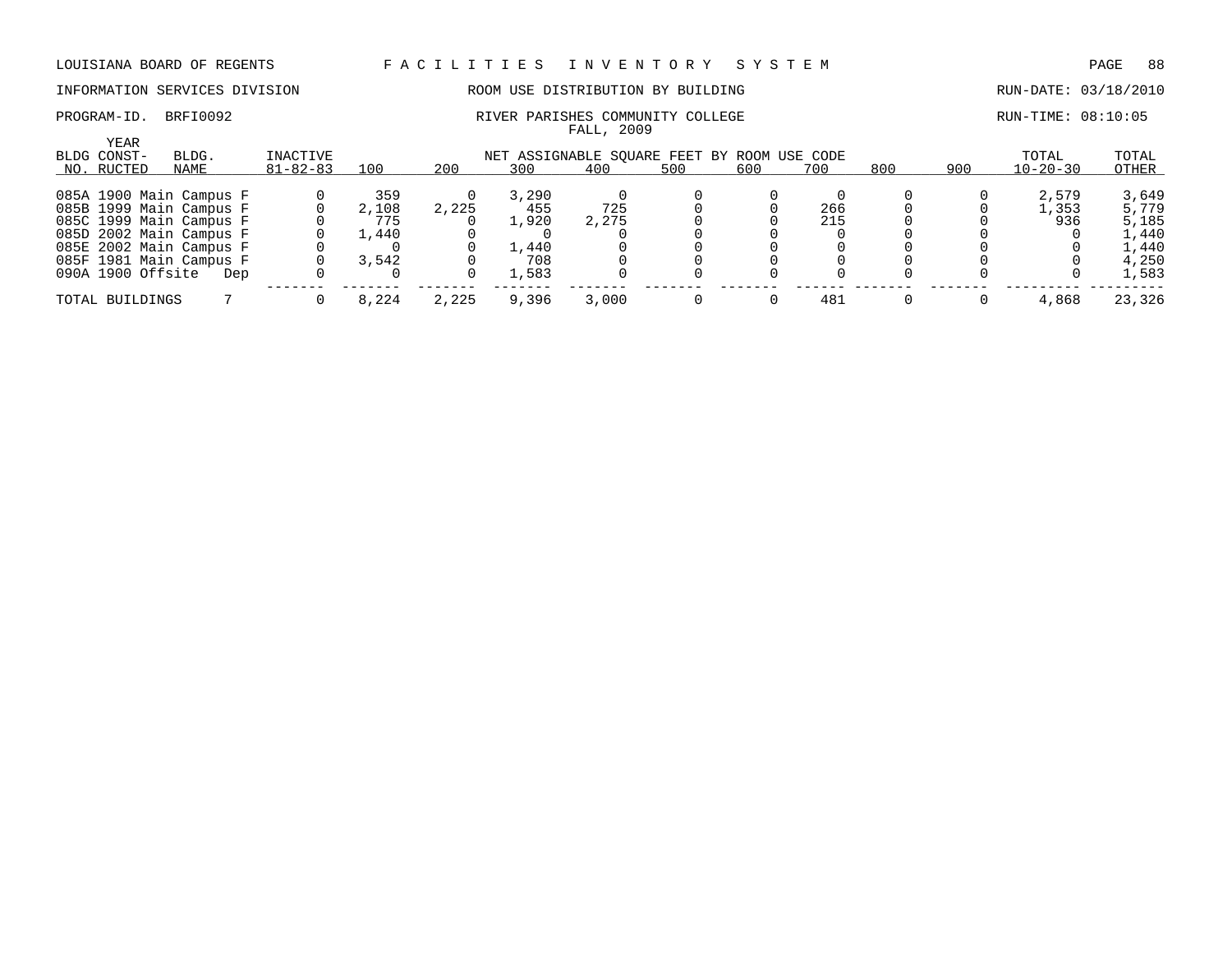# INFORMATION SERVICES DIVISION ROOM USE DISTRIBUTION BY BUILDING RUN-DATE: 03/18/2010

YEAR

| PROGRAM-ID | BRFI0092 | SOUTH LOUISIANA COMMUNITY COLLEG | RUN-TIME: 08:10:05 |
|------------|----------|----------------------------------|--------------------|
|            |          | 2009<br>: ALL                    |                    |

| ILAR<br>BLDG CONST-  | INACTIVE<br>BLDG.<br>NET ASSIGNABLE SOUARE FEET BY ROOM USE CODE |  |                |        |        |         |       |     |        |       |     |     | TOTAL          | TOTAL  |
|----------------------|------------------------------------------------------------------|--|----------------|--------|--------|---------|-------|-----|--------|-------|-----|-----|----------------|--------|
| NO. RUCTED           | NAME                                                             |  | $81 - 82 - 83$ | 100    | 200    | 300     | 400   | 500 | 600    | 700   | 800 | 900 | $10 - 20 - 30$ | OTHER  |
| 0001 1976 NEW IBERIA |                                                                  |  | 784            | 4,720  | 3,768  | 5,890   | 1,534 |     | 11,500 | 1,924 |     |     | 10,436         | 30,120 |
| 0002 2005 LAFAYETTE  |                                                                  |  |                | 13,108 | 13,802 | 10,306  | 3,404 |     | 4,452  | 496   |     |     | 39,950         | 45,568 |
| 0003 1936 FRANKLIN   |                                                                  |  | 8,372          | 2,307  |        | 421     | 736   |     |        | 25    |     |     | 330            | 11,861 |
| 0004 2005 LAFAYETTE  |                                                                  |  |                |        |        |         |       |     |        |       |     |     | 500            |        |
| 0005 1978 HESSMER    |                                                                  |  |                | 6,318  |        | . . 776 |       |     | 2,280  | 144   |     |     | 3,100          | 10,518 |
| 0006 1980 HESSMER    |                                                                  |  |                | 900    |        | 260     |       |     |        |       |     |     | 176            | 1,160  |
| TOTAL BUILDINGS      |                                                                  |  | 9.156          | 27,353 | 17,570 | 18,653  | 5,674 |     | 18,232 | 2,589 |     |     | 54,492         | 99,227 |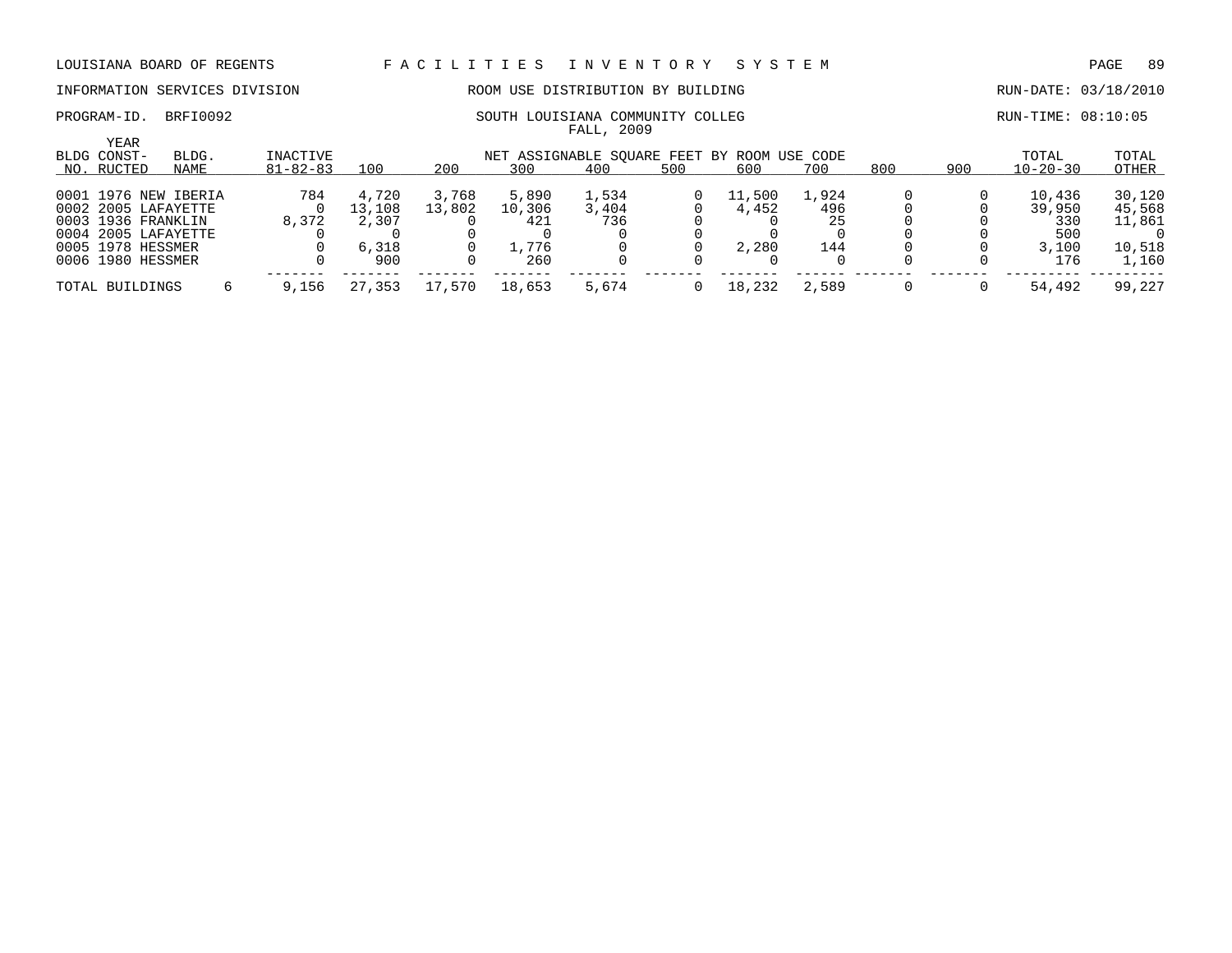PROGRAM-ID. BRFI0092 COMMUNITY COLLEG RUN-TIME: 08:10:05

# INFORMATION SERVICES DIVISION **ROOM USE DISTRIBUTION BY BUILDING RUN-DATE:** 03/18/2010

| ROUISIANA DELIA COMMUNIII COLL |            |  |
|--------------------------------|------------|--|
|                                | FALL, 2009 |  |

| YEAR<br>BLDG CONST- | BLDG.                   | INACTIVE       |       |     | NET ASSIGNABLE SOUARE FEET BY ROOM USE CODE |       |     |       |     |     |     | TOTAL          | TOTAL  |
|---------------------|-------------------------|----------------|-------|-----|---------------------------------------------|-------|-----|-------|-----|-----|-----|----------------|--------|
| NO. RUCTED          | <b>NAME</b>             | $81 - 82 - 83$ | 100   | 200 | 300                                         | 400   | 500 | 600   | 700 | 800 | 900 | $10 - 20 - 30$ | OTHER  |
|                     |                         |                |       |     |                                             |       |     |       |     |     |     |                |        |
|                     | 000A 1966 COENEN BUILDI | $\Omega$       | 3,687 | 120 | 5,926                                       | 838   |     |       | 159 |     |     | 4,002          | 10,730 |
|                     | 000B 1962 EASTGATE BUIL |                | 4,703 | 724 | 5,197                                       | 412   |     | 3,634 | 149 |     |     | 3,958          | 14,819 |
| TOTAL BUILDINGS     |                         |                | 8,390 | 844 | 11,123                                      | ⊥,250 |     | 3,634 | 308 |     |     | 7,960          | 25,549 |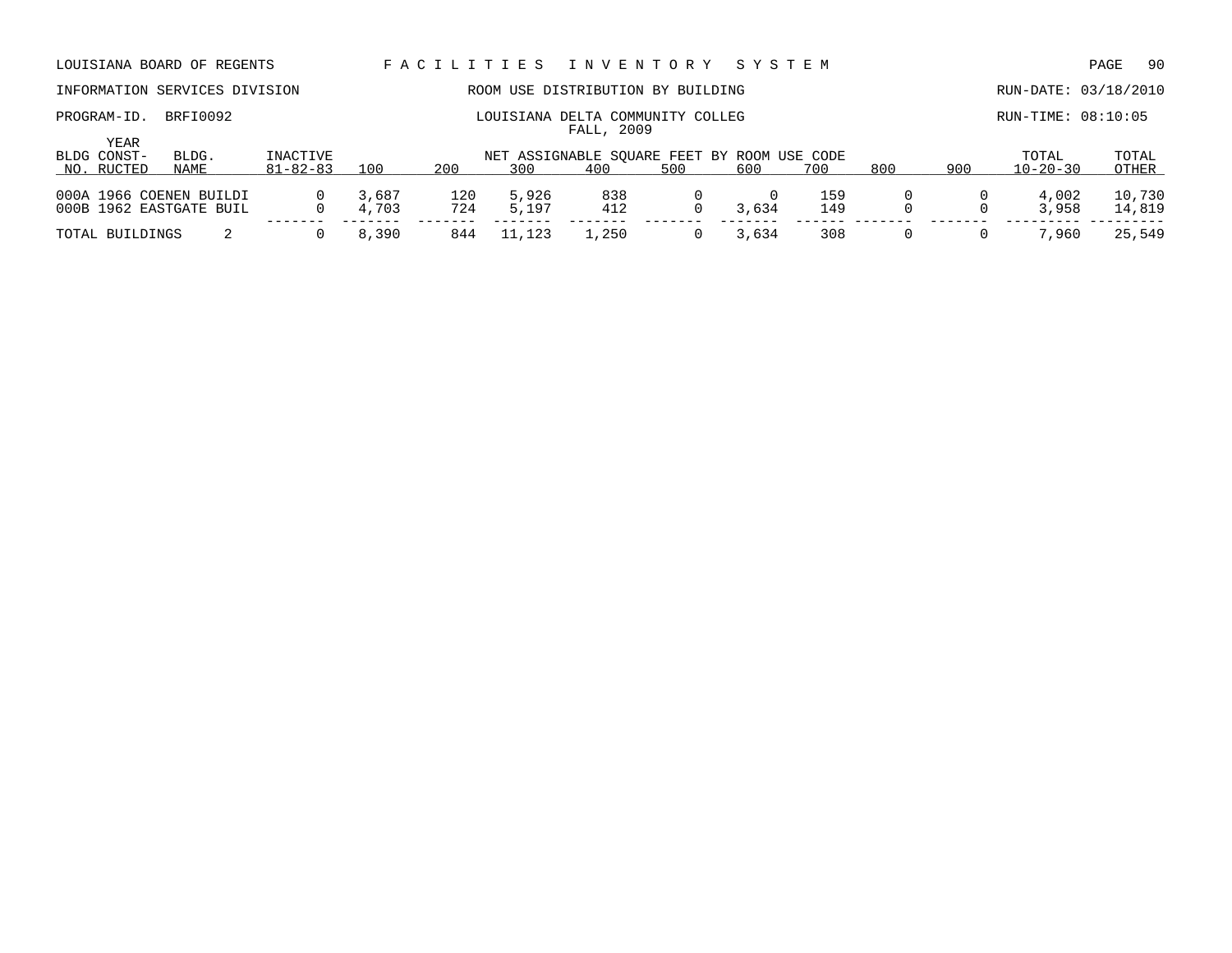# INFORMATION SERVICES DIVISION **ROOM USE DISTRIBUTION BY BUILDING RUN-DATE: 03/18/2010**

### PROGRAM-ID. BRFI0092 **EXAMIC L.T.C.-ACADIAN L.T.C.-ACADIAN EXAMIC LEADER RUN-TIME: 08:10:05** FALL, 2009

| YEAR<br>BLDG CONST-<br>NO. RUCTED | BLDG.<br>NAME           | INACTIVE<br>$81 - 82 - 83$ | 100   | 200    | NET ASSIGNABLE SOUARE FEET BY ROOM USE CODE<br>300 | 400 | 500 | 600   | 700   | 800 | 900 | TOTAL<br>$10 - 20 - 30$ | TOTAL<br>OTHER |
|-----------------------------------|-------------------------|----------------------------|-------|--------|----------------------------------------------------|-----|-----|-------|-------|-----|-----|-------------------------|----------------|
|                                   |                         |                            |       |        |                                                    |     |     |       |       |     |     |                         |                |
|                                   | A000 1979 Administrativ |                            |       | 16,990 | 3,546                                              |     |     | 1,628 |       |     |     | 527                     | 22,164         |
|                                   | B000 1979 Shop Courses  |                            | 1,914 | 24,769 |                                                    |     |     |       | 2,622 |     |     |                         | 29,305         |
|                                   | C000 1979 Instructional | 1,080                      |       |        |                                                    |     |     |       |       |     |     |                         | 1,080          |
|                                   | D000 1979 Maintenance B |                            |       |        |                                                    |     |     | 0     | 3,024 |     |     |                         | 3,024          |
| TOTAL BUILDINGS                   |                         | 1,080                      | ⊥,914 | 41,759 | 3,546                                              |     |     | ⊥,628 | 5,646 |     |     | 527                     | 55,573         |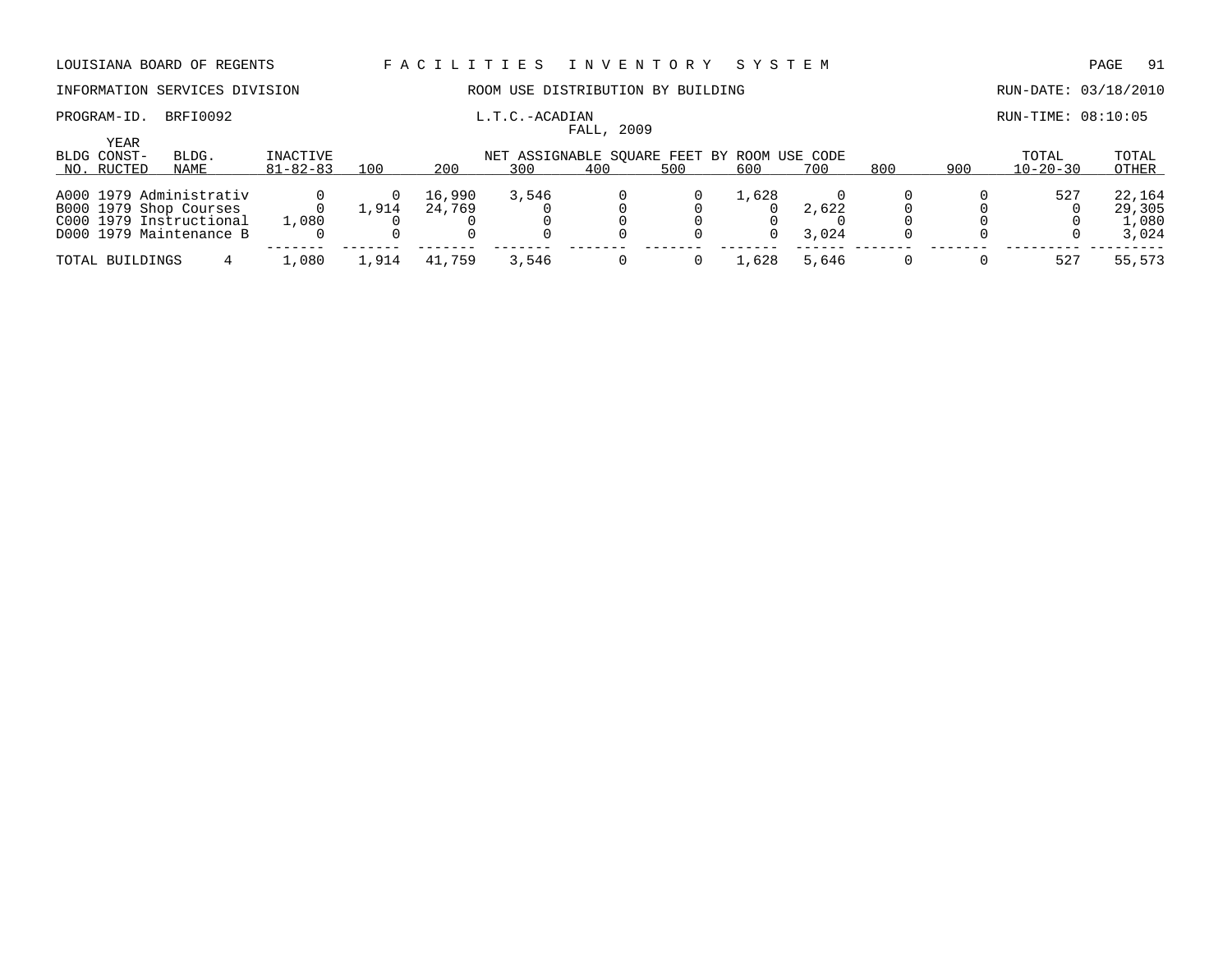### INFORMATION SERVICES DIVISION ROOM USE DISTRIBUTION BY BUILDING RUN-DATE: 03/18/2010

# FALL, 2009

### PROGRAM-ID. BRFI0092 L.T.C.-ALEXANDRIA L.T.C.-ALEXANDRIA RUN-TIME: 08:10:05

|                   |                         |                |        |        |                                             | rann, zuur |     |       |       |     |     |                |        |
|-------------------|-------------------------|----------------|--------|--------|---------------------------------------------|------------|-----|-------|-------|-----|-----|----------------|--------|
| YEAR              |                         |                |        |        |                                             |            |     |       |       |     |     |                |        |
| BLDG CONST-       | BLDG.                   | INACTIVE       |        |        | NET ASSIGNABLE SQUARE FEET BY ROOM USE CODE |            |     |       |       |     |     | TOTAL          | TOTAL  |
| NO. RUCTED        | NAME                    | $81 - 82 - 83$ | 100    | 200    | 300                                         | 400        | 500 | 600   | 700   | 800 | 900 | $10 - 20 - 30$ | OTHER  |
|                   |                         |                |        |        |                                             |            |     |       |       |     |     |                |        |
|                   | A000 1965 Building A    |                | 2,960  | 4,137  | 4,315                                       |            |     | 778   | 70    |     |     | 633            | 12,260 |
|                   | B000 1965 Building B    |                | 1,180  | 2,734  | 388                                         |            |     |       | 790   |     |     | 460            | 5,164  |
|                   | C000 1965 Building C    |                | 1,563  | 8,239  | 411                                         |            |     |       | 186   |     |     | 60             | 10,399 |
|                   | D000 1968 Building D    |                | 627    | 5,347  |                                             |            |     |       | 544   |     |     | 162            | 6,518  |
|                   | $E000$ 1979 Building E  |                | 4,462  | 2,688  | 792                                         |            |     | 3,148 | 328   |     |     | 762            | 11,418 |
|                   | F000 1979 Building F    |                | 3,085  | 14,647 |                                             |            |     |       | 542   |     |     | 606            | 18,274 |
|                   | G000 1986 Maintenance   |                |        |        | 149                                         |            |     |       | 2,223 |     |     |                | 2,372  |
| H000 1996 Storage |                         |                |        |        |                                             |            |     |       | 288   |     |     |                | 288    |
| I000 1996 Ford    |                         |                |        | 2,064  | 120                                         |            |     |       |       |     |     | 156            | 2,184  |
|                   | J000 1996 Equipment She |                |        |        |                                             |            |     |       | 510   |     |     |                | 510    |
|                   | K000 1995 Conference Ce |                | 290    |        |                                             |            |     | 760   |       |     |     | 48             | 1,050  |
|                   | L000 1995 Diesel Classr |                | 288    |        |                                             |            |     |       |       |     |     |                | 288    |
|                   | M000 1979 Mechanical Bu |                | 957    |        |                                             |            |     |       |       |     |     |                | 957    |
|                   |                         |                |        |        |                                             |            |     |       |       |     |     |                |        |
| TOTAL BUILDINGS   | 13                      | $\Omega$       | 15,412 | 39,856 | 6,175                                       | 72         | 0   | 4,686 | 5,481 |     |     | 2,887          | 71,682 |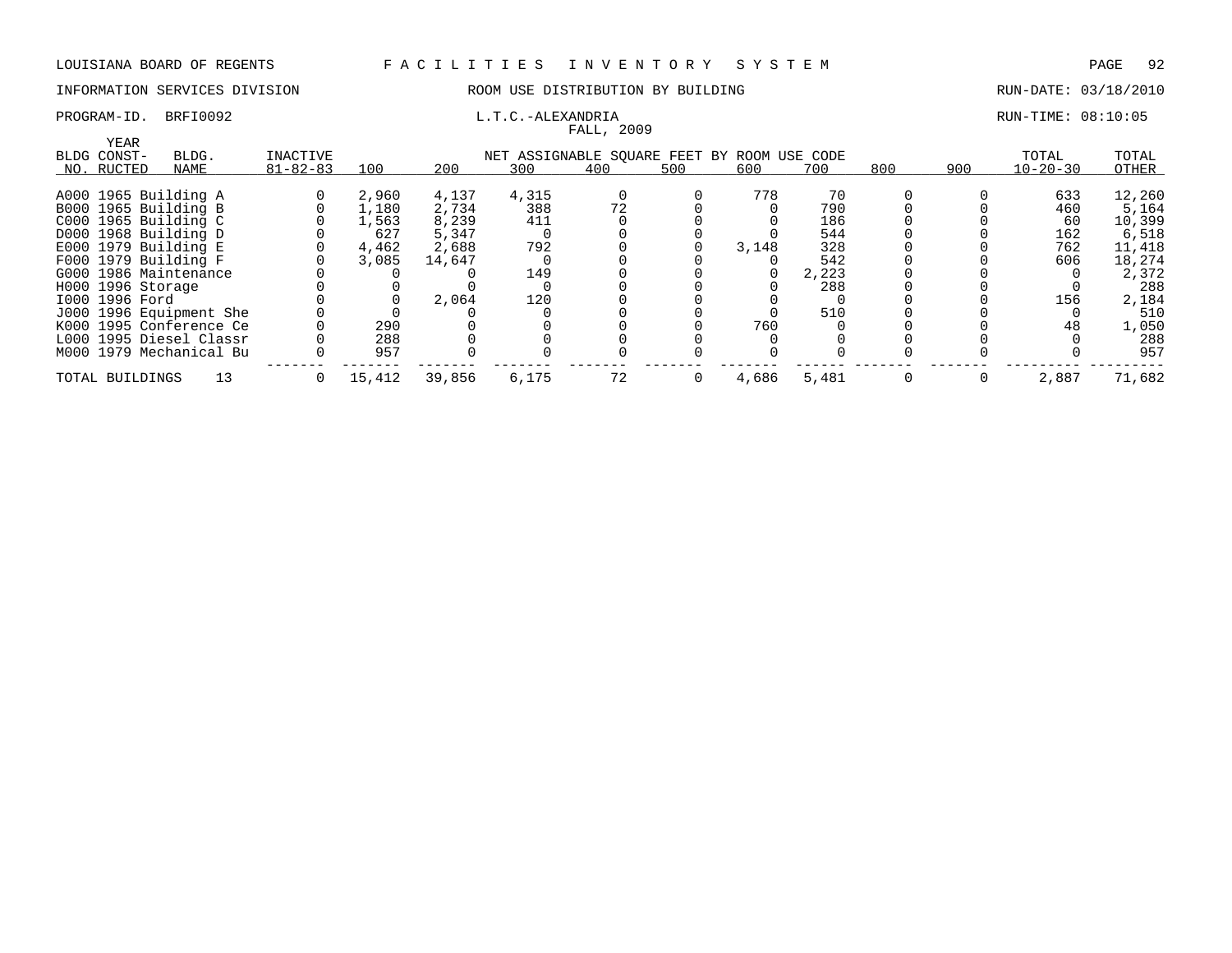# INFORMATION SERVICES DIVISION ROOM USE DISTRIBUTION BY BUILDING RUN-DATE: 03/18/2010

# FALL, 2009

### PROGRAM-ID. BRFI0092 **EXAM-ID.** BRFI0092 **L.T.C.-ASCENSION L.T.C.-ASCENSION**

| YEAR            |                            |                |        |        |                                             |     |     |       |     |     |     |                |        |
|-----------------|----------------------------|----------------|--------|--------|---------------------------------------------|-----|-----|-------|-----|-----|-----|----------------|--------|
| BLDG CONST-     | BLDG.                      | INACTIVE       |        |        | NET ASSIGNABLE SOUARE FEET BY ROOM USE CODE |     |     |       |     |     |     | TOTAL          | TOTAL  |
| NO. RUCTED      | NAME                       | $81 - 82 - 83$ | 100    | 200    | 300                                         | 400 | 500 | 600   | 700 | 800 | 900 | $10 - 20 - 30$ | OTHER  |
|                 | 000A 1978 VOCATIONAL TE    |                | 9,786  | 13,356 | 3,154                                       |     |     |       |     |     |     | 1,305          | 26,296 |
|                 | 000B 1983 AUTO STORAGE     |                |        |        |                                             |     |     | 4,224 |     |     |     |                | 4,224  |
|                 | 000C 1995 STUDENT LOUNG    |                |        |        |                                             |     |     | 1,000 |     |     |     |                | 1,000  |
|                 | $000D$ 2004 BUILDING D -   |                | 768    |        |                                             |     |     |       |     |     |     |                | 768    |
|                 | $000E$ 2004 BUILDING E -   |                | 768    |        |                                             |     |     |       |     |     |     |                | 768    |
|                 | $000F$ 2004 BUILDING F -   |                | 178    |        |                                             |     |     |       |     |     |     |                | 178    |
|                 | $000G$ 2004 BUILDING G -   |                | 260    |        |                                             |     |     |       |     |     |     |                | 260    |
|                 | $000H$ 2004 BUILDING H -   |                |        | 768    |                                             |     |     |       |     |     |     |                | 768    |
|                 | 000I 2006 BUILDING I -     |                | 768    | 768    |                                             |     |     |       |     |     |     |                | 1,536  |
|                 | $000J$ 2004 BUILDING $J$ - |                | 260    |        |                                             |     |     |       |     |     |     |                | 260    |
| TOTAL BUILDINGS | 10                         |                | 12,788 | 14,892 | 3,154                                       |     |     | 5,224 |     |     |     | 1,305          | 36,058 |
|                 |                            |                |        |        |                                             |     |     |       |     |     |     |                |        |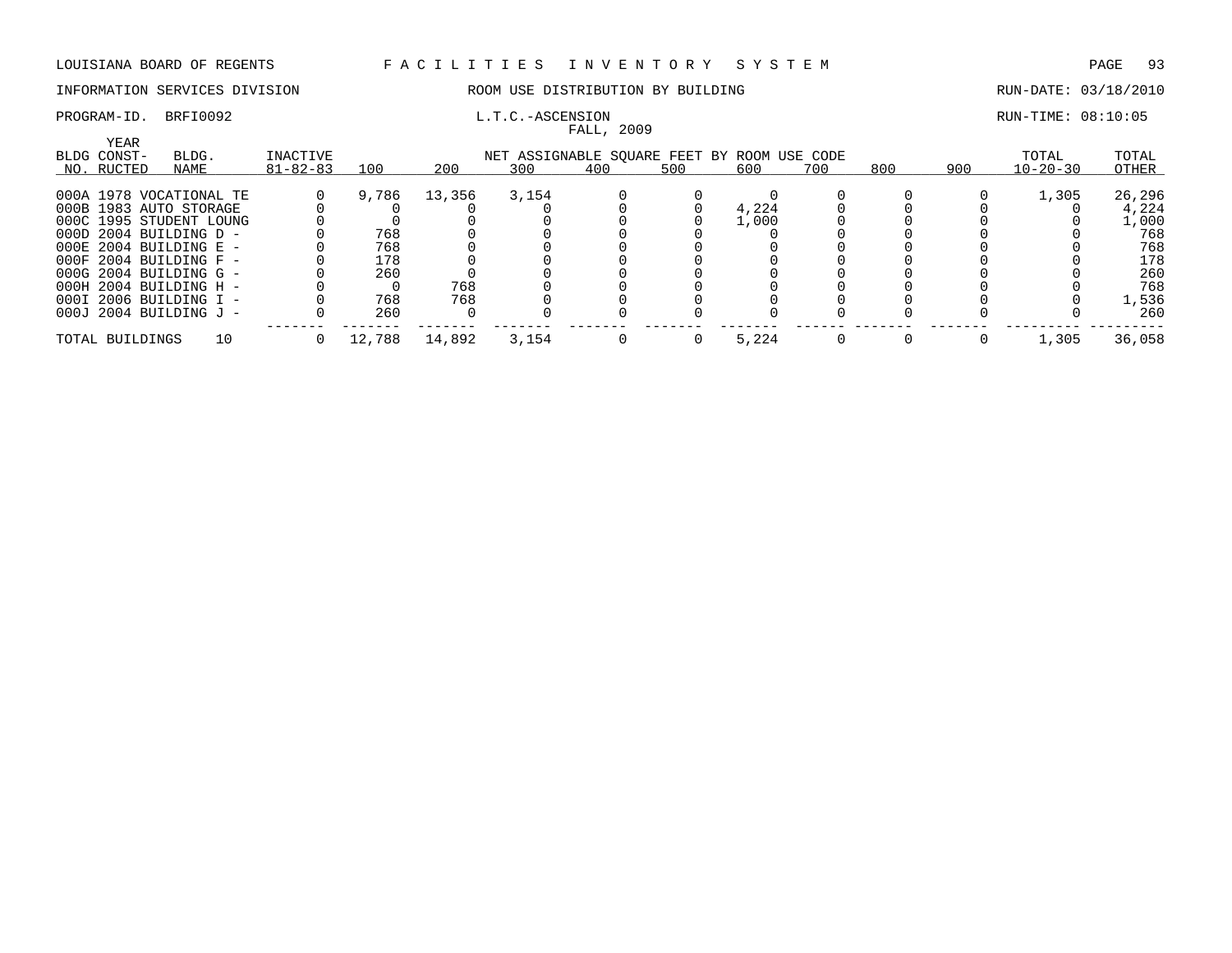### PROGRAM-ID. BRFI0092 **EXAM-ID.** BRFI0092 **L.T.C.-AVOYELLES EXAMILIEE RUN-TIME: 08:10:05**

### INFORMATION SERVICES DIVISION ROOM USE DISTRIBUTION BY BUILDING RUN-DATE: 03/18/2010

| <b>YEAR</b><br>BLDG CONST- | BLDG. | INACTIVE       |       |        | NET ASSIGNABLE SQUARE FEET BY ROOM USE CODE |     |     |     |       |     |     | TOTAL          | TOTAL  |
|----------------------------|-------|----------------|-------|--------|---------------------------------------------|-----|-----|-----|-------|-----|-----|----------------|--------|
| NO. RUCTED                 | NAME  | $81 - 82 - 83$ | 100   | 200    | 300                                         | 400 | 500 | 600 | 700   | 800 | 900 | $10 - 20 - 30$ | OTHER  |
| A000 1976 Building A       |       |                | 3,836 | 5,168  | 2,715                                       |     |     | 988 | 780   |     |     | 2,173          | 13,487 |
| B000 1946 Building B       |       |                | 646   | 5,108  | 807                                         |     |     |     | 4,443 |     |     | 1,330          | 11,004 |
| C000 1981 Bldg C/ OST/S    |       |                | 770   | 1,989  | 56                                          |     |     |     | 720   |     |     | 165            | 3,535  |
| D000 1985 Maintenance S    |       |                |       |        |                                             |     |     |     | 120   |     |     |                | 120    |
| E000 1954 Classroom/Mai    |       |                | 744   |        | 541                                         |     |     |     |       |     |     |                | 1,285  |
| F000 1984 Paint/Fuel St    |       |                |       |        |                                             |     |     |     | 185   |     |     |                | 185    |
| $H000$ 1978 Workshop & St  |       |                |       |        | 1,350                                       |     |     |     |       |     |     |                | 1,350  |
| TOTAL BUILDINGS            |       |                | 5,996 | 12,265 | 5,469                                       |     |     | 988 | 6,248 |     |     | 3,668          | 30,966 |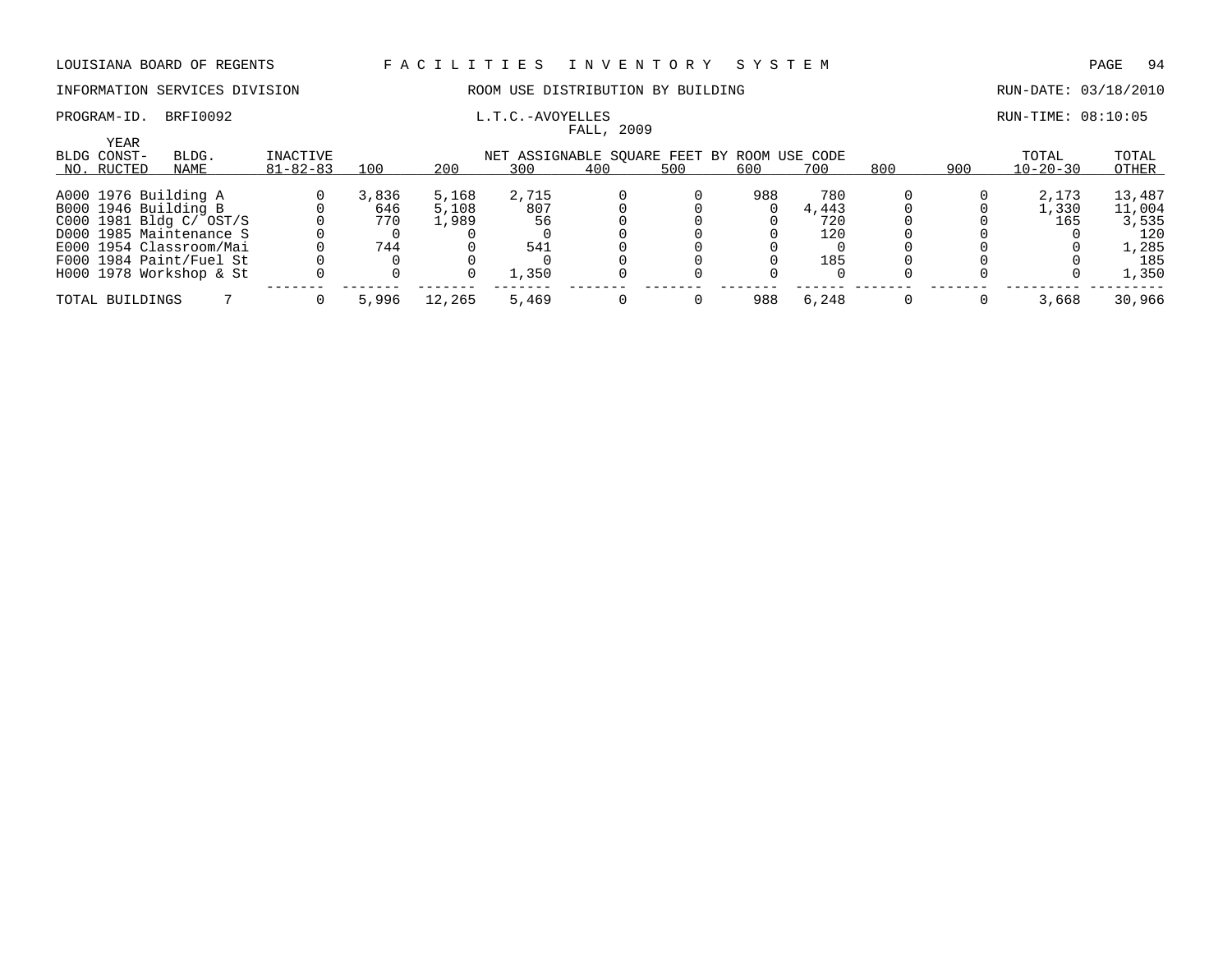### INFORMATION SERVICES DIVISION ROOM USE DISTRIBUTION BY BUILDING RUN-DATE: 03/18/2010

### PROGRAM-ID. BRFI0092 **EXAM-ID.** BRFI0092 **L.T.C.-BASTROP EXAMILIATION EXAMILIATION RUN-TIME: 08:10:05**

|                                   |                         |                            |       |        |                                                    | FALL, 2009 |     |       |       |     |     |                         |                |
|-----------------------------------|-------------------------|----------------------------|-------|--------|----------------------------------------------------|------------|-----|-------|-------|-----|-----|-------------------------|----------------|
| YEAR<br>BLDG CONST-<br>NO. RUCTED | BLDG.<br>NAME           | INACTIVE<br>$81 - 82 - 83$ | 100   | 200    | NET ASSIGNABLE SQUARE FEET BY ROOM USE CODE<br>300 | 400        | 500 | 600   | 700   | 800 | 900 | TOTAL<br>$10 - 20 - 30$ | TOTAL<br>OTHER |
|                                   |                         |                            |       |        |                                                    |            |     |       |       |     |     |                         |                |
|                                   | 00D1 1977 STORAGE/MAINT | 800                        |       |        |                                                    |            |     |       |       |     |     |                         | 800            |
|                                   | 000A 1977 MAIN BUILDING |                            |       | 5,306  | 4,127                                              |            |     | 2,576 |       |     |     | 651                     | 12,009         |
| 000B 1980 STORAGE                 |                         |                            |       |        |                                                    |            |     |       | 3,700 |     |     | 300                     | 3,700          |
| 000C 1984 STORAGE                 |                         |                            | 432   | 792    | 1,874                                              | 121        |     |       |       |     |     | 450                     | 3,219          |
|                                   | 000D 1977 STORAGE/MAINT |                            |       |        | 2,583                                              |            |     |       |       |     |     | 123                     | 2,583          |
|                                   | 000E 2004 AIRPORT EXTEN |                            | 2,429 | 8,134  | 1,064                                              |            |     | 1,102 |       |     |     | 1,054                   | 12,729         |
| TOTAL BUILDINGS                   |                         | 800                        | 2,861 | 14,232 | 9,648                                              | 121        |     | 3,678 | 3,700 |     |     | 2,578                   | 35,040         |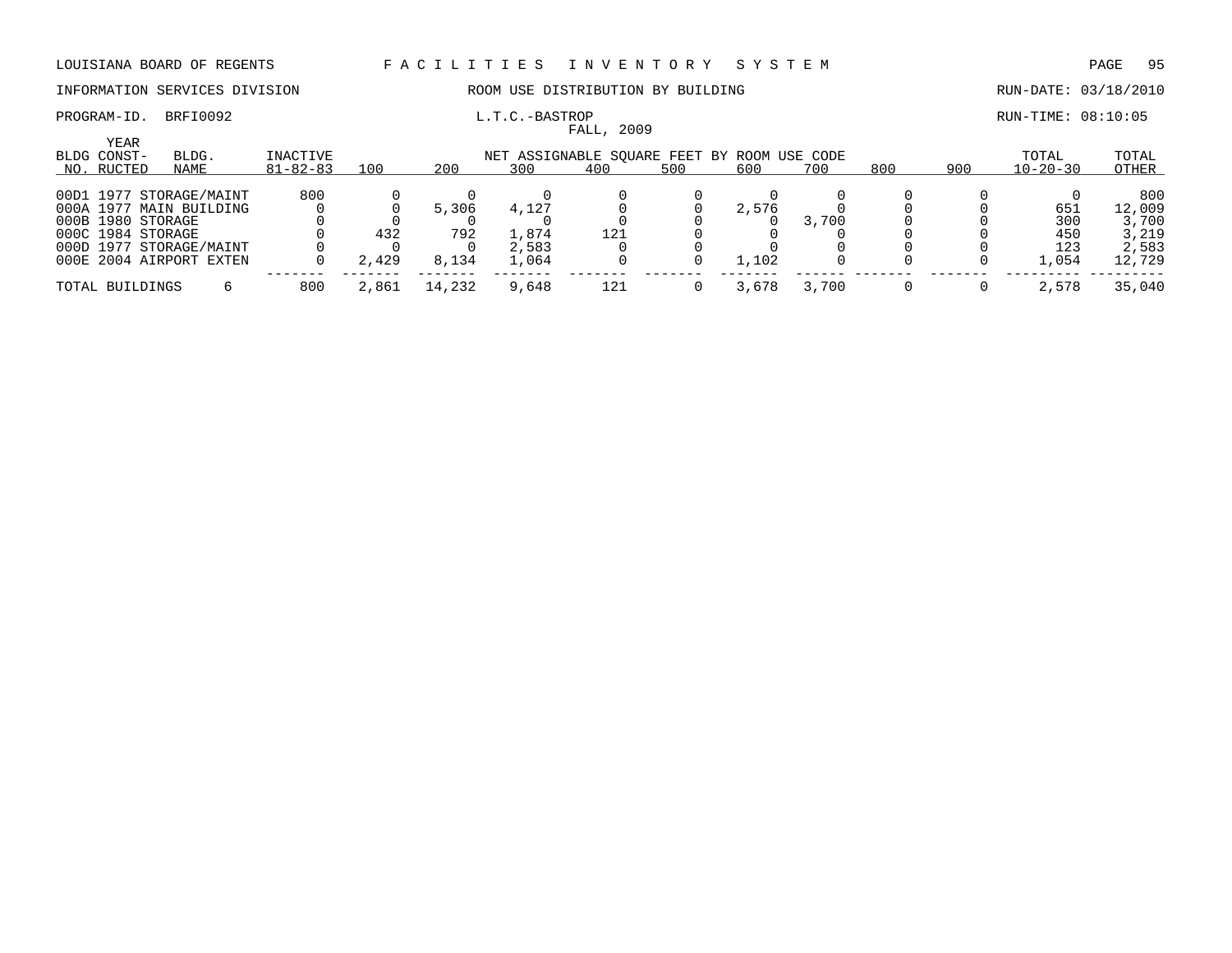PROGRAM-ID. BRFI0092 **EXAM-** L.T.C.-BATON ROUGE RUN-TIME: 08:10:05

### INFORMATION SERVICES DIVISION 88 ROOM USE DISTRIBUTION BY BUILDING RUN-DATE: 03/18/2010

|                                   |                                                                                                                                                                                                                                                                                                                                                                                     |                            |        |        | rauu, zuur |       |       |       |                                                       |     |                |         |
|-----------------------------------|-------------------------------------------------------------------------------------------------------------------------------------------------------------------------------------------------------------------------------------------------------------------------------------------------------------------------------------------------------------------------------------|----------------------------|--------|--------|------------|-------|-------|-------|-------------------------------------------------------|-----|----------------|---------|
|                                   |                                                                                                                                                                                                                                                                                                                                                                                     |                            |        |        |            |       |       |       |                                                       |     |                |         |
|                                   |                                                                                                                                                                                                                                                                                                                                                                                     |                            |        |        |            |       |       |       |                                                       |     |                | TOTAL   |
| NAME                              |                                                                                                                                                                                                                                                                                                                                                                                     | 100                        | 200    | 300    | 400        | 500   | 600   | 700   |                                                       | 900 | $10 - 20 - 30$ | OTHER   |
|                                   |                                                                                                                                                                                                                                                                                                                                                                                     |                            |        |        |            |       |       |       |                                                       |     |                |         |
|                                   |                                                                                                                                                                                                                                                                                                                                                                                     | 25,620                     | 17,053 | 17,340 | 694        | 6,627 | 7,074 | 3,403 |                                                       |     | 19,286         | 77,811  |
|                                   |                                                                                                                                                                                                                                                                                                                                                                                     | 2,906                      | 4,738  | 1,408  |            |       | 378   | 274   |                                                       |     | 470            | 9,704   |
|                                   |                                                                                                                                                                                                                                                                                                                                                                                     |                            | 297    | 643    |            |       |       | 6,199 |                                                       |     | 1,682          | 7,139   |
|                                   |                                                                                                                                                                                                                                                                                                                                                                                     | 712                        | 2,640  | 79     |            |       |       |       |                                                       |     | 104            | 3,431   |
|                                   |                                                                                                                                                                                                                                                                                                                                                                                     | 7,259                      | 27,989 | 1,076  |            |       |       | 210   |                                                       |     | 5,212          | 36,534  |
|                                   |                                                                                                                                                                                                                                                                                                                                                                                     | 1,122                      |        |        |            |       |       |       |                                                       |     |                | 1,122   |
|                                   |                                                                                                                                                                                                                                                                                                                                                                                     |                            |        | 680    |            |       |       | 2,485 |                                                       |     | 28             | 3,165   |
|                                   |                                                                                                                                                                                                                                                                                                                                                                                     | 1,076                      |        | 72     |            |       |       |       |                                                       |     | 66             | 1,148   |
|                                   |                                                                                                                                                                                                                                                                                                                                                                                     |                            |        |        |            |       |       |       |                                                       |     | 100            |         |
|                                   |                                                                                                                                                                                                                                                                                                                                                                                     | 441                        |        |        |            |       |       |       |                                                       |     |                | 441     |
|                                   |                                                                                                                                                                                                                                                                                                                                                                                     |                            | 504    |        |            |       |       |       |                                                       |     |                | 504     |
|                                   |                                                                                                                                                                                                                                                                                                                                                                                     | 448                        |        |        |            |       |       |       |                                                       |     |                | 448     |
|                                   |                                                                                                                                                                                                                                                                                                                                                                                     |                            | 364    |        |            |       |       |       |                                                       |     |                | 364     |
| 13                                | 0                                                                                                                                                                                                                                                                                                                                                                                   | 39,584                     | 53,585 | 21,298 | 694        | 6,627 | 7,452 |       |                                                       | 0   | 26,948         | 141,811 |
| YEAR<br>BLDG CONST-<br>NO. RUCTED | BLDG.<br>A000 1978 MAIN BUILDING<br>A100 1982 Main Building<br>B000 1978 BUILDING TRAD<br>B100 1983 Welding Shop<br>C000 1946 WELDING SHOP<br>C100 1983 Hvy Equipment<br>D000 1978 DIESEL MECH B<br>D100 1983 Special Needs<br>E000 1987 GUARD SHACK<br>E100 1983 Storage Build<br>F000 1978 LUMBER STORAG<br>F100 1983 Storage Build<br>G000 1978 PAINT SPRAY B<br>TOTAL BUILDINGS | INACTIVE<br>$81 - 82 - 83$ |        |        |            |       |       |       | NET ASSIGNABLE SOUARE FEET BY ROOM USE CODE<br>12,571 | 800 |                | TOTAL   |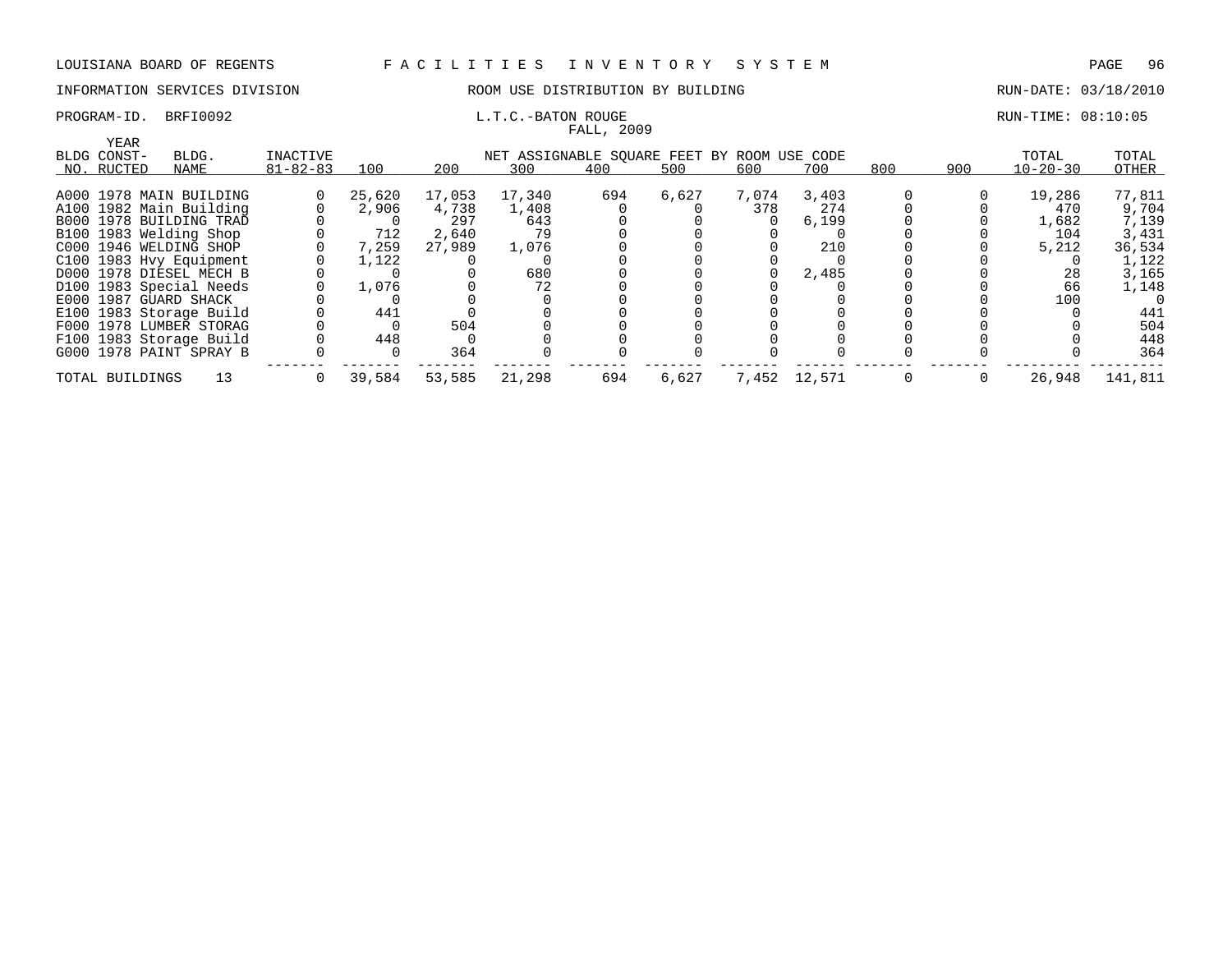FALL, 2009

### INFORMATION SERVICES DIVISION ROOM USE DISTRIBUTION BY BUILDING RUN-DATE: 03/18/2010

## PROGRAM-ID. BRFI0092 **EXAM-ID.** BRFI0092 **L.T.C.-CHARLES B. COREIL** RUN-TIME: 08:10:05

| YEAR<br>BLDG CONST- | BLDG.                   | INACTIVE       |       |        | NET ASSIGNABLE SQUARE FEET BY ROOM USE CODE |     |     |     |       |     |     | TOTAL          | TOTAL  |
|---------------------|-------------------------|----------------|-------|--------|---------------------------------------------|-----|-----|-----|-------|-----|-----|----------------|--------|
| NO. RUCTED          | NAME                    | $81 - 82 - 83$ | 100   | 200    | 300                                         | 400 | 500 | 600 | 700   | 800 | 900 | $10 - 20 - 30$ | OTHER  |
|                     | A000 1976 ADMINISTRATIV |                | 2,571 |        | 1,511                                       |     |     |     |       |     |     | 882            | 4,082  |
|                     | B000 1980 WELDING SHOP  |                | 486   | 3,652  |                                             |     |     |     |       |     |     | 154            | 4,138  |
|                     | C000 1976 MECHANICS BUI |                | 819   | 8,752  |                                             |     |     | 374 |       |     |     | 1,323          | 9,945  |
|                     | D000 1983 INDUSTRIAL MA | 5,780          | 475   |        |                                             |     |     |     | 4,370 |     |     |                | 10,625 |
|                     | E000 1983 OFFICE OCCUPA |                | 2,854 |        | 891                                         | 121 |     | 121 | 208   |     |     | 1,348          | 4,195  |
|                     | F000 1994 GENERAL INSTR |                | 396   |        |                                             |     |     |     |       |     |     |                | 396    |
|                     | G000 1994 GENERAL INSTR |                | 396   |        |                                             |     |     |     |       |     |     |                | 396    |
| TOTAL BUILDINGS     |                         | 5,780          | 7,997 | 12,404 | 2,402                                       | 121 |     | 495 | 4,578 |     |     | 3,707          | 33,777 |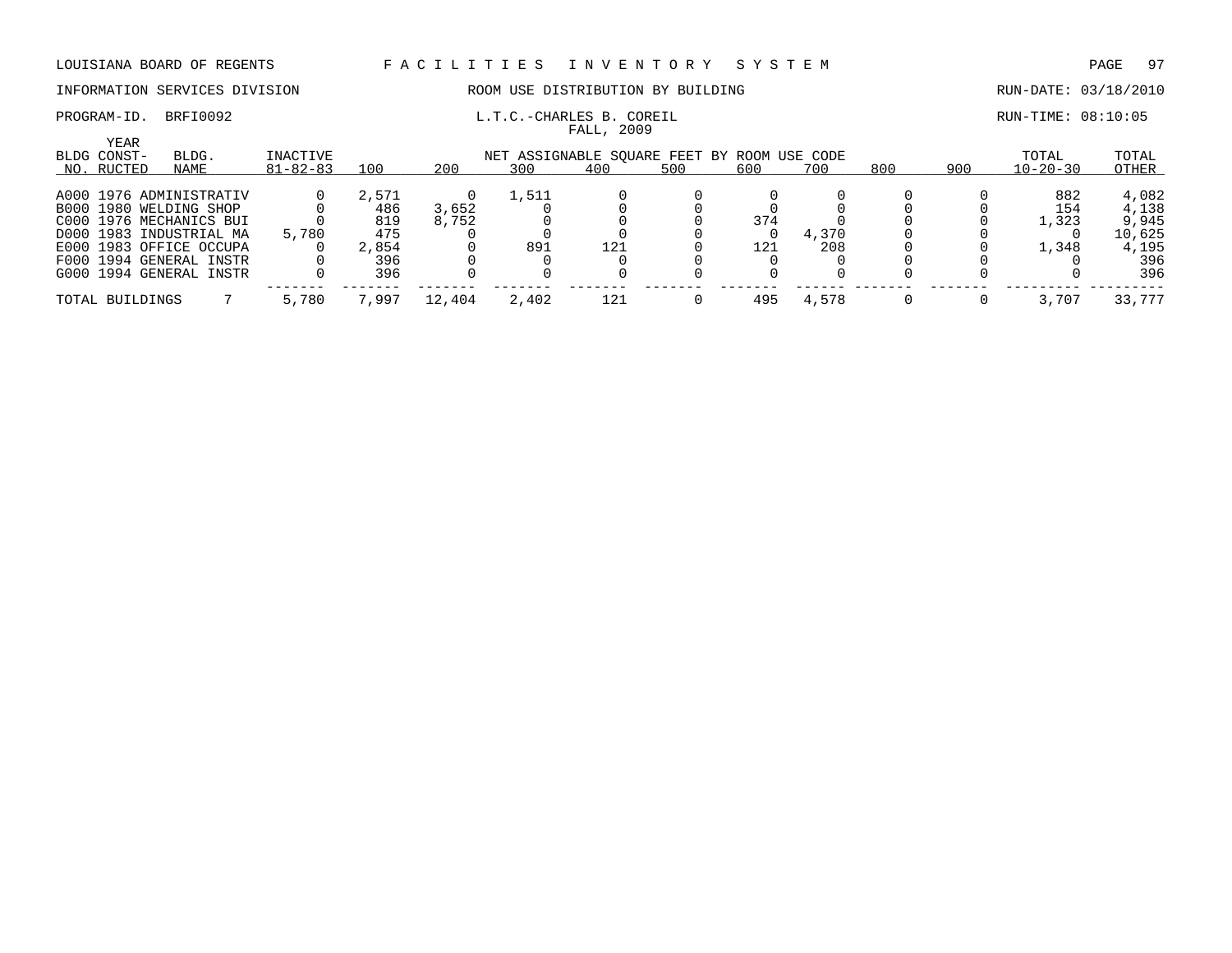### INFORMATION SERVICES DIVISION ROOM USE DISTRIBUTION BY BUILDING RUN-DATE: 03/18/2010

### PROGRAM-ID. BRFI0092 L.T.C.-DELTA OUACHITA RUN-TIME: 08:10:05

### YEAR BLDG CONST- BLDG. INACTIVE NET ASSIGNABLE SQUARE FEET BY ROOM USE CODE TOTAL TOTAL TOTAL NO. RUCTED NAME 81-82-83 100 200 300 400 500 600 700 800 900 10-20-30 OTHER 000A 1981 Administrativ 0 8,670 17,233 10,905 0 0 7,509 1,028 0 0 10,422 45,345 000B 1981 Transportatio 0 523 16,761 516 42 0 0 620 0 0 3,168 18,462 000C 1981 Heavy Equipme 0 2,409 6,090 233 0 0 0 108 0 0 1,426 8,840 000D 1981 Industrial Tr 0 3,367 20,061 909 0 0 431 468 0 0 5,230 25,236 ------- ------- ------- ------- ------- ------- ------- ------ ------- ------- --------- --------- TOTAL BUILDINGS 4 0 14,969 60,145 12,563 42 0 7,940 2,224 0 0 20,246 97,883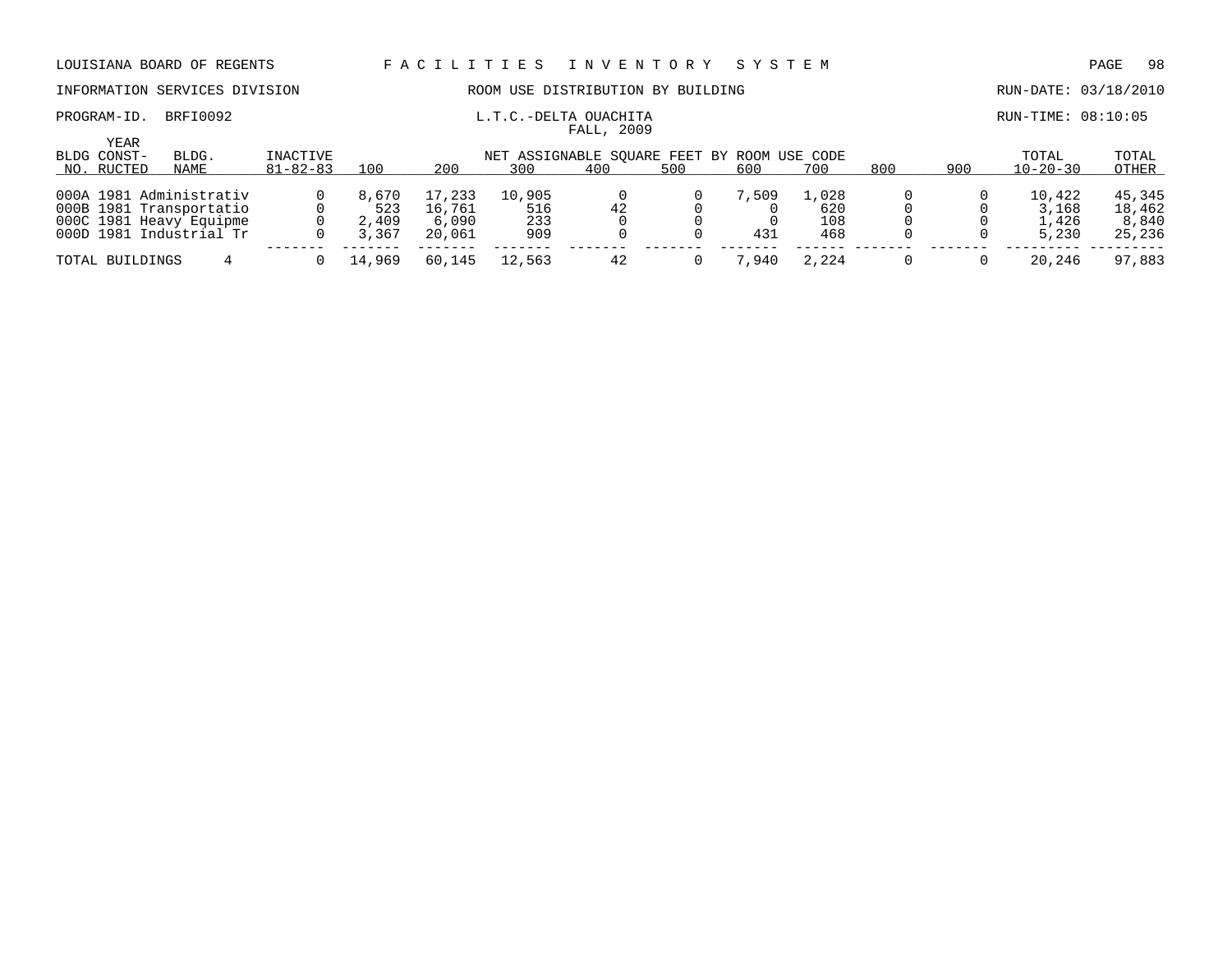### PROGRAM-ID. BRFI0092 **EXAMGELINE** L.T.C.-EVANGELINE **EXAMGELINE** RUN-TIME: 08:10:05

# INFORMATION SERVICES DIVISION ROOM USE DISTRIBUTION BY BUILDING RUN-DATE: 03/18/2010

|                     |                         |                |          |       |       | FALL, 2009 |                                             |     |          |     |     |                |        |
|---------------------|-------------------------|----------------|----------|-------|-------|------------|---------------------------------------------|-----|----------|-----|-----|----------------|--------|
| YEAR<br>BLDG CONST- | BLDG.                   | INACTIVE       |          |       |       |            | NET ASSIGNABLE SOUARE FEET BY ROOM USE CODE |     |          |     |     | TOTAL          | TOTAL  |
| NO. RUCTED          | NAME                    | $81 - 82 - 83$ | 100      | 200   | 300   | 400        | 500                                         | 600 | 700      | 800 | 900 | $10 - 20 - 30$ | OTHER  |
|                     | A000 1964 MAIN BUILDING |                | $\Omega$ | 5,670 | 2,009 |            |                                             |     |          |     |     | 2,484          | 7,679  |
|                     | B000 1964 SHOP BUILDING |                |          | 2,484 |       |            | $\Omega$                                    |     | 0 27.792 |     |     | 1,600          | 30,276 |
| TOTAL BUILDINGS     |                         |                |          | 8,154 | 2,009 |            | $\Omega$                                    |     | 0 27,792 |     |     | 4,084          | 37,955 |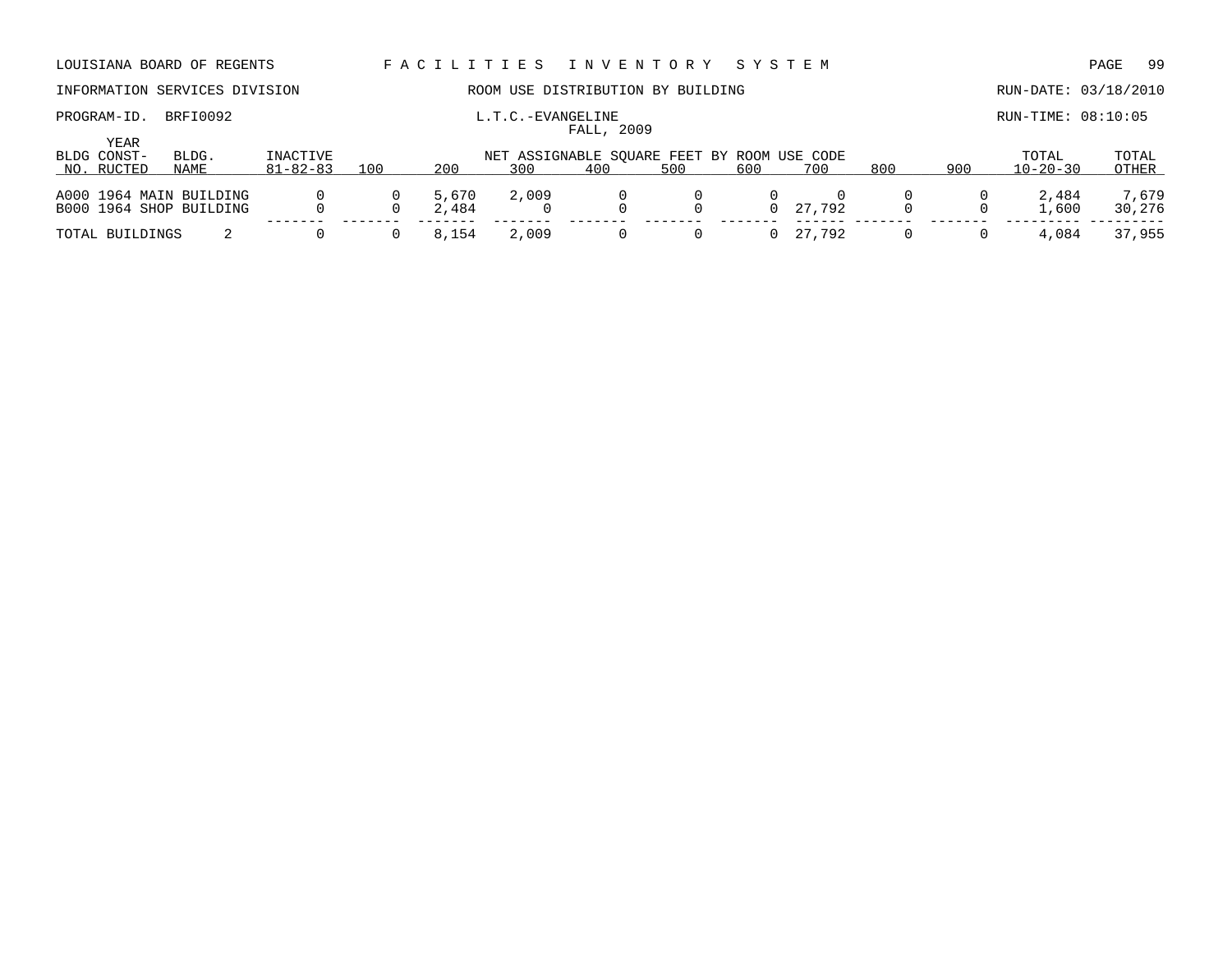# INFORMATION SERVICES DIVISION ROOM USE DISTRIBUTION BY BUILDING RUN-DATE: 03/18/2010

# FALL, 2009

PROGRAM-ID. BRFI0092 **EXAM-ID.** BRFI0092 **L.T.C.-FLORIDA PARISHES EXAMIGLE 20:10:05** 

| YEAR<br>BLDG CONST- | BLDG.                   | INACTIVE       |       |       | NET ASSIGNABLE SOUARE FEET BY ROOM USE CODE |     |     |       |     |     |     | TOTAL          | TOTAL  |
|---------------------|-------------------------|----------------|-------|-------|---------------------------------------------|-----|-----|-------|-----|-----|-----|----------------|--------|
| NO. RUCTED          | NAME                    | $81 - 82 - 83$ | 100   | 200   | 300                                         | 400 | 500 | 600   | 700 | 800 | 900 | $10 - 20 - 30$ | OTHER  |
|                     | 000A 1950 Main Building |                | 1,438 | 6,235 | 2,471                                       |     |     | 1,564 |     |     |     | 3,027          | 11,708 |
|                     | 000B 1995 Health Occupa |                | 2,160 | 720   |                                             |     |     |       |     |     |     |                | 2,880  |
|                     | 000C 1979 Maintenence-T |                |       |       |                                             |     |     |       |     |     |     | 968            |        |
|                     | 000D 2003 Building Tech |                |       | 600   |                                             |     |     |       |     |     |     |                | 600    |
|                     | 000E 2002 Welding Class |                | 336   |       |                                             |     |     |       |     |     |     |                | 336    |
|                     | 000F 2005 Building Tech |                |       |       | 240                                         |     |     |       |     |     |     |                | 240    |
|                     | 000G 2005 Building Tech |                | 600   |       |                                             |     |     |       |     |     |     |                | 600    |
| TOTAL BUILDINGS     |                         |                | 4,534 | 7,555 | 2,711                                       |     |     | 1,564 |     |     |     | 3,995          | 16,364 |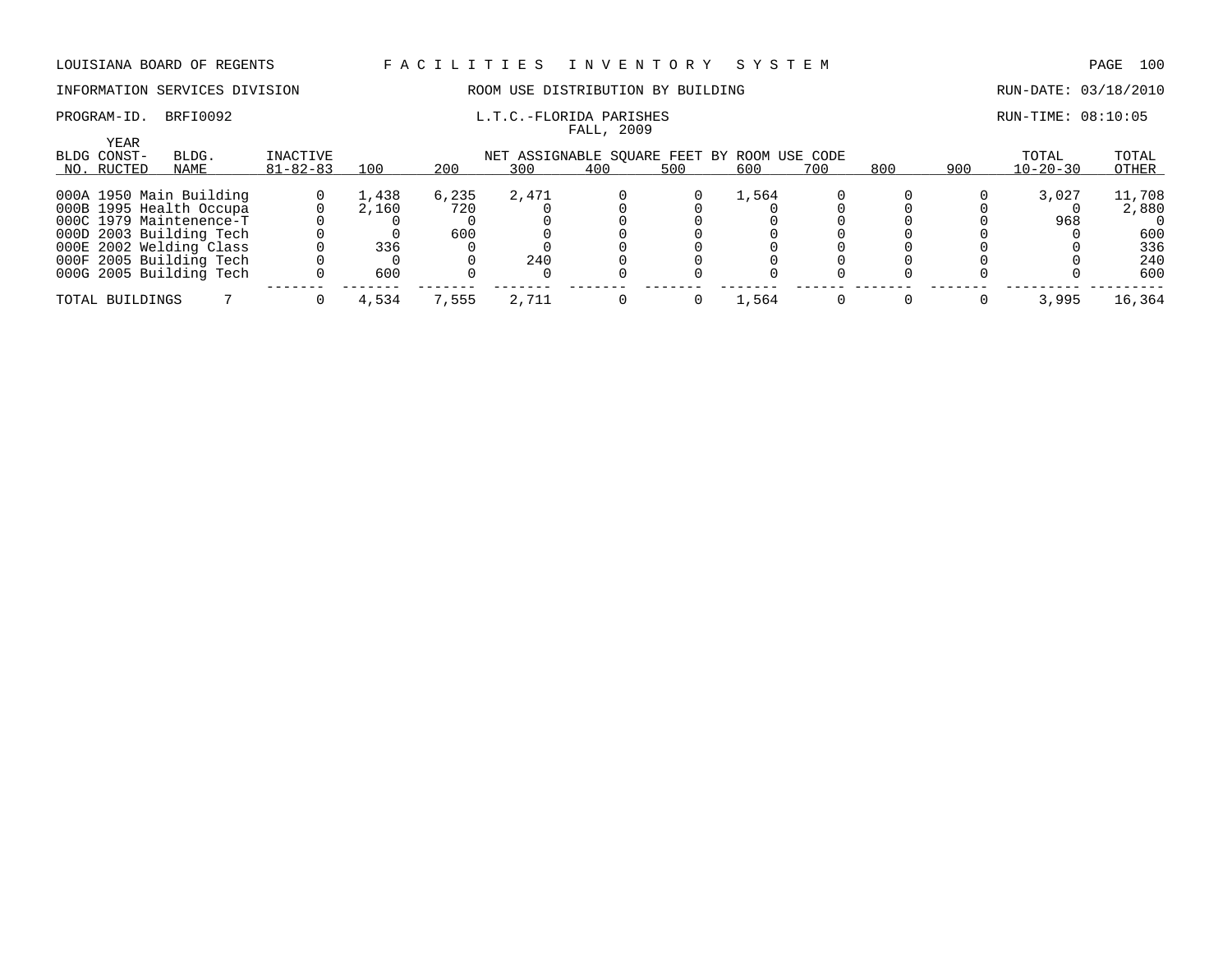|                            | LOUISIANA BOARD OF REGENTS                         |                            |       | FACILITIES   |               | I N V E N T O R Y                                  |     | SYSTEM |     |     |     |                         | 101<br>PAGE     |
|----------------------------|----------------------------------------------------|----------------------------|-------|--------------|---------------|----------------------------------------------------|-----|--------|-----|-----|-----|-------------------------|-----------------|
|                            | INFORMATION SERVICES DIVISION                      |                            |       |              |               | ROOM USE DISTRIBUTION BY BUILDING                  |     |        |     |     |     | RUN-DATE: 03/18/2010    |                 |
| PROGRAM-ID.<br><b>YEAR</b> | BRFI0092                                           |                            |       |              | L.T.C.-FOLKES | FALL, 2009                                         |     |        |     |     |     | RUN-TIME: 08:10:05      |                 |
| BLDG CONST-<br>NO. RUCTED  | BLDG.<br>NAME                                      | INACTIVE<br>$81 - 82 - 83$ | 100   | 200          | 300           | NET ASSIGNABLE SOUARE FEET BY ROOM USE CODE<br>400 | 500 | 600    | 700 | 800 | 900 | TOTAL<br>$10 - 20 - 30$ | TOTAL<br>OTHER  |
|                            | A000 1977 ADMINIST & TE<br>B000 1977 INDUSTRIAL SH |                            | 9,109 | 771<br>7,811 | 2,880         |                                                    |     |        |     |     |     | 612                     | 12,760<br>7,811 |
| TOTAL BUILDINGS            |                                                    |                            | 9,109 | 8,582        | 2,880         |                                                    |     |        |     |     |     | 612                     | 20,571          |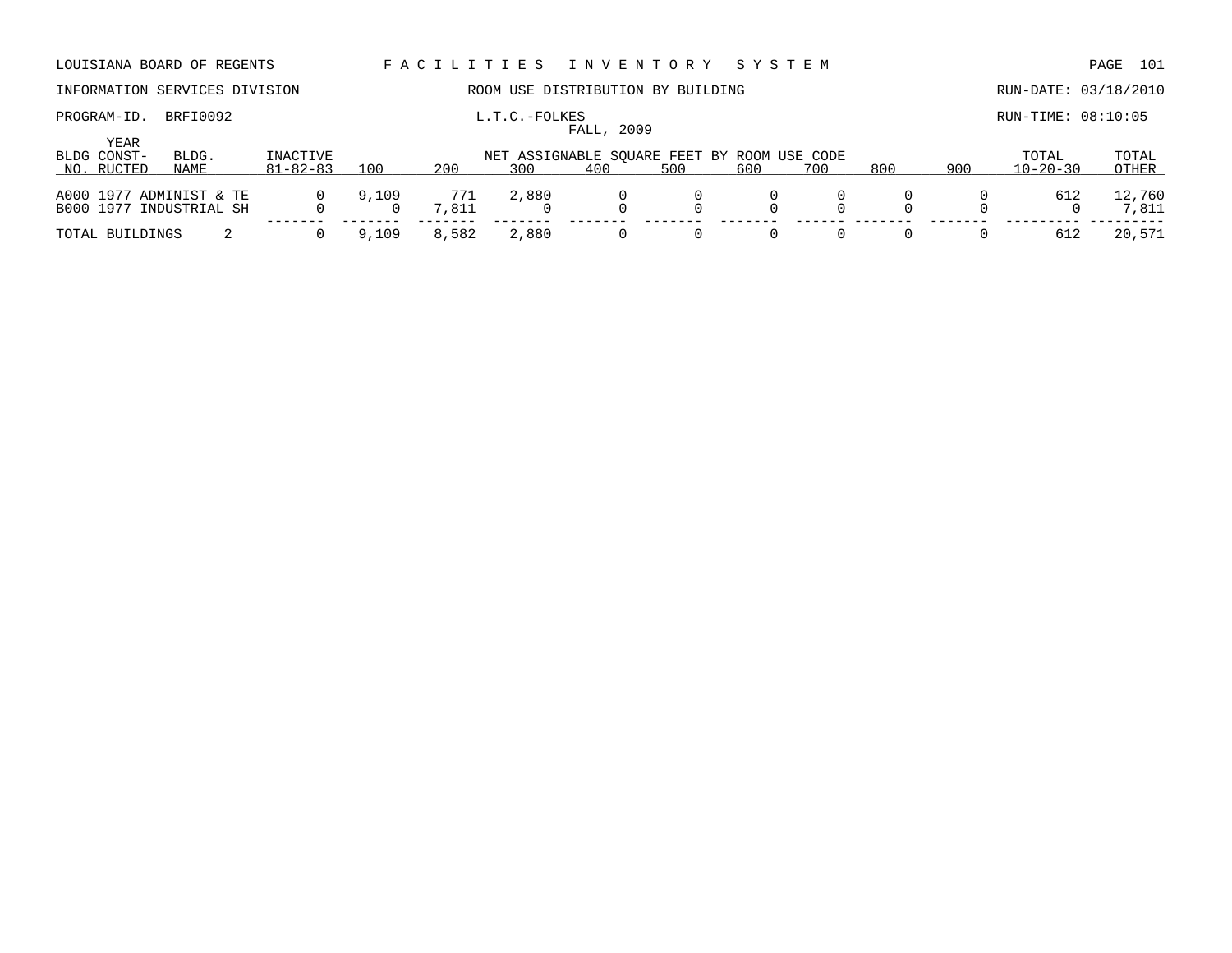FALL, 2009

### INFORMATION SERVICES DIVISION ROOM USE DISTRIBUTION BY BUILDING RUN-DATE: 03/18/2010

## PROGRAM-ID. BRFI0092 L.T.C.-GULF AREA RUN-TIME: 08:10:05

| <b>YEAR</b><br>BLDG CONST- | BLDG.                   | INACTIVE       |       |        |       | NET ASSIGNABLE SQUARE FEET BY ROOM USE CODE |       |     |       |     |     | TOTAL          | TOTAL  |
|----------------------------|-------------------------|----------------|-------|--------|-------|---------------------------------------------|-------|-----|-------|-----|-----|----------------|--------|
| NO. RUCTED                 | NAME                    | $81 - 82 - 83$ | 100   | 200    | 300   | 400                                         | 500   | 600 | 700   | 800 | 900 | $10 - 20 - 30$ | OTHER  |
|                            | A000 1977 Building A    |                | 4,035 | 8,981  | 3,671 | 538                                         |       |     |       |     |     | 7.843          | 17,225 |
|                            | B000 1952 Building B    |                | 750   | 19,069 | 508   |                                             |       |     |       |     |     | 1,678          | 20,327 |
|                            | C000 1977 Building C    |                |       | 8,402  |       |                                             |       |     |       |     |     | 308            | 8,453  |
|                            | D000 1978 Building D    |                |       |        |       |                                             |       |     | 3,671 |     |     | 60             | 3,671  |
|                            | F000 1977 Building F    |                |       | 1,501  |       |                                             |       |     |       |     |     | 149            | 1,501  |
|                            | H000 1978 Building H    |                |       | 832    |       |                                             |       |     |       |     |     |                | 832    |
|                            | 1000 2001 Building I -  |                | 178   | 1,876  | 1,215 | 596                                         |       |     |       |     |     | 1,237          | 3,865  |
|                            | J000 1975 Steel Canopy  |                |       |        |       |                                             | 3,680 |     |       |     |     |                | 3,680  |
|                            | L000 1977 Vat Dip Build |                |       | 324    |       |                                             |       |     |       |     |     |                | 324    |
| TOTAL BUILDINGS            |                         |                | 4,963 | 40,985 | 5,445 | 1,134                                       | 3,680 |     | 3,671 |     |     | 11,275         | 59,878 |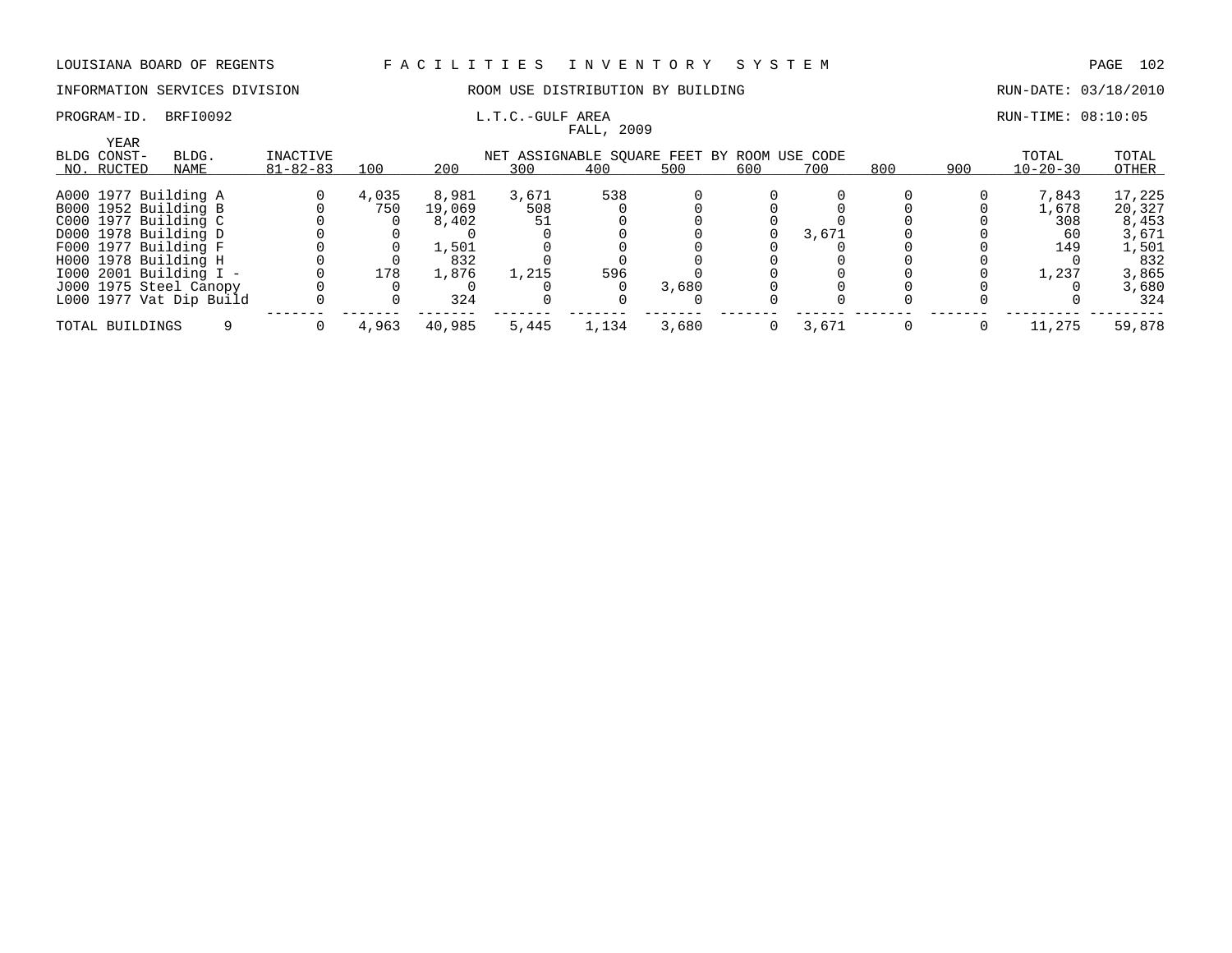| LOUISIANA BOARD OF REGENTS        |                                                                                |                                |              | FACILITIES    |                | I N V E N T O R Y                 |          | SYSTEM       |                     |                     |          |                         | 103<br>PAGE     |
|-----------------------------------|--------------------------------------------------------------------------------|--------------------------------|--------------|---------------|----------------|-----------------------------------|----------|--------------|---------------------|---------------------|----------|-------------------------|-----------------|
| INFORMATION SERVICES DIVISION     |                                                                                |                                |              |               |                | ROOM USE DISTRIBUTION BY BUILDING |          |              |                     |                     |          | RUN-DATE: 03/18/2010    |                 |
| PROGRAM-ID.                       | BRFI0092                                                                       |                                |              |               | L.T.C.-HAMMOND |                                   |          |              |                     |                     |          | $RUN-TIME: 08:10:05$    |                 |
| YEAR<br>BLDG CONST-<br>NO. RUCTED | FALL, 2009<br>INACTIVE<br>BLDG.<br>NET ASSIGNABLE SOUARE FEET BY ROOM USE CODE |                                |              |               |                |                                   |          |              |                     |                     |          | TOTAL                   | TOTAL           |
|                                   |                                                                                |                                |              |               |                |                                   |          |              |                     |                     |          |                         |                 |
| 000A 1976 Main Building           | NAME                                                                           | $81 - 82 - 83$<br>$\mathbf{0}$ | 100<br>2,755 | 200<br>28,853 | 300<br>4,343   | 400<br>0                          | 500<br>0 | 600<br>4,571 | 700<br>$\mathbf{0}$ | 800<br>$\mathbf{0}$ | 900<br>0 | $10 - 20 - 30$<br>8,360 | OTHER<br>40,522 |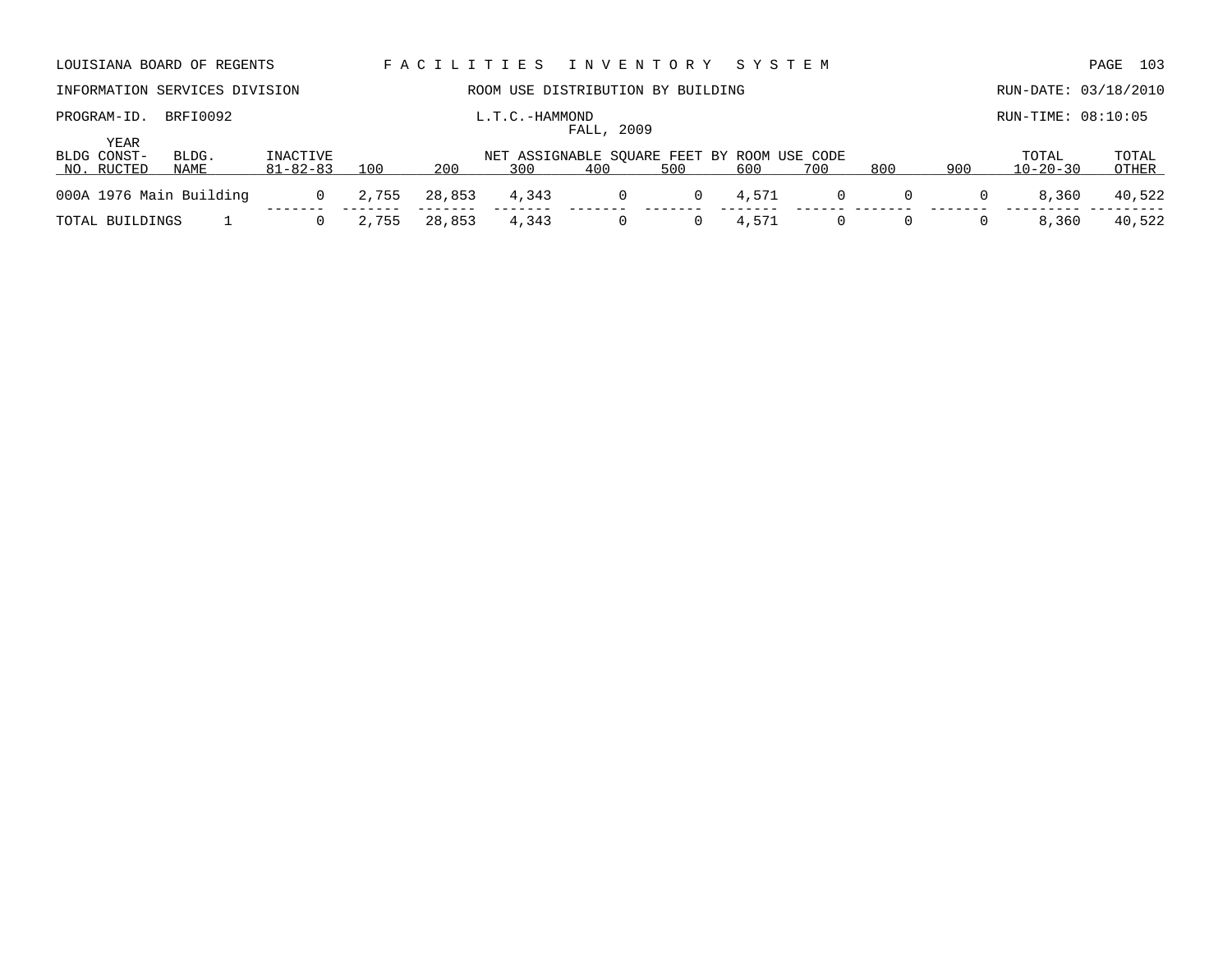### INFORMATION SERVICES DIVISION ROOM USE DISTRIBUTION BY BUILDING RUN-DATE: 03/18/2010

# PROGRAM-ID. BRFI0092 **L.T.C.-HUEY P. LONG L.T.C.-HUEY P. LONG** RUN-TIME: 08:10:05

|                                   |                         |                            |       |        |       | FALL, 2009                                         |     |         |       |     |     |                         |                |
|-----------------------------------|-------------------------|----------------------------|-------|--------|-------|----------------------------------------------------|-----|---------|-------|-----|-----|-------------------------|----------------|
| YEAR<br>BLDG CONST-<br>NO. RUCTED | BLDG.<br>NAME           | INACTIVE<br>$81 - 82 - 83$ | 100   | 200    | 300   | NET ASSIGNABLE SOUARE FEET BY ROOM USE CODE<br>400 | 500 | 600     | 700   | 800 | 900 | TOTAL<br>$10 - 20 - 30$ | TOTAL<br>OTHER |
|                                   |                         |                            |       |        |       |                                                    |     |         |       |     |     |                         |                |
|                                   | OROD 1984 LTC-Rod Brady |                            |       | 11,654 | 960   |                                                    |     | 624     |       |     |     |                         | 13,238         |
|                                   | 000A 1938 Main Building |                            | 1,768 | 11,724 | 2,808 |                                                    |     | 616     | 756   |     |     |                         | 17,672         |
|                                   | 000B 1978 Nursing Build |                            |       | 3,672  |       |                                                    |     |         |       |     |     |                         | 3,672          |
|                                   | 000C 1978 ICM Building  |                            | 576   | 1,116  |       |                                                    |     |         |       |     |     |                         | 1,692          |
|                                   | 000D 1978 Trades Buildi |                            |       | 9,344  |       |                                                    |     |         |       |     |     |                         | 9,344          |
|                                   | 000E 1981 Storage Build |                            |       |        |       |                                                    |     |         | 432   |     |     |                         | 432            |
| TOTAL BUILDINGS                   |                         |                            | 2,344 | 37,510 | 3,768 |                                                    |     | . . 240 | L.188 |     |     |                         | 46,050         |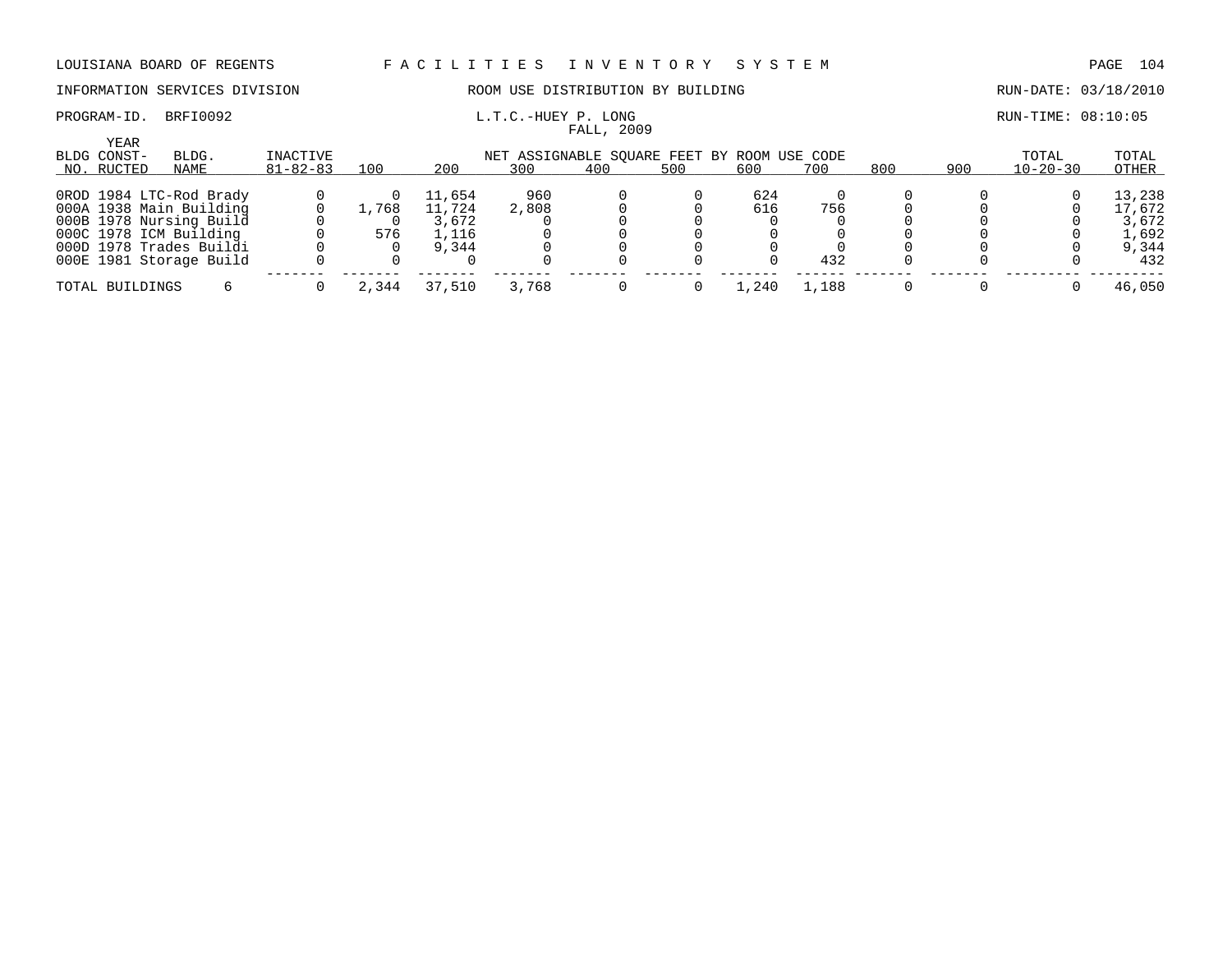### PROGRAM-ID. BRFI0092 **EXAM-ID.** BRFI0092 **L.T.C.-JEFFERSON L.T.C.-JEFFERSON**

# INFORMATION SERVICES DIVISION ROOM USE DISTRIBUTION BY BUILDING RUN-DATE: 03/18/2010

| YEAR            |                         |          |        |        |                                             |     |     |        |       |     |     |                    |        |
|-----------------|-------------------------|----------|--------|--------|---------------------------------------------|-----|-----|--------|-------|-----|-----|--------------------|--------|
| BLDG CONST-     | BLDG.                   | INACTIVE |        |        | NET ASSIGNABLE SOUARE FEET BY ROOM USE CODE |     |     |        |       |     |     | TOTAL              | TOTAL  |
| NO. RUCTED      | NAME                    | 81-82-83 | 100    | 200    | 300                                         | 400 | 500 | 600    | 700   | 800 | 900 | $10 - 20 - 30$     | OTHER  |
|                 |                         |          |        |        |                                             |     |     |        |       |     |     |                    |        |
|                 | 00SL UNKN SLIDELL INSTR |          | 2,860  | 1,837  | 528                                         |     |     |        |       |     |     | 176                | 5,225  |
|                 | 000A 1978 FRONT SCHOOL  |          | 22,907 | 990    | 7,519                                       |     | 0   | 11,319 | 428   |     |     | $\overline{1,102}$ | 43,163 |
|                 | 000B 1978 BACK SCHOOL B |          | 2,130  | 17,321 |                                             |     |     |        | 8,270 |     |     |                    | 27,721 |
|                 |                         |          |        |        |                                             |     |     |        |       |     |     |                    |        |
| TOTAL BUILDINGS |                         |          | 27,897 | 20,148 | 8.047                                       |     |     | .319   | 8,698 |     |     | .278               | 76,109 |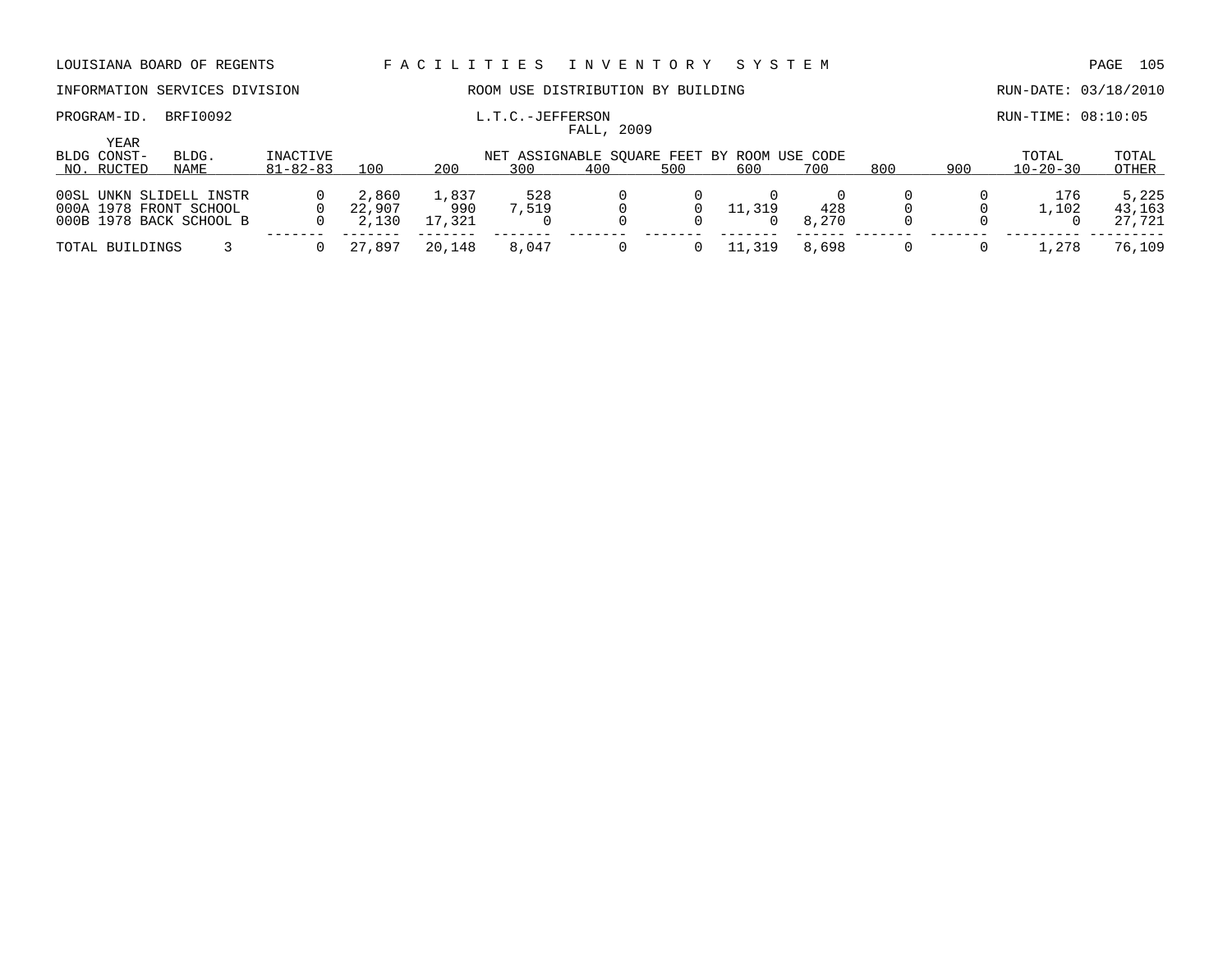# INFORMATION SERVICES DIVISION ROOM USE DISTRIBUTION BY BUILDING RUN-DATE: 03/18/2010

### PROGRAM-ID. BRFI0092 **EXAM-ID.** BRFI0092 **L.T.C.-JUMONVILLE EXAMINEMELY ASSESS** FALL, 2009

| <b>YEAR</b><br>BLDG CONST- | BLDG.                   | INACTIVE       |        |       |       |     | NET ASSIGNABLE SOUARE FEET BY ROOM USE CODE |     |     |     |     | TOTAL          | TOTAL  |
|----------------------------|-------------------------|----------------|--------|-------|-------|-----|---------------------------------------------|-----|-----|-----|-----|----------------|--------|
| NO. RUCTED                 | NAME                    | $81 - 82 - 83$ | 100    | 200   | 300   | 400 | 500                                         | 600 | 700 | 800 | 900 | $10 - 20 - 30$ | OTHER  |
|                            | A000 1976 Admininistrat |                | 12,590 |       | 995   |     | 110                                         | 525 | 143 |     |     | 950            | 14,363 |
|                            |                         |                |        |       |       |     |                                             |     |     |     |     |                |        |
|                            | B000 1976 Classrooms    |                | .710   |       | L.076 |     |                                             |     |     |     |     | 90             | 2,786  |
|                            | C000 1976 Cosmetology   |                | 2,211  | 1,023 | 100   |     |                                             |     | 187 |     |     | 297            | 3,521  |
|                            | D000 1976 Medical Annex |                |        | 3,762 | 110   |     |                                             |     | 400 |     |     |                | 4,272  |
| E000 1976 Welding          |                         |                |        | 3,002 | 81    |     |                                             |     | 220 |     |     |                | 3,303  |
|                            | G000 1976 Maintenance S |                |        |       |       |     |                                             |     |     |     |     | 2,623          |        |
| TOTAL BUILDINGS            |                         |                | 16,511 | 7,787 | 2,362 |     | 110                                         | 525 | 950 |     |     | 3,960          | 28,245 |
|                            |                         |                |        |       |       |     |                                             |     |     |     |     |                |        |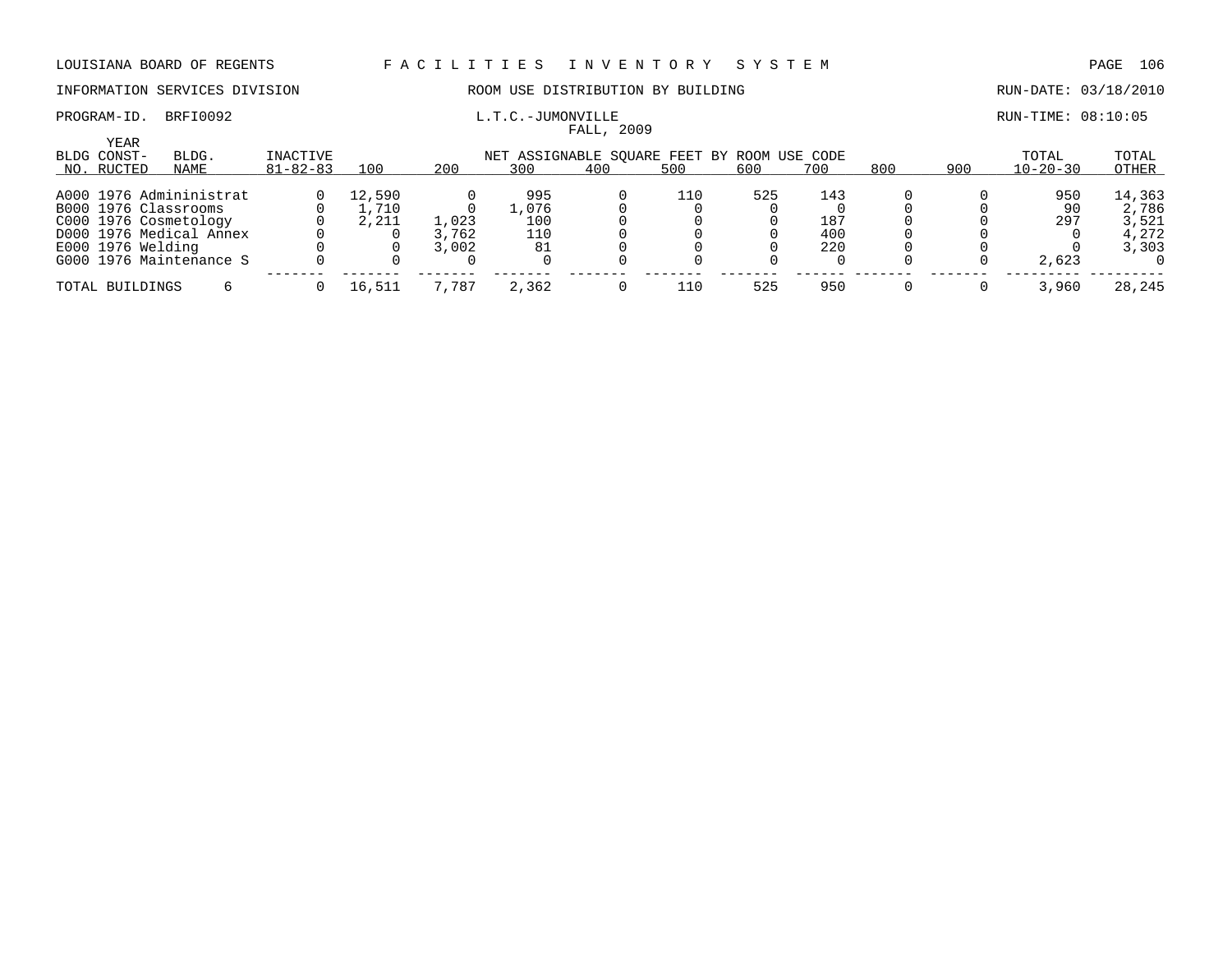# INFORMATION SERVICES DIVISION ROOM USE DISTRIBUTION BY BUILDING RUN-DATE: 03/18/2010

### PROGRAM-ID. BRFI0092 **L.T.C.-L.E. FLETCHER EXECUTED** RUN-TIME: 08:10:05 FALL, 2009

| YEAR<br>BLDG CONST- | BLDG.                   | INACTIVE<br>NET ASSIGNABLE SOUARE FEET BY ROOM USE CODE |        |        |        |       |     |       |       |     | TOTAL | TOTAL          |        |
|---------------------|-------------------------|---------------------------------------------------------|--------|--------|--------|-------|-----|-------|-------|-----|-------|----------------|--------|
| NO. RUCTED          | NAME                    | $81 - 82 - 83$                                          | 100    | 200    | 300    | 400   | 500 | 600   | 700   | 800 | 900   | $10 - 20 - 30$ | OTHER  |
|                     | LAMA 1980 LAMPI EXT CAM |                                                         | 8,844  |        | 1,907  |       |     | 4,249 | 134   |     |       | 3,151          | 15,134 |
|                     | LAMB 1980 LAMPI EXT CAM |                                                         | 2,352  |        |        |       |     |       |       |     |       | 2,210          | 2,448  |
|                     | LEAH 1992 LEFletcher AL |                                                         | 3,558  |        | 2,433  |       |     | 873   |       |     |       | 4,211          | 6,864  |
|                     | LEFA 1951 LEFletcher MA |                                                         | 9,727  | 24,523 | 6,197  | 2,102 |     | 2,554 | 1,016 |     |       | 7.627          | 46,119 |
|                     | LEFB 1975 LEFletcher ST |                                                         |        |        |        |       |     |       | 276   |     |       |                | 276    |
|                     | LEFC 2003 LEFletcher PO |                                                         |        |        |        |       |     |       |       |     |       |                | 73     |
|                     | LEFD 2006 LEFletcher PO |                                                         |        |        |        |       |     |       |       |     |       |                | 73     |
|                     | LEFE 2006 LEFletcher PO |                                                         |        |        |        |       |     |       |       |     |       |                | 73     |
| TOTAL BUILDINGS     |                         |                                                         | 24,481 | 24,523 | 10,779 | 2,175 |     | .676  | 1,426 |     |       | 17,199         | 71,060 |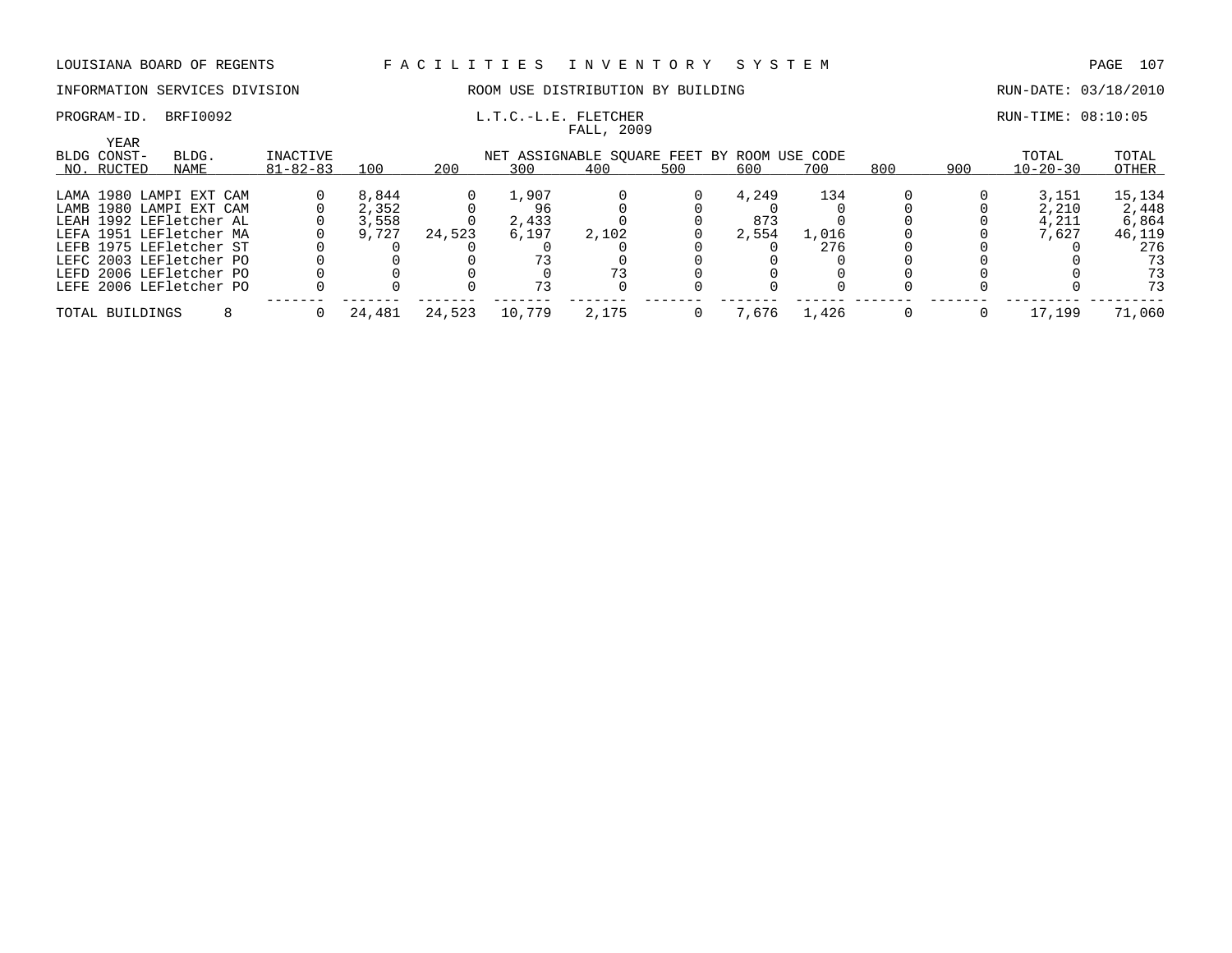## INFORMATION SERVICES DIVISION ROOM USE DISTRIBUTION BY BUILDING RUN-DATE: 03/18/2010

# PROGRAM-ID. BRFI0092 **EXAM-ID.** BRFI0092 **L.T.C.-LAFAYETTE EXAMINE: 08:10:05**

YEAR

| $\ldots$ - DAP A FB FFB |            |  |
|-------------------------|------------|--|
|                         | FALL, 2009 |  |

| ILAR                                                                            |                         |                |        |        |        |     |       |       |       |       |     |                |         |
|---------------------------------------------------------------------------------|-------------------------|----------------|--------|--------|--------|-----|-------|-------|-------|-------|-----|----------------|---------|
| INACTIVE<br>BLDG CONST-<br>BLDG.<br>NET ASSIGNABLE SOUARE FEET BY ROOM USE CODE |                         |                |        |        |        |     |       |       | TOTAL | TOTAL |     |                |         |
| NO. RUCTED                                                                      | NAME                    | $81 - 82 - 83$ | 100    | 200    | 300    | 400 | 500   | 600   | 700   | 800   | 900 | $10 - 20 - 30$ | OTHER   |
|                                                                                 |                         |                |        |        |        |     |       |       |       |       |     |                |         |
|                                                                                 | A000 1978 Main Building |                | 11,382 | 74,579 | 10,057 |     | 315   | 3,088 | 336   |       |     | 15,850         | 99,757  |
|                                                                                 | B000 1978 Storage Build |                |        |        |        |     | 264   |       |       |       |     |                | 264     |
| C000 1978 Building C                                                            |                         |                |        |        |        |     | 1,148 |       |       |       |     |                | 1,148   |
|                                                                                 | D000 1984 Power House   |                |        |        |        |     |       |       |       |       |     | 1,334          |         |
|                                                                                 | E000 1984 Welding Stora |                |        | 250    |        |     |       |       |       |       |     |                | 250     |
|                                                                                 | F000 1984 Auto Restorat |                |        | 150    |        |     |       |       |       |       |     |                | 150     |
|                                                                                 | G000 1980 Aircraft Hang |                | 1,626  | 16,481 | 562    | 367 |       |       |       |       |     | 111            | 19,036  |
|                                                                                 |                         |                |        |        |        |     |       |       |       |       |     |                |         |
| TOTAL BUILDINGS                                                                 |                         |                | 13,008 | 91,460 | 10,619 | 367 | 1,727 | 3,088 | 336   |       |     | 17,295         | 120,605 |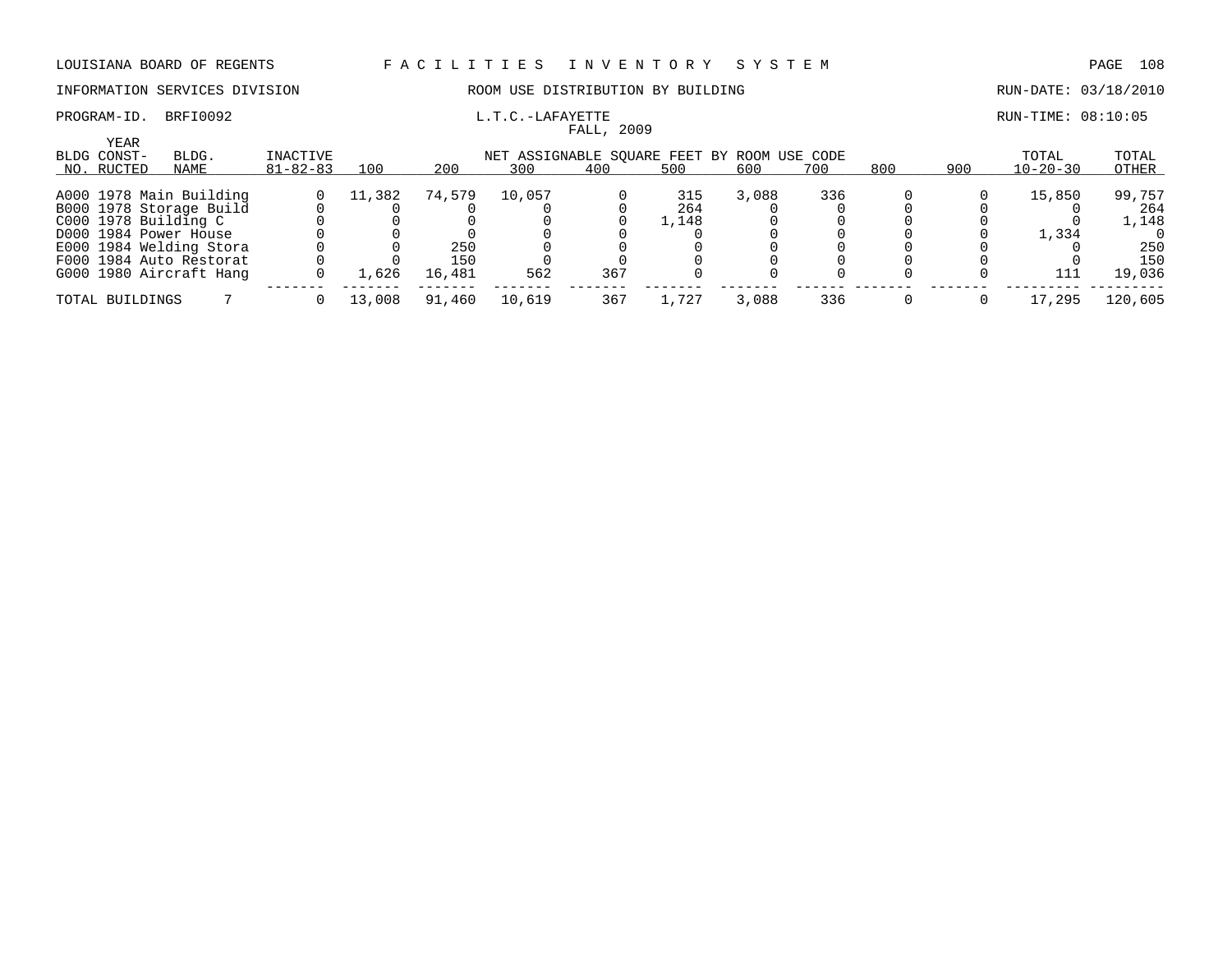## PROGRAM-ID. BRFI0092 **EXAM-ID.** BRFI0092 **L.T.C.-LAFOURCHE EXAMINE:** 08:10:05

## INFORMATION SERVICES DIVISION ROOM USE DISTRIBUTION BY BUILDING RUN-DATE: 03/18/2010

|                                   |                         |                            |        |        |       | FALL, 2009                                         |     |       |       |     |     |                         |                |
|-----------------------------------|-------------------------|----------------------------|--------|--------|-------|----------------------------------------------------|-----|-------|-------|-----|-----|-------------------------|----------------|
| YEAR<br>BLDG CONST-<br>NO. RUCTED | BLDG.<br>NAME           | INACTIVE<br>$81 - 82 - 83$ | 100    | 200    | 300   | NET ASSIGNABLE SOUARE FEET BY ROOM USE CODE<br>400 | 500 | 600   | 700   | 800 | 900 | TOTAL<br>$10 - 20 - 30$ | TOTAL<br>OTHER |
|                                   | A000 1978 Main Buildin  |                            | 4,818  | 14,450 | 3,375 |                                                    |     | 1,326 | 288   |     |     | 661                     | 24,257         |
|                                   | A100 1978 Main Bldg Sou |                            | 3,936  | 13,929 | 718   | 154                                                |     | 960   |       |     |     | 424                     | 19,697         |
|                                   | B000 1978 Storage Build |                            |        |        |       |                                                    |     |       | 2,160 |     |     |                         | 2,160          |
|                                   | C000 1978 Paint Storage |                            |        |        |       |                                                    |     |       | 200   |     |     |                         | 200            |
|                                   | D000 1978 Storage Build |                            |        |        |       |                                                    |     |       |       |     |     | 200                     |                |
|                                   | N000 2009 Pathways Buil |                            | 1,304  | 1,944  | 240   |                                                    |     |       |       |     |     | 474                     | 3,488          |
| TOTAL BUILDINGS                   |                         |                            | 10,058 | 30,323 | 4,333 | 154                                                |     | 2,286 | 2,648 |     |     | 1,759                   | 49,802         |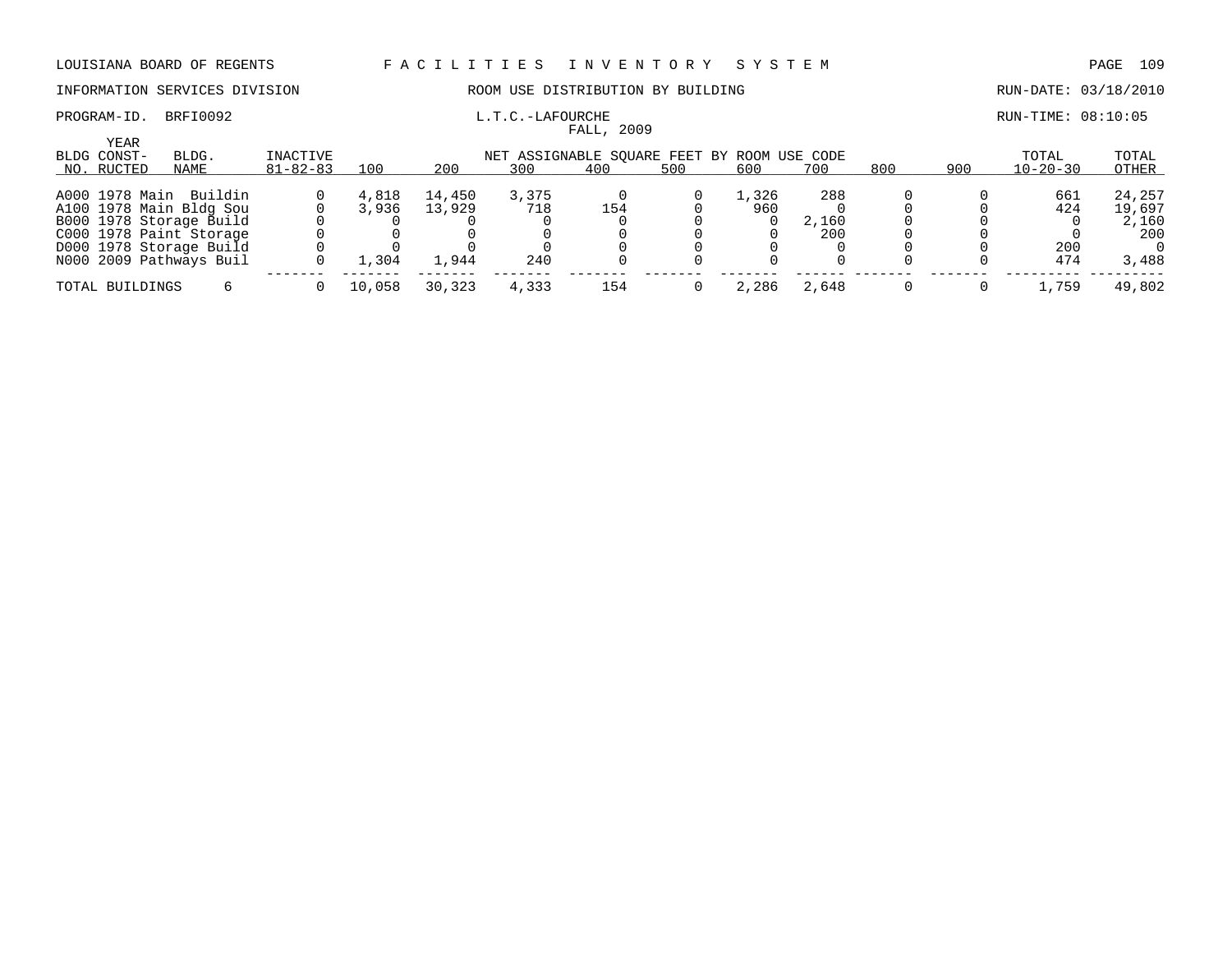PROGRAM-ID. BRFI0092 **EXAMILY L.T.C.-LAMAR SALTER** FOR RUN-TIME: 08:10:05

## INFORMATION SERVICES DIVISION **ROOM USE DISTRIBUTION BY BUILDING RUN-DATE: 03/18/2010**

| YEAR<br>BLDG CONST- | BLDG.                   | INACTIVE       |       |        | NET ASSIGNABLE SQUARE FEET BY ROOM USE CODE |     |     |       |     |     |     | TOTAL          | TOTAL  |
|---------------------|-------------------------|----------------|-------|--------|---------------------------------------------|-----|-----|-------|-----|-----|-----|----------------|--------|
| NO. RUCTED          | NAME                    | $81 - 82 - 83$ | 100   | 200    | 300                                         | 400 | 500 | 600   | 700 | 800 | 900 | $10 - 20 - 30$ | OTHER  |
|                     | A000 1976 MANUAL ARTS/A |                | 6,054 | 24,803 | 2,982                                       |     |     | 3,291 | 249 |     |     | 3,057          | 37,379 |
|                     | B000 1981 OUTDOOR POWER |                |       | 5,920  |                                             |     |     |       |     |     |     |                | 5,920  |
|                     | C000 1985 EARLY CHILDHO |                | .512  | 10,253 | 160                                         |     |     |       |     |     |     | 460            | 11,925 |
| TOTAL BUILDINGS     |                         |                | ,566  | 40.976 | 3,142                                       |     |     | . 291 | 249 |     |     | 3,517          | 55,224 |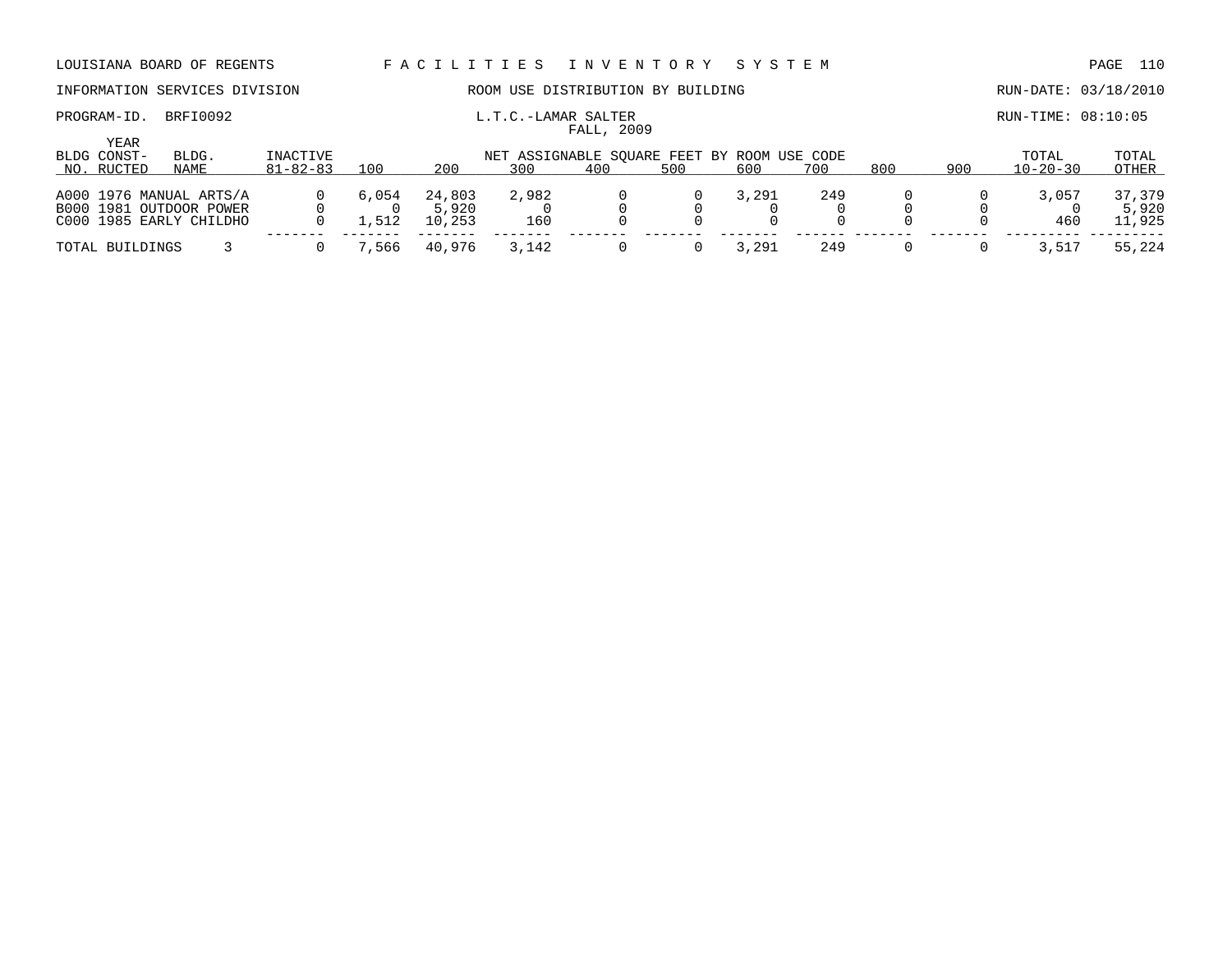## INFORMATION SERVICES DIVISION **ROOM USE DISTRIBUTION BY BUILDING RUN-DATE: 03/18/2010**

FALL, 2009

PROGRAM-ID. BRFI0092 **EXAMIC L.T.C.-MANSFIELD EXAMIC RUN-TIME: 08:10:05** 

| YEAR<br>BLDG CONST- | BLDG.                                              | INACTIVE       |       |              | NET ASSIGNABLE SOUARE FEET BY ROOM USE CODE |     |     |     |     |     |     | TOTAL          | TOTAL           |
|---------------------|----------------------------------------------------|----------------|-------|--------------|---------------------------------------------|-----|-----|-----|-----|-----|-----|----------------|-----------------|
| NO. RUCTED          | NAME                                               | $81 - 82 - 83$ | 100   | 200          | 300                                         | 400 | 500 | 600 | 700 | 800 | 900 | $10 - 20 - 30$ | OTHER           |
|                     | 000A 1981 MAIN BUILDING<br>000B 1996 HEALTH OCCUPA | $\Omega$       | 4,420 | 7,679<br>784 | 1,543<br>784                                |     |     | 888 | 192 |     |     | 2,880          | 14,722<br>1,568 |
| TOTAL BUILDINGS     |                                                    |                | 4,420 | 8,463        | 2,327                                       |     |     | 888 | 192 |     |     | 2,880          | 16,290          |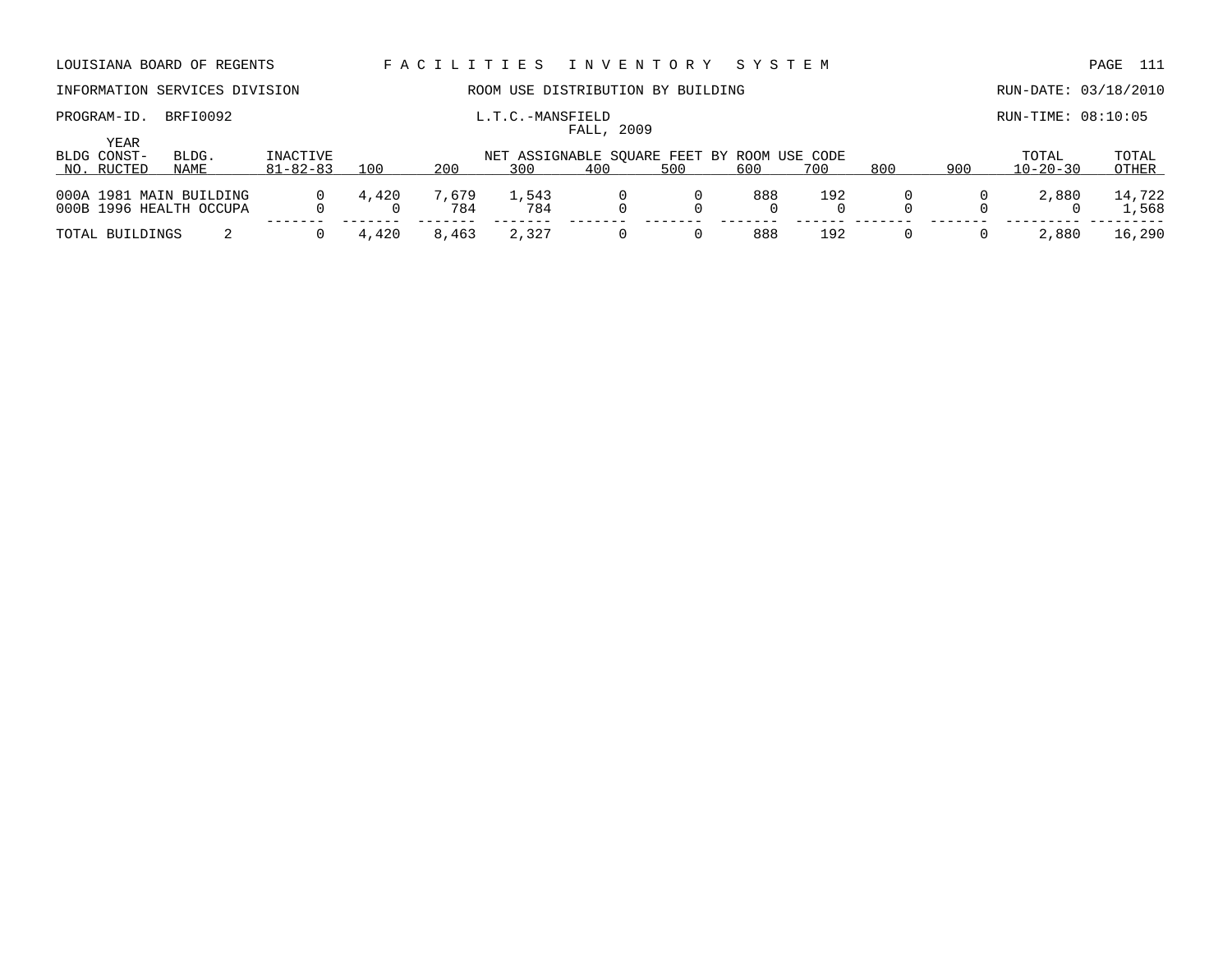| LOUISIANA BOARD OF REGENTS    |               |                                   |       | FACILITIES |       | I N V E N T O R Y                                  |     | SYSTEM |     |                |     |                         | 112<br>PAGE    |
|-------------------------------|---------------|-----------------------------------|-------|------------|-------|----------------------------------------------------|-----|--------|-----|----------------|-----|-------------------------|----------------|
| INFORMATION SERVICES DIVISION |               |                                   |       |            |       | ROOM USE DISTRIBUTION BY BUILDING                  |     |        |     |                |     | RUN-DATE: 03/18/2010    |                |
| PROGRAM-ID.                   | BRFI0092      |                                   |       |            |       | L.T.C.-MORGAN SMITH<br>FALL, 2009                  |     |        |     |                |     | RUN-TIME: 08:10:05      |                |
| YEAR                          |               |                                   |       |            |       |                                                    |     |        |     |                |     |                         |                |
| BLDG CONST-<br>NO. RUCTED     | BLDG.<br>NAME | <b>INACTIVE</b><br>$81 - 82 - 83$ | 100   | 200        | 300   | NET ASSIGNABLE SOUARE FEET BY ROOM USE CODE<br>400 | 500 | 600    | 700 | 800            | 900 | TOTAL<br>$10 - 20 - 30$ | TOTAL<br>OTHER |
| 000A 1951 Main Campus         |               | 0                                 | 5,523 | 11,238     | 2,719 | 0                                                  | 0   | 3,120  | 656 | $\overline{0}$ | 0   | 1,196                   | 23,256         |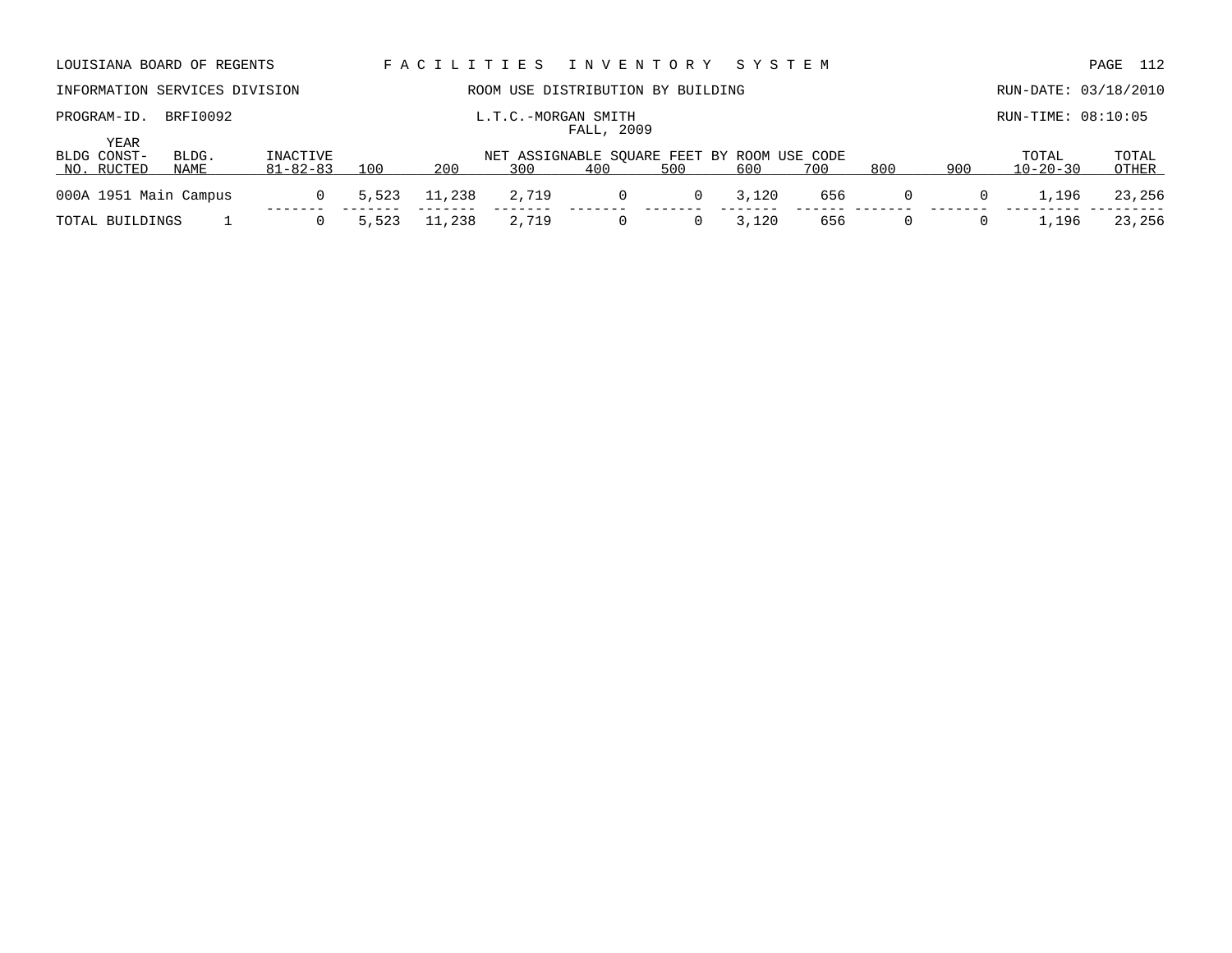## INFORMATION SERVICES DIVISION ROOM USE DISTRIBUTION BY BUILDING RUN-DATE: 03/18/2010

FALL, 2009

PROGRAM-ID. BRFI0092 **EXAM-** L.T.C.-NATCHITOCHES **EXAMICHITOCHES** RUN-TIME: 08:10:05

| <b>YEAR</b><br>BLDG CONST-<br>NO. RUCTED | BLDG.<br>NAME | INACTIVE<br>$81 - 82 - 83$ | 100    | 200   | NET ASSIGNABLE SOUARE FEET BY ROOM USE CODE<br>300 | 400 | 500 | 600   | 700         | 800 | 900 | TOTAL<br>$10 - 20 - 30$ | TOTAL<br>OTHER |
|------------------------------------------|---------------|----------------------------|--------|-------|----------------------------------------------------|-----|-----|-------|-------------|-----|-----|-------------------------|----------------|
|                                          |               |                            |        |       |                                                    |     |     |       |             |     |     |                         |                |
| 000A 1978 Main Building                  |               |                            | 37,966 | 1,030 | 6,042                                              |     |     | 4,148 | 3,794       |     |     | .,697                   | 52,980         |
| 000B 1978 Equipment Sto                  |               |                            |        |       |                                                    |     |     |       | $\pm$ , 250 |     |     |                         | 1,250          |
| 000C 1978 Building Trad                  |               |                            | 6,211  |       | 304                                                |     |     |       | 212         |     |     | 276                     | 6,727          |
| 000E 2006 Storage Build                  |               |                            |        |       |                                                    |     |     |       | 512         |     |     |                         | 512            |
| TOTAL BUILDINGS                          |               |                            | 44,177 | .,030 | 6,346                                              |     |     | 4,148 | 5,768       |     |     | .,973                   | 61,469         |
|                                          |               |                            |        |       |                                                    |     |     |       |             |     |     |                         |                |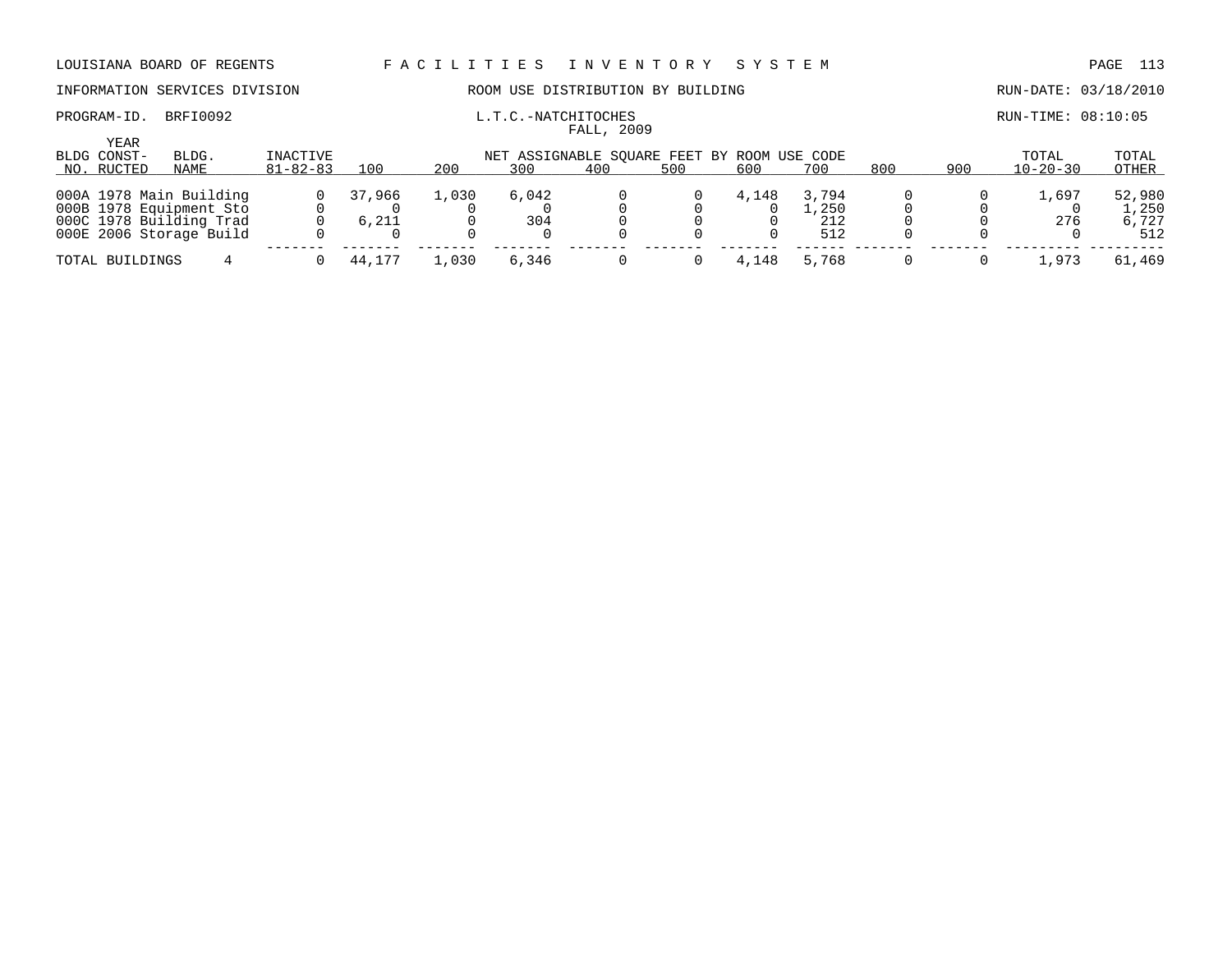## INFORMATION SERVICES DIVISION ROOM USE DISTRIBUTION BY BUILDING RUN-DATE: 03/18/2010

### PROGRAM-ID. BRFI0092 **EXAM-ID.** BRFI0092 **L.T.C.-NORTH CENTRAL EXAMICAL RUN-TIME:** 08:10:05 FALL, 2009

| YEAR<br>BLDG CONST-<br>NO. RUCTED | BLDG.<br>NAME | INACTIVE<br>$81 - 82 - 83$ | 100   | 200   | NET ASSIGNABLE SOUARE FEET BY ROOM USE CODE<br>300 | 400 | 500 | 600   | 700   | 800 | 900 | TOTAL<br>$10 - 20 - 30$ | TOTAL<br>OTHER |
|-----------------------------------|---------------|----------------------------|-------|-------|----------------------------------------------------|-----|-----|-------|-------|-----|-----|-------------------------|----------------|
|                                   |               |                            |       |       |                                                    |     |     |       |       |     |     |                         |                |
| 000A 1979 MAIN BUILDING           |               |                            | 1,146 | 3,886 | 1,014                                              |     |     | 1,075 |       |     |     | 2,564                   | 7,121          |
| 000B 1979 SHOP ANNEX BU           |               |                            |       | 7,464 |                                                    |     |     |       | 4,369 |     |     | 1,710                   | 11,833         |
| 000C 1980 STORAGE BUILD           |               |                            |       |       |                                                    |     |     |       | 480   |     |     |                         | 480            |
| TOTAL BUILDINGS                   |               |                            | 1,146 | , 350 | 1,014                                              |     |     | 1,075 | 4,849 |     |     | 4,274                   | 19,434         |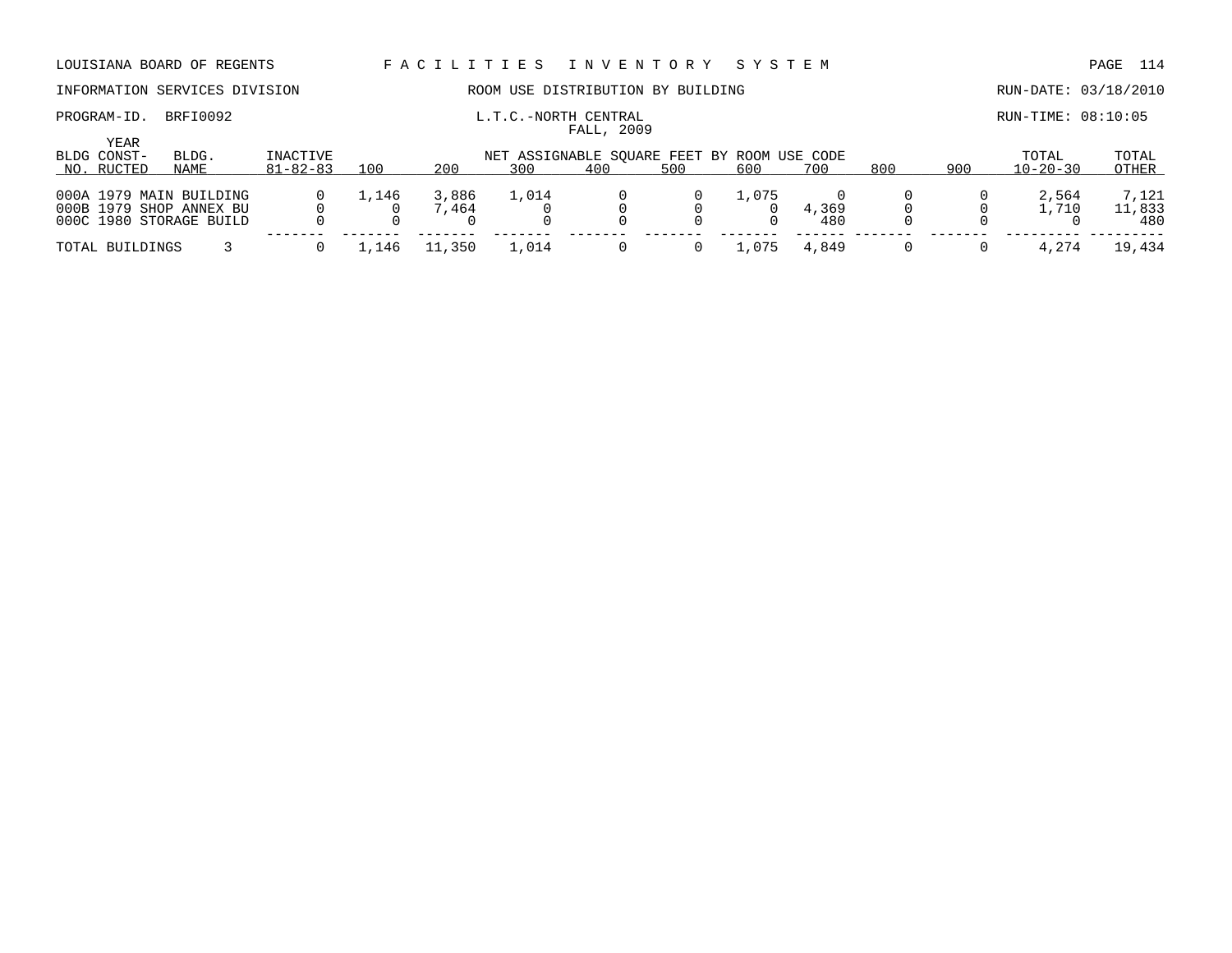## PROGRAM-ID. BRFI0092 **EXAM-ID.** BRFI0092 **L.T.C.-NORTHEAST EXAMINEMELY ASSAULT ASSAULT ASSAULT ASSAULT ASSAULT ASSAULT ASSAULT ASSAULT ASSAULT ASSAULT ASSAULT ASSAULT ASSAULT ASSAULT ASSAULT ASSAULT ASSAULT ASSAULT ASSAU**

## INFORMATION SERVICES DIVISION COOM OSE DISTRIBUTION BY BUILDING CONTROLLER RUN-DATE: 03/18/2010

| YEAR<br>BLDG CONST-                                                           | BLDG. | INACTIVE       |       |                |              |              | NET ASSIGNABLE SOUARE FEET BY ROOM USE CODE |           |       |     |     | TOTAL          | TOTAL                    |
|-------------------------------------------------------------------------------|-------|----------------|-------|----------------|--------------|--------------|---------------------------------------------|-----------|-------|-----|-----|----------------|--------------------------|
| NO. RUCTED                                                                    | NAME  | $81 - 82 - 83$ | 100   | 200            | 300          | 400          | 500                                         | 600       | 700   | 800 | 900 | $10 - 20 - 30$ | OTHER                    |
| 000A 1952 Business, Wel                                                       |       |                | 1,106 | 5,149          | 426          | 132<br>.,220 | 33                                          |           | 2,911 |     | 247 |                | 10,004                   |
| 000B 1952 Admissions, T<br>000C 1975 Student Loung<br>000D 1975 Administratio |       |                | 1,005 | 1,373<br>4,218 | 119<br>1,708 |              |                                             | 35<br>193 | 3,564 |     |     |                | 1,339<br>1,408<br>10,688 |
|                                                                               |       |                |       |                |              |              |                                             |           |       |     |     |                |                          |
| TOTAL BUILDINGS                                                               |       |                | 2.111 | 10.740         | 2,253        | ., 352       |                                             | 228       | 6,475 |     | 247 |                | 23,439                   |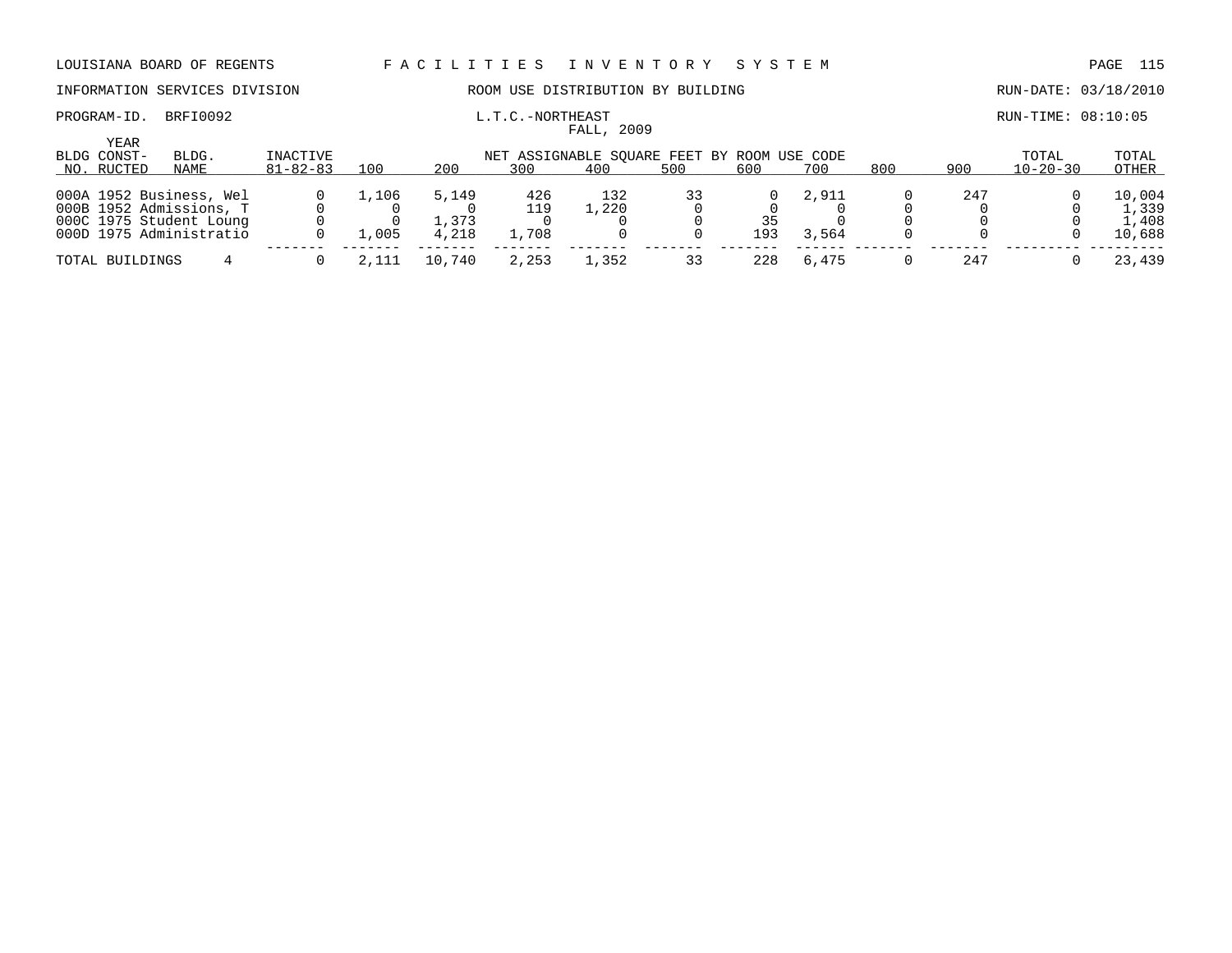## INFORMATION SERVICES DIVISION ROOM USE DISTRIBUTION BY BUILDING RUN-DATE: 03/18/2010

### PROGRAM-ID. BRFI0092 **EXAM-ID.** BRFI0092 **L.T.C.-NORTHWEST EXAMINES AREA** FALL, 2009

| <b>YEAR</b><br>BLDG CONST- | BLDG.                   | INACTIVE       |                    |        | NET ASSIGNABLE SOUARE FEET BY ROOM USE CODE |     |     |     |     |     |     | TOTAL          | TOTAL  |
|----------------------------|-------------------------|----------------|--------------------|--------|---------------------------------------------|-----|-----|-----|-----|-----|-----|----------------|--------|
| NO. RUCTED                 | NAME                    | $81 - 82 - 83$ | 100                | 200    | 300                                         | 400 | 500 | 600 | 700 | 800 | 900 | $10 - 20 - 30$ | OTHER  |
|                            | 000A 1952 MAIN BUILDING |                | 4,821              | 11,947 | 4,079                                       |     |     |     |     |     |     | 2,843          | 20,847 |
|                            | 000B 1971 JOE OSWALT BU |                | 11,671             | 3,053  | 3,370                                       | 95  |     | 169 | 316 |     |     | 3,867          | 18,674 |
|                            | 000C 1981 CLASSROOM BUI |                | 7.190              | 1,327  | 4,414                                       |     |     |     |     |     |     | 1,706          | 12,931 |
|                            | 000E 1982 SPRINGHILL EX | 7,000          |                    |        |                                             |     |     |     |     |     |     |                | 7,000  |
| 000H 1969 STORAGE          |                         |                |                    |        |                                             |     |     |     |     |     |     | 1,199          |        |
|                            | 000T 1981 CAMP MINDEN-V |                | $\overline{1,126}$ |        | 242                                         |     |     |     |     |     |     |                | 1,368  |
| TOTAL BUILDINGS            |                         | 7,000          | 24,808             | 16,327 | 12,105                                      | 95  |     | 169 | 316 |     |     | 9,615          | 60,820 |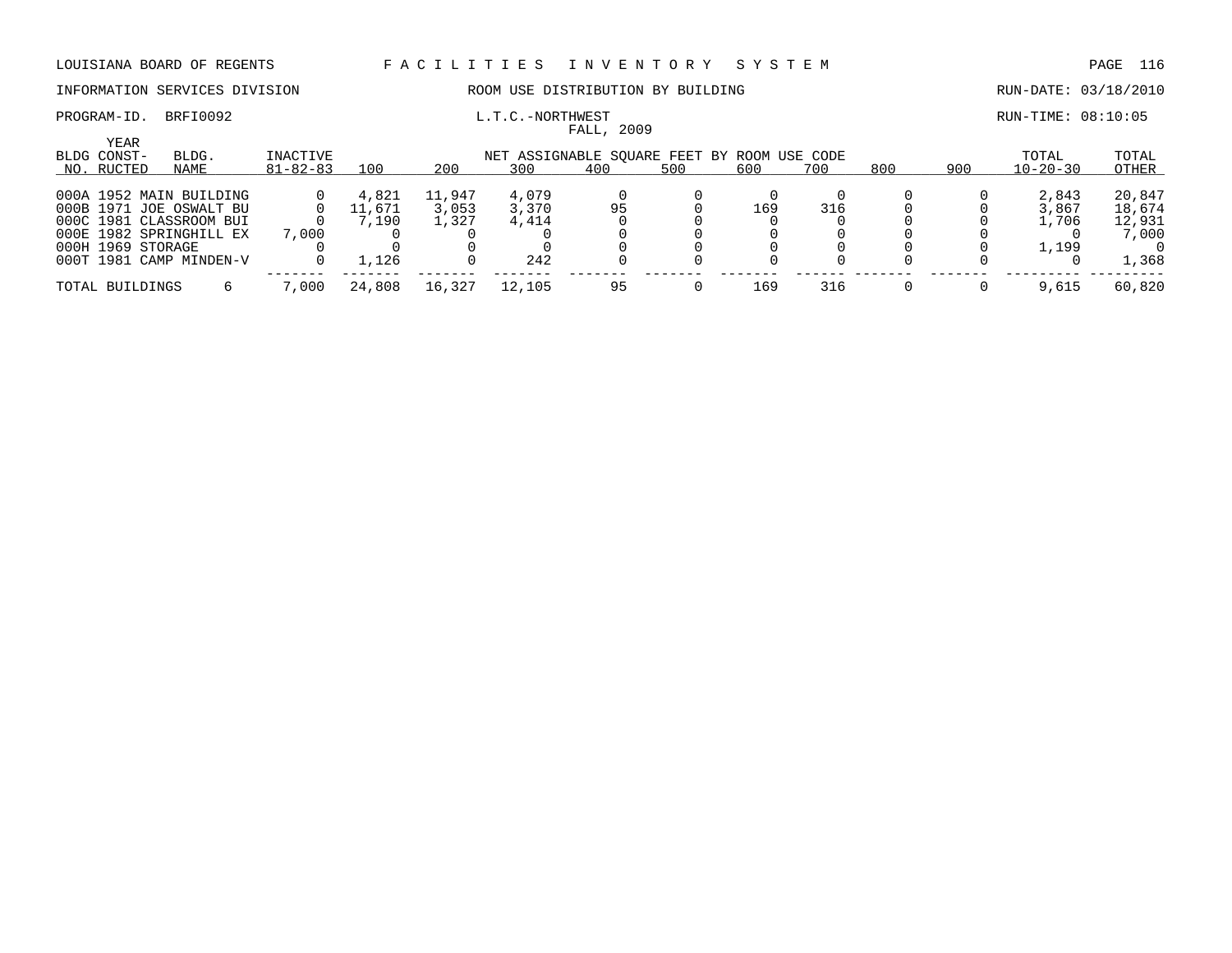## INFORMATION SERVICES DIVISION ROOM USE DISTRIBUTION BY BUILDING RUN-DATE: 03/18/2010

# FALL, 2009

## PROGRAM-ID. BRFI0092 L.T.C.-OAKDALE RUN-TIME: 08:10:05

| YEAR<br>BLDG CONST-<br>NO. RUCTED | BLDG.<br>NAME           | INACTIVE<br>$81 - 82 - 83$ | 100   | 200    | NET ASSIGNABLE SQUARE FEET BY ROOM USE CODE<br>300 | 400 | 500 | 600   | 700 | 800 | 900 | TOTAL<br>$10 - 20 - 30$ | TOTAL<br>OTHER |
|-----------------------------------|-------------------------|----------------------------|-------|--------|----------------------------------------------------|-----|-----|-------|-----|-----|-----|-------------------------|----------------|
|                                   | 000A 1977 MAIN BUILDING |                            | 8,310 | 4,559  | 2,651                                              |     |     | 1,043 | 140 |     |     | 707                     | 16,703         |
|                                   | 000B 1981 AUTOMOTIVE SH |                            | 96    | 3,796  | 96                                                 |     |     |       |     |     |     |                         | 3,988          |
|                                   | 000C 1977 WELDING/OUTSI |                            |       | 600    |                                                    |     |     |       |     |     |     | 600                     | 600            |
|                                   | 000D 1978 CARPENTRY SHE |                            |       |        | 600                                                |     |     |       |     |     |     |                         | 600            |
|                                   | 000E 1979 FORESTRY SHED |                            |       | 1,120  |                                                    |     |     |       |     |     |     |                         | 1,120          |
|                                   | 000F 1980 MAINTENANCE S |                            |       |        |                                                    |     |     |       | 100 |     |     |                         | 100            |
|                                   | 000G 1979 FORESTRY TOOL |                            |       |        |                                                    |     |     |       |     |     |     |                         | 96             |
|                                   | 000H 1990 MECHANICS STO |                            |       | 175    |                                                    |     |     |       |     |     |     |                         | 175            |
|                                   | 000I 1987 WHITE STORAGE |                            |       |        |                                                    |     |     |       | 480 |     |     |                         | 480            |
| TOTAL BUILDINGS                   |                         |                            | 8,406 | 10,346 | 3,347                                              |     |     | 1,043 | 720 |     |     | 1,307                   | 23,862         |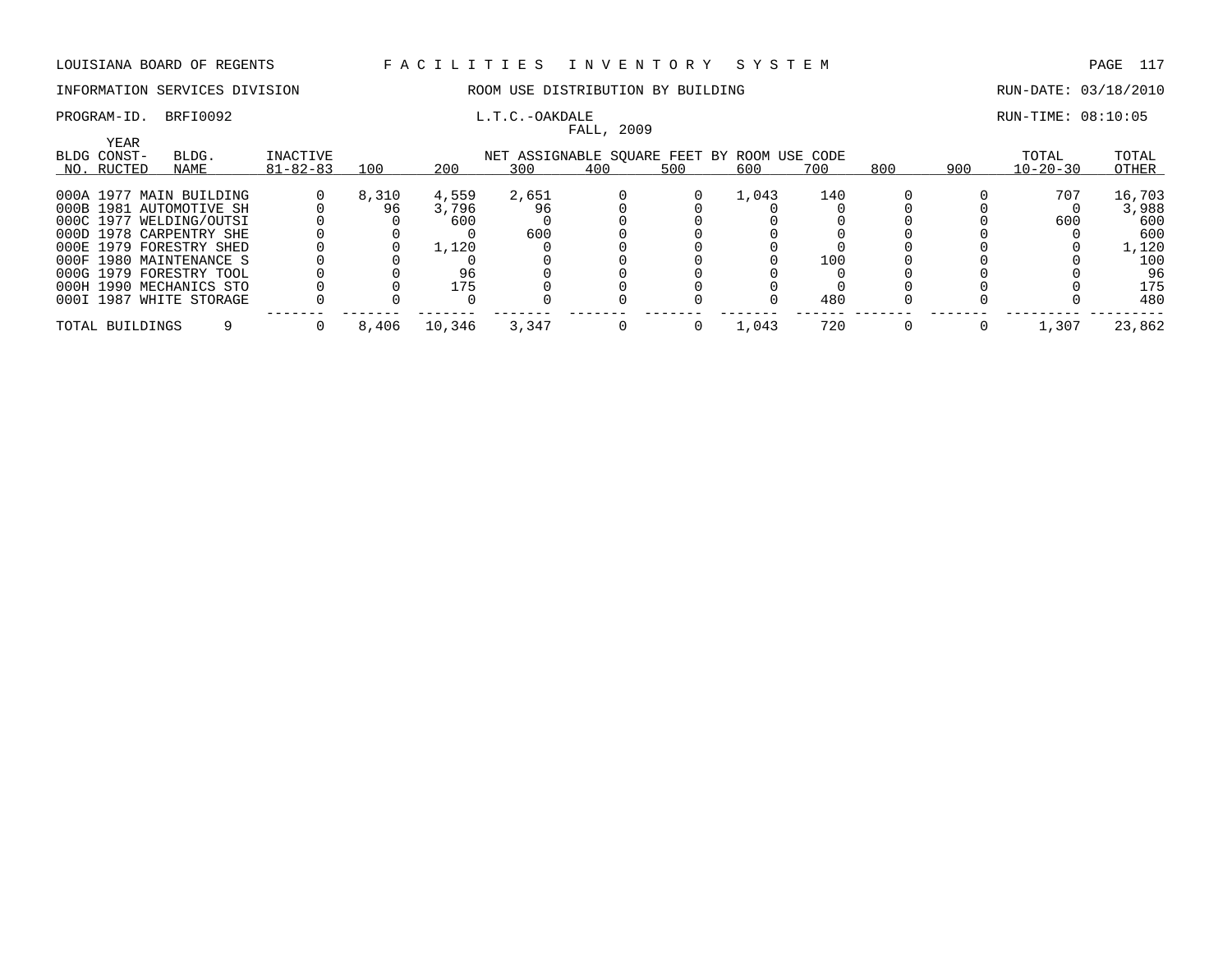### INFORMATION SERVICES DIVISION ROOM USE DISTRIBUTION BY BUILDING RUN-DATE: 03/18/2010

### PROGRAM-ID. BRFI0092 **EXAM-ID.** BRFI0092 **L.T.C.-RIVER PARISHES EXAMIGLE 2001** RUN-TIME: 08:10:05 FALL, 2009

| YEAR             |                         |                 |        |        |                                             |     |     |       |     |     |     |                |        |
|------------------|-------------------------|-----------------|--------|--------|---------------------------------------------|-----|-----|-------|-----|-----|-----|----------------|--------|
| BLDG CONST-      | BLDG.                   | <b>INACTIVE</b> |        |        | NET ASSIGNABLE SOUARE FEET BY ROOM USE CODE |     |     |       |     |     |     | TOTAL          | TOTAL  |
| NO. RUCTED       | NAME                    | $81 - 82 - 83$  | 100    | 200    | 300                                         | 400 | 500 | 600   | 700 | 800 | 900 | $10 - 20 - 30$ | OTHER  |
|                  |                         |                 |        |        |                                             |     |     |       |     |     |     |                |        |
|                  | A000 1978 CLASSROOM & O |                 | 5,894  | 1,638  | 4,592                                       |     |     |       | 100 |     |     | 679            | 12,224 |
|                  | B000 1979 FACULY & STUD |                 |        |        |                                             |     |     | 1,416 |     |     |     | 995            | 1,464  |
|                  | C000 1978 CLASSROOM & S |                 | 2,953  | 16,350 | 1,407                                       |     |     |       | 602 |     |     | 2,455          | 21,312 |
|                  | D000 1984 PETRO-CHEM FA |                 | 1,720  | 7,067  | 598                                         |     |     |       |     |     |     | 749            | 9,385  |
|                  | D200 1984 PETRO-CHEMICA |                 |        | 186    |                                             |     |     |       | 54  |     |     |                | 240    |
|                  | D300 2001 PETRO-CHEMICA |                 | 888    | 3,245  | 256                                         |     |     |       |     |     |     | 200            | 4,389  |
|                  | E000 1993 PATIENT CARE  |                 | 58     | 1,784  |                                             |     |     |       |     |     |     |                | 1,842  |
| F000 1984 GAZEBO |                         |                 |        |        |                                             |     |     | 196   |     |     |     |                | 196    |
|                  | TG00 2005 TEMPORARY CLA |                 | 2,852  |        |                                             |     |     |       |     |     |     |                | 2,852  |
|                  |                         |                 |        |        |                                             |     |     |       |     |     |     |                |        |
| TOTAL BUILDINGS  |                         |                 | 14,365 | 30,270 | 6.901                                       |     |     | 1,612 | 756 |     |     | 5,078          | 53,904 |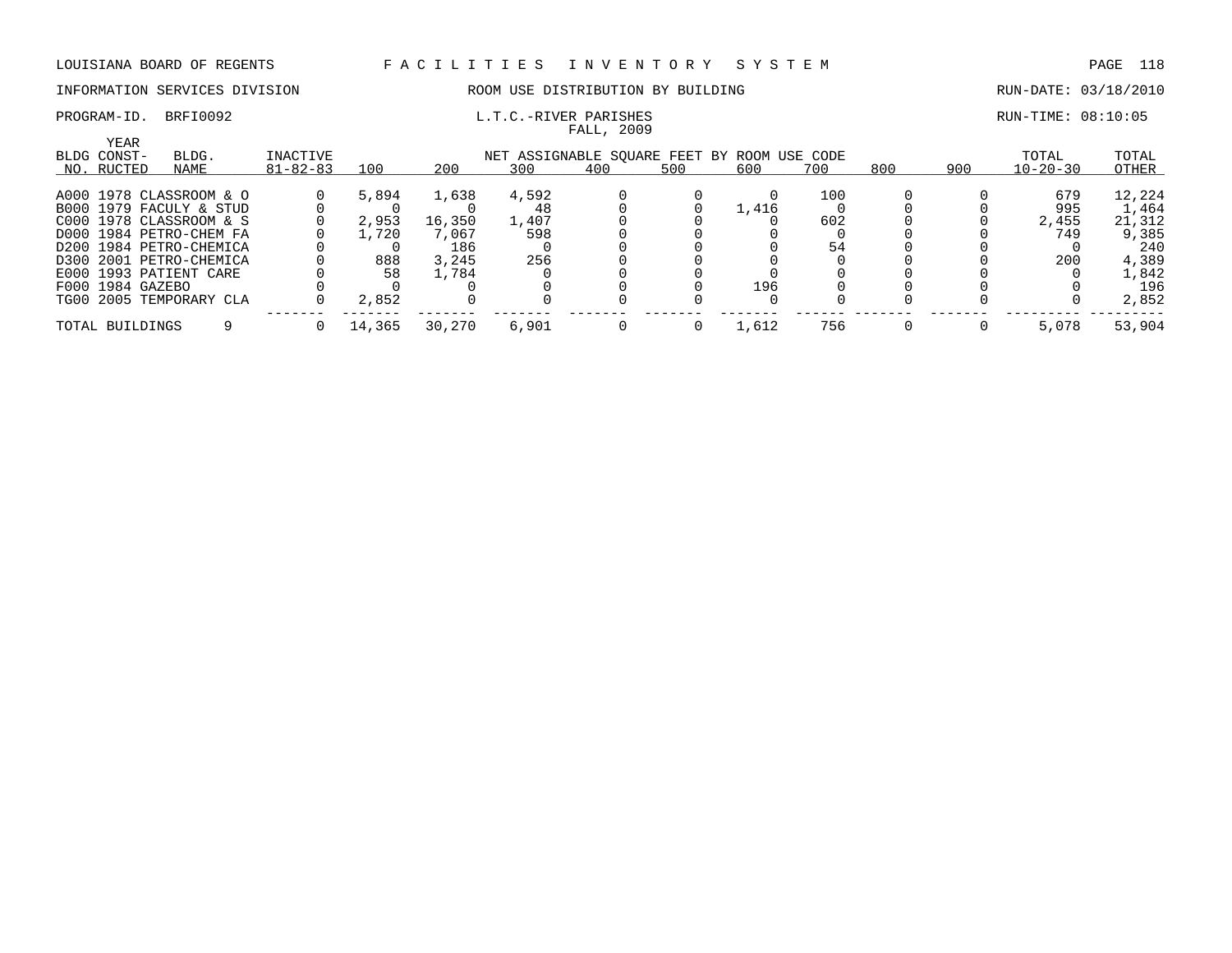INFORMATION SERVICES DIVISION ROOM USE DISTRIBUTION BY BUILDING RUN-DATE: 03/18/2010

|                     |                         |                |       |        |                                             | FALL, 2009 |          |       |     |     |     |                |        |
|---------------------|-------------------------|----------------|-------|--------|---------------------------------------------|------------|----------|-------|-----|-----|-----|----------------|--------|
| YEAR<br>BLDG CONST- | BLDG.                   | INACTIVE       |       |        | NET ASSIGNABLE SOUARE FEET BY ROOM USE CODE |            |          |       |     |     |     | TOTAL          | TOTAL  |
| NO. RUCTED          | NAME                    | $81 - 82 - 83$ | 100   | 200    | 300                                         | 400        | 500      | 600   | 700 | 800 | 900 | $10 - 20 - 30$ | OTHER  |
|                     | 000A 1977 Administratio |                |       | 4,620  | 1,726                                       |            |          |       |     |     |     | 2,170          | 6,346  |
|                     | 000B 1950 Air Condition |                |       | 4,053  | 62                                          |            |          |       |     |     |     |                | 4,115  |
|                     | 000C 1995 Portable Bldg |                | 1,312 |        |                                             |            |          |       |     |     |     |                | 1,312  |
|                     | 000D 1950 Drafting Scho |                |       | 2,008  | 232                                         |            |          |       | 782 |     |     | 42             | 3,022  |
|                     | 000E 1979 Electronics S |                |       | 2,601  | 194                                         |            |          | 1,050 |     |     |     | 108            | 3,845  |
|                     | 000F 1977 Welding Shop  |                |       | 4,542  | 200                                         |            |          |       |     |     |     | 108            | 4,742  |
|                     | 000G 1993 Portable Bldg |                | 1,344 |        |                                             |            |          |       |     |     |     |                | 1,344  |
|                     | 000H 1977 Storage Shed  |                |       |        |                                             |            |          |       | 120 |     |     |                | 120    |
| TOTAL BUILDINGS     |                         |                | 2,656 | 17,824 | 2,414                                       |            | $\Omega$ | 1,050 | 902 |     |     | 2,428          | 24,846 |

## PROGRAM-ID. BRFI0092 L.T.C.-RUSTON RUN-TIME: 08:10:05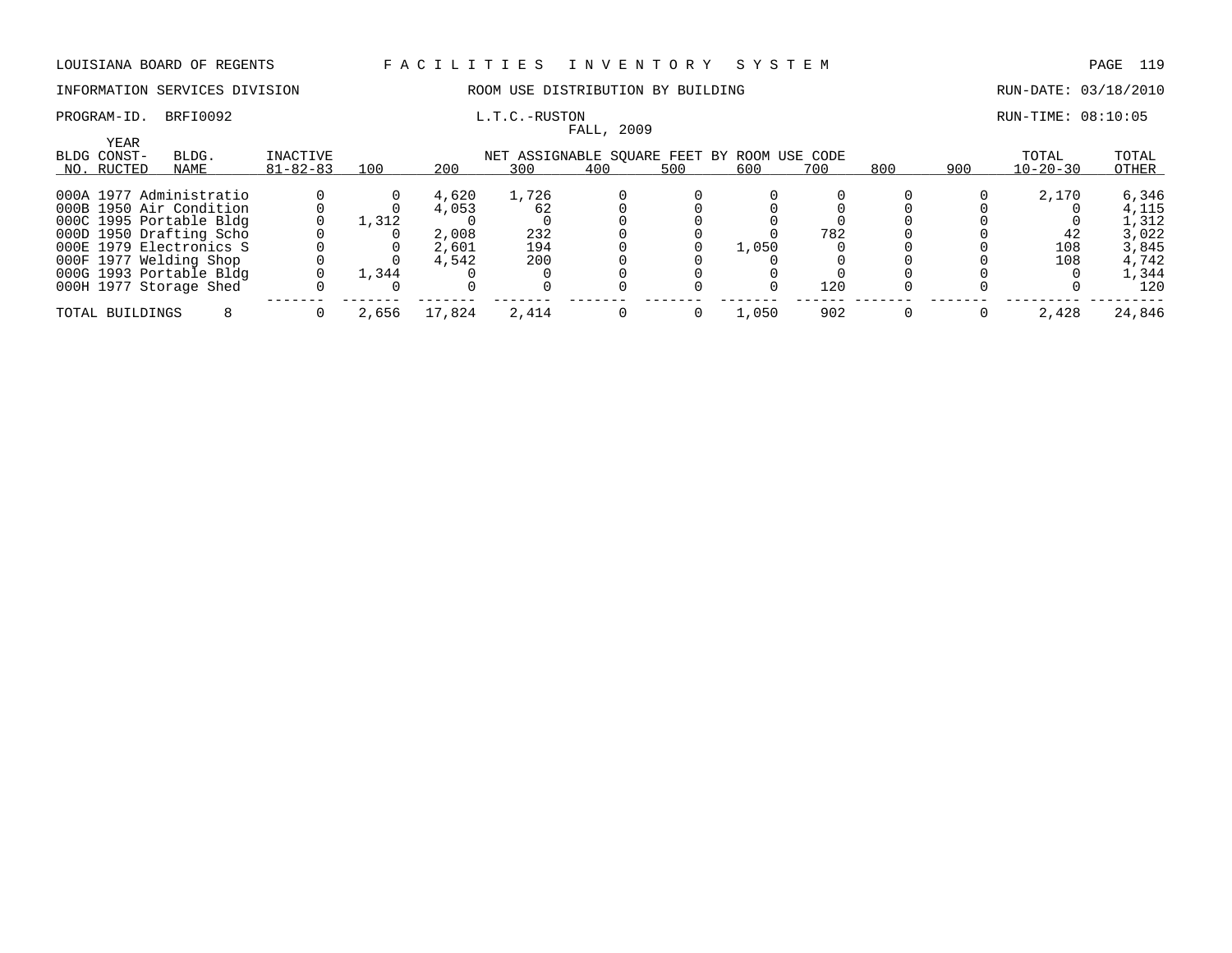## INFORMATION SERVICES DIVISION ROOM USE DISTRIBUTION BY BUILDING RUN-DATE: 03/18/2010

| YEAR<br>BLDG CONST- | BLDG.                                                                                                    | INACTIVE       |                |                        | NET ASSIGNABLE SOUARE FEET BY ROOM USE CODE |     |     |                |              |     |     | TOTAL                 | TOTAL                   |
|---------------------|----------------------------------------------------------------------------------------------------------|----------------|----------------|------------------------|---------------------------------------------|-----|-----|----------------|--------------|-----|-----|-----------------------|-------------------------|
| NO. RUCTED          | NAME                                                                                                     | $81 - 82 - 83$ | 100            | 200                    | 300                                         | 400 | 500 | 600            | 700          | 800 | 900 | $10 - 20 - 30$        | OTHER                   |
|                     | 000A 1979 ADMINISTRATIO<br>000B 1979 TRADE AND IND<br>000D 1993 PHYSICAL PLAN<br>000E 1998 PAINTING BUIL | 2,658          | 8,551<br>3,372 | 6,619<br>12,208<br>800 | 4,977<br>4,955                              |     |     | 3,591<br>3,408 | 797<br>2,454 |     |     | 3,948<br>2,008<br>775 | 27,193<br>26,397<br>800 |
| TOTAL BUILDINGS     |                                                                                                          | 2,658          | .923           | 19,627                 | 9,932                                       |     |     | 6,999          | 3,251        |     |     | 6,731                 | 54,390                  |

PROGRAM-ID. BRFI0092 **EXAM-ID.** BRFI0092 **L.T.C.-WEST JEFFERSON EXAMILIATION** RUN-TIME: 08:10:05 FALL, 2009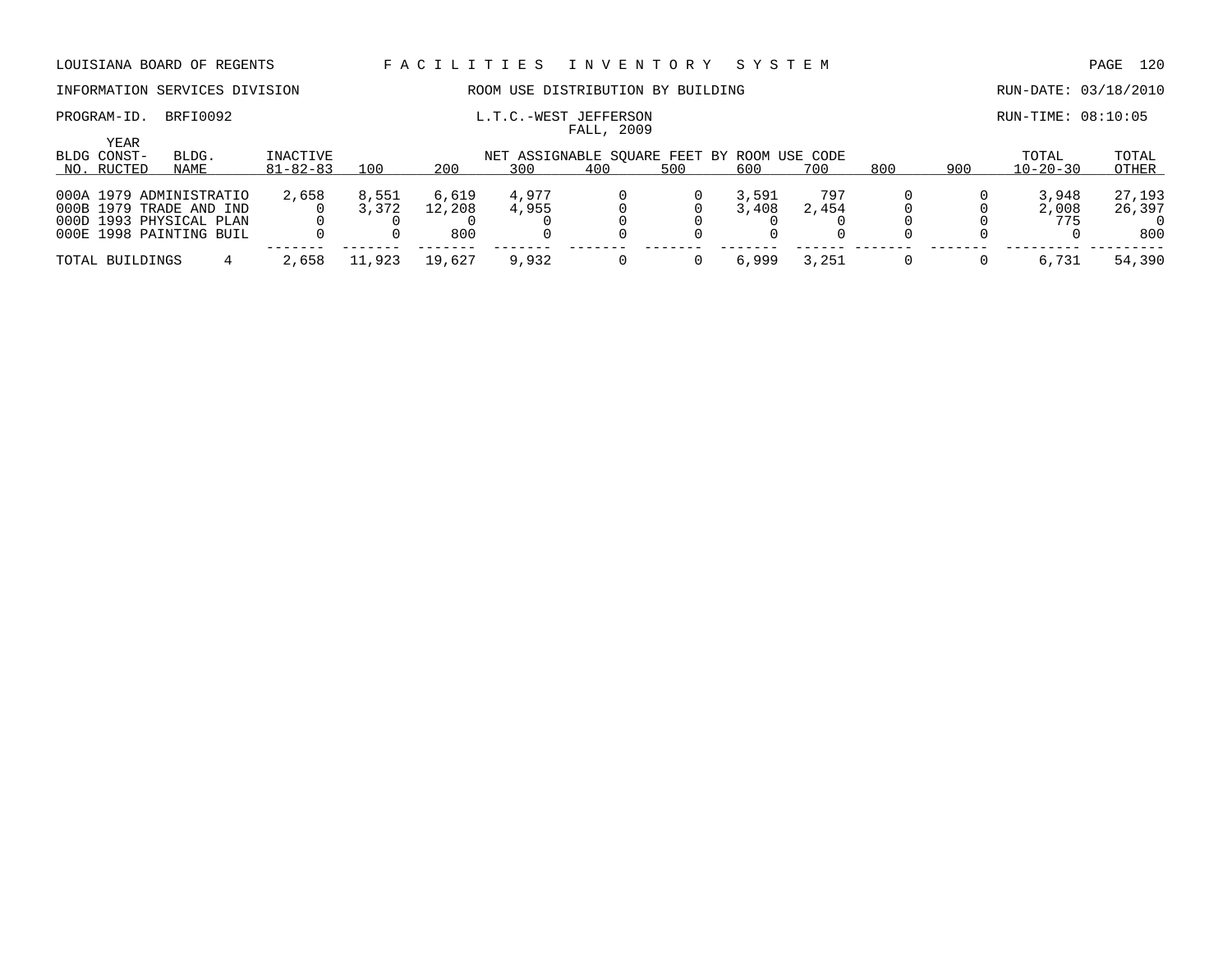## INFORMATION SERVICES DIVISION **ROOM USE DISTRIBUTION BY BUILDING RUN-DATE: 03/18/2010**

### PROGRAM-ID. BRFI0092 **EXAM-ID.** BRFI0092 **L.T.C.-WESTSIDE EXAMICLE ASSESS AND** RUN-TIME: 08:10:05 FALL, 2009

| <b>YEAR</b><br>BLDG CONST-<br>NO. RUCTED | BLDG.<br>NAME           | INACTIVE<br>$81 - 82 - 83$ | 100   | 200   | 300   | 400 | NET ASSIGNABLE SOUARE FEET BY ROOM USE CODE<br>500 | 600 | 700   | 800 | 900 | TOTAL<br>$10 - 20 - 30$ | TOTAL<br>OTHER |
|------------------------------------------|-------------------------|----------------------------|-------|-------|-------|-----|----------------------------------------------------|-----|-------|-----|-----|-------------------------|----------------|
|                                          |                         |                            |       |       |       |     |                                                    |     |       |     |     |                         |                |
|                                          | A000 1965 MAIN BUILDING |                            | 4,525 | 2,955 | 2,897 |     |                                                    | 114 | 6,735 |     |     |                         | 17,226         |
|                                          | B000 1975 MANUAL ARTS B |                            | 5,137 |       | 200   |     |                                                    |     |       |     |     |                         | 5,337          |
|                                          | C000 1975 MULTI-PURPOSE |                            |       |       | 163   |     |                                                    |     |       |     |     |                         | 163            |
|                                          | D000 1980 NEW RESTROOM  |                            |       |       | 99    |     |                                                    |     |       |     |     |                         | 99             |
| TOTAL BUILDINGS                          |                         |                            | 9,662 | 2,955 | 3,359 |     |                                                    | 114 | 6,735 |     |     |                         | 22,825         |
|                                          |                         |                            |       |       |       |     |                                                    |     |       |     |     |                         |                |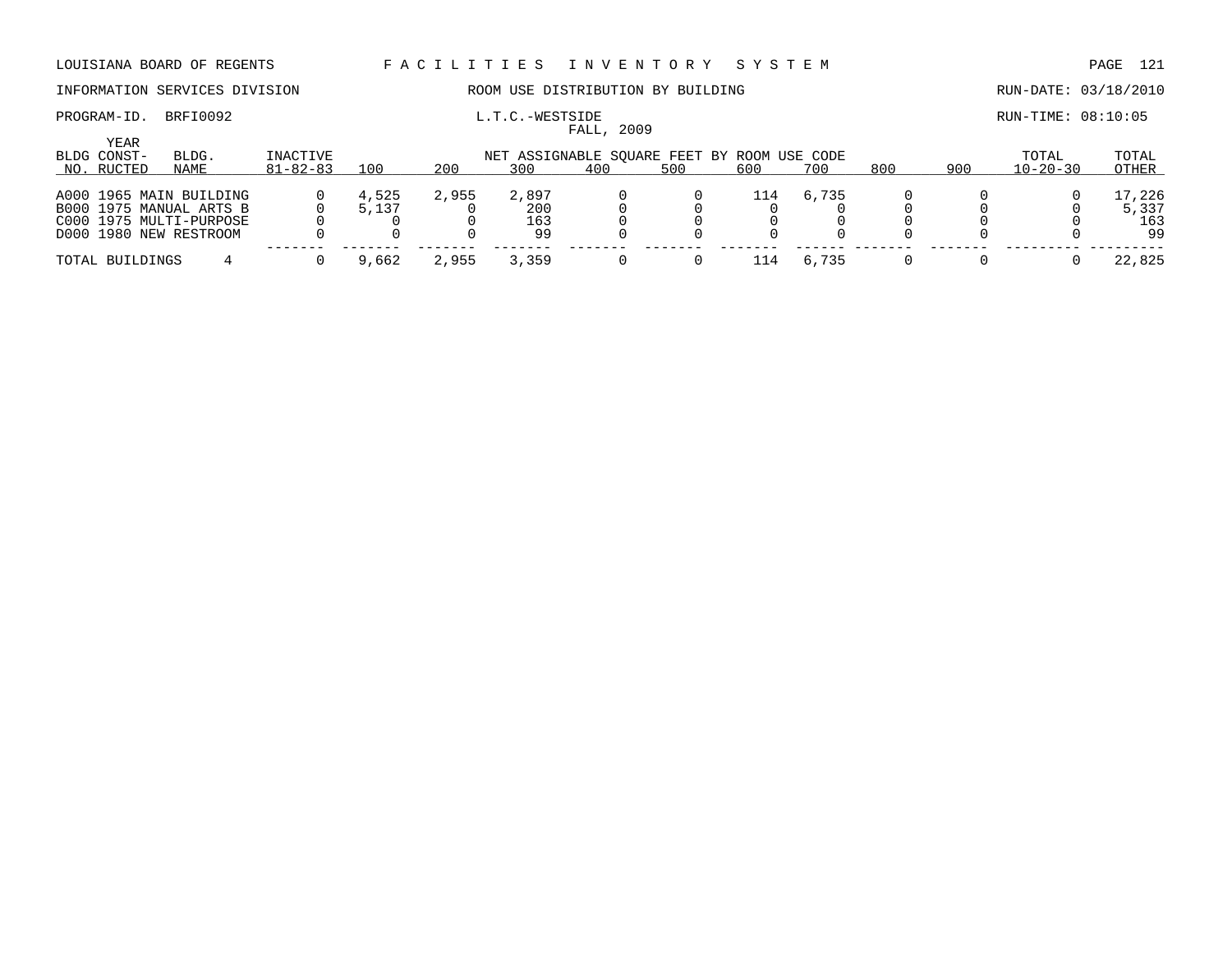## INFORMATION SERVICES DIVISION THE ROOM USE DISTRIBUTION BY BUILDING THE RUN-DATE: 03/18/2010

# FALL, 2009

### PROGRAM-ID. BRFI0092 **EXAM-ID.** BRFI0092 **L.T.C.-YOUNG MEMORIAL EXAMIC RUN-TIME: 08:10:05**

| YEAR            |                         |                |       |        |                                             | there , avvi   |       |     |       |     |     |                |        |
|-----------------|-------------------------|----------------|-------|--------|---------------------------------------------|----------------|-------|-----|-------|-----|-----|----------------|--------|
| BLDG CONST-     | BLDG.                   | INACTIVE       |       |        | NET ASSIGNABLE SQUARE FEET BY ROOM USE CODE |                |       |     |       |     |     | TOTAL          | TOTAL  |
| NO. RUCTED      | NAME                    | $81 - 82 - 83$ | 100   | 200    | 300                                         | 400            | 500   | 600 | 700   | 800 | 900 | $10 - 20 - 30$ | OTHER  |
|                 |                         |                |       |        |                                             |                |       |     |       |     |     |                |        |
|                 | A000 1965 SCHOOL BUILDI |                | 2,748 | 27,526 | 4,565                                       |                |       |     |       |     |     | 1,735          | 34,839 |
|                 | B000 1994 NURSING ASSIS |                | 614   |        |                                             |                |       |     |       |     |     |                | 614    |
|                 | C000 1995 NURSING LAB   |                |       |        | 614                                         |                |       |     |       |     |     |                | 614    |
|                 | D000 2000 CALDIVE CLASS |                |       | 707    |                                             |                |       |     |       |     |     |                | 707    |
|                 | E000 2000 CUMMINGS CLAS |                |       |        | 822                                         |                |       |     |       |     |     |                | 822    |
|                 | FKLA 1954 BLDG. N (ROUN |                | 3,258 | 10,863 | 2,790                                       |                |       | 586 | 1,855 |     |     |                | 19,352 |
|                 | F000 2001 L & M BUILDIN |                |       | 707    |                                             |                |       |     |       |     |     |                | 707    |
|                 | G000 1979 MOBILE BUILDI |                |       | 876    |                                             |                |       |     |       |     |     |                | 876    |
|                 | H000 1994 OFFICE OCCUPA |                |       | 614    |                                             |                |       |     |       |     |     |                | 614    |
|                 | I000 1999 SECOR/CANDY F |                |       |        |                                             |                | 2,800 |     |       |     |     |                | 2,800  |
|                 | J000 1990 DIVING TANKS  |                |       | 365    |                                             |                |       |     |       |     |     |                | 365    |
|                 | K000 1979 MARINE DEPART |                | 461   | 1,292  | 250                                         |                |       |     |       |     |     |                | 2,003  |
|                 | L000 1979 WELDING ADDIT |                |       | 5,415  |                                             |                |       |     |       |     |     |                | 5,415  |
| M000 1964 BARN  |                         |                |       |        |                                             |                |       |     | 846   |     |     |                | 846    |
|                 | N000 2002 GMDSS CLASSRO |                |       | 822    |                                             |                |       |     |       |     |     |                | 822    |
|                 | 0000 2006 Building 2 Ma |                |       | 720    |                                             |                |       |     |       |     |     |                | 720    |
| TOTAL BUILDINGS | 16                      | 0              | 7,081 | 49,907 | 9,041                                       | $\overline{0}$ | 2,800 | 586 | 2,701 |     | 0   | 1,735          | 72,116 |

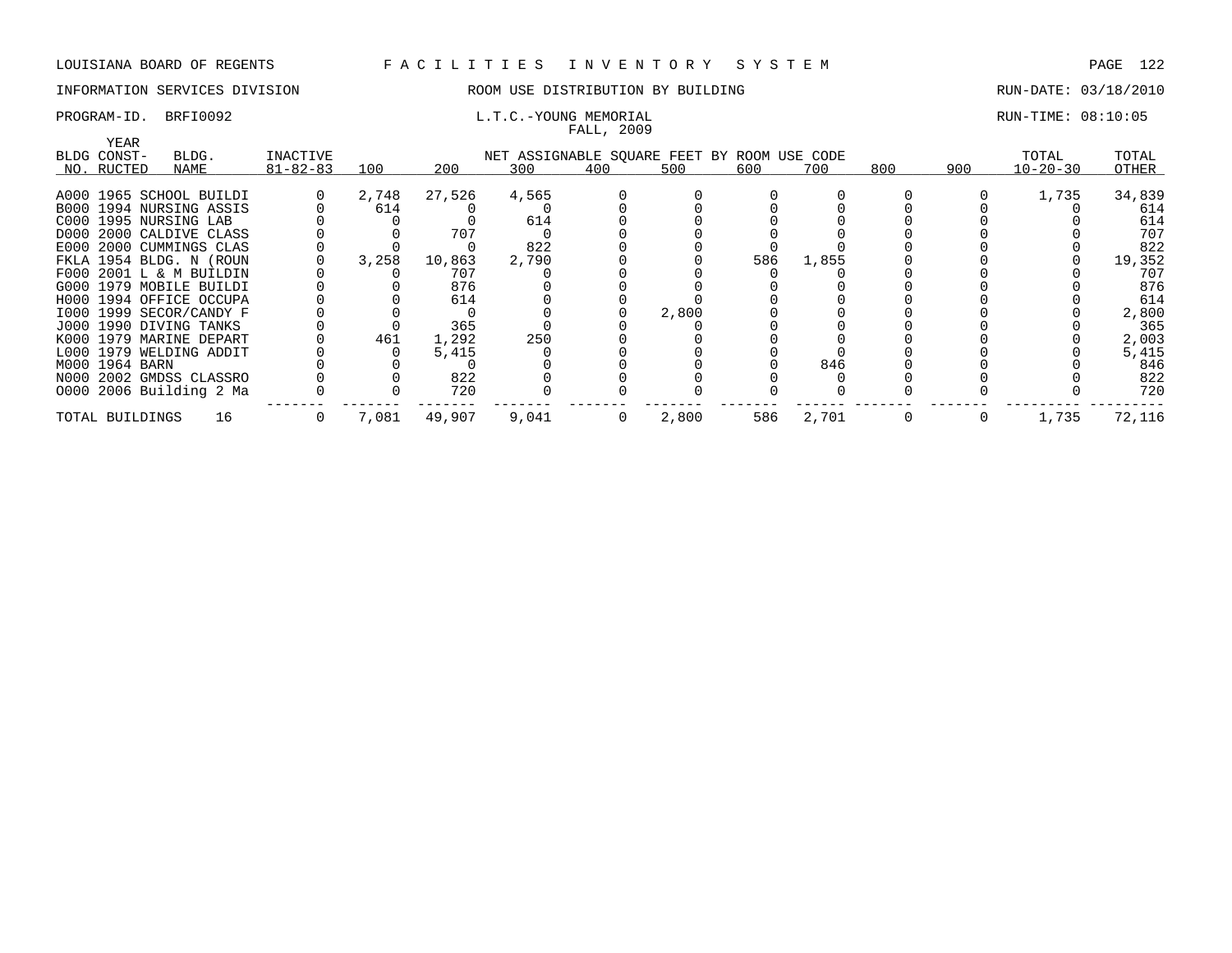PROGRAM-ID. BRFI0092 **EXABINE VALLEY** EXABINE VALLEY RUN-TIME: 08:10:05

## INFORMATION SERVICES DIVISION ROOM USE DISTRIBUTION BY BUILDING RUN-DATE: 03/18/2010

| <b>YEAR</b><br>BLDG CONST- | BLDG.                   | INACTIVE       |       |     |       | NET ASSIGNABLE SQUARE FEET BY ROOM USE CODE |     |       |        |     |     | TOTAL          | TOTAL  |
|----------------------------|-------------------------|----------------|-------|-----|-------|---------------------------------------------|-----|-------|--------|-----|-----|----------------|--------|
| NO. RUCTED                 | NAME                    | $81 - 82 - 83$ | 100   | 200 | 300   | 400                                         | 500 | 600   | 700    | 800 | 900 | $10 - 20 - 30$ | OTHER  |
|                            |                         |                |       |     |       |                                             |     |       |        |     |     |                |        |
|                            | A000 1978 Main Building |                | 6,781 | 800 | 3,696 | 976                                         |     | 2,210 | 10,569 |     |     | 1,432          | 25,032 |
|                            | B000 1997 Welding Shop  |                |       |     |       |                                             |     |       | 1,800  |     |     |                | l,800  |
|                            | C000 1998 WELDING CLASS |                | 640   |     |       |                                             |     |       |        |     |     |                | 640    |
|                            |                         |                |       |     |       |                                             |     |       |        |     |     |                |        |
| TOTAL BUILDINGS            |                         |                | 7,421 | 800 | 3,696 | 976                                         |     | 2,210 | 12,369 |     |     | .432           | 27,472 |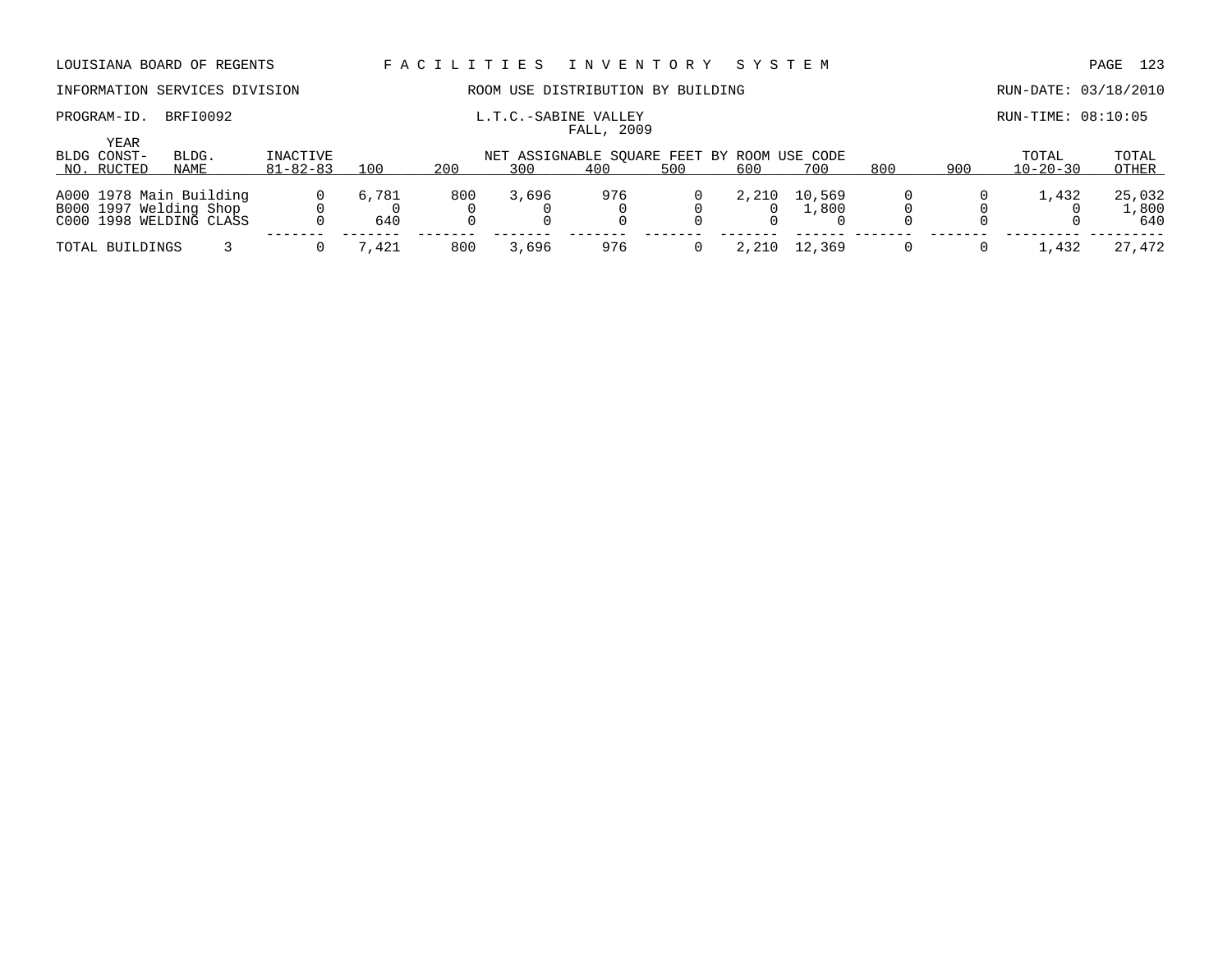## INFORMATION SERVICES DIVISION ROOM USE DISTRIBUTION BY BUILDING RUN-DATE: 03/18/2010

## PROGRAM-ID. BRFI0092 **EXAM-ID.** BRFI0092 **L.T.C.-SHELBY JACKSON EXAM-TIME: 08:10:05**

| YEAR<br>BLDG CONST-                                                  | BLDG.                | INACTIVE       |                         |              | NET ASSIGNABLE SOUARE FEET BY ROOM USE CODE |     |     |       |            |     |     | TOTAL               | TOTAL                    |
|----------------------------------------------------------------------|----------------------|----------------|-------------------------|--------------|---------------------------------------------|-----|-----|-------|------------|-----|-----|---------------------|--------------------------|
| NO. RUCTED                                                           | NAME                 | $81 - 82 - 83$ | 100                     | 200          | 300                                         | 400 | 500 | 600   | 700        | 800 | 900 | $10 - 20 - 30$      | OTHER                    |
| 000A 1979 BUILDING A<br>000B 1979 BUILDING B<br>000D 1981 BUILDING D | 000C 1980 BUILDING C |                | 3,960<br>1,993<br>L.634 | 976<br>8,455 | 676<br>888                                  |     |     | 2,727 | 436<br>478 |     |     | 3,163<br>136<br>610 | 6,048<br>14,541<br>1,634 |
| TOTAL BUILDINGS                                                      |                      |                | ,587                    | 9,431        | ⊥,564                                       |     |     | 2,727 | 914        |     |     | 3,909               | 22,223                   |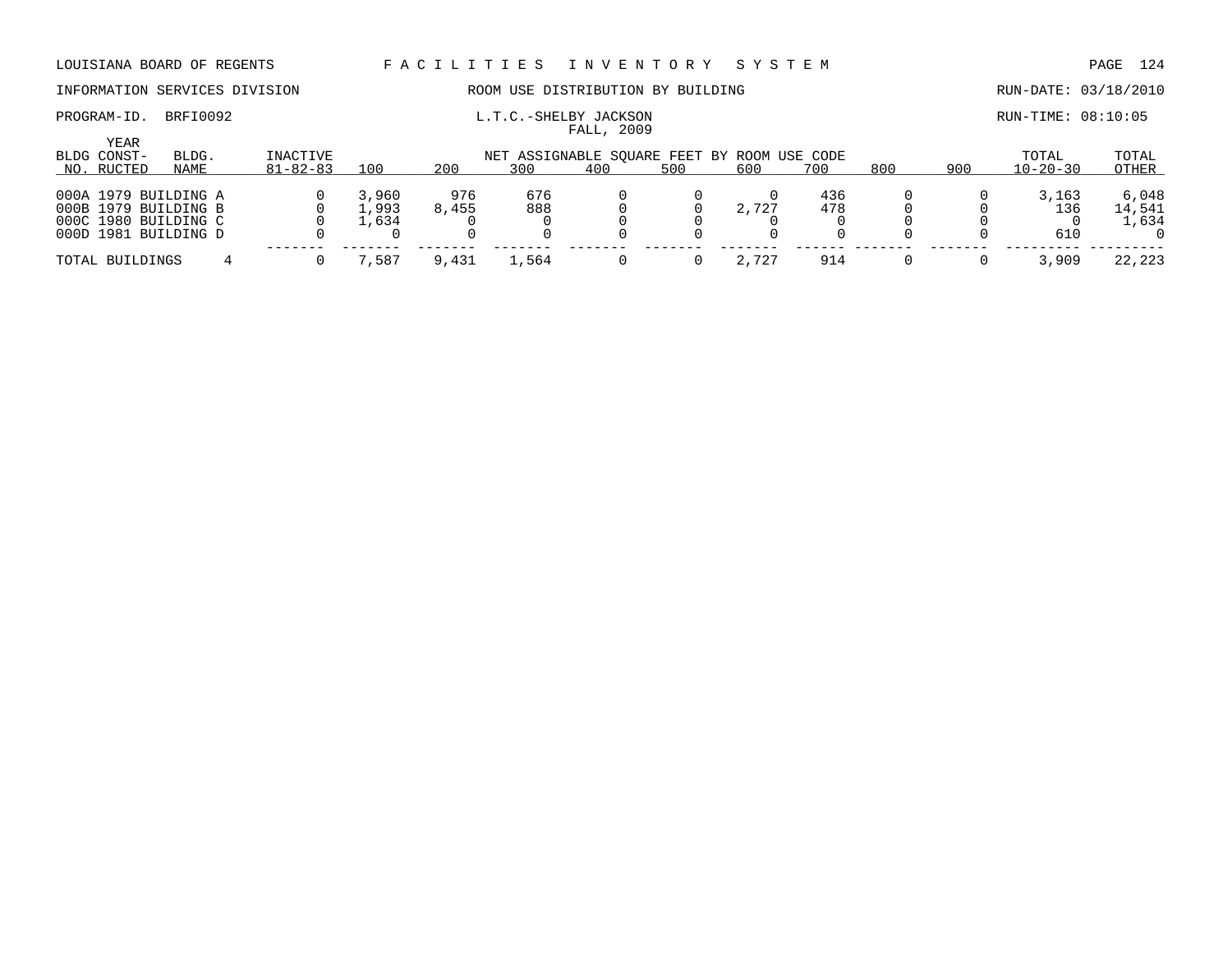## INFORMATION SERVICES DIVISION THE ROOM USE DISTRIBUTION BY BUILDING THE RUN-DATE: 03/18/2010

## PROGRAM-ID. BRFI0092 **EXAM-ID.** BRFI0092 **L.T.C.-SHREVEPORT BOSSIER** RUN-TIME: 08:10:05

| YEAR                  |       |                |        |        |                                             |     |     |       |               |     |     |                |         |
|-----------------------|-------|----------------|--------|--------|---------------------------------------------|-----|-----|-------|---------------|-----|-----|----------------|---------|
| BLDG CONST-           | BLDG. | INACTIVE       |        |        | NET ASSIGNABLE SQUARE FEET BY ROOM USE CODE |     |     |       |               |     |     | TOTAL          | TOTAL   |
| NO. RUCTED            | NAME  | $81 - 82 - 83$ | 100    | 200    | 300                                         | 400 | 500 | 600   | 700           | 800 | 900 | $10 - 20 - 30$ | OTHER   |
| 00B1 1968 Building B1 |       |                |        |        |                                             |     |     |       |               |     |     | 572            |         |
| 00C1 1968 Building C1 |       |                |        | 1,279  |                                             |     |     |       |               |     |     |                | 1,279   |
| 00D1 1979 Building D1 |       |                |        |        |                                             |     |     |       | 720           |     |     |                | 720     |
| 00D2 1980 Building D2 |       |                |        |        |                                             |     |     |       | 720           |     |     |                | 720     |
| 00E1 1979 Building E1 |       |                |        |        |                                             |     |     |       | 1,080         |     |     |                | 1,080   |
| 00E2 1983 Building E2 |       |                |        |        |                                             |     |     |       | 720           |     |     |                | 720     |
| 00E3 1994 Building E3 |       |                |        |        |                                             |     |     |       | 657           |     |     |                | 657     |
| 00E4 1980 Building E4 |       |                |        |        |                                             |     |     |       | 240           |     |     |                | 240     |
| 000A 1965 Building A  |       |                | 4,381  | 4,814  | 6,549                                       |     |     | 2,642 | 348           |     |     | 10,075         | 18,734  |
| 000B 1968 Building B  |       |                | 4,121  | 5,318  | 450                                         |     |     |       | 2,785         |     |     | 1,145          | 12,674  |
| 000C 1968 Building C  |       |                | 2,593  | 9,998  |                                             |     |     |       | 224           |     |     | 1,145          | 12,815  |
| 000D 1970 Building D  |       |                | 7,299  | 19,839 | 433                                         |     |     |       | 1,057         |     |     | 3,022          | 28,628  |
| 000E 1963 Building E  |       | 0              | 14,687 | 19,857 | 6,384                                       | 58  |     | 7,639 | 4,272         |     |     | 16,108         | 52,897  |
| 000F 1979 Building F  |       | 726            | 3,548  | 25,295 | 195                                         |     |     |       | 550           |     |     | 3,965          | 30,314  |
| 000G 1988 Building G  |       | 6,108          |        |        |                                             |     |     |       | 554           |     |     | 747            | 6,662   |
| TOTAL BUILDINGS       | 15    | 6,834          | 36,629 | 86,400 | 14,011                                      | 58  | 0   |       | 10,281 13,927 | 0   | 0   | 36,779         | 168,140 |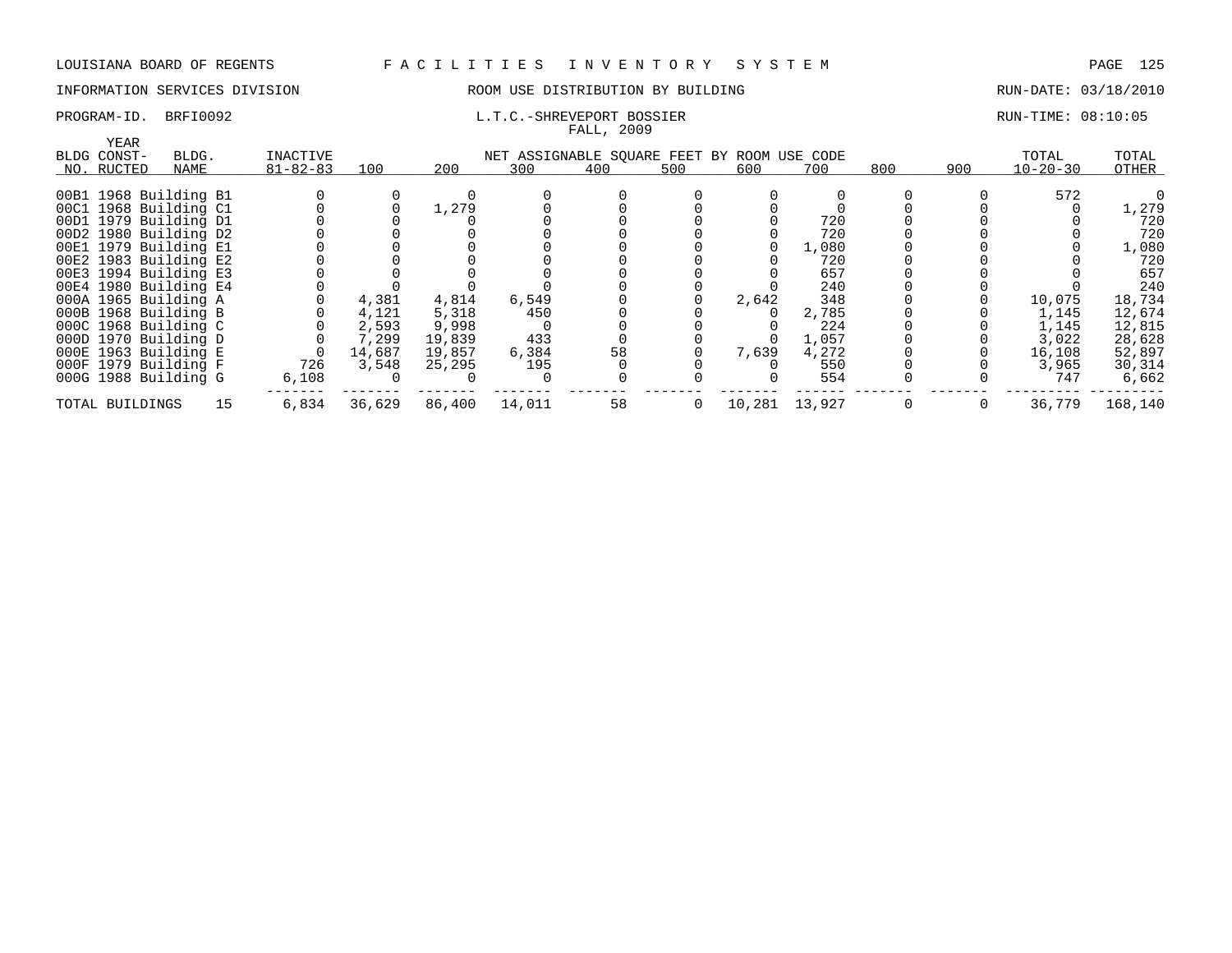## INFORMATION SERVICES DIVISION ROOM USE DISTRIBUTION BY BUILDING RUN-DATE: 03/18/2010

## PROGRAM-ID. BRFI0092 **EXAM-ID.** BRFI0092 **L.T.C.-SOWELA** BOOK CONSULTER RUN-TIME: 08:10:05

|      | YEAR            |                         |                 |          |                  |          |                                             |                |          |          |          |          |                |              |
|------|-----------------|-------------------------|-----------------|----------|------------------|----------|---------------------------------------------|----------------|----------|----------|----------|----------|----------------|--------------|
|      | BLDG CONST-     | BLDG.                   | <b>INACTIVE</b> |          |                  |          | NET ASSIGNABLE SQUARE FEET BY ROOM USE CODE |                |          |          |          |          | TOTAL          | TOTAL        |
|      | NO. RUCTED      | <b>NAME</b>             | $81 - 82 - 83$  | 100      | 200              | 300      | 400                                         | 500            | 600      | 700      | 800      | 900      | $10 - 20 - 30$ | <b>OTHER</b> |
|      |                 |                         |                 |          |                  |          |                                             |                |          |          |          |          |                |              |
|      |                 | ADMN 1979 Administratio | 4,973           | 7,000    | 8,638            | 13,364   | 0                                           | 0              | 1,900    | 455      | 0        | 0        | 11,597         | 36,330       |
|      |                 | AVCR 2000 Aviation Tech | $\overline{0}$  | 2,182    | 515              | 811      | $\Omega$                                    | $\Omega$       | 0        | $\Omega$ | $\Omega$ | $\Omega$ | 1,649          | 3,508        |
|      |                 | AVIA 1948 Aviation Main | 365             | 1,005    | 45,193           | 613      | $\Omega$                                    | $\Omega$       |          | 133      | $\Omega$ | $\Omega$ | 466            | 47,309       |
|      |                 | BPVL 1985 Barbeque Pavi | 400             | 0        | O                | $\Omega$ | $\Omega$                                    | $\Omega$       |          | $\Omega$ |          |          | $\Omega$       | 400          |
|      |                 | CCCB 1988 Calcasieu Cor | $\Omega$        | $\Omega$ | $\Omega$         | $\Omega$ | 900                                         |                |          | $\Omega$ |          |          |                | 900          |
|      |                 | CPTR 1983 Computer Cent | $\Omega$        | 1,334    | 12,909           | 2,261    | 6,296                                       |                | 676      | 433      |          |          | 2,267          | 23,909       |
|      |                 | CSTE 1998 Chancellors S | $\Omega$        | 0        | $\Omega$         | 592      | O                                           | $\Omega$       | $\Omega$ | $\Omega$ |          |          | $\Omega$       | 592          |
|      |                 | EMCH 1948 Electro-Mecha | $\Omega$        | 2,919    | 20,444           | 4,045    |                                             |                | 585      | 2,968    |          | 0        | 3,548          | 30,961       |
|      |                 | GARB 1985 Garbage Enclo | $\Omega$        | U        | ∩                |          |                                             |                |          |          |          |          | 64             | $\Omega$     |
|      |                 | HWST 1975 Hazardous Was | $\Omega$        | $\Omega$ | 165              | $\Omega$ |                                             | $\Omega$       | $\Omega$ | $\Omega$ |          |          |                | 165          |
|      |                 | LANB 1958 LanTec Baton  | 0               | $\Omega$ | 500              | $\Omega$ |                                             |                |          |          |          |          |                | 500          |
|      |                 | LANL 1958 LanTec Lafaye | $\Omega$        | 0        | 500              | $\Omega$ |                                             |                |          |          |          |          |                | 500          |
|      |                 | LCHB 1953 Lake Charles  | $\mathbf 0$     | 4,596    | 1,796            | 144      |                                             | $\Omega$       |          | $\Omega$ |          |          | 155            | 6,536        |
|      |                 | MA01 2005 Modular Build | 625             | 625      | ∩                | 0        |                                             |                |          | $\Omega$ |          |          | 100            | 1,250        |
|      |                 | MA03 2005 Modular Build | 625             | 625      | $\Omega$         | $\Omega$ |                                             |                |          |          |          |          | 100            | 1,250        |
|      |                 | MA05 2005 Modular Build | $\Omega$        | 1,250    |                  | $\Omega$ |                                             | $\Omega$       |          |          |          |          | 100            | 1,250        |
| MA07 |                 | 2005 Modular Build      | $\Omega$        | 1,250    |                  | $\Omega$ |                                             |                |          |          |          |          | 100            | 1,250        |
|      |                 | MA09 2005 Modular Build | 625             | 0        | $\Omega$         | 50       |                                             | $\Omega$       |          |          |          |          | 50             | 675          |
|      |                 | MA11 2005 Modular Build | 50              | $\Omega$ |                  | 50       |                                             | $\Omega$       |          |          |          |          | $\Omega$       | 100          |
|      |                 | MB02 2005 Modular Build | 625             | 625      |                  | $\Omega$ |                                             |                |          |          |          |          | 100            | 1,250        |
|      |                 | MB04 2005 Modular Build | 1,250           | $\Omega$ |                  | $\Omega$ |                                             | $\Omega$       |          |          |          |          | 100            | 1,250        |
|      |                 | MB06 2005 Modular Build | O               | 1,250    |                  | $\cap$   |                                             | $\Omega$       |          |          |          |          | 100            | 1,250        |
|      |                 | MB08 2005 Modular Build | O               | 1,250    | $\Omega$         | $\cap$   |                                             |                |          |          |          | 0        | 100            | 1,250        |
|      |                 | MECH 1948 Mechanical Bu | $\Omega$        | $\Omega$ | 2,648            | 1,722    | $\Omega$                                    |                |          | 26,327   |          | $\Omega$ | 3,273          | 30,697       |
|      |                 | METL 1979 Metal Trades  | 7,555           | 870      | 9,155            | 935      | 875                                         | $\Omega$       |          |          |          |          | 1,520          | 19,390       |
|      |                 | MTLA 1976 Metal Trades  | $\Omega$        | $\Omega$ | 856              | $\Omega$ | 0                                           |                |          |          |          |          | <sup>0</sup>   | 856          |
|      |                 | MTLW 1977 Metal Trades  | $\Omega$        | $\Omega$ | 1,500            | $\Omega$ |                                             | $\Omega$       |          |          |          |          | $\Omega$       | 1,500        |
|      |                 | PLPS 1960 Phelps Correc | $\Omega$        | $\Omega$ | 18,063           | 594      |                                             | $\Omega$       |          |          |          |          | 103            | 18,657       |
|      |                 | PVL1 1985 Pavilion #1   |                 |          | ∩                | $\Omega$ |                                             | $\Omega$       | 396      |          |          |          |                | 396          |
|      |                 | PVL2 1985 Pavilion #2   | $\Omega$        | $\Omega$ | $\cap$           | $\Omega$ |                                             |                | 396      | $\Omega$ |          |          |                | 396          |
|      |                 | PVL3 1985 Pavilion #3   | $\Omega$        | $\Omega$ |                  | $\Omega$ |                                             |                | 396      | $\Omega$ |          |          |                | 396          |
|      |                 | PVL4 1985 Pavilion #4   |                 | $\Omega$ |                  |          |                                             |                | 396      | $\Omega$ |          |          |                | 396          |
|      |                 | PVL5 1994 Pavilion #5   | $\Omega$        | $\Omega$ |                  | $\Omega$ |                                             | $\Omega$       | 396      | $\Omega$ |          |          |                | 396          |
|      |                 | STCR 1984 Student Cente | $\Omega$        | $\Omega$ |                  | 216      |                                             | $\Omega$       | 2,266    |          |          |          | 658            | 2,482        |
|      |                 | TB62 1990 Temporary Bui | $\Omega$        | 713      |                  | $\Omega$ |                                             |                |          |          |          |          |                | 713          |
|      |                 | TB64 1990 Temporary Bui | $\Omega$        | 713      | ∩                | $\Omega$ |                                             |                |          |          |          |          |                | 713          |
|      |                 | TRNS 2008 Transportatio | $\Omega$        | 0        | 16,053           | 603      |                                             | $\mathbf 0$    |          | $\Omega$ |          | 0        | 2,990          | 16,656       |
|      |                 | TRSB 1950 Transportatio |                 | 0        | $\Omega$         | 0        |                                             | $\Omega$       | $\Omega$ | 1,845    |          |          | $\Omega$       | 1,845        |
|      |                 |                         |                 |          |                  |          |                                             |                |          |          |          |          |                |              |
|      | TOTAL BUILDINGS | 38                      | 17,093          |          | 28, 207 138, 935 | 26,000   | 8,071                                       | $\overline{0}$ | 7,407    | 32,161   | 0        | 0        | 29,140         | 257,874      |
|      |                 |                         |                 |          |                  |          |                                             |                |          |          |          |          |                |              |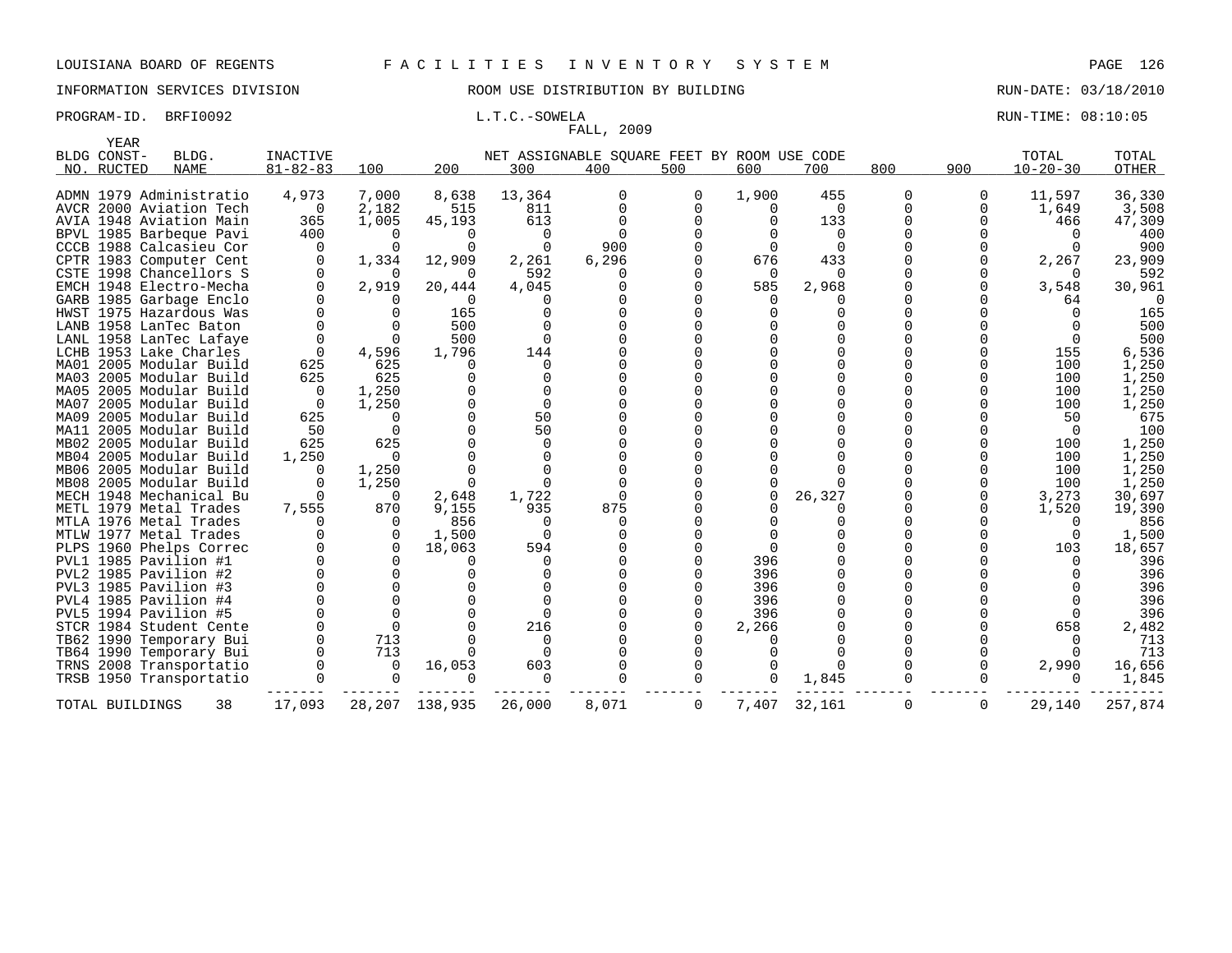## INFORMATION SERVICES DIVISION COOM OSE DISTRIBUTION BY BUILDING CONTROLLER RUN-DATE: 03/18/2010

# FALL, 2009

## PROGRAM-ID. BRFI0092 L.T.C.-SULLIVAN L.T.C.-SULLIVAN RUN-TIME: 08:10:05

| <b>YEAR</b>             |       |                |       |        |                                             |     |       |       |       |     |     |                |        |
|-------------------------|-------|----------------|-------|--------|---------------------------------------------|-----|-------|-------|-------|-----|-----|----------------|--------|
| BLDG CONST-             | BLDG. | INACTIVE       |       |        | NET ASSIGNABLE SOUARE FEET BY ROOM USE CODE |     |       |       |       |     |     | TOTAL          | TOTAL  |
| NO. RUCTED              | NAME  | $81 - 82 - 83$ | 100   | 200    | 300                                         | 400 | 500   | 600   | 700   | 800 | 900 | $10 - 20 - 30$ | OTHER  |
|                         |       |                |       |        |                                             |     |       |       |       |     |     |                |        |
| 000A 1970 Administratio |       |                | 5,953 | 9,606  | 7,515                                       | 870 | 152   | 2,657 | 1,794 |     |     | 1,846          | 28,547 |
| 000C 1979 Horticulture  |       |                |       |        | 64                                          |     | 2,250 |       |       |     |     | 128            | 2,314  |
| 000D 1976 Welding Build |       |                | 140   | 2,860  |                                             |     |       |       |       |     |     |                | 3,000  |
| 000E 1976 Fitting/Fabri |       |                |       | 2,466  | 240                                         |     |       |       |       |     |     |                | 2,706  |
| 000F 1981 Carpentry/Fra |       |                |       | 1,240  | 160                                         |     |       |       |       |     |     |                | 1,400  |
| 000G 1979 Green House   |       |                |       |        |                                             |     | 3,800 |       |       |     |     |                | 3,800  |
| 000H 1978 Janitorial Su |       |                |       |        |                                             |     |       |       | 840   |     |     |                | 840    |
| 000I 1974 Auto Mechanic |       |                |       | 320    |                                             |     |       |       |       |     |     |                | 320    |
| 000J 1990 Storage Build |       |                |       |        |                                             |     |       |       | 1,440 |     |     |                | 1,440  |
| 000K 1982 Bookstore     |       |                |       |        | 442                                         |     |       |       |       |     |     | 60             | 442    |
| 000M 1970 Shop Building |       |                | 2,977 | 14,709 | 960                                         |     |       |       | 170   |     |     | 358            | 18,816 |
|                         |       |                |       |        |                                             |     |       |       |       |     |     |                |        |
| TOTAL BUILDINGS         |       |                | 9,070 | 31,201 | 9,381                                       | 870 | 6,202 | 2,657 | 4,244 |     |     | 2,392          | 63,625 |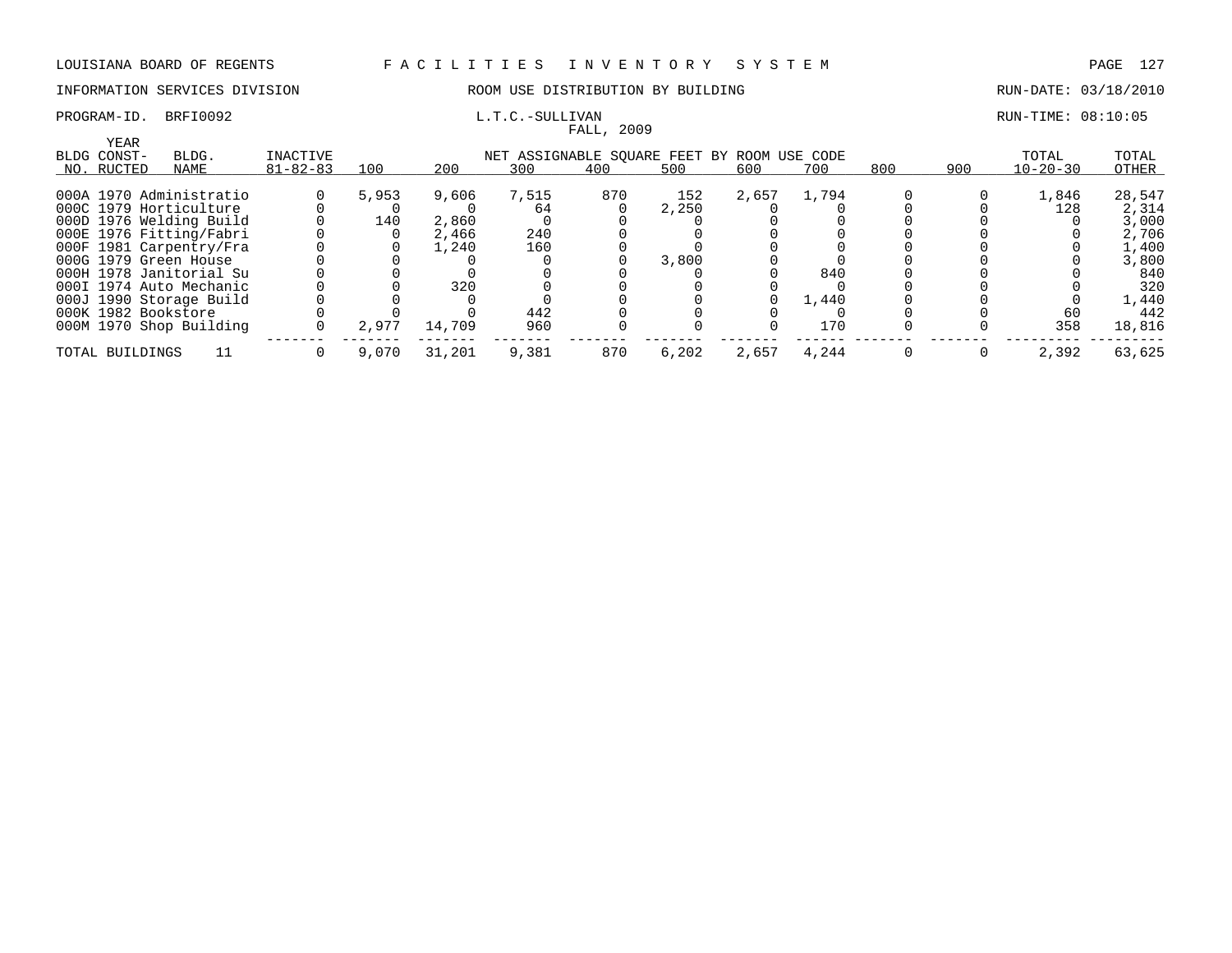## INFORMATION SERVICES DIVISION THE ROOM USE DISTRIBUTION BY BUILDING THE RUN-DATE: 03/18/2010

# FALL, 2009

### PROGRAM-ID. BRFI0092 **EXAM-ID.** BRFI0092 **L.T.C.-T.H. HARRIS** RUN-TIME: 08:10:05

|                         |       |                |        |        |                                             | there , avvi |     |       |       |     |     |                |         |
|-------------------------|-------|----------------|--------|--------|---------------------------------------------|--------------|-----|-------|-------|-----|-----|----------------|---------|
| YEAR                    |       |                |        |        |                                             |              |     |       |       |     |     |                |         |
| BLDG CONST-             | BLDG. | INACTIVE       |        |        | NET ASSIGNABLE SQUARE FEET BY ROOM USE CODE |              |     |       |       |     |     | TOTAL          | TOTAL   |
| NO. RUCTED              | NAME  | $81 - 82 - 83$ | 100    | 200    | 300                                         | 400          | 500 | 600   | 700   | 800 | 900 | $10 - 20 - 30$ | OTHER   |
|                         |       |                |        |        |                                             |              |     |       |       |     |     |                |         |
| A000 1966 Technical Bui |       |                | 1,762  | 15,562 | 5,132                                       | 2,146        | 756 |       |       |     |     | 6,371          | 25,358  |
| B000 1976 Cafeteria and |       |                | 1,944  | 5,787  | 312                                         |              |     | 4,712 |       |     |     | 1,273          | 12,755  |
| C000 1958 Nursing/Offic |       |                | 8,811  | 9,075  | 3,147                                       | 642          |     |       |       |     |     | 5,682          | 21,675  |
| D000 1967 NDT Shop      |       |                | 750    | 2,000  |                                             |              |     |       |       |     |     | 450            | 2,750   |
| E000 1986 Welding Shop  |       |                | 1,259  | 3,568  |                                             |              |     |       |       |     |     | 532            | 4,827   |
| F000 1957 Old Two Story |       |                | 8,340  | 8,252  | 2,396                                       |              |     |       |       |     |     | 2,240          | 18,988  |
| G000 1957 Classroom/Ref |       |                | 1,363  | 6,272  |                                             |              |     |       |       |     |     | 481            | 7,635   |
| H000 1977 Main Building |       |                | 1,155  | 3,260  | 336                                         |              |     |       |       |     |     | 1,715          | 4,751   |
| 1000 1979 Auto Body Bui |       |                |        | 5,326  |                                             |              |     |       |       |     |     | 467            | 5,326   |
| J000 1986 New Diesel Sh |       |                | 1,732  | 5,952  |                                             |              |     |       |       |     |     | 42             | 7,684   |
| K000 1977 Shop Building |       |                |        | 10,651 |                                             |              |     |       |       |     |     | 506            | 10,651  |
| L000 1957 Bfrick Masonr |       |                |        |        |                                             |              |     |       | 1,449 |     |     |                | 1,449   |
| M000 1957 Maintenance S |       |                |        |        |                                             |              |     |       | 777   |     |     |                | 777     |
| N000 1995 Storage/Garag |       |                |        |        |                                             |              |     |       | 3,000 |     |     |                | 3,000   |
| TOTAL BUILDINGS         | 14    |                | 27,116 | 75,705 | 11,323                                      | 2,788        | 756 | 4,712 | 5,226 |     |     | 19,759         | 127,626 |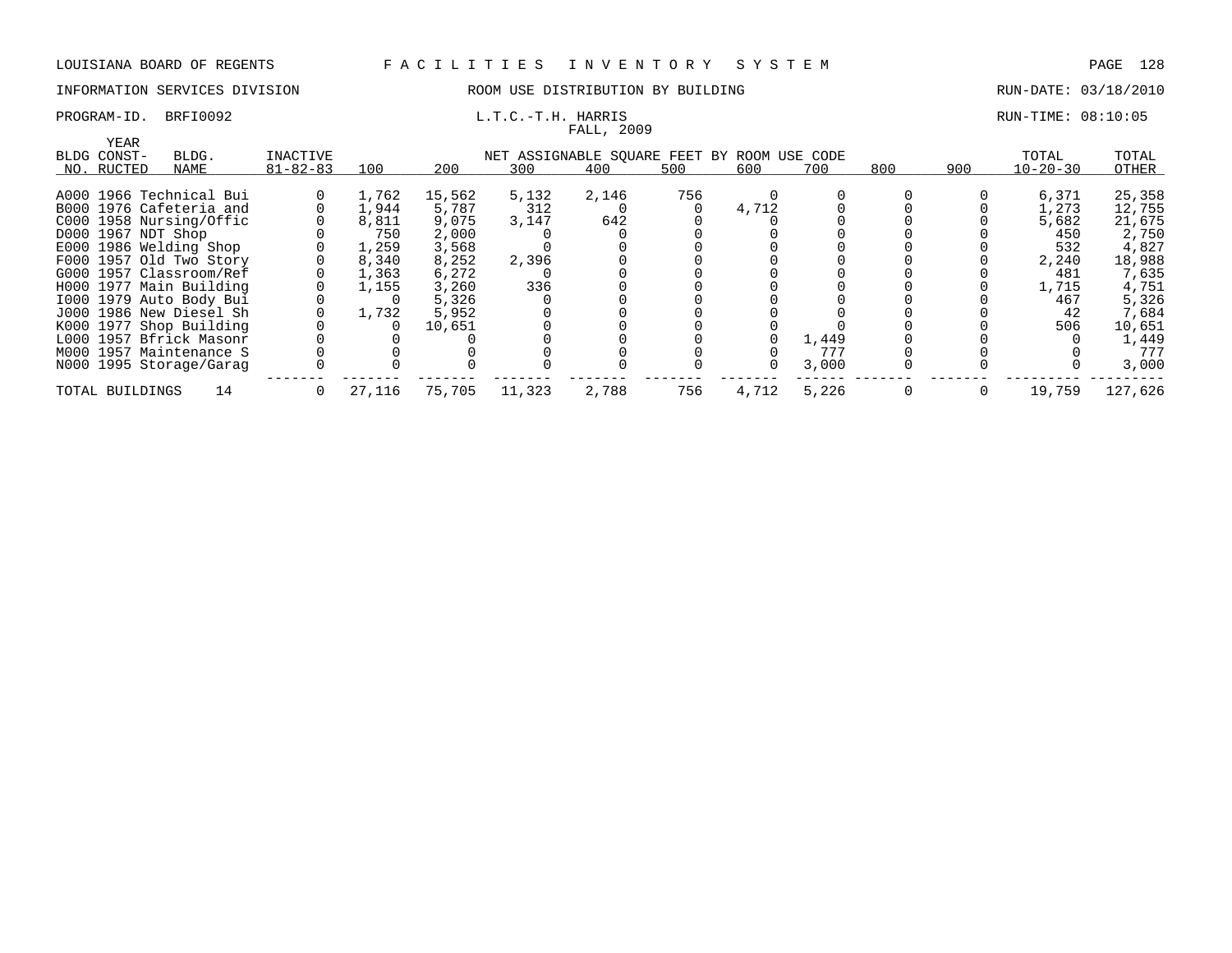FALL, 2009

### INFORMATION SERVICES DIVISION ROOM USE DISTRIBUTION BY BUILDING RUN-DATE: 03/18/2010

## PROGRAM-ID. BRFI0092 **EXAM-ID.** BRFI0092 **L.T.C.-TALLULAH/M.** SURLES RUN-TIME: 08:10:05

| YEAR<br>BLDG CONST- | BLDG.                   | INACTIVE       |        |        | NET ASSIGNABLE SOUARE FEET BY ROOM USE CODE |     |     |       |       |     |     | TOTAL          | TOTAL  |
|---------------------|-------------------------|----------------|--------|--------|---------------------------------------------|-----|-----|-------|-------|-----|-----|----------------|--------|
| NO. RUCTED          | NAME                    | $81 - 82 - 83$ | 100    | 200    | 300                                         | 400 | 500 | 600   | 700   | 800 | 900 | $10 - 20 - 30$ | OTHER  |
|                     | 00A1 1977 MAIN BUILDING |                | 8,757  | 1,716  | 2,279                                       |     |     | 2,624 |       |     |     | 1,840          | 15,376 |
|                     | 00B1 1976 AUTOMOTIVE SH |                |        | 3,758  | 128                                         |     |     |       |       |     |     | 96             | 3,886  |
|                     | 00C1 1976 WELDING SHOP  |                |        | 3,220  |                                             |     |     |       |       |     |     |                | 3,220  |
|                     | 00D1 1998 MAINTENANCE B |                |        |        |                                             |     |     |       | 576   |     |     |                | 576    |
|                     | 00E1 1981 STORAGE SHED  |                |        |        |                                             |     |     |       | 828   |     |     |                | 828    |
|                     | 000A 1977 MAIN BUILDING |                |        | 13,017 | 220                                         |     |     |       |       |     |     | 193            | 13,237 |
|                     | 000B 1993 G.E.D. BUILDI |                | 799    |        |                                             |     |     |       |       |     |     |                | 799    |
|                     | 000C 1996 TECH-PREP BUI |                | 743    | 770    | 358                                         |     |     |       |       |     |     |                | 1,871  |
|                     | 000D 1998 NURSING ANNEX |                |        | 864    |                                             |     |     |       |       |     |     |                | 864    |
|                     | 000E 1983 STORAGE SHED  |                |        | 120    |                                             |     |     |       |       |     |     |                | 120    |
| TOTAL BUILDINGS     | 10                      |                | 10,299 | 23,465 | 2,985                                       |     |     | 2,624 | 1,404 |     |     | 2,129          | 40,777 |